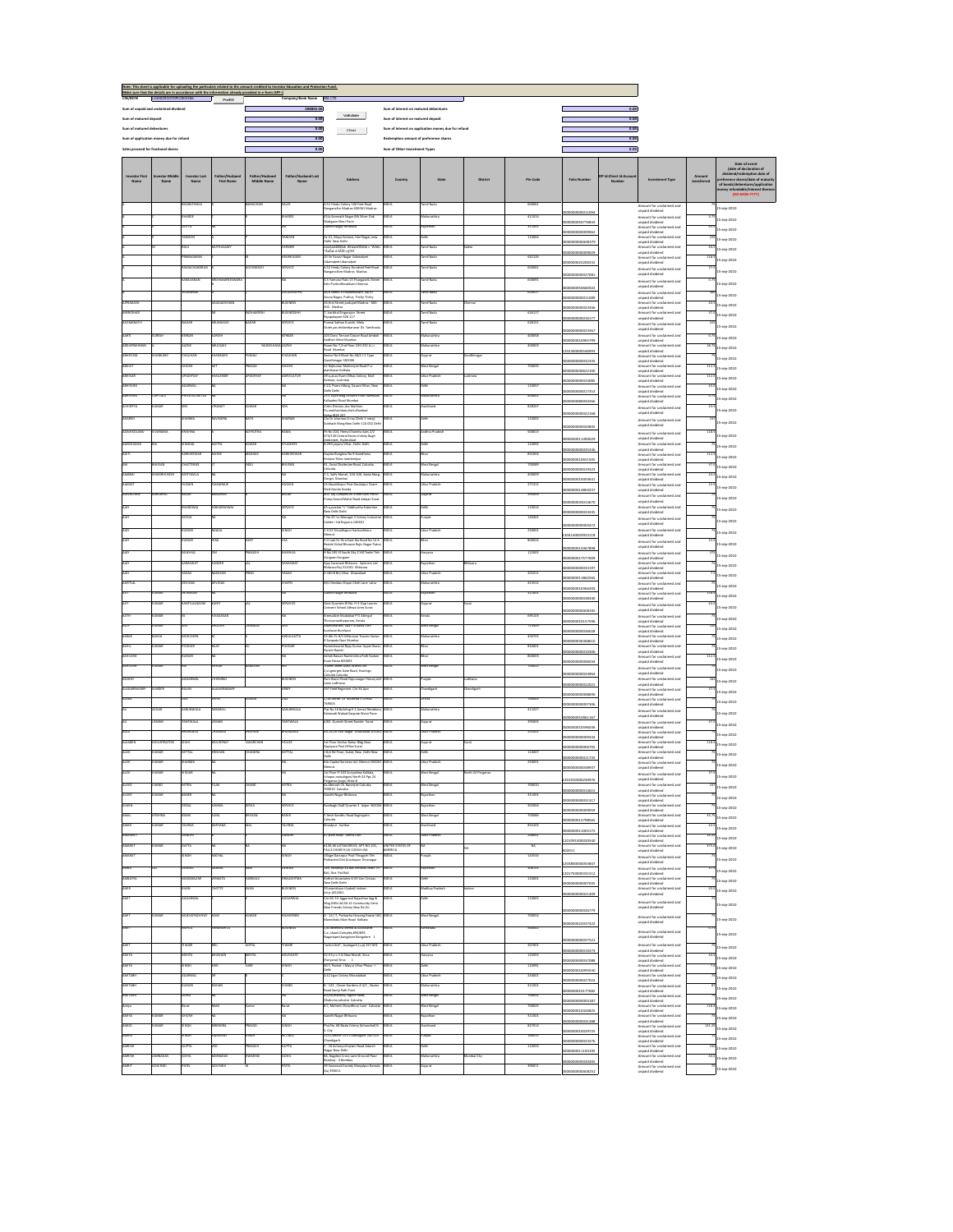| Amount for unclaimed and<br>su street no 24 saan naga<br>sny New Delhi -45 Delhi<br>unpaid dividend<br>I, Shyam Bose Road, Calcutta-700<br>Amount for unclaimed and<br>118<br>unpaid dividend<br>Amount for unclaimed and<br>27 Cal<br>Suffern Elsin One Ishleyt D<br>380009<br>$\overline{a}$<br>mi<br>am Road Ahr<br><b>Mahash</b><br>unpaid dividend<br>00000011221826<br>i-29, prafulla Kanan, P.o. prafulla<br>1an, Kolkata (w.b.) Kolkata<br>Amount for unclaimed and<br>700101<br>.<br>Impaid di<br>88 Blist C Road Sandaroura Jodh<br>Amount for unclaimed and<br>unpaid dividend<br>0447000592897<br>o.meridian Shipping Co.Rc<br>9,postal Code 114,jibroo<br>667<br>Amount for unclaimed and<br>unpaid dividend<br>cat.sultanate Of Oman Mur<br>Vs Nakli Singh Tea St<br>249407<br>Amount for unclaimed and<br>vici<br>ar Prad<br>dapur Sharanpur U P 24 9400<br>unpaid dividend<br>400413<br>Floor, Sliver Me<br>$\overline{\text{max}}$<br><b>SLIMITED</b><br>nd. Opposite Sim<br>Amount for unclaimed and<br>e Nagar<br>essoniesst) Mumbai<br>unpaid dividend<br>100001000012579<br>asthan Spinning & Weaving Mi<br>stigram Po Gulabpura 311021<br>Amount for unclaimed and<br>unpaid dividend<br>000A00110<br>1283 D Sai Vishnu Apts Nallaki<br>H.<br>500064<br>Amount for unclaimed and<br>lerabad Andhra Pradesh<br>unpaid dividend<br>15037745<br>Amount for unclaimed and<br>unpaid dividend<br>400070<br>Amount for unclaimed and<br>41<br>45 Jalvayu Vihar Hira<br>val Mum<br>unpaid dividend<br>Amount for unclaimed and<br>d 50 Block 5d South Pit<br>110034<br>unpaid dividend<br>Amount for unclaimed and<br>15119139<br>131 Sector 13 Ka<br>132001<br>unpaid dividend<br>112<br>nocco:<br>Amount for unclaimed and<br>203450000613811<br>unpaid dividend<br>121008<br>Amount for unclaimed and<br>$\overline{a}$<br>1. J-78 Jus Sector 21 0<br>Amount for uncurries and<br>unpaid dividend<br>Amount for unclaimed and<br>unpaid dividend<br>616145<br><br>4725<br>: Tara Chand Rajesh Kumar Sada<br>ASTHA<br>Amount for unclaimed and<br>ar Bijaynagar Bijaynagar<br>026565<br>unpaid dividend<br>to Shri Ram Karan Gupta, The Gange<br><b>A General</b><br>700001<br>Amount for unclaimed and<br>the co.fat., 7 Council Ho<br>eet, calcutta 700 001 Calcutta<br>unpaid dividend<br>024277<br>-16 New Mo<br>Amount for unclaimed and<br>the Brant Or<br>er Shihwara Ra<br>unpaid dividend<br>Amount for unclaimed and<br>865575<br>st Bengal<br>700005<br>I/a,ram Chandra Moltra Lane Ca<br>10 005  Calcutta<br>unpaid dividend<br>(12, Lal Bazar St. 3rd Floor, ' E' Block<br>est Bengal<br>700001<br>Amount for unclaimed and<br>0.7<br>MA<br>1048<br>DDAI<br>XA<br>No. 9(8) Calc<br>084810<br>unpaid dividend<br>12. venus Apartments, Cuffe<br>Amount for unclaimed and<br>rade colaba, Mumbai Mumbai 1<br>unpaid dividend<br>1379<br>53, Sector 37, Faridabad Haryana<br>Amount for unclaimed and<br>23<br>19062<br>unpaid dividend<br>89 Church Mission Road Fatehpuri<br>Amount for unclaimed and<br>h:110006 Dehi<br>83317<br>unpaid dividend<br>tath Nazar Camp Road Shahi<br>380004<br>Amount for unclaimed and<br>edabad 380004 Ahmedabad<br>unpaid dividend<br>29/10/1 Netaji Subhas Road Howrai<br>711102<br>st Beng<br>Amount for unclaimed and<br>s<br>unpaid dividend<br>Amount for unclaimed and<br>700014<br>112.<br>5 Suresh Sarkar Road Entaily Calcutts<br>st Genea<br>014 Calcutta<br>unpaid dividend<br>Amount for unclaimed and<br>1253<br>:9 Guru Govind Singh Marg C/o<br>urlin l <u>ucknow 226001</u><br>024581<br>unpaid dividend<br>TA<br>84 Se<br>Amount for unclaimed and<br>s<br>000033966<br>unpaid dividend<br>60 Main Road New Cloth Marke<br>Amount for unclaimed and<br>$^{112}$<br>110000<br>shari Dhiraj Delhi 110006 Delhi<br>unpaid dividend<br>Amount for unclaimed and<br>unpaid dividend<br>Apts. 67 Lp.ext.<br>1100%<br>2777<br>183200<br>hal Hotel, Near Tehsel Kass<br>Amount for unclaimed and<br>23<br>109513<br>unpaid dividend<br>chapa Chinchpada Rd Katemanivali<br>421100<br>Amount for unclaimed and<br>06377239<br>unpaid dividend<br>Instal<br>n Office Lane W / No - 6 Dhubr<br>783303<br>Amount for unclaimed and<br>201910101528658<br>unpaid dividend<br>ock 7,4th Floor,nagindas Marsion, 55<br>Lgirgaon Road,bombay Bombay<br>400004<br>Amount for unclaimed and<br>$\boldsymbol{17}$<br>.<br>Impaid dir<br>at Extri. New Delhi-110<br>110063<br>Amount for unclaimed and<br>mnra<br>65 New Delhi<br>unpaid dividend<br>122815<br>Conbank Financial Services Ltd.<br>,russel Street Calcutta-700 071<br>$\overline{a}$<br>Amount for unclaimed and<br>S-sep-2010<br>unpaid dividend<br>23492<br>lat C/4, meghdoot Apts. 24a, norther<br>venue Calcutta-700 010 Calcutta<br>nt Beng<br>700030<br>Amount for unclaimed and<br>41<br>π<br><b>JATT</b><br>023484<br>unpaid dividend<br>244001<br>Amount for unclaimed and<br>anni<br>012784<br>unpaid dividend<br>Amount for unclaimed and<br>22<br>1 Elhan<br>unpaid dividend<br>Jo Arvind Kumar Rocegta E-101, kam<br>asthan<br>302006<br>WAN<br>Amount for unclaimed and<br>artments, Power House Road jalput<br>unpaid dividend<br>2322<br>Amount for unclaimed and<br>tna (bihar) Patna<br>unpaid dividend<br>0000000037189<br>Amount for unclaimed and<br>/1 Nondel Road Flat No Sd Kolkata<br>st Bengal<br>700019<br>12.<br>203450000433997<br>unpaid dividend<br>1 Motrumal Lohia Lan<br>711100<br>Amount for unclaimed and<br>π<br>Sarp 2010<br>st Bengal<br>011653880<br>unpaid dividend<br>Amount for unclaimed and<br>S-sep-2010<br>unpaid dividend<br>Amount for unclaimed and<br>022101<br>110021<br>$-4.$<br>50 Ground Floor As<br>sep-2010<br>34518<br>unpaid dividend<br>411028<br>134.2<br>docs Development Centre India P Lt<br>Amount for unclaimed and<br>(ber City Tower 2 Magarpatta City<br>unpaid dividend<br>Amount for unclaimed and<br>ra, Delhi-11<br>17<br>19 <sub>-</sub> gali Bhojpura Ma<br>16 Delhi<br>11000<br>unpaid dividend<br>12765<br><b>TLANGIY</b><br>5 Chitlergiya Bhawan MR Ka Rasta<br>Amount for unclaimed and<br><b>TLANG</b><br>5-sep-2010<br>ur 30200<br>032429<br>unpaid dividend<br>iard No. 4 Shastri Nagar Mandi<br>Amount for unclaimed and<br>sep-2010<br>00343939<br>unpaid dividend<br>obindgarh Gobindgarh Punjab<br>135 Nanak Pura Scuth Moti Bagh N<br>Amount for unclaimed and<br>$-$ sep $-2010$<br>$h/21$ Defti<br>M00357<br>unpaid dividend<br>Amount for unclaimed and<br>var Tea Estate Darjeeling Darjeeling<br>734104<br>INESS<br>st Geogal<br>5-sep-2010<br>00024867<br>unpaid dividend<br>pta Sadan Talwara<br>Amount for unclaimed and<br>Sarp 2010<br>27025<br>1033665<br>unpaid dividend<br>Amount for unclaimed and<br>$\overline{r}$<br>5-sep-2010<br>10041141<br>unpaid dividend<br>Amount for unclaimed and<br>225.7<br>)/3 Sree Arihant Compound Kalher<br>Ihlwandi Road Cipla Ltd. Thane<br>421102<br>960304<br>unpaid dividend<br>5/d Chander Nagar Dehra Dun<br>Amount for unclaimed and<br>17<br>013544<br>unpaid dividend<br>(s) Baue Society M<br>290011<br>Amount for unclaimed and<br>unpaid dividend<br>ui.) Baroda<br>00030790<br>Pratap Naga<br>Amount for unclair<br>wd and<br>ttorgarh 3120<br>033670<br>unpaid dividend<br>-247,2nd Floor, Sector-19, Nolda (u.g<br>201101<br>Amount for unclaimed and<br>020234<br>unnaid distributed<br>1/12 Dwarkesh Park Salbaba<br>Amount for unclaimed and<br>r M.k. Bhatia School Bombay-400<br>anpaid dividend<br>Amount for unclaimed and<br>No. 572 Golf Vista Appartments Alph<br>Greater Noida U P<br>201108<br>XA<br>37<br>00000010148603<br>unpaid dividend<br>06 Laominagar Aphi P V S Junction<br>odialball X R R Road Mangalore<br>57500<br>Amount for unclaimed and<br>$\overline{v}$<br>unpaid dividend<br>Amount for unclaimed and<br>.<br>.<br>rutta - 700 055 Calcutta<br>41.<br>unpaid dividend<br>00022966<br>118<br>560001<br>Amount for unclaimed and<br>w whates Neyak,corporation Bank<br>o.1,queen Road,indian Express Bidg.<br>mealore Banzalore<br>s<br>sep 2010<br>unpaid dividend<br>121176<br>dhi Nagar Bhilwara<br>311001<br>Amount for unclaimed and<br>0000000027485<br>unpaid dividend<br>Amount for unclaimed and<br>unpaid dividend<br>30216977<br>66.7<br><b>NS</b><br>fo A.b. rayani B-34 Yuwan Apts., mou<br>lary Road, Bandra,bombay 400 050<br>400050<br>Amount for unclaimed and<br>unpaid dividend<br>0023576<br>nbay<br>18 Rachie Road - Kolkata<br>700019<br>Amount for unclaimed and<br>unpaid dividend<br>42.5<br>00000030169458<br>'1/1 Ram Mohan Mukherjee Lane<br>Ispur Dist Howrah 711102 (w.b.)<br>Amount for unclaimed and<br>unpaid dividend<br>00000000A00234<br>iantic Space Technologies Ltd P No<br>500033<br><b>hra Prac</b><br>Amount for unclaimed and<br>26 Road No 17 Jubilee Hills Hyderabac<br>unpaid dividend<br>58111<br>Amount for unclaimed and<br>11<br>6271247<br>unpaid dividend<br>sali Jewellers 163 Municipa<br>110007<br><b>INESS</b><br>Amount for unclaimed and<br>S-sep-2010<br>ket, hardhayan Singh Road Karol<br>unpaid dividend<br>0024432<br>arh. New Delhi-110 005<br>Amount for unclaimed and<br>118<br>700029<br>15-sep-2010<br>00 029 Calcutta<br>00022543<br>npaid div<br>о.<br>204/4,пем Трк<br>а. divisi :--<br>$\overline{a}$<br>Amount for unclaimed and<br>/4,пем Трз Colony, Ge<br>1.jamnagar ( Gujarat )<br>15-sep-2010<br>unpaid dividend<br>00000000029123<br>rmanar<br>Dda Flats Pocket-5, Mayu<br>110091<br>Amount for unclaimed and<br>118<br>S-sep-2010<br>tar, phase-i Delhi<br>010636602<br>unpaid dividend<br>110092<br>unpaid diwawnd<br>Amount for unclaimed and<br>unpaid diwdend<br>ер Араг<br>15-sep-2010<br><b>SDebt</b><br>00A00434<br>7, Kirti Niwas Near Trivedi Hotel, Dhar<br>Iadi Rani Sati Marg, Malad (east)<br>400097<br>Amount for unclaimed and<br>15-sep-2010<br>unpaid dividend<br>00000010199707<br>11 Sangam, 2-wood Street Calcutts<br>700010<br>Amount for unclaimed and<br>S-sep-2010<br>00 016 Calcutta<br>unpaid dividend<br>Amount for unclaimed and<br>unpaid dividend<br>00015377<br>523002<br>io 37/2/46 6 Islampeta 1 Ongole 2<br>ikasham A P<br>0.7<br>0327700<br>400050<br>Amount for unclaimed and<br>-22<br><b>LABILOI</b><br><b>INESS</b><br>ac High Peak,apertments, Bandra<br>ЛAN<br>bay 400050 Bombay<br>A00230<br>unpaid dividend<br>Rashid Market Extr. Dispensary Stre<br>110051<br>Amount for unclaimed and<br>27.<br><b>ARNA</b><br>hi Dehi<br>027615<br>unpaid dividend<br>Amount for unclaimed and<br>ASAHER<br>on Road, Unar Khurd<br>591116<br>nram<br><b>ASANTS</b><br>5-sep-2010<br>00017739959<br>unpaid dividend<br>st Floor Sangam 1st Road Panduran<br>di Goregaon East Mumbai<br>Amount for unclaimed and<br>unpaid dividend<br>786.7<br><b>TARAM</b><br>XA<br>.<br>Impaid di<br>425020<br>41/J.fateour 2 Rd.lane, Calcutta 700<br>700024<br>Amount for unclaimed and<br>INESS<br>st Genea<br>24 Cals<br>unpaid dividend<br>Aspiter Cargo(pvt.) Ltd., 16,n.s.<br>d, 2nd Floor, Calcutta - 700001<br>70000<br>Amount for unclaimed and<br>unpaid dividend<br>017940<br>Amount for unclaimed and<br>וותם<br>MEURN<br>No 6 1 344/8/1/a Padmarao Nagar<br>dhra Prades<br>500025<br>XA<br>ad 500025<br>1694<br>unpaid dividend<br>hil Chambers, 27- Gher Khatti,<br>251001<br>хÂ<br>41.<br>Amount for unclaimed and<br>nd Muzaffarnagar-251 001<br>unpaid dividend<br>00023571<br>o Maruti Care Shavitree Apparti<br>astri Nagar, Ohanbad- 8 26 001<br>826001<br>Amount for unclaimed and<br>43.<br>S-sep-2010 |  |  |  |  |  |  |  |                 |
|-----------------------------------------------------------------------------------------------------------------------------------------------------------------------------------------------------------------------------------------------------------------------------------------------------------------------------------------------------------------------------------------------------------------------------------------------------------------------------------------------------------------------------------------------------------------------------------------------------------------------------------------------------------------------------------------------------------------------------------------------------------------------------------------------------------------------------------------------------------------------------------------------------------------------------------------------------------------------------------------------------------------------------------------------------------------------------------------------------------------------------------------------------------------------------------------------------------------------------------------------------------------------------------------------------------------------------------------------------------------------------------------------------------------------------------------------------------------------------------------------------------------------------------------------------------------------------------------------------------------------------------------------------------------------------------------------------------------------------------------------------------------------------------------------------------------------------------------------------------------------------------------------------------------------------------------------------------------------------------------------------------------------------------------------------------------------------------------------------------------------------------------------------------------------------------------------------------------------------------------------------------------------------------------------------------------------------------------------------------------------------------------------------------------------------------------------------------------------------------------------------------------------------------------------------------------------------------------------------------------------------------------------------------------------------------------------------------------------------------------------------------------------------------------------------------------------------------------------------------------------------------------------------------------------------------------------------------------------------------------------------------------------------------------------------------------------------------------------------------------------------------------------------------------------------------------------------------------------------------------------------------------------------------------------------------------------------------------------------------------------------------------------------------------------------------------------------------------------------------------------------------------------------------------------------------------------------------------------------------------------------------------------------------------------------------------------------------------------------------------------------------------------------------------------------------------------------------------------------------------------------------------------------------------------------------------------------------------------------------------------------------------------------------------------------------------------------------------------------------------------------------------------------------------------------------------------------------------------------------------------------------------------------------------------------------------------------------------------------------------------------------------------------------------------------------------------------------------------------------------------------------------------------------------------------------------------------------------------------------------------------------------------------------------------------------------------------------------------------------------------------------------------------------------------------------------------------------------------------------------------------------------------------------------------------------------------------------------------------------------------------------------------------------------------------------------------------------------------------------------------------------------------------------------------------------------------------------------------------------------------------------------------------------------------------------------------------------------------------------------------------------------------------------------------------------------------------------------------------------------------------------------------------------------------------------------------------------------------------------------------------------------------------------------------------------------------------------------------------------------------------------------------------------------------------------------------------------------------------------------------------------------------------------------------------------------------------------------------------------------------------------------------------------------------------------------------------------------------------------------------------------------------------------------------------------------------------------------------------------------------------------------------------------------------------------------------------------------------------------------------------------------------------------------------------------------------------------------------------------------------------------------------------------------------------------------------------------------------------------------------------------------------------------------------------------------------------------------------------------------------------------------------------------------------------------------------------------------------------------------------------------------------------------------------------------------------------------------------------------------------------------------------------------------------------------------------------------------------------------------------------------------------------------------------------------------------------------------------------------------------------------------------------------------------------------------------------------------------------------------------------------------------------------------------------------------------------------------------------------------------------------------------------------------------------------------------------------------------------------------------------------------------------------------------------------------------------------------------------------------------------------------------------------------------------------------------------------------------------------------------------------------------------------------------------------------------------------------------------------------------------------------------------------------------------------------------------------------------------------------------------------------------------------------------------------------------------------------------------------------------------------------------------------------------------------------------------------------------------------------------------------------------------------------------------------------------------------------------------------------------------------------------------------------------------------------------------------------------------------------------------------------------------------------------------------------------------------------------------------------------------------------------------------------------------------------------------------------------------------------------------------------------------------------------------------------------------------------------------------------------------------------------------------------------------------------------------------------------------------------------------------------------------------------------------------------------------------------------------------------------------------------------------------------------------------------------------------------------------------------------------------------------------------------------------------------------------------------------------------------------------------------------------------------------------------------------------------------------------------------------------------------------------------------------------------------------------------------------------------------------------------------------------------------------------------------------------------------------------------------------------------------------------------------------------------------------------------------------------------------------------------------------------------------------------------------------------------------------------------------------------------------------------------------------------------------------------------------------------------------------------------------------------------------------------------------------------------------------------------------------------------------------------------------------------------------------------------------------------------------------------------------------------------------------------------------------------------------------------------------------------------------------------------------------------------------------------------------------------------------------------------------------------------------------------------------------------------------------------------------------------------------------------------------------------------------------------------------------------------------------------------------------------------------------------------------------------------------------------------------------------------------------------------------------------------------------------------------------------------------------------------------------------------------------------------------------------------------------------------------------------------------------------------------------------------------------------------------------------------------------------------------------------------------------|--|--|--|--|--|--|--|-----------------|
|                                                                                                                                                                                                                                                                                                                                                                                                                                                                                                                                                                                                                                                                                                                                                                                                                                                                                                                                                                                                                                                                                                                                                                                                                                                                                                                                                                                                                                                                                                                                                                                                                                                                                                                                                                                                                                                                                                                                                                                                                                                                                                                                                                                                                                                                                                                                                                                                                                                                                                                                                                                                                                                                                                                                                                                                                                                                                                                                                                                                                                                                                                                                                                                                                                                                                                                                                                                                                                                                                                                                                                                                                                                                                                                                                                                                                                                                                                                                                                                                                                                                                                                                                                                                                                                                                                                                                                                                                                                                                                                                                                                                                                                                                                                                                                                                                                                                                                                                                                                                                                                                                                                                                                                                                                                                                                                                                                                                                                                                                                                                                                                                                                                                                                                                                                                                                                                                                                                                                                                                                                                                                                                                                                                                                                                                                                                                                                                                                                                                                                                                                                                                                                                                                                                                                                                                                                                                                                                                                                                                                                                                                                                                                                                                                                                                                                                                                                                                                                                                                                                                                                                                                                                                                                                                                                                                                                                                                                                                                                                                                                                                                                                                                                                                                                                                                                                                                                                                                                                                                                                                                                                                                                                                                                                                                                                                                                                                                                                                                                                                                                                                                                                                                                                                                                                                                                                                                                                                                                                                                                                                                                                                                                                                                                                                                                                                                                                                                                                                                                                                                                                                                                                                                                                                                                                                                                                                                                                                                                                                                                                                                                                                                                                                                                                                                                                                                                                                                                                                                                                                                                                                                                                                                                                                                                                                                                                                                                                                                                                                                                                                               |  |  |  |  |  |  |  |                 |
|                                                                                                                                                                                                                                                                                                                                                                                                                                                                                                                                                                                                                                                                                                                                                                                                                                                                                                                                                                                                                                                                                                                                                                                                                                                                                                                                                                                                                                                                                                                                                                                                                                                                                                                                                                                                                                                                                                                                                                                                                                                                                                                                                                                                                                                                                                                                                                                                                                                                                                                                                                                                                                                                                                                                                                                                                                                                                                                                                                                                                                                                                                                                                                                                                                                                                                                                                                                                                                                                                                                                                                                                                                                                                                                                                                                                                                                                                                                                                                                                                                                                                                                                                                                                                                                                                                                                                                                                                                                                                                                                                                                                                                                                                                                                                                                                                                                                                                                                                                                                                                                                                                                                                                                                                                                                                                                                                                                                                                                                                                                                                                                                                                                                                                                                                                                                                                                                                                                                                                                                                                                                                                                                                                                                                                                                                                                                                                                                                                                                                                                                                                                                                                                                                                                                                                                                                                                                                                                                                                                                                                                                                                                                                                                                                                                                                                                                                                                                                                                                                                                                                                                                                                                                                                                                                                                                                                                                                                                                                                                                                                                                                                                                                                                                                                                                                                                                                                                                                                                                                                                                                                                                                                                                                                                                                                                                                                                                                                                                                                                                                                                                                                                                                                                                                                                                                                                                                                                                                                                                                                                                                                                                                                                                                                                                                                                                                                                                                                                                                                                                                                                                                                                                                                                                                                                                                                                                                                                                                                                                                                                                                                                                                                                                                                                                                                                                                                                                                                                                                                                                                                                                                                                                                                                                                                                                                                                                                                                                                                                                                                                                               |  |  |  |  |  |  |  | S-sep-2010      |
|                                                                                                                                                                                                                                                                                                                                                                                                                                                                                                                                                                                                                                                                                                                                                                                                                                                                                                                                                                                                                                                                                                                                                                                                                                                                                                                                                                                                                                                                                                                                                                                                                                                                                                                                                                                                                                                                                                                                                                                                                                                                                                                                                                                                                                                                                                                                                                                                                                                                                                                                                                                                                                                                                                                                                                                                                                                                                                                                                                                                                                                                                                                                                                                                                                                                                                                                                                                                                                                                                                                                                                                                                                                                                                                                                                                                                                                                                                                                                                                                                                                                                                                                                                                                                                                                                                                                                                                                                                                                                                                                                                                                                                                                                                                                                                                                                                                                                                                                                                                                                                                                                                                                                                                                                                                                                                                                                                                                                                                                                                                                                                                                                                                                                                                                                                                                                                                                                                                                                                                                                                                                                                                                                                                                                                                                                                                                                                                                                                                                                                                                                                                                                                                                                                                                                                                                                                                                                                                                                                                                                                                                                                                                                                                                                                                                                                                                                                                                                                                                                                                                                                                                                                                                                                                                                                                                                                                                                                                                                                                                                                                                                                                                                                                                                                                                                                                                                                                                                                                                                                                                                                                                                                                                                                                                                                                                                                                                                                                                                                                                                                                                                                                                                                                                                                                                                                                                                                                                                                                                                                                                                                                                                                                                                                                                                                                                                                                                                                                                                                                                                                                                                                                                                                                                                                                                                                                                                                                                                                                                                                                                                                                                                                                                                                                                                                                                                                                                                                                                                                                                                                                                                                                                                                                                                                                                                                                                                                                                                                                                                                                                               |  |  |  |  |  |  |  |                 |
|                                                                                                                                                                                                                                                                                                                                                                                                                                                                                                                                                                                                                                                                                                                                                                                                                                                                                                                                                                                                                                                                                                                                                                                                                                                                                                                                                                                                                                                                                                                                                                                                                                                                                                                                                                                                                                                                                                                                                                                                                                                                                                                                                                                                                                                                                                                                                                                                                                                                                                                                                                                                                                                                                                                                                                                                                                                                                                                                                                                                                                                                                                                                                                                                                                                                                                                                                                                                                                                                                                                                                                                                                                                                                                                                                                                                                                                                                                                                                                                                                                                                                                                                                                                                                                                                                                                                                                                                                                                                                                                                                                                                                                                                                                                                                                                                                                                                                                                                                                                                                                                                                                                                                                                                                                                                                                                                                                                                                                                                                                                                                                                                                                                                                                                                                                                                                                                                                                                                                                                                                                                                                                                                                                                                                                                                                                                                                                                                                                                                                                                                                                                                                                                                                                                                                                                                                                                                                                                                                                                                                                                                                                                                                                                                                                                                                                                                                                                                                                                                                                                                                                                                                                                                                                                                                                                                                                                                                                                                                                                                                                                                                                                                                                                                                                                                                                                                                                                                                                                                                                                                                                                                                                                                                                                                                                                                                                                                                                                                                                                                                                                                                                                                                                                                                                                                                                                                                                                                                                                                                                                                                                                                                                                                                                                                                                                                                                                                                                                                                                                                                                                                                                                                                                                                                                                                                                                                                                                                                                                                                                                                                                                                                                                                                                                                                                                                                                                                                                                                                                                                                                                                                                                                                                                                                                                                                                                                                                                                                                                                                                                                               |  |  |  |  |  |  |  | ep-2010         |
|                                                                                                                                                                                                                                                                                                                                                                                                                                                                                                                                                                                                                                                                                                                                                                                                                                                                                                                                                                                                                                                                                                                                                                                                                                                                                                                                                                                                                                                                                                                                                                                                                                                                                                                                                                                                                                                                                                                                                                                                                                                                                                                                                                                                                                                                                                                                                                                                                                                                                                                                                                                                                                                                                                                                                                                                                                                                                                                                                                                                                                                                                                                                                                                                                                                                                                                                                                                                                                                                                                                                                                                                                                                                                                                                                                                                                                                                                                                                                                                                                                                                                                                                                                                                                                                                                                                                                                                                                                                                                                                                                                                                                                                                                                                                                                                                                                                                                                                                                                                                                                                                                                                                                                                                                                                                                                                                                                                                                                                                                                                                                                                                                                                                                                                                                                                                                                                                                                                                                                                                                                                                                                                                                                                                                                                                                                                                                                                                                                                                                                                                                                                                                                                                                                                                                                                                                                                                                                                                                                                                                                                                                                                                                                                                                                                                                                                                                                                                                                                                                                                                                                                                                                                                                                                                                                                                                                                                                                                                                                                                                                                                                                                                                                                                                                                                                                                                                                                                                                                                                                                                                                                                                                                                                                                                                                                                                                                                                                                                                                                                                                                                                                                                                                                                                                                                                                                                                                                                                                                                                                                                                                                                                                                                                                                                                                                                                                                                                                                                                                                                                                                                                                                                                                                                                                                                                                                                                                                                                                                                                                                                                                                                                                                                                                                                                                                                                                                                                                                                                                                                                                                                                                                                                                                                                                                                                                                                                                                                                                                                                                                                               |  |  |  |  |  |  |  | ep-2010         |
|                                                                                                                                                                                                                                                                                                                                                                                                                                                                                                                                                                                                                                                                                                                                                                                                                                                                                                                                                                                                                                                                                                                                                                                                                                                                                                                                                                                                                                                                                                                                                                                                                                                                                                                                                                                                                                                                                                                                                                                                                                                                                                                                                                                                                                                                                                                                                                                                                                                                                                                                                                                                                                                                                                                                                                                                                                                                                                                                                                                                                                                                                                                                                                                                                                                                                                                                                                                                                                                                                                                                                                                                                                                                                                                                                                                                                                                                                                                                                                                                                                                                                                                                                                                                                                                                                                                                                                                                                                                                                                                                                                                                                                                                                                                                                                                                                                                                                                                                                                                                                                                                                                                                                                                                                                                                                                                                                                                                                                                                                                                                                                                                                                                                                                                                                                                                                                                                                                                                                                                                                                                                                                                                                                                                                                                                                                                                                                                                                                                                                                                                                                                                                                                                                                                                                                                                                                                                                                                                                                                                                                                                                                                                                                                                                                                                                                                                                                                                                                                                                                                                                                                                                                                                                                                                                                                                                                                                                                                                                                                                                                                                                                                                                                                                                                                                                                                                                                                                                                                                                                                                                                                                                                                                                                                                                                                                                                                                                                                                                                                                                                                                                                                                                                                                                                                                                                                                                                                                                                                                                                                                                                                                                                                                                                                                                                                                                                                                                                                                                                                                                                                                                                                                                                                                                                                                                                                                                                                                                                                                                                                                                                                                                                                                                                                                                                                                                                                                                                                                                                                                                                                                                                                                                                                                                                                                                                                                                                                                                                                                                                                                               |  |  |  |  |  |  |  | sep-2010        |
|                                                                                                                                                                                                                                                                                                                                                                                                                                                                                                                                                                                                                                                                                                                                                                                                                                                                                                                                                                                                                                                                                                                                                                                                                                                                                                                                                                                                                                                                                                                                                                                                                                                                                                                                                                                                                                                                                                                                                                                                                                                                                                                                                                                                                                                                                                                                                                                                                                                                                                                                                                                                                                                                                                                                                                                                                                                                                                                                                                                                                                                                                                                                                                                                                                                                                                                                                                                                                                                                                                                                                                                                                                                                                                                                                                                                                                                                                                                                                                                                                                                                                                                                                                                                                                                                                                                                                                                                                                                                                                                                                                                                                                                                                                                                                                                                                                                                                                                                                                                                                                                                                                                                                                                                                                                                                                                                                                                                                                                                                                                                                                                                                                                                                                                                                                                                                                                                                                                                                                                                                                                                                                                                                                                                                                                                                                                                                                                                                                                                                                                                                                                                                                                                                                                                                                                                                                                                                                                                                                                                                                                                                                                                                                                                                                                                                                                                                                                                                                                                                                                                                                                                                                                                                                                                                                                                                                                                                                                                                                                                                                                                                                                                                                                                                                                                                                                                                                                                                                                                                                                                                                                                                                                                                                                                                                                                                                                                                                                                                                                                                                                                                                                                                                                                                                                                                                                                                                                                                                                                                                                                                                                                                                                                                                                                                                                                                                                                                                                                                                                                                                                                                                                                                                                                                                                                                                                                                                                                                                                                                                                                                                                                                                                                                                                                                                                                                                                                                                                                                                                                                                                                                                                                                                                                                                                                                                                                                                                                                                                                                                                                               |  |  |  |  |  |  |  | S-sep-2010      |
|                                                                                                                                                                                                                                                                                                                                                                                                                                                                                                                                                                                                                                                                                                                                                                                                                                                                                                                                                                                                                                                                                                                                                                                                                                                                                                                                                                                                                                                                                                                                                                                                                                                                                                                                                                                                                                                                                                                                                                                                                                                                                                                                                                                                                                                                                                                                                                                                                                                                                                                                                                                                                                                                                                                                                                                                                                                                                                                                                                                                                                                                                                                                                                                                                                                                                                                                                                                                                                                                                                                                                                                                                                                                                                                                                                                                                                                                                                                                                                                                                                                                                                                                                                                                                                                                                                                                                                                                                                                                                                                                                                                                                                                                                                                                                                                                                                                                                                                                                                                                                                                                                                                                                                                                                                                                                                                                                                                                                                                                                                                                                                                                                                                                                                                                                                                                                                                                                                                                                                                                                                                                                                                                                                                                                                                                                                                                                                                                                                                                                                                                                                                                                                                                                                                                                                                                                                                                                                                                                                                                                                                                                                                                                                                                                                                                                                                                                                                                                                                                                                                                                                                                                                                                                                                                                                                                                                                                                                                                                                                                                                                                                                                                                                                                                                                                                                                                                                                                                                                                                                                                                                                                                                                                                                                                                                                                                                                                                                                                                                                                                                                                                                                                                                                                                                                                                                                                                                                                                                                                                                                                                                                                                                                                                                                                                                                                                                                                                                                                                                                                                                                                                                                                                                                                                                                                                                                                                                                                                                                                                                                                                                                                                                                                                                                                                                                                                                                                                                                                                                                                                                                                                                                                                                                                                                                                                                                                                                                                                                                                                                                                               |  |  |  |  |  |  |  | sep-2010        |
|                                                                                                                                                                                                                                                                                                                                                                                                                                                                                                                                                                                                                                                                                                                                                                                                                                                                                                                                                                                                                                                                                                                                                                                                                                                                                                                                                                                                                                                                                                                                                                                                                                                                                                                                                                                                                                                                                                                                                                                                                                                                                                                                                                                                                                                                                                                                                                                                                                                                                                                                                                                                                                                                                                                                                                                                                                                                                                                                                                                                                                                                                                                                                                                                                                                                                                                                                                                                                                                                                                                                                                                                                                                                                                                                                                                                                                                                                                                                                                                                                                                                                                                                                                                                                                                                                                                                                                                                                                                                                                                                                                                                                                                                                                                                                                                                                                                                                                                                                                                                                                                                                                                                                                                                                                                                                                                                                                                                                                                                                                                                                                                                                                                                                                                                                                                                                                                                                                                                                                                                                                                                                                                                                                                                                                                                                                                                                                                                                                                                                                                                                                                                                                                                                                                                                                                                                                                                                                                                                                                                                                                                                                                                                                                                                                                                                                                                                                                                                                                                                                                                                                                                                                                                                                                                                                                                                                                                                                                                                                                                                                                                                                                                                                                                                                                                                                                                                                                                                                                                                                                                                                                                                                                                                                                                                                                                                                                                                                                                                                                                                                                                                                                                                                                                                                                                                                                                                                                                                                                                                                                                                                                                                                                                                                                                                                                                                                                                                                                                                                                                                                                                                                                                                                                                                                                                                                                                                                                                                                                                                                                                                                                                                                                                                                                                                                                                                                                                                                                                                                                                                                                                                                                                                                                                                                                                                                                                                                                                                                                                                                                                               |  |  |  |  |  |  |  | 5-sep-2010      |
|                                                                                                                                                                                                                                                                                                                                                                                                                                                                                                                                                                                                                                                                                                                                                                                                                                                                                                                                                                                                                                                                                                                                                                                                                                                                                                                                                                                                                                                                                                                                                                                                                                                                                                                                                                                                                                                                                                                                                                                                                                                                                                                                                                                                                                                                                                                                                                                                                                                                                                                                                                                                                                                                                                                                                                                                                                                                                                                                                                                                                                                                                                                                                                                                                                                                                                                                                                                                                                                                                                                                                                                                                                                                                                                                                                                                                                                                                                                                                                                                                                                                                                                                                                                                                                                                                                                                                                                                                                                                                                                                                                                                                                                                                                                                                                                                                                                                                                                                                                                                                                                                                                                                                                                                                                                                                                                                                                                                                                                                                                                                                                                                                                                                                                                                                                                                                                                                                                                                                                                                                                                                                                                                                                                                                                                                                                                                                                                                                                                                                                                                                                                                                                                                                                                                                                                                                                                                                                                                                                                                                                                                                                                                                                                                                                                                                                                                                                                                                                                                                                                                                                                                                                                                                                                                                                                                                                                                                                                                                                                                                                                                                                                                                                                                                                                                                                                                                                                                                                                                                                                                                                                                                                                                                                                                                                                                                                                                                                                                                                                                                                                                                                                                                                                                                                                                                                                                                                                                                                                                                                                                                                                                                                                                                                                                                                                                                                                                                                                                                                                                                                                                                                                                                                                                                                                                                                                                                                                                                                                                                                                                                                                                                                                                                                                                                                                                                                                                                                                                                                                                                                                                                                                                                                                                                                                                                                                                                                                                                                                                                                                                               |  |  |  |  |  |  |  |                 |
|                                                                                                                                                                                                                                                                                                                                                                                                                                                                                                                                                                                                                                                                                                                                                                                                                                                                                                                                                                                                                                                                                                                                                                                                                                                                                                                                                                                                                                                                                                                                                                                                                                                                                                                                                                                                                                                                                                                                                                                                                                                                                                                                                                                                                                                                                                                                                                                                                                                                                                                                                                                                                                                                                                                                                                                                                                                                                                                                                                                                                                                                                                                                                                                                                                                                                                                                                                                                                                                                                                                                                                                                                                                                                                                                                                                                                                                                                                                                                                                                                                                                                                                                                                                                                                                                                                                                                                                                                                                                                                                                                                                                                                                                                                                                                                                                                                                                                                                                                                                                                                                                                                                                                                                                                                                                                                                                                                                                                                                                                                                                                                                                                                                                                                                                                                                                                                                                                                                                                                                                                                                                                                                                                                                                                                                                                                                                                                                                                                                                                                                                                                                                                                                                                                                                                                                                                                                                                                                                                                                                                                                                                                                                                                                                                                                                                                                                                                                                                                                                                                                                                                                                                                                                                                                                                                                                                                                                                                                                                                                                                                                                                                                                                                                                                                                                                                                                                                                                                                                                                                                                                                                                                                                                                                                                                                                                                                                                                                                                                                                                                                                                                                                                                                                                                                                                                                                                                                                                                                                                                                                                                                                                                                                                                                                                                                                                                                                                                                                                                                                                                                                                                                                                                                                                                                                                                                                                                                                                                                                                                                                                                                                                                                                                                                                                                                                                                                                                                                                                                                                                                                                                                                                                                                                                                                                                                                                                                                                                                                                                                                                                               |  |  |  |  |  |  |  | S-sep-2010      |
|                                                                                                                                                                                                                                                                                                                                                                                                                                                                                                                                                                                                                                                                                                                                                                                                                                                                                                                                                                                                                                                                                                                                                                                                                                                                                                                                                                                                                                                                                                                                                                                                                                                                                                                                                                                                                                                                                                                                                                                                                                                                                                                                                                                                                                                                                                                                                                                                                                                                                                                                                                                                                                                                                                                                                                                                                                                                                                                                                                                                                                                                                                                                                                                                                                                                                                                                                                                                                                                                                                                                                                                                                                                                                                                                                                                                                                                                                                                                                                                                                                                                                                                                                                                                                                                                                                                                                                                                                                                                                                                                                                                                                                                                                                                                                                                                                                                                                                                                                                                                                                                                                                                                                                                                                                                                                                                                                                                                                                                                                                                                                                                                                                                                                                                                                                                                                                                                                                                                                                                                                                                                                                                                                                                                                                                                                                                                                                                                                                                                                                                                                                                                                                                                                                                                                                                                                                                                                                                                                                                                                                                                                                                                                                                                                                                                                                                                                                                                                                                                                                                                                                                                                                                                                                                                                                                                                                                                                                                                                                                                                                                                                                                                                                                                                                                                                                                                                                                                                                                                                                                                                                                                                                                                                                                                                                                                                                                                                                                                                                                                                                                                                                                                                                                                                                                                                                                                                                                                                                                                                                                                                                                                                                                                                                                                                                                                                                                                                                                                                                                                                                                                                                                                                                                                                                                                                                                                                                                                                                                                                                                                                                                                                                                                                                                                                                                                                                                                                                                                                                                                                                                                                                                                                                                                                                                                                                                                                                                                                                                                                                                                               |  |  |  |  |  |  |  | sep-2010        |
|                                                                                                                                                                                                                                                                                                                                                                                                                                                                                                                                                                                                                                                                                                                                                                                                                                                                                                                                                                                                                                                                                                                                                                                                                                                                                                                                                                                                                                                                                                                                                                                                                                                                                                                                                                                                                                                                                                                                                                                                                                                                                                                                                                                                                                                                                                                                                                                                                                                                                                                                                                                                                                                                                                                                                                                                                                                                                                                                                                                                                                                                                                                                                                                                                                                                                                                                                                                                                                                                                                                                                                                                                                                                                                                                                                                                                                                                                                                                                                                                                                                                                                                                                                                                                                                                                                                                                                                                                                                                                                                                                                                                                                                                                                                                                                                                                                                                                                                                                                                                                                                                                                                                                                                                                                                                                                                                                                                                                                                                                                                                                                                                                                                                                                                                                                                                                                                                                                                                                                                                                                                                                                                                                                                                                                                                                                                                                                                                                                                                                                                                                                                                                                                                                                                                                                                                                                                                                                                                                                                                                                                                                                                                                                                                                                                                                                                                                                                                                                                                                                                                                                                                                                                                                                                                                                                                                                                                                                                                                                                                                                                                                                                                                                                                                                                                                                                                                                                                                                                                                                                                                                                                                                                                                                                                                                                                                                                                                                                                                                                                                                                                                                                                                                                                                                                                                                                                                                                                                                                                                                                                                                                                                                                                                                                                                                                                                                                                                                                                                                                                                                                                                                                                                                                                                                                                                                                                                                                                                                                                                                                                                                                                                                                                                                                                                                                                                                                                                                                                                                                                                                                                                                                                                                                                                                                                                                                                                                                                                                                                                                                                               |  |  |  |  |  |  |  | sep.2010        |
|                                                                                                                                                                                                                                                                                                                                                                                                                                                                                                                                                                                                                                                                                                                                                                                                                                                                                                                                                                                                                                                                                                                                                                                                                                                                                                                                                                                                                                                                                                                                                                                                                                                                                                                                                                                                                                                                                                                                                                                                                                                                                                                                                                                                                                                                                                                                                                                                                                                                                                                                                                                                                                                                                                                                                                                                                                                                                                                                                                                                                                                                                                                                                                                                                                                                                                                                                                                                                                                                                                                                                                                                                                                                                                                                                                                                                                                                                                                                                                                                                                                                                                                                                                                                                                                                                                                                                                                                                                                                                                                                                                                                                                                                                                                                                                                                                                                                                                                                                                                                                                                                                                                                                                                                                                                                                                                                                                                                                                                                                                                                                                                                                                                                                                                                                                                                                                                                                                                                                                                                                                                                                                                                                                                                                                                                                                                                                                                                                                                                                                                                                                                                                                                                                                                                                                                                                                                                                                                                                                                                                                                                                                                                                                                                                                                                                                                                                                                                                                                                                                                                                                                                                                                                                                                                                                                                                                                                                                                                                                                                                                                                                                                                                                                                                                                                                                                                                                                                                                                                                                                                                                                                                                                                                                                                                                                                                                                                                                                                                                                                                                                                                                                                                                                                                                                                                                                                                                                                                                                                                                                                                                                                                                                                                                                                                                                                                                                                                                                                                                                                                                                                                                                                                                                                                                                                                                                                                                                                                                                                                                                                                                                                                                                                                                                                                                                                                                                                                                                                                                                                                                                                                                                                                                                                                                                                                                                                                                                                                                                                                                                                               |  |  |  |  |  |  |  | 5-sep-2010      |
|                                                                                                                                                                                                                                                                                                                                                                                                                                                                                                                                                                                                                                                                                                                                                                                                                                                                                                                                                                                                                                                                                                                                                                                                                                                                                                                                                                                                                                                                                                                                                                                                                                                                                                                                                                                                                                                                                                                                                                                                                                                                                                                                                                                                                                                                                                                                                                                                                                                                                                                                                                                                                                                                                                                                                                                                                                                                                                                                                                                                                                                                                                                                                                                                                                                                                                                                                                                                                                                                                                                                                                                                                                                                                                                                                                                                                                                                                                                                                                                                                                                                                                                                                                                                                                                                                                                                                                                                                                                                                                                                                                                                                                                                                                                                                                                                                                                                                                                                                                                                                                                                                                                                                                                                                                                                                                                                                                                                                                                                                                                                                                                                                                                                                                                                                                                                                                                                                                                                                                                                                                                                                                                                                                                                                                                                                                                                                                                                                                                                                                                                                                                                                                                                                                                                                                                                                                                                                                                                                                                                                                                                                                                                                                                                                                                                                                                                                                                                                                                                                                                                                                                                                                                                                                                                                                                                                                                                                                                                                                                                                                                                                                                                                                                                                                                                                                                                                                                                                                                                                                                                                                                                                                                                                                                                                                                                                                                                                                                                                                                                                                                                                                                                                                                                                                                                                                                                                                                                                                                                                                                                                                                                                                                                                                                                                                                                                                                                                                                                                                                                                                                                                                                                                                                                                                                                                                                                                                                                                                                                                                                                                                                                                                                                                                                                                                                                                                                                                                                                                                                                                                                                                                                                                                                                                                                                                                                                                                                                                                                                                                                                               |  |  |  |  |  |  |  | sep-2010        |
|                                                                                                                                                                                                                                                                                                                                                                                                                                                                                                                                                                                                                                                                                                                                                                                                                                                                                                                                                                                                                                                                                                                                                                                                                                                                                                                                                                                                                                                                                                                                                                                                                                                                                                                                                                                                                                                                                                                                                                                                                                                                                                                                                                                                                                                                                                                                                                                                                                                                                                                                                                                                                                                                                                                                                                                                                                                                                                                                                                                                                                                                                                                                                                                                                                                                                                                                                                                                                                                                                                                                                                                                                                                                                                                                                                                                                                                                                                                                                                                                                                                                                                                                                                                                                                                                                                                                                                                                                                                                                                                                                                                                                                                                                                                                                                                                                                                                                                                                                                                                                                                                                                                                                                                                                                                                                                                                                                                                                                                                                                                                                                                                                                                                                                                                                                                                                                                                                                                                                                                                                                                                                                                                                                                                                                                                                                                                                                                                                                                                                                                                                                                                                                                                                                                                                                                                                                                                                                                                                                                                                                                                                                                                                                                                                                                                                                                                                                                                                                                                                                                                                                                                                                                                                                                                                                                                                                                                                                                                                                                                                                                                                                                                                                                                                                                                                                                                                                                                                                                                                                                                                                                                                                                                                                                                                                                                                                                                                                                                                                                                                                                                                                                                                                                                                                                                                                                                                                                                                                                                                                                                                                                                                                                                                                                                                                                                                                                                                                                                                                                                                                                                                                                                                                                                                                                                                                                                                                                                                                                                                                                                                                                                                                                                                                                                                                                                                                                                                                                                                                                                                                                                                                                                                                                                                                                                                                                                                                                                                                                                                                                                               |  |  |  |  |  |  |  | iep-2010        |
|                                                                                                                                                                                                                                                                                                                                                                                                                                                                                                                                                                                                                                                                                                                                                                                                                                                                                                                                                                                                                                                                                                                                                                                                                                                                                                                                                                                                                                                                                                                                                                                                                                                                                                                                                                                                                                                                                                                                                                                                                                                                                                                                                                                                                                                                                                                                                                                                                                                                                                                                                                                                                                                                                                                                                                                                                                                                                                                                                                                                                                                                                                                                                                                                                                                                                                                                                                                                                                                                                                                                                                                                                                                                                                                                                                                                                                                                                                                                                                                                                                                                                                                                                                                                                                                                                                                                                                                                                                                                                                                                                                                                                                                                                                                                                                                                                                                                                                                                                                                                                                                                                                                                                                                                                                                                                                                                                                                                                                                                                                                                                                                                                                                                                                                                                                                                                                                                                                                                                                                                                                                                                                                                                                                                                                                                                                                                                                                                                                                                                                                                                                                                                                                                                                                                                                                                                                                                                                                                                                                                                                                                                                                                                                                                                                                                                                                                                                                                                                                                                                                                                                                                                                                                                                                                                                                                                                                                                                                                                                                                                                                                                                                                                                                                                                                                                                                                                                                                                                                                                                                                                                                                                                                                                                                                                                                                                                                                                                                                                                                                                                                                                                                                                                                                                                                                                                                                                                                                                                                                                                                                                                                                                                                                                                                                                                                                                                                                                                                                                                                                                                                                                                                                                                                                                                                                                                                                                                                                                                                                                                                                                                                                                                                                                                                                                                                                                                                                                                                                                                                                                                                                                                                                                                                                                                                                                                                                                                                                                                                                                                                                               |  |  |  |  |  |  |  | S-sep-2010      |
|                                                                                                                                                                                                                                                                                                                                                                                                                                                                                                                                                                                                                                                                                                                                                                                                                                                                                                                                                                                                                                                                                                                                                                                                                                                                                                                                                                                                                                                                                                                                                                                                                                                                                                                                                                                                                                                                                                                                                                                                                                                                                                                                                                                                                                                                                                                                                                                                                                                                                                                                                                                                                                                                                                                                                                                                                                                                                                                                                                                                                                                                                                                                                                                                                                                                                                                                                                                                                                                                                                                                                                                                                                                                                                                                                                                                                                                                                                                                                                                                                                                                                                                                                                                                                                                                                                                                                                                                                                                                                                                                                                                                                                                                                                                                                                                                                                                                                                                                                                                                                                                                                                                                                                                                                                                                                                                                                                                                                                                                                                                                                                                                                                                                                                                                                                                                                                                                                                                                                                                                                                                                                                                                                                                                                                                                                                                                                                                                                                                                                                                                                                                                                                                                                                                                                                                                                                                                                                                                                                                                                                                                                                                                                                                                                                                                                                                                                                                                                                                                                                                                                                                                                                                                                                                                                                                                                                                                                                                                                                                                                                                                                                                                                                                                                                                                                                                                                                                                                                                                                                                                                                                                                                                                                                                                                                                                                                                                                                                                                                                                                                                                                                                                                                                                                                                                                                                                                                                                                                                                                                                                                                                                                                                                                                                                                                                                                                                                                                                                                                                                                                                                                                                                                                                                                                                                                                                                                                                                                                                                                                                                                                                                                                                                                                                                                                                                                                                                                                                                                                                                                                                                                                                                                                                                                                                                                                                                                                                                                                                                                                                                               |  |  |  |  |  |  |  | sep-2010        |
|                                                                                                                                                                                                                                                                                                                                                                                                                                                                                                                                                                                                                                                                                                                                                                                                                                                                                                                                                                                                                                                                                                                                                                                                                                                                                                                                                                                                                                                                                                                                                                                                                                                                                                                                                                                                                                                                                                                                                                                                                                                                                                                                                                                                                                                                                                                                                                                                                                                                                                                                                                                                                                                                                                                                                                                                                                                                                                                                                                                                                                                                                                                                                                                                                                                                                                                                                                                                                                                                                                                                                                                                                                                                                                                                                                                                                                                                                                                                                                                                                                                                                                                                                                                                                                                                                                                                                                                                                                                                                                                                                                                                                                                                                                                                                                                                                                                                                                                                                                                                                                                                                                                                                                                                                                                                                                                                                                                                                                                                                                                                                                                                                                                                                                                                                                                                                                                                                                                                                                                                                                                                                                                                                                                                                                                                                                                                                                                                                                                                                                                                                                                                                                                                                                                                                                                                                                                                                                                                                                                                                                                                                                                                                                                                                                                                                                                                                                                                                                                                                                                                                                                                                                                                                                                                                                                                                                                                                                                                                                                                                                                                                                                                                                                                                                                                                                                                                                                                                                                                                                                                                                                                                                                                                                                                                                                                                                                                                                                                                                                                                                                                                                                                                                                                                                                                                                                                                                                                                                                                                                                                                                                                                                                                                                                                                                                                                                                                                                                                                                                                                                                                                                                                                                                                                                                                                                                                                                                                                                                                                                                                                                                                                                                                                                                                                                                                                                                                                                                                                                                                                                                                                                                                                                                                                                                                                                                                                                                                                                                                                                                                               |  |  |  |  |  |  |  | 5-sep-2010      |
|                                                                                                                                                                                                                                                                                                                                                                                                                                                                                                                                                                                                                                                                                                                                                                                                                                                                                                                                                                                                                                                                                                                                                                                                                                                                                                                                                                                                                                                                                                                                                                                                                                                                                                                                                                                                                                                                                                                                                                                                                                                                                                                                                                                                                                                                                                                                                                                                                                                                                                                                                                                                                                                                                                                                                                                                                                                                                                                                                                                                                                                                                                                                                                                                                                                                                                                                                                                                                                                                                                                                                                                                                                                                                                                                                                                                                                                                                                                                                                                                                                                                                                                                                                                                                                                                                                                                                                                                                                                                                                                                                                                                                                                                                                                                                                                                                                                                                                                                                                                                                                                                                                                                                                                                                                                                                                                                                                                                                                                                                                                                                                                                                                                                                                                                                                                                                                                                                                                                                                                                                                                                                                                                                                                                                                                                                                                                                                                                                                                                                                                                                                                                                                                                                                                                                                                                                                                                                                                                                                                                                                                                                                                                                                                                                                                                                                                                                                                                                                                                                                                                                                                                                                                                                                                                                                                                                                                                                                                                                                                                                                                                                                                                                                                                                                                                                                                                                                                                                                                                                                                                                                                                                                                                                                                                                                                                                                                                                                                                                                                                                                                                                                                                                                                                                                                                                                                                                                                                                                                                                                                                                                                                                                                                                                                                                                                                                                                                                                                                                                                                                                                                                                                                                                                                                                                                                                                                                                                                                                                                                                                                                                                                                                                                                                                                                                                                                                                                                                                                                                                                                                                                                                                                                                                                                                                                                                                                                                                                                                                                                                                                               |  |  |  |  |  |  |  | 5-sep-2010      |
|                                                                                                                                                                                                                                                                                                                                                                                                                                                                                                                                                                                                                                                                                                                                                                                                                                                                                                                                                                                                                                                                                                                                                                                                                                                                                                                                                                                                                                                                                                                                                                                                                                                                                                                                                                                                                                                                                                                                                                                                                                                                                                                                                                                                                                                                                                                                                                                                                                                                                                                                                                                                                                                                                                                                                                                                                                                                                                                                                                                                                                                                                                                                                                                                                                                                                                                                                                                                                                                                                                                                                                                                                                                                                                                                                                                                                                                                                                                                                                                                                                                                                                                                                                                                                                                                                                                                                                                                                                                                                                                                                                                                                                                                                                                                                                                                                                                                                                                                                                                                                                                                                                                                                                                                                                                                                                                                                                                                                                                                                                                                                                                                                                                                                                                                                                                                                                                                                                                                                                                                                                                                                                                                                                                                                                                                                                                                                                                                                                                                                                                                                                                                                                                                                                                                                                                                                                                                                                                                                                                                                                                                                                                                                                                                                                                                                                                                                                                                                                                                                                                                                                                                                                                                                                                                                                                                                                                                                                                                                                                                                                                                                                                                                                                                                                                                                                                                                                                                                                                                                                                                                                                                                                                                                                                                                                                                                                                                                                                                                                                                                                                                                                                                                                                                                                                                                                                                                                                                                                                                                                                                                                                                                                                                                                                                                                                                                                                                                                                                                                                                                                                                                                                                                                                                                                                                                                                                                                                                                                                                                                                                                                                                                                                                                                                                                                                                                                                                                                                                                                                                                                                                                                                                                                                                                                                                                                                                                                                                                                                                                                                                               |  |  |  |  |  |  |  | sep.2010        |
|                                                                                                                                                                                                                                                                                                                                                                                                                                                                                                                                                                                                                                                                                                                                                                                                                                                                                                                                                                                                                                                                                                                                                                                                                                                                                                                                                                                                                                                                                                                                                                                                                                                                                                                                                                                                                                                                                                                                                                                                                                                                                                                                                                                                                                                                                                                                                                                                                                                                                                                                                                                                                                                                                                                                                                                                                                                                                                                                                                                                                                                                                                                                                                                                                                                                                                                                                                                                                                                                                                                                                                                                                                                                                                                                                                                                                                                                                                                                                                                                                                                                                                                                                                                                                                                                                                                                                                                                                                                                                                                                                                                                                                                                                                                                                                                                                                                                                                                                                                                                                                                                                                                                                                                                                                                                                                                                                                                                                                                                                                                                                                                                                                                                                                                                                                                                                                                                                                                                                                                                                                                                                                                                                                                                                                                                                                                                                                                                                                                                                                                                                                                                                                                                                                                                                                                                                                                                                                                                                                                                                                                                                                                                                                                                                                                                                                                                                                                                                                                                                                                                                                                                                                                                                                                                                                                                                                                                                                                                                                                                                                                                                                                                                                                                                                                                                                                                                                                                                                                                                                                                                                                                                                                                                                                                                                                                                                                                                                                                                                                                                                                                                                                                                                                                                                                                                                                                                                                                                                                                                                                                                                                                                                                                                                                                                                                                                                                                                                                                                                                                                                                                                                                                                                                                                                                                                                                                                                                                                                                                                                                                                                                                                                                                                                                                                                                                                                                                                                                                                                                                                                                                                                                                                                                                                                                                                                                                                                                                                                                                                                                                               |  |  |  |  |  |  |  | S-sep-2010      |
|                                                                                                                                                                                                                                                                                                                                                                                                                                                                                                                                                                                                                                                                                                                                                                                                                                                                                                                                                                                                                                                                                                                                                                                                                                                                                                                                                                                                                                                                                                                                                                                                                                                                                                                                                                                                                                                                                                                                                                                                                                                                                                                                                                                                                                                                                                                                                                                                                                                                                                                                                                                                                                                                                                                                                                                                                                                                                                                                                                                                                                                                                                                                                                                                                                                                                                                                                                                                                                                                                                                                                                                                                                                                                                                                                                                                                                                                                                                                                                                                                                                                                                                                                                                                                                                                                                                                                                                                                                                                                                                                                                                                                                                                                                                                                                                                                                                                                                                                                                                                                                                                                                                                                                                                                                                                                                                                                                                                                                                                                                                                                                                                                                                                                                                                                                                                                                                                                                                                                                                                                                                                                                                                                                                                                                                                                                                                                                                                                                                                                                                                                                                                                                                                                                                                                                                                                                                                                                                                                                                                                                                                                                                                                                                                                                                                                                                                                                                                                                                                                                                                                                                                                                                                                                                                                                                                                                                                                                                                                                                                                                                                                                                                                                                                                                                                                                                                                                                                                                                                                                                                                                                                                                                                                                                                                                                                                                                                                                                                                                                                                                                                                                                                                                                                                                                                                                                                                                                                                                                                                                                                                                                                                                                                                                                                                                                                                                                                                                                                                                                                                                                                                                                                                                                                                                                                                                                                                                                                                                                                                                                                                                                                                                                                                                                                                                                                                                                                                                                                                                                                                                                                                                                                                                                                                                                                                                                                                                                                                                                                                                                                               |  |  |  |  |  |  |  | sep-2010        |
|                                                                                                                                                                                                                                                                                                                                                                                                                                                                                                                                                                                                                                                                                                                                                                                                                                                                                                                                                                                                                                                                                                                                                                                                                                                                                                                                                                                                                                                                                                                                                                                                                                                                                                                                                                                                                                                                                                                                                                                                                                                                                                                                                                                                                                                                                                                                                                                                                                                                                                                                                                                                                                                                                                                                                                                                                                                                                                                                                                                                                                                                                                                                                                                                                                                                                                                                                                                                                                                                                                                                                                                                                                                                                                                                                                                                                                                                                                                                                                                                                                                                                                                                                                                                                                                                                                                                                                                                                                                                                                                                                                                                                                                                                                                                                                                                                                                                                                                                                                                                                                                                                                                                                                                                                                                                                                                                                                                                                                                                                                                                                                                                                                                                                                                                                                                                                                                                                                                                                                                                                                                                                                                                                                                                                                                                                                                                                                                                                                                                                                                                                                                                                                                                                                                                                                                                                                                                                                                                                                                                                                                                                                                                                                                                                                                                                                                                                                                                                                                                                                                                                                                                                                                                                                                                                                                                                                                                                                                                                                                                                                                                                                                                                                                                                                                                                                                                                                                                                                                                                                                                                                                                                                                                                                                                                                                                                                                                                                                                                                                                                                                                                                                                                                                                                                                                                                                                                                                                                                                                                                                                                                                                                                                                                                                                                                                                                                                                                                                                                                                                                                                                                                                                                                                                                                                                                                                                                                                                                                                                                                                                                                                                                                                                                                                                                                                                                                                                                                                                                                                                                                                                                                                                                                                                                                                                                                                                                                                                                                                                                                                                               |  |  |  |  |  |  |  | sep-2010        |
|                                                                                                                                                                                                                                                                                                                                                                                                                                                                                                                                                                                                                                                                                                                                                                                                                                                                                                                                                                                                                                                                                                                                                                                                                                                                                                                                                                                                                                                                                                                                                                                                                                                                                                                                                                                                                                                                                                                                                                                                                                                                                                                                                                                                                                                                                                                                                                                                                                                                                                                                                                                                                                                                                                                                                                                                                                                                                                                                                                                                                                                                                                                                                                                                                                                                                                                                                                                                                                                                                                                                                                                                                                                                                                                                                                                                                                                                                                                                                                                                                                                                                                                                                                                                                                                                                                                                                                                                                                                                                                                                                                                                                                                                                                                                                                                                                                                                                                                                                                                                                                                                                                                                                                                                                                                                                                                                                                                                                                                                                                                                                                                                                                                                                                                                                                                                                                                                                                                                                                                                                                                                                                                                                                                                                                                                                                                                                                                                                                                                                                                                                                                                                                                                                                                                                                                                                                                                                                                                                                                                                                                                                                                                                                                                                                                                                                                                                                                                                                                                                                                                                                                                                                                                                                                                                                                                                                                                                                                                                                                                                                                                                                                                                                                                                                                                                                                                                                                                                                                                                                                                                                                                                                                                                                                                                                                                                                                                                                                                                                                                                                                                                                                                                                                                                                                                                                                                                                                                                                                                                                                                                                                                                                                                                                                                                                                                                                                                                                                                                                                                                                                                                                                                                                                                                                                                                                                                                                                                                                                                                                                                                                                                                                                                                                                                                                                                                                                                                                                                                                                                                                                                                                                                                                                                                                                                                                                                                                                                                                                                                                                                               |  |  |  |  |  |  |  | 5-sep-2010      |
|                                                                                                                                                                                                                                                                                                                                                                                                                                                                                                                                                                                                                                                                                                                                                                                                                                                                                                                                                                                                                                                                                                                                                                                                                                                                                                                                                                                                                                                                                                                                                                                                                                                                                                                                                                                                                                                                                                                                                                                                                                                                                                                                                                                                                                                                                                                                                                                                                                                                                                                                                                                                                                                                                                                                                                                                                                                                                                                                                                                                                                                                                                                                                                                                                                                                                                                                                                                                                                                                                                                                                                                                                                                                                                                                                                                                                                                                                                                                                                                                                                                                                                                                                                                                                                                                                                                                                                                                                                                                                                                                                                                                                                                                                                                                                                                                                                                                                                                                                                                                                                                                                                                                                                                                                                                                                                                                                                                                                                                                                                                                                                                                                                                                                                                                                                                                                                                                                                                                                                                                                                                                                                                                                                                                                                                                                                                                                                                                                                                                                                                                                                                                                                                                                                                                                                                                                                                                                                                                                                                                                                                                                                                                                                                                                                                                                                                                                                                                                                                                                                                                                                                                                                                                                                                                                                                                                                                                                                                                                                                                                                                                                                                                                                                                                                                                                                                                                                                                                                                                                                                                                                                                                                                                                                                                                                                                                                                                                                                                                                                                                                                                                                                                                                                                                                                                                                                                                                                                                                                                                                                                                                                                                                                                                                                                                                                                                                                                                                                                                                                                                                                                                                                                                                                                                                                                                                                                                                                                                                                                                                                                                                                                                                                                                                                                                                                                                                                                                                                                                                                                                                                                                                                                                                                                                                                                                                                                                                                                                                                                                                                                               |  |  |  |  |  |  |  | 5-sep-2010      |
|                                                                                                                                                                                                                                                                                                                                                                                                                                                                                                                                                                                                                                                                                                                                                                                                                                                                                                                                                                                                                                                                                                                                                                                                                                                                                                                                                                                                                                                                                                                                                                                                                                                                                                                                                                                                                                                                                                                                                                                                                                                                                                                                                                                                                                                                                                                                                                                                                                                                                                                                                                                                                                                                                                                                                                                                                                                                                                                                                                                                                                                                                                                                                                                                                                                                                                                                                                                                                                                                                                                                                                                                                                                                                                                                                                                                                                                                                                                                                                                                                                                                                                                                                                                                                                                                                                                                                                                                                                                                                                                                                                                                                                                                                                                                                                                                                                                                                                                                                                                                                                                                                                                                                                                                                                                                                                                                                                                                                                                                                                                                                                                                                                                                                                                                                                                                                                                                                                                                                                                                                                                                                                                                                                                                                                                                                                                                                                                                                                                                                                                                                                                                                                                                                                                                                                                                                                                                                                                                                                                                                                                                                                                                                                                                                                                                                                                                                                                                                                                                                                                                                                                                                                                                                                                                                                                                                                                                                                                                                                                                                                                                                                                                                                                                                                                                                                                                                                                                                                                                                                                                                                                                                                                                                                                                                                                                                                                                                                                                                                                                                                                                                                                                                                                                                                                                                                                                                                                                                                                                                                                                                                                                                                                                                                                                                                                                                                                                                                                                                                                                                                                                                                                                                                                                                                                                                                                                                                                                                                                                                                                                                                                                                                                                                                                                                                                                                                                                                                                                                                                                                                                                                                                                                                                                                                                                                                                                                                                                                                                                                                                                               |  |  |  |  |  |  |  | Sarp 2010       |
|                                                                                                                                                                                                                                                                                                                                                                                                                                                                                                                                                                                                                                                                                                                                                                                                                                                                                                                                                                                                                                                                                                                                                                                                                                                                                                                                                                                                                                                                                                                                                                                                                                                                                                                                                                                                                                                                                                                                                                                                                                                                                                                                                                                                                                                                                                                                                                                                                                                                                                                                                                                                                                                                                                                                                                                                                                                                                                                                                                                                                                                                                                                                                                                                                                                                                                                                                                                                                                                                                                                                                                                                                                                                                                                                                                                                                                                                                                                                                                                                                                                                                                                                                                                                                                                                                                                                                                                                                                                                                                                                                                                                                                                                                                                                                                                                                                                                                                                                                                                                                                                                                                                                                                                                                                                                                                                                                                                                                                                                                                                                                                                                                                                                                                                                                                                                                                                                                                                                                                                                                                                                                                                                                                                                                                                                                                                                                                                                                                                                                                                                                                                                                                                                                                                                                                                                                                                                                                                                                                                                                                                                                                                                                                                                                                                                                                                                                                                                                                                                                                                                                                                                                                                                                                                                                                                                                                                                                                                                                                                                                                                                                                                                                                                                                                                                                                                                                                                                                                                                                                                                                                                                                                                                                                                                                                                                                                                                                                                                                                                                                                                                                                                                                                                                                                                                                                                                                                                                                                                                                                                                                                                                                                                                                                                                                                                                                                                                                                                                                                                                                                                                                                                                                                                                                                                                                                                                                                                                                                                                                                                                                                                                                                                                                                                                                                                                                                                                                                                                                                                                                                                                                                                                                                                                                                                                                                                                                                                                                                                                                                                                               |  |  |  |  |  |  |  | sep-2010        |
|                                                                                                                                                                                                                                                                                                                                                                                                                                                                                                                                                                                                                                                                                                                                                                                                                                                                                                                                                                                                                                                                                                                                                                                                                                                                                                                                                                                                                                                                                                                                                                                                                                                                                                                                                                                                                                                                                                                                                                                                                                                                                                                                                                                                                                                                                                                                                                                                                                                                                                                                                                                                                                                                                                                                                                                                                                                                                                                                                                                                                                                                                                                                                                                                                                                                                                                                                                                                                                                                                                                                                                                                                                                                                                                                                                                                                                                                                                                                                                                                                                                                                                                                                                                                                                                                                                                                                                                                                                                                                                                                                                                                                                                                                                                                                                                                                                                                                                                                                                                                                                                                                                                                                                                                                                                                                                                                                                                                                                                                                                                                                                                                                                                                                                                                                                                                                                                                                                                                                                                                                                                                                                                                                                                                                                                                                                                                                                                                                                                                                                                                                                                                                                                                                                                                                                                                                                                                                                                                                                                                                                                                                                                                                                                                                                                                                                                                                                                                                                                                                                                                                                                                                                                                                                                                                                                                                                                                                                                                                                                                                                                                                                                                                                                                                                                                                                                                                                                                                                                                                                                                                                                                                                                                                                                                                                                                                                                                                                                                                                                                                                                                                                                                                                                                                                                                                                                                                                                                                                                                                                                                                                                                                                                                                                                                                                                                                                                                                                                                                                                                                                                                                                                                                                                                                                                                                                                                                                                                                                                                                                                                                                                                                                                                                                                                                                                                                                                                                                                                                                                                                                                                                                                                                                                                                                                                                                                                                                                                                                                                                                                                               |  |  |  |  |  |  |  | 5-sep-2010      |
|                                                                                                                                                                                                                                                                                                                                                                                                                                                                                                                                                                                                                                                                                                                                                                                                                                                                                                                                                                                                                                                                                                                                                                                                                                                                                                                                                                                                                                                                                                                                                                                                                                                                                                                                                                                                                                                                                                                                                                                                                                                                                                                                                                                                                                                                                                                                                                                                                                                                                                                                                                                                                                                                                                                                                                                                                                                                                                                                                                                                                                                                                                                                                                                                                                                                                                                                                                                                                                                                                                                                                                                                                                                                                                                                                                                                                                                                                                                                                                                                                                                                                                                                                                                                                                                                                                                                                                                                                                                                                                                                                                                                                                                                                                                                                                                                                                                                                                                                                                                                                                                                                                                                                                                                                                                                                                                                                                                                                                                                                                                                                                                                                                                                                                                                                                                                                                                                                                                                                                                                                                                                                                                                                                                                                                                                                                                                                                                                                                                                                                                                                                                                                                                                                                                                                                                                                                                                                                                                                                                                                                                                                                                                                                                                                                                                                                                                                                                                                                                                                                                                                                                                                                                                                                                                                                                                                                                                                                                                                                                                                                                                                                                                                                                                                                                                                                                                                                                                                                                                                                                                                                                                                                                                                                                                                                                                                                                                                                                                                                                                                                                                                                                                                                                                                                                                                                                                                                                                                                                                                                                                                                                                                                                                                                                                                                                                                                                                                                                                                                                                                                                                                                                                                                                                                                                                                                                                                                                                                                                                                                                                                                                                                                                                                                                                                                                                                                                                                                                                                                                                                                                                                                                                                                                                                                                                                                                                                                                                                                                                                                                                               |  |  |  |  |  |  |  | sep-2010        |
|                                                                                                                                                                                                                                                                                                                                                                                                                                                                                                                                                                                                                                                                                                                                                                                                                                                                                                                                                                                                                                                                                                                                                                                                                                                                                                                                                                                                                                                                                                                                                                                                                                                                                                                                                                                                                                                                                                                                                                                                                                                                                                                                                                                                                                                                                                                                                                                                                                                                                                                                                                                                                                                                                                                                                                                                                                                                                                                                                                                                                                                                                                                                                                                                                                                                                                                                                                                                                                                                                                                                                                                                                                                                                                                                                                                                                                                                                                                                                                                                                                                                                                                                                                                                                                                                                                                                                                                                                                                                                                                                                                                                                                                                                                                                                                                                                                                                                                                                                                                                                                                                                                                                                                                                                                                                                                                                                                                                                                                                                                                                                                                                                                                                                                                                                                                                                                                                                                                                                                                                                                                                                                                                                                                                                                                                                                                                                                                                                                                                                                                                                                                                                                                                                                                                                                                                                                                                                                                                                                                                                                                                                                                                                                                                                                                                                                                                                                                                                                                                                                                                                                                                                                                                                                                                                                                                                                                                                                                                                                                                                                                                                                                                                                                                                                                                                                                                                                                                                                                                                                                                                                                                                                                                                                                                                                                                                                                                                                                                                                                                                                                                                                                                                                                                                                                                                                                                                                                                                                                                                                                                                                                                                                                                                                                                                                                                                                                                                                                                                                                                                                                                                                                                                                                                                                                                                                                                                                                                                                                                                                                                                                                                                                                                                                                                                                                                                                                                                                                                                                                                                                                                                                                                                                                                                                                                                                                                                                                                                                                                                                                                               |  |  |  |  |  |  |  | sep-2010        |
|                                                                                                                                                                                                                                                                                                                                                                                                                                                                                                                                                                                                                                                                                                                                                                                                                                                                                                                                                                                                                                                                                                                                                                                                                                                                                                                                                                                                                                                                                                                                                                                                                                                                                                                                                                                                                                                                                                                                                                                                                                                                                                                                                                                                                                                                                                                                                                                                                                                                                                                                                                                                                                                                                                                                                                                                                                                                                                                                                                                                                                                                                                                                                                                                                                                                                                                                                                                                                                                                                                                                                                                                                                                                                                                                                                                                                                                                                                                                                                                                                                                                                                                                                                                                                                                                                                                                                                                                                                                                                                                                                                                                                                                                                                                                                                                                                                                                                                                                                                                                                                                                                                                                                                                                                                                                                                                                                                                                                                                                                                                                                                                                                                                                                                                                                                                                                                                                                                                                                                                                                                                                                                                                                                                                                                                                                                                                                                                                                                                                                                                                                                                                                                                                                                                                                                                                                                                                                                                                                                                                                                                                                                                                                                                                                                                                                                                                                                                                                                                                                                                                                                                                                                                                                                                                                                                                                                                                                                                                                                                                                                                                                                                                                                                                                                                                                                                                                                                                                                                                                                                                                                                                                                                                                                                                                                                                                                                                                                                                                                                                                                                                                                                                                                                                                                                                                                                                                                                                                                                                                                                                                                                                                                                                                                                                                                                                                                                                                                                                                                                                                                                                                                                                                                                                                                                                                                                                                                                                                                                                                                                                                                                                                                                                                                                                                                                                                                                                                                                                                                                                                                                                                                                                                                                                                                                                                                                                                                                                                                                                                                                                               |  |  |  |  |  |  |  | 5-sep-2010      |
|                                                                                                                                                                                                                                                                                                                                                                                                                                                                                                                                                                                                                                                                                                                                                                                                                                                                                                                                                                                                                                                                                                                                                                                                                                                                                                                                                                                                                                                                                                                                                                                                                                                                                                                                                                                                                                                                                                                                                                                                                                                                                                                                                                                                                                                                                                                                                                                                                                                                                                                                                                                                                                                                                                                                                                                                                                                                                                                                                                                                                                                                                                                                                                                                                                                                                                                                                                                                                                                                                                                                                                                                                                                                                                                                                                                                                                                                                                                                                                                                                                                                                                                                                                                                                                                                                                                                                                                                                                                                                                                                                                                                                                                                                                                                                                                                                                                                                                                                                                                                                                                                                                                                                                                                                                                                                                                                                                                                                                                                                                                                                                                                                                                                                                                                                                                                                                                                                                                                                                                                                                                                                                                                                                                                                                                                                                                                                                                                                                                                                                                                                                                                                                                                                                                                                                                                                                                                                                                                                                                                                                                                                                                                                                                                                                                                                                                                                                                                                                                                                                                                                                                                                                                                                                                                                                                                                                                                                                                                                                                                                                                                                                                                                                                                                                                                                                                                                                                                                                                                                                                                                                                                                                                                                                                                                                                                                                                                                                                                                                                                                                                                                                                                                                                                                                                                                                                                                                                                                                                                                                                                                                                                                                                                                                                                                                                                                                                                                                                                                                                                                                                                                                                                                                                                                                                                                                                                                                                                                                                                                                                                                                                                                                                                                                                                                                                                                                                                                                                                                                                                                                                                                                                                                                                                                                                                                                                                                                                                                                                                                                                                               |  |  |  |  |  |  |  | Sarp 2010       |
|                                                                                                                                                                                                                                                                                                                                                                                                                                                                                                                                                                                                                                                                                                                                                                                                                                                                                                                                                                                                                                                                                                                                                                                                                                                                                                                                                                                                                                                                                                                                                                                                                                                                                                                                                                                                                                                                                                                                                                                                                                                                                                                                                                                                                                                                                                                                                                                                                                                                                                                                                                                                                                                                                                                                                                                                                                                                                                                                                                                                                                                                                                                                                                                                                                                                                                                                                                                                                                                                                                                                                                                                                                                                                                                                                                                                                                                                                                                                                                                                                                                                                                                                                                                                                                                                                                                                                                                                                                                                                                                                                                                                                                                                                                                                                                                                                                                                                                                                                                                                                                                                                                                                                                                                                                                                                                                                                                                                                                                                                                                                                                                                                                                                                                                                                                                                                                                                                                                                                                                                                                                                                                                                                                                                                                                                                                                                                                                                                                                                                                                                                                                                                                                                                                                                                                                                                                                                                                                                                                                                                                                                                                                                                                                                                                                                                                                                                                                                                                                                                                                                                                                                                                                                                                                                                                                                                                                                                                                                                                                                                                                                                                                                                                                                                                                                                                                                                                                                                                                                                                                                                                                                                                                                                                                                                                                                                                                                                                                                                                                                                                                                                                                                                                                                                                                                                                                                                                                                                                                                                                                                                                                                                                                                                                                                                                                                                                                                                                                                                                                                                                                                                                                                                                                                                                                                                                                                                                                                                                                                                                                                                                                                                                                                                                                                                                                                                                                                                                                                                                                                                                                                                                                                                                                                                                                                                                                                                                                                                                                                                                                                               |  |  |  |  |  |  |  | S-sep-2010      |
|                                                                                                                                                                                                                                                                                                                                                                                                                                                                                                                                                                                                                                                                                                                                                                                                                                                                                                                                                                                                                                                                                                                                                                                                                                                                                                                                                                                                                                                                                                                                                                                                                                                                                                                                                                                                                                                                                                                                                                                                                                                                                                                                                                                                                                                                                                                                                                                                                                                                                                                                                                                                                                                                                                                                                                                                                                                                                                                                                                                                                                                                                                                                                                                                                                                                                                                                                                                                                                                                                                                                                                                                                                                                                                                                                                                                                                                                                                                                                                                                                                                                                                                                                                                                                                                                                                                                                                                                                                                                                                                                                                                                                                                                                                                                                                                                                                                                                                                                                                                                                                                                                                                                                                                                                                                                                                                                                                                                                                                                                                                                                                                                                                                                                                                                                                                                                                                                                                                                                                                                                                                                                                                                                                                                                                                                                                                                                                                                                                                                                                                                                                                                                                                                                                                                                                                                                                                                                                                                                                                                                                                                                                                                                                                                                                                                                                                                                                                                                                                                                                                                                                                                                                                                                                                                                                                                                                                                                                                                                                                                                                                                                                                                                                                                                                                                                                                                                                                                                                                                                                                                                                                                                                                                                                                                                                                                                                                                                                                                                                                                                                                                                                                                                                                                                                                                                                                                                                                                                                                                                                                                                                                                                                                                                                                                                                                                                                                                                                                                                                                                                                                                                                                                                                                                                                                                                                                                                                                                                                                                                                                                                                                                                                                                                                                                                                                                                                                                                                                                                                                                                                                                                                                                                                                                                                                                                                                                                                                                                                                                                                                                               |  |  |  |  |  |  |  | 5-sep-2010      |
|                                                                                                                                                                                                                                                                                                                                                                                                                                                                                                                                                                                                                                                                                                                                                                                                                                                                                                                                                                                                                                                                                                                                                                                                                                                                                                                                                                                                                                                                                                                                                                                                                                                                                                                                                                                                                                                                                                                                                                                                                                                                                                                                                                                                                                                                                                                                                                                                                                                                                                                                                                                                                                                                                                                                                                                                                                                                                                                                                                                                                                                                                                                                                                                                                                                                                                                                                                                                                                                                                                                                                                                                                                                                                                                                                                                                                                                                                                                                                                                                                                                                                                                                                                                                                                                                                                                                                                                                                                                                                                                                                                                                                                                                                                                                                                                                                                                                                                                                                                                                                                                                                                                                                                                                                                                                                                                                                                                                                                                                                                                                                                                                                                                                                                                                                                                                                                                                                                                                                                                                                                                                                                                                                                                                                                                                                                                                                                                                                                                                                                                                                                                                                                                                                                                                                                                                                                                                                                                                                                                                                                                                                                                                                                                                                                                                                                                                                                                                                                                                                                                                                                                                                                                                                                                                                                                                                                                                                                                                                                                                                                                                                                                                                                                                                                                                                                                                                                                                                                                                                                                                                                                                                                                                                                                                                                                                                                                                                                                                                                                                                                                                                                                                                                                                                                                                                                                                                                                                                                                                                                                                                                                                                                                                                                                                                                                                                                                                                                                                                                                                                                                                                                                                                                                                                                                                                                                                                                                                                                                                                                                                                                                                                                                                                                                                                                                                                                                                                                                                                                                                                                                                                                                                                                                                                                                                                                                                                                                                                                                                                                                                               |  |  |  |  |  |  |  | sep-2010        |
|                                                                                                                                                                                                                                                                                                                                                                                                                                                                                                                                                                                                                                                                                                                                                                                                                                                                                                                                                                                                                                                                                                                                                                                                                                                                                                                                                                                                                                                                                                                                                                                                                                                                                                                                                                                                                                                                                                                                                                                                                                                                                                                                                                                                                                                                                                                                                                                                                                                                                                                                                                                                                                                                                                                                                                                                                                                                                                                                                                                                                                                                                                                                                                                                                                                                                                                                                                                                                                                                                                                                                                                                                                                                                                                                                                                                                                                                                                                                                                                                                                                                                                                                                                                                                                                                                                                                                                                                                                                                                                                                                                                                                                                                                                                                                                                                                                                                                                                                                                                                                                                                                                                                                                                                                                                                                                                                                                                                                                                                                                                                                                                                                                                                                                                                                                                                                                                                                                                                                                                                                                                                                                                                                                                                                                                                                                                                                                                                                                                                                                                                                                                                                                                                                                                                                                                                                                                                                                                                                                                                                                                                                                                                                                                                                                                                                                                                                                                                                                                                                                                                                                                                                                                                                                                                                                                                                                                                                                                                                                                                                                                                                                                                                                                                                                                                                                                                                                                                                                                                                                                                                                                                                                                                                                                                                                                                                                                                                                                                                                                                                                                                                                                                                                                                                                                                                                                                                                                                                                                                                                                                                                                                                                                                                                                                                                                                                                                                                                                                                                                                                                                                                                                                                                                                                                                                                                                                                                                                                                                                                                                                                                                                                                                                                                                                                                                                                                                                                                                                                                                                                                                                                                                                                                                                                                                                                                                                                                                                                                                                                                                                               |  |  |  |  |  |  |  | sep-2010        |
|                                                                                                                                                                                                                                                                                                                                                                                                                                                                                                                                                                                                                                                                                                                                                                                                                                                                                                                                                                                                                                                                                                                                                                                                                                                                                                                                                                                                                                                                                                                                                                                                                                                                                                                                                                                                                                                                                                                                                                                                                                                                                                                                                                                                                                                                                                                                                                                                                                                                                                                                                                                                                                                                                                                                                                                                                                                                                                                                                                                                                                                                                                                                                                                                                                                                                                                                                                                                                                                                                                                                                                                                                                                                                                                                                                                                                                                                                                                                                                                                                                                                                                                                                                                                                                                                                                                                                                                                                                                                                                                                                                                                                                                                                                                                                                                                                                                                                                                                                                                                                                                                                                                                                                                                                                                                                                                                                                                                                                                                                                                                                                                                                                                                                                                                                                                                                                                                                                                                                                                                                                                                                                                                                                                                                                                                                                                                                                                                                                                                                                                                                                                                                                                                                                                                                                                                                                                                                                                                                                                                                                                                                                                                                                                                                                                                                                                                                                                                                                                                                                                                                                                                                                                                                                                                                                                                                                                                                                                                                                                                                                                                                                                                                                                                                                                                                                                                                                                                                                                                                                                                                                                                                                                                                                                                                                                                                                                                                                                                                                                                                                                                                                                                                                                                                                                                                                                                                                                                                                                                                                                                                                                                                                                                                                                                                                                                                                                                                                                                                                                                                                                                                                                                                                                                                                                                                                                                                                                                                                                                                                                                                                                                                                                                                                                                                                                                                                                                                                                                                                                                                                                                                                                                                                                                                                                                                                                                                                                                                                                                                                                                               |  |  |  |  |  |  |  | sep.2010        |
|                                                                                                                                                                                                                                                                                                                                                                                                                                                                                                                                                                                                                                                                                                                                                                                                                                                                                                                                                                                                                                                                                                                                                                                                                                                                                                                                                                                                                                                                                                                                                                                                                                                                                                                                                                                                                                                                                                                                                                                                                                                                                                                                                                                                                                                                                                                                                                                                                                                                                                                                                                                                                                                                                                                                                                                                                                                                                                                                                                                                                                                                                                                                                                                                                                                                                                                                                                                                                                                                                                                                                                                                                                                                                                                                                                                                                                                                                                                                                                                                                                                                                                                                                                                                                                                                                                                                                                                                                                                                                                                                                                                                                                                                                                                                                                                                                                                                                                                                                                                                                                                                                                                                                                                                                                                                                                                                                                                                                                                                                                                                                                                                                                                                                                                                                                                                                                                                                                                                                                                                                                                                                                                                                                                                                                                                                                                                                                                                                                                                                                                                                                                                                                                                                                                                                                                                                                                                                                                                                                                                                                                                                                                                                                                                                                                                                                                                                                                                                                                                                                                                                                                                                                                                                                                                                                                                                                                                                                                                                                                                                                                                                                                                                                                                                                                                                                                                                                                                                                                                                                                                                                                                                                                                                                                                                                                                                                                                                                                                                                                                                                                                                                                                                                                                                                                                                                                                                                                                                                                                                                                                                                                                                                                                                                                                                                                                                                                                                                                                                                                                                                                                                                                                                                                                                                                                                                                                                                                                                                                                                                                                                                                                                                                                                                                                                                                                                                                                                                                                                                                                                                                                                                                                                                                                                                                                                                                                                                                                                                                                                                                                               |  |  |  |  |  |  |  | sep-2010        |
|                                                                                                                                                                                                                                                                                                                                                                                                                                                                                                                                                                                                                                                                                                                                                                                                                                                                                                                                                                                                                                                                                                                                                                                                                                                                                                                                                                                                                                                                                                                                                                                                                                                                                                                                                                                                                                                                                                                                                                                                                                                                                                                                                                                                                                                                                                                                                                                                                                                                                                                                                                                                                                                                                                                                                                                                                                                                                                                                                                                                                                                                                                                                                                                                                                                                                                                                                                                                                                                                                                                                                                                                                                                                                                                                                                                                                                                                                                                                                                                                                                                                                                                                                                                                                                                                                                                                                                                                                                                                                                                                                                                                                                                                                                                                                                                                                                                                                                                                                                                                                                                                                                                                                                                                                                                                                                                                                                                                                                                                                                                                                                                                                                                                                                                                                                                                                                                                                                                                                                                                                                                                                                                                                                                                                                                                                                                                                                                                                                                                                                                                                                                                                                                                                                                                                                                                                                                                                                                                                                                                                                                                                                                                                                                                                                                                                                                                                                                                                                                                                                                                                                                                                                                                                                                                                                                                                                                                                                                                                                                                                                                                                                                                                                                                                                                                                                                                                                                                                                                                                                                                                                                                                                                                                                                                                                                                                                                                                                                                                                                                                                                                                                                                                                                                                                                                                                                                                                                                                                                                                                                                                                                                                                                                                                                                                                                                                                                                                                                                                                                                                                                                                                                                                                                                                                                                                                                                                                                                                                                                                                                                                                                                                                                                                                                                                                                                                                                                                                                                                                                                                                                                                                                                                                                                                                                                                                                                                                                                                                                                                                                                               |  |  |  |  |  |  |  |                 |
|                                                                                                                                                                                                                                                                                                                                                                                                                                                                                                                                                                                                                                                                                                                                                                                                                                                                                                                                                                                                                                                                                                                                                                                                                                                                                                                                                                                                                                                                                                                                                                                                                                                                                                                                                                                                                                                                                                                                                                                                                                                                                                                                                                                                                                                                                                                                                                                                                                                                                                                                                                                                                                                                                                                                                                                                                                                                                                                                                                                                                                                                                                                                                                                                                                                                                                                                                                                                                                                                                                                                                                                                                                                                                                                                                                                                                                                                                                                                                                                                                                                                                                                                                                                                                                                                                                                                                                                                                                                                                                                                                                                                                                                                                                                                                                                                                                                                                                                                                                                                                                                                                                                                                                                                                                                                                                                                                                                                                                                                                                                                                                                                                                                                                                                                                                                                                                                                                                                                                                                                                                                                                                                                                                                                                                                                                                                                                                                                                                                                                                                                                                                                                                                                                                                                                                                                                                                                                                                                                                                                                                                                                                                                                                                                                                                                                                                                                                                                                                                                                                                                                                                                                                                                                                                                                                                                                                                                                                                                                                                                                                                                                                                                                                                                                                                                                                                                                                                                                                                                                                                                                                                                                                                                                                                                                                                                                                                                                                                                                                                                                                                                                                                                                                                                                                                                                                                                                                                                                                                                                                                                                                                                                                                                                                                                                                                                                                                                                                                                                                                                                                                                                                                                                                                                                                                                                                                                                                                                                                                                                                                                                                                                                                                                                                                                                                                                                                                                                                                                                                                                                                                                                                                                                                                                                                                                                                                                                                                                                                                                                                                                               |  |  |  |  |  |  |  |                 |
|                                                                                                                                                                                                                                                                                                                                                                                                                                                                                                                                                                                                                                                                                                                                                                                                                                                                                                                                                                                                                                                                                                                                                                                                                                                                                                                                                                                                                                                                                                                                                                                                                                                                                                                                                                                                                                                                                                                                                                                                                                                                                                                                                                                                                                                                                                                                                                                                                                                                                                                                                                                                                                                                                                                                                                                                                                                                                                                                                                                                                                                                                                                                                                                                                                                                                                                                                                                                                                                                                                                                                                                                                                                                                                                                                                                                                                                                                                                                                                                                                                                                                                                                                                                                                                                                                                                                                                                                                                                                                                                                                                                                                                                                                                                                                                                                                                                                                                                                                                                                                                                                                                                                                                                                                                                                                                                                                                                                                                                                                                                                                                                                                                                                                                                                                                                                                                                                                                                                                                                                                                                                                                                                                                                                                                                                                                                                                                                                                                                                                                                                                                                                                                                                                                                                                                                                                                                                                                                                                                                                                                                                                                                                                                                                                                                                                                                                                                                                                                                                                                                                                                                                                                                                                                                                                                                                                                                                                                                                                                                                                                                                                                                                                                                                                                                                                                                                                                                                                                                                                                                                                                                                                                                                                                                                                                                                                                                                                                                                                                                                                                                                                                                                                                                                                                                                                                                                                                                                                                                                                                                                                                                                                                                                                                                                                                                                                                                                                                                                                                                                                                                                                                                                                                                                                                                                                                                                                                                                                                                                                                                                                                                                                                                                                                                                                                                                                                                                                                                                                                                                                                                                                                                                                                                                                                                                                                                                                                                                                                                                                                                                               |  |  |  |  |  |  |  | sep-2010        |
|                                                                                                                                                                                                                                                                                                                                                                                                                                                                                                                                                                                                                                                                                                                                                                                                                                                                                                                                                                                                                                                                                                                                                                                                                                                                                                                                                                                                                                                                                                                                                                                                                                                                                                                                                                                                                                                                                                                                                                                                                                                                                                                                                                                                                                                                                                                                                                                                                                                                                                                                                                                                                                                                                                                                                                                                                                                                                                                                                                                                                                                                                                                                                                                                                                                                                                                                                                                                                                                                                                                                                                                                                                                                                                                                                                                                                                                                                                                                                                                                                                                                                                                                                                                                                                                                                                                                                                                                                                                                                                                                                                                                                                                                                                                                                                                                                                                                                                                                                                                                                                                                                                                                                                                                                                                                                                                                                                                                                                                                                                                                                                                                                                                                                                                                                                                                                                                                                                                                                                                                                                                                                                                                                                                                                                                                                                                                                                                                                                                                                                                                                                                                                                                                                                                                                                                                                                                                                                                                                                                                                                                                                                                                                                                                                                                                                                                                                                                                                                                                                                                                                                                                                                                                                                                                                                                                                                                                                                                                                                                                                                                                                                                                                                                                                                                                                                                                                                                                                                                                                                                                                                                                                                                                                                                                                                                                                                                                                                                                                                                                                                                                                                                                                                                                                                                                                                                                                                                                                                                                                                                                                                                                                                                                                                                                                                                                                                                                                                                                                                                                                                                                                                                                                                                                                                                                                                                                                                                                                                                                                                                                                                                                                                                                                                                                                                                                                                                                                                                                                                                                                                                                                                                                                                                                                                                                                                                                                                                                                                                                                                                                               |  |  |  |  |  |  |  | sep-2010        |
|                                                                                                                                                                                                                                                                                                                                                                                                                                                                                                                                                                                                                                                                                                                                                                                                                                                                                                                                                                                                                                                                                                                                                                                                                                                                                                                                                                                                                                                                                                                                                                                                                                                                                                                                                                                                                                                                                                                                                                                                                                                                                                                                                                                                                                                                                                                                                                                                                                                                                                                                                                                                                                                                                                                                                                                                                                                                                                                                                                                                                                                                                                                                                                                                                                                                                                                                                                                                                                                                                                                                                                                                                                                                                                                                                                                                                                                                                                                                                                                                                                                                                                                                                                                                                                                                                                                                                                                                                                                                                                                                                                                                                                                                                                                                                                                                                                                                                                                                                                                                                                                                                                                                                                                                                                                                                                                                                                                                                                                                                                                                                                                                                                                                                                                                                                                                                                                                                                                                                                                                                                                                                                                                                                                                                                                                                                                                                                                                                                                                                                                                                                                                                                                                                                                                                                                                                                                                                                                                                                                                                                                                                                                                                                                                                                                                                                                                                                                                                                                                                                                                                                                                                                                                                                                                                                                                                                                                                                                                                                                                                                                                                                                                                                                                                                                                                                                                                                                                                                                                                                                                                                                                                                                                                                                                                                                                                                                                                                                                                                                                                                                                                                                                                                                                                                                                                                                                                                                                                                                                                                                                                                                                                                                                                                                                                                                                                                                                                                                                                                                                                                                                                                                                                                                                                                                                                                                                                                                                                                                                                                                                                                                                                                                                                                                                                                                                                                                                                                                                                                                                                                                                                                                                                                                                                                                                                                                                                                                                                                                                                                                                               |  |  |  |  |  |  |  | sep-2010        |
|                                                                                                                                                                                                                                                                                                                                                                                                                                                                                                                                                                                                                                                                                                                                                                                                                                                                                                                                                                                                                                                                                                                                                                                                                                                                                                                                                                                                                                                                                                                                                                                                                                                                                                                                                                                                                                                                                                                                                                                                                                                                                                                                                                                                                                                                                                                                                                                                                                                                                                                                                                                                                                                                                                                                                                                                                                                                                                                                                                                                                                                                                                                                                                                                                                                                                                                                                                                                                                                                                                                                                                                                                                                                                                                                                                                                                                                                                                                                                                                                                                                                                                                                                                                                                                                                                                                                                                                                                                                                                                                                                                                                                                                                                                                                                                                                                                                                                                                                                                                                                                                                                                                                                                                                                                                                                                                                                                                                                                                                                                                                                                                                                                                                                                                                                                                                                                                                                                                                                                                                                                                                                                                                                                                                                                                                                                                                                                                                                                                                                                                                                                                                                                                                                                                                                                                                                                                                                                                                                                                                                                                                                                                                                                                                                                                                                                                                                                                                                                                                                                                                                                                                                                                                                                                                                                                                                                                                                                                                                                                                                                                                                                                                                                                                                                                                                                                                                                                                                                                                                                                                                                                                                                                                                                                                                                                                                                                                                                                                                                                                                                                                                                                                                                                                                                                                                                                                                                                                                                                                                                                                                                                                                                                                                                                                                                                                                                                                                                                                                                                                                                                                                                                                                                                                                                                                                                                                                                                                                                                                                                                                                                                                                                                                                                                                                                                                                                                                                                                                                                                                                                                                                                                                                                                                                                                                                                                                                                                                                                                                                                                                               |  |  |  |  |  |  |  | $-$ sep $-2010$ |
|                                                                                                                                                                                                                                                                                                                                                                                                                                                                                                                                                                                                                                                                                                                                                                                                                                                                                                                                                                                                                                                                                                                                                                                                                                                                                                                                                                                                                                                                                                                                                                                                                                                                                                                                                                                                                                                                                                                                                                                                                                                                                                                                                                                                                                                                                                                                                                                                                                                                                                                                                                                                                                                                                                                                                                                                                                                                                                                                                                                                                                                                                                                                                                                                                                                                                                                                                                                                                                                                                                                                                                                                                                                                                                                                                                                                                                                                                                                                                                                                                                                                                                                                                                                                                                                                                                                                                                                                                                                                                                                                                                                                                                                                                                                                                                                                                                                                                                                                                                                                                                                                                                                                                                                                                                                                                                                                                                                                                                                                                                                                                                                                                                                                                                                                                                                                                                                                                                                                                                                                                                                                                                                                                                                                                                                                                                                                                                                                                                                                                                                                                                                                                                                                                                                                                                                                                                                                                                                                                                                                                                                                                                                                                                                                                                                                                                                                                                                                                                                                                                                                                                                                                                                                                                                                                                                                                                                                                                                                                                                                                                                                                                                                                                                                                                                                                                                                                                                                                                                                                                                                                                                                                                                                                                                                                                                                                                                                                                                                                                                                                                                                                                                                                                                                                                                                                                                                                                                                                                                                                                                                                                                                                                                                                                                                                                                                                                                                                                                                                                                                                                                                                                                                                                                                                                                                                                                                                                                                                                                                                                                                                                                                                                                                                                                                                                                                                                                                                                                                                                                                                                                                                                                                                                                                                                                                                                                                                                                                                                                                                                                                               |  |  |  |  |  |  |  | sep-2010        |
|                                                                                                                                                                                                                                                                                                                                                                                                                                                                                                                                                                                                                                                                                                                                                                                                                                                                                                                                                                                                                                                                                                                                                                                                                                                                                                                                                                                                                                                                                                                                                                                                                                                                                                                                                                                                                                                                                                                                                                                                                                                                                                                                                                                                                                                                                                                                                                                                                                                                                                                                                                                                                                                                                                                                                                                                                                                                                                                                                                                                                                                                                                                                                                                                                                                                                                                                                                                                                                                                                                                                                                                                                                                                                                                                                                                                                                                                                                                                                                                                                                                                                                                                                                                                                                                                                                                                                                                                                                                                                                                                                                                                                                                                                                                                                                                                                                                                                                                                                                                                                                                                                                                                                                                                                                                                                                                                                                                                                                                                                                                                                                                                                                                                                                                                                                                                                                                                                                                                                                                                                                                                                                                                                                                                                                                                                                                                                                                                                                                                                                                                                                                                                                                                                                                                                                                                                                                                                                                                                                                                                                                                                                                                                                                                                                                                                                                                                                                                                                                                                                                                                                                                                                                                                                                                                                                                                                                                                                                                                                                                                                                                                                                                                                                                                                                                                                                                                                                                                                                                                                                                                                                                                                                                                                                                                                                                                                                                                                                                                                                                                                                                                                                                                                                                                                                                                                                                                                                                                                                                                                                                                                                                                                                                                                                                                                                                                                                                                                                                                                                                                                                                                                                                                                                                                                                                                                                                                                                                                                                                                                                                                                                                                                                                                                                                                                                                                                                                                                                                                                                                                                                                                                                                                                                                                                                                                                                                                                                                                                                                                                                                               |  |  |  |  |  |  |  |                 |
|                                                                                                                                                                                                                                                                                                                                                                                                                                                                                                                                                                                                                                                                                                                                                                                                                                                                                                                                                                                                                                                                                                                                                                                                                                                                                                                                                                                                                                                                                                                                                                                                                                                                                                                                                                                                                                                                                                                                                                                                                                                                                                                                                                                                                                                                                                                                                                                                                                                                                                                                                                                                                                                                                                                                                                                                                                                                                                                                                                                                                                                                                                                                                                                                                                                                                                                                                                                                                                                                                                                                                                                                                                                                                                                                                                                                                                                                                                                                                                                                                                                                                                                                                                                                                                                                                                                                                                                                                                                                                                                                                                                                                                                                                                                                                                                                                                                                                                                                                                                                                                                                                                                                                                                                                                                                                                                                                                                                                                                                                                                                                                                                                                                                                                                                                                                                                                                                                                                                                                                                                                                                                                                                                                                                                                                                                                                                                                                                                                                                                                                                                                                                                                                                                                                                                                                                                                                                                                                                                                                                                                                                                                                                                                                                                                                                                                                                                                                                                                                                                                                                                                                                                                                                                                                                                                                                                                                                                                                                                                                                                                                                                                                                                                                                                                                                                                                                                                                                                                                                                                                                                                                                                                                                                                                                                                                                                                                                                                                                                                                                                                                                                                                                                                                                                                                                                                                                                                                                                                                                                                                                                                                                                                                                                                                                                                                                                                                                                                                                                                                                                                                                                                                                                                                                                                                                                                                                                                                                                                                                                                                                                                                                                                                                                                                                                                                                                                                                                                                                                                                                                                                                                                                                                                                                                                                                                                                                                                                                                                                                                                                                               |  |  |  |  |  |  |  | 5-sep-2010      |
|                                                                                                                                                                                                                                                                                                                                                                                                                                                                                                                                                                                                                                                                                                                                                                                                                                                                                                                                                                                                                                                                                                                                                                                                                                                                                                                                                                                                                                                                                                                                                                                                                                                                                                                                                                                                                                                                                                                                                                                                                                                                                                                                                                                                                                                                                                                                                                                                                                                                                                                                                                                                                                                                                                                                                                                                                                                                                                                                                                                                                                                                                                                                                                                                                                                                                                                                                                                                                                                                                                                                                                                                                                                                                                                                                                                                                                                                                                                                                                                                                                                                                                                                                                                                                                                                                                                                                                                                                                                                                                                                                                                                                                                                                                                                                                                                                                                                                                                                                                                                                                                                                                                                                                                                                                                                                                                                                                                                                                                                                                                                                                                                                                                                                                                                                                                                                                                                                                                                                                                                                                                                                                                                                                                                                                                                                                                                                                                                                                                                                                                                                                                                                                                                                                                                                                                                                                                                                                                                                                                                                                                                                                                                                                                                                                                                                                                                                                                                                                                                                                                                                                                                                                                                                                                                                                                                                                                                                                                                                                                                                                                                                                                                                                                                                                                                                                                                                                                                                                                                                                                                                                                                                                                                                                                                                                                                                                                                                                                                                                                                                                                                                                                                                                                                                                                                                                                                                                                                                                                                                                                                                                                                                                                                                                                                                                                                                                                                                                                                                                                                                                                                                                                                                                                                                                                                                                                                                                                                                                                                                                                                                                                                                                                                                                                                                                                                                                                                                                                                                                                                                                                                                                                                                                                                                                                                                                                                                                                                                                                                                                                                               |  |  |  |  |  |  |  |                 |
|                                                                                                                                                                                                                                                                                                                                                                                                                                                                                                                                                                                                                                                                                                                                                                                                                                                                                                                                                                                                                                                                                                                                                                                                                                                                                                                                                                                                                                                                                                                                                                                                                                                                                                                                                                                                                                                                                                                                                                                                                                                                                                                                                                                                                                                                                                                                                                                                                                                                                                                                                                                                                                                                                                                                                                                                                                                                                                                                                                                                                                                                                                                                                                                                                                                                                                                                                                                                                                                                                                                                                                                                                                                                                                                                                                                                                                                                                                                                                                                                                                                                                                                                                                                                                                                                                                                                                                                                                                                                                                                                                                                                                                                                                                                                                                                                                                                                                                                                                                                                                                                                                                                                                                                                                                                                                                                                                                                                                                                                                                                                                                                                                                                                                                                                                                                                                                                                                                                                                                                                                                                                                                                                                                                                                                                                                                                                                                                                                                                                                                                                                                                                                                                                                                                                                                                                                                                                                                                                                                                                                                                                                                                                                                                                                                                                                                                                                                                                                                                                                                                                                                                                                                                                                                                                                                                                                                                                                                                                                                                                                                                                                                                                                                                                                                                                                                                                                                                                                                                                                                                                                                                                                                                                                                                                                                                                                                                                                                                                                                                                                                                                                                                                                                                                                                                                                                                                                                                                                                                                                                                                                                                                                                                                                                                                                                                                                                                                                                                                                                                                                                                                                                                                                                                                                                                                                                                                                                                                                                                                                                                                                                                                                                                                                                                                                                                                                                                                                                                                                                                                                                                                                                                                                                                                                                                                                                                                                                                                                                                                                                                                               |  |  |  |  |  |  |  |                 |
|                                                                                                                                                                                                                                                                                                                                                                                                                                                                                                                                                                                                                                                                                                                                                                                                                                                                                                                                                                                                                                                                                                                                                                                                                                                                                                                                                                                                                                                                                                                                                                                                                                                                                                                                                                                                                                                                                                                                                                                                                                                                                                                                                                                                                                                                                                                                                                                                                                                                                                                                                                                                                                                                                                                                                                                                                                                                                                                                                                                                                                                                                                                                                                                                                                                                                                                                                                                                                                                                                                                                                                                                                                                                                                                                                                                                                                                                                                                                                                                                                                                                                                                                                                                                                                                                                                                                                                                                                                                                                                                                                                                                                                                                                                                                                                                                                                                                                                                                                                                                                                                                                                                                                                                                                                                                                                                                                                                                                                                                                                                                                                                                                                                                                                                                                                                                                                                                                                                                                                                                                                                                                                                                                                                                                                                                                                                                                                                                                                                                                                                                                                                                                                                                                                                                                                                                                                                                                                                                                                                                                                                                                                                                                                                                                                                                                                                                                                                                                                                                                                                                                                                                                                                                                                                                                                                                                                                                                                                                                                                                                                                                                                                                                                                                                                                                                                                                                                                                                                                                                                                                                                                                                                                                                                                                                                                                                                                                                                                                                                                                                                                                                                                                                                                                                                                                                                                                                                                                                                                                                                                                                                                                                                                                                                                                                                                                                                                                                                                                                                                                                                                                                                                                                                                                                                                                                                                                                                                                                                                                                                                                                                                                                                                                                                                                                                                                                                                                                                                                                                                                                                                                                                                                                                                                                                                                                                                                                                                                                                                                                                                                               |  |  |  |  |  |  |  |                 |
|                                                                                                                                                                                                                                                                                                                                                                                                                                                                                                                                                                                                                                                                                                                                                                                                                                                                                                                                                                                                                                                                                                                                                                                                                                                                                                                                                                                                                                                                                                                                                                                                                                                                                                                                                                                                                                                                                                                                                                                                                                                                                                                                                                                                                                                                                                                                                                                                                                                                                                                                                                                                                                                                                                                                                                                                                                                                                                                                                                                                                                                                                                                                                                                                                                                                                                                                                                                                                                                                                                                                                                                                                                                                                                                                                                                                                                                                                                                                                                                                                                                                                                                                                                                                                                                                                                                                                                                                                                                                                                                                                                                                                                                                                                                                                                                                                                                                                                                                                                                                                                                                                                                                                                                                                                                                                                                                                                                                                                                                                                                                                                                                                                                                                                                                                                                                                                                                                                                                                                                                                                                                                                                                                                                                                                                                                                                                                                                                                                                                                                                                                                                                                                                                                                                                                                                                                                                                                                                                                                                                                                                                                                                                                                                                                                                                                                                                                                                                                                                                                                                                                                                                                                                                                                                                                                                                                                                                                                                                                                                                                                                                                                                                                                                                                                                                                                                                                                                                                                                                                                                                                                                                                                                                                                                                                                                                                                                                                                                                                                                                                                                                                                                                                                                                                                                                                                                                                                                                                                                                                                                                                                                                                                                                                                                                                                                                                                                                                                                                                                                                                                                                                                                                                                                                                                                                                                                                                                                                                                                                                                                                                                                                                                                                                                                                                                                                                                                                                                                                                                                                                                                                                                                                                                                                                                                                                                                                                                                                                                                                                                                                               |  |  |  |  |  |  |  | iep-2010        |
|                                                                                                                                                                                                                                                                                                                                                                                                                                                                                                                                                                                                                                                                                                                                                                                                                                                                                                                                                                                                                                                                                                                                                                                                                                                                                                                                                                                                                                                                                                                                                                                                                                                                                                                                                                                                                                                                                                                                                                                                                                                                                                                                                                                                                                                                                                                                                                                                                                                                                                                                                                                                                                                                                                                                                                                                                                                                                                                                                                                                                                                                                                                                                                                                                                                                                                                                                                                                                                                                                                                                                                                                                                                                                                                                                                                                                                                                                                                                                                                                                                                                                                                                                                                                                                                                                                                                                                                                                                                                                                                                                                                                                                                                                                                                                                                                                                                                                                                                                                                                                                                                                                                                                                                                                                                                                                                                                                                                                                                                                                                                                                                                                                                                                                                                                                                                                                                                                                                                                                                                                                                                                                                                                                                                                                                                                                                                                                                                                                                                                                                                                                                                                                                                                                                                                                                                                                                                                                                                                                                                                                                                                                                                                                                                                                                                                                                                                                                                                                                                                                                                                                                                                                                                                                                                                                                                                                                                                                                                                                                                                                                                                                                                                                                                                                                                                                                                                                                                                                                                                                                                                                                                                                                                                                                                                                                                                                                                                                                                                                                                                                                                                                                                                                                                                                                                                                                                                                                                                                                                                                                                                                                                                                                                                                                                                                                                                                                                                                                                                                                                                                                                                                                                                                                                                                                                                                                                                                                                                                                                                                                                                                                                                                                                                                                                                                                                                                                                                                                                                                                                                                                                                                                                                                                                                                                                                                                                                                                                                                                                                                                                               |  |  |  |  |  |  |  | sep-2010        |
|                                                                                                                                                                                                                                                                                                                                                                                                                                                                                                                                                                                                                                                                                                                                                                                                                                                                                                                                                                                                                                                                                                                                                                                                                                                                                                                                                                                                                                                                                                                                                                                                                                                                                                                                                                                                                                                                                                                                                                                                                                                                                                                                                                                                                                                                                                                                                                                                                                                                                                                                                                                                                                                                                                                                                                                                                                                                                                                                                                                                                                                                                                                                                                                                                                                                                                                                                                                                                                                                                                                                                                                                                                                                                                                                                                                                                                                                                                                                                                                                                                                                                                                                                                                                                                                                                                                                                                                                                                                                                                                                                                                                                                                                                                                                                                                                                                                                                                                                                                                                                                                                                                                                                                                                                                                                                                                                                                                                                                                                                                                                                                                                                                                                                                                                                                                                                                                                                                                                                                                                                                                                                                                                                                                                                                                                                                                                                                                                                                                                                                                                                                                                                                                                                                                                                                                                                                                                                                                                                                                                                                                                                                                                                                                                                                                                                                                                                                                                                                                                                                                                                                                                                                                                                                                                                                                                                                                                                                                                                                                                                                                                                                                                                                                                                                                                                                                                                                                                                                                                                                                                                                                                                                                                                                                                                                                                                                                                                                                                                                                                                                                                                                                                                                                                                                                                                                                                                                                                                                                                                                                                                                                                                                                                                                                                                                                                                                                                                                                                                                                                                                                                                                                                                                                                                                                                                                                                                                                                                                                                                                                                                                                                                                                                                                                                                                                                                                                                                                                                                                                                                                                                                                                                                                                                                                                                                                                                                                                                                                                                                                                                               |  |  |  |  |  |  |  |                 |
|                                                                                                                                                                                                                                                                                                                                                                                                                                                                                                                                                                                                                                                                                                                                                                                                                                                                                                                                                                                                                                                                                                                                                                                                                                                                                                                                                                                                                                                                                                                                                                                                                                                                                                                                                                                                                                                                                                                                                                                                                                                                                                                                                                                                                                                                                                                                                                                                                                                                                                                                                                                                                                                                                                                                                                                                                                                                                                                                                                                                                                                                                                                                                                                                                                                                                                                                                                                                                                                                                                                                                                                                                                                                                                                                                                                                                                                                                                                                                                                                                                                                                                                                                                                                                                                                                                                                                                                                                                                                                                                                                                                                                                                                                                                                                                                                                                                                                                                                                                                                                                                                                                                                                                                                                                                                                                                                                                                                                                                                                                                                                                                                                                                                                                                                                                                                                                                                                                                                                                                                                                                                                                                                                                                                                                                                                                                                                                                                                                                                                                                                                                                                                                                                                                                                                                                                                                                                                                                                                                                                                                                                                                                                                                                                                                                                                                                                                                                                                                                                                                                                                                                                                                                                                                                                                                                                                                                                                                                                                                                                                                                                                                                                                                                                                                                                                                                                                                                                                                                                                                                                                                                                                                                                                                                                                                                                                                                                                                                                                                                                                                                                                                                                                                                                                                                                                                                                                                                                                                                                                                                                                                                                                                                                                                                                                                                                                                                                                                                                                                                                                                                                                                                                                                                                                                                                                                                                                                                                                                                                                                                                                                                                                                                                                                                                                                                                                                                                                                                                                                                                                                                                                                                                                                                                                                                                                                                                                                                                                                                                                                                                               |  |  |  |  |  |  |  |                 |
|                                                                                                                                                                                                                                                                                                                                                                                                                                                                                                                                                                                                                                                                                                                                                                                                                                                                                                                                                                                                                                                                                                                                                                                                                                                                                                                                                                                                                                                                                                                                                                                                                                                                                                                                                                                                                                                                                                                                                                                                                                                                                                                                                                                                                                                                                                                                                                                                                                                                                                                                                                                                                                                                                                                                                                                                                                                                                                                                                                                                                                                                                                                                                                                                                                                                                                                                                                                                                                                                                                                                                                                                                                                                                                                                                                                                                                                                                                                                                                                                                                                                                                                                                                                                                                                                                                                                                                                                                                                                                                                                                                                                                                                                                                                                                                                                                                                                                                                                                                                                                                                                                                                                                                                                                                                                                                                                                                                                                                                                                                                                                                                                                                                                                                                                                                                                                                                                                                                                                                                                                                                                                                                                                                                                                                                                                                                                                                                                                                                                                                                                                                                                                                                                                                                                                                                                                                                                                                                                                                                                                                                                                                                                                                                                                                                                                                                                                                                                                                                                                                                                                                                                                                                                                                                                                                                                                                                                                                                                                                                                                                                                                                                                                                                                                                                                                                                                                                                                                                                                                                                                                                                                                                                                                                                                                                                                                                                                                                                                                                                                                                                                                                                                                                                                                                                                                                                                                                                                                                                                                                                                                                                                                                                                                                                                                                                                                                                                                                                                                                                                                                                                                                                                                                                                                                                                                                                                                                                                                                                                                                                                                                                                                                                                                                                                                                                                                                                                                                                                                                                                                                                                                                                                                                                                                                                                                                                                                                                                                                                                                                                                               |  |  |  |  |  |  |  |                 |
|                                                                                                                                                                                                                                                                                                                                                                                                                                                                                                                                                                                                                                                                                                                                                                                                                                                                                                                                                                                                                                                                                                                                                                                                                                                                                                                                                                                                                                                                                                                                                                                                                                                                                                                                                                                                                                                                                                                                                                                                                                                                                                                                                                                                                                                                                                                                                                                                                                                                                                                                                                                                                                                                                                                                                                                                                                                                                                                                                                                                                                                                                                                                                                                                                                                                                                                                                                                                                                                                                                                                                                                                                                                                                                                                                                                                                                                                                                                                                                                                                                                                                                                                                                                                                                                                                                                                                                                                                                                                                                                                                                                                                                                                                                                                                                                                                                                                                                                                                                                                                                                                                                                                                                                                                                                                                                                                                                                                                                                                                                                                                                                                                                                                                                                                                                                                                                                                                                                                                                                                                                                                                                                                                                                                                                                                                                                                                                                                                                                                                                                                                                                                                                                                                                                                                                                                                                                                                                                                                                                                                                                                                                                                                                                                                                                                                                                                                                                                                                                                                                                                                                                                                                                                                                                                                                                                                                                                                                                                                                                                                                                                                                                                                                                                                                                                                                                                                                                                                                                                                                                                                                                                                                                                                                                                                                                                                                                                                                                                                                                                                                                                                                                                                                                                                                                                                                                                                                                                                                                                                                                                                                                                                                                                                                                                                                                                                                                                                                                                                                                                                                                                                                                                                                                                                                                                                                                                                                                                                                                                                                                                                                                                                                                                                                                                                                                                                                                                                                                                                                                                                                                                                                                                                                                                                                                                                                                                                                                                                                                                                                                                               |  |  |  |  |  |  |  |                 |
|                                                                                                                                                                                                                                                                                                                                                                                                                                                                                                                                                                                                                                                                                                                                                                                                                                                                                                                                                                                                                                                                                                                                                                                                                                                                                                                                                                                                                                                                                                                                                                                                                                                                                                                                                                                                                                                                                                                                                                                                                                                                                                                                                                                                                                                                                                                                                                                                                                                                                                                                                                                                                                                                                                                                                                                                                                                                                                                                                                                                                                                                                                                                                                                                                                                                                                                                                                                                                                                                                                                                                                                                                                                                                                                                                                                                                                                                                                                                                                                                                                                                                                                                                                                                                                                                                                                                                                                                                                                                                                                                                                                                                                                                                                                                                                                                                                                                                                                                                                                                                                                                                                                                                                                                                                                                                                                                                                                                                                                                                                                                                                                                                                                                                                                                                                                                                                                                                                                                                                                                                                                                                                                                                                                                                                                                                                                                                                                                                                                                                                                                                                                                                                                                                                                                                                                                                                                                                                                                                                                                                                                                                                                                                                                                                                                                                                                                                                                                                                                                                                                                                                                                                                                                                                                                                                                                                                                                                                                                                                                                                                                                                                                                                                                                                                                                                                                                                                                                                                                                                                                                                                                                                                                                                                                                                                                                                                                                                                                                                                                                                                                                                                                                                                                                                                                                                                                                                                                                                                                                                                                                                                                                                                                                                                                                                                                                                                                                                                                                                                                                                                                                                                                                                                                                                                                                                                                                                                                                                                                                                                                                                                                                                                                                                                                                                                                                                                                                                                                                                                                                                                                                                                                                                                                                                                                                                                                                                                                                                                                                                                                                               |  |  |  |  |  |  |  |                 |
|                                                                                                                                                                                                                                                                                                                                                                                                                                                                                                                                                                                                                                                                                                                                                                                                                                                                                                                                                                                                                                                                                                                                                                                                                                                                                                                                                                                                                                                                                                                                                                                                                                                                                                                                                                                                                                                                                                                                                                                                                                                                                                                                                                                                                                                                                                                                                                                                                                                                                                                                                                                                                                                                                                                                                                                                                                                                                                                                                                                                                                                                                                                                                                                                                                                                                                                                                                                                                                                                                                                                                                                                                                                                                                                                                                                                                                                                                                                                                                                                                                                                                                                                                                                                                                                                                                                                                                                                                                                                                                                                                                                                                                                                                                                                                                                                                                                                                                                                                                                                                                                                                                                                                                                                                                                                                                                                                                                                                                                                                                                                                                                                                                                                                                                                                                                                                                                                                                                                                                                                                                                                                                                                                                                                                                                                                                                                                                                                                                                                                                                                                                                                                                                                                                                                                                                                                                                                                                                                                                                                                                                                                                                                                                                                                                                                                                                                                                                                                                                                                                                                                                                                                                                                                                                                                                                                                                                                                                                                                                                                                                                                                                                                                                                                                                                                                                                                                                                                                                                                                                                                                                                                                                                                                                                                                                                                                                                                                                                                                                                                                                                                                                                                                                                                                                                                                                                                                                                                                                                                                                                                                                                                                                                                                                                                                                                                                                                                                                                                                                                                                                                                                                                                                                                                                                                                                                                                                                                                                                                                                                                                                                                                                                                                                                                                                                                                                                                                                                                                                                                                                                                                                                                                                                                                                                                                                                                                                                                                                                                                                                                                               |  |  |  |  |  |  |  | sep-2010        |
|                                                                                                                                                                                                                                                                                                                                                                                                                                                                                                                                                                                                                                                                                                                                                                                                                                                                                                                                                                                                                                                                                                                                                                                                                                                                                                                                                                                                                                                                                                                                                                                                                                                                                                                                                                                                                                                                                                                                                                                                                                                                                                                                                                                                                                                                                                                                                                                                                                                                                                                                                                                                                                                                                                                                                                                                                                                                                                                                                                                                                                                                                                                                                                                                                                                                                                                                                                                                                                                                                                                                                                                                                                                                                                                                                                                                                                                                                                                                                                                                                                                                                                                                                                                                                                                                                                                                                                                                                                                                                                                                                                                                                                                                                                                                                                                                                                                                                                                                                                                                                                                                                                                                                                                                                                                                                                                                                                                                                                                                                                                                                                                                                                                                                                                                                                                                                                                                                                                                                                                                                                                                                                                                                                                                                                                                                                                                                                                                                                                                                                                                                                                                                                                                                                                                                                                                                                                                                                                                                                                                                                                                                                                                                                                                                                                                                                                                                                                                                                                                                                                                                                                                                                                                                                                                                                                                                                                                                                                                                                                                                                                                                                                                                                                                                                                                                                                                                                                                                                                                                                                                                                                                                                                                                                                                                                                                                                                                                                                                                                                                                                                                                                                                                                                                                                                                                                                                                                                                                                                                                                                                                                                                                                                                                                                                                                                                                                                                                                                                                                                                                                                                                                                                                                                                                                                                                                                                                                                                                                                                                                                                                                                                                                                                                                                                                                                                                                                                                                                                                                                                                                                                                                                                                                                                                                                                                                                                                                                                                                                                                                                                               |  |  |  |  |  |  |  |                 |
|                                                                                                                                                                                                                                                                                                                                                                                                                                                                                                                                                                                                                                                                                                                                                                                                                                                                                                                                                                                                                                                                                                                                                                                                                                                                                                                                                                                                                                                                                                                                                                                                                                                                                                                                                                                                                                                                                                                                                                                                                                                                                                                                                                                                                                                                                                                                                                                                                                                                                                                                                                                                                                                                                                                                                                                                                                                                                                                                                                                                                                                                                                                                                                                                                                                                                                                                                                                                                                                                                                                                                                                                                                                                                                                                                                                                                                                                                                                                                                                                                                                                                                                                                                                                                                                                                                                                                                                                                                                                                                                                                                                                                                                                                                                                                                                                                                                                                                                                                                                                                                                                                                                                                                                                                                                                                                                                                                                                                                                                                                                                                                                                                                                                                                                                                                                                                                                                                                                                                                                                                                                                                                                                                                                                                                                                                                                                                                                                                                                                                                                                                                                                                                                                                                                                                                                                                                                                                                                                                                                                                                                                                                                                                                                                                                                                                                                                                                                                                                                                                                                                                                                                                                                                                                                                                                                                                                                                                                                                                                                                                                                                                                                                                                                                                                                                                                                                                                                                                                                                                                                                                                                                                                                                                                                                                                                                                                                                                                                                                                                                                                                                                                                                                                                                                                                                                                                                                                                                                                                                                                                                                                                                                                                                                                                                                                                                                                                                                                                                                                                                                                                                                                                                                                                                                                                                                                                                                                                                                                                                                                                                                                                                                                                                                                                                                                                                                                                                                                                                                                                                                                                                                                                                                                                                                                                                                                                                                                                                                                                                                                                                               |  |  |  |  |  |  |  | ep-2010         |
|                                                                                                                                                                                                                                                                                                                                                                                                                                                                                                                                                                                                                                                                                                                                                                                                                                                                                                                                                                                                                                                                                                                                                                                                                                                                                                                                                                                                                                                                                                                                                                                                                                                                                                                                                                                                                                                                                                                                                                                                                                                                                                                                                                                                                                                                                                                                                                                                                                                                                                                                                                                                                                                                                                                                                                                                                                                                                                                                                                                                                                                                                                                                                                                                                                                                                                                                                                                                                                                                                                                                                                                                                                                                                                                                                                                                                                                                                                                                                                                                                                                                                                                                                                                                                                                                                                                                                                                                                                                                                                                                                                                                                                                                                                                                                                                                                                                                                                                                                                                                                                                                                                                                                                                                                                                                                                                                                                                                                                                                                                                                                                                                                                                                                                                                                                                                                                                                                                                                                                                                                                                                                                                                                                                                                                                                                                                                                                                                                                                                                                                                                                                                                                                                                                                                                                                                                                                                                                                                                                                                                                                                                                                                                                                                                                                                                                                                                                                                                                                                                                                                                                                                                                                                                                                                                                                                                                                                                                                                                                                                                                                                                                                                                                                                                                                                                                                                                                                                                                                                                                                                                                                                                                                                                                                                                                                                                                                                                                                                                                                                                                                                                                                                                                                                                                                                                                                                                                                                                                                                                                                                                                                                                                                                                                                                                                                                                                                                                                                                                                                                                                                                                                                                                                                                                                                                                                                                                                                                                                                                                                                                                                                                                                                                                                                                                                                                                                                                                                                                                                                                                                                                                                                                                                                                                                                                                                                                                                                                                                                                                                                                               |  |  |  |  |  |  |  | iep-2010        |
|                                                                                                                                                                                                                                                                                                                                                                                                                                                                                                                                                                                                                                                                                                                                                                                                                                                                                                                                                                                                                                                                                                                                                                                                                                                                                                                                                                                                                                                                                                                                                                                                                                                                                                                                                                                                                                                                                                                                                                                                                                                                                                                                                                                                                                                                                                                                                                                                                                                                                                                                                                                                                                                                                                                                                                                                                                                                                                                                                                                                                                                                                                                                                                                                                                                                                                                                                                                                                                                                                                                                                                                                                                                                                                                                                                                                                                                                                                                                                                                                                                                                                                                                                                                                                                                                                                                                                                                                                                                                                                                                                                                                                                                                                                                                                                                                                                                                                                                                                                                                                                                                                                                                                                                                                                                                                                                                                                                                                                                                                                                                                                                                                                                                                                                                                                                                                                                                                                                                                                                                                                                                                                                                                                                                                                                                                                                                                                                                                                                                                                                                                                                                                                                                                                                                                                                                                                                                                                                                                                                                                                                                                                                                                                                                                                                                                                                                                                                                                                                                                                                                                                                                                                                                                                                                                                                                                                                                                                                                                                                                                                                                                                                                                                                                                                                                                                                                                                                                                                                                                                                                                                                                                                                                                                                                                                                                                                                                                                                                                                                                                                                                                                                                                                                                                                                                                                                                                                                                                                                                                                                                                                                                                                                                                                                                                                                                                                                                                                                                                                                                                                                                                                                                                                                                                                                                                                                                                                                                                                                                                                                                                                                                                                                                                                                                                                                                                                                                                                                                                                                                                                                                                                                                                                                                                                                                                                                                                                                                                                                                                                                                               |  |  |  |  |  |  |  | Sarp 2010       |
|                                                                                                                                                                                                                                                                                                                                                                                                                                                                                                                                                                                                                                                                                                                                                                                                                                                                                                                                                                                                                                                                                                                                                                                                                                                                                                                                                                                                                                                                                                                                                                                                                                                                                                                                                                                                                                                                                                                                                                                                                                                                                                                                                                                                                                                                                                                                                                                                                                                                                                                                                                                                                                                                                                                                                                                                                                                                                                                                                                                                                                                                                                                                                                                                                                                                                                                                                                                                                                                                                                                                                                                                                                                                                                                                                                                                                                                                                                                                                                                                                                                                                                                                                                                                                                                                                                                                                                                                                                                                                                                                                                                                                                                                                                                                                                                                                                                                                                                                                                                                                                                                                                                                                                                                                                                                                                                                                                                                                                                                                                                                                                                                                                                                                                                                                                                                                                                                                                                                                                                                                                                                                                                                                                                                                                                                                                                                                                                                                                                                                                                                                                                                                                                                                                                                                                                                                                                                                                                                                                                                                                                                                                                                                                                                                                                                                                                                                                                                                                                                                                                                                                                                                                                                                                                                                                                                                                                                                                                                                                                                                                                                                                                                                                                                                                                                                                                                                                                                                                                                                                                                                                                                                                                                                                                                                                                                                                                                                                                                                                                                                                                                                                                                                                                                                                                                                                                                                                                                                                                                                                                                                                                                                                                                                                                                                                                                                                                                                                                                                                                                                                                                                                                                                                                                                                                                                                                                                                                                                                                                                                                                                                                                                                                                                                                                                                                                                                                                                                                                                                                                                                                                                                                                                                                                                                                                                                                                                                                                                                                                                                                                               |  |  |  |  |  |  |  | 15-sep-2010     |
|                                                                                                                                                                                                                                                                                                                                                                                                                                                                                                                                                                                                                                                                                                                                                                                                                                                                                                                                                                                                                                                                                                                                                                                                                                                                                                                                                                                                                                                                                                                                                                                                                                                                                                                                                                                                                                                                                                                                                                                                                                                                                                                                                                                                                                                                                                                                                                                                                                                                                                                                                                                                                                                                                                                                                                                                                                                                                                                                                                                                                                                                                                                                                                                                                                                                                                                                                                                                                                                                                                                                                                                                                                                                                                                                                                                                                                                                                                                                                                                                                                                                                                                                                                                                                                                                                                                                                                                                                                                                                                                                                                                                                                                                                                                                                                                                                                                                                                                                                                                                                                                                                                                                                                                                                                                                                                                                                                                                                                                                                                                                                                                                                                                                                                                                                                                                                                                                                                                                                                                                                                                                                                                                                                                                                                                                                                                                                                                                                                                                                                                                                                                                                                                                                                                                                                                                                                                                                                                                                                                                                                                                                                                                                                                                                                                                                                                                                                                                                                                                                                                                                                                                                                                                                                                                                                                                                                                                                                                                                                                                                                                                                                                                                                                                                                                                                                                                                                                                                                                                                                                                                                                                                                                                                                                                                                                                                                                                                                                                                                                                                                                                                                                                                                                                                                                                                                                                                                                                                                                                                                                                                                                                                                                                                                                                                                                                                                                                                                                                                                                                                                                                                                                                                                                                                                                                                                                                                                                                                                                                                                                                                                                                                                                                                                                                                                                                                                                                                                                                                                                                                                                                                                                                                                                                                                                                                                                                                                                                                                                                                                                                               |  |  |  |  |  |  |  | 5-sep-2010      |
|                                                                                                                                                                                                                                                                                                                                                                                                                                                                                                                                                                                                                                                                                                                                                                                                                                                                                                                                                                                                                                                                                                                                                                                                                                                                                                                                                                                                                                                                                                                                                                                                                                                                                                                                                                                                                                                                                                                                                                                                                                                                                                                                                                                                                                                                                                                                                                                                                                                                                                                                                                                                                                                                                                                                                                                                                                                                                                                                                                                                                                                                                                                                                                                                                                                                                                                                                                                                                                                                                                                                                                                                                                                                                                                                                                                                                                                                                                                                                                                                                                                                                                                                                                                                                                                                                                                                                                                                                                                                                                                                                                                                                                                                                                                                                                                                                                                                                                                                                                                                                                                                                                                                                                                                                                                                                                                                                                                                                                                                                                                                                                                                                                                                                                                                                                                                                                                                                                                                                                                                                                                                                                                                                                                                                                                                                                                                                                                                                                                                                                                                                                                                                                                                                                                                                                                                                                                                                                                                                                                                                                                                                                                                                                                                                                                                                                                                                                                                                                                                                                                                                                                                                                                                                                                                                                                                                                                                                                                                                                                                                                                                                                                                                                                                                                                                                                                                                                                                                                                                                                                                                                                                                                                                                                                                                                                                                                                                                                                                                                                                                                                                                                                                                                                                                                                                                                                                                                                                                                                                                                                                                                                                                                                                                                                                                                                                                                                                                                                                                                                                                                                                                                                                                                                                                                                                                                                                                                                                                                                                                                                                                                                                                                                                                                                                                                                                                                                                                                                                                                                                                                                                                                                                                                                                                                                                                                                                                                                                                                                                                                                                               |  |  |  |  |  |  |  | sep-2010        |
|                                                                                                                                                                                                                                                                                                                                                                                                                                                                                                                                                                                                                                                                                                                                                                                                                                                                                                                                                                                                                                                                                                                                                                                                                                                                                                                                                                                                                                                                                                                                                                                                                                                                                                                                                                                                                                                                                                                                                                                                                                                                                                                                                                                                                                                                                                                                                                                                                                                                                                                                                                                                                                                                                                                                                                                                                                                                                                                                                                                                                                                                                                                                                                                                                                                                                                                                                                                                                                                                                                                                                                                                                                                                                                                                                                                                                                                                                                                                                                                                                                                                                                                                                                                                                                                                                                                                                                                                                                                                                                                                                                                                                                                                                                                                                                                                                                                                                                                                                                                                                                                                                                                                                                                                                                                                                                                                                                                                                                                                                                                                                                                                                                                                                                                                                                                                                                                                                                                                                                                                                                                                                                                                                                                                                                                                                                                                                                                                                                                                                                                                                                                                                                                                                                                                                                                                                                                                                                                                                                                                                                                                                                                                                                                                                                                                                                                                                                                                                                                                                                                                                                                                                                                                                                                                                                                                                                                                                                                                                                                                                                                                                                                                                                                                                                                                                                                                                                                                                                                                                                                                                                                                                                                                                                                                                                                                                                                                                                                                                                                                                                                                                                                                                                                                                                                                                                                                                                                                                                                                                                                                                                                                                                                                                                                                                                                                                                                                                                                                                                                                                                                                                                                                                                                                                                                                                                                                                                                                                                                                                                                                                                                                                                                                                                                                                                                                                                                                                                                                                                                                                                                                                                                                                                                                                                                                                                                                                                                                                                                                                                                                               |  |  |  |  |  |  |  |                 |
|                                                                                                                                                                                                                                                                                                                                                                                                                                                                                                                                                                                                                                                                                                                                                                                                                                                                                                                                                                                                                                                                                                                                                                                                                                                                                                                                                                                                                                                                                                                                                                                                                                                                                                                                                                                                                                                                                                                                                                                                                                                                                                                                                                                                                                                                                                                                                                                                                                                                                                                                                                                                                                                                                                                                                                                                                                                                                                                                                                                                                                                                                                                                                                                                                                                                                                                                                                                                                                                                                                                                                                                                                                                                                                                                                                                                                                                                                                                                                                                                                                                                                                                                                                                                                                                                                                                                                                                                                                                                                                                                                                                                                                                                                                                                                                                                                                                                                                                                                                                                                                                                                                                                                                                                                                                                                                                                                                                                                                                                                                                                                                                                                                                                                                                                                                                                                                                                                                                                                                                                                                                                                                                                                                                                                                                                                                                                                                                                                                                                                                                                                                                                                                                                                                                                                                                                                                                                                                                                                                                                                                                                                                                                                                                                                                                                                                                                                                                                                                                                                                                                                                                                                                                                                                                                                                                                                                                                                                                                                                                                                                                                                                                                                                                                                                                                                                                                                                                                                                                                                                                                                                                                                                                                                                                                                                                                                                                                                                                                                                                                                                                                                                                                                                                                                                                                                                                                                                                                                                                                                                                                                                                                                                                                                                                                                                                                                                                                                                                                                                                                                                                                                                                                                                                                                                                                                                                                                                                                                                                                                                                                                                                                                                                                                                                                                                                                                                                                                                                                                                                                                                                                                                                                                                                                                                                                                                                                                                                                                                                                                                                                               |  |  |  |  |  |  |  | sep-2010        |
|                                                                                                                                                                                                                                                                                                                                                                                                                                                                                                                                                                                                                                                                                                                                                                                                                                                                                                                                                                                                                                                                                                                                                                                                                                                                                                                                                                                                                                                                                                                                                                                                                                                                                                                                                                                                                                                                                                                                                                                                                                                                                                                                                                                                                                                                                                                                                                                                                                                                                                                                                                                                                                                                                                                                                                                                                                                                                                                                                                                                                                                                                                                                                                                                                                                                                                                                                                                                                                                                                                                                                                                                                                                                                                                                                                                                                                                                                                                                                                                                                                                                                                                                                                                                                                                                                                                                                                                                                                                                                                                                                                                                                                                                                                                                                                                                                                                                                                                                                                                                                                                                                                                                                                                                                                                                                                                                                                                                                                                                                                                                                                                                                                                                                                                                                                                                                                                                                                                                                                                                                                                                                                                                                                                                                                                                                                                                                                                                                                                                                                                                                                                                                                                                                                                                                                                                                                                                                                                                                                                                                                                                                                                                                                                                                                                                                                                                                                                                                                                                                                                                                                                                                                                                                                                                                                                                                                                                                                                                                                                                                                                                                                                                                                                                                                                                                                                                                                                                                                                                                                                                                                                                                                                                                                                                                                                                                                                                                                                                                                                                                                                                                                                                                                                                                                                                                                                                                                                                                                                                                                                                                                                                                                                                                                                                                                                                                                                                                                                                                                                                                                                                                                                                                                                                                                                                                                                                                                                                                                                                                                                                                                                                                                                                                                                                                                                                                                                                                                                                                                                                                                                                                                                                                                                                                                                                                                                                                                                                                                                                                                                                               |  |  |  |  |  |  |  |                 |
|                                                                                                                                                                                                                                                                                                                                                                                                                                                                                                                                                                                                                                                                                                                                                                                                                                                                                                                                                                                                                                                                                                                                                                                                                                                                                                                                                                                                                                                                                                                                                                                                                                                                                                                                                                                                                                                                                                                                                                                                                                                                                                                                                                                                                                                                                                                                                                                                                                                                                                                                                                                                                                                                                                                                                                                                                                                                                                                                                                                                                                                                                                                                                                                                                                                                                                                                                                                                                                                                                                                                                                                                                                                                                                                                                                                                                                                                                                                                                                                                                                                                                                                                                                                                                                                                                                                                                                                                                                                                                                                                                                                                                                                                                                                                                                                                                                                                                                                                                                                                                                                                                                                                                                                                                                                                                                                                                                                                                                                                                                                                                                                                                                                                                                                                                                                                                                                                                                                                                                                                                                                                                                                                                                                                                                                                                                                                                                                                                                                                                                                                                                                                                                                                                                                                                                                                                                                                                                                                                                                                                                                                                                                                                                                                                                                                                                                                                                                                                                                                                                                                                                                                                                                                                                                                                                                                                                                                                                                                                                                                                                                                                                                                                                                                                                                                                                                                                                                                                                                                                                                                                                                                                                                                                                                                                                                                                                                                                                                                                                                                                                                                                                                                                                                                                                                                                                                                                                                                                                                                                                                                                                                                                                                                                                                                                                                                                                                                                                                                                                                                                                                                                                                                                                                                                                                                                                                                                                                                                                                                                                                                                                                                                                                                                                                                                                                                                                                                                                                                                                                                                                                                                                                                                                                                                                                                                                                                                                                                                                                                                                                                               |  |  |  |  |  |  |  | S-sep-2010      |
|                                                                                                                                                                                                                                                                                                                                                                                                                                                                                                                                                                                                                                                                                                                                                                                                                                                                                                                                                                                                                                                                                                                                                                                                                                                                                                                                                                                                                                                                                                                                                                                                                                                                                                                                                                                                                                                                                                                                                                                                                                                                                                                                                                                                                                                                                                                                                                                                                                                                                                                                                                                                                                                                                                                                                                                                                                                                                                                                                                                                                                                                                                                                                                                                                                                                                                                                                                                                                                                                                                                                                                                                                                                                                                                                                                                                                                                                                                                                                                                                                                                                                                                                                                                                                                                                                                                                                                                                                                                                                                                                                                                                                                                                                                                                                                                                                                                                                                                                                                                                                                                                                                                                                                                                                                                                                                                                                                                                                                                                                                                                                                                                                                                                                                                                                                                                                                                                                                                                                                                                                                                                                                                                                                                                                                                                                                                                                                                                                                                                                                                                                                                                                                                                                                                                                                                                                                                                                                                                                                                                                                                                                                                                                                                                                                                                                                                                                                                                                                                                                                                                                                                                                                                                                                                                                                                                                                                                                                                                                                                                                                                                                                                                                                                                                                                                                                                                                                                                                                                                                                                                                                                                                                                                                                                                                                                                                                                                                                                                                                                                                                                                                                                                                                                                                                                                                                                                                                                                                                                                                                                                                                                                                                                                                                                                                                                                                                                                                                                                                                                                                                                                                                                                                                                                                                                                                                                                                                                                                                                                                                                                                                                                                                                                                                                                                                                                                                                                                                                                                                                                                                                                                                                                                                                                                                                                                                                                                                                                                                                                                                                                               |  |  |  |  |  |  |  | $-$ sep $-2010$ |
|                                                                                                                                                                                                                                                                                                                                                                                                                                                                                                                                                                                                                                                                                                                                                                                                                                                                                                                                                                                                                                                                                                                                                                                                                                                                                                                                                                                                                                                                                                                                                                                                                                                                                                                                                                                                                                                                                                                                                                                                                                                                                                                                                                                                                                                                                                                                                                                                                                                                                                                                                                                                                                                                                                                                                                                                                                                                                                                                                                                                                                                                                                                                                                                                                                                                                                                                                                                                                                                                                                                                                                                                                                                                                                                                                                                                                                                                                                                                                                                                                                                                                                                                                                                                                                                                                                                                                                                                                                                                                                                                                                                                                                                                                                                                                                                                                                                                                                                                                                                                                                                                                                                                                                                                                                                                                                                                                                                                                                                                                                                                                                                                                                                                                                                                                                                                                                                                                                                                                                                                                                                                                                                                                                                                                                                                                                                                                                                                                                                                                                                                                                                                                                                                                                                                                                                                                                                                                                                                                                                                                                                                                                                                                                                                                                                                                                                                                                                                                                                                                                                                                                                                                                                                                                                                                                                                                                                                                                                                                                                                                                                                                                                                                                                                                                                                                                                                                                                                                                                                                                                                                                                                                                                                                                                                                                                                                                                                                                                                                                                                                                                                                                                                                                                                                                                                                                                                                                                                                                                                                                                                                                                                                                                                                                                                                                                                                                                                                                                                                                                                                                                                                                                                                                                                                                                                                                                                                                                                                                                                                                                                                                                                                                                                                                                                                                                                                                                                                                                                                                                                                                                                                                                                                                                                                                                                                                                                                                                                                                                                                                                                               |  |  |  |  |  |  |  | 5-sep-2010      |
|                                                                                                                                                                                                                                                                                                                                                                                                                                                                                                                                                                                                                                                                                                                                                                                                                                                                                                                                                                                                                                                                                                                                                                                                                                                                                                                                                                                                                                                                                                                                                                                                                                                                                                                                                                                                                                                                                                                                                                                                                                                                                                                                                                                                                                                                                                                                                                                                                                                                                                                                                                                                                                                                                                                                                                                                                                                                                                                                                                                                                                                                                                                                                                                                                                                                                                                                                                                                                                                                                                                                                                                                                                                                                                                                                                                                                                                                                                                                                                                                                                                                                                                                                                                                                                                                                                                                                                                                                                                                                                                                                                                                                                                                                                                                                                                                                                                                                                                                                                                                                                                                                                                                                                                                                                                                                                                                                                                                                                                                                                                                                                                                                                                                                                                                                                                                                                                                                                                                                                                                                                                                                                                                                                                                                                                                                                                                                                                                                                                                                                                                                                                                                                                                                                                                                                                                                                                                                                                                                                                                                                                                                                                                                                                                                                                                                                                                                                                                                                                                                                                                                                                                                                                                                                                                                                                                                                                                                                                                                                                                                                                                                                                                                                                                                                                                                                                                                                                                                                                                                                                                                                                                                                                                                                                                                                                                                                                                                                                                                                                                                                                                                                                                                                                                                                                                                                                                                                                                                                                                                                                                                                                                                                                                                                                                                                                                                                                                                                                                                                                                                                                                                                                                                                                                                                                                                                                                                                                                                                                                                                                                                                                                                                                                                                                                                                                                                                                                                                                                                                                                                                                                                                                                                                                                                                                                                                                                                                                                                                                                                                                                               |  |  |  |  |  |  |  | S-sep-2010      |
|                                                                                                                                                                                                                                                                                                                                                                                                                                                                                                                                                                                                                                                                                                                                                                                                                                                                                                                                                                                                                                                                                                                                                                                                                                                                                                                                                                                                                                                                                                                                                                                                                                                                                                                                                                                                                                                                                                                                                                                                                                                                                                                                                                                                                                                                                                                                                                                                                                                                                                                                                                                                                                                                                                                                                                                                                                                                                                                                                                                                                                                                                                                                                                                                                                                                                                                                                                                                                                                                                                                                                                                                                                                                                                                                                                                                                                                                                                                                                                                                                                                                                                                                                                                                                                                                                                                                                                                                                                                                                                                                                                                                                                                                                                                                                                                                                                                                                                                                                                                                                                                                                                                                                                                                                                                                                                                                                                                                                                                                                                                                                                                                                                                                                                                                                                                                                                                                                                                                                                                                                                                                                                                                                                                                                                                                                                                                                                                                                                                                                                                                                                                                                                                                                                                                                                                                                                                                                                                                                                                                                                                                                                                                                                                                                                                                                                                                                                                                                                                                                                                                                                                                                                                                                                                                                                                                                                                                                                                                                                                                                                                                                                                                                                                                                                                                                                                                                                                                                                                                                                                                                                                                                                                                                                                                                                                                                                                                                                                                                                                                                                                                                                                                                                                                                                                                                                                                                                                                                                                                                                                                                                                                                                                                                                                                                                                                                                                                                                                                                                                                                                                                                                                                                                                                                                                                                                                                                                                                                                                                                                                                                                                                                                                                                                                                                                                                                                                                                                                                                                                                                                                                                                                                                                                                                                                                                                                                                                                                                                                                                                                                               |  |  |  |  |  |  |  | 5-sep-2010      |
|                                                                                                                                                                                                                                                                                                                                                                                                                                                                                                                                                                                                                                                                                                                                                                                                                                                                                                                                                                                                                                                                                                                                                                                                                                                                                                                                                                                                                                                                                                                                                                                                                                                                                                                                                                                                                                                                                                                                                                                                                                                                                                                                                                                                                                                                                                                                                                                                                                                                                                                                                                                                                                                                                                                                                                                                                                                                                                                                                                                                                                                                                                                                                                                                                                                                                                                                                                                                                                                                                                                                                                                                                                                                                                                                                                                                                                                                                                                                                                                                                                                                                                                                                                                                                                                                                                                                                                                                                                                                                                                                                                                                                                                                                                                                                                                                                                                                                                                                                                                                                                                                                                                                                                                                                                                                                                                                                                                                                                                                                                                                                                                                                                                                                                                                                                                                                                                                                                                                                                                                                                                                                                                                                                                                                                                                                                                                                                                                                                                                                                                                                                                                                                                                                                                                                                                                                                                                                                                                                                                                                                                                                                                                                                                                                                                                                                                                                                                                                                                                                                                                                                                                                                                                                                                                                                                                                                                                                                                                                                                                                                                                                                                                                                                                                                                                                                                                                                                                                                                                                                                                                                                                                                                                                                                                                                                                                                                                                                                                                                                                                                                                                                                                                                                                                                                                                                                                                                                                                                                                                                                                                                                                                                                                                                                                                                                                                                                                                                                                                                                                                                                                                                                                                                                                                                                                                                                                                                                                                                                                                                                                                                                                                                                                                                                                                                                                                                                                                                                                                                                                                                                                                                                                                                                                                                                                                                                                                                                                                                                                                                                                               |  |  |  |  |  |  |  | S-sep-2010      |
|                                                                                                                                                                                                                                                                                                                                                                                                                                                                                                                                                                                                                                                                                                                                                                                                                                                                                                                                                                                                                                                                                                                                                                                                                                                                                                                                                                                                                                                                                                                                                                                                                                                                                                                                                                                                                                                                                                                                                                                                                                                                                                                                                                                                                                                                                                                                                                                                                                                                                                                                                                                                                                                                                                                                                                                                                                                                                                                                                                                                                                                                                                                                                                                                                                                                                                                                                                                                                                                                                                                                                                                                                                                                                                                                                                                                                                                                                                                                                                                                                                                                                                                                                                                                                                                                                                                                                                                                                                                                                                                                                                                                                                                                                                                                                                                                                                                                                                                                                                                                                                                                                                                                                                                                                                                                                                                                                                                                                                                                                                                                                                                                                                                                                                                                                                                                                                                                                                                                                                                                                                                                                                                                                                                                                                                                                                                                                                                                                                                                                                                                                                                                                                                                                                                                                                                                                                                                                                                                                                                                                                                                                                                                                                                                                                                                                                                                                                                                                                                                                                                                                                                                                                                                                                                                                                                                                                                                                                                                                                                                                                                                                                                                                                                                                                                                                                                                                                                                                                                                                                                                                                                                                                                                                                                                                                                                                                                                                                                                                                                                                                                                                                                                                                                                                                                                                                                                                                                                                                                                                                                                                                                                                                                                                                                                                                                                                                                                                                                                                                                                                                                                                                                                                                                                                                                                                                                                                                                                                                                                                                                                                                                                                                                                                                                                                                                                                                                                                                                                                                                                                                                                                                                                                                                                                                                                                                                                                                                                                                                                                                                                               |  |  |  |  |  |  |  | 15-sep-2010     |
|                                                                                                                                                                                                                                                                                                                                                                                                                                                                                                                                                                                                                                                                                                                                                                                                                                                                                                                                                                                                                                                                                                                                                                                                                                                                                                                                                                                                                                                                                                                                                                                                                                                                                                                                                                                                                                                                                                                                                                                                                                                                                                                                                                                                                                                                                                                                                                                                                                                                                                                                                                                                                                                                                                                                                                                                                                                                                                                                                                                                                                                                                                                                                                                                                                                                                                                                                                                                                                                                                                                                                                                                                                                                                                                                                                                                                                                                                                                                                                                                                                                                                                                                                                                                                                                                                                                                                                                                                                                                                                                                                                                                                                                                                                                                                                                                                                                                                                                                                                                                                                                                                                                                                                                                                                                                                                                                                                                                                                                                                                                                                                                                                                                                                                                                                                                                                                                                                                                                                                                                                                                                                                                                                                                                                                                                                                                                                                                                                                                                                                                                                                                                                                                                                                                                                                                                                                                                                                                                                                                                                                                                                                                                                                                                                                                                                                                                                                                                                                                                                                                                                                                                                                                                                                                                                                                                                                                                                                                                                                                                                                                                                                                                                                                                                                                                                                                                                                                                                                                                                                                                                                                                                                                                                                                                                                                                                                                                                                                                                                                                                                                                                                                                                                                                                                                                                                                                                                                                                                                                                                                                                                                                                                                                                                                                                                                                                                                                                                                                                                                                                                                                                                                                                                                                                                                                                                                                                                                                                                                                                                                                                                                                                                                                                                                                                                                                                                                                                                                                                                                                                                                                                                                                                                                                                                                                                                                                                                                                                                                                                                                                               |  |  |  |  |  |  |  |                 |
|                                                                                                                                                                                                                                                                                                                                                                                                                                                                                                                                                                                                                                                                                                                                                                                                                                                                                                                                                                                                                                                                                                                                                                                                                                                                                                                                                                                                                                                                                                                                                                                                                                                                                                                                                                                                                                                                                                                                                                                                                                                                                                                                                                                                                                                                                                                                                                                                                                                                                                                                                                                                                                                                                                                                                                                                                                                                                                                                                                                                                                                                                                                                                                                                                                                                                                                                                                                                                                                                                                                                                                                                                                                                                                                                                                                                                                                                                                                                                                                                                                                                                                                                                                                                                                                                                                                                                                                                                                                                                                                                                                                                                                                                                                                                                                                                                                                                                                                                                                                                                                                                                                                                                                                                                                                                                                                                                                                                                                                                                                                                                                                                                                                                                                                                                                                                                                                                                                                                                                                                                                                                                                                                                                                                                                                                                                                                                                                                                                                                                                                                                                                                                                                                                                                                                                                                                                                                                                                                                                                                                                                                                                                                                                                                                                                                                                                                                                                                                                                                                                                                                                                                                                                                                                                                                                                                                                                                                                                                                                                                                                                                                                                                                                                                                                                                                                                                                                                                                                                                                                                                                                                                                                                                                                                                                                                                                                                                                                                                                                                                                                                                                                                                                                                                                                                                                                                                                                                                                                                                                                                                                                                                                                                                                                                                                                                                                                                                                                                                                                                                                                                                                                                                                                                                                                                                                                                                                                                                                                                                                                                                                                                                                                                                                                                                                                                                                                                                                                                                                                                                                                                                                                                                                                                                                                                                                                                                                                                                                                                                                                                                               |  |  |  |  |  |  |  |                 |
|                                                                                                                                                                                                                                                                                                                                                                                                                                                                                                                                                                                                                                                                                                                                                                                                                                                                                                                                                                                                                                                                                                                                                                                                                                                                                                                                                                                                                                                                                                                                                                                                                                                                                                                                                                                                                                                                                                                                                                                                                                                                                                                                                                                                                                                                                                                                                                                                                                                                                                                                                                                                                                                                                                                                                                                                                                                                                                                                                                                                                                                                                                                                                                                                                                                                                                                                                                                                                                                                                                                                                                                                                                                                                                                                                                                                                                                                                                                                                                                                                                                                                                                                                                                                                                                                                                                                                                                                                                                                                                                                                                                                                                                                                                                                                                                                                                                                                                                                                                                                                                                                                                                                                                                                                                                                                                                                                                                                                                                                                                                                                                                                                                                                                                                                                                                                                                                                                                                                                                                                                                                                                                                                                                                                                                                                                                                                                                                                                                                                                                                                                                                                                                                                                                                                                                                                                                                                                                                                                                                                                                                                                                                                                                                                                                                                                                                                                                                                                                                                                                                                                                                                                                                                                                                                                                                                                                                                                                                                                                                                                                                                                                                                                                                                                                                                                                                                                                                                                                                                                                                                                                                                                                                                                                                                                                                                                                                                                                                                                                                                                                                                                                                                                                                                                                                                                                                                                                                                                                                                                                                                                                                                                                                                                                                                                                                                                                                                                                                                                                                                                                                                                                                                                                                                                                                                                                                                                                                                                                                                                                                                                                                                                                                                                                                                                                                                                                                                                                                                                                                                                                                                                                                                                                                                                                                                                                                                                                                                                                                                                                                                               |  |  |  |  |  |  |  |                 |
|                                                                                                                                                                                                                                                                                                                                                                                                                                                                                                                                                                                                                                                                                                                                                                                                                                                                                                                                                                                                                                                                                                                                                                                                                                                                                                                                                                                                                                                                                                                                                                                                                                                                                                                                                                                                                                                                                                                                                                                                                                                                                                                                                                                                                                                                                                                                                                                                                                                                                                                                                                                                                                                                                                                                                                                                                                                                                                                                                                                                                                                                                                                                                                                                                                                                                                                                                                                                                                                                                                                                                                                                                                                                                                                                                                                                                                                                                                                                                                                                                                                                                                                                                                                                                                                                                                                                                                                                                                                                                                                                                                                                                                                                                                                                                                                                                                                                                                                                                                                                                                                                                                                                                                                                                                                                                                                                                                                                                                                                                                                                                                                                                                                                                                                                                                                                                                                                                                                                                                                                                                                                                                                                                                                                                                                                                                                                                                                                                                                                                                                                                                                                                                                                                                                                                                                                                                                                                                                                                                                                                                                                                                                                                                                                                                                                                                                                                                                                                                                                                                                                                                                                                                                                                                                                                                                                                                                                                                                                                                                                                                                                                                                                                                                                                                                                                                                                                                                                                                                                                                                                                                                                                                                                                                                                                                                                                                                                                                                                                                                                                                                                                                                                                                                                                                                                                                                                                                                                                                                                                                                                                                                                                                                                                                                                                                                                                                                                                                                                                                                                                                                                                                                                                                                                                                                                                                                                                                                                                                                                                                                                                                                                                                                                                                                                                                                                                                                                                                                                                                                                                                                                                                                                                                                                                                                                                                                                                                                                                                                                                                                                               |  |  |  |  |  |  |  |                 |
|                                                                                                                                                                                                                                                                                                                                                                                                                                                                                                                                                                                                                                                                                                                                                                                                                                                                                                                                                                                                                                                                                                                                                                                                                                                                                                                                                                                                                                                                                                                                                                                                                                                                                                                                                                                                                                                                                                                                                                                                                                                                                                                                                                                                                                                                                                                                                                                                                                                                                                                                                                                                                                                                                                                                                                                                                                                                                                                                                                                                                                                                                                                                                                                                                                                                                                                                                                                                                                                                                                                                                                                                                                                                                                                                                                                                                                                                                                                                                                                                                                                                                                                                                                                                                                                                                                                                                                                                                                                                                                                                                                                                                                                                                                                                                                                                                                                                                                                                                                                                                                                                                                                                                                                                                                                                                                                                                                                                                                                                                                                                                                                                                                                                                                                                                                                                                                                                                                                                                                                                                                                                                                                                                                                                                                                                                                                                                                                                                                                                                                                                                                                                                                                                                                                                                                                                                                                                                                                                                                                                                                                                                                                                                                                                                                                                                                                                                                                                                                                                                                                                                                                                                                                                                                                                                                                                                                                                                                                                                                                                                                                                                                                                                                                                                                                                                                                                                                                                                                                                                                                                                                                                                                                                                                                                                                                                                                                                                                                                                                                                                                                                                                                                                                                                                                                                                                                                                                                                                                                                                                                                                                                                                                                                                                                                                                                                                                                                                                                                                                                                                                                                                                                                                                                                                                                                                                                                                                                                                                                                                                                                                                                                                                                                                                                                                                                                                                                                                                                                                                                                                                                                                                                                                                                                                                                                                                                                                                                                                                                                                                                                               |  |  |  |  |  |  |  |                 |
|                                                                                                                                                                                                                                                                                                                                                                                                                                                                                                                                                                                                                                                                                                                                                                                                                                                                                                                                                                                                                                                                                                                                                                                                                                                                                                                                                                                                                                                                                                                                                                                                                                                                                                                                                                                                                                                                                                                                                                                                                                                                                                                                                                                                                                                                                                                                                                                                                                                                                                                                                                                                                                                                                                                                                                                                                                                                                                                                                                                                                                                                                                                                                                                                                                                                                                                                                                                                                                                                                                                                                                                                                                                                                                                                                                                                                                                                                                                                                                                                                                                                                                                                                                                                                                                                                                                                                                                                                                                                                                                                                                                                                                                                                                                                                                                                                                                                                                                                                                                                                                                                                                                                                                                                                                                                                                                                                                                                                                                                                                                                                                                                                                                                                                                                                                                                                                                                                                                                                                                                                                                                                                                                                                                                                                                                                                                                                                                                                                                                                                                                                                                                                                                                                                                                                                                                                                                                                                                                                                                                                                                                                                                                                                                                                                                                                                                                                                                                                                                                                                                                                                                                                                                                                                                                                                                                                                                                                                                                                                                                                                                                                                                                                                                                                                                                                                                                                                                                                                                                                                                                                                                                                                                                                                                                                                                                                                                                                                                                                                                                                                                                                                                                                                                                                                                                                                                                                                                                                                                                                                                                                                                                                                                                                                                                                                                                                                                                                                                                                                                                                                                                                                                                                                                                                                                                                                                                                                                                                                                                                                                                                                                                                                                                                                                                                                                                                                                                                                                                                                                                                                                                                                                                                                                                                                                                                                                                                                                                                                                                                                                                               |  |  |  |  |  |  |  |                 |
|                                                                                                                                                                                                                                                                                                                                                                                                                                                                                                                                                                                                                                                                                                                                                                                                                                                                                                                                                                                                                                                                                                                                                                                                                                                                                                                                                                                                                                                                                                                                                                                                                                                                                                                                                                                                                                                                                                                                                                                                                                                                                                                                                                                                                                                                                                                                                                                                                                                                                                                                                                                                                                                                                                                                                                                                                                                                                                                                                                                                                                                                                                                                                                                                                                                                                                                                                                                                                                                                                                                                                                                                                                                                                                                                                                                                                                                                                                                                                                                                                                                                                                                                                                                                                                                                                                                                                                                                                                                                                                                                                                                                                                                                                                                                                                                                                                                                                                                                                                                                                                                                                                                                                                                                                                                                                                                                                                                                                                                                                                                                                                                                                                                                                                                                                                                                                                                                                                                                                                                                                                                                                                                                                                                                                                                                                                                                                                                                                                                                                                                                                                                                                                                                                                                                                                                                                                                                                                                                                                                                                                                                                                                                                                                                                                                                                                                                                                                                                                                                                                                                                                                                                                                                                                                                                                                                                                                                                                                                                                                                                                                                                                                                                                                                                                                                                                                                                                                                                                                                                                                                                                                                                                                                                                                                                                                                                                                                                                                                                                                                                                                                                                                                                                                                                                                                                                                                                                                                                                                                                                                                                                                                                                                                                                                                                                                                                                                                                                                                                                                                                                                                                                                                                                                                                                                                                                                                                                                                                                                                                                                                                                                                                                                                                                                                                                                                                                                                                                                                                                                                                                                                                                                                                                                                                                                                                                                                                                                                                                                                                                                                               |  |  |  |  |  |  |  |                 |
|                                                                                                                                                                                                                                                                                                                                                                                                                                                                                                                                                                                                                                                                                                                                                                                                                                                                                                                                                                                                                                                                                                                                                                                                                                                                                                                                                                                                                                                                                                                                                                                                                                                                                                                                                                                                                                                                                                                                                                                                                                                                                                                                                                                                                                                                                                                                                                                                                                                                                                                                                                                                                                                                                                                                                                                                                                                                                                                                                                                                                                                                                                                                                                                                                                                                                                                                                                                                                                                                                                                                                                                                                                                                                                                                                                                                                                                                                                                                                                                                                                                                                                                                                                                                                                                                                                                                                                                                                                                                                                                                                                                                                                                                                                                                                                                                                                                                                                                                                                                                                                                                                                                                                                                                                                                                                                                                                                                                                                                                                                                                                                                                                                                                                                                                                                                                                                                                                                                                                                                                                                                                                                                                                                                                                                                                                                                                                                                                                                                                                                                                                                                                                                                                                                                                                                                                                                                                                                                                                                                                                                                                                                                                                                                                                                                                                                                                                                                                                                                                                                                                                                                                                                                                                                                                                                                                                                                                                                                                                                                                                                                                                                                                                                                                                                                                                                                                                                                                                                                                                                                                                                                                                                                                                                                                                                                                                                                                                                                                                                                                                                                                                                                                                                                                                                                                                                                                                                                                                                                                                                                                                                                                                                                                                                                                                                                                                                                                                                                                                                                                                                                                                                                                                                                                                                                                                                                                                                                                                                                                                                                                                                                                                                                                                                                                                                                                                                                                                                                                                                                                                                                                                                                                                                                                                                                                                                                                                                                                                                                                                                                                               |  |  |  |  |  |  |  |                 |
|                                                                                                                                                                                                                                                                                                                                                                                                                                                                                                                                                                                                                                                                                                                                                                                                                                                                                                                                                                                                                                                                                                                                                                                                                                                                                                                                                                                                                                                                                                                                                                                                                                                                                                                                                                                                                                                                                                                                                                                                                                                                                                                                                                                                                                                                                                                                                                                                                                                                                                                                                                                                                                                                                                                                                                                                                                                                                                                                                                                                                                                                                                                                                                                                                                                                                                                                                                                                                                                                                                                                                                                                                                                                                                                                                                                                                                                                                                                                                                                                                                                                                                                                                                                                                                                                                                                                                                                                                                                                                                                                                                                                                                                                                                                                                                                                                                                                                                                                                                                                                                                                                                                                                                                                                                                                                                                                                                                                                                                                                                                                                                                                                                                                                                                                                                                                                                                                                                                                                                                                                                                                                                                                                                                                                                                                                                                                                                                                                                                                                                                                                                                                                                                                                                                                                                                                                                                                                                                                                                                                                                                                                                                                                                                                                                                                                                                                                                                                                                                                                                                                                                                                                                                                                                                                                                                                                                                                                                                                                                                                                                                                                                                                                                                                                                                                                                                                                                                                                                                                                                                                                                                                                                                                                                                                                                                                                                                                                                                                                                                                                                                                                                                                                                                                                                                                                                                                                                                                                                                                                                                                                                                                                                                                                                                                                                                                                                                                                                                                                                                                                                                                                                                                                                                                                                                                                                                                                                                                                                                                                                                                                                                                                                                                                                                                                                                                                                                                                                                                                                                                                                                                                                                                                                                                                                                                                                                                                                                                                                                                                                                                               |  |  |  |  |  |  |  | 15-sep-2010     |
|                                                                                                                                                                                                                                                                                                                                                                                                                                                                                                                                                                                                                                                                                                                                                                                                                                                                                                                                                                                                                                                                                                                                                                                                                                                                                                                                                                                                                                                                                                                                                                                                                                                                                                                                                                                                                                                                                                                                                                                                                                                                                                                                                                                                                                                                                                                                                                                                                                                                                                                                                                                                                                                                                                                                                                                                                                                                                                                                                                                                                                                                                                                                                                                                                                                                                                                                                                                                                                                                                                                                                                                                                                                                                                                                                                                                                                                                                                                                                                                                                                                                                                                                                                                                                                                                                                                                                                                                                                                                                                                                                                                                                                                                                                                                                                                                                                                                                                                                                                                                                                                                                                                                                                                                                                                                                                                                                                                                                                                                                                                                                                                                                                                                                                                                                                                                                                                                                                                                                                                                                                                                                                                                                                                                                                                                                                                                                                                                                                                                                                                                                                                                                                                                                                                                                                                                                                                                                                                                                                                                                                                                                                                                                                                                                                                                                                                                                                                                                                                                                                                                                                                                                                                                                                                                                                                                                                                                                                                                                                                                                                                                                                                                                                                                                                                                                                                                                                                                                                                                                                                                                                                                                                                                                                                                                                                                                                                                                                                                                                                                                                                                                                                                                                                                                                                                                                                                                                                                                                                                                                                                                                                                                                                                                                                                                                                                                                                                                                                                                                                                                                                                                                                                                                                                                                                                                                                                                                                                                                                                                                                                                                                                                                                                                                                                                                                                                                                                                                                                                                                                                                                                                                                                                                                                                                                                                                                                                                                                                                                                                                                                               |  |  |  |  |  |  |  | 15-sep-2010     |
|                                                                                                                                                                                                                                                                                                                                                                                                                                                                                                                                                                                                                                                                                                                                                                                                                                                                                                                                                                                                                                                                                                                                                                                                                                                                                                                                                                                                                                                                                                                                                                                                                                                                                                                                                                                                                                                                                                                                                                                                                                                                                                                                                                                                                                                                                                                                                                                                                                                                                                                                                                                                                                                                                                                                                                                                                                                                                                                                                                                                                                                                                                                                                                                                                                                                                                                                                                                                                                                                                                                                                                                                                                                                                                                                                                                                                                                                                                                                                                                                                                                                                                                                                                                                                                                                                                                                                                                                                                                                                                                                                                                                                                                                                                                                                                                                                                                                                                                                                                                                                                                                                                                                                                                                                                                                                                                                                                                                                                                                                                                                                                                                                                                                                                                                                                                                                                                                                                                                                                                                                                                                                                                                                                                                                                                                                                                                                                                                                                                                                                                                                                                                                                                                                                                                                                                                                                                                                                                                                                                                                                                                                                                                                                                                                                                                                                                                                                                                                                                                                                                                                                                                                                                                                                                                                                                                                                                                                                                                                                                                                                                                                                                                                                                                                                                                                                                                                                                                                                                                                                                                                                                                                                                                                                                                                                                                                                                                                                                                                                                                                                                                                                                                                                                                                                                                                                                                                                                                                                                                                                                                                                                                                                                                                                                                                                                                                                                                                                                                                                                                                                                                                                                                                                                                                                                                                                                                                                                                                                                                                                                                                                                                                                                                                                                                                                                                                                                                                                                                                                                                                                                                                                                                                                                                                                                                                                                                                                                                                                                                                                                                               |  |  |  |  |  |  |  | 5-sep-2010      |
|                                                                                                                                                                                                                                                                                                                                                                                                                                                                                                                                                                                                                                                                                                                                                                                                                                                                                                                                                                                                                                                                                                                                                                                                                                                                                                                                                                                                                                                                                                                                                                                                                                                                                                                                                                                                                                                                                                                                                                                                                                                                                                                                                                                                                                                                                                                                                                                                                                                                                                                                                                                                                                                                                                                                                                                                                                                                                                                                                                                                                                                                                                                                                                                                                                                                                                                                                                                                                                                                                                                                                                                                                                                                                                                                                                                                                                                                                                                                                                                                                                                                                                                                                                                                                                                                                                                                                                                                                                                                                                                                                                                                                                                                                                                                                                                                                                                                                                                                                                                                                                                                                                                                                                                                                                                                                                                                                                                                                                                                                                                                                                                                                                                                                                                                                                                                                                                                                                                                                                                                                                                                                                                                                                                                                                                                                                                                                                                                                                                                                                                                                                                                                                                                                                                                                                                                                                                                                                                                                                                                                                                                                                                                                                                                                                                                                                                                                                                                                                                                                                                                                                                                                                                                                                                                                                                                                                                                                                                                                                                                                                                                                                                                                                                                                                                                                                                                                                                                                                                                                                                                                                                                                                                                                                                                                                                                                                                                                                                                                                                                                                                                                                                                                                                                                                                                                                                                                                                                                                                                                                                                                                                                                                                                                                                                                                                                                                                                                                                                                                                                                                                                                                                                                                                                                                                                                                                                                                                                                                                                                                                                                                                                                                                                                                                                                                                                                                                                                                                                                                                                                                                                                                                                                                                                                                                                                                                                                                                                                                                                                                                                               |  |  |  |  |  |  |  |                 |
|                                                                                                                                                                                                                                                                                                                                                                                                                                                                                                                                                                                                                                                                                                                                                                                                                                                                                                                                                                                                                                                                                                                                                                                                                                                                                                                                                                                                                                                                                                                                                                                                                                                                                                                                                                                                                                                                                                                                                                                                                                                                                                                                                                                                                                                                                                                                                                                                                                                                                                                                                                                                                                                                                                                                                                                                                                                                                                                                                                                                                                                                                                                                                                                                                                                                                                                                                                                                                                                                                                                                                                                                                                                                                                                                                                                                                                                                                                                                                                                                                                                                                                                                                                                                                                                                                                                                                                                                                                                                                                                                                                                                                                                                                                                                                                                                                                                                                                                                                                                                                                                                                                                                                                                                                                                                                                                                                                                                                                                                                                                                                                                                                                                                                                                                                                                                                                                                                                                                                                                                                                                                                                                                                                                                                                                                                                                                                                                                                                                                                                                                                                                                                                                                                                                                                                                                                                                                                                                                                                                                                                                                                                                                                                                                                                                                                                                                                                                                                                                                                                                                                                                                                                                                                                                                                                                                                                                                                                                                                                                                                                                                                                                                                                                                                                                                                                                                                                                                                                                                                                                                                                                                                                                                                                                                                                                                                                                                                                                                                                                                                                                                                                                                                                                                                                                                                                                                                                                                                                                                                                                                                                                                                                                                                                                                                                                                                                                                                                                                                                                                                                                                                                                                                                                                                                                                                                                                                                                                                                                                                                                                                                                                                                                                                                                                                                                                                                                                                                                                                                                                                                                                                                                                                                                                                                                                                                                                                                                                                                                                                                                                               |  |  |  |  |  |  |  | 5-sep-2010      |
|                                                                                                                                                                                                                                                                                                                                                                                                                                                                                                                                                                                                                                                                                                                                                                                                                                                                                                                                                                                                                                                                                                                                                                                                                                                                                                                                                                                                                                                                                                                                                                                                                                                                                                                                                                                                                                                                                                                                                                                                                                                                                                                                                                                                                                                                                                                                                                                                                                                                                                                                                                                                                                                                                                                                                                                                                                                                                                                                                                                                                                                                                                                                                                                                                                                                                                                                                                                                                                                                                                                                                                                                                                                                                                                                                                                                                                                                                                                                                                                                                                                                                                                                                                                                                                                                                                                                                                                                                                                                                                                                                                                                                                                                                                                                                                                                                                                                                                                                                                                                                                                                                                                                                                                                                                                                                                                                                                                                                                                                                                                                                                                                                                                                                                                                                                                                                                                                                                                                                                                                                                                                                                                                                                                                                                                                                                                                                                                                                                                                                                                                                                                                                                                                                                                                                                                                                                                                                                                                                                                                                                                                                                                                                                                                                                                                                                                                                                                                                                                                                                                                                                                                                                                                                                                                                                                                                                                                                                                                                                                                                                                                                                                                                                                                                                                                                                                                                                                                                                                                                                                                                                                                                                                                                                                                                                                                                                                                                                                                                                                                                                                                                                                                                                                                                                                                                                                                                                                                                                                                                                                                                                                                                                                                                                                                                                                                                                                                                                                                                                                                                                                                                                                                                                                                                                                                                                                                                                                                                                                                                                                                                                                                                                                                                                                                                                                                                                                                                                                                                                                                                                                                                                                                                                                                                                                                                                                                                                                                                                                                                                                                               |  |  |  |  |  |  |  | S-sep-2010      |
|                                                                                                                                                                                                                                                                                                                                                                                                                                                                                                                                                                                                                                                                                                                                                                                                                                                                                                                                                                                                                                                                                                                                                                                                                                                                                                                                                                                                                                                                                                                                                                                                                                                                                                                                                                                                                                                                                                                                                                                                                                                                                                                                                                                                                                                                                                                                                                                                                                                                                                                                                                                                                                                                                                                                                                                                                                                                                                                                                                                                                                                                                                                                                                                                                                                                                                                                                                                                                                                                                                                                                                                                                                                                                                                                                                                                                                                                                                                                                                                                                                                                                                                                                                                                                                                                                                                                                                                                                                                                                                                                                                                                                                                                                                                                                                                                                                                                                                                                                                                                                                                                                                                                                                                                                                                                                                                                                                                                                                                                                                                                                                                                                                                                                                                                                                                                                                                                                                                                                                                                                                                                                                                                                                                                                                                                                                                                                                                                                                                                                                                                                                                                                                                                                                                                                                                                                                                                                                                                                                                                                                                                                                                                                                                                                                                                                                                                                                                                                                                                                                                                                                                                                                                                                                                                                                                                                                                                                                                                                                                                                                                                                                                                                                                                                                                                                                                                                                                                                                                                                                                                                                                                                                                                                                                                                                                                                                                                                                                                                                                                                                                                                                                                                                                                                                                                                                                                                                                                                                                                                                                                                                                                                                                                                                                                                                                                                                                                                                                                                                                                                                                                                                                                                                                                                                                                                                                                                                                                                                                                                                                                                                                                                                                                                                                                                                                                                                                                                                                                                                                                                                                                                                                                                                                                                                                                                                                                                                                                                                                                                                                                               |  |  |  |  |  |  |  | S-sep-2010      |
|                                                                                                                                                                                                                                                                                                                                                                                                                                                                                                                                                                                                                                                                                                                                                                                                                                                                                                                                                                                                                                                                                                                                                                                                                                                                                                                                                                                                                                                                                                                                                                                                                                                                                                                                                                                                                                                                                                                                                                                                                                                                                                                                                                                                                                                                                                                                                                                                                                                                                                                                                                                                                                                                                                                                                                                                                                                                                                                                                                                                                                                                                                                                                                                                                                                                                                                                                                                                                                                                                                                                                                                                                                                                                                                                                                                                                                                                                                                                                                                                                                                                                                                                                                                                                                                                                                                                                                                                                                                                                                                                                                                                                                                                                                                                                                                                                                                                                                                                                                                                                                                                                                                                                                                                                                                                                                                                                                                                                                                                                                                                                                                                                                                                                                                                                                                                                                                                                                                                                                                                                                                                                                                                                                                                                                                                                                                                                                                                                                                                                                                                                                                                                                                                                                                                                                                                                                                                                                                                                                                                                                                                                                                                                                                                                                                                                                                                                                                                                                                                                                                                                                                                                                                                                                                                                                                                                                                                                                                                                                                                                                                                                                                                                                                                                                                                                                                                                                                                                                                                                                                                                                                                                                                                                                                                                                                                                                                                                                                                                                                                                                                                                                                                                                                                                                                                                                                                                                                                                                                                                                                                                                                                                                                                                                                                                                                                                                                                                                                                                                                                                                                                                                                                                                                                                                                                                                                                                                                                                                                                                                                                                                                                                                                                                                                                                                                                                                                                                                                                                                                                                                                                                                                                                                                                                                                                                                                                                                                                                                                                                                                                               |  |  |  |  |  |  |  | 5-sep-2010      |
|                                                                                                                                                                                                                                                                                                                                                                                                                                                                                                                                                                                                                                                                                                                                                                                                                                                                                                                                                                                                                                                                                                                                                                                                                                                                                                                                                                                                                                                                                                                                                                                                                                                                                                                                                                                                                                                                                                                                                                                                                                                                                                                                                                                                                                                                                                                                                                                                                                                                                                                                                                                                                                                                                                                                                                                                                                                                                                                                                                                                                                                                                                                                                                                                                                                                                                                                                                                                                                                                                                                                                                                                                                                                                                                                                                                                                                                                                                                                                                                                                                                                                                                                                                                                                                                                                                                                                                                                                                                                                                                                                                                                                                                                                                                                                                                                                                                                                                                                                                                                                                                                                                                                                                                                                                                                                                                                                                                                                                                                                                                                                                                                                                                                                                                                                                                                                                                                                                                                                                                                                                                                                                                                                                                                                                                                                                                                                                                                                                                                                                                                                                                                                                                                                                                                                                                                                                                                                                                                                                                                                                                                                                                                                                                                                                                                                                                                                                                                                                                                                                                                                                                                                                                                                                                                                                                                                                                                                                                                                                                                                                                                                                                                                                                                                                                                                                                                                                                                                                                                                                                                                                                                                                                                                                                                                                                                                                                                                                                                                                                                                                                                                                                                                                                                                                                                                                                                                                                                                                                                                                                                                                                                                                                                                                                                                                                                                                                                                                                                                                                                                                                                                                                                                                                                                                                                                                                                                                                                                                                                                                                                                                                                                                                                                                                                                                                                                                                                                                                                                                                                                                                                                                                                                                                                                                                                                                                                                                                                                                                                                                                                               |  |  |  |  |  |  |  | 15-sep-2010     |
| unpaid dividend<br>0023570                                                                                                                                                                                                                                                                                                                                                                                                                                                                                                                                                                                                                                                                                                                                                                                                                                                                                                                                                                                                                                                                                                                                                                                                                                                                                                                                                                                                                                                                                                                                                                                                                                                                                                                                                                                                                                                                                                                                                                                                                                                                                                                                                                                                                                                                                                                                                                                                                                                                                                                                                                                                                                                                                                                                                                                                                                                                                                                                                                                                                                                                                                                                                                                                                                                                                                                                                                                                                                                                                                                                                                                                                                                                                                                                                                                                                                                                                                                                                                                                                                                                                                                                                                                                                                                                                                                                                                                                                                                                                                                                                                                                                                                                                                                                                                                                                                                                                                                                                                                                                                                                                                                                                                                                                                                                                                                                                                                                                                                                                                                                                                                                                                                                                                                                                                                                                                                                                                                                                                                                                                                                                                                                                                                                                                                                                                                                                                                                                                                                                                                                                                                                                                                                                                                                                                                                                                                                                                                                                                                                                                                                                                                                                                                                                                                                                                                                                                                                                                                                                                                                                                                                                                                                                                                                                                                                                                                                                                                                                                                                                                                                                                                                                                                                                                                                                                                                                                                                                                                                                                                                                                                                                                                                                                                                                                                                                                                                                                                                                                                                                                                                                                                                                                                                                                                                                                                                                                                                                                                                                                                                                                                                                                                                                                                                                                                                                                                                                                                                                                                                                                                                                                                                                                                                                                                                                                                                                                                                                                                                                                                                                                                                                                                                                                                                                                                                                                                                                                                                                                                                                                                                                                                                                                                                                                                                                                                                                                                                                                                                                                                    |  |  |  |  |  |  |  |                 |

| d ar<br>n fo<br>d<br>npaid dividend                                                     |          | p-2010<br>1Ś   |
|-----------------------------------------------------------------------------------------|----------|----------------|
| Amount for uncli<br>unpaid dividend<br>imed and                                         | 5        | sep-2010<br>ŕ. |
| k<br>iour<br>for and<br>imed and                                                        |          |                |
| .<br>Iddin<br>ü                                                                         |          | sep-2010       |
| Amount for und<br>imed and<br>aid distributed                                           |          | sep-2010       |
| Amount for unclaimed and                                                                | i<br>ś   | sep-2010       |
| <b>Innahäult Närnm</b>                                                                  |          |                |
| Amount for und<br>d and<br>unpaid dividend                                              |          | sep-2010       |
| Amour<br>e for undi<br>d and<br>ie                                                      | 75       | p.2010         |
| aid disadand                                                                            |          |                |
| .<br>Inpaid divid<br>d and<br>im                                                        |          | p-2010         |
|                                                                                         |          |                |
| Amount for unclaimed and<br>unpaid dividend                                             |          | sep-2010<br>1Ś |
| t for undi<br>neur<br>å.<br>ä                                                           |          |                |
| id divis<br>nş<br>md                                                                    |          | 2010           |
| ount for und<br>Nid dividend<br>ı.<br>d a<br>ä                                          |          | p-2010         |
| ų<br>Amount for und<br>imed and                                                         |          |                |
| unpaid dividend<br>aimed and<br>Amount for und                                          | ś        | ep-2010        |
| <b>Innability Pricess</b>                                                               |          | sep-2010       |
| .<br>An<br>.<br>1011<br>for und<br><b>Imediand</b><br>.<br>aid d<br><b>MAG</b><br>'n.   |          | sep-2010       |
| .<br>mount for und<br>npaid dividend<br>d and<br>im                                     |          | sep-2010<br>Ľ, |
| Amount for unclaimed and                                                                |          |                |
| npaid dividend<br>j,<br>$\alpha$<br>for und<br>bns bemis                                |          | 15-sep-2010    |
| aid dividend<br>nş                                                                      |          | 5-sep-2010     |
| Amount for und<br>unpaid dividend<br>im<br>d and                                        |          | sep-2010       |
| ä                                                                                       |          |                |
| Amount fo<br>unpaid div<br>ar und<br>Afland<br>d a<br>ij                                |          | p-2010         |
| Amount for unclaimed and                                                                | š        | sep-2010<br>ò, |
| unpaid dividend<br>Amount for uncl<br>unpaid dividend<br>aimed and                      |          |                |
|                                                                                         |          | p-2010         |
| Amount for unclaimed and<br>unpaid dividend                                             | 75       | sep-2010       |
| re fo<br>r und<br>d and<br>mo                                                           | ć        |                |
| unpaid dividend                                                                         |          | p-2010         |
| Amount for uncl<br>unpaid dividend<br>d and<br>im                                       |          | 2010<br>ép-    |
| Amount for unclaimed and<br>unpaid dividend                                             | 5        | sep-2010<br>1Ś |
| e fe<br>r und<br>d and<br>mo                                                            |          |                |
| unpaid dividend                                                                         |          | sep-2010<br>1Ś |
| mount for und<br>imed and<br>unpaid dividend                                            |          | p-2010         |
| Amount for unclaimed and                                                                | 112<br>ś | sep-2010       |
| mpaid dividend<br>Amoun<br>fer und<br>bns bemis                                         | ī.       |                |
| aid divide<br>ü                                                                         |          | p-2010         |
| Amount for und<br>unpaid dividend<br>d and                                              |          | p-2010         |
| Amount for unclaimed and                                                                | 3        | 15-sep-2010    |
| mpaid dividend<br>'n<br>$\alpha$<br>fer und<br><b>Imediand</b>                          | ī        |                |
| aid divi<br>dend<br>nş                                                                  |          | sep-2010       |
| d and<br><i>Amount for und</i><br>unpaid dividend<br>im                                 |          | ėρ             |
| Amount for unclaimed and<br>unpaid dividend                                             | 5        | sep-2010<br>1Ś |
| Amour<br>for und<br><b>Imediand</b>                                                     | 150      | sep-2010<br>ò, |
| id divide<br>'n.                                                                        |          |                |
| <b>Amnuel for und</b><br>imed and<br>aid dividend                                       |          | sep-2010<br>ò, |
| Amount for unclaimed and                                                                | ś        | sep-2010<br>1Ś |
| <b>Innability National</b>                                                              |          |                |
| Amount for und<br>d and<br>unpaid dividend                                              |          | sep-2010       |
| Amour<br>n for und<br>imed and                                                          | ś        | p-2010         |
| aid divide<br>'n.<br>ų                                                                  |          |                |
| Amount for unclaimed and                                                                |          | sep-2010<br>ò, |
| unpaid dividend<br>Amount for uncl<br>unpaid dividend<br>aimed and                      |          | p-2010         |
| .<br>Amount for uncl<br>unpaid dividend<br>d a<br>ä                                     | 75       |                |
|                                                                                         |          | $-2010$        |
| nt for und<br>d and<br>im                                                               |          | 15-sep-2010    |
| unpaid dividend                                                                         |          |                |
| t for undi<br>neur<br>ù<br>i ar<br>ä<br>id dividend                                     |          | p-2010         |
| np<br>Amount for unclaimed and                                                          | Ľ        | 15-sep-2010    |
| <b>unpaid dividend</b><br>Amount for und<br><b>Imediand</b>                             |          |                |
| enoun to und<br>unpaid dividend<br>Amount for und<br>unpaid dividend                    |          | 5-sep-2010     |
| imed and                                                                                |          | p-2010         |
| int for und<br>id dividend<br>ă.<br>Amour<br>ä                                          | 13<br>25 | ep-2010        |
| Amount for und<br>imed and                                                              |          |                |
| and elisable<br>nş                                                                      |          | sep-2010<br>ò, |
| imed and<br><i>Amount for und</i><br>unpaid dividend                                    |          | ip.            |
| Amount for unclaimed and<br>unpaid dividend                                             | u        | sep-2010       |
|                                                                                         | š        |                |
| Amount for unclaimed and<br>unpaid dividend<br>Amount for unclaimed and<br>in.<br>for   |          | sep-2010       |
| <br>dd<br>nd<br>'np                                                                     |          | p-2010         |
| Amount for unda<br>imed and                                                             | Ľ        | 5-sep-2010     |
| unpaid dividend<br>Amount for und<br><b>Imediand</b>                                    |          | 5-sep-2010     |
| unpaid dividend<br>Amount for und<br>unpaid dividend<br>Cornel<br>imed and              |          |                |
|                                                                                         |          | p-2010         |
| Amount for unclaimed and<br>unpaid dividend                                             | ś        | sep-2010<br>1Ś |
| Amour<br>ount for und<br>wid dividend<br><b>Imediand</b>                                | ī        | sep-2010<br>ò, |
| <br>for und<br>a se<br>ä                                                                | 75       | sep-2010       |
| id d<br>unpaid dividend<br>Amount for und<br>imed and                                   |          |                |
| unpaid dividend                                                                         | 75       | 15-sep-2010    |
| e for u<br>md<br>im<br>d and<br>mo                                                      | n        | sep-2010<br>ß  |
| unpaid dividend<br>t for und<br>d and<br>ù<br>iour<br>ù                                 |          |                |
| d divi<br>nş<br>nd                                                                      | 5        | 15-sep-2010    |
| -<br>Amount for uncl<br>unpaid dividend<br>imed and                                     |          | 15-sep-2010    |
| Ġ<br>ă.                                                                                 | 0.5      | sep-2010       |
| d i<br>Amount for und<br>med and                                                        |          |                |
| aid divi<br>ų                                                                           |          | 15-sep-2010    |
| Amount for unclaimed and<br><b>Innahörith History</b>                                   | ś        | sep-2010<br>īś |
| iou<br>for und<br>Hiddend<br>í.<br>d a<br>ä                                             | ÷,       | sep-2010       |
| int<br>did<br>Amount for und<br>imed and                                                |          |                |
| aid divi<br>ış                                                                          |          | 5-sep-2010     |
| Amount for uncl <mark>i</mark><br>unpaid dividend<br>bns bemis                          | š        | sep-2010<br>īś |
| Amount for und<br>imed and                                                              |          |                |
| mpaid dividend                                                                          |          | 15-sep-2010    |
| t for undi<br>men<br>d ar<br>ä                                                          |          | p-2010         |
| id dividend<br>np<br>ı.<br>iour<br>da<br>ä                                              | ī        |                |
| t for und<br>dividend<br>ij                                                             |          | p.2010         |
| Amount for und<br>imed and<br>aid dividend                                              |          | sep-2010<br>ò, |
| <b>Amnuel for und</b><br>imed and                                                       | m<br>š   |                |
| aid dividend                                                                            |          | 5-sep-2010     |
| Amount for unclaimed and<br>breakd dividend                                             |          | 5-sep-2010     |
| Amount for unclaimed and                                                                | 3        |                |
| brebivib bisons<br>ount for und<br>bns bemis<br>Ast                                     | ż.       | 15-sep-2010    |
| aid dividend<br>ų                                                                       |          | 15-sep-2010    |
| Amount for unclaimed and<br>hreaid dividend                                             |          | sep-2010<br>īś |
| Amount for unclaimed and                                                                |          |                |
| mpaid dividend<br>ä                                                                     |          | 5-sep-2010     |
| $\alpha$<br>for und<br>bns bemis<br>aid dividend<br>m                                   |          | 15-sep-2010    |
| imed and<br>Amount for und<br>unpaid dividend                                           |          | sep-2010       |
| Amount for unclaimed and<br>unpaid dividend                                             | 5        |                |
| Amour                                                                                   | š        | 15-sep-2010    |
|                                                                                         |          | sep-2010<br>ò, |
| Amount for und<br>imed and<br>aid dividend                                              |          | 5-sep-2010     |
| Amount for unclaimed and                                                                |          |                |
| breakd dividend                                                                         |          |                |
|                                                                                         | Þ        | 15-sep-2010    |
| Amount for und<br>imed and                                                              | 75       | 15-sep-2010    |
| unpaid dividend<br>im<br>d and                                                          |          |                |
| mount for und<br>unpaid dividend                                                        | 75       | sep-2010       |
| d and<br>im                                                                             |          | 15-sep-2010    |
| .<br>mount for und<br>npaid dividend<br>nş<br>mount for unclaimed and<br>brebivib bisqu |          | 15-sep-2010    |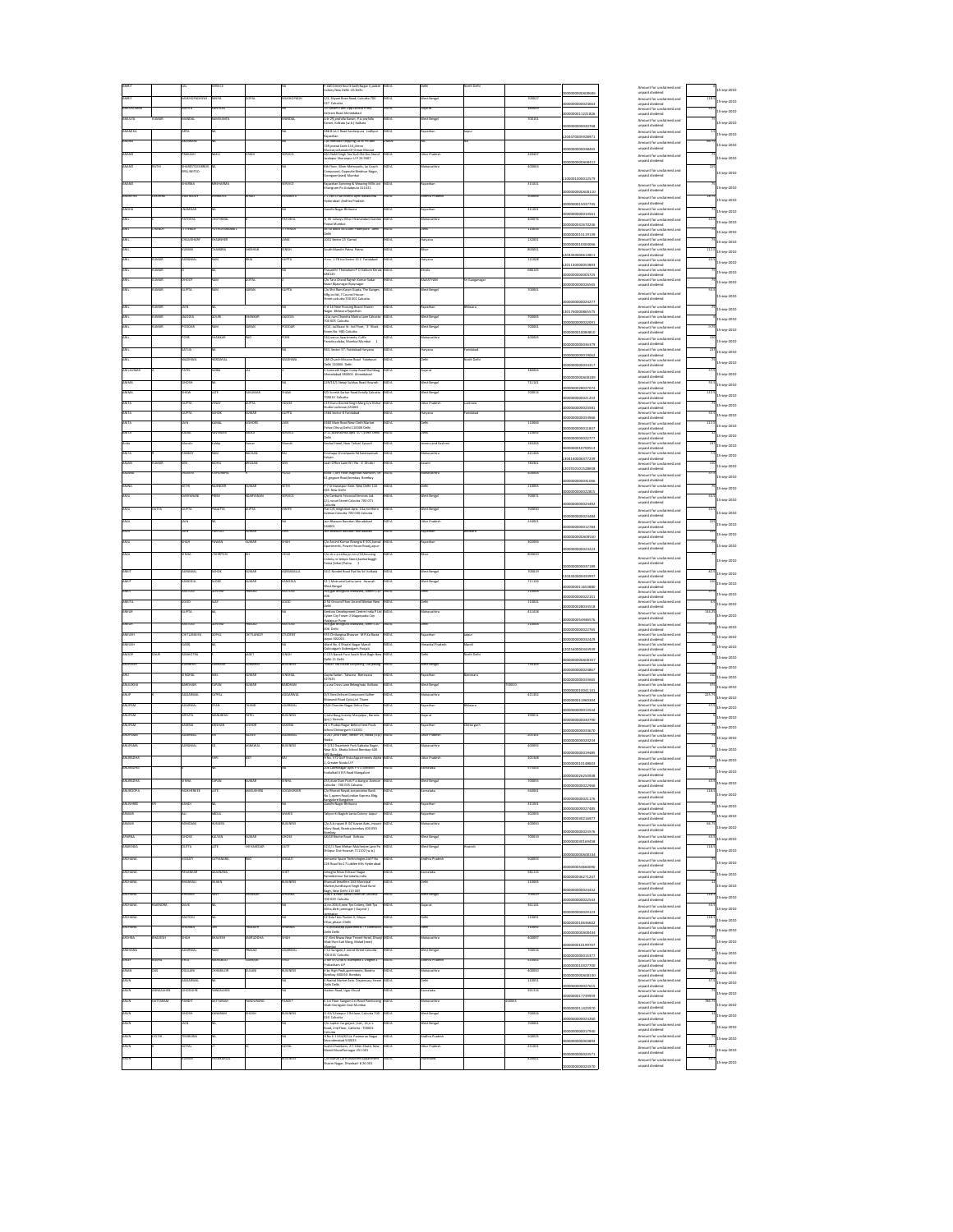|              |                |         |        |                | tdal Dist-24 Pgs (n)                                                                                   |             |            | 74312            |                           | Amount for unclaimed and<br>unpaid dividend                                                                                                |                  | 5-sep-2010                                                                                                                                                                                                                                                            |
|--------------|----------------|---------|--------|----------------|--------------------------------------------------------------------------------------------------------|-------------|------------|------------------|---------------------------|--------------------------------------------------------------------------------------------------------------------------------------------|------------------|-----------------------------------------------------------------------------------------------------------------------------------------------------------------------------------------------------------------------------------------------------------------------|
|              |                |         |        |                | est Ma.<br>TUP                                                                                         |             |            |                  |                           | Amount for unclaimed and<br>unpaid dividend                                                                                                |                  |                                                                                                                                                                                                                                                                       |
|              |                |         |        |                | з. - D / 4 P.a. N.cal<br>kb.)                                                                          |             |            | 711135<br>208022 | 2827                      | Amount for unclaimed and<br>unpaid dividend                                                                                                | ш                | 5-sep-2010                                                                                                                                                                                                                                                            |
|              |                |         |        |                | Arun Kumar Nagory & Sons C 28<br>iki Industrial Estate Kanpur 208022<br><b>SEP</b>                     |             |            |                  | 0010951                   | Amount for unclaimed and<br>unpaid dividend                                                                                                |                  | S-sep-2010                                                                                                                                                                                                                                                            |
|              |                |         |        |                | esh Marg Bapu Nagar Jaipur                                                                             |             |            | 302015           | 26142                     | Amount for unclaimed and<br>unpaid dividend                                                                                                |                  | sep-2010                                                                                                                                                                                                                                                              |
|              |                |         |        |                | (54 Balaji Nilaya Ground Floor Shank<br>lutt Road Shankar Puram Bangalore                              |             |            | 560004           | 11847177                  | Amount for unclaimed and<br>unpaid dividend                                                                                                | $\alpha$         | sep-2010                                                                                                                                                                                                                                                              |
|              |                |         |        |                | : Dr. r.chandrakar 5-2, janta Quarter<br>dmanabhpur, p. o. durg Durg (m. p.)                           |             |            | 49100            |                           | Amount for unclaimed and<br>unpaid dividend                                                                                                | z                | Sarp 2010                                                                                                                                                                                                                                                             |
|              |                |         |        | INESS          | ukhala, makhaltala<br>raghunathpur,disti.hooghiy                                                       |             |            | 712247           |                           | Amount for unclaimed and<br>unpaid dividend                                                                                                |                  | $5 - 56p - 2010$                                                                                                                                                                                                                                                      |
|              |                |         |        |                | Ramses (W b 1 Ho<br>da Ahmedabad                                                                       |             |            | 382424           | 013192751                 | Amount for unclaimed and<br>npaid d                                                                                                        | $\overline{115}$ | <b>S-sep-2010</b>                                                                                                                                                                                                                                                     |
|              |                |         |        |                | vo z niear Dutt Mand<br>Iapur Thane 421503                                                             |             |            |                  |                           | Amount for unclaimed and                                                                                                                   | - 112            | Sarp 2010                                                                                                                                                                                                                                                             |
|              |                |         |        |                | is ph Xi, Mohali Dist-ropar (pb) Mol                                                                   |             |            | 160055           | 1008509                   | unpaid dividend<br>Amount for unclaimed and                                                                                                | $\overline{a}$   | sep-2010                                                                                                                                                                                                                                                              |
|              |                |         |        |                | ar Khoda TP S<br>ńъ                                                                                    |             |            |                  | 0019404                   | unpaid dividend<br>Amount for unclaimed and                                                                                                |                  | -<br>sep-2010                                                                                                                                                                                                                                                         |
|              |                |         |        |                | 2/1,khapar Khoda T P S<br>Iony,khapar Khoda Nagg                                                       |             |            |                  | 024744                    | unpaid dividend<br>Amount for unclaimed and                                                                                                |                  | sep-2010                                                                                                                                                                                                                                                              |
|              | <b>FI WA</b>   |         |        | WA             | -294, C.Lt. Road Scheme-M(m), 1st<br>r phool Bagan Kokata                                              |             | st Genea   | 700083           | 024745<br>01256420        | unpaid dividend<br>Amount for unclaimed and                                                                                                | π                | sep-2010                                                                                                                                                                                                                                                              |
|              |                |         |        |                | voor Co Do Hur Soc Rat C-19 Coll<br>ne Dadar, Bombay 400 028 Bo                                        |             |            | <b>MOON</b>      |                           | unpaid dividend<br>Amount for unclaimed and                                                                                                | v                | 5-sep-2010                                                                                                                                                                                                                                                            |
|              | ЩЮ             |         |        | sο             | lew Ma<br>wa House Jalupun                                                                             |             |            | 302001           | 1426                      | unpaid dividend<br>Amount for unclaimed and                                                                                                | $\overline{a}$   | 5-sep-2010                                                                                                                                                                                                                                                            |
|              |                |         |        |                | ner, S.c. Road Jaipur - 102001<br>is Er Krishan Moha Sharma H No 8 F                                   |             |            | 311001           | 019860                    | unpaid dividend<br>Amount for unclaimed and                                                                                                |                  | sep-2010                                                                                                                                                                                                                                                              |
|              |                |         |        |                | Id Campus Dak Bungalow Gandhi<br>ear Bhibeara Bhibeara<br>1 Wado: Visnagar Dist Me<br>nagar Guj 384315 |             |            |                  |                           | unpaid dividend<br>Amount for unclaimed and                                                                                                | 43               |                                                                                                                                                                                                                                                                       |
|              |                |         |        | અડા            | 2 225 Nampsly Hyderabad 50000                                                                          |             |            | 500001           |                           | unpaid dividend<br>Amount for unclaimed and                                                                                                |                  | sep-2010                                                                                                                                                                                                                                                              |
|              |                |         | CHETAP | <b>YAS</b>     | lerabad<br>No 270 Lathon Ka Mohalla Ganeapu                                                            |             |            | 311502           |                           | unpaid dividend<br>Amount for unclaimed and                                                                                                | $\overline{15}$  | 5-sep-2010<br>sep-2010                                                                                                                                                                                                                                                |
|              |                |         |        |                | att Bhlwara<br>v Garden S                                                                              |             |            |                  | 177413                    | unpaid dividend<br>Amount for unclai<br>wd and                                                                                             |                  |                                                                                                                                                                                                                                                                       |
|              |                |         |        |                | w Dahi 110<br>97,gre                                                                                   |             |            |                  | 0003875                   | unpaid dividend<br>Amount for unclaimed and                                                                                                | 5913             | sep-2010<br>5-sep-2010                                                                                                                                                                                                                                                |
|              |                |         |        |                | 48 Dr<br>io 17/1 C Scoda                                                                               |             |            | 636701           | 000023478                 | unpaid dividend<br>Amount for unclaimed and                                                                                                |                  | S-sep-2010                                                                                                                                                                                                                                                            |
|              |                |         |        |                | A/b, gandhi Nagar Ja<br>= () & K)                                                                      |             |            | 1800             |                           | Senson for undertring and<br>Amount for underred and<br>unpaid dividend                                                                    | 15               | sep-2010                                                                                                                                                                                                                                                              |
|              |                |         |        |                | 6g-52, Padmanabhpur Durg (c.g.) Di                                                                     |             |            | 491007           | 4925                      | Amount for unclaimed and                                                                                                                   | 112              | 5-sep-2010                                                                                                                                                                                                                                                            |
|              |                |         |        |                | Il Ridge Springs Block 12 Flat 303<br>schbowl Hyderabad                                                |             |            | 500019           | 13826                     | unpaid dividend<br>Amount for unclaimed and                                                                                                |                  | sep-2010                                                                                                                                                                                                                                                              |
|              |                |         |        |                | i, jaripatka Nagpur -440 0                                                                             |             |            | 440014           |                           | unpaid dividend<br>Amount for unclaimed and                                                                                                | 157              | sep-2010                                                                                                                                                                                                                                                              |
|              |                |         |        |                | 2 Indradhanu H M Patel Road Shivaji<br>ark Dadar Bombay-28 Bombay                                      |             |            |                  | 022912                    | unpaid dividend<br>Amount for unclaimed and                                                                                                |                  | sep-2010                                                                                                                                                                                                                                                              |
|              |                |         |        |                | and a latin control of the local control                                                               |             |            | 453443           |                           | .<br>Impaid dir<br>Amount for unclaimed and                                                                                                | $^{22}$          | sep-2010                                                                                                                                                                                                                                                              |
|              |                |         |        |                | $p$ .) -452 441                                                                                        |             |            | 44000            | 32130:                    | unpaid dividend<br>Amount for unclaimed and                                                                                                | $\overline{15}$  |                                                                                                                                                                                                                                                                       |
|              |                |         |        |                | 73 Chandra Jyoti Bhaw.<br>Sanjay                                                                       |             |            | 220028           | 103350<br>000740753       | unpaid dividend<br>Amount for unclaimed and                                                                                                | 112              | sep-2010                                                                                                                                                                                                                                                              |
|              |                |         |        |                | ndhi Puram Lucknow<br>-154 Juhu Harshal Samarth Ramda                                                  |             |            | 400049           | 00000017556068            | unpaid dividend<br>Amount for unclaimed and                                                                                                |                  | 5-sep-2010                                                                                                                                                                                                                                                            |
|              |                |         |        |                | larg Jupd Scheme Mumbai                                                                                |             |            |                  | 10595938                  | unpaid dividend                                                                                                                            |                  | sep-2010                                                                                                                                                                                                                                                              |
|              | <b>LAIWALA</b> |         |        |                | hagaipur Bhag<br>1/1472 Nanavat Chiriwalas Stree                                                       |             |            |                  |                           | Amount for unclaimed and<br>unpaid dividend                                                                                                | 112              | iep-2010                                                                                                                                                                                                                                                              |
|              |                |         |        |                | rat 395003<br>mar Pukur R                                                                              |             |            | 395007<br>743412 |                           | Amount for unclaimed and<br><b>Innabid distributed</b><br>Amount for unclaimed and                                                         | H.               | S-sep-2010                                                                                                                                                                                                                                                            |
|              |                |         |        |                | erem Panan Panan P.O. Walking<br>98, Sector-I Sait Lake City                                           |             |            |                  | 10148236                  | unpaid dividend                                                                                                                            | x                | ep-2010                                                                                                                                                                                                                                                               |
|              |                |         |        |                | irat Company M.g.road                                                                                  |             |            | 414007           |                           | Amount for unclaimed and<br>unpaid dividend<br>Amount for unclaimed and                                                                    | ă                | iep-2010                                                                                                                                                                                                                                                              |
|              |                |         |        |                | Shrish Makarand Society S Bagat                                                                        |             |            | 400028           |                           | unpaid dividend<br>Amount for unclaimed and                                                                                                |                  | 5-sep-2010                                                                                                                                                                                                                                                            |
|              |                |         |        |                | rg Dadar Mumba                                                                                         |             |            |                  | 736339                    | unpaid dividend<br>Amount for unclaimed and                                                                                                |                  | sep-2010                                                                                                                                                                                                                                                              |
|              |                |         |        |                | .<br>Anand Agrawal 19,sardar SI<br>ad Calcutta-700 029 Calcutta                                        |             |            |                  | 121730                    | unpaid dividend                                                                                                                            |                  | 5-sep-2010                                                                                                                                                                                                                                                            |
| <b>NTILA</b> |                |         |        |                | b/S, Sangam Park Apartments<br>taharshinagar, Gultekdi, Pune                                           |             |            | 411037           | 005161<br>nsatr           | Amount for unclaimed and<br>unpaid dividend                                                                                                | 118.             | 5-sep-2010                                                                                                                                                                                                                                                            |
|              |                |         |        |                | r. Benedubi Otr. No.c5 /\/4 Bened                                                                      |             |            | 734424           | 202890000591659           | Amount for unclaimed and<br>unpaid dividend                                                                                                |                  | ep-2010                                                                                                                                                                                                                                                               |
|              |                |         |        |                | .<br>107,b 12th Floor Stock<br>ch towers, dalal Street Fort, bombay                                    |             |            |                  |                           | Amount for unclaimed and<br>unpaid dividend                                                                                                |                  | Sarp 2010                                                                                                                                                                                                                                                             |
|              | CHOUGH         |         |        |                | sbav<br>Aox Flat No.d-9 Vimal Gardens 134<br>iarkar Peth Satara<br>: Asian Traders . Jala              |             |            | 415002           | 0114419                   | Amount for unclaimed and<br>unpaid dividend                                                                                                |                  | sep-2010                                                                                                                                                                                                                                                              |
|              |                |         |        |                | dar Brust<br>hiarpur - 146001                                                                          |             |            |                  | 0018155                   | Amount for unclaimed and<br>unpaid dividend                                                                                                | 562              | sep-2010                                                                                                                                                                                                                                                              |
|              |                |         |        | NESS           | k. Investment (stock & Share Broker<br>34 Butler Plaza, Barelly 241001                                 |             |            | 243001           | 024062                    | Amount for unclaimed and<br>unpaid dividend                                                                                                | 41               | -<br>sep-2010                                                                                                                                                                                                                                                         |
|              |                |         |        |                | .<br>3 Snehrugar Navlakha Indone : Inc                                                                 |             |            | 452001           |                           | Amount for unclaimed and<br>unpaid dividend                                                                                                |                  | sep-2010                                                                                                                                                                                                                                                              |
|              |                |         |        |                | ut House) 31st″a″ Cross,<br>şar,7th Block, Bangalore-82                                                |             |            |                  |                           | Amount for unclaimed and                                                                                                                   | 17               | sep-2010                                                                                                                                                                                                                                                              |
|              |                |         |        |                | ish Chosh Road, Mock-n.r.n                                                                             |             |            | 711202           | 735                       | unpaid dividend<br>Amount for unclaimed and                                                                                                | ø                | sep-2010                                                                                                                                                                                                                                                              |
|              |                |         |        |                | 1, P.o. bolunmath Dist-howrah<br><b>Heatt 2021</b>                                                     |             |            |                  | 15917                     | unpaid dividend<br>Amount for unclaimed and                                                                                                |                  |                                                                                                                                                                                                                                                                       |
|              |                |         |        |                | an in                                                                                                  |             |            |                  | 05810                     | Amount for uncurried and<br>unpaid dividend<br>Amount for unclaimed and                                                                    | $\alpha$         | S-sep-2010                                                                                                                                                                                                                                                            |
|              |                |         |        | <b>INESS</b>   |                                                                                                        |             |            |                  |                           | unpaid dividend<br>Amount for unclaimed and                                                                                                |                  | sep.2010                                                                                                                                                                                                                                                              |
|              |                |         |        |                | us Pee Investment, Suneja Bhawan,iir<br>oor,16 <sub>1</sub> 6 Mathura Road, Faridabad<br>s Kumar O     |             |            |                  | 35493                     | unpaid dividend                                                                                                                            |                  | sep-2010                                                                                                                                                                                                                                                              |
|              |                |         |        |                | 13/b.manphar Das Katra First Floor                                                                     |             |            |                  |                           | Amount for unclaimed and<br>unpaid dividend                                                                                                |                  |                                                                                                                                                                                                                                                                       |
|              |                |         |        |                |                                                                                                        |             |            |                  |                           |                                                                                                                                            |                  | 5-sep-2010                                                                                                                                                                                                                                                            |
|              |                |         |        |                | b, manus<br>utta - 7 00007<br>- Ynn Atta Surja Kha<br>ari,bhopal(m.p.)                                 |             |            |                  | 0019720<br>000022558      | Amount for unclaimed and<br>unpaid dividend                                                                                                |                  | 5-sep-2010                                                                                                                                                                                                                                                            |
|              |                |         |        |                | -12/497,yamuna Vihar, Delhi Delh                                                                       |             |            | 110057           |                           | Amount for unclaimed and                                                                                                                   |                  | 5-sep-2010                                                                                                                                                                                                                                                            |
|              |                |         |        |                | ır Union Bank Extention Co<br>Shi Nazar Bhilwara, Bhilwar                                              |             |            |                  |                           |                                                                                                                                            |                  | sep.2010                                                                                                                                                                                                                                                              |
|              |                |         |        |                | 125, Pratap Nagar  Chittorgarh                                                                         |             |            |                  | 6117<br>00134581          | Amount for uncularmed and<br>unpaid dividend<br>Amount for unclaimed and<br>unpaid dividend<br>Amount for unclaimed and<br>unpaid dividend |                  | 5-sep-2010                                                                                                                                                                                                                                                            |
|              |                |         |        |                | No 760 W No 6 Pratao Mohalla Rob                                                                       |             |            |                  |                           | Amount for unclaimed and                                                                                                                   | 118              | sep-2010                                                                                                                                                                                                                                                              |
|              |                |         |        |                | E. Pune 411 011                                                                                        |             |            | 411015           | 016962                    | unpaid dividend<br>Amount for unclaimed and                                                                                                |                  | ep-2010                                                                                                                                                                                                                                                               |
|              |                |         |        |                | A 49app Calgiri Eye Hu<br>dya Nagar Jalpur                                                             |             |            | 302017           | 00000000026532            | unpaid dividend<br>Amount for unclair<br>wd and<br>unpaid dividend                                                                         |                  | S-sep-2010                                                                                                                                                                                                                                                            |
|              |                |         |        |                | o. 17, 3rd Main, Ashwini Li<br>emediate Ring Road, Bangalo                                             |             |            | 560047           | 03030000057790            | Amount for unclaimed and<br><b>Innahid Hidden</b>                                                                                          |                  | sep-2010                                                                                                                                                                                                                                                              |
|              |                |         |        |                | 1/1 M.d.road 5th Floor Rno.83 C<br>007 Calcutta                                                        |             |            |                  | 10944                     | Amount for unclaimed and                                                                                                                   | $\overline{a}$   | -<br>S-sep-2010                                                                                                                                                                                                                                                       |
|              | ARMA           | ABILAKA | ROHAN  |                | .il/1,m.d.road,5th Floor Room No.83,<br>:alcutta-700 007  Calcutta<br>4 Raag Tower Doo Royal Challenge |             | aharashtra |                  | 122242                    | unpaid dividend<br>Amount for unclair<br>ned and<br>unpaid dividend                                                                        | 43.5             | sep-2010                                                                                                                                                                                                                                                              |
|              |                |         |        | AMA            |                                                                                                        | <b>IDIA</b> |            | 400063           |                           | -<br>Amount for unclaimed and<br>unpaid dividend                                                                                           |                  | $-$ sep $-2010$                                                                                                                                                                                                                                                       |
|              |                |         |        |                | 6, Bhagirathi Sadan, 237, Vee<br>suarkar Marg, Nr Kataria Crim                                         |             |            |                  |                           | Amount for unclaimed and<br>unpaid dividend                                                                                                |                  | Sarp 2010                                                                                                                                                                                                                                                             |
|              |                |         |        | <b>INESS</b>   | abim. Mumba<br>tistFir Ro<br>nby 400001 Bombay                                                         |             |            | 400007           | 00007578                  | Amount for unclaimed and<br>unpaid dividend                                                                                                | 118              | 5-sep-2010                                                                                                                                                                                                                                                            |
|              |                |         |        |                | vins Villa E 2099 Palam<br>rgao                                                                        |             |            | 122017           | A2034383                  | Amount for unclaimed and                                                                                                                   | IJ               | s<br>sep 2010                                                                                                                                                                                                                                                         |
|              |                |         |        |                | ugarh 1<br>nangarh                                                                                     |             |            | 115511           |                           | unpaid dividend<br>Amount for unclaimed and                                                                                                |                  |                                                                                                                                                                                                                                                                       |
|              |                |         |        | <b>BCANDAR</b> |                                                                                                        |             |            | 110095           | 036456                    | unpaid dividend<br>Amount for unclaimed and                                                                                                | 18.7             |                                                                                                                                                                                                                                                                       |
|              |                |         |        |                | suse No 62 X I Block C Dilshad Garde<br>id Delhi<br><b>Sides &amp; Ch</b><br>List Back                 |             |            |                  | 033204998                 | unpaid dividend                                                                                                                            |                  |                                                                                                                                                                                                                                                                       |
|              |                |         |        |                | ne Floo<br>m No. 4, Calcutta Calcutta                                                                  |             |            |                  | 00031094                  | Amount for unclaimed and<br>unpaid dividend                                                                                                |                  |                                                                                                                                                                                                                                                                       |
|              |                |         |        |                | 7/1,kaka0y.                                                                                            |             |            |                  | 016573                    | Amount for unclaimed and<br>unpaid dividend                                                                                                |                  |                                                                                                                                                                                                                                                                       |
|              |                |         |        |                | yoeracac<br>19/699,"anupam" Maler Kot<br>Wi Lines Ludhiana - 141 001                                   |             |            | 141001           | 022140                    | Amount for unclaimed and<br>unpaid dividend                                                                                                |                  |                                                                                                                                                                                                                                                                       |
|              |                |         |        |                | 9 Diria Road Po.du                                                                                     |             |            | 700028           | 0010403                   | Amount for unclaimed and                                                                                                                   | 42.5             |                                                                                                                                                                                                                                                                       |
|              |                |         |        |                | urendra Lal Pyne Lane Ci                                                                               |             | t Bengal   |                  |                           | unpaid dividend<br>Amount for unclaimed and<br>unpaid dividend                                                                             | 112              |                                                                                                                                                                                                                                                                       |
|              |                |         |        |                | 5/c, Jaigirghat Road Kshudirams<br>takurpukur, Calcutta-700 063                                        |             | st Bengal  | 700063           |                           |                                                                                                                                            | 17               |                                                                                                                                                                                                                                                                       |
|              |                |         |        |                | uab Para 1st Dye I                                                                                     |             |            | 711101           | 14045                     | Amount for unclaimed and<br>unpaid dividend<br>Amount for unclaimed and                                                                    | 17.5             |                                                                                                                                                                                                                                                                       |
|              |                |         |        |                | M.a.khan Naya Bazar, di                                                                                |             |            | 826001           | 027512                    | unpaid dividend<br>Amount for unclaimed and                                                                                                | 43.              |                                                                                                                                                                                                                                                                       |
|              |                |         |        |                | is M.a.khan Naya Ba                                                                                    |             |            |                  | 000023161<br>023164       | unpaid dividend<br>Amount for unclaimed and<br>unpaid dividend                                                                             | 41               |                                                                                                                                                                                                                                                                       |
|              |                |         |        |                | a indon                                                                                                |             |            | 452008           |                           | Amount for unclaimed and                                                                                                                   | 37               |                                                                                                                                                                                                                                                                       |
|              |                |         |        |                | e No.90 Tivoli Court 1/1a Bally Gaunj<br>cular Road Calcutta Calcutta                                  | ιA          | st Bengal  |                  | 039717                    | unpaid dividend                                                                                                                            | 43.              |                                                                                                                                                                                                                                                                       |
|              |                |         |        |                | iahri R.b.khare 2/17.avas Viki                                                                         |             |            | 225001           | 000019160                 | Amount for unclaimed and<br>unpaid dividend<br>Amount for unclaimed and                                                                    | 41               |                                                                                                                                                                                                                                                                       |
|              |                |         |        |                | ny, Barabanki (u.p.) Barabanki                                                                         |             |            |                  |                           | unpaid dividend<br>Amount for unclaimed and                                                                                                | S.               |                                                                                                                                                                                                                                                                       |
|              |                |         |        |                | e Peeraless General Fin.& Investm<br>Jid 3rd Floor,24-park Street, Calc                                |             |            |                  | 024286                    | unpaid dividend                                                                                                                            |                  |                                                                                                                                                                                                                                                                       |
|              |                |         |        |                | Calcutta<br>CSh.bipin Ehai A. Doshi B-75,gang<br>ina Society, subhan Pura, Po.                         |             |            | 390007           | 116949                    | Amount for unclaimed and<br>unpaid dividend                                                                                                | $\overline{a}$   |                                                                                                                                                                                                                                                                       |
|              |                |         |        |                | odara 350 007<br>dhi Nazar Bhilw                                                                       |             |            | 311001           | 00021827                  | Amount for unclaimed and                                                                                                                   | 42.5             |                                                                                                                                                                                                                                                                       |
|              |                |         |        |                | s R S Tomer S Q X McI Talcher Are<br>ra Angul 759103                                                   |             |            |                  | 033854                    | unpaid dividend<br>Amount for unclaimed and<br>unpaid dividend                                                                             |                  | Sarp 2010<br>5-sep-2010<br>5-sep-2010<br>sep-2010<br>$-$ sep $-2010$<br><b>S-sep-2010</b><br>sep-2010<br>sep-2010<br>5-sep-2010<br>5-sep-2010<br>5-sep-2010<br>5-sep-2010<br><b>S-sep-2010</b><br>S-sep-2010<br>S-sep-2010<br>$-$ sep $-2010$<br>sep-2010<br>sep-2010 |
|              |                |         |        |                | (o Gopal Sah J E Phones Moh Chhi)<br>da P O Begampur Patria 800009                                     |             |            | soccos           |                           | Amount for unclaimed and<br>unpaid dividend                                                                                                | 112              | sep-2010                                                                                                                                                                                                                                                              |
|              |                |         |        |                | e-t-44, Obra Colony Ob<br>iebhadra - 231219                                                            |             |            | 231219           |                           | Amount for unclaimed and                                                                                                                   |                  | S-sep-2010                                                                                                                                                                                                                                                            |
|              |                |         |        |                | .01 - First Floor Ashol<br>re Patria                                                                   |             |            | BOCCO            | 020646<br>201092400046457 | unpaid dividend<br>Amount for unclaimed and<br>unpaid dividend                                                                             |                  | 5-sep-2010                                                                                                                                                                                                                                                            |
|              |                |         |        | INESS          | , Mankhpuri (saket) I<br>p.)452001                                                                     |             |            |                  | 0021410                   | Amount for unclaimed and<br>unpaid dividend                                                                                                | $\overline{a}$   | 5-sep-2010                                                                                                                                                                                                                                                            |
|              |                |         |        |                | No-2-316-c New 3-1<br>N Venkatalah H No 5 322 Sai Nagar                                                |             |            | 524002<br>507165 | 015230728                 | Amount for unclaimed and<br>unpaid dividend<br>Amount for unclaimed and                                                                    | IJ               | 15-sep-2010                                                                                                                                                                                                                                                           |

| Amount for unclaimed and<br>hrebivib bison                                                           | 5                       | sep-2010<br>ß              |
|------------------------------------------------------------------------------------------------------|-------------------------|----------------------------|
| Amount for und<br>imed and                                                                           |                         | sep-2010<br>ß              |
| unpaid dividend<br>unt for und<br>d and<br>no                                                        |                         |                            |
| unpaid dividend<br>$m\alpha$<br>d and                                                                |                         | 2010                       |
| unt for und<br>id dividend<br>np                                                                     |                         | 2010                       |
| .<br>Amount for undi<br>d a<br>id dividend<br>np                                                     |                         | 2010                       |
| لسب<br>Int for und<br>Andews<br>Amour<br>d a                                                         | 0.75                    | $-2010$                    |
| mount for und<br>d and<br>im                                                                         |                         |                            |
| unpaid dividend                                                                                      |                         | ep-2010                    |
| Amount for und<br>d and<br>aid dividend<br>nş                                                        |                         | 0-2010                     |
| Amount for uncl<br>unpaid dividend<br>imed and                                                       |                         | sep-2010                   |
| Amount for und<br>imed and                                                                           |                         | sep-2010<br>ß              |
| npaid dividend                                                                                       | 5                       |                            |
| Amount for uncl<br>unpaid dividend<br>imed and                                                       |                         | sep-2010<br>ŕ.             |
| Amount for uncl<br>unpaid dividend<br>Amount for uncl<br>.<br>Her<br>ed and                          |                         | sep-2010                   |
| å.<br>d divid<br>nş<br>nd                                                                            |                         | 2010                       |
| Amount for und<br>ed and<br>unpaid dividend                                                          |                         | sep-2010<br>ß              |
| Amount for und<br>d and                                                                              |                         | ep-2010                    |
| unpaid dividend<br>d and                                                                             |                         |                            |
| .<br>Amount for und<br>unpaid dividend                                                               |                         | ep-2010                    |
| ount for und<br>ı.<br>d an<br>d dividend<br>nş                                                       |                         | -2010                      |
| .<br>Amount for uncl<br>unpaid dividend<br>å.                                                        |                         | 2010                       |
| nt fo<br>d and<br>mo<br>nd                                                                           |                         | p-2010                     |
| unpaid dividend<br>Amount for und<br>imed and                                                        | Ì<br>s.                 | sep-2010<br>ß              |
| hrebivib bison<br>d a                                                                                |                         |                            |
| ount for<br>Nid divis<br>n,<br>d and<br>im                                                           |                         | p-2010                     |
| Amount for und<br>unpaid dividend                                                                    |                         | sep-2010                   |
| Amount for unclaimed and<br>npaid dividend                                                           |                         | sep-2010<br>í.             |
| Amoun<br>for und<br>imed and<br>.<br>aid d<br>.<br>1d<br>ü                                           |                         | sep-2010                   |
| mount for und<br>npaid dividend<br>med and                                                           |                         | ep-2010                    |
| Amount for unclaimed and                                                                             |                         | sep-2010<br>ß              |
| brebivib bison<br>'n<br>$\alpha$<br>for und<br>imed and                                              |                         | sep-2010<br>ú              |
| aid dividend<br>nş                                                                                   |                         |                            |
| Amount for unclaimed and<br>unpaid dividend                                                          |                         | sep-2010                   |
| Amount for unclaimed and<br>brebivib bison                                                           | 22                      | sep-2010<br>1Ś             |
| ount for<br>said divid<br>d a<br>ų                                                                   |                         | p-2010                     |
| Amount for und<br>unpaid dividend<br>d and<br>im                                                     |                         | sep-2010                   |
| t for und<br>Amour<br>å.                                                                             |                         |                            |
| id divid<br>nd<br>nş                                                                                 |                         | ep-2010                    |
| ount for und<br>Nid dividend<br>ı.<br>d and<br>ų                                                     |                         | p-2010                     |
| d and<br>Amount for und<br>im<br>unpaid dividend                                                     |                         | p-2010                     |
| imed and<br>Amount for und<br><b>Innahörite History</b>                                              |                         | irp-2010                   |
| .<br>Iount for und<br>paid dividend<br>j,<br>å.                                                      | ŧ                       | p-2010                     |
| ų<br>nt for u<br>mo<br>nd                                                                            |                         |                            |
| unpaid dividend<br>Amount for und<br>imed and                                                        |                         | p-2010                     |
| npaid dividend                                                                                       |                         | sep-2010<br>1Ś             |
| Amount for unclaimed and<br>unpaid dividend                                                          |                         | sep-2010<br>ß              |
| t fe<br>r und<br>d and<br>mo                                                                         | 11<br>u                 | $-2010$                    |
| unpaid dividend<br>ount for und<br>imed and<br>k                                                     |                         | ep-2010<br>ú               |
| aid dividend<br>Amount for unclaimed and                                                             |                         |                            |
| hrebivib bison                                                                                       |                         | sep-2010                   |
| Amount for und<br>d and<br>unpaid dividend                                                           |                         | sep-2010<br>ß              |
| k<br>sount for und<br>imed and<br>aid dividend<br>ų                                                  |                         | sep-2010                   |
|                                                                                                      |                         | sep-2010<br>ú              |
| Amount for und<br>aimed and                                                                          |                         |                            |
| unpaid dividend                                                                                      |                         |                            |
| Amount for und<br>imed and<br>breakd dividend                                                        |                         | sep-2010<br>ī.             |
| -<br>Amount for u<br>nd<br>in<br>d and<br>unpaid dividend                                            |                         | sep-2010                   |
| e for und<br>d and<br>ź<br>mour                                                                      |                         |                            |
| aid dividend<br>nş                                                                                   | 225                     | sep-2010                   |
| Amount for uncl<br>unpaid dividend<br>aimed and                                                      |                         | sep-2010                   |
| <br>for und<br>ù<br>d ar<br>id divid<br>nd<br>nş                                                     | $\overline{\mathbf{r}}$ | ep-2010                    |
| d and                                                                                                |                         | p-2010                     |
| ام<br>ant fo<br>id d><br>id d<br>da.<br>Irund<br>Ade<br>ų<br>e fe<br>nd<br>d and<br>mo               |                         |                            |
| unpaid dividend                                                                                      |                         | p-2010                     |
| .<br>mount for und<br>npaid dividend<br>imed and                                                     |                         | 2010<br>ėρ                 |
| Amount for unclaimed and<br>npaid dividend                                                           | 75                      | sep-2010                   |
| 'n<br>.<br>1011<br>for und<br>imed and<br>.<br>aid d<br>.<br>ا<br>ï                                  | 75                      | ep-2010                    |
| med and<br>nd                                                                                        |                         | ép                         |
| mount for v<br>npaid dividi<br>end<br>np<br>Amount for unclaimed and                                 |                         | sep-2010<br>ß              |
| brebivib bien<br>'n<br>$\alpha$<br>for und<br>aimed and                                              | n                       | sep-2010<br>ú              |
| aid divide<br>sunt for u<br>'n.<br>ung<br>Am<br>aimed and<br>.<br>Cu                                 |                         |                            |
| int for i<br>d dividi<br>nd<br>nş                                                                    | 105                     | 2010<br>κp                 |
| Amount for unclaimed and<br>unpaid dividend                                                          |                         | sep-2010<br>ß              |
| aimed and                                                                                            |                         | sep-2010<br>ú              |
| Amount for unclu<br>unpaid dividend<br>Amount for unclu<br>d and<br>d divis<br>nd<br>ń,              |                         | sep-2010                   |
| ount for unda<br>said divident<br>imed and                                                           | 5                       | sep-2010<br>ıs             |
| ų<br>Amount for unclaimed and                                                                        | 75                      |                            |
| aid dias<br><b>and</b>                                                                               |                         | 15-sep-2010                |
| t fe<br>d and<br>nd<br>im<br>unpaid dividend                                                         |                         | sep-2010                   |
| aimed and<br>Amount for und<br>hrebivib bison                                                        |                         | 15-sep-2010                |
| Amount for und<br>imed and                                                                           |                         | 15-sep-2010                |
| hrebivib bison<br>Amount for und<br>d and<br>im.                                                     | 18.75                   |                            |
| unpaid dividend                                                                                      |                         | 5-sep-2010                 |
| d and                                                                                                |                         | sep-2010<br>LS             |
| Amount for uncl<br>unpaid dividend<br>d and                                                          |                         |                            |
| Amount for uncla<br>unpaid dividend                                                                  |                         | 15-sep-2010                |
| Amount for unclaimed and<br>aid dividend<br>nş                                                       |                         | sep-2010<br>ıs             |
| Amount for unclaimed and                                                                             |                         | 15-sep-2010                |
| aimed and                                                                                            |                         | sep-2010<br>ú,             |
| enoun to und<br>unpaid dividend<br>Amount for und<br>unpaid dividend<br>d and                        | x<br>5                  |                            |
| .<br>Amount for unclair<br>unpaid dividend                                                           |                         | is<br>sep-2010             |
| Amount for unclaimed and                                                                             |                         | 15-sep-2010                |
| aimed and                                                                                            |                         | sep-2010<br>ß              |
| unpaid dividend<br>Amount for uncl<br>unpaid dividend<br>Amount for unclaimed and<br>unpaid dividend | ¢,                      | 15-sep-2010                |
| imed and                                                                                             | ī                       | 15-sep-2010                |
| <b>Amount for und</b><br>unpaid dividend<br>n,<br>imed and                                           |                         |                            |
| Amount for uncl<br>unpaid dividend                                                                   |                         | 15-sep-2010                |
| Amount for unclaimed and<br><b>unpaid dividend</b>                                                   |                         | 5-sep-2010                 |
| Amount for uncli<br>unpaid dividend<br>imed and                                                      |                         | 5-sep-2010                 |
| Amount for unclaimed and                                                                             |                         |                            |
| npaid dividend                                                                                       |                         | ıs<br>sep-2010             |
| Amount for unclaimed and                                                                             |                         | 15-sep-2010                |
| aimed and                                                                                            |                         | sep-2010<br>ú,             |
| unpaid dividend<br>Amount for uncl<br>unpaid dividend<br>d and                                       | 112.5                   | sep-2010<br>is             |
| Amount for unclair<br>unpaid dividend<br>Amount for unclaimed and                                    | n                       |                            |
| aimed and                                                                                            | 7                       | 15-sep-2010                |
| unpaid dividend<br>Amount for uncl<br>unpaid dividend                                                |                         | 5-sep-2010                 |
| Amount for unclaimed and<br>unpaid dividend                                                          | a.                      | 15-sep-2010                |
| -<br>Amount for unclaimed and<br>unpaid dividend<br>Amount for unclaimed and<br>h<br>npia<br>mpu     | 37.5                    | 15-sep-2010<br>15-sep-2010 |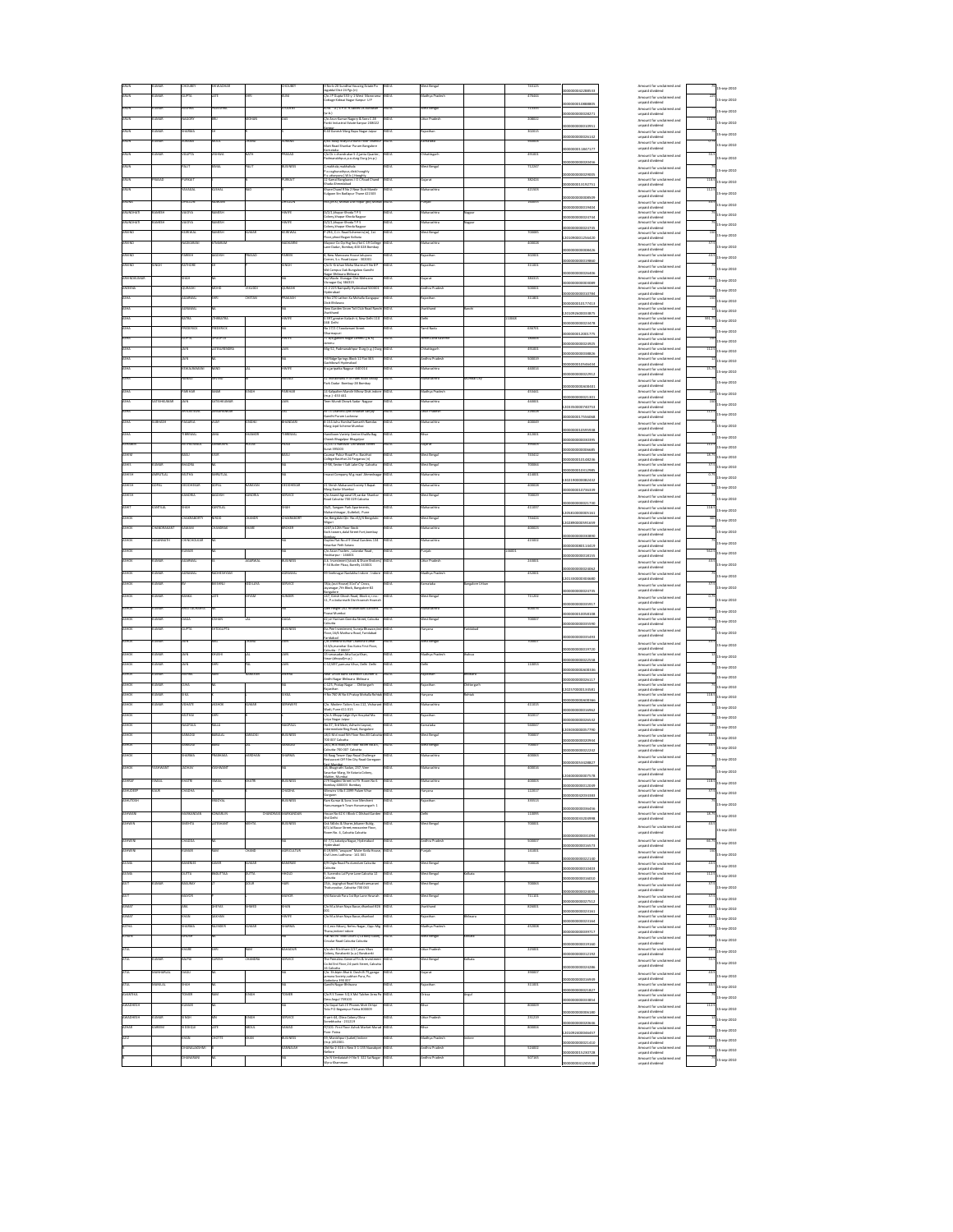|      |                |               |       |                 | l-1 1st Main 10th uro<br>sore Road Bangalore                                                                 |                |             |          |                  | 30545054                    | Amount for unclaimed and<br>unpaid dividend                                                                            |                          | 5-sep-2010                                                                                                                                                                                                                                                                                                                                                                                                                                                                                                                                                                  |
|------|----------------|---------------|-------|-----------------|--------------------------------------------------------------------------------------------------------------|----------------|-------------|----------|------------------|-----------------------------|------------------------------------------------------------------------------------------------------------------------|--------------------------|-----------------------------------------------------------------------------------------------------------------------------------------------------------------------------------------------------------------------------------------------------------------------------------------------------------------------------------------------------------------------------------------------------------------------------------------------------------------------------------------------------------------------------------------------------------------------------|
|      |                |               |       | <b>AMURUC</b>   | ir Lal Nishan Press Mathura Gate<br>pur 321001<br>7705 Mount Road Mac<br>sccoos                              |                |             |          | 321001<br>raccor |                             | Amount for unclaimed and<br>unpaid dividend<br>Amount for unclaimed and                                                |                          | $-2010$                                                                                                                                                                                                                                                                                                                                                                                                                                                                                                                                                                     |
|      |                |               |       |                 |                                                                                                              |                |             |          | 575002           | 00251                       | unpaid dividend<br>Amount for unclaimed and                                                                            | 112                      | sep-2010                                                                                                                                                                                                                                                                                                                                                                                                                                                                                                                                                                    |
|      |                |               |       |                 | il Darshan, Kadri Tem<br>ngalore D.K.S.75002<br>3 Ring Road Lajpat Nagar 31                                  |                |             |          | 110024           | 00005770                    | unpaid dividend<br>Amount for unclaimed and                                                                            |                          | 5-sep-2010<br>sep-2010                                                                                                                                                                                                                                                                                                                                                                                                                                                                                                                                                      |
|      |                |               |       |                 | 024 Delhi<br>in Pal Co<br>ad Mangalore 575001                                                                |                |             |          | 525001           | 0012812                     | unpaid dividend<br>Amount for unclaimed and                                                                            |                          | 5-sep-2010                                                                                                                                                                                                                                                                                                                                                                                                                                                                                                                                                                  |
|      |                |               |       |                 | 53 10th Main West O F Chard Roa<br>gar Bangalore 560086 Bangalore                                            |                |             |          |                  | 005789                      | unpaid dividend<br>Amount for unclaimed and                                                                            |                          | S-sep-2010                                                                                                                                                                                                                                                                                                                                                                                                                                                                                                                                                                  |
|      |                |               |       |                 | .<br>/189, Veera Swarny Mandi Street,<br>slapa, Andhra Pradesh                                               |                |             |          | 516001           | 2972                        | unpaid dividend<br>Amount for unclaimed and                                                                            |                          | sep 2010                                                                                                                                                                                                                                                                                                                                                                                                                                                                                                                                                                    |
|      |                |               |       |                 |                                                                                                              |                |             |          |                  | 0011264348<br>0033982       | unpaid dividend<br>Amount for unclaimed and<br>unpaid dividend                                                         |                          | sep-2010                                                                                                                                                                                                                                                                                                                                                                                                                                                                                                                                                                    |
|      |                |               |       |                 | tor General Naval<br>me, Visakhapataram (a.p.)                                                               |                |             |          | 530014           | 014504                      | Amount for unclaimed and<br>unpaid dividend                                                                            |                          | 5-sep-2010                                                                                                                                                                                                                                                                                                                                                                                                                                                                                                                                                                  |
|      |                |               |       |                 | Xailash Ch.baraila P-355.<br>ad Calcutta-700 029 Calcutta                                                    |                |             |          | monzo            | 000023236                   | Amount for unclaimed and<br>unpaid dividend                                                                            | 66                       | 5-sep-2010                                                                                                                                                                                                                                                                                                                                                                                                                                                                                                                                                                  |
|      |                |               |       |                 | 552,near N.t.m.school,<br>sbal.,bangalore-560 024 Bangalore                                                  |                |             |          |                  |                             | Amount for unclaimed and<br>unpaid dividend                                                                            |                          | S-sep-2010                                                                                                                                                                                                                                                                                                                                                                                                                                                                                                                                                                  |
|      |                |               |       | <b>YOCAT</b>    | rewaran Koli St Tindiyanan                                                                                   |                |             |          | 604001           | 00022536<br>031414          | Amount for unclaimed and                                                                                               | $\alpha$                 | S-sep-2010                                                                                                                                                                                                                                                                                                                                                                                                                                                                                                                                                                  |
|      |                |               |       |                 | milnədu Tamilnədə<br>Ao 3-10 Turakala Street Ab<br><b><i><u><b>CALL International</b>ly</u></i></b>          |                |             |          | 533233           | 203840000698925             | unpaid dividend<br>Amount for unclaimed and                                                                            | $\overline{\mathbf{15}}$ | -sep-2010                                                                                                                                                                                                                                                                                                                                                                                                                                                                                                                                                                   |
|      |                |               |       |                 | reyas <mark>Lengare Road Tal Ki</mark><br>ngli Vita<br>lo Ace Datamatics (p) Ltd.402-405 (s                  |                |             |          | 415311           | 000000010618640             | unpaid dividend<br>Amount for unclair<br>wd and<br>unpaid dividend                                                     |                          | 5-sep-2010                                                                                                                                                                                                                                                                                                                                                                                                                                                                                                                                                                  |
|      |                |               |       |                 | or,opp: Kucha Nahajani Main Road<br>andni Chowk,delhi Delhi                                                  |                |             |          | 110000           |                             | Amount for unclaimed and<br>unpaid dividend                                                                            |                          | $-$ sep $-2010$                                                                                                                                                                                                                                                                                                                                                                                                                                                                                                                                                             |
|      |                |               |       |                 | 10 Adhlanshan Nasar Main Street<br>inbur Chenna                                                              |                |             |          | 600017           | 021973<br>00000011362135    | Amount for unclaimed and<br>monaid distributed<br>unpaid div                                                           | $\overline{v}$           | sep-2010                                                                                                                                                                                                                                                                                                                                                                                                                                                                                                                                                                    |
|      |                |               |       |                 | c Lake Road Calcutt                                                                                          |                |             |          |                  | 0023145A                    | Amount for unclaimed and<br>unpaid dividend                                                                            |                          | sep-2010                                                                                                                                                                                                                                                                                                                                                                                                                                                                                                                                                                    |
|      |                |               |       |                 | ndhi Nagar Bhilwara                                                                                          |                |             |          | 311001           | 00022167                    | Amount for unclaimed and<br>unpaid dividend                                                                            | 115                      | sep-2010                                                                                                                                                                                                                                                                                                                                                                                                                                                                                                                                                                    |
|      |                |               |       |                 | Onchessi                                                                                                     |                |             |          |                  | 001072003                   | w-y-wo owldend<br>Amount for unclaimed and<br>inpaid dividend                                                          |                          | <b>S-sep-2010</b>                                                                                                                                                                                                                                                                                                                                                                                                                                                                                                                                                           |
|      |                |               |       |                 | 1 Kamla Nehru Park Society                                                                                   |                | (arat       |          | 380028           | 89782                       | Amount for unclaimed and<br>unpaid dividend                                                                            | 41.                      | sep-2010                                                                                                                                                                                                                                                                                                                                                                                                                                                                                                                                                                    |
|      |                |               |       |                 | icipal School Beherampura                                                                                    |                |             |          |                  | osse                        | Amount for unclaimed and<br>unpaid dividend                                                                            |                          | sep-2010                                                                                                                                                                                                                                                                                                                                                                                                                                                                                                                                                                    |
|      |                |               |       |                 | sed<br>© Garden Terrace 12 Roa<br>tacruz (e) Mumbai Maharashtra                                              |                |             |          |                  | 030205417                   | Amount for unclaimed and<br>unpaid dividend                                                                            |                          | 5-sep-2010                                                                                                                                                                                                                                                                                                                                                                                                                                                                                                                                                                  |
|      |                |               |       | <b>NESS</b>     | ta Tubaco Company Gur M<br>anj Gorakhpur (u.p.)                                                              |                |             |          |                  | 00000000023679              | Amount for unclaimed and<br>unpaid dividend                                                                            | щ                        | 5-sep-2010                                                                                                                                                                                                                                                                                                                                                                                                                                                                                                                                                                  |
|      |                |               |       |                 | 6 Orion Apartment O<br>arden Road Bombay 400026 Bomba                                                        |                |             |          | 400020           | 000012035                   | Amount for unclaimed and<br>unpaid dividend                                                                            | 118                      | sep-2010                                                                                                                                                                                                                                                                                                                                                                                                                                                                                                                                                                    |
|      |                |               |       |                 |                                                                                                              |                |             |          |                  | 0011072                     | Amount for unclaimed and<br>unpaid dividend                                                                            |                          | sep-2010                                                                                                                                                                                                                                                                                                                                                                                                                                                                                                                                                                    |
|      |                |               |       |                 | 1e Gandhi Avenue Gangade<br>Street Purasawalkam Madras 600                                                   |                |             |          |                  | 0242                        | Amount for unclaimed and<br>unpaid dividend                                                                            |                          | S-sep-2010                                                                                                                                                                                                                                                                                                                                                                                                                                                                                                                                                                  |
|      |                |               |       |                 | anta Hospital N.no 495 Kotaki:<br>ad Moga                                                                    |                |             |          | 142001           | 00000019632808              | Amount for unclaimed and<br>unpaid dividend                                                                            |                          | sep-2010                                                                                                                                                                                                                                                                                                                                                                                                                                                                                                                                                                    |
|      |                |               |       |                 |                                                                                                              |                |             |          | 301001           | 021507                      | Amount for unclaimed and<br>unpaid dividend<br>Amount for unclaimed and                                                |                          | sep-2010                                                                                                                                                                                                                                                                                                                                                                                                                                                                                                                                                                    |
|      |                |               |       |                 | Kabir Colony Manu Marg, Alwar<br>0001<br>構物                                                                  |                |             |          | 382210           | 1005234                     | unpaid dividend<br>Amount for unclaimed and                                                                            |                          | Sarp 2010                                                                                                                                                                                                                                                                                                                                                                                                                                                                                                                                                                   |
|      |                |               |       |                 | sampled dam at<br>edabad ( Guia.)                                                                            |                |             |          |                  | 00029042                    | unpaid dividend<br>Amount for unclaimed and                                                                            |                          | 5-sep-2010                                                                                                                                                                                                                                                                                                                                                                                                                                                                                                                                                                  |
|      |                |               |       |                 | (49a Rjacuri Garden New Delhi<br>0027 Delhi<br>i Ahilya Pura Iliti                                           |                |             |          | 110027           | 000800311                   | unpaid dividend<br>Amount for unclaimed and                                                                            |                          | 5-sep-2010                                                                                                                                                                                                                                                                                                                                                                                                                                                                                                                                                                  |
|      |                |               |       |                 |                                                                                                              |                |             |          | 78550            | 033356                      | unpaid dividend<br>Amount for unclaimed and                                                                            | 112                      | 5-sep-2010<br>S-sep-2010                                                                                                                                                                                                                                                                                                                                                                                                                                                                                                                                                    |
|      |                |               |       |                 | laian As<br>m 786602 Au<br>Kashipuri Bhilwara (rajast)                                                       |                |             |          | 311001           | 10619                       | unpaid dividend<br>Amount for unclaimed and                                                                            |                          | $-$ sep $-2010$                                                                                                                                                                                                                                                                                                                                                                                                                                                                                                                                                             |
|      |                |               |       |                 | 04 Akansha Appartment Nr Satta<br>ss Road Nr Salbaba Temple                                                  |                | (arat       |          | 380063           |                             | unpaid dividend<br>Amount for unclaimed and                                                                            |                          | sep-2010                                                                                                                                                                                                                                                                                                                                                                                                                                                                                                                                                                    |
|      |                |               |       |                 | urities Dept., i St Floor, Jeeje<br>ver,dalal Street, Fort, bomba                                            |                |             |          |                  |                             | unpaid dividend<br>Amount for unclaimed and                                                                            | $\overline{a}$           | sep-2010                                                                                                                                                                                                                                                                                                                                                                                                                                                                                                                                                                    |
|      |                |               |       |                 |                                                                                                              |                |             |          |                  | 36196                       | unpaid dividend<br>Amount for unclaimed and                                                                            | Ħ                        |                                                                                                                                                                                                                                                                                                                                                                                                                                                                                                                                                                             |
|      |                |               |       |                 | seer (retd.) Meq-55 Mousing<br>xny, Baddi, Dist solan (h.p.)<br>di (h.n.)<br>Ineer Moh Darlapur Post Bankips |                |             |          |                  | 011386                      | unpaid dividend                                                                                                        | $\overline{a}$           | <b>S-sep-2010</b>                                                                                                                                                                                                                                                                                                                                                                                                                                                                                                                                                           |
|      |                |               |       |                 | na 800004                                                                                                    |                |             |          |                  | 006116                      | Amount for unclaimed and<br>unpaid dividend<br>Amount for unclaimed and                                                |                          | iep-2010                                                                                                                                                                                                                                                                                                                                                                                                                                                                                                                                                                    |
|      |                |               |       |                 | (o Nirmal Kumar Jain 44 Bajrang<br>slony Bajai Nagar Dist Ajmer Raj                                          |                |             |          | 305624           | 018839                      | unpaid dividend<br>Amount for unclaimed and                                                                            |                          | sep-2010<br>sep-2010                                                                                                                                                                                                                                                                                                                                                                                                                                                                                                                                                        |
|      |                |               |       |                 | nai Sunil Kumar 69 Ti<br>tar Imphal -795001 (mainipur Sta                                                    |                |             |          |                  | 026595                      | unpaid dividend<br>Amount for unclaimed and                                                                            |                          | 5-sep-2010                                                                                                                                                                                                                                                                                                                                                                                                                                                                                                                                                                  |
|      |                |               |       |                 | ard No 15 Holdg No 32 4 Shradha<br>Inic Mangalabag Cuttack Orissa                                            |                |             |          | 753001           | 1800279                     | unpaid dividend<br>Amount for unclaimed and                                                                            | 75.7                     |                                                                                                                                                                                                                                                                                                                                                                                                                                                                                                                                                                             |
|      |                |               |       |                 | na Electronics Nava Gar                                                                                      |                |             |          | 811214           | 18916                       | npaid d<br>Amount for unclaimed and                                                                                    | 43.5                     | S-sep-2010<br>sep-2010                                                                                                                                                                                                                                                                                                                                                                                                                                                                                                                                                      |
|      |                |               |       |                 | 11214<br>i Aglary Gun Po<br>I                                                                                |                |             |          |                  |                             | unpaid dividend<br>Amount for unclaimed and                                                                            | B                        | iep-2010                                                                                                                                                                                                                                                                                                                                                                                                                                                                                                                                                                    |
|      |                |               |       |                 | X8 Katakiyawad  Kalup<br><b>CO1 Ahmedabad</b>                                                                |                |             |          | 380001           | 032393346<br>00000000800327 | unpaid dividend<br>Amount for unclaimed and<br>unpaid dividend                                                         |                          | 5-sep-2010                                                                                                                                                                                                                                                                                                                                                                                                                                                                                                                                                                  |
|      |                |               |       |                 | Ís Haryana Bartan Ehandar F<br>a Haryana 125055                                                              |                |             |          |                  |                             | Amount for unclaimed and<br>unpaid dividend                                                                            |                          | sep-2010                                                                                                                                                                                                                                                                                                                                                                                                                                                                                                                                                                    |
|      |                |               |       |                 | .<br>J.B. Overseas Sales P Ltd A 17<br>Jaina Indi Area Phase I New Delhi                                     |                |             |          |                  | 012706                      | Amount for unclaimed and<br>unpaid dividend                                                                            | 60                       | sep-2010                                                                                                                                                                                                                                                                                                                                                                                                                                                                                                                                                                    |
|      |                |               |       |                 | 1928 Delhi<br>Shri Kalu Ram Kumawat Purbio K<br>shalla Kapasan Dist Chittorgarh                              |                |             |          |                  | 033946                      | Amount for unclaimed and<br>unpaid dividend                                                                            |                          |                                                                                                                                                                                                                                                                                                                                                                                                                                                                                                                                                                             |
|      |                |               |       |                 | 2202<br>5/276 Bangur Avenue Block A 2nd                                                                      |                |             |          |                  |                             |                                                                                                                        |                          |                                                                                                                                                                                                                                                                                                                                                                                                                                                                                                                                                                             |
|      |                |               |       |                 | or Kolkatı                                                                                                   |                |             |          |                  |                             |                                                                                                                        |                          |                                                                                                                                                                                                                                                                                                                                                                                                                                                                                                                                                                             |
|      |                |               |       |                 | th Mai Mod                                                                                                   |                |             |          |                  | 00000012127462              | Amount for unclaimed and<br>unpaid dividend<br>Amount for unclaimed and<br>unpaid dividend                             |                          |                                                                                                                                                                                                                                                                                                                                                                                                                                                                                                                                                                             |
|      |                |               |       |                 | 17 Somwar Peth Khair Wada Satara                                                                             |                |             |          | 415002           | 010176596                   | Amount for unclaimed and<br>unpaid dividend                                                                            | 41                       |                                                                                                                                                                                                                                                                                                                                                                                                                                                                                                                                                                             |
|      |                |               |       |                 | .<br>Ihubhai Devshi Bidg 217 218 Ne.<br>Ice Station Kurla West Mumbai                                        |                |             |          | ton w            |                             | Amount for unclaimed and<br>unpaid dividend                                                                            |                          |                                                                                                                                                                                                                                                                                                                                                                                                                                                                                                                                                                             |
|      |                |               |       |                 | ır Guru Kripa Niwas Kumharo Ka<br>ndir I St B Road Sardarpura Jodhpu                                         |                |             |          | 342003           | 00000011427253              |                                                                                                                        | 6.7                      |                                                                                                                                                                                                                                                                                                                                                                                                                                                                                                                                                                             |
|      |                |               |       |                 | : Khazana Jewellery 52 N S C B<br>ad Madras 600079 Madras                                                    |                |             |          |                  | <b>STORAT</b>               | Amount for unclaimed and<br>unpaid dividend<br>Amount for unclaimed and                                                |                          |                                                                                                                                                                                                                                                                                                                                                                                                                                                                                                                                                                             |
|      |                |               |       |                 | loy Marg New D                                                                                               |                |             |          |                  | 03254                       | unpaid dividend<br>Amount for unclaimed and                                                                            |                          |                                                                                                                                                                                                                                                                                                                                                                                                                                                                                                                                                                             |
|      |                |               |       |                 | 301, 3rd Floor, Stuielal Ap                                                                                  |                |             |          | 110034           | 0800015                     | unpaid dividend<br>Amount for unclaimed and<br><b>Israèlekéh histori</b> a                                             |                          |                                                                                                                                                                                                                                                                                                                                                                                                                                                                                                                                                                             |
|      |                |               |       |                 | rqura, Delhi                                                                                                 |                |             |          |                  | 011953173                   | mount for unclaimed and                                                                                                |                          |                                                                                                                                                                                                                                                                                                                                                                                                                                                                                                                                                                             |
|      |                |               |       |                 | 5/1 Apk Rd Basavanagudi Bangalon                                                                             |                |             |          | 560028           | 10484805<br>14889137        | unpaid dividend<br>Amount for unclaimed and<br>unpaid dividend                                                         |                          |                                                                                                                                                                                                                                                                                                                                                                                                                                                                                                                                                                             |
|      |                |               |       |                 | (/o N.o.b.raiu 183-5 Block 38th Cros<br>y Nagar Bangalore Baangalore                                         |                |             |          | 560040           |                             | Amount for unclaimed and<br>unpaid dividend                                                                            |                          |                                                                                                                                                                                                                                                                                                                                                                                                                                                                                                                                                                             |
|      |                |               |       |                 | out Vijayanagar 2nd Stage Banga                                                                              |                |             |          |                  | 017406230                   | Amount for unclair<br>ad and<br>unpaid dividend                                                                        |                          |                                                                                                                                                                                                                                                                                                                                                                                                                                                                                                                                                                             |
|      |                |               |       |                 | sagar Car<br>medabad                                                                                         |                |             |          | 380000           | masser                      | Amount for unclaimed and<br>unpaid dividend                                                                            | ¢,                       |                                                                                                                                                                                                                                                                                                                                                                                                                                                                                                                                                                             |
|      |                |               |       |                 | ayer House R                                                                                                 |                |             |          | 492009           | 000112675                   | Amount for unclaimed and                                                                                               | $\overline{17}$          |                                                                                                                                                                                                                                                                                                                                                                                                                                                                                                                                                                             |
|      |                |               |       |                 | No 125                                                                                                       |                |             |          |                  | 52185                       | Amount for uncleaned and<br>Amount for uncleaned and<br>unpaid dividend                                                | $\overline{1}$           |                                                                                                                                                                                                                                                                                                                                                                                                                                                                                                                                                                             |
|      |                |               |       |                 | stel No 9/10 Rel<br>ns Moti<br>avdi Jamnagar Gujarat                                                         |                |             |          | 361140<br>282001 | 1979878                     | Amount for unclaimed and<br>unpaid dividend                                                                            |                          |                                                                                                                                                                                                                                                                                                                                                                                                                                                                                                                                                                             |
|      |                |               |       |                 | lat No 402 Block A Bibhab Residency<br>Ibhab Nagar Behind Amar Hostel Agra<br>ttar Pradesh India             |                |             |          |                  | 7034534                     | Amount for unclaimed and<br>unpaid dividend                                                                            |                          |                                                                                                                                                                                                                                                                                                                                                                                                                                                                                                                                                                             |
|      |                |               |       |                 | :/12 Mal<br>ndra Nagar                                                                                       |                |             |          | 400097           | 12623599                    | Amount for unclaimed and<br>unpaid dividend                                                                            |                          |                                                                                                                                                                                                                                                                                                                                                                                                                                                                                                                                                                             |
|      |                | жъ            |       | VICE            | Putibai Kapol Nivas grd Fl<br>road,opp.sund                                                                  |                |             |          | 400050           |                             |                                                                                                                        |                          |                                                                                                                                                                                                                                                                                                                                                                                                                                                                                                                                                                             |
|      |                |               |       |                 | at No.7, Paresh Bhawan Saainam<br>agar, Agra Road Ghat Kopar (w),                                            |                |             |          | 400080           | 000020396                   | Amount for unclaimed and<br>unpaid dividend<br>Amount for unclaimed and<br>unpaid dividend                             | 41                       |                                                                                                                                                                                                                                                                                                                                                                                                                                                                                                                                                                             |
|      |                |               |       |                 | ibay - 400086<br>  Anubhay Appt Sector                                                                       |                |             |          |                  | 0017441660                  | Amount for unclaimed and<br>unpaid dividend                                                                            |                          |                                                                                                                                                                                                                                                                                                                                                                                                                                                                                                                                                                             |
|      | <b>O</b>       |               |       |                 | .<br>21 No. Nc - 69, 8 - Incline Colony,<br>Godhawari Khani, Karim Nagar (dt).                               |                | thra Prades |          | 505211           | 28                          |                                                                                                                        | 115                      |                                                                                                                                                                                                                                                                                                                                                                                                                                                                                                                                                                             |
|      |                |               |       |                 | 15 2 11<br>Ist Swarupganj Via<br>Imirganh,tah.haime<br>reach District                                        |                |             |          |                  |                             | Amount for unclaimed and<br>unpaid dividend<br>Amount for unclaimed and                                                |                          |                                                                                                                                                                                                                                                                                                                                                                                                                                                                                                                                                                             |
|      |                | <b>ROMT</b>   |       |                 | ileara Seorupeani<br>b Ladulai Purchit Margrop Bhilear<br>nuthan                                             |                |             |          |                  | 6181                        | unpaid dividend<br>Amount for unclaimed and                                                                            |                          |                                                                                                                                                                                                                                                                                                                                                                                                                                                                                                                                                                             |
|      | <b>UAN</b>     | ĠН            | 01M   | aust            | nd Floor Magnum Placa Eldeco Gre<br>nti Nagar Lucknow                                                        | $\overline{a}$ |             |          | 226010           |                             | unpaid dividend<br>Amount for unclaimed and                                                                            | 371.25                   |                                                                                                                                                                                                                                                                                                                                                                                                                                                                                                                                                                             |
|      |                |               |       |                 | .<br>601, Mafair Marvez Near Madhur<br>Jety Chincholi Bunder Road, Malad                                     |                |             |          |                  | 1034614                     | unpaid dividend<br>Amount for unclaimed and<br>unpaid dividend                                                         | $\alpha$                 |                                                                                                                                                                                                                                                                                                                                                                                                                                                                                                                                                                             |
|      | <b>JARILAL</b> | eena          |       |                 | <b>Inst Mumbai</b>                                                                                           |                | harashtra   | nbal Cit |                  | 23566474                    | Amount for unclaimed and                                                                                               |                          |                                                                                                                                                                                                                                                                                                                                                                                                                                                                                                                                                                             |
|      |                |               |       |                 | se Signal, Satara Office Riy, Railway<br>tation, Satara Maharashtra<br>195/142 Main Road Tri Nagar           |                |             |          | 110035           | 01091900126823              | unpaid dividend<br>Amount for unclaimed and                                                                            | 42                       |                                                                                                                                                                                                                                                                                                                                                                                                                                                                                                                                                                             |
|      |                |               |       |                 | <b>DIS Delhi</b>                                                                                             | XA             | ar Prade    |          | 273001           | 0012714                     | unpaid dividend<br>Amount for unclaimed and                                                                            | $-118.5$                 |                                                                                                                                                                                                                                                                                                                                                                                                                                                                                                                                                                             |
|      | MIBIA          | /ANI          | Mages | XN.             | rori Mal Ka Hata Surner Sagar,<br>rakhpur-273 001<br>05, M D Tower, Varachha Road, Surat                     | XA             | qarat       |          | 395000           | 22128<br>0404220            | unpaid dividend<br>Amount for unclaimed and                                                                            | $\mathcal{I}$            |                                                                                                                                                                                                                                                                                                                                                                                                                                                                                                                                                                             |
|      | m              | $\frac{1}{2}$ |       | $\overline{11}$ | thu Sudan Garh, Road, Suthaliy                                                                               |                |             |          |                  | 302340000175358             |                                                                                                                        |                          |                                                                                                                                                                                                                                                                                                                                                                                                                                                                                                                                                                             |
|      |                |               |       |                 | 3105 Sector 32<br>31 Chandige                                                                                |                |             |          |                  | 00315                       | unpaid dividend<br>Amount for unclaimed and<br>unpaid dividend<br>Amount for unclaimed and<br>unpaid dividend          |                          |                                                                                                                                                                                                                                                                                                                                                                                                                                                                                                                                                                             |
|      | ē              |               |       |                 | -29/103 Jahori Gate, Kap<br>(ab) Kapurthali<br>G9 MS EB Colony                                               |                | njat        |          | 144601<br>431004 | 05336                       | Amount for unclaimed and<br>unpaid dividend                                                                            | 112.                     |                                                                                                                                                                                                                                                                                                                                                                                                                                                                                                                                                                             |
| ikrm |                |               |       |                 | neabad 431004                                                                                                |                |             |          | 110              | 09591                       |                                                                                                                        | 37                       |                                                                                                                                                                                                                                                                                                                                                                                                                                                                                                                                                                             |
|      | WAN            |               |       |                 |                                                                                                              |                | est Bengal  |          |                  | 10114666                    | Amount for unclaimed and<br>unpaid dividend<br>Amount for unclaimed and<br>unpaid dividend<br>Amount for unclaimed and | 162                      | S-sep-2010<br>sep 2010<br>sep-2010<br>sep-2010<br>5-sep-2010<br>5-sep-2010<br>5-sep-2010<br>Sarp 2010<br>S-sep-2010<br>S-sep-2010<br>$-$ sep $-2010$<br>sep-2010<br>15-sep-2010<br>5-sep-2010<br>S-sep-2010<br>S-sep-2010<br>15-sep-2010<br>$-$ sep $-2010$<br>15-sep-2010<br><b>S-sep-2010</b><br>15-sep-2010<br>$-$ sep $-2010$<br>$-$ sep $-2010$<br>S-sep-2010<br>15-sep-2010<br>5-sep-2010<br>5-sep-2010<br>$-$ sep $-2010$<br>15-sep-2010<br>$-$ sep $-2010$<br>5-sep-2010<br>5-sep-2010<br>$-$ sep $-2010$<br>S-sep-2010<br>15-sep-2010<br>S-sep-2010<br>15-sep-2010 |
|      |                |               |       |                 | 0, Ram Hari Mistry Lane ist Floor<br>alcutta  11 Calcutta<br>d-138. Karnal Park Prafulla Ka                  |                | st Gener    |          | 700101           |                             | unpaid dividend<br>Amount for unclaimed and                                                                            | 225                      | 5-sep-2010                                                                                                                                                                                                                                                                                                                                                                                                                                                                                                                                                                  |
| ERUU |                |               |       |                 | ndra Pally (north) Kolkata<br>ctor 12/d Qtr No 1180 Bokaro Steel<br>ty Bokaro                                | XA             | rkhand      |          | 827012           | 010109598<br>53787410       | unpaid dividend<br>Amount for unclaimed and<br>unpaid dividend                                                         | 18.75                    | 15-sep-2010                                                                                                                                                                                                                                                                                                                                                                                                                                                                                                                                                                 |

| mount for und<br>imed and<br>npaid dividend<br>Amount for und<br>imed and<br>unpaid dividend<br>Amount for und<br>imed and |                         |                            |
|----------------------------------------------------------------------------------------------------------------------------|-------------------------|----------------------------|
|                                                                                                                            |                         | sep-2010<br>1Ś             |
|                                                                                                                            |                         | 15-sep-2010                |
|                                                                                                                            |                         |                            |
| id divide<br>lend<br>und<br>imed and<br>.<br>Cu                                                                            |                         | sep-2010<br>ò,             |
| ant for u<br>id divide<br>nd<br>nş                                                                                         |                         |                            |
| Amount for unclaimed and<br>unpaid dividend                                                                                |                         | sep-2010                   |
| t fe<br>r und<br>d and<br>no                                                                                               | š                       | p-2010                     |
| unpaid dividend<br>Amour<br>for unclaimed and                                                                              |                         |                            |
| aid disadand                                                                                                               |                         | sep-2010                   |
| Amount for und<br>imed and<br><b>Innahörite Namm</b>                                                                       | i<br>ś                  | sep-2010                   |
| .<br>ount<br>vid d<br>for<br>Shis<br>imed and                                                                              |                         | 2010                       |
| n,<br>d and<br>Amount for und                                                                                              |                         | 2010<br>ip                 |
| unpaid dividend<br>t for und<br>mo<br>d and                                                                                | ś                       |                            |
| unt tor<br>id divid<br>np<br>lend                                                                                          |                         | p-2010                     |
| Amount for unclaimed and<br>brebivib bison                                                                                 | 7                       | sep-2010                   |
| Amount for und<br>imed and                                                                                                 | 5                       |                            |
| unpaid dividend<br>ount for und<br><b>Imediand</b><br>Ast                                                                  | ż                       | sep-2010                   |
| id divi<br>'n.<br>o.<br>imed and                                                                                           |                         | sep-2010<br>ú              |
| unt for<br>id divid<br>.<br>end<br>np                                                                                      |                         | sep-2010                   |
| Amount for und<br>d and                                                                                                    |                         | p-2010                     |
| aid divide<br>inş<br>id                                                                                                    |                         |                            |
| Amount for unclaimed and<br>aid dividend                                                                                   | š                       | sep-2010                   |
| Amount for uncl<br>Amount for uncl<br>Amount for uncl<br>simed and                                                         |                         | p-2010                     |
| im<br>d and                                                                                                                | L\$                     | sep-2010                   |
| unpaid dividend<br><b>Amount for und</b><br>unpaid dividend<br>imed and                                                    | š                       | 0.2010                     |
| .<br>104<br>for und<br>å.                                                                                                  | ż,                      |                            |
| d divid<br>np<br>nd                                                                                                        |                         | 2010                       |
| Amount for und<br>imed and<br>aid divide<br>١d<br>ų                                                                        | 5                       | 2010                       |
| t for<br>n<br>d and                                                                                                        | š                       | p-2010                     |
| unpaid dividend<br>d and                                                                                                   |                         |                            |
| .<br>mount for und<br>npaid dividend                                                                                       |                         | p-2010                     |
| t for und<br>ù<br>nour<br>å.<br>ä<br>d divid<br>nş<br>nd                                                                   | 5                       | 2010                       |
| e 60<br>our<br>ar und<br>Aden <sup>7</sup><br>d a<br>ä                                                                     | ŧ                       | 2010                       |
| <br>id:c<br>ų<br>Amount for und<br>imed and                                                                                |                         |                            |
| aid divis<br>'n.<br>ų                                                                                                      |                         | 0-2010                     |
| Amount for und<br>imed and<br>aid divide<br>۱d                                                                             |                         | 0-2010                     |
| άü<br>t for und<br>imed and                                                                                                |                         | 2010                       |
| Amount for uncl<br>unpaid dividend<br>Amount for uncl<br>im<br>d and                                                       | 75                      | ep-2010                    |
| unpaid dividend<br>j<br>e for i<br>nd<br>d and<br>mo                                                                       | ī                       |                            |
| unpaid dividend                                                                                                            |                         | p-2010                     |
| t for und<br>k<br>iour<br>d and<br>d divide<br>nd<br>nş                                                                    | 5                       | 2010<br>ip-                |
| imed and<br>Amount for uncl<br>unpaid dividend                                                                             | 3                       | sep-2010                   |
| Amour<br>for and<br>imed and                                                                                               | 3                       | sep-2010                   |
| aid divide<br>نہیں<br>Molend<br>for und<br>unpai<br>4mou<br>d an<br>ä                                                      |                         | $-2010$                    |
| an<br>id diwd<br>nd<br>'np<br>ed and                                                                                       | 15                      |                            |
| ount for und<br>baid dividend<br>ij                                                                                        |                         | p-2010                     |
| Amount for und<br>d and<br>unpaid dividend                                                                                 |                         | sep-2010                   |
| Amount for und<br><b>Imediand</b>                                                                                          |                         |                            |
| aid divide<br>nd<br>ų                                                                                                      |                         | 0-2010                     |
| Amount for und<br>imed and<br>aid divid<br>۱d                                                                              | š                       | 0-2010                     |
| imed and<br>Amount for uncl<br>unpaid dividend<br>Amount for uncl                                                          |                         | 2010                       |
| d and<br>irr                                                                                                               | 75                      | sep-2010                   |
| unpaid dividend<br>t for und<br>mo<br>d and                                                                                | ż                       |                            |
| unpaid dividend                                                                                                            |                         | p-2010                     |
| e for und<br><b>Imediand</b><br>Amour<br>noaid dividend                                                                    |                         | 0-2010                     |
| Amount for und<br>imed and                                                                                                 | ś                       | sep-2010                   |
| hmbivib bison<br>$\alpha$<br>for und<br>imed and<br>ı                                                                      |                         | 2010                       |
| aid dividend<br>nş<br>d and<br>im                                                                                          |                         |                            |
| <i>Amount for und</i><br>unpaid dividend                                                                                   |                         | 2010<br>ip                 |
| imed and<br>Amount for und<br>brebivib bison                                                                               | 5                       | sep-2010                   |
| Amount for und<br>ed and<br>unpaid dividend                                                                                |                         | sep-2010                   |
| Amount for und<br>imed and                                                                                                 |                         | ep-2010                    |
|                                                                                                                            |                         |                            |
| aid divide<br>nd<br>ų                                                                                                      |                         |                            |
| Amount for und<br>imed and<br>aid divid<br>۱d                                                                              |                         | 0-2010                     |
| imed and<br>άü<br>t for und                                                                                                |                         | 2010                       |
| irr<br>d and                                                                                                               | ś                       |                            |
| Amourit for unci<br>unpaid dividend<br>Amourit for uncl<br>unpaid dividend                                                 | z                       | ep-2010                    |
| t for und<br>mo<br>d and<br>unpaid dividend                                                                                |                         | p-2010                     |
| <b>Imediand</b><br>mour                                                                                                    |                         | sep-2010                   |
| ount for und<br>wid dividend<br>e 60<br>r und<br>d and                                                                     | ś                       |                            |
| .<br>id dividend<br>np                                                                                                     |                         | p-2010                     |
| Amount for und<br>d and<br><b>Innahörite History</b>                                                                       |                         | p-2010                     |
| Amount for und<br>imed and                                                                                                 | 3                       | sep-2010                   |
| unpaid dividend<br>h<br>iour<br>for und<br>.<br>Imad and                                                                   | z                       |                            |
| .<br>aid d<br>piè<br>104<br>d and                                                                                          |                         | sep-2010                   |
| i<br>indend<br>for und<br>d divis<br>nd<br>ń,                                                                              |                         | sep.2010                   |
| ount for und<br>Nid divident<br>ed and                                                                                     | 75                      | sep-2010                   |
| mount for und<br>imed and                                                                                                  |                         |                            |
| unpaid dividend<br>im                                                                                                      |                         | 15-sep-2010                |
| mount for und<br>d and<br>mpaid dividend<br>in.<br>d and                                                                   |                         | 15-sep-2010                |
| Amount for uncl<br>aid dividend                                                                                            | š                       | 15-sep-2010                |
| nou<br>ant for und<br>id divident<br>d ar<br>ä                                                                             | $\frac{1}{1}$           | 5-sep-2010                 |
| med and<br>f<br>mo<br>nd                                                                                                   |                         | 15-sep-2010                |
| unpaid dividend<br>t for und<br>d a                                                                                        | s.                      |                            |
| id dividend<br>npi                                                                                                         |                         | $-2010$                    |
| Amount for unclaimed and                                                                                                   | $\overline{\mathbf{z}}$ | sep-2010<br>ò,             |
| aid dividend<br>inş<br>imed and                                                                                            |                         |                            |
| Amount for uncl<br>unpaid dividend                                                                                         |                         | sep-2010<br>ò,             |
| unt for und<br>id dividend<br>d and<br>mo<br>im<br>npi                                                                     | ś                       | p-2010                     |
| imed and                                                                                                                   | 5                       |                            |
| Amount for undi<br>unpaid dividend<br>d ar<br>d                                                                            | L\$<br>11               | p.2010                     |
| <i><b>Amount for und</b></i><br>unpaid dividend                                                                            |                         | ep-2010                    |
| t for und<br>Amou<br>d and<br>im<br>unpaid dividend                                                                        |                         | 15-sep-2010                |
| Amo<br>e for und<br>imed and                                                                                               |                         |                            |
| unpaid dividend<br>Amount for und<br>aimed and                                                                             | ĭ<br>25                 | 15-sep-2010                |
| mpaid dividend                                                                                                             |                         | 15-sep-2010                |
| Amount for unclaimed and<br>unpaid dividend                                                                                |                         | 15-sep-2010                |
| Amount for und<br>imed and                                                                                                 | 75                      |                            |
| aid dividend<br>inş                                                                                                        | 3                       | sep-2010                   |
| Amount for unclaimed and                                                                                                   |                         | sep.2010<br>ò,             |
| aid dividend<br>sunt for und<br>unpai<br>Amou<br>d and<br>ä<br>nş<br>nd                                                    | 5                       | sep.2010                   |
| Amount for unclaimed and<br>unpaid dividend                                                                                | 7.5                     | 15-sep-2010                |
| k<br>ount for und<br><b>Imediand</b><br>id dividend                                                                        | š                       | 15-sep-2010                |
| aimed and                                                                                                                  |                         | sep-2010                   |
| imed and                                                                                                                   | 12.5                    |                            |
| ompless services<br>Amount for uncl<br>unpaid dividend<br>Amount for uncl<br>unpaid dividend<br>Amoun<br><b>Imediand</b>   | 3                       | 15-sep-2010                |
| <b>Imount for und</b><br>Impaid dividend                                                                                   |                         | 5-sep-2010                 |
| .<br>101<br>for und<br>d and<br>dd                                                                                         | 75                      | 15-sep-2010                |
| dividend<br>it for und<br>unpaid<br>Amoun<br>imed and<br>unpaid dividend                                                   | ĵ                       | 15-sep-2010                |
| imed and                                                                                                                   | 225                     | sep-2010<br>ß              |
| .<br>mount for und<br>npaid dividend<br>d ar<br>ä                                                                          |                         |                            |
| Amount for unclair<br>d dividend<br>nş<br>Amount for unclaimed and                                                         | 3                       | 15-sep-2010<br>15-sep-2010 |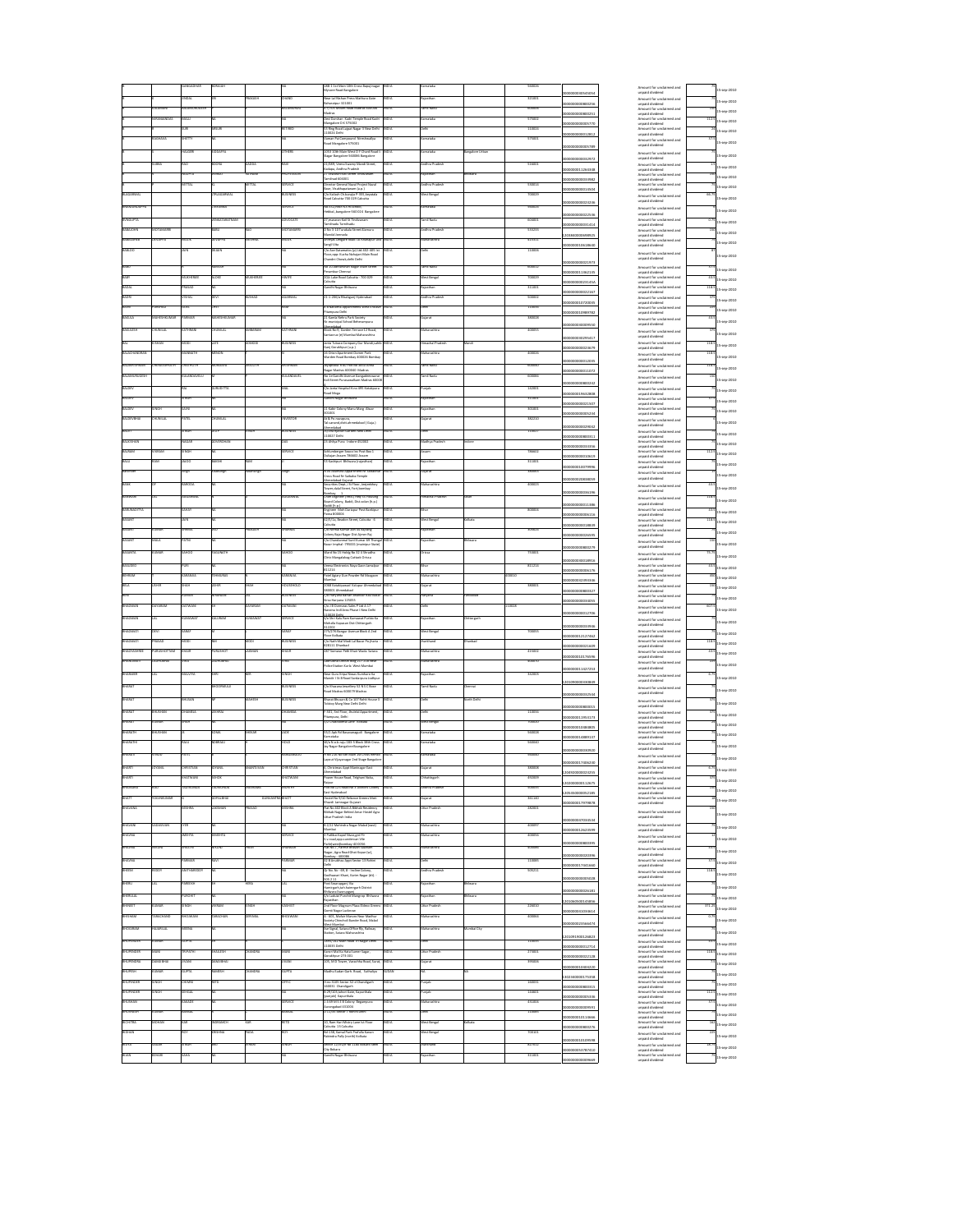|    |                            |                          |             |               |                                                                                                    |    |            |                  |                        | Amount for unclaimed and<br>unpaid dividend<br>Amount for unclaimed and                    | 55.3<br>$\frac{1}{2}$    | 5-sep-2010                                                                                              |
|----|----------------------------|--------------------------|-------------|---------------|----------------------------------------------------------------------------------------------------|----|------------|------------------|------------------------|--------------------------------------------------------------------------------------------|--------------------------|---------------------------------------------------------------------------------------------------------|
|    |                            |                          |             |               | : Durga Yai<br>e Calcutta                                                                          |    |            | 712400           | 0021767                | unpaid dividend<br>Amount for unclaimed and                                                |                          | irp-2010                                                                                                |
|    |                            |                          |             |               | t-hooghly<br>1 Coloul Vil                                                                          |    |            | 296230           | 010142937              | unpaid dividend<br>Amount for unclaimed and                                                | IJ                       | 5-sep-2010                                                                                              |
|    |                            |                          |             |               | ssa Dadra Nagar Havel Silvassa                                                                     |    |            | 400067           | 0000026696936          | unpaid dividend                                                                            |                          | 5-sep-2010                                                                                              |
|    |                            |                          |             |               | II "pratik Ha Chs,a-19, yashodham,<br>meral A K Vaidya Marg, goregaon<br>st, mumbai 400 063 Mumbai |    |            |                  | 36378                  | Amount for unclaimed and<br>unpaid dividend                                                |                          | Sarp 2010                                                                                               |
|    |                            |                          |             |               | 37 Maharshi Devendra Road Calcutt                                                                  |    | nt Bengal  | 700007           | 10433                  | Amount for unclaimed and<br>unpaid dividend                                                |                          | 5-sep-2010                                                                                              |
|    |                            |                          |             |               | S.diamond Towers, 37.diamond<br><b>Dour Road, Calcutta Calcutta</b>                                |    |            | 700027           | 004331                 | Amount for unclaimed and<br>unpaid dividend                                                | $\overline{v}$           | sep-2010                                                                                                |
|    |                            |                          |             |               | ar Trading, 152 Floor, Adam                                                                        |    |            | 834003           | 033448                 | Amount for unclaimed and<br>unpaid dividend<br>Amount for unclaimed and                    | $\overline{a}$           | sep-2010                                                                                                |
|    |                            |                          |             |               | rket,j.j.road, Ranchi (bihar)<br>uddin (w) New Delhi 110                                           |    |            | 110017           | 09731                  | unpaid dividend<br>Amount for unclaimed and                                                | 59.2                     | 5-sep-2010<br>S-sep-2010                                                                                |
|    |                            |                          |             |               | 13 Delhi<br>age Kothwan<br>1. There 8011                                                           |    |            |                  | 122674                 | Amount for uncommodiate<br>Amount for unclaimed and<br>unpaid dividend                     |                          | sep.2010                                                                                                |
|    |                            |                          |             |               | hvay Quarter No. 8/30 / 1 Railway<br>lony Rourkela Sundargarh                                      |    |            | 769013           |                        | Amount for unclaimed and<br>unpaid dividend                                                | 241.7                    | sep 2010                                                                                                |
|    |                            |                          |             |               | 70, Commercial Complex, Grea<br>Iash - II, New Delhi New Delhi                                     |    |            | 110048           |                        | Amount for unclaimed and                                                                   |                          | 5-sep-2010                                                                                              |
|    |                            |                          |             |               | 55/1 Telco Colony Jamshedpur                                                                       |    |            | 831004           | 00030034               | unpaid dividend<br>Amount for unclaimed and                                                |                          | 5-sep-2010                                                                                              |
|    |                            |                          |             |               | 31004<br>Rameshwar Mala 1sy Dyelane G<br>wwan, 4th- Floor, Kolkata West Beng                       |    |            |                  | 0000000747             | unpaid dividend<br>Amount for unclaimed and                                                |                          | sep.2010                                                                                                |
|    |                            |                          |             |               | : Ranechand Sobachand 16.ja<br>raz Street, Calcutta Calcutta                                       |    |            |                  |                        | unpaid dividend<br>Amount for unclaimed and                                                | $\alpha$                 | Sarp 2010                                                                                               |
| MA | <b>LARIA</b>               | ж¢                       |             | ARI A         | gopal Chandra Mukherjee Lane                                                                       |    | est Bengal | 711101           |                        | unpaid dividend<br>Amount for unclaimed and                                                |                          | 5-sep-2010                                                                                              |
|    |                            |                          |             | u tra         | [w.b.]<br>o Nilesh Sikarias m.baiai 05.eo<br>ndra Mukherjee Lane, Howrah                           |    |            | 711101           | 119581                 | unpaid dividend<br>Amount for unclaimed and                                                |                          | 5-sep-2010                                                                                              |
|    |                            |                          |             |               | a b Hourst<br>qapur Bridge G P O Patna 800001                                                      |    |            | socco:           | 0031189                | unpaid dividend<br>Amount for unclaimed and                                                | 112                      | sep-2010                                                                                                |
|    |                            |                          |             |               | Salama Eye Hospital Manrakkad<br>erinthalmanna Malapuram                                           |    |            | 679322           | 6046                   | unpaid dividend<br>Amount for unclaimed and                                                |                          | sep-2010                                                                                                |
|    |                            |                          |             |               | a.b.d.bag(east)_stephar<br>i-22a,2nd Floor Calcutt                                                 |    | t Benga    |                  |                        | unpaid dividend<br>Amount for unclaimed and                                                | 724                      | iep-2010                                                                                                |
|    | SWAM                       |                          |             | WAN           | io 27 Krishna Chura Path Ga<br>gar Bel<br>ola Guwahat                                              |    |            | 781029           | 203600001125971        | unpaid dividend<br>Amount for unclaimed and<br>unpaid dividend                             | E                        | 5-sep-2010                                                                                              |
|    |                            |                          |             |               | 19-c, Old China Bazar Street, Ro<br>-9, 3rd Floor, Calcutta Calcutta                               |    | st Gener   | 700001           | 9456                   | Amount for unclaimed and<br>unpaid dividend                                                |                          | $-$ sep $-2010$                                                                                         |
|    |                            |                          |             |               |                                                                                                    |    |            |                  |                        | Amount for unclaimed and                                                                   | o.                       | Sarp 2010                                                                                               |
|    |                            |                          |             |               | (o Vikas Textile B-1198, shastri Nagar,<br>elhi Delhi                                              |    |            | 110052           | 035531<br>800316       | unpaid dividend<br>Amount for unclaimed and<br>unpaid dividend                             | 41                       | sep-2010                                                                                                |
|    |                            |                          |             |               |                                                                                                    |    |            | 311001           | 038929                 | Amount for unclaimed and<br>unpaid dividend                                                | $\overline{a}$           | S-sep-2010                                                                                              |
|    |                            |                          |             |               |                                                                                                    |    |            |                  | 8884                   | Amount for unclaimed and<br>unpaid dividend                                                |                          | sep-2010                                                                                                |
|    | <b>ALTHOREATC</b>          |                          |             |               | ındhi Nagar ühibwara<br>(/1, Paul Manukon, 1st Fig                                                 |    | asthar     | 311001           | 35678                  | Amount for unclaimed and<br>unpaid dividend                                                |                          | 5-sep-2010                                                                                              |
|    | <b><i>SVATELIMITED</i></b> |                          |             |               | op Lefroy Road, Kolkatı                                                                            |    |            |                  | 006498                 | Amount for unclaimed and<br>unpaid dividend                                                |                          | 5-sep-2010                                                                                              |
|    |                            |                          |             |               | 4/1, Paul Marsion, 1st Floor 6, Bis<br>ffroy Road: Kolkata West Bengal                             |    | st Bengal  |                  | 204630000023100        | Amount for unclaimed and<br>unpaid dividend                                                | 129                      | sep-2010                                                                                                |
|    |                            |                          |             |               | (/1, Paul Mansion, 1st Floor 6, Bis<br>froy Road Kolkata West Bengal                               |    |            |                  | 204630000023115        | Amount for unclaimed and<br>unpaid dividend                                                |                          | sep-2010                                                                                                |
|    |                            |                          |             |               |                                                                                                    |    |            |                  | 032626                 | Amount for unclaimed and<br>unpaid dividend                                                |                          | $-$ sep $-2010$                                                                                         |
|    |                            |                          |             |               | Polawara P V Satyanarayana<br>Iowlapaliivari Veedhi Governor Pet                                   |    |            |                  |                        | Amount for unclaimed and<br>unpaid dividend                                                | 42                       | sep-2010                                                                                                |
|    |                            |                          |             |               | rrawada 2 Ap<br>t No. G2/156 E-8 Gulmohar Colo                                                     |    |            | 462039           | 203160000061165        | Amount for unclaimed and<br>unpaid dividend<br>Amount for unclaimed and                    | w.                       | iep-2010                                                                                                |
|    |                            |                          |             | vici          | 40 Police Colony A                                                                                 |    |            |                  | 0044907                | unpaid dividend<br>Amount for unclaimed and                                                | 12<br>B                  | iep-2010                                                                                                |
|    |                            |                          |             |               | o Ram Prasad Bansal 2172 I<br>I Naskabad 305601                                                    |    |            | 110049           | 1400620                | unpaid dividend<br>Amount for unclaimed and                                                |                          | sep-2010                                                                                                |
|    |                            |                          |             |               | Llut Colonel B.b.gupta J-42, south<br>msion Part One New Delhi 110 049                             |    |            | 110052           | 000021265              | unpaid dividend                                                                            |                          | 5-sep-2010                                                                                              |
|    |                            |                          |             | INESS         | r. packing Industries Wp-553 Vilage<br>Iazirpur Delhi 110 052 Delhi                                |    |            |                  |                        | Amount for unclaimed and<br>.<br>Impaid d                                                  |                          | 5-sep-2010                                                                                              |
|    |                            |                          |             |               | ent No. A-4 Gro<br>and Floor 9 Rail<br>rain Road Civil Lines Delh                                  |    |            | 110054<br>46201  |                        | Amount for unclaimed and<br>unpaid dividend<br>Amount for unclaimed and                    | $^{22}$                  | S-sep-2010                                                                                              |
|    |                            | RUDHA                    |             |               | lot No.88, Flat 5/21, Bhopal M.p.<br>92 Princess Street 2nd Floor Mumba                            |    |            | 400002           |                        | unpaid dividend<br>Amount for unclaimed and                                                |                          | sep-2010                                                                                                |
|    |                            |                          |             |               | 13. Vidvodava Apts 54. Vid                                                                         |    |            | 600017           | 00062440<br>1012101    | unpaid dividend<br>Amount for unclaimed and                                                |                          | 5-sep-2010                                                                                              |
|    |                            |                          |             |               | in Road T.nagar Che                                                                                |    |            |                  | 00010183409            | unpaid dividend                                                                            |                          | 5-sep-2010                                                                                              |
|    |                            |                          |             |               | o Shree Krishna Udyog R No 23 W 3r<br>29b Rabindra Sarani Kolkata West                             |    | st Bengal  | 700073           | 00000030684093         | Amount for unclaimed and<br>unpaid dividend                                                | 15                       | S-sep-2010                                                                                              |
|    |                            |                          |             |               | Sri Ginarappa Si<br>ryakapara<br>wwari Merchants, h.no.<br>0, Betamcherla, kurnool Dist            |    |            | 518500           |                        | Amount for unclaimed and                                                                   | 118                      | S-sep-2010                                                                                              |
|    |                            |                          |             |               | ra Microwave Products Ltd Su                                                                       |    |            |                  | 10873                  | unpaid dividend                                                                            |                          |                                                                                                         |
|    |                            |                          |             |               | io 1/1 Imarat Kancha Nr Pt<br>olice Station Hyderabad                                              |    |            |                  | 03242326               | Amount for unclaimed and<br>unpaid dividend                                                |                          | 5-sep-2010                                                                                              |
|    |                            |                          |             |               | d Chamraj Pet<br>15   Mari 112<br>1103   SG 0018                                                   |    |            |                  |                        | Amount for unclaimed and<br>unpaid dividend                                                |                          | Sarp 2010                                                                                               |
|    |                            |                          |             | VER           | Kandath House Mannapra P O<br>hat Dt Kerala St 678685<br>CKar                                      |    |            | 678680           | 003404<br>messe        | Amount for unclaimed and<br>unpaid dividend                                                | 41                       | 5-sep-2010                                                                                              |
|    |                            |                          |             |               | <b>Ohibarara</b> Don<br>tt Post Box 16 Mand<br>11001 Bhilwa                                        |    |            |                  |                        | Amount for unclaimed and<br>unpaid dividend                                                |                          | 5-sep-2010                                                                                              |
|    |                            |                          |             |               | hely House Aloor P O Via<br>Humkara Trichur Dt 680683                                              |    |            |                  | 033532                 | Amount for unclaimed and                                                                   |                          | sep-2010                                                                                                |
|    |                            |                          |             |               | /14 Aangan Bungalows Off Var<br>oda                                                                |    |            | 390015           | 00222<br>1028399       | unpaid dividend<br>Amount for unclaimed and<br><b>Innehicle National</b>                   |                          | 5-sep-2010                                                                                              |
|    |                            |                          |             |               | s - 1, 2nd Cross Swimming Pool<br>ser Malleshwaram Bangalore                                       |    |            |                  |                        | Amount for unclaimed and                                                                   | $\overline{a}$           | 5-sep-2010                                                                                              |
|    |                            |                          |             |               | nataka<br>dhra Bank Peddapuram, 533 437<br>p.) East Godavari Dist. Peddapurar                      |    |            | 533437           | 20445<br>000078700     | unpaid dividend<br>Amount for unclaimed and                                                | 41                       | sep-2010                                                                                                |
|    |                            |                          |             |               | /S605/6, Reghar Pura Karol Bagh N<br>hi - 110005 Deh                                               |    |            | 110005           | 019177                 | unpaid dividend<br>Amount for unclaimed and                                                |                          | sep-2010                                                                                                |
|    |                            |                          |             |               | : No. b-25, mu<br>cre-613 007                                                                      |    |            | 61300            |                        | unpaid dividend<br>Amount for unclaimed and                                                |                          | sep-2010                                                                                                |
|    |                            |                          |             |               | Bank Of India Po.b<br>idabad-121 001                                                               |    |            | 121001           | 022396<br>000000022831 | unpaid dividend<br>Amount for unclaimed and<br>unpaid dividend                             | 17                       | S-sep-2010                                                                                              |
|    |                            |                          |             | <b>INESS</b>  | utha Tyre Works Gos<br>amabad Nizam                                                                |    |            | 503001           | 0031192                | Amount for unclaimed and<br>unpaid dividend                                                |                          | S-sep-2010                                                                                              |
|    |                            |                          |             |               | $-227$ munfo<br>.<br>rabad<br>b.<br>Apple Heritage 54 < M 1                                        |    |            |                  | 0023971                | mount for unclaimed and<br>unpaid dividend                                                 | $\overline{a}$<br>0.75   | 5-sep-2010                                                                                              |
|    |                            |                          |             |               | at No.1, Karan Aparti                                                                              |    |            |                  | 000000010851718        | Amount for unclaimed and<br>unpaid dividend                                                |                          |                                                                                                         |
|    |                            |                          |             |               | derabad-500 016 (a.p) Hyderabad                                                                    |    |            |                  | 0000000024039          | Amount for unclaimed and<br>unpaid dividend                                                |                          | sep-2010                                                                                                |
|    |                            |                          |             |               | iac Road Electric Colony Lane<br>Ibhani Dist Kandhamal Phulbhani                                   |    |            |                  | 301930001965731        | Amount for unclaimed and<br>unpaid dividend                                                |                          | S-sep-2010                                                                                              |
|    |                            |                          |             |               | Copinath Row House, Mota<br>rachha - 6, Tal. - Choryasi, Sura<br>dhi Nazar Bhilwara                |    |            | 394101<br>311001 | 201130000302148        | Amount for unclaimed and<br>unpaid dividend<br>Amount for unclaimed and                    | $\overline{17}$<br>112.5 | 5-sep-2010                                                                                              |
|    |                            |                          |             |               | 59 Karan Nagar Jammu J&k 180                                                                       |    |            | 180007           | 00000000011408         | unpaid dividend<br>Amount for unclaimed and                                                | $^{22}$                  | 5-sep-2010                                                                                              |
|    |                            |                          |             | INESS         | 7, jai Nagar, Near Dashmesh Nagar<br>urangabad Aurangabad                                          |    |            | 431001           | 00237                  | unpaid dividend<br>Amount for unclaimed and                                                |                          | sep-2010<br>S-sep-2010                                                                                  |
|    |                            |                          |             |               | f Bazar Kedi   Mahesanar 382711                                                                    |    |            |                  | 00031397<br>0032836    | unpaid dividend                                                                            |                          | 5-sep-2010                                                                                              |
|    |                            |                          |             |               | tousing Board,<br>ara (raj.) Bhilw.                                                                |    |            |                  | 5585                   | Amount for unclaimed and<br>unpaid dividend<br>Amount for unclaimed and<br>unpaid dividend |                          | Ssep-2010                                                                                               |
|    |                            |                          |             | <b>THA</b>    | .<br>Jo Chandradip Baitha Lalganj, Valshal<br>garpur (near Nunu Babu Chowk)                        |    | rkhans     | 844121           | 016749579              | Amount for unclaimed and<br>unpaid dividend                                                | 17.                      | Ssep-2010                                                                                               |
|    |                            |                          |             |               | a any                                                                                              |    |            | 411030           | 0041944506             | Amount for unclaimed and                                                                   |                          | 15-sep-2010                                                                                             |
|    | LAN                        |                          |             | LAN           | i Navyug Society Behind Dobhi Talav<br>Iarashia Colony Vadodara                                    |    | arat       | 390006           | 301670000356621        | unpaid dividend<br>Amount for unclaimed and<br>unpaid dividend<br>Amount for unclaimed and | 150                      | S-sep-2010                                                                                              |
|    |                            |                          |             |               | anchi Nagar Dhiwara<br>ot No 7 1st Cross Street Balaii N                                           |    |            | 311001<br>rassat | 029200                 | unpaid dividend<br>Amount for unclaimed and                                                | $\alpha$                 | S-sep-2010                                                                                              |
|    |                            |                          |             |               | ran Eurolan Our                                                                                    |    |            |                  | 639826                 | unpaid dividend                                                                            |                          | 15-sep-2010                                                                                             |
|    |                            | <b><i>UCES HYNTE</i></b> |             | <b>DICAVA</b> | a Building No S Learni Niwas<br>chpura Agra 282002<br>at-Aasna Wi-donnarhat, Jandalous             |    | ır Prade   | 282002<br>494221 | 007628                 | Amount for unclaimed and<br>unpaid dividend<br>Amount for unclaimed and                    | 118                      | 5-sep-2010                                                                                              |
| NΤ | EGRAH                      |                          |             |               | ,<br>Navrang Cinema 4, Annap<br>In, 2nd Fir, J P Road, Andhe                                       |    |            |                  | 101860000012927        | unpaid dividend<br>Amount for unclaimed and                                                |                          | 5-sep-2010                                                                                              |
|    |                            |                          |             |               |                                                                                                    |    |            |                  | 201000000202362        | unpaid dividend                                                                            |                          | 15-sep-2010                                                                                             |
|    |                            |                          |             |               | mbal Maha<br>stra                                                                                  |    |            |                  |                        |                                                                                            |                          |                                                                                                         |
|    |                            |                          |             | <b>DEYA</b>   | 102,rosewood Apartments Mayur<br>tar,extension-i, Delhi Delhi                                      | XA |            | 110091           |                        |                                                                                            |                          |                                                                                                         |
|    |                            |                          |             | antsi         | i,nutan Prabha Building, Dr.raje<br>mad Road,mulund (w) Bombay                                     |    |            | 400000           | 0000000007041          | Amount for unclaimed and<br>unpaid dividend<br>Amount for unclaimed and                    |                          |                                                                                                         |
|    |                            |                          |             |               | abay<br>25/16 Kavi Nagar  Gh                                                                       |    |            |                  | 0025048                | unpaid dividend<br>Amount for unclaimed and                                                |                          |                                                                                                         |
|    |                            |                          |             |               | s Mr G P Singh. 206/10 Arya Naj<br>aziabad U P 201001                                              |    |            | 201001           | 009433<br>07821        | unpaid dividend<br>Amount for unclaimed and<br>unpaid dividend                             | B                        |                                                                                                         |
|    |                            |                          |             |               | lo C.m. Butani Station<br>aj Upleta Gujarat                                                        |    |            |                  | 064306                 | Amount for unclaimed and<br>unpaid dividend                                                |                          |                                                                                                         |
|    |                            |                          |             |               | dhi Nagar B                                                                                        |    |            |                  | 7267                   | Amount for unclaimed and<br>unpaid dividend                                                | $\overline{a}$           |                                                                                                         |
|    |                            |                          |             |               | nti Nagar, Sector-x,b-1/103, (e<br>na                                                              |    |            | 401107<br>411037 |                        | Amount for unclaimed and<br>unpaid dividend                                                | m<br>$\overline{v}$      | 5-sep-2010<br>Ssep-2010<br>$-$ sep $-2010$<br>5-sep-2010<br>5-sep-2010<br>$-$ sep $-2010$<br>5-sep-2010 |
|    |                            |                          |             |               | hanage Niwas Gawade Colony<br>sad Chinchwad Pune 411033                                            |    |            |                  |                        | Amount for unclaimed and<br>unpaid dividend                                                |                          | 15-sep-2010                                                                                             |
|    | <b>DRIDEYA</b>             |                          | <b>EMRA</b> | <b>DROITA</b> | Post Wani Near State Bank Road Wa                                                                  |    | harashtr.  | 445106           | 7940                   | Amount for unclaimed and<br>unpaid dividend<br>Amount for unclaimed and                    |                          | Ssep-2010<br>15-sep-2010                                                                                |
|    |                            |                          |             |               | t Yawa<br>: Indian Overseas Bank M<br>nned Nagar 414 001<br>o Chenchu Ramalah P                    |    |            | 414001           | 100095557<br>019502    | unpaid dividend<br>Amount for unclaimed and<br>unpaid dividend                             | 112.5                    | S-sep-2010                                                                                              |

| Amount for unclaimed and<br>npaid dividend                                      | 3        | 15-sep-2010    |
|---------------------------------------------------------------------------------|----------|----------------|
| Amount for und<br>imed and                                                      |          | 15-sep-2010    |
| unpaid dividend<br>mount for und<br>d and<br>im                                 |          |                |
| unpaid dividend                                                                 |          | p-2010         |
| .<br>mount for unc<br>npaid dividenc<br>d and<br>im<br>md<br>nş                 | ś        | p-2010         |
| mount for unclaimed and                                                         |          |                |
| unpaid dividend                                                                 |          | sep-2010       |
| e fe<br>d and<br>im<br>unpaid dividend                                          | 12       | p-2010         |
| Amount for und<br>imed and<br>aid dividend                                      | š        | sep-2010       |
| ount for<br>said divis<br>imed and                                              |          | 2010           |
| n,<br>Amount for und<br>med and                                                 |          |                |
| unpaid dividend<br>imed and<br>Amount for und                                   | ś        |                |
| hmbivib bison                                                                   | ī.       | sep-2010       |
| $\alpha$<br>ent for und<br>d dividend<br>d an<br>ä                              |          | sep-2010       |
| Amount for und<br>imed and<br>aid divide<br>'n.                                 |          | sep-2010<br>ú  |
| 13<br>t fe<br>d and                                                             | ć        |                |
| unpaid dividend                                                                 |          | p-2010         |
| pe<br>Jount for und<br>paid dividend<br>Direct<br>t for und<br>h<br>d and<br>np |          | sep-2010       |
| t for und<br>Amour<br>d a<br>ä                                                  | 5        | p-2010         |
| id diwd<br>nş<br>end                                                            |          |                |
| Amount for unclaimed and<br>unpaid dividend                                     |          | p-2010         |
| e fe<br>r und<br>mo<br>d and<br>unpaid dividend                                 | 75       | p-2010         |
| mount for und<br>npaid dividend<br>d and<br>im                                  | n        | p-2010         |
| t for und<br>Amour<br>d ar<br>ä                                                 |          |                |
| id diwd<br>nş<br>nd                                                             |          | $-2010$        |
| unt for und<br>unt for und<br>id dividend<br>d and<br>ij                        | 5        | p-2010         |
| Amount for und<br>imed and                                                      | 3        | 2010           |
| aid dividend<br>Amount for und<br>unpaid dividend<br>med and                    |          | p-2010         |
| t for und<br>Amour<br>d and                                                     |          |                |
| en.<br>Id diwd<br>nd<br>npi                                                     |          | 2010           |
| Amount for und<br>imed and<br>breakd dividend                                   |          | sep-2010<br>1Ś |
| Amount for und<br>d and<br>im                                                   | 41.5     |                |
| unpaid dividend<br>imed and                                                     | 3        | sep-2010       |
| <b>Amount for uncl</b><br>unpaid dividend<br>مبر<br>101<br>d ar<br>ä            | 75       | sep-2010       |
| t for und<br>Amourn <sub>het wood<br/>unpaid dividend<br/>Amount for uncl</sub> |          | $-2010$        |
| d and<br>unpaid dividend                                                        | 75       | p-2010         |
| mount for und<br>npaid dividend<br>d and                                        | n        | 0-2010         |
| imed and                                                                        |          |                |
| Amount for uncl<br>unpaid dividend                                              |          | sep-2010<br>ú  |
| Amount for uncl<br>d ar<br>ä<br>d dividend                                      | 5        | 2010           |
| np<br>e 60<br>our<br>لەت<br>ar uncl<br>مۇم<br>d a<br>ä                          | ī        | 2010           |
| <br>id:c<br>ij<br><b>Amnuel for und</b><br>imed and                             |          |                |
| aid divis<br>ü<br>13                                                            |          | 2010           |
| <b>Amnuel for und</b><br>imed and<br>aid divi<br>ń                              | š        | 0-2010         |
| unpai<br>Amou<br>imed and                                                       |          | 2010           |
| Amount for uncl<br>unpaid dividend<br>Amount for uncl<br>in<br>d and            | ċ        | sep-2010       |
| unpaid dividend<br>for und<br>mo<br>d and                                       | ø        |                |
| unpaid dividend                                                                 |          | p-2010         |
| Amour<br><b>Imount</b> for uncl<br>Insaid dividend<br><b>Imediand</b>           |          | sep-2010       |
| Amount for und<br>imed and                                                      | 225      | sep-2010       |
| hmbivib bison                                                                   |          |                |
| Amount for uncl<br>unpaid dividend<br>imed and                                  |          | ep-2010        |
| e fe<br>r und<br>d and<br>ma<br>unpaid dividend                                 | 15       | p-2010         |
| .<br>Amount for und<br>unpaid dividend<br>d and<br>im                           | š        | ep-2010        |
|                                                                                 |          |                |
| Amount for unclaimed and<br>unpaid dividend                                     |          | sep-2010<br>ò, |
| d ar<br>ä                                                                       |          |                |
| ount for und<br>said dividend                                                   |          | sep-2010       |
|                                                                                 |          |                |
| t for u<br>d a<br>ï<br>npaid dividend                                           |          | ep-2010        |
| mount for und<br>d and                                                          |          |                |
| npaid dividend                                                                  |          | sep-2010       |
| <i>Amount for und</i><br>unpaid dividend<br>d and                               | 5        | sep-2010       |
| t for und<br>d and                                                              |          |                |
| id dividend<br>I<br>np                                                          |          | p-2010         |
| unt fo<br>iid div<br>for und<br>Miderr <sup>7</sup><br>d a<br>ä<br>ų            | 5        | 2010           |
| unpura awaena<br>Amount for und<br>unpuid dividend<br>d and                     |          | ep-2010        |
| unt for unc<br>id dividenc<br>d and<br>ma                                       | ś        |                |
| npi<br>lend                                                                     |          | p-2010         |
| Imount for unclaimed and<br>hrebivib bison                                      |          | 0.2010         |
| Amount for uncl<br>imed and                                                     | ï        | sep-2010       |
| mpaid dividend<br>$\alpha$<br>for und<br><b>Imediand</b><br>ı                   | n        | 62010          |
| aid divi<br>iend<br>und<br>lend<br>ed and                                       |          |                |
| an.<br>Lount fo.<br>Daid divid<br>ń,                                            | 5        | ėρ             |
| Amount for unclaimed and<br>unpaid dividend                                     |          | 15-sep-2010    |
| h<br>iour<br>for and<br><b>Imediand</b><br>.<br>Iddinis<br>ü                    | š        | 15-sep-2010    |
| Amount for uncl<br>unpaid dividend<br>imed and                                  |          | 15-sep-2010    |
| nount for und<br>d and                                                          | S        |                |
| d divis<br>nd<br>'n,                                                            |          | 15-sep-2010    |
| <b>Amnunt</b> for und<br>ś<br>id di<br>ıd.                                      |          | p-2010<br>1Ś   |
| Amount for und<br>ed and                                                        |          | 15-sep-2010    |
| unpaid dividend<br>Amount for und<br>imed and                                   | m        | 15-sep-2010    |
| id divide<br>lend<br>und<br>.<br>unpai<br>4mou<br>aimed and                     |          | sep-2010       |
| Amount for und<br>unpaid dividend<br>Amount for und<br>imed and                 | 75       |                |
| unpaid dividend<br>imed and                                                     | 75       | is<br>sep-2010 |
| <b>Amount for uncl</b><br>unpaid dividend                                       |          | sep.2010<br>ò, |
| مبر<br>101<br>for und<br>d ar<br>ä<br>d dividend<br>np                          | 75       | sep-2010       |
| urrend<br>unt for und<br>id divident<br>ı.<br>our<br>d a<br>ä                   | ś        | p-2010         |
| ų<br>Amount for und<br><b>Imediand</b>                                          | 75       |                |
| aid dividend<br>ount for und<br>unpais<br>Amou<br>d ar<br>ä                     |          | 5-sep-2010     |
| in.<br>d d<br>nd<br>'np                                                         |          | 5-sep-2010     |
| <b>Amount for uncl</b><br>unpaid dividend<br>imed and                           | 5        | 15-sep-2010    |
| mount for und<br>d and<br>im                                                    |          | sep-2010       |
| unpaid dividend<br>d and<br>m                                                   |          |                |
| .<br>mount for und<br>npaid dividend<br>Amount for unclaimed and                | 3        | sep-2010<br>ß  |
| npaid dividend                                                                  |          | 15-sep-2010    |
| t fe<br>d and<br>im                                                             |          | 0-2010<br>LS   |
| unpaid dividend                                                                 |          |                |
| t for unclaimed and<br>j<br>unpaid dividend                                     |          | 15-sep-2010    |
| Amour<br>t for und<br>d ar<br>d                                                 | 3        | sep-2010       |
| id dividend<br>npi<br>imed and                                                  | ţ        |                |
| -<br>Amount for uncl<br>Imnaid dividend<br>ų                                    |          | sep-2010       |
| Amount for und<br>imed and<br>unpaid dividend                                   |          | sep-2010       |
| imed and<br>Amount for und<br>breakd dividend                                   | ø        | sep.2010       |
| <i>Amount for und</i><br>unpaid dividend<br>i si<br>ä                           | ś        | sep-2010       |
| t fo<br>med and<br>Amo<br>nd                                                    |          | p-2010         |
| unpaid dividend<br>k<br>iour<br>ed and                                          | ś        |                |
| us underna<br>unt for und<br>id dividend<br>npi                                 |          | sep-2010       |
| Amour<br>t for und<br>d ar<br>ä                                                 | 75       | 5-sep-2010     |
| unpaid dividend<br>Amount for und<br>med and<br>unpaid dividend                 | 12       | sep-2010<br>ß  |
| Amount for unclaimed and<br>unpaid dividend                                     | 112<br>š | 15-sep-2010    |
| int for unclaimed and<br>id distriend<br>$\alpha$                               |          | 15-sep-2010    |
|                                                                                 |          |                |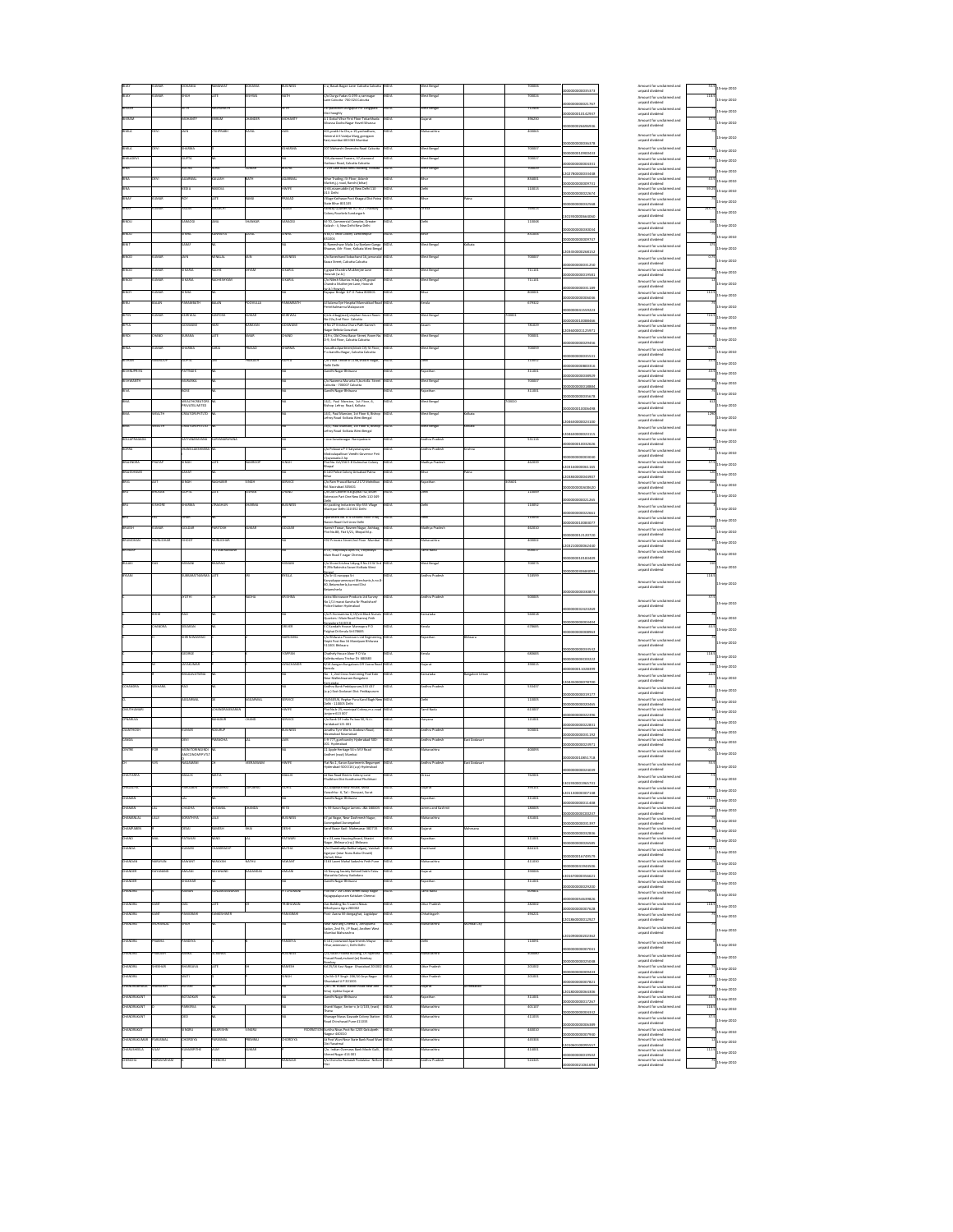|            |                                  |                      |             |                         |                                                                                                                                      |             |             |      |                  |                    | Amount for unclaimed and                                                                            |                   |                                                                                                                                                                                                                                                                                                                                                                                                                                                                                                                                                                 |
|------------|----------------------------------|----------------------|-------------|-------------------------|--------------------------------------------------------------------------------------------------------------------------------------|-------------|-------------|------|------------------|--------------------|-----------------------------------------------------------------------------------------------------|-------------------|-----------------------------------------------------------------------------------------------------------------------------------------------------------------------------------------------------------------------------------------------------------------------------------------------------------------------------------------------------------------------------------------------------------------------------------------------------------------------------------------------------------------------------------------------------------------|
|            |                                  |                      |             |                         | ita Press Gorakhpur                                                                                                                  |             |             |      | 11552            |                    | Senson for undertring and<br>Amount for underred and<br>unpaid dividend                             | IJ                | Sarp 2010<br>ep-2010                                                                                                                                                                                                                                                                                                                                                                                                                                                                                                                                            |
|            | SHOTTA<br><b>DELYAR</b>          |                      |             |                         | 85 535                                                                                                                               |             |             |      | 385522           | 015719             | Amount for unclaimed and<br>unpaid dividend                                                         | IJ                | 5-sep-2010                                                                                                                                                                                                                                                                                                                                                                                                                                                                                                                                                      |
|            |                                  |                      |             |                         | lo 215 Sks Quirs Subran<br>sgaluru Behind Post Office Bangalon                                                                       |             |             |      | 560061           |                    | Amount for unclaimed and<br>unpaid dividend                                                         | 187               | iep-2010                                                                                                                                                                                                                                                                                                                                                                                                                                                                                                                                                        |
|            |                                  |                      |             |                         |                                                                                                                                      |             |             |      |                  | 1342               | Amount for unclaimed and<br>unpaid dividend                                                         |                   | iep-2010                                                                                                                                                                                                                                                                                                                                                                                                                                                                                                                                                        |
|            |                                  |                      |             |                         | urusottam Ray Street, Calcutts<br>utta                                                                                               |             | st Beny     |      | 700007           |                    | Amount for unclaimed and<br>unpaid dividend<br>Amount for unclaimed and                             | 41                | 5-sep-2010                                                                                                                                                                                                                                                                                                                                                                                                                                                                                                                                                      |
|            | $\overline{\mathbf{r}}$          |                      | <b>ANTA</b> | $\overline{\mathbf{m}}$ | del Brilding, Atliantifika, Halba, Dig<br>hsana, Ur                                                                                  |             |             |      | 384170           | 2326               | unpaid dividend                                                                                     | Ŧ.                | sep-2010                                                                                                                                                                                                                                                                                                                                                                                                                                                                                                                                                        |
|            |                                  |                      |             |                         | No 6 1 103/104 Abhin<br>sa Rao Nagar Se<br>: Sunil Kumar, Ashtha Balram Car                                                          |             |             |      |                  | 042935317          | Amount for unclaimed and<br>unpaid dividend                                                         | 17                | sep-2010                                                                                                                                                                                                                                                                                                                                                                                                                                                                                                                                                        |
|            |                                  |                      |             |                         | ar Vijaya Heritage, Anil Sur Path,<br>yan Kadma Jamshedpur Jharkhand                                                                 |             |             |      |                  | 302340000037279    | Amount for unclaimed and<br>unpaid dividend                                                         |                   | sep-2010                                                                                                                                                                                                                                                                                                                                                                                                                                                                                                                                                        |
|            |                                  |                      |             | INESS                   | rhta Pyarchand Kishanlal Sarafa Baz<br>ndsaur (m.p.)458 002                                                                          |             | han Pra     |      | 458002           |                    | Amount for unclaimed and                                                                            |                   | Sarp 2010                                                                                                                                                                                                                                                                                                                                                                                                                                                                                                                                                       |
|            |                                  |                      |             |                         |                                                                                                                                      |             |             |      | 713104           | 023523             | unpaid dividend<br>Amount for unclaimed and<br>unpaid dividend<br>Amount for unclaimed and          | $^{41}$           | $5 - 56p - 2010$                                                                                                                                                                                                                                                                                                                                                                                                                                                                                                                                                |
|            |                                  |                      |             | INESS<br><b>INESS</b>   | se No. 294, block - 5, Gr<br>New Delhi New Delhi<br>to. 294, Block 5, Greater K                                                      |             |             |      | 110048<br>110048 | 00019330           | unpaid dividend<br>Amount for unclaimed and                                                         |                   | 5-sep-2010                                                                                                                                                                                                                                                                                                                                                                                                                                                                                                                                                      |
|            |                                  |                      |             |                         | w Delhi 110 048 Delhi                                                                                                                |             |             |      |                  | 029872             | unpaid dividend<br>Amount for unclaimed and                                                         |                   | Sarp 2010                                                                                                                                                                                                                                                                                                                                                                                                                                                                                                                                                       |
|            |                                  |                      |             |                         | $\mathbf{r}$<br>ndhi Nagar Bhilwara                                                                                                  |             |             |      | 311001           | 037430             | unpaid dividend<br>Amount for unclaimed and                                                         | 112               | S-sep-2010<br>sep.2010                                                                                                                                                                                                                                                                                                                                                                                                                                                                                                                                          |
|            | alsingn                          |                      |             |                         | ndhi Nagar Bhilwara                                                                                                                  |             |             |      | 311001           | 05429              | unpaid dividend<br>Amount for unclaimed and                                                         |                   | S-sep-2010                                                                                                                                                                                                                                                                                                                                                                                                                                                                                                                                                      |
|            |                                  |                      |             |                         | 8 John Francis Villa 5 G Barve N<br>ria W.Mumhai Maharashiri                                                                         |             |             |      |                  | 113866             | unpaid dividend<br>Amount for unclaimed and                                                         | v                 | 5-sep-2010                                                                                                                                                                                                                                                                                                                                                                                                                                                                                                                                                      |
|            |                                  |                      |             |                         | <b>Jm Financial Pn</b><br>aducts Pvt Ltd 4                                                                                           |             |             |      |                  | 13163200           | unpaid dividend<br>Amount for unclaimed and                                                         | 37                |                                                                                                                                                                                                                                                                                                                                                                                                                                                                                                                                                                 |
|            | Villa                            |                      |             |                         | or, Palm Court, M Wing Link Road,<br>sve D Mart, Malad West Mumbai                                                                   |             |             |      |                  | 000000010109827    | unpaid dividend                                                                                     |                   | 5-sep-2010                                                                                                                                                                                                                                                                                                                                                                                                                                                                                                                                                      |
|            | ERNATIONAL<br><b>CORDIZES TO</b> |                      |             |                         | 32, New Delhi House 27, Barakhami<br>and New Delhi                                                                                   |             |             |      | 110001           |                    | Amount for unclaimed and<br>unpaid dividend                                                         | 27                | sep-2010                                                                                                                                                                                                                                                                                                                                                                                                                                                                                                                                                        |
|            |                                  |                      |             |                         | r Medical Stores F<br>iri Garhwal 24600                                                                                              |             |             |      | 24600            | 011618             | Amount for unclaimed and<br>unpaid dividend                                                         | $^{\rm 1D}$       | sep-2010                                                                                                                                                                                                                                                                                                                                                                                                                                                                                                                                                        |
|            |                                  |                      |             |                         | ibhu Nivas Kaloor Kat<br>kulam Cochin 682017                                                                                         |             |             |      | 682017           |                    | Amount for unclaimed and<br>unpaid dividend                                                         | Ħ                 | .<br>sep 2010                                                                                                                                                                                                                                                                                                                                                                                                                                                                                                                                                   |
|            |                                  |                      |             |                         | 2 lind Floor.amrutha Esta<br>ur Hyderabad-500 029 Hyderabad                                                                          |             |             |      |                  | 2016               | Amount for unclaimed and<br>unpaid dividend                                                         | 11E               | 5-sep-2010                                                                                                                                                                                                                                                                                                                                                                                                                                                                                                                                                      |
|            |                                  |                      |             |                         | salanagar,challapalli, Krishma (dt.)<br>Challapalli                                                                                  |             |             |      | 521126           | 18097              | Amount for unclaimed and<br>unpaid dividend                                                         | 43.5              | sep-2010                                                                                                                                                                                                                                                                                                                                                                                                                                                                                                                                                        |
|            |                                  |                      |             |                         | 4,arabindo Salai, Block-18,neyveli -<br>a dat taminodu Neyvel                                                                        |             |             |      | 607803           |                    | Amount for unclaimed and<br>unpaid dividend                                                         |                   | $-$ sep $-2010$                                                                                                                                                                                                                                                                                                                                                                                                                                                                                                                                                 |
|            |                                  |                      |             |                         |                                                                                                                                      |             |             |      |                  | 75:                | Amount for unclaimed and<br>unpaid dividend                                                         | 562               | sep-2010                                                                                                                                                                                                                                                                                                                                                                                                                                                                                                                                                        |
|            |                                  |                      |             |                         | -12-45, The Vysya Bank Ltd., 15t<br>igh Street, Gov<br>ır, Al                                                                        |             |             |      | 520002           |                    | Amount for unclaimed and<br>unpaid dividend                                                         | 35                | iep-2010                                                                                                                                                                                                                                                                                                                                                                                                                                                                                                                                                        |
|            |                                  |                      |             |                         | colony Gill Nagar Madras                                                                                                             |             |             |      |                  | 19573              | Amount for unclaimed and<br>unpaid dividend                                                         | IJ                | iep-2010                                                                                                                                                                                                                                                                                                                                                                                                                                                                                                                                                        |
|            |                                  |                      |             |                         |                                                                                                                                      |             |             |      | 402125           | 1263570            | Amount for unclaimed and<br>unpaid dividend                                                         |                   | sep-2010                                                                                                                                                                                                                                                                                                                                                                                                                                                                                                                                                        |
|            |                                  |                      |             |                         | -24 rutan Valshali, Bhagat<br>oad mahim, Bombay -400 016 Bo                                                                          |             |             |      | 400016           |                    | Amount for unclaimed and<br>unpaid dividend                                                         | 115               | sep-2010                                                                                                                                                                                                                                                                                                                                                                                                                                                                                                                                                        |
|            |                                  |                      |             |                         | 01, Kidwai Nagar (east)                                                                                                              |             |             |      | 110027           | 029460             | Amount for unclaimed and<br>unpaid dividend                                                         |                   | sep-2010                                                                                                                                                                                                                                                                                                                                                                                                                                                                                                                                                        |
|            |                                  |                      |             |                         | rgional Stores Office Gujarat Electri<br>ty Board Kabil Pore,russuri-396 42 4                                                        |             |             |      | 396424           |                    | Amount for unclaimed and<br>unpaid dividend                                                         | $\boldsymbol{17}$ | ep-2010                                                                                                                                                                                                                                                                                                                                                                                                                                                                                                                                                         |
|            |                                  |                      |             |                         | Llavkush Shopping Centre Da<br>ad Borivali E Mumbai                                                                                  |             |             |      | www              |                    | Amount for unclaimed and<br>unpaid dividend                                                         |                   | 5-sep-2010                                                                                                                                                                                                                                                                                                                                                                                                                                                                                                                                                      |
|            |                                  |                      |             |                         | mnaqass manqas unawi station<br>d Malad (west) Bombay 400064                                                                         |             |             |      |                  |                    | Amount for unclaimed and                                                                            | 111               | S-sep-2010                                                                                                                                                                                                                                                                                                                                                                                                                                                                                                                                                      |
|            |                                  |                      |             |                         | /s Siri Ram Agencies Opp Mushaki<br>ohalla Nimakmandi-Amritsar 1430 0:                                                               |             |             |      | 143001           | 0000398            | unpaid dividend<br>Amount for unclaimed and                                                         | 116               | sep-2010                                                                                                                                                                                                                                                                                                                                                                                                                                                                                                                                                        |
|            |                                  |                      |             |                         | r 854105                                                                                                                             |             |             |      | 854105           |                    | unpaid dividend<br>Amount for unclaimed and                                                         | 41                | sep-2010                                                                                                                                                                                                                                                                                                                                                                                                                                                                                                                                                        |
|            |                                  |                      |             |                         | 34/1 Golbazar Wright Tor<br>1 P 482002                                                                                               |             |             |      | 412002           | ce:                | unpaid dividend<br>Amount for unclaimed and                                                         |                   | 5-sep-2010                                                                                                                                                                                                                                                                                                                                                                                                                                                                                                                                                      |
|            |                                  |                      |             |                         | o (f)rajdhar,h/odasrat<br>char, 36/1443 D.n.naga                                                                                     |             |             |      |                  | 1005158            | unpaid dividend<br>Amount for unclaimed and                                                         | 42                | sep-2010                                                                                                                                                                                                                                                                                                                                                                                                                                                                                                                                                        |
|            |                                  |                      |             |                         | road andeeri bombay-5<br>anya'' 9-g-14, R.c.vyas C                                                                                   |             |             |      |                  | 0433               | unpaid dividend<br>Amount for unclaimed and                                                         |                   | sep-2010                                                                                                                                                                                                                                                                                                                                                                                                                                                                                                                                                        |
|            |                                  |                      |             |                         | ries Limited 1-f;<br>use, 8/10, tamrind Street, fort                                                                                 |             |             |      |                  | 333409             | unpaid dividend<br>Amount for unclaimed and                                                         |                   | sep-2010                                                                                                                                                                                                                                                                                                                                                                                                                                                                                                                                                        |
|            |                                  |                      |             |                         | moank Loni Distt Chap<br>201102                                                                                                      |             |             |      | 201102           |                    | unpaid dividend<br>Amount for unclaimed and                                                         |                   | S-sep-2010                                                                                                                                                                                                                                                                                                                                                                                                                                                                                                                                                      |
|            |                                  |                      |             |                         | ijay Enclave 9th Main No 57/17 7th<br>Iain 21st Cross N 5 Palya Bitm Layout<br>nd Stage Bangalore Karnataka                          |             |             |      |                  | 000313             | unpaid dividend<br>Amount for unclaimed and                                                         | $\boldsymbol{17}$ | sep-2010                                                                                                                                                                                                                                                                                                                                                                                                                                                                                                                                                        |
|            |                                  |                      |             |                         |                                                                                                                                      |             |             |      |                  | 583626             | unpaid dividend                                                                                     |                   |                                                                                                                                                                                                                                                                                                                                                                                                                                                                                                                                                                 |
|            |                                  |                      |             | wit                     | a Martiniere For Roys 11, loudce<br>t,calcutta Cal<br><b>Shiarathala House Ch</b>                                                    | XA          | est Bengal  |      | 700017<br>600020 | 027818             | Amount for unclaimed and<br>unpaid dividend                                                         | $\overline{a}$    | 5-sep-2010                                                                                                                                                                                                                                                                                                                                                                                                                                                                                                                                                      |
|            |                                  |                      |             |                         | $hur$ 600020<br>i, New Punjab Mata Nagar, Pi<br>id,Judhiana Punjab Ludhiana                                                          |             |             |      |                  | 0014201            | Amount for unclaimed and<br>unpaid dividend<br>Amount for unclaimed and                             |                   | sep-2010                                                                                                                                                                                                                                                                                                                                                                                                                                                                                                                                                        |
|            |                                  |                      |             |                         | 9157 Gall No - 4 West Rohtas Nagar                                                                                                   |             |             |      | 110032           | 022138             | unpaid dividend<br>Amount for unclaimed and                                                         | 41.2              | S-sep-2010                                                                                                                                                                                                                                                                                                                                                                                                                                                                                                                                                      |
|            |                                  |                      |             |                         | tahdara Delhi<br>17 Ehai Parmanad Nagar Delhi-11000                                                                                  |             |             |      | 110005           | 69763              | unpaid dividend<br>Amount for unclaimed and                                                         | Ŧ                 | Sarp 2010                                                                                                                                                                                                                                                                                                                                                                                                                                                                                                                                                       |
|            |                                  |                      |             |                         |                                                                                                                                      |             |             |      |                  |                    |                                                                                                     |                   |                                                                                                                                                                                                                                                                                                                                                                                                                                                                                                                                                                 |
|            |                                  |                      |             |                         | dhi Nagar Bhi                                                                                                                        |             |             |      | 311001           | 000247             | unpaid dividend<br>Amount for unclair<br>wd and                                                     |                   |                                                                                                                                                                                                                                                                                                                                                                                                                                                                                                                                                                 |
|            |                                  |                      |             |                         |                                                                                                                                      |             |             |      | 500035           |                    | unpaid dividend                                                                                     | z                 |                                                                                                                                                                                                                                                                                                                                                                                                                                                                                                                                                                 |
|            |                                  |                      |             |                         | No 1 5 669/402 Rd No 7c Flat No T2<br>rd Floor Tinumalavihar Apt New<br>uthi Nagar Kothapet Hyderabad                                |             |             |      |                  | 12459067           | Amount for unclaimed and<br>unpaid dividend                                                         |                   |                                                                                                                                                                                                                                                                                                                                                                                                                                                                                                                                                                 |
|            |                                  |                      |             |                         | .<br>Ibra Fradesh India.<br>I <sup>mra</sup> nistes Sadan N M Joshi Marj<br>ry Road Mumbai                                           |             |             |      | 400013           | 00000015797638     | Amount for unclaimed and<br>monaid distributed<br>unpaid di                                         | $\overline{a}$    |                                                                                                                                                                                                                                                                                                                                                                                                                                                                                                                                                                 |
|            |                                  |                      |             |                         | k Para, Man<br>indra Bhavan" Viv                                                                                                     |             |             |      | 743248           | 10241526           | Amount for unclaimed and<br>unpaid dividend                                                         |                   |                                                                                                                                                                                                                                                                                                                                                                                                                                                                                                                                                                 |
|            |                                  |                      |             |                         | ally p.o. dattapakur Distt. north 24                                                                                                 |             |             |      | 700010           | 128176             | Amount for unclaimed and<br>unpaid dividend<br>Amount for unclaimed and                             | 15.7              |                                                                                                                                                                                                                                                                                                                                                                                                                                                                                                                                                                 |
|            |                                  |                      |             |                         | (w.b.) Dattapulour<br>M. Bargariae Lane Calcutta                                                                                     |             |             |      |                  | 010038813          |                                                                                                     |                   |                                                                                                                                                                                                                                                                                                                                                                                                                                                                                                                                                                 |
|            |                                  |                      |             |                         | t No 514 Bhoisahi Laumisagar Ne                                                                                                      |             | st Ben      |      | 751000<br>700020 | 041906358          | unpaid dividend<br>Amount for unclaimed and<br>unpaid dividend<br>Amount for unclaimed and          | 28.               |                                                                                                                                                                                                                                                                                                                                                                                                                                                                                                                                                                 |
|            |                                  |                      |             |                         | 21/c,mancharpukur Road Second<br>oor Cloutta 700026 Calcutta                                                                         |             |             |      | 712130           | 000288             | unpaid dividend<br>Amount for unclaimed and                                                         |                   |                                                                                                                                                                                                                                                                                                                                                                                                                                                                                                                                                                 |
|            |                                  |                      |             |                         | nerjee Bagan, fatakgora, Chan<br>xe, dist.hoogbly West Bengal<br>ury Patty Po.burdwan (W.b.)                                         |             | st Genga    |      | 713104           | 0039602            | unpaid dividend<br>Amount for unclaimed and                                                         |                   |                                                                                                                                                                                                                                                                                                                                                                                                                                                                                                                                                                 |
|            |                                  |                      |             |                         | <b>10 Rabindra Nath Tagore Road P</b>                                                                                                |             |             |      | 100077           | 0000028339         | unpaid dividend<br>Amount for unclaimed and                                                         |                   |                                                                                                                                                                                                                                                                                                                                                                                                                                                                                                                                                                 |
|            |                                  |                      |             |                         | lapara Kolkata                                                                                                                       |             |             |      | tons             | 028908531          | <b>Innahid Hidden</b><br>Amount for unclaimed and                                                   | u.                |                                                                                                                                                                                                                                                                                                                                                                                                                                                                                                                                                                 |
|            |                                  |                      |             |                         | 767, and Floor S                                                                                                                     |             |             |      |                  | 10049891<br>203870 | unpaid dividend<br>Amount for unclaimed and<br>unpaid dividend                                      | $\overline{a}$    |                                                                                                                                                                                                                                                                                                                                                                                                                                                                                                                                                                 |
|            |                                  |                      |             |                         | lat No 4 Ivth Floor Venus Apartments                                                                                                 | <b>NDIA</b> | u.          |      | 144001           |                    | Amount for unclaimed and                                                                            | $\overline{1}$    |                                                                                                                                                                                                                                                                                                                                                                                                                                                                                                                                                                 |
|            |                                  |                      |             |                         | lock A Chadha Complex Lajpat Nagar<br>slandhar City<br>ilwara Te                                                                     |             |             |      | 311001           | 101010000246383    | unpaid dividend                                                                                     |                   |                                                                                                                                                                                                                                                                                                                                                                                                                                                                                                                                                                 |
|            |                                  |                      |             |                         | ora del                                                                                                                              |             |             |      |                  | 00002656           | Amount for unclaimed and<br>unpaid dividend<br>Amount for unclaimed and                             |                   |                                                                                                                                                                                                                                                                                                                                                                                                                                                                                                                                                                 |
|            | an                               |                      |             | antss                   | 54. Sector 16-a Chandigarh                                                                                                           | XA          | indigart    | dear |                  | 034138<br>021378   | unpaid dividend<br>Amount for unclaimed and                                                         | 118.              |                                                                                                                                                                                                                                                                                                                                                                                                                                                                                                                                                                 |
|            | m.                               |                      |             | vort                    | use No. 1-4-4-232 Balden<br>umbarar Hyderabad                                                                                        |             |             |      | 500012           | 201910101578199    | unpaid dividend                                                                                     |                   |                                                                                                                                                                                                                                                                                                                                                                                                                                                                                                                                                                 |
|            |                                  |                      |             |                         |                                                                                                                                      |             |             |      |                  | 0032337            | Amount for unclaimed and<br>unpaid dividend<br>Amount for unclaimed and<br>unpaid dividend          |                   |                                                                                                                                                                                                                                                                                                                                                                                                                                                                                                                                                                 |
|            |                                  |                      |             | na                      | (99-b Dda Flats Sheikh S<br>ew Delhi 110017 Delhi                                                                                    |             |             |      | 110017           | 000331             | Amount for unclaimed and<br>unpaid dividend                                                         | 118               |                                                                                                                                                                                                                                                                                                                                                                                                                                                                                                                                                                 |
|            |                                  |                      |             |                         | o 219 4th B Cross Hithr Lay<br>r Kalyan Nagar Banga                                                                                  |             |             |      |                  | 023107839          | Amount for unclaimed and                                                                            | 271.7             |                                                                                                                                                                                                                                                                                                                                                                                                                                                                                                                                                                 |
|            |                                  |                      |             |                         | ichi Nagar Ohilwari                                                                                                                  |             |             |      | 311007           | 844                | Amount for uncleaned and<br>Amount for uncleaned and<br>unpaid dividend<br>Amount for unclaimed and | 41                |                                                                                                                                                                                                                                                                                                                                                                                                                                                                                                                                                                 |
|            |                                  |                      |             |                         |                                                                                                                                      |             |             |      | 560066           | 4117               | unpaid dividend<br>Amount for unclaimed and                                                         |                   |                                                                                                                                                                                                                                                                                                                                                                                                                                                                                                                                                                 |
|            |                                  |                      |             |                         | s Explorer Building 10th Floor Itpl<br>hitefield Road-Bangalore Karnataka                                                            |             |             |      |                  | 012148283          | unpaid dividend<br>Amount for unclaimed and                                                         |                   |                                                                                                                                                                                                                                                                                                                                                                                                                                                                                                                                                                 |
| LDEER      | ANTRAD                           |                      |             |                         |                                                                                                                                      |             | harashtr.   |      | 414001           | 33816              | unpaid dividend                                                                                     | $_{22}$           |                                                                                                                                                                                                                                                                                                                                                                                                                                                                                                                                                                 |
|            |                                  |                      |             |                         | V/p Dahigaon Bolava Taluka Kopargao<br>Dahigaon Dist Ahmednagar<br>16556                                                             |             |             |      | 550073           | 013510243          | Amount for unclaimed and<br>unpaid dividend<br>Amount for unclaimed and                             | E                 |                                                                                                                                                                                                                                                                                                                                                                                                                                                                                                                                                                 |
|            |                                  |                      |             |                         |                                                                                                                                      |             | sthan       |      | 342006           | 003425916          | unpaid dividend<br>Amount for unclaimed and                                                         | 1.5               |                                                                                                                                                                                                                                                                                                                                                                                                                                                                                                                                                                 |
|            |                                  | antu                 |             |                         | ından, 45, Devnagar, Pal Link<br>səd jodhpur Jodhpur<br>504, B-Wrig, Alpa Park Chirag Naga<br>85 Marg Ghatkopar West Mumba           |             |             |      | 400000           | 0037519            | unpaid dividend<br>Amount for unclaimed and                                                         | $\overline{22}$   |                                                                                                                                                                                                                                                                                                                                                                                                                                                                                                                                                                 |
|            |                                  |                      |             |                         |                                                                                                                                      |             |             |      |                  |                    | unpaid dividend<br>Amount for unclaimed and                                                         |                   |                                                                                                                                                                                                                                                                                                                                                                                                                                                                                                                                                                 |
| w          |                                  |                      |             |                         | .<br>28 Torna Coop Hung Society Plot S4<br>ctor 5 Part 3 Charkop Kandvall W                                                          |             |             |      | 800001           | 00032930           | unpaid dividend<br>Amount for unclaimed and                                                         | m                 |                                                                                                                                                                                                                                                                                                                                                                                                                                                                                                                                                                 |
|            |                                  |                      |             |                         | .<br>mbay 4000 67<br>mla Niwas Boring Canal Road, Patri<br>(har) Patria<br>2 Opp Tuhi Niketan Si<br>                                 |             |             |      | 313003           | 006267             | unpaid dividend<br>Amount for unclaimed and                                                         | -15               |                                                                                                                                                                                                                                                                                                                                                                                                                                                                                                                                                                 |
|            |                                  |                      |             |                         |                                                                                                                                      |             |             |      |                  | 0381455            | unpaid dividend<br>Amount for unclaimed and                                                         |                   |                                                                                                                                                                                                                                                                                                                                                                                                                                                                                                                                                                 |
| <b>WAN</b> | iм                               |                      |             | ALE                     | Shri Samunder Singh,h.no.<br>1,shankar Garden, Bahadu<br>h dist.rohtak (hrv.)                                                        |             |             |      | 421503           | 024865             | unpaid dividend                                                                                     |                   |                                                                                                                                                                                                                                                                                                                                                                                                                                                                                                                                                                 |
|            |                                  |                      |             |                         | iot No 8 2 Nd Floor Aryakrishna Chi<br>tambhaji Ngr Nr Talati Office Badlapı                                                         |             |             |      |                  | 0012473668         | Amount for unclaimed and<br>unpaid dividend                                                         | $\overline{a}$    |                                                                                                                                                                                                                                                                                                                                                                                                                                                                                                                                                                 |
|            |                                  |                      |             |                         | an<br>at No.202,xai Meher Ratna<br>sad No.6.xnehaouri Colony<br>aa cooxay mee wyne chawnery.<br>charaen, hyderabad (a.p. ) Hvderabad |             |             |      |                  | 105073             | Amount for unclaimed and<br>unpaid dividend                                                         |                   |                                                                                                                                                                                                                                                                                                                                                                                                                                                                                                                                                                 |
|            |                                  |                      |             |                         | 24 A Thanga Sengoden Street<br>mmapet: Salem                                                                                         |             | nil Nadu    |      | 636003           | 1083698            | Amount for unclaimed and<br>unpaid dividend                                                         | 55.5              |                                                                                                                                                                                                                                                                                                                                                                                                                                                                                                                                                                 |
|            |                                  | RИ                   |             |                         | 2-23 Mahesh Paradise D.p. Rd aundr                                                                                                   |             |             |      | 411007           | 05486              | Amount for unclaimed and                                                                            |                   | -sep-2010<br>sep-2010<br>$-$ sep $-2010$<br>sep-2010<br>sep-2010<br>sep-2010<br>sep-2010<br>sep-2010<br>Sarp 2010<br>5-sep-2010<br>5-sep-2010<br>sep-2010<br>S-sep-2010<br>sep-2010<br>$-$ sep $-2010$<br>-<br>5-sep-2010<br>sep-2010<br>5-sep-2010<br>S-sep-2010<br>$-$ sep $-2010$<br>5-sep-2010<br>5-sep-2010<br>$-$ sep $-2010$<br>5-sep-2010<br>15-sep-2010<br>$-$ sep $-2010$<br>$-$ sep $-2010$<br>S-sep-2010<br>$-$ sep $-2010$<br>sep-2010<br>5-sep-2010<br>5-sep-2010<br>5-sep-2010<br>S-sep-2010<br>sep-2010<br>15-sep-2010<br>sep-2010<br>Sarp 2010 |
|            | <b>ATR</b>                       | <b>MATMAIL</b><br>LЩ |             | <b>INESS</b>            | r Parihar Chowk Pune<br>2/552 Shindhi Colony Sastr<br>ar.kansur                                                                      | XA          |             |      |                  | 000004             | unpaid dividend<br>Amount for unclaimed and                                                         | w.                | -<br>sep-2010                                                                                                                                                                                                                                                                                                                                                                                                                                                                                                                                                   |
| <b>O</b>   |                                  |                      |             |                         | Mall Apartme<br>wmar Delhi<br>33,venkateshwara Arcade<br>pp:post Office Plot 178,                                                    |             | thra Prades |      | 110054<br>500018 | 10385347           | unpaid dividend<br>Amount for unclaimed and<br>unpaid dividend<br>Amount for unclaimed and          | IJ                | sep-2010<br>sep-2010                                                                                                                                                                                                                                                                                                                                                                                                                                                                                                                                            |

| 16<br>ă.<br>unpaid dividend<br>Amount for und<br>med and<br>mpaid dividend       |                         |                |
|----------------------------------------------------------------------------------|-------------------------|----------------|
|                                                                                  | $\overline{\mathbf{r}}$ | p-2010         |
|                                                                                  | s                       | 15-sep-2010    |
| ount for und<br>imed and<br>ь<br>aid dividend                                    |                         | sep-2010<br>ò, |
| Amount for unclaimed and                                                         |                         | sep-2010       |
| hrebivib bison<br>Amount for und<br>ed and                                       |                         |                |
| unpaid dividend                                                                  |                         | sep-2010       |
| Amount for und<br>imed and                                                       | š                       | sep-2010       |
| paid dividend<br>nount for und<br>paid dividend<br>ed and<br>nş                  |                         | p-2010         |
| <b>Amount for uncl</b><br>unpaid dividend<br>im<br>d and                         | ś                       | sep-2010       |
| d and<br>in                                                                      |                         |                |
| .<br>mount for und<br>npaid dividend                                             |                         | 0-2010         |
| mount for und<br>d and                                                           | n                       | p-2010         |
| unpaid dividend<br>Amount for und<br>med and                                     | L\$                     | sep-2010       |
| unpaid dividend<br>imed and<br>Amount for und                                    | ś                       | sep-2010       |
| npaid dividend<br>$rac{1}{2}$<br>å.<br>ä                                         | ö                       |                |
| t<br>for und<br><sup>Hist</sup> dend<br>rf<br>id<br>ant fo<br>med and            |                         | 2010           |
| mo<br>nd<br>unpaid dividend                                                      |                         | sep-2010       |
| Amount for und<br>imed and<br>npaid dividend                                     | 112<br>ś                | 15-sep-2010    |
| ount for und<br>said dividend<br>ed and                                          |                         | p-2010         |
| ų<br>Amount for uncl<br>unpaid dividend<br>ed and                                |                         | sep-2010       |
|                                                                                  | ć                       |                |
| t for ur<br>rlair<br>d an<br>ä<br>id diwi                                        |                         | 0.2010         |
| npi<br>lend                                                                      |                         |                |
| mount for und<br>d and<br>unpaid dividend                                        |                         | sep-2010       |
| Amount for und<br>imed and<br>unpaid dividend                                    | ś                       | ep-2010        |
| t fe<br>r und<br>d and<br>mo                                                     |                         |                |
| unpaid dividend                                                                  |                         | p-2010         |
| Amount for uncl<br>unpaid dividend<br>ed and                                     |                         | 0-2010         |
| Amount for und<br>d and                                                          | ś                       | p-2010         |
| hmbivib bison<br>Amount for und<br>ed and                                        |                         |                |
| unpaid dividend                                                                  |                         | p-2010         |
| t fe<br>d and<br>mo<br>unpaid dividend                                           | 5                       | sep-2010       |
| mount for u<br>nd<br>d and                                                       |                         | p-2010         |
| unpaid dividend<br>t for und<br>ù<br>.<br>Waxa<br>i ar<br>ä                      |                         |                |
| d divis<br>nd<br>'nş                                                             |                         | p-2010         |
| e for und<br>Amour<br>d ar<br>ä<br>e<br>id diwd<br>np<br>nd                      |                         | 2010           |
| Amount for und<br>ed and                                                         | ī                       | sep-2010       |
| unpaid dividend<br>.<br>mount for und<br>d and                                   |                         |                |
| unpaid dividend                                                                  | 75                      | p-2010         |
| int for unc<br>d dividenc<br>d and<br>nş<br>lend                                 | ś                       | p-2010         |
| Amount for und<br>ed and<br>iim                                                  |                         | 0-2010         |
| <b>Innahörite Namm</b>                                                           |                         |                |
| .<br>Lfr<br>r und<br>d and<br>d divid<br>d<br>nş<br>nd                           |                         | $-2010$        |
| Amount for und<br>d and                                                          |                         |                |
| npaid dividend                                                                   |                         | sep-2010       |
| Amount for uncl<br>unpaid dividend<br>imed and                                   | ś                       | sep-2010       |
| Amour<br>unt for und<br>aid dividend<br>imed and                                 | š                       | 0-2010         |
| Amount for und<br>ed and                                                         |                         | sep-2010       |
| npaid dividend<br>imed and                                                       | 3                       |                |
| Amount for uncl<br>unpaid dividend                                               | š                       | sep-2010       |
| t fe<br>d and<br>no<br>unpaid dividend                                           |                         | sep-2010       |
| t for und<br>mour<br>d and                                                       |                         | p-2010         |
| unpaid dividend<br>t for und<br>d and                                            | ś                       |                |
| <br>id divid<br>np<br>end                                                        |                         | p-2010         |
| Amount for und<br>d and<br>aid districts                                         |                         | 0-2010         |
| n<br><i>Amount for und</i><br>unpaid dividend<br>d and<br>m                      |                         | p-2010         |
| t for und<br>Amour<br>d ar<br>ä                                                  | S                       |                |
| d divis<br>nd<br>'n,                                                             |                         | 2010           |
| unt for und<br>id dividend<br>our<br>d and                                       |                         | -2010          |
| Amount for und<br>d and                                                          |                         | ep-2010        |
| unpaid dividend<br>Amount for und<br>ed and                                      | 75                      | sep-2010       |
| hmbivib bison                                                                    |                         |                |
| nd<br>d and<br>mou<br>unpaid dividend                                            |                         | sep-2010       |
| Amount for und<br>unpaid dividend<br>d and                                       |                         | p-2010         |
| imed and                                                                         | 3                       |                |
| Amount for uncl<br>unpaid dividend                                               | š                       | sep-2010       |
| t fe<br>d and<br>mo<br>unpaid dividend                                           |                         | sep-2010       |
| mount for und<br>d and                                                           |                         | 2010<br>ip     |
| unpaid dividend<br>imed and<br>Amount for und                                    | 3                       | sep-2010       |
| hmbivib bison<br>'n<br>.<br>1011<br>for und<br>ed and                            | 75                      | ep-2010        |
| .<br>add<br>ń<br><b>Amnuel for und</b>                                           |                         |                |
| imed and                                                                         |                         |                |
| aid divide<br>١d                                                                 |                         | sep-2010       |
| Amount for unclaimed and                                                         | Þ                       | sep-2010       |
| brebivib bison<br>a se<br>ä                                                      | 75                      |                |
| .<br>CH<br>unt for und<br>id dividend<br>med and<br>۵f<br>mo<br>nd               |                         | sep-2010       |
| unpaid dividend                                                                  | ю                       | sep-2010<br>ß  |
| Amount for und<br>imed and<br>npaid dividend                                     |                         | 15-sep-2010    |
| med and                                                                          |                         | 5-sep-2010     |
| Amount for uncl<br>unpaid dividend                                               |                         |                |
| med and<br>t fa<br>d<br>ń,                                                       |                         |                |
| Amount for und<br>imed and<br>npaid dividend                                     | ø                       | 15-sep-2010    |
| 'n<br>$\alpha$<br>for und<br>imed and<br>aid divi<br>١d<br>nş                    |                         | 15-sep-2010    |
| imed and                                                                         |                         | 5-sep-2010     |
| Amount for und<br>unpaid dividend                                                | 3                       |                |
| Amount for unclaimed and<br>unpaid dividend<br>Amount for und<br><b>Imediand</b> | 118.5                   | 15-sep-2010    |
| aid divide<br>d ar<br>ä                                                          |                         | 15-sep-2010    |
| End<br>Inidend<br>for und<br>.<br>unpai<br>4mou<br>d<br>nd<br>nş                 |                         | 15-sep-2010    |
| Amount for unclaimed and<br>unpaid dividend                                      | 3                       | 5-sep-2010     |
| ount for und<br><b>Imediand</b><br>Ast<br>aid dividend<br>nş                     | 3                       | 15-sep-2010    |
| Amount for unclaimed and                                                         |                         | 15-sep-2010    |
| <b>Insald dividend</b><br>Amount for uncl<br>imed and                            | ĵ<br>s,                 |                |
| unpaid dividend                                                                  |                         | 15-sep-2010    |
| Amount for unclaimed and<br>unpaid dividend                                      |                         | 15-sep-2010    |
| it for und<br>$m\alpha$<br>med and<br>unpaid dividend                            |                         | 5-sep-2010     |
| Amount for unclaimed and                                                         | ī<br>3                  | 15-sep-2010    |
| mpaid dividend                                                                   |                         |                |
| Amount for unclaimed and<br>unpaid dividend                                      |                         | 5-sep-2010     |
| nount for und<br>spaid dividend<br>d ar<br>ä<br>ų                                | 75                      | S-sep-2010     |
| Amount for und<br><b>Imediand</b>                                                | 1ES                     | 15-sep-2010    |
| aid dividend<br>sunt for und<br>unpais<br>Amou<br>d ar<br>ä                      |                         |                |
| id diwd<br>nş<br>lend                                                            |                         | sep-2010<br>ß  |
| Amount for und<br>imed and<br>id dividend<br>I<br>npi                            |                         | sep-2010       |
| Amount for unclaimed and                                                         | ī.                      | 15-sep-2010    |
| unpaid dividend                                                                  | ś                       |                |
| mount for unclaimed and<br>aid dividend<br>ış                                    |                         | 15-sep-2010    |
| Amount for unclaimed and                                                         | 3                       |                |
| brebivib bisons<br>imed and<br>Á                                                 |                         | 15-sep-2010    |
| alla www<br>ount for und<br>said dividend<br>n,                                  |                         | sep.2010       |
| Amount for und<br>med and<br>unpaid dividend                                     |                         | 5-sep-2010     |
| imed and<br>Amount for und<br>npaid dividend                                     | 3<br>1                  | 15-sep-2010    |
| mount for und<br>imed and<br>unpaid dividend                                     |                         | 15-sep-2010    |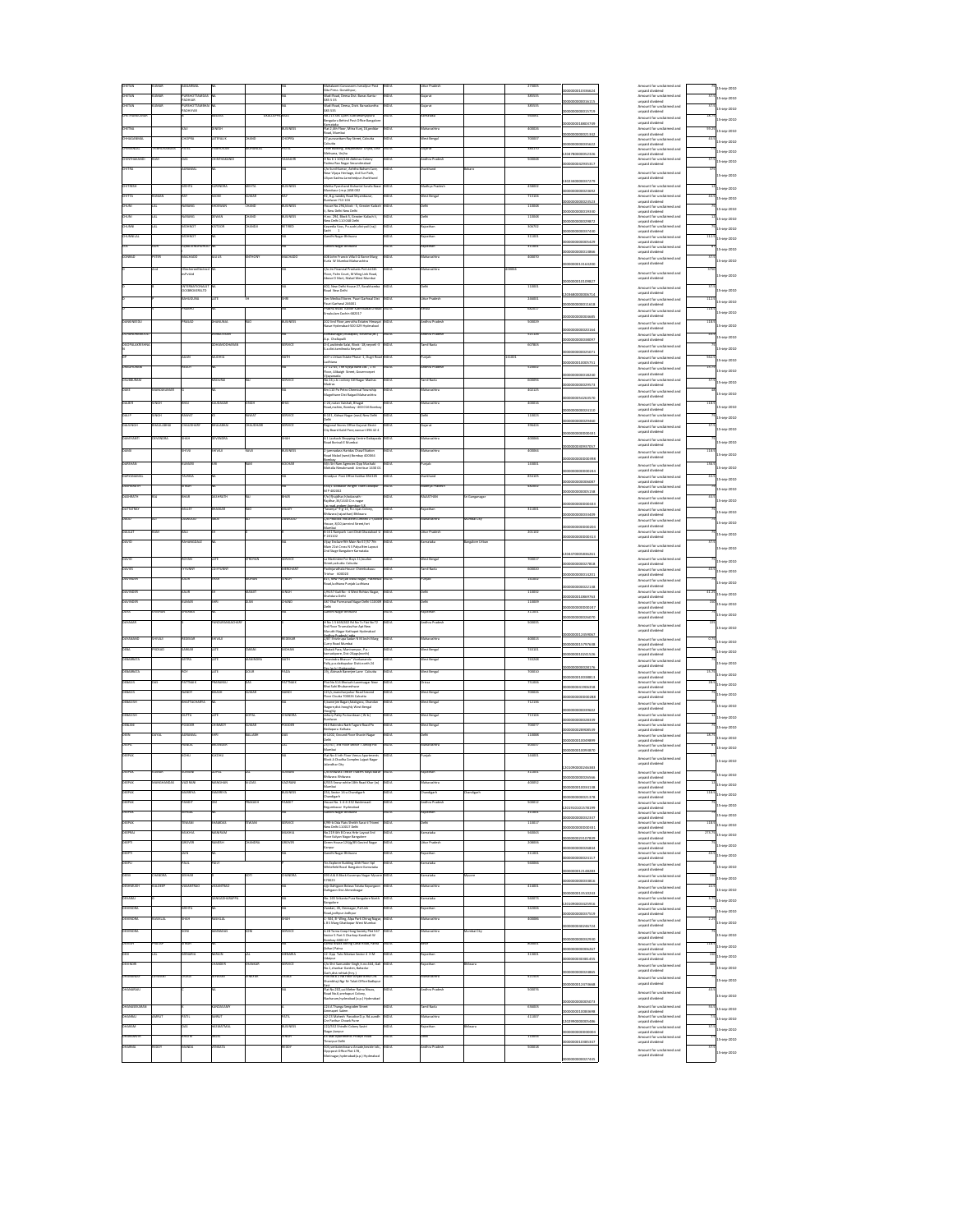|      |              |      |              | p:post Office Plot 178<br>inagar,hyderabad(a.p.) Hyderaba                                                            |    |             |        |                                    | Amount for unclaimed and                                                                   |                         | 5-sep-2010                                                                                                                                                                                                                                                                               |
|------|--------------|------|--------------|----------------------------------------------------------------------------------------------------------------------|----|-------------|--------|------------------------------------|--------------------------------------------------------------------------------------------|-------------------------|------------------------------------------------------------------------------------------------------------------------------------------------------------------------------------------------------------------------------------------------------------------------------------------|
|      |              |      |              | -456/20 D<br>iagutta Hyderabad 482 Hyderabad                                                                         |    |             |        |                                    | Amount for unclaimed and                                                                   |                         | 5-sep-2010                                                                                                                                                                                                                                                                               |
|      |              |      |              | Laijee Tola Town VIII Patna Anc<br>1a Sadar Near Girls High School                                                   |    |             |        | 00000000033747                     | unpaid dividend<br>Amount for unclaimed and                                                |                         | S-sep-2010                                                                                                                                                                                                                                                                               |
|      |              |      |              | dra Plastic Ind. 77 narayana                                                                                         |    |             |        | 1304140001887981                   | unpaid dividend<br>Amount for unclaimed and                                                | 41                      |                                                                                                                                                                                                                                                                                          |
|      |              |      |              | ludali St. Madras-600 079 Madras                                                                                     |    |             |        |                                    | unpaid dividend<br>Amount for unclaimed and                                                | 15                      | sep-2010                                                                                                                                                                                                                                                                                 |
|      |              |      |              | 3, Divyajyot Flats, Alkapuri Society,                                                                                |    |             | 33500  |                                    | unpaid dividend<br>Amount for unclaimed and                                                | -22                     | sep-2010<br>5-sep-2010                                                                                                                                                                                                                                                                   |
|      |              |      |              | nul Dairy Road, Surat<br>ajasthan Spg & Wvg Mills Ltd Po<br>labpura Dist Bhilwara Rajasthan                          |    |             | 311021 | 00000010124895                     | unpaid dividend<br>Amount for unclaimed and                                                |                         | sep-2010                                                                                                                                                                                                                                                                                 |
|      |              |      |              | ibeara<br>Iraj Apt. Ros                                                                                              |    |             |        | (6383                              | unpaid dividend<br>Amount for unclaimed and                                                | n                       | sep-2010                                                                                                                                                                                                                                                                                 |
|      |              |      |              | il Pogar Rafiganj - Aurangabao                                                                                       |    |             | 824101 |                                    | unpaid dividend<br>Amount for unclaimed and                                                | 22                      | 5-sep-2010                                                                                                                                                                                                                                                                               |
|      |              |      |              | B 18 R C Vyas Colony I<br>ajasthan Bhilwara                                                                          |    |             | 311001 |                                    | unpaid dividend<br>Amount for unclaimed and                                                |                         | sep-2010                                                                                                                                                                                                                                                                                 |
|      |              |      |              | ankiprasad Dr. G<br>id Dahisar (w) M                                                                                 |    |             |        | 026666                             | unpaid dividend<br>Amount for unclaimed and                                                |                         | sep-2010                                                                                                                                                                                                                                                                                 |
|      |              |      |              | ciety Flat No.<br>er Alharat So<br>Bhawani Peth Poona-42                                                             |    |             |        | 0031989                            | unpaid dividend<br>Amount for unclaimed and<br><b>Institute Manager</b>                    | $\overline{a}$          | 5-sep-2010                                                                                                                                                                                                                                                                               |
|      |              |      |              | 15 Air Force Station Near<br>ant Nagar New Delhi                                                                     |    |             | 110010 | 1658167                            | Amount for unclaimed and<br>unpaid dividend                                                | 187                     | sep-2010                                                                                                                                                                                                                                                                                 |
|      |              |      |              | , .ector - 30<br>sny, Faridalw<br>eth Colo                                                                           |    |             | 121007 |                                    | Amount for unclaimed and<br>unpaid dividend                                                |                         | sep-2010                                                                                                                                                                                                                                                                                 |
|      |              |      |              | o.m/s. Jai Kishandass Mall<br>6,mahatma Gandhi Road, Calcutta                                                        |    | st Beng     | 700001 | 10727909                           | Amount for unclaimed and                                                                   | 16                      | sep-2010                                                                                                                                                                                                                                                                                 |
|      |              |      |              | .<br>0.001 Calcutta<br>1 NO 601 SHARUAH, UAE                                                                         |    |             |        | 019478                             | unpaid dividend<br>Amount for unclaimed and                                                |                         | sep-2010                                                                                                                                                                                                                                                                                 |
|      |              |      |              | .no. 1980, 3, vadamalai, ist Lane Near<br>spalli St., sowcarpet Gr. floor, chennai                                   |    |             | 600079 |                                    | unpaid dividend<br>,<br>Amount for unclaimed and<br>unpaid dividend                        | $\alpha$                | sep-2010                                                                                                                                                                                                                                                                                 |
|      |              |      |              | .<br>Raja Ehowmick 23/a/5/d.p.p.road                                                                                 |    | st Gene.    | 700047 | 0029231                            | Amount for unclaimed and                                                                   | $-41$                   |                                                                                                                                                                                                                                                                                          |
|      |              |      |              | sktala, calcutta Calcutta<br>ara Sy                                                                                  |    |             |        | 123711                             | unpaid dividend<br>Amount for unclaimed and                                                |                         | $-$ sep $-2010$                                                                                                                                                                                                                                                                          |
|      |              |      |              | 24 nutan Valshali, Bhagat                                                                                            |    |             | 400010 |                                    | unpaid dividend<br>Amount for unclaimed and                                                | 41                      | $-$ sep $-2010$                                                                                                                                                                                                                                                                          |
|      |              |      |              | ed,mahim, Bombay -400 016 Boml<br>Sector 14 Guneao                                                                   |    |             |        |                                    | unpaid dividend<br>Amount for unclaimed and                                                |                         | -<br>sep-2010                                                                                                                                                                                                                                                                            |
|      |              |      |              |                                                                                                                      |    |             |        | 033797                             | npaid di<br>Amount for unclaimed and                                                       |                         | S-sep-2010                                                                                                                                                                                                                                                                               |
|      |              |      |              | -9-777 gunfoundry Hyderabad-500                                                                                      |    | dhra Prades | 500001 | 0241                               | unpaid dividend<br>Amount for unclaimed and                                                | 41.                     | sep-2010                                                                                                                                                                                                                                                                                 |
|      |              |      |              | 2-777.munfour<br>www.soc                                                                                             |    |             | saccon | 123969                             | unpaid dividend<br>Amount for unclaimed and<br>unpaid dividend                             | $\overline{a}$          | Sarp 2010<br>sep-2010                                                                                                                                                                                                                                                                    |
|      |              |      |              | 11 Hyderabad                                                                                                         |    |             |        | 00023973                           | Amount for unclaimed and                                                                   |                         | sep-2010                                                                                                                                                                                                                                                                                 |
|      |              |      |              | / 10 Bada Bazar Ch                                                                                                   |    |             | 497445 | 46749917                           | unpaid dividend<br>Amount for unclaimed and                                                |                         | 5-sep-2010                                                                                                                                                                                                                                                                               |
|      |              |      |              | ani Calcutta-700 017 Calcutti                                                                                        |    |             | 700017 | 10315713                           | unpaid dividend<br>Amount for unclaimed and                                                | $\overline{a}$          | 5-sep-2010                                                                                                                                                                                                                                                                               |
|      |              |      |              | New Ahinsapuri Fatehpura Udalpi                                                                                      |    |             | 313001 | 000022040                          | unpaid dividend<br>Amount for unclaimed and                                                | 17 <sub>z</sub>         | sep-2010                                                                                                                                                                                                                                                                                 |
|      |              |      |              | Mouse Elect Dept 12 Swaith                                                                                           |    |             | 361008 | 00000032273832                     | unpaid dividend<br>Amount for unclaimed and                                                | $\overline{z}$          | sep-2010                                                                                                                                                                                                                                                                                 |
|      |              |      |              | lety Jan<br>d Dain<br>$nd$ 388003                                                                                    |    |             | 388003 | 0045034386                         | unpaid dividend<br>Amount for unclaimed and<br>unpaid dividend                             |                         | <b>S-sep-2010</b>                                                                                                                                                                                                                                                                        |
|      |              |      |              | ad Darjeeling                                                                                                        |    |             |        |                                    | Amount for unclaimed and                                                                   |                         | -sep-2010                                                                                                                                                                                                                                                                                |
|      |              |      |              | a 1734-101<br>(b-28 Old Raj Nagar Gh                                                                                 |    |             | 201002 | 000022248                          | unpaid dividend<br>Amount for unclaimed and                                                |                         | 5-sep-2010                                                                                                                                                                                                                                                                               |
|      |              |      |              | 1002<br>.<br>Dev Karan Bohra Hotel Anand Bidg<br>syathong Road, Po. Imphal (manipu                                   |    |             | 7950   |                                    | unpaid dividend<br>Amount for unclaimed and                                                | $\overline{z}$          | sep-2010                                                                                                                                                                                                                                                                                 |
|      |              |      |              | 217 Bapu Nagar Bhi                                                                                                   |    |             | 311001 |                                    | unpaid dividend<br>Amount for unclaimed and                                                | F                       | 5-sep-2010                                                                                                                                                                                                                                                                               |
|      |              |      |              | Mool Chard Laddha Somani<br>Ialla Post - Mandalsarh Distt                                                            |    |             | 311604 | 108105                             | unpaid dividend<br>Amount for unclaimed and                                                |                         |                                                                                                                                                                                                                                                                                          |
|      |              |      |              |                                                                                                                      |    |             |        | 00010079954                        | unpaid dividend<br>Amount for unclaimed and                                                |                         | 5-sep-2010                                                                                                                                                                                                                                                                               |
|      |              |      |              | hears<br>2,Ng, Akata Colony Near D.s.p. Offi<br>tor-27 Gandhinagar Guj - 382 027                                     |    |             |        | 0000238                            | unpaid dividend                                                                            |                         | 5-sep-2010                                                                                                                                                                                                                                                                               |
|      |              |      |              | 7 Nil Kamal Society Oppo Galax<br>ema At & P O Naroda 382325                                                         |    |             | 382325 |                                    | Amount for unclaimed and<br>unpaid dividend                                                | 41                      | sep-2010                                                                                                                                                                                                                                                                                 |
|      |              |      |              | ek, Kopargaon, Di                                                                                                    |    |             | 42360  | 29)                                | Amount for unclaimed and<br>unpaid dividend                                                |                         | sep.2010                                                                                                                                                                                                                                                                                 |
|      |              |      |              | dia Society Street No 1 B/h Ambi<br>hrej Road Surendranagar                                                          |    |             | 363003 | 05427823                           | Amount for unclaimed and<br>unpaid dividend                                                | 22                      | <b>S-sep-2010</b>                                                                                                                                                                                                                                                                        |
|      |              |      |              | engra <sub>mmen</sub><br>15h praveen Kumar Arora<br>1. bunglow No.d.b.1 Pwd Colony,                                  |    |             | 311002 |                                    | Amount for unclaimed and<br>unpaid dividend                                                |                         | 5-sep-2010                                                                                                                                                                                                                                                                               |
|      |              |      |              | ndhi Nazar Bhihaan<br>urti Bagan Lane Near Moonlight<br>ema Kolkata                                                  |    |             | 700073 | 301760000207329<br>204470004849987 | Amount for unclaimed and<br>unpaid dividend                                                |                         | sep-2010                                                                                                                                                                                                                                                                                 |
|      |              |      |              | 11 Nipun Tower 15 Co<br>rkardooma Delhi                                                                              |    |             | 110093 | 0011239432                         | Amount for unclaimed and<br>unpaid dividend                                                | 262                     | sep-2010                                                                                                                                                                                                                                                                                 |
|      |              |      |              | 63 Viram Vhann<br>ow (u.o.)                                                                                          |    |             |        |                                    | Amount for unclaimed and<br>unpaid dividend                                                |                         | <b>S-sep-2010</b>                                                                                                                                                                                                                                                                        |
|      |              |      |              | sri Sb Jawale,:<br>ar-4, Jird Floor<br>Kann.<br>Arholi (e)<br>a wing Viki                                            |    |             |        |                                    | Amount for unclaimed and<br>unpaid dividend                                                |                         | sep-2010                                                                                                                                                                                                                                                                                 |
|      |              |      |              | kå uree Ho.<br>gh,debi Debi                                                                                          |    |             |        | 00008252                           | Amount for unclaimed and                                                                   | 27                      | S-sep-2010                                                                                                                                                                                                                                                                               |
|      |              |      |              | r Krupa Ap                                                                                                           |    |             | 416410 | 10274993                           | Amount for uncommodiate<br>Amount for unclaimed and<br>unpaid dividend                     | z                       | 5-sep-2010                                                                                                                                                                                                                                                                               |
|      | ATESPLTI     |      |              | io 215 2nd Floor Tower & Carlton<br>owers No 1 Airport Road Bangalor                                                 |    |             |        |                                    | Amount for unclaimed and<br>unpaid dividend                                                | 749.2                   | sep-2010                                                                                                                                                                                                                                                                                 |
|      |              |      |              | $-33Pb$<br>urs Delhi, 110.034 Dalt                                                                                   |    |             | 110034 |                                    | Amount for unclaimed and                                                                   | 115                     | sep-2010                                                                                                                                                                                                                                                                                 |
|      |              |      |              | anjali Bidg Flat No. 11,<br>e Nevie Tanaji Wadi Pu<br>ajinaga                                                        |    |             | 41103  |                                    | unpaid dividend<br>Amount for unclaimed and                                                | IJ                      | sep-2010                                                                                                                                                                                                                                                                                 |
|      |              |      |              | 17 Pancom Bisuness Centre A                                                                                          |    |             | 500073 | 0068146                            | unpaid dividend<br>Amount for unclaimed and                                                |                         | 5-sep-2010                                                                                                                                                                                                                                                                               |
|      |              |      |              | empet Hyderabas<br>ta Mandir Near Dol<br>apur Sahahr -211001                                                         |    |             | 211001 | 442028                             | unpaid dividend<br>Amount for unclaimed and<br>unpaid dividend                             |                         | 5-sep-2010                                                                                                                                                                                                                                                                               |
|      |              |      |              | t No. 10, 0.d.a.                                                                                                     |    |             |        | 9416                               | unpaid diwawnd<br>Amount for unclaimed and<br>unpaid diwdend                               | 43                      | sep-2010                                                                                                                                                                                                                                                                                 |
|      |              |      |              | ha Swigical Hospital Marut<br><b>Pipur NGI 384151</b>                                                                |    |             |        | 9813                               | Amount for unclaimed and                                                                   |                         | 5-sep-2010                                                                                                                                                                                                                                                                               |
|      |              |      |              | 2c. Lake Road Calcutta-700 02<br>.<br>Ndër                                                                           |    | it B        | 700029 | 024666                             | unpaid dividend<br>Amount for unclaimed and<br>unpaid dividend                             | 118                     | sep-2010                                                                                                                                                                                                                                                                                 |
|      |              |      |              |                                                                                                                      |    |             |        |                                    | Amount for unclaimed and<br>unpaid dividend                                                |                         |                                                                                                                                                                                                                                                                                          |
|      |              |      |              |                                                                                                                      |    |             |        |                                    |                                                                                            |                         |                                                                                                                                                                                                                                                                                          |
|      |              |      |              | sor, Calcutta Calcutta<br>Y M C A Road, Moham<br>dali Manci                                                          |    |             | 400000 | 121772                             | Amount for unclaimed and                                                                   |                         |                                                                                                                                                                                                                                                                                          |
|      |              |      |              | d Floor, byculla, bombay Bombay<br><b>Purk statfor Historia Chambigking</b>                                          |    |             | 680020 | 132925                             | unpaid dividend                                                                            |                         |                                                                                                                                                                                                                                                                                          |
|      |              |      |              | io 5/2/41                                                                                                            |    |             |        | 00000040135086                     | Amount for unclaimed and<br>unpaid dividend<br>Amount for unclaimed and                    |                         |                                                                                                                                                                                                                                                                                          |
|      |              |      |              |                                                                                                                      |    |             |        | 1910101336363                      | unpaid dividend<br>Amount for unclaimed and                                                | $\overline{1}$          | sep-2010<br>-sep-2010<br>sep-2010<br>sep-2010                                                                                                                                                                                                                                            |
|      |              |      |              | o 201 pushpakunj,<br>"road,churchgate Bo<br>nbay Sombay<br>CVideosan 664 A Bha                                       |    |             |        |                                    | unpaid dividend<br>Amount for unclaimed and                                                | 27.                     | sep-2010                                                                                                                                                                                                                                                                                 |
|      |              |      |              | ati 517501                                                                                                           |    |             |        | 5640                               | unpaid dividend<br>Amount for unclaimed and                                                |                         | sep-2010<br>sep-2010                                                                                                                                                                                                                                                                     |
|      |              |      |              | 5/580, Vası<br>tur 516360<br>2-2-190/153/1, Ayodhy.                                                                  |    |             |        | 00000000033914                     | unpaid dividend                                                                            |                         |                                                                                                                                                                                                                                                                                          |
|      |              |      |              | rar.mehdipatnam. Hyderabad 28                                                                                        |    |             |        |                                    | Amount for unclaimed and<br>unpaid dividend                                                |                         | sep-2010                                                                                                                                                                                                                                                                                 |
|      |              |      |              | rikkodan House Pathir<br>wrhilla P O Malappura                                                                       |    |             | 676519 |                                    | Amount for unclaimed and<br>unpaid dividend                                                |                         | 5-sep-2010                                                                                                                                                                                                                                                                               |
|      | ato          |      |              | o Moulders India 6-1-134/5<br>lerabad Hyderabad                                                                      |    |             | 500037 | 0031350                            | Amount for unclaimed and<br>unpaid dividend                                                |                         | <b>S-sep-2010</b>                                                                                                                                                                                                                                                                        |
|      |              |      |              | Nelson Chambers No 11<br>ckern Road, One                                                                             |    |             |        | 0011436529                         | Amount for unclaimed and                                                                   | 768.7                   | S-sep-2010                                                                                                                                                                                                                                                                               |
|      |              |      |              | avan A/17 Shiv Sh<br>ay 400024 Bomb                                                                                  |    |             |        | 8380                               | Amount for uncurried and<br>unpaid dividend<br>Amount for unclaimed and<br>unpaid dividend |                         | 5-sep-2010                                                                                                                                                                                                                                                                               |
| ITHA |              | ALAR |              | / 3/10 Vandikarer Thottan<br>upatti Post Na                                                                          | XA | mî Nadi     | 637406 | 016430449                          | Amount for unclaimed and<br>unpaid dividend                                                | 37.5                    | 15-sep-2010                                                                                                                                                                                                                                                                              |
|      |              |      |              | saniapoa Road Shanthi Nag<br><b>Inalgre Karnataka</b>                                                                |    |             |        | 203070000091982                    | Amount for unclaimed and<br>unpaid dividend                                                | 0.75                    |                                                                                                                                                                                                                                                                                          |
|      |              |      | GADHA        | .<br>Barc Zakura Ni<br>hmir 190006                                                                                   |    |             |        | 032801                             | Amount for unclaimed and<br>unpaid dividend                                                |                         |                                                                                                                                                                                                                                                                                          |
|      |              |      |              | ekudy Nirmaliam Kanjoor Po Via<br>aaye Dist Ernakulam<br>8/2 Vivekananda Nazar Kuka                                  |    |             |        | 012085                             | Amount for unclaimed and<br><b>Institute Manager</b>                                       | 43.5                    |                                                                                                                                                                                                                                                                                          |
|      |              |      |              | .<br>Mark                                                                                                            |    |             |        | 0545295                            | Amount for unclaimed and<br>unpaid dividend<br>Amount for unclaimed and                    | 112.<br>- 27            |                                                                                                                                                                                                                                                                                          |
|      |              |      |              | verman<br>: No.411, ib Officers Qrs.no.14<br>impore Road Calcutta - 700031                                           |    |             | 607002 | 0000019882                         | unpaid dividend<br>Amount for unclaimed and                                                |                         |                                                                                                                                                                                                                                                                                          |
|      |              |      |              | ta<br>angaraj Nagar Cuddalpore - 601<br>02 607 002<br>Jacob <sup>4</sup> T                                           |    |             | monst  | 0016180                            | unpaid dividend                                                                            |                         |                                                                                                                                                                                                                                                                                          |
|      |              |      |              | .<br>Wa                                                                                                              |    |             |        | 030132                             | Amount for unclaimed and<br>unpaid dividend                                                |                         |                                                                                                                                                                                                                                                                                          |
|      |              |      | IDENT        |                                                                                                                      |    | nataka      | 580008 | 8862                               | Amount for unclaimed and<br>unpaid dividend<br>Amount for unclaimed and                    | - 118<br>118.           |                                                                                                                                                                                                                                                                                          |
|      |              |      | viri         | /o Shakambari Krupa,gulagovgi Koppa<br>idapur,charwad-580008<br>on multiple and company flament                      |    |             | 505182 | 20821                              | unpaid dividend<br>Amount for unclaimed and                                                |                         |                                                                                                                                                                                                                                                                                          |
|      |              |      |              | gar, Karim Nagar Dist. Basant Naga                                                                                   |    |             |        | 129521                             | unpaid dividend                                                                            |                         |                                                                                                                                                                                                                                                                                          |
|      | <b>ENDER</b> |      | <b>LAYAN</b> | . No. 10.1.682 S M C Block, No 10/2 I                                                                                | ιA | thra Pri    | 500026 | 1275048                            | Amount for unclaimed and<br>unpaid dividend                                                |                         |                                                                                                                                                                                                                                                                                          |
|      |              |      |              | ıdıl Nagar Blıkana                                                                                                   |    |             | 311002 |                                    | Amount for unclaimed and                                                                   | 41.5                    |                                                                                                                                                                                                                                                                                          |
|      |              |      |              | No - 1/6177 - A Street No<br>htas Nagar, Shahdara De<br>$-2$ Cast                                                    |    |             | 110032 | 925435                             | unpaid dividend<br>Amount for unclaimed and<br>unpaid dividend                             | $17.5$                  |                                                                                                                                                                                                                                                                                          |
|      |              |      | VICE         | 37, Kallash Hills, East Of Kallash New<br>si New Delhi                                                               |    |             | 110063 | 029490                             | Amount for unclaimed and<br>unpaid dividend                                                | $\overline{a}$          |                                                                                                                                                                                                                                                                                          |
|      |              |      | w            | 705, Kidwai Nagar, New Delhi                                                                                         |    |             | 110023 | 0317749                            | Amount for unclaimed and                                                                   | $\overline{\mathbf{u}}$ |                                                                                                                                                                                                                                                                                          |
|      |              |      |              | .<br>85 N C L Colony Par<br>me Maharashtra                                                                           |    |             |        | 03780700                           | unpaid dividend<br>Amount for unclaimed and<br>unpaid dividend                             |                         |                                                                                                                                                                                                                                                                                          |
|      |              |      |              | over Trading Company 4744 Laurni<br>rar Cloth Market Delhi 110006 Delhi                                              |    |             | 110000 |                                    | Amount for unclaimed and<br>unpaid di                                                      | 112                     |                                                                                                                                                                                                                                                                                          |
|      | inat         |      |              | se V/1, central Govt.quaters,e-8<br>shpura, bharat Nagar Ahopal Ahopal                                               |    |             | 462010 |                                    | Amount for unclaimed and<br>unpaid dividend                                                | $\overline{41}$         |                                                                                                                                                                                                                                                                                          |
|      |              |      |              | o (u.p.)                                                                                                             |    |             |        | 0834                               | Amount for unclaimed and                                                                   |                         | 5-sep-2010<br>$-$ sep $-2010$<br>5-sep-2010<br>5-sep-2010<br>S-sep-2010<br>S-sep-2010<br>15-sep-2010<br>5-sep-2010<br>5-sep-2010<br>15-sep-2010<br>5-sep-2010<br>S-sep-2010<br>$-$ sep $-2010$<br>15-sep-2010<br>5-sep-2010<br>5-sep-2010<br>5-sep-2010<br>5-sep-2010<br>$-$ sep $-2010$ |
| нA   | øø           |      | vory         | 11, rabindra Sarani, li Nd Floor, room<br>o. 15, Calcutta Calcutta                                                   | XA | est Bengal  | 700006 |                                    | unpaid dividend<br>Amount for unclaimed and                                                |                         | Ssep-2010                                                                                                                                                                                                                                                                                |
|      |              |      |              |                                                                                                                      |    |             | 516161 |                                    | unpaid dividend<br>Amount for unclaimed and                                                |                         |                                                                                                                                                                                                                                                                                          |
|      |              |      |              | 6, 4th Line, Bhagat Singh Co<br>.road. P.o. Proddatur Diatt.<br>Idapah (ap) Proddatur<br>Indrapuri Path Patthar Gall |    |             | nocco: | 0029404                            | unpaid dividend<br>Amount for unclaimed and                                                | 14.2                    | S-sep-2010<br>5-sep-2010                                                                                                                                                                                                                                                                 |

| tount for und<br>paid dividend<br>d ar                                                              |          | 0-2010<br>ú             |
|-----------------------------------------------------------------------------------------------------|----------|-------------------------|
| t for und<br>d a                                                                                    |          |                         |
| id dividend<br>npi                                                                                  |          | p-2010                  |
| mount for und<br>imed and<br>hrebivib bison                                                         |          | sep-2010<br>1Ś          |
| t for und<br>å.<br>ä                                                                                |          |                         |
| d divis<br>nd<br>'np                                                                                |          | $-2010$                 |
| Amount for und<br>imed and<br><br>add<br>ü                                                          |          | p-2010                  |
| mount for und<br>npaid dividend<br>d and                                                            |          | 2010                    |
| t for und<br>ù<br>.<br>Waxa<br>å.<br>ä                                                              |          | 2010                    |
| id diwi<br>nş<br>raind<br>unt for und<br>id div<br>.<br><br>d a<br>ä                                |          | p-2010                  |
| d and<br>mount for und                                                                              |          |                         |
| unpaid dividend                                                                                     |          | p-2010                  |
| imed and<br>Amount for und<br>hrebivib bison                                                        | ś        | ep-2010                 |
| int for und<br>d dividend<br>iou<br>å.                                                              | ŧ        | 2010                    |
| d and<br>nt f<br>mo<br>nd                                                                           |          | p-2010                  |
| unpaid dividend<br>Amount for und<br>imed and                                                       | ś        | p-2010                  |
| hmbivib bison<br>Amount for und<br>dand                                                             |          |                         |
| unpaid dividend                                                                                     |          | sep-2010<br>1Ś          |
| e for und<br>d and<br>a.<br>aid dividend<br>ų                                                       | ĵ        | p-2010                  |
| Amount for uncl<br>d and<br>ie                                                                      | ć        | sep-2010                |
| aid dividend<br>Amount for und<br>imed and                                                          |          |                         |
| aid dividend                                                                                        |          | 0.2010                  |
| t for und<br><b>Lincor</b><br>d a<br>ä<br>d dividend                                                |          | p-2010                  |
| np<br>ent for und<br>id divident<br>.<br><br>d ar<br>ä                                              |          | p-2010                  |
| Amount for unclaims<br>d and                                                                        |          |                         |
| .<br>Iddinis<br>ü                                                                                   |          | 0-2010                  |
| Amount for und<br>imed and<br>id dividend                                                           | ć        | 0-2010                  |
| imed ar<br>Amount for und<br>unpaid dividend<br>Amount for und<br>ä                                 |          | 2010                    |
| d and                                                                                               | 5        | sep-2010                |
| unpaid dividend<br>Amour<br>imed and                                                                | š        |                         |
| ount for und<br>wid dividend<br><br>for und<br>å.<br>ä                                              | ŧ        | sep-2010                |
| unpaid dividend<br>Amount for und                                                                   |          | sep-2010                |
| d and<br>unpaid dividend                                                                            |          | p-2010                  |
| mount for und<br>npaid dividend<br>d and                                                            |          | ep-2010                 |
| Amount for und<br>å.<br>ä                                                                           |          | p-2010                  |
| d<br>nd<br>'n,<br>Amount for unclu<br>imed and                                                      | S        |                         |
| unpaid dividend<br>ount for und<br>imed and                                                         |          | sep-2010                |
| k<br>id dividend                                                                                    |          | 0-2010                  |
| Amount for und<br>dand<br><b>Innahörite Namm</b>                                                    |          | sep-2010                |
| Amount for und<br>d and                                                                             |          | sep-2010<br>1Ś          |
| hmbivib bison<br>mount for und<br>d and                                                             |          |                         |
| unpaid dividend                                                                                     |          | sep-2010                |
| t fe<br>r und<br>d and<br>mo<br>unpaid dividend                                                     |          | p-2010                  |
| Amount for uncl<br>unpaid dividend<br>d ar<br>ä                                                     |          | p-2010                  |
| Amount for und<br>dand<br>ime                                                                       |          |                         |
| mpaid dividend                                                                                      |          | sep-2010<br>1Ś          |
| t for und<br>neur<br>å.<br>ä<br>id divis                                                            |          | $-2010$                 |
| nş<br>nd<br><b>Amnunt</b> for unit<br>d and                                                         |          | p-2010                  |
| id divi<br>ų<br><b>Amnuel for und</b><br>d and                                                      |          |                         |
| aid divide<br>'n.<br>ij                                                                             |          | 0.2010                  |
| .<br>mount for und<br>npaid dividend<br>d and                                                       |          | p-2010                  |
| Amount for und<br>å.<br>ä                                                                           |          | 2010                    |
| d<br>nd<br>'n,<br>Amount for unclu<br>imed and                                                      | 5        |                         |
| unpaid dividend<br>Amount for und<br>imed and                                                       | n        | sep-2010                |
| id dividend                                                                                         |          | sep-2010                |
| Amount for und<br>d and<br>hmbivib bison                                                            |          | 0-2010                  |
| Amount for und<br>imed and                                                                          |          | sep-2010<br>1Ś          |
| npaid dividend<br>ä<br>$\alpha$<br>for und<br>imed and                                              |          | sep-2010<br>ú           |
| aid dividend<br>nş<br>d and                                                                         |          |                         |
| Amount for uncl<br>unpaid dividend                                                                  |          | sep-2010                |
| Amount for und<br>d and<br>brebivib bison                                                           | 11<br>ś  | sep-2010                |
| Amount for und<br>imed and                                                                          |          | sep-2010<br>ŕ.          |
| unpaid dividend<br>t fe<br>r und<br>d and<br>nc                                                     |          |                         |
| unpaid dividend                                                                                     |          | p-2010                  |
| Amount for und<br>imed and<br>aid divide<br>۱d                                                      |          | sep-2010<br>ú           |
| imed and<br>.<br>ount<br>xaid d<br>for<br>Shis<br>n,                                                |          | 2010                    |
| d and<br>mount for und<br>im<br>unpaid dividend                                                     |          | 2010                    |
| aimed and<br>Amount for und                                                                         | 11<br>ś  | sep-2010                |
| brebivib bison<br>for und<br>IMdend<br>Á<br>iou<br>å.<br>ä                                          | ń        | 2010                    |
| int<br>did<br>Amount for und<br>imed and                                                            |          |                         |
| and else<br>ų                                                                                       |          | 0-2010                  |
| Amount for uncl<br>unpaid dividend<br>imed and                                                      | š        | sep-2010                |
| .<br>iou<br>for und<br>d ar<br>ä                                                                    | ä        | sep.2010                |
| d divi<br>١d<br>'np<br><b>Amnunt</b> for unit<br>imed and                                           |          |                         |
| .<br>Iddinis<br>ij<br>Amount for invitaimed and                                                     |          | p-2010                  |
| aid divi<br>Lind<br>BMdend<br>for uncl<br><br>.<br>npa<br>mou                                       |          | sep-2010<br>is          |
| d and<br>id divis<br>nd<br>'np                                                                      |          | 15-sep-2010             |
| ount fo<br>Nid div<br>nd<br>imed and                                                                | ï        | 15-sep-2010             |
| ij<br>n for<br>d and<br>Amour<br>undaim                                                             | īs       |                         |
| unpaid dividend                                                                                     |          | 15-sep-2010             |
| Amour<br>n for und<br>imed and<br>aid divide<br>'n.                                                 |          | 15-sep-2010             |
| Amount for unclaimed and<br><b>Senderich Print</b>                                                  | š        | 15-sep-2010             |
| ä                                                                                                   |          | sep-2010                |
| unpaid diwawnd<br>Amount for unclaimed an<br>unpaid dividend<br>Amount for unclaimed an<br>imed and | 17.5     |                         |
| unpaid dividend<br>Amour<br>bns bemis                                                               | ţ<br>7   | 15-sep-2010             |
| <i>l</i><br>mount for uncli<br>impaid dividend<br>즚                                                 |          | 15-sep-2010             |
| for und<br>d ar<br>ù<br>ä<br>Amburn na Cool<br>unpaid dividend<br>Amount for uncl                   | 75       | 15-sep-2010             |
| imed and<br>unpaid dividend                                                                         |          | 15-sep-2010             |
| ount for und<br>bns bemis<br>k<br>npaid dividend                                                    | 112<br>ś | 15-sep-2010             |
| Amount for unclaimed and                                                                            |          | 15-sep-2010             |
| <b>Innability Pricess</b><br>Amount for unclaimed and                                               | 5        |                         |
| <b>unpaid dividend</b>                                                                              |          | 5-sep-2010              |
| ount for unclaimed and<br>k<br>aid dividend                                                         | š        | 15-sep-2010             |
| unpaid diwoind<br>Amount for unclaimed and<br>unpaid diwdend<br>Amount for unclaimed and            |          | 15-sep-2010             |
| unpaid dividend                                                                                     | LS<br>11 | 15-sep-2010             |
| t fa<br>r und<br>d and<br>mo                                                                        | š        | 15-sep-2010             |
| unpaid dividend                                                                                     |          |                         |
| Amount for unclaimed and<br>unpaid dividend                                                         |          | 15-sep-2010             |
| Amount for unclaimed and<br>npaid dividend                                                          | 3        | 15-sep-2010             |
| 'n<br>iour<br>for und<br>bns bemis                                                                  |          | sep-2010                |
| aid dividend<br>nş<br>imed and                                                                      |          |                         |
| <i>Amount for und</i><br>unpaid dividend<br>Amount for unclaimed and                                |          | sep-2010<br>ß           |
| inpaid dividend<br>Ymount for undi<br>.<br>An<br>bns bemis                                          | h        | 15-sep-2010             |
| aid dividend                                                                                        |          | 15-sep-2010             |
| .<br>Amount for uncl<br>unpaid dividend<br>imed and                                                 |          | 15-sep-2010             |
| unt for und<br>id dividend<br>d and<br>im<br>mo.                                                    |          |                         |
| npi<br>imed ar<br>ä                                                                                 |          | sep-2010<br>LS          |
| .<br>Amount for uncla<br>unpaid dividend                                                            |          |                         |
|                                                                                                     | ć        | sep-2010                |
| im<br>da<br>d                                                                                       | š        | sep-2010                |
| <i><b>Amount for uncl</b></i><br>unpaid dividend                                                    |          |                         |
| Amount for uncl<br>im<br>d and<br>unpaid dividend<br>nount for und<br>imed and                      |          | 15-sep-2010<br>sep-2010 |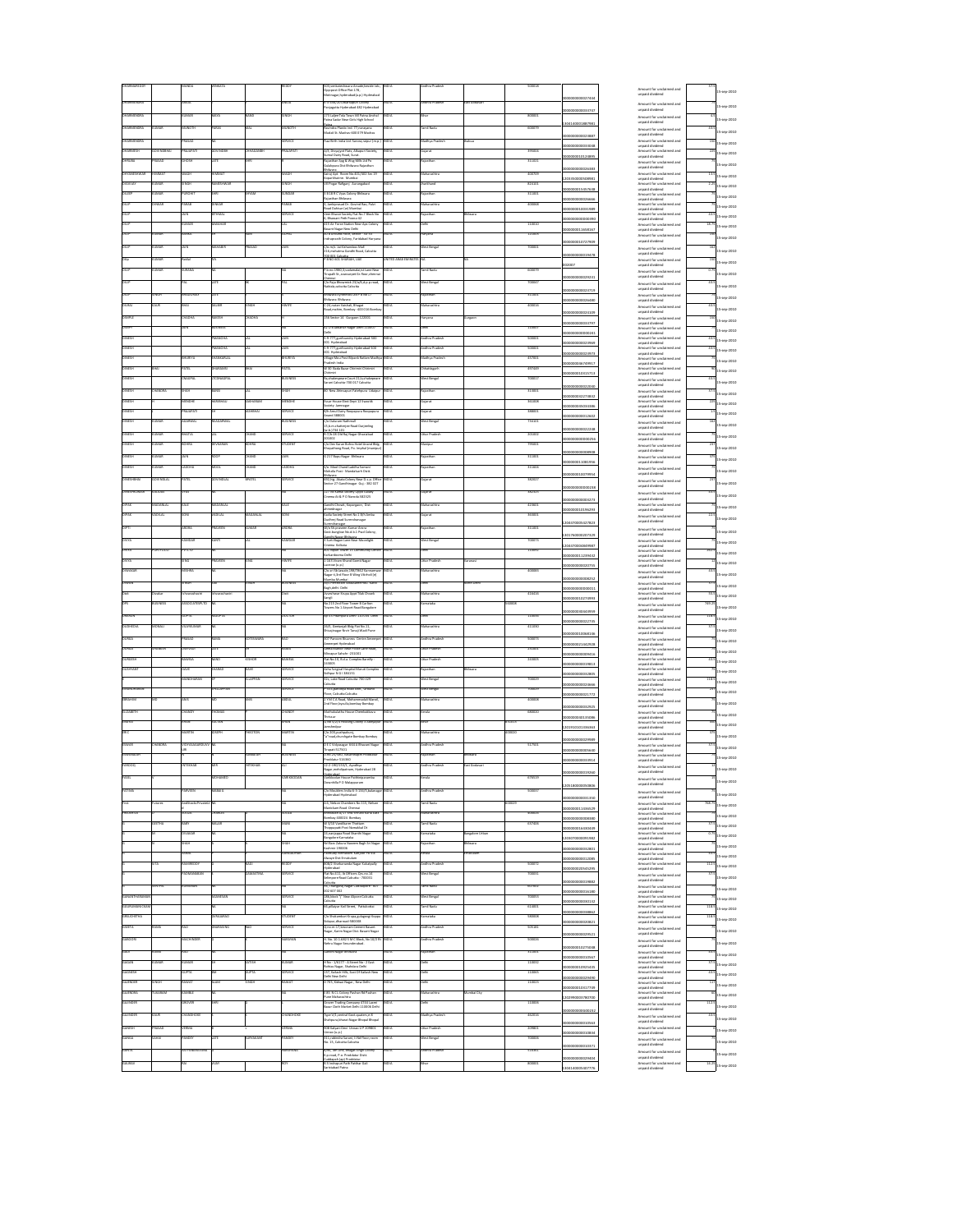| Amount for unclaimed and<br>$\overline{21}$<br>ske City Calcutta<br>unpaid dividend<br>$_{\rm H}$<br>Amount for unclaimed and<br>unpaid dividend<br>0023514<br>813207<br>112<br>Amount for unclaimed and<br>WXI<br>age Anadipur P O Kahalg<br>hagalpur State Bihar 813203<br>unpaid dividend<br>stant Manager (find) Foundry<br>hod Engg. Iisco. Kulti, P.o.kulti<br>711141<br>Amount for unclaimed and<br>5-sep-2010<br>unpaid dividend<br>ttburdwan - 711 341<br>000021146<br>Amount for unclaimed and<br>io 1 574 Sathyavathi Nagar<br>nnapadugupadu, Kovur Nelio<br>524137<br>XA<br>0025343217<br>unpaid dividend<br>817/1/01 D Block 12th Main 2nd Sta<br>560010<br>Amount for unclaimed and<br>26426508<br>unpaid dividend<br>Amount for unclaimed and<br>unpaid dividend<br>390011<br>яi<br>Amount for unclaimed and<br>d (w) R<br>unpaid dividend<br>00000000014232<br>V.dharma Rao 11/258/15h<br>Amount for unclaimed and<br>agar Raipur Chhattishgarh<br>unpaid dividend<br>-123 A, Bharat Vihar, Gali No<br>uri, Uttam Nagar, Delhi Delhi<br>110056<br>Amount for unclaimed and<br>unpaid dividend<br>26874<br>/o Sri C.p.yadav 3a\46,mahidhar<br>adan, Azad Nagar,kanpur (u.p.) Kanp<br>41<br>tar Prad<br>Amount for unclaimed and<br>021700<br>unpaid dividend<br>ki Krupa "b-1.shiy A<br>coccar<br>$\overline{a}$<br>Amount for unclaimed and<br>ar. lind Street, Ashok<br>unpaid dividend<br>021678<br>ar. Madras Madras<br>600034<br>Amount for unclaimed and<br>e Towers Colleg Road<br>unpaid dividend<br>709004<br>rabakkarn Chennai Tamil<br>o 298 C B H E L Township<br>ton <sub>33</sub><br>Amount for unclaimed and<br>h Hyderabad A P<br>unpaid dividend<br>032 Hyderabad<br>01062<br>Amount for unclaimed and<br>15, VI Main Road R.a. Puram, Madra<br>30 028  Madras<br>600028<br>37.<br>023505<br>unpaid dividend<br>2 Jatin Das Road Kolkata<br>Amount for unclaimed and<br>591.7<br>st Gene.<br>21024196<br>unpaid dividend<br>311001<br>Amount for unclaimed and<br>$\overline{v}$<br>hi Nazar Bhihe<br>027605<br>unpaid dividend<br>Amount for unclaimed and<br>ina House Wazir Bagh Srinagar<br>hmir 190008. Kashmir<br>190008<br>ιA<br>sep-2010<br>011400<br>unpaid dividend<br>pp Pratibha Press Near Sbi Gondia<br>sad Amgaon Dist Bhandara 441902<br>441902<br>118<br>šΚ<br>Amount for unclaimed and<br>unpaid dividend<br>4th Fir Matushbee Pat, P.no-56-1<br>ree Nagar, M.g.road,  Goregaon<br>Amount for unclaimed and<br>unpaid dividend<br>esti Mumba<br>5821<br>712130<br>Amount for unclaimed and<br>38.25<br><b>INESS</b><br>patty Chandemagos<br>st Beng<br>oghly-712 136<br>unpaid dividend<br>Amount for unclaimed and<br>dhi Nazar Bhilw<br>311001<br>43.5<br>unpaid dividend<br>A1 4th Floor Krishna Iyer Street<br>60007<br>0.7<br>Amount for unclaimed and<br>00000022729073<br>unpaid dividend<br>Ra Jali Road, Charbagh L<br>220007<br>Amount for unclaimed and<br>scos<br>00000000009224<br>unpaid dividend<br><b>Jo Pragati Finyest Pyt. Ito</b><br>400005<br>Amount for unclaimed and<br>(\$9,nityanand Nagar No.4,s.n.road,<br>cheri (east) Mumbai Mumba<br>unpaid dividend<br>Amount for unclaimed and<br>, Prabhu Krupa Soc, Ranip<br>medabad Guiarat<br>15<br>203320000051599<br>unpaid dividend<br>l-456/20 Dwarkapuri Colony<br>1jagutta Hyderabad 482 Hyderabad<br>Amount for unclaimed and<br>.<br>Impaid d<br>13748<br>ndkumar Nanda Patkar Road Vile<br>400057<br>Amount for unclaimed and<br>rle E Mumbai<br>unpaid dividend<br>io-11 Veer Savarakar Marg F<br>456010<br>41<br>Amount for unclaimed and<br>unpaid dividend<br>013400602<br>$\overline{a}$<br>t Sir Mari Ram C<br>700007<br>Amount for unclaimed and<br>ICO7 Calcutta<br>00000000000223<br>unpaid dividend<br>20 K.v. Substation Guirat Electricity<br>Amount for unclaimed and<br>ard Kasalpur Road, po. viramgar<br>unpaid dividend<br>00000368<br>18fu rum <sub>ma</sub> us<br><mark>rammar Gad.</mark><br>15, Windawan Park Piot-20, Sector-<br>1a, Gandhidham (kuitch) Gandhidhan<br>Amount for unclaimed and<br>unpaid dividend<br>000030545<br>54 C, Ratty Lodge, Flat No 4, 1st Floo<br>400014<br>112<br>Amount for unclaimed and<br>r. Ambedkar Road, Dadar, Mumbai<br>unpaid dividend<br>rsen And Toubro Limite<br>th Fir Sakar II Nr Ellisbri<br>Amount for unclaimed and<br>dabad Guiarat indi<br>unpaid dividend<br>AN.<br>00000047959476<br>l gayatri Nagar Society<br>,highway,palanpur (b.k.) N.g. 385002<br>385002<br>Amount for unclaimed and<br>unpaid dividend<br>arat<br>S-sep-2010<br><sup>Tijala Road I Floor, Calcutta - 46</sup><br>Amount for unclaimed and<br>118.5<br>st Gene<br>sep-2010<br>unpaid dividend<br>315573<br>5 Shiv Thakur Lane 1st Floor Near<br>41.<br>Amount for unclaimed and<br>unpaid dividend<br>sep-2010<br>0626376<br>no.4-5272 Basant Chaya Sultan<br>derabad-500195 Hyderabad<br>500193<br>Amount for unclaimed and<br>S-sep-2010<br>017118<br>unpaid dividend<br>RT Division AS E B Rehabari<br>781008<br>11E<br>Amount for unclaimed and<br>uhat Assam 781006 Guwahati<br>unpaid dividend<br>udha Appartment Block-<br>1. o deshbandhu Nagar, Calcutta<br>700059<br>Amount for unclaimed and<br>unpaid dividend<br>2.2<br>st Geogal<br>00035658<br>cutta<br>117 Marias Kunj Vikas Vihar Uttam<br>110056<br>Amount for unclaimed and<br>187<br>gar New Delhi<br>unpaid dividend<br>14741425<br>311001<br>.<br>Ratan Lal Vyas Sophia School Ro A<br>ganerr Colony Bhilwara -Bhilwara<br>Amount for unclaimed and<br>unpaid dividend<br>026498<br>25 Pachori Gali Ghiya Ma<br>Amount for unclaimed and<br>unpaid dividend<br>000272<br>560047<br>m<br>.<br>4/2 Vijayakiran Apartments 3.<br>fioria Road Bangalore 560047<br>Amount for unclaimed and<br>unpaid dividend<br>000003357<br><b>inalors</b><br>o Mr. Cinesh Kumar Kedia First Flos<br>245 Greater Kallash-i New Delhi<br>110048<br>Amount for unclaimed and<br>130<br>unpaid dividend<br>00011651332<br>45-1/1 Vijaya Nagar Colory Pedaw<br>530017<br>$\overline{a}$<br>Amount for unclaimed and<br>air Vishakhapatnam(a.p)-530 0 17<br>unpaid dividend<br>Amount for unclaimed and<br>41<br>unpaid dividend<br>019497<br>inda Paul Lane, Kokata Wt<br>Amount for unclaimed and<br>17.<br>st Bene<br>00517152<br>unpaid dividend<br>Amount for unclaimed and<br>unpaid dividend<br>112.<br>3 Praeas Ch<br>45200<br>041163816<br>Amount for unclaimed and<br>B<br>unpaid dividend<br>om No-1/11, Jai Bharat Housing<br>:lety Sunder Baug Lane,kamani,kurla<br>400070<br>-15<br>Amount for unclaimed and<br>079297<br>unpaid dividend<br>or 16 Chandigath Chu<br>Amount for unclaimed and<br>unpaid dividend<br>0017997<br>400001<br>Amount for unclaimed and<br>unpaid dividend<br>37.<br>Shrin Manzil 4th Floor Shrikant<br>ekan Marg Marine Line Mumbai<br>304140003968761<br>o Milwara Synthetics Ltd P.b. No 17<br>311001<br>Amount for unclaimed and<br>dpam Milwara Milwara<br>Amount for uncommodiate<br>Amount for unclaimed and<br>unpaid dividend<br>221010<br>41.<br>i Nagar Sign<br>usu<br><b>IANCHAIX</b><br>at No 270 M,road No 10 Jul Cleeting<br>yderabad 500034 Hyderabad<br>500034<br>Amount for unclaimed and<br>$\overline{a}$<br>unpaid dividend<br>Amount for unclaimed and<br>6-1-92 Nehru Street II FI<br>517501<br>unpaid dividend<br>iya Kiran 25 Cu<br>ad Bangalore !<br>Amount for unclaimed and<br>unpaid dividend<br>Amount for unclaimed and<br>41<br><b>Area Blud</b><br>141007<br><b>Institute Manager</b><br>31100<br>Amount for unclaimed and<br>unpaid dividend<br>Amount for unclaimed and<br>Tyag Raj<br>unpaid dividend<br>1417<br>9 - V Street, Padmanabhav<br>Iagar,adayar, Madras 600 020 Madra<br>mî Nadi<br>600020<br>$\overline{\mathbf{z}}$<br>Amount for unclaimed and<br>0017575<br>unpaid dividend<br>44685546<br>Amount for unclaimed and<br>antes<br>ø,<br>031498<br>unpaid dividend<br>Amount for unclaimed and<br>Panchwati Udalpur<br>313001<br>120<br>ЮU<br>sthan<br>140986<br>unpaid dividend<br>INESS<br>lo Bargir Automobiles Opp Civi<br>416410<br>Amount for unclaimed and<br>arashtra<br>$\overline{15}$<br>5-sep-2010<br>spital Sangli 416416<br>coliti x thind: 112 a L Ses. Type "b"<br>00367<br>unpaid dividend<br>Amount for unclaimed and<br>cн<br>5-sep-2010<br>55 App<br>H00288<br>unpaid dividend<br>-7-379/b Purani Haveli Opp Ni<br>rh School Hyderabad 500002<br>Amount for unclaimed and<br>15<br>лс<br>ιA<br>5-sep-2010<br>unpaid dividend<br>032350<br>erabad<br>lekkodan Chandakunnu.p. O<br>Amount for unclaimed and<br>LEXXODA<br>ambur Kerala<br>unpaid dividend<br>Amount for unclaimed and<br>079403<br>Sarabha Nagar Ludhi<br>na 1410<br>141001<br>S-sep-2010<br>unpaid dividend<br>00005576<br>2/201 Charmwood Village Surajkun<br>sed Eros Garden Haryana Faridabad<br>121009<br>Procure for unclaimed and<br>Amount for unclaimed and<br>unpaid dividend<br>S-sep-2010<br>225394<br>of No. 83 (Rest Elser) Kr<br>110045<br>Amount for unclaimed and<br>tor No.6,plot No.28, Dwarka Phas<br>ew Delhi New Delhi<br>unpaid dividend<br>458840<br>io 981 Kamla <i>Nagar Opp Oly</i><br>- Yuwana Nang<br>Amount for unclaimed and<br>11500<br>$\overline{\mathbf{z}}$<br>ryana<br>unpaid dividend<br>91, Anand Parbat Opp.post Office N<br>Amount for unclaimed and<br>-22<br>ā<br>ĸм<br>WICE<br><b>KSHI</b><br>si-5 Delhi<br>H00319<br>unpaid dividend<br>WEARA<br>œн<br>918 Sector 4 Urban Estate Gurgaor<br>122001<br>Amount for unclaimed and<br>Q)<br>Amount for uncularmed and<br>unpaid dividend<br>Amount for unclaimed and<br>unpaid dividend<br>2877504<br>712407<br>щ<br><b>INES</b><br>.radha Nagar,po.dwarhatt<br>tt.hooghly (w.b.) 712 403<br>5-sep-2010<br>023975<br>at No - 102 Harmony B-1 1st Floor Op<br># Brik Boisar Tarapur Road Boisar<br>Amount for unclaimed and<br>unpaid dividend<br>45<br><b>BOOK</b><br>ΟU<br>ιA<br>unpaid d<br>576777<br>500027<br>$\overline{41}$<br>KAD<br><b>GAC</b><br>17 paras Chambur, Opp:h S E H<br>anagr, Hyderabad Hyderabad<br>Amount for unclaimed and<br>unpaid dividend<br>Amount for unclaimed and<br>),a.g.colony, Kac<br>tar)-2 Ranchi<br>7823<br>unpaid dividend<br>Amount for unclaimed and<br><b>MSAD</b><br>WTR<br>RINDER<br><b>ASAD</b><br>Jo Shashi Cloth Hous Emain Post-offic<br>tar Pradesl<br>250611<br>XA<br>d Baraut Mee<br>26528<br>unpaid dividend<br><b>MTABAN</b><br>< Rbi Colony Shallmar Bash Delhi<br>110052<br>Amount for unclaimed and<br>unpaid dividend<br>45<br>u.<br>DOS2 Delhi<br>HD0269<br>: Balaji Exports 196,old China Bazı<br>ret, R.no.21/22,calcutta Calcutta<br>Amount for unclaimed and<br>unpaid dividend<br>038026<br>da Para Jahalmer Jahalm<br>345001<br>Amount for unclaimed and<br>13116144<br>unpaid dividend<br>Amount for unclaimed and<br>Saran Building P<br>110055<br><b>STTEP</b><br>.<br>S-sep-2010<br>DSS Delhi<br>unpaid dividend<br>0007404<br>. Manager (finance) T H D C<br>Lbhagirathipuram, Tehri – garhwal<br>249001<br>Amount for unclaimed and<br>41<br>r Prade<br>unpaid dividend<br>0018302<br>ian Bose Lane P.o. Sibpur Howrah<br>nt Bengal<br>711102<br>Amount for unclaimed and<br>11102<br>8253 |  |  |  |             |  |        |                                             |    |                        |
|-----------------------------------------------------------------------------------------------------------------------------------------------------------------------------------------------------------------------------------------------------------------------------------------------------------------------------------------------------------------------------------------------------------------------------------------------------------------------------------------------------------------------------------------------------------------------------------------------------------------------------------------------------------------------------------------------------------------------------------------------------------------------------------------------------------------------------------------------------------------------------------------------------------------------------------------------------------------------------------------------------------------------------------------------------------------------------------------------------------------------------------------------------------------------------------------------------------------------------------------------------------------------------------------------------------------------------------------------------------------------------------------------------------------------------------------------------------------------------------------------------------------------------------------------------------------------------------------------------------------------------------------------------------------------------------------------------------------------------------------------------------------------------------------------------------------------------------------------------------------------------------------------------------------------------------------------------------------------------------------------------------------------------------------------------------------------------------------------------------------------------------------------------------------------------------------------------------------------------------------------------------------------------------------------------------------------------------------------------------------------------------------------------------------------------------------------------------------------------------------------------------------------------------------------------------------------------------------------------------------------------------------------------------------------------------------------------------------------------------------------------------------------------------------------------------------------------------------------------------------------------------------------------------------------------------------------------------------------------------------------------------------------------------------------------------------------------------------------------------------------------------------------------------------------------------------------------------------------------------------------------------------------------------------------------------------------------------------------------------------------------------------------------------------------------------------------------------------------------------------------------------------------------------------------------------------------------------------------------------------------------------------------------------------------------------------------------------------------------------------------------------------------------------------------------------------------------------------------------------------------------------------------------------------------------------------------------------------------------------------------------------------------------------------------------------------------------------------------------------------------------------------------------------------------------------------------------------------------------------------------------------------------------------------------------------------------------------------------------------------------------------------------------------------------------------------------------------------------------------------------------------------------------------------------------------------------------------------------------------------------------------------------------------------------------------------------------------------------------------------------------------------------------------------------------------------------------------------------------------------------------------------------------------------------------------------------------------------------------------------------------------------------------------------------------------------------------------------------------------------------------------------------------------------------------------------------------------------------------------------------------------------------------------------------------------------------------------------------------------------------------------------------------------------------------------------------------------------------------------------------------------------------------------------------------------------------------------------------------------------------------------------------------------------------------------------------------------------------------------------------------------------------------------------------------------------------------------------------------------------------------------------------------------------------------------------------------------------------------------------------------------------------------------------------------------------------------------------------------------------------------------------------------------------------------------------------------------------------------------------------------------------------------------------------------------------------------------------------------------------------------------------------------------------------------------------------------------------------------------------------------------------------------------------------------------------------------------------------------------------------------------------------------------------------------------------------------------------------------------------------------------------------------------------------------------------------------------------------------------------------------------------------------------------------------------------------------------------------------------------------------------------------------------------------------------------------------------------------------------------------------------------------------------------------------------------------------------------------------------------------------------------------------------------------------------------------------------------------------------------------------------------------------------------------------------------------------------------------------------------------------------------------------------------------------------------------------------------------------------------------------------------------------------------------------------------------------------------------------------------------------------------------------------------------------------------------------------------------------------------------------------------------------------------------------------------------------------------------------------------------------------------------------------------------------------------------------------------------------------------------------------------------------------------------------------------------------------------------------------------------------------------------------------------------------------------------------------------------------------------------------------------------------------------------------------------------------------------------------------------------------------------------------------------------------------------------------------------------------------------------------------------------------------------------------------------------------------------------------------------------------------------------------------------------------------------------------------------------------------------------------------------------------------------------------------------------------------------------------------------------------------------------------------------------------------------------------------------------------------------------------------------------------------------------------------------------------------------------------------------------------------------------------------------------------------------------------------------------------------------------------------------------------------------------------------------------------------------------------------------------------------------------------------------------------------------------------------------------------------------------------------------------------------------------------------------------------------------------------------------------------------------------------------------------------------------------------------------------------------------------------------------------------------------------------------------------------------------------------------------------------------------------------------------------------------------------------------------------------------------------------------------------------------------------------------------------------------------------------------------------------------------------------------------------------------------------------------------------------------------------------------------------------------------------------------------------------------------------------------------------------------------------------------------------------------------------------------------------------------------------------------------------------------------------------------------------------------------------------------------------------------------------------------------------------------------------------------------------------------------------------------------------------------------------------------------------------------------------------------------------------------------------------------------------------------------------------------------------------------------------------------------------------------------|--|--|--|-------------|--|--------|---------------------------------------------|----|------------------------|
|                                                                                                                                                                                                                                                                                                                                                                                                                                                                                                                                                                                                                                                                                                                                                                                                                                                                                                                                                                                                                                                                                                                                                                                                                                                                                                                                                                                                                                                                                                                                                                                                                                                                                                                                                                                                                                                                                                                                                                                                                                                                                                                                                                                                                                                                                                                                                                                                                                                                                                                                                                                                                                                                                                                                                                                                                                                                                                                                                                                                                                                                                                                                                                                                                                                                                                                                                                                                                                                                                                                                                                                                                                                                                                                                                                                                                                                                                                                                                                                                                                                                                                                                                                                                                                                                                                                                                                                                                                                                                                                                                                                                                                                                                                                                                                                                                                                                                                                                                                                                                                                                                                                                                                                                                                                                                                                                                                                                                                                                                                                                                                                                                                                                                                                                                                                                                                                                                                                                                                                                                                                                                                                                                                                                                                                                                                                                                                                                                                                                                                                                                                                                                                                                                                                                                                                                                                                                                                                                                                                                                                                                                                                                                                                                                                                                                                                                                                                                                                                                                                                                                                                                                                                                                                                                                                                                                                                                                                                                                                                                                                                                                                                                                                                                                                                                                                                                                                                                                                                                                                                                                                                                                                                                                                                                                                                                                                                                                                                                                                                                                                                                                                                                                                                                                                                                                                                                                                                                                                                                                                                                                                                                                                                                                                                                                                                                                                                                                                                                                                                                                                                                                                                                                                                                                                                                                                                                                                                                                                                                                                                                                                                                                                                                                                                                                                                                                                                                                                                                                                                                                                                                                                                                                                 |  |  |  |             |  |        |                                             |    |                        |
|                                                                                                                                                                                                                                                                                                                                                                                                                                                                                                                                                                                                                                                                                                                                                                                                                                                                                                                                                                                                                                                                                                                                                                                                                                                                                                                                                                                                                                                                                                                                                                                                                                                                                                                                                                                                                                                                                                                                                                                                                                                                                                                                                                                                                                                                                                                                                                                                                                                                                                                                                                                                                                                                                                                                                                                                                                                                                                                                                                                                                                                                                                                                                                                                                                                                                                                                                                                                                                                                                                                                                                                                                                                                                                                                                                                                                                                                                                                                                                                                                                                                                                                                                                                                                                                                                                                                                                                                                                                                                                                                                                                                                                                                                                                                                                                                                                                                                                                                                                                                                                                                                                                                                                                                                                                                                                                                                                                                                                                                                                                                                                                                                                                                                                                                                                                                                                                                                                                                                                                                                                                                                                                                                                                                                                                                                                                                                                                                                                                                                                                                                                                                                                                                                                                                                                                                                                                                                                                                                                                                                                                                                                                                                                                                                                                                                                                                                                                                                                                                                                                                                                                                                                                                                                                                                                                                                                                                                                                                                                                                                                                                                                                                                                                                                                                                                                                                                                                                                                                                                                                                                                                                                                                                                                                                                                                                                                                                                                                                                                                                                                                                                                                                                                                                                                                                                                                                                                                                                                                                                                                                                                                                                                                                                                                                                                                                                                                                                                                                                                                                                                                                                                                                                                                                                                                                                                                                                                                                                                                                                                                                                                                                                                                                                                                                                                                                                                                                                                                                                                                                                                                                                                                                                                 |  |  |  |             |  |        |                                             |    | S-sep-2010<br>irp-2010 |
|                                                                                                                                                                                                                                                                                                                                                                                                                                                                                                                                                                                                                                                                                                                                                                                                                                                                                                                                                                                                                                                                                                                                                                                                                                                                                                                                                                                                                                                                                                                                                                                                                                                                                                                                                                                                                                                                                                                                                                                                                                                                                                                                                                                                                                                                                                                                                                                                                                                                                                                                                                                                                                                                                                                                                                                                                                                                                                                                                                                                                                                                                                                                                                                                                                                                                                                                                                                                                                                                                                                                                                                                                                                                                                                                                                                                                                                                                                                                                                                                                                                                                                                                                                                                                                                                                                                                                                                                                                                                                                                                                                                                                                                                                                                                                                                                                                                                                                                                                                                                                                                                                                                                                                                                                                                                                                                                                                                                                                                                                                                                                                                                                                                                                                                                                                                                                                                                                                                                                                                                                                                                                                                                                                                                                                                                                                                                                                                                                                                                                                                                                                                                                                                                                                                                                                                                                                                                                                                                                                                                                                                                                                                                                                                                                                                                                                                                                                                                                                                                                                                                                                                                                                                                                                                                                                                                                                                                                                                                                                                                                                                                                                                                                                                                                                                                                                                                                                                                                                                                                                                                                                                                                                                                                                                                                                                                                                                                                                                                                                                                                                                                                                                                                                                                                                                                                                                                                                                                                                                                                                                                                                                                                                                                                                                                                                                                                                                                                                                                                                                                                                                                                                                                                                                                                                                                                                                                                                                                                                                                                                                                                                                                                                                                                                                                                                                                                                                                                                                                                                                                                                                                                                                                                                 |  |  |  |             |  |        |                                             |    |                        |
|                                                                                                                                                                                                                                                                                                                                                                                                                                                                                                                                                                                                                                                                                                                                                                                                                                                                                                                                                                                                                                                                                                                                                                                                                                                                                                                                                                                                                                                                                                                                                                                                                                                                                                                                                                                                                                                                                                                                                                                                                                                                                                                                                                                                                                                                                                                                                                                                                                                                                                                                                                                                                                                                                                                                                                                                                                                                                                                                                                                                                                                                                                                                                                                                                                                                                                                                                                                                                                                                                                                                                                                                                                                                                                                                                                                                                                                                                                                                                                                                                                                                                                                                                                                                                                                                                                                                                                                                                                                                                                                                                                                                                                                                                                                                                                                                                                                                                                                                                                                                                                                                                                                                                                                                                                                                                                                                                                                                                                                                                                                                                                                                                                                                                                                                                                                                                                                                                                                                                                                                                                                                                                                                                                                                                                                                                                                                                                                                                                                                                                                                                                                                                                                                                                                                                                                                                                                                                                                                                                                                                                                                                                                                                                                                                                                                                                                                                                                                                                                                                                                                                                                                                                                                                                                                                                                                                                                                                                                                                                                                                                                                                                                                                                                                                                                                                                                                                                                                                                                                                                                                                                                                                                                                                                                                                                                                                                                                                                                                                                                                                                                                                                                                                                                                                                                                                                                                                                                                                                                                                                                                                                                                                                                                                                                                                                                                                                                                                                                                                                                                                                                                                                                                                                                                                                                                                                                                                                                                                                                                                                                                                                                                                                                                                                                                                                                                                                                                                                                                                                                                                                                                                                                                                                 |  |  |  |             |  |        |                                             |    | S-sep-2010             |
|                                                                                                                                                                                                                                                                                                                                                                                                                                                                                                                                                                                                                                                                                                                                                                                                                                                                                                                                                                                                                                                                                                                                                                                                                                                                                                                                                                                                                                                                                                                                                                                                                                                                                                                                                                                                                                                                                                                                                                                                                                                                                                                                                                                                                                                                                                                                                                                                                                                                                                                                                                                                                                                                                                                                                                                                                                                                                                                                                                                                                                                                                                                                                                                                                                                                                                                                                                                                                                                                                                                                                                                                                                                                                                                                                                                                                                                                                                                                                                                                                                                                                                                                                                                                                                                                                                                                                                                                                                                                                                                                                                                                                                                                                                                                                                                                                                                                                                                                                                                                                                                                                                                                                                                                                                                                                                                                                                                                                                                                                                                                                                                                                                                                                                                                                                                                                                                                                                                                                                                                                                                                                                                                                                                                                                                                                                                                                                                                                                                                                                                                                                                                                                                                                                                                                                                                                                                                                                                                                                                                                                                                                                                                                                                                                                                                                                                                                                                                                                                                                                                                                                                                                                                                                                                                                                                                                                                                                                                                                                                                                                                                                                                                                                                                                                                                                                                                                                                                                                                                                                                                                                                                                                                                                                                                                                                                                                                                                                                                                                                                                                                                                                                                                                                                                                                                                                                                                                                                                                                                                                                                                                                                                                                                                                                                                                                                                                                                                                                                                                                                                                                                                                                                                                                                                                                                                                                                                                                                                                                                                                                                                                                                                                                                                                                                                                                                                                                                                                                                                                                                                                                                                                                                                                 |  |  |  |             |  |        |                                             |    | sep-2010               |
|                                                                                                                                                                                                                                                                                                                                                                                                                                                                                                                                                                                                                                                                                                                                                                                                                                                                                                                                                                                                                                                                                                                                                                                                                                                                                                                                                                                                                                                                                                                                                                                                                                                                                                                                                                                                                                                                                                                                                                                                                                                                                                                                                                                                                                                                                                                                                                                                                                                                                                                                                                                                                                                                                                                                                                                                                                                                                                                                                                                                                                                                                                                                                                                                                                                                                                                                                                                                                                                                                                                                                                                                                                                                                                                                                                                                                                                                                                                                                                                                                                                                                                                                                                                                                                                                                                                                                                                                                                                                                                                                                                                                                                                                                                                                                                                                                                                                                                                                                                                                                                                                                                                                                                                                                                                                                                                                                                                                                                                                                                                                                                                                                                                                                                                                                                                                                                                                                                                                                                                                                                                                                                                                                                                                                                                                                                                                                                                                                                                                                                                                                                                                                                                                                                                                                                                                                                                                                                                                                                                                                                                                                                                                                                                                                                                                                                                                                                                                                                                                                                                                                                                                                                                                                                                                                                                                                                                                                                                                                                                                                                                                                                                                                                                                                                                                                                                                                                                                                                                                                                                                                                                                                                                                                                                                                                                                                                                                                                                                                                                                                                                                                                                                                                                                                                                                                                                                                                                                                                                                                                                                                                                                                                                                                                                                                                                                                                                                                                                                                                                                                                                                                                                                                                                                                                                                                                                                                                                                                                                                                                                                                                                                                                                                                                                                                                                                                                                                                                                                                                                                                                                                                                                                                                 |  |  |  |             |  |        |                                             |    | S-sep-2010             |
|                                                                                                                                                                                                                                                                                                                                                                                                                                                                                                                                                                                                                                                                                                                                                                                                                                                                                                                                                                                                                                                                                                                                                                                                                                                                                                                                                                                                                                                                                                                                                                                                                                                                                                                                                                                                                                                                                                                                                                                                                                                                                                                                                                                                                                                                                                                                                                                                                                                                                                                                                                                                                                                                                                                                                                                                                                                                                                                                                                                                                                                                                                                                                                                                                                                                                                                                                                                                                                                                                                                                                                                                                                                                                                                                                                                                                                                                                                                                                                                                                                                                                                                                                                                                                                                                                                                                                                                                                                                                                                                                                                                                                                                                                                                                                                                                                                                                                                                                                                                                                                                                                                                                                                                                                                                                                                                                                                                                                                                                                                                                                                                                                                                                                                                                                                                                                                                                                                                                                                                                                                                                                                                                                                                                                                                                                                                                                                                                                                                                                                                                                                                                                                                                                                                                                                                                                                                                                                                                                                                                                                                                                                                                                                                                                                                                                                                                                                                                                                                                                                                                                                                                                                                                                                                                                                                                                                                                                                                                                                                                                                                                                                                                                                                                                                                                                                                                                                                                                                                                                                                                                                                                                                                                                                                                                                                                                                                                                                                                                                                                                                                                                                                                                                                                                                                                                                                                                                                                                                                                                                                                                                                                                                                                                                                                                                                                                                                                                                                                                                                                                                                                                                                                                                                                                                                                                                                                                                                                                                                                                                                                                                                                                                                                                                                                                                                                                                                                                                                                                                                                                                                                                                                                                                 |  |  |  |             |  |        |                                             |    | S-sep-2010             |
|                                                                                                                                                                                                                                                                                                                                                                                                                                                                                                                                                                                                                                                                                                                                                                                                                                                                                                                                                                                                                                                                                                                                                                                                                                                                                                                                                                                                                                                                                                                                                                                                                                                                                                                                                                                                                                                                                                                                                                                                                                                                                                                                                                                                                                                                                                                                                                                                                                                                                                                                                                                                                                                                                                                                                                                                                                                                                                                                                                                                                                                                                                                                                                                                                                                                                                                                                                                                                                                                                                                                                                                                                                                                                                                                                                                                                                                                                                                                                                                                                                                                                                                                                                                                                                                                                                                                                                                                                                                                                                                                                                                                                                                                                                                                                                                                                                                                                                                                                                                                                                                                                                                                                                                                                                                                                                                                                                                                                                                                                                                                                                                                                                                                                                                                                                                                                                                                                                                                                                                                                                                                                                                                                                                                                                                                                                                                                                                                                                                                                                                                                                                                                                                                                                                                                                                                                                                                                                                                                                                                                                                                                                                                                                                                                                                                                                                                                                                                                                                                                                                                                                                                                                                                                                                                                                                                                                                                                                                                                                                                                                                                                                                                                                                                                                                                                                                                                                                                                                                                                                                                                                                                                                                                                                                                                                                                                                                                                                                                                                                                                                                                                                                                                                                                                                                                                                                                                                                                                                                                                                                                                                                                                                                                                                                                                                                                                                                                                                                                                                                                                                                                                                                                                                                                                                                                                                                                                                                                                                                                                                                                                                                                                                                                                                                                                                                                                                                                                                                                                                                                                                                                                                                                                                 |  |  |  |             |  |        |                                             |    | S-sep-2010             |
|                                                                                                                                                                                                                                                                                                                                                                                                                                                                                                                                                                                                                                                                                                                                                                                                                                                                                                                                                                                                                                                                                                                                                                                                                                                                                                                                                                                                                                                                                                                                                                                                                                                                                                                                                                                                                                                                                                                                                                                                                                                                                                                                                                                                                                                                                                                                                                                                                                                                                                                                                                                                                                                                                                                                                                                                                                                                                                                                                                                                                                                                                                                                                                                                                                                                                                                                                                                                                                                                                                                                                                                                                                                                                                                                                                                                                                                                                                                                                                                                                                                                                                                                                                                                                                                                                                                                                                                                                                                                                                                                                                                                                                                                                                                                                                                                                                                                                                                                                                                                                                                                                                                                                                                                                                                                                                                                                                                                                                                                                                                                                                                                                                                                                                                                                                                                                                                                                                                                                                                                                                                                                                                                                                                                                                                                                                                                                                                                                                                                                                                                                                                                                                                                                                                                                                                                                                                                                                                                                                                                                                                                                                                                                                                                                                                                                                                                                                                                                                                                                                                                                                                                                                                                                                                                                                                                                                                                                                                                                                                                                                                                                                                                                                                                                                                                                                                                                                                                                                                                                                                                                                                                                                                                                                                                                                                                                                                                                                                                                                                                                                                                                                                                                                                                                                                                                                                                                                                                                                                                                                                                                                                                                                                                                                                                                                                                                                                                                                                                                                                                                                                                                                                                                                                                                                                                                                                                                                                                                                                                                                                                                                                                                                                                                                                                                                                                                                                                                                                                                                                                                                                                                                                                                                 |  |  |  |             |  |        |                                             |    | $-$ sep $-2010$        |
|                                                                                                                                                                                                                                                                                                                                                                                                                                                                                                                                                                                                                                                                                                                                                                                                                                                                                                                                                                                                                                                                                                                                                                                                                                                                                                                                                                                                                                                                                                                                                                                                                                                                                                                                                                                                                                                                                                                                                                                                                                                                                                                                                                                                                                                                                                                                                                                                                                                                                                                                                                                                                                                                                                                                                                                                                                                                                                                                                                                                                                                                                                                                                                                                                                                                                                                                                                                                                                                                                                                                                                                                                                                                                                                                                                                                                                                                                                                                                                                                                                                                                                                                                                                                                                                                                                                                                                                                                                                                                                                                                                                                                                                                                                                                                                                                                                                                                                                                                                                                                                                                                                                                                                                                                                                                                                                                                                                                                                                                                                                                                                                                                                                                                                                                                                                                                                                                                                                                                                                                                                                                                                                                                                                                                                                                                                                                                                                                                                                                                                                                                                                                                                                                                                                                                                                                                                                                                                                                                                                                                                                                                                                                                                                                                                                                                                                                                                                                                                                                                                                                                                                                                                                                                                                                                                                                                                                                                                                                                                                                                                                                                                                                                                                                                                                                                                                                                                                                                                                                                                                                                                                                                                                                                                                                                                                                                                                                                                                                                                                                                                                                                                                                                                                                                                                                                                                                                                                                                                                                                                                                                                                                                                                                                                                                                                                                                                                                                                                                                                                                                                                                                                                                                                                                                                                                                                                                                                                                                                                                                                                                                                                                                                                                                                                                                                                                                                                                                                                                                                                                                                                                                                                                                                 |  |  |  |             |  |        |                                             |    | 5-sep-2010             |
|                                                                                                                                                                                                                                                                                                                                                                                                                                                                                                                                                                                                                                                                                                                                                                                                                                                                                                                                                                                                                                                                                                                                                                                                                                                                                                                                                                                                                                                                                                                                                                                                                                                                                                                                                                                                                                                                                                                                                                                                                                                                                                                                                                                                                                                                                                                                                                                                                                                                                                                                                                                                                                                                                                                                                                                                                                                                                                                                                                                                                                                                                                                                                                                                                                                                                                                                                                                                                                                                                                                                                                                                                                                                                                                                                                                                                                                                                                                                                                                                                                                                                                                                                                                                                                                                                                                                                                                                                                                                                                                                                                                                                                                                                                                                                                                                                                                                                                                                                                                                                                                                                                                                                                                                                                                                                                                                                                                                                                                                                                                                                                                                                                                                                                                                                                                                                                                                                                                                                                                                                                                                                                                                                                                                                                                                                                                                                                                                                                                                                                                                                                                                                                                                                                                                                                                                                                                                                                                                                                                                                                                                                                                                                                                                                                                                                                                                                                                                                                                                                                                                                                                                                                                                                                                                                                                                                                                                                                                                                                                                                                                                                                                                                                                                                                                                                                                                                                                                                                                                                                                                                                                                                                                                                                                                                                                                                                                                                                                                                                                                                                                                                                                                                                                                                                                                                                                                                                                                                                                                                                                                                                                                                                                                                                                                                                                                                                                                                                                                                                                                                                                                                                                                                                                                                                                                                                                                                                                                                                                                                                                                                                                                                                                                                                                                                                                                                                                                                                                                                                                                                                                                                                                                                                 |  |  |  |             |  |        |                                             |    |                        |
|                                                                                                                                                                                                                                                                                                                                                                                                                                                                                                                                                                                                                                                                                                                                                                                                                                                                                                                                                                                                                                                                                                                                                                                                                                                                                                                                                                                                                                                                                                                                                                                                                                                                                                                                                                                                                                                                                                                                                                                                                                                                                                                                                                                                                                                                                                                                                                                                                                                                                                                                                                                                                                                                                                                                                                                                                                                                                                                                                                                                                                                                                                                                                                                                                                                                                                                                                                                                                                                                                                                                                                                                                                                                                                                                                                                                                                                                                                                                                                                                                                                                                                                                                                                                                                                                                                                                                                                                                                                                                                                                                                                                                                                                                                                                                                                                                                                                                                                                                                                                                                                                                                                                                                                                                                                                                                                                                                                                                                                                                                                                                                                                                                                                                                                                                                                                                                                                                                                                                                                                                                                                                                                                                                                                                                                                                                                                                                                                                                                                                                                                                                                                                                                                                                                                                                                                                                                                                                                                                                                                                                                                                                                                                                                                                                                                                                                                                                                                                                                                                                                                                                                                                                                                                                                                                                                                                                                                                                                                                                                                                                                                                                                                                                                                                                                                                                                                                                                                                                                                                                                                                                                                                                                                                                                                                                                                                                                                                                                                                                                                                                                                                                                                                                                                                                                                                                                                                                                                                                                                                                                                                                                                                                                                                                                                                                                                                                                                                                                                                                                                                                                                                                                                                                                                                                                                                                                                                                                                                                                                                                                                                                                                                                                                                                                                                                                                                                                                                                                                                                                                                                                                                                                                                                 |  |  |  |             |  |        |                                             |    | sep-2010               |
|                                                                                                                                                                                                                                                                                                                                                                                                                                                                                                                                                                                                                                                                                                                                                                                                                                                                                                                                                                                                                                                                                                                                                                                                                                                                                                                                                                                                                                                                                                                                                                                                                                                                                                                                                                                                                                                                                                                                                                                                                                                                                                                                                                                                                                                                                                                                                                                                                                                                                                                                                                                                                                                                                                                                                                                                                                                                                                                                                                                                                                                                                                                                                                                                                                                                                                                                                                                                                                                                                                                                                                                                                                                                                                                                                                                                                                                                                                                                                                                                                                                                                                                                                                                                                                                                                                                                                                                                                                                                                                                                                                                                                                                                                                                                                                                                                                                                                                                                                                                                                                                                                                                                                                                                                                                                                                                                                                                                                                                                                                                                                                                                                                                                                                                                                                                                                                                                                                                                                                                                                                                                                                                                                                                                                                                                                                                                                                                                                                                                                                                                                                                                                                                                                                                                                                                                                                                                                                                                                                                                                                                                                                                                                                                                                                                                                                                                                                                                                                                                                                                                                                                                                                                                                                                                                                                                                                                                                                                                                                                                                                                                                                                                                                                                                                                                                                                                                                                                                                                                                                                                                                                                                                                                                                                                                                                                                                                                                                                                                                                                                                                                                                                                                                                                                                                                                                                                                                                                                                                                                                                                                                                                                                                                                                                                                                                                                                                                                                                                                                                                                                                                                                                                                                                                                                                                                                                                                                                                                                                                                                                                                                                                                                                                                                                                                                                                                                                                                                                                                                                                                                                                                                                                                                 |  |  |  |             |  |        |                                             |    | 5-sep-2010             |
|                                                                                                                                                                                                                                                                                                                                                                                                                                                                                                                                                                                                                                                                                                                                                                                                                                                                                                                                                                                                                                                                                                                                                                                                                                                                                                                                                                                                                                                                                                                                                                                                                                                                                                                                                                                                                                                                                                                                                                                                                                                                                                                                                                                                                                                                                                                                                                                                                                                                                                                                                                                                                                                                                                                                                                                                                                                                                                                                                                                                                                                                                                                                                                                                                                                                                                                                                                                                                                                                                                                                                                                                                                                                                                                                                                                                                                                                                                                                                                                                                                                                                                                                                                                                                                                                                                                                                                                                                                                                                                                                                                                                                                                                                                                                                                                                                                                                                                                                                                                                                                                                                                                                                                                                                                                                                                                                                                                                                                                                                                                                                                                                                                                                                                                                                                                                                                                                                                                                                                                                                                                                                                                                                                                                                                                                                                                                                                                                                                                                                                                                                                                                                                                                                                                                                                                                                                                                                                                                                                                                                                                                                                                                                                                                                                                                                                                                                                                                                                                                                                                                                                                                                                                                                                                                                                                                                                                                                                                                                                                                                                                                                                                                                                                                                                                                                                                                                                                                                                                                                                                                                                                                                                                                                                                                                                                                                                                                                                                                                                                                                                                                                                                                                                                                                                                                                                                                                                                                                                                                                                                                                                                                                                                                                                                                                                                                                                                                                                                                                                                                                                                                                                                                                                                                                                                                                                                                                                                                                                                                                                                                                                                                                                                                                                                                                                                                                                                                                                                                                                                                                                                                                                                                                                 |  |  |  |             |  |        |                                             |    | S-sep-2010             |
|                                                                                                                                                                                                                                                                                                                                                                                                                                                                                                                                                                                                                                                                                                                                                                                                                                                                                                                                                                                                                                                                                                                                                                                                                                                                                                                                                                                                                                                                                                                                                                                                                                                                                                                                                                                                                                                                                                                                                                                                                                                                                                                                                                                                                                                                                                                                                                                                                                                                                                                                                                                                                                                                                                                                                                                                                                                                                                                                                                                                                                                                                                                                                                                                                                                                                                                                                                                                                                                                                                                                                                                                                                                                                                                                                                                                                                                                                                                                                                                                                                                                                                                                                                                                                                                                                                                                                                                                                                                                                                                                                                                                                                                                                                                                                                                                                                                                                                                                                                                                                                                                                                                                                                                                                                                                                                                                                                                                                                                                                                                                                                                                                                                                                                                                                                                                                                                                                                                                                                                                                                                                                                                                                                                                                                                                                                                                                                                                                                                                                                                                                                                                                                                                                                                                                                                                                                                                                                                                                                                                                                                                                                                                                                                                                                                                                                                                                                                                                                                                                                                                                                                                                                                                                                                                                                                                                                                                                                                                                                                                                                                                                                                                                                                                                                                                                                                                                                                                                                                                                                                                                                                                                                                                                                                                                                                                                                                                                                                                                                                                                                                                                                                                                                                                                                                                                                                                                                                                                                                                                                                                                                                                                                                                                                                                                                                                                                                                                                                                                                                                                                                                                                                                                                                                                                                                                                                                                                                                                                                                                                                                                                                                                                                                                                                                                                                                                                                                                                                                                                                                                                                                                                                                                                 |  |  |  |             |  |        |                                             |    | 5-sep-2010             |
|                                                                                                                                                                                                                                                                                                                                                                                                                                                                                                                                                                                                                                                                                                                                                                                                                                                                                                                                                                                                                                                                                                                                                                                                                                                                                                                                                                                                                                                                                                                                                                                                                                                                                                                                                                                                                                                                                                                                                                                                                                                                                                                                                                                                                                                                                                                                                                                                                                                                                                                                                                                                                                                                                                                                                                                                                                                                                                                                                                                                                                                                                                                                                                                                                                                                                                                                                                                                                                                                                                                                                                                                                                                                                                                                                                                                                                                                                                                                                                                                                                                                                                                                                                                                                                                                                                                                                                                                                                                                                                                                                                                                                                                                                                                                                                                                                                                                                                                                                                                                                                                                                                                                                                                                                                                                                                                                                                                                                                                                                                                                                                                                                                                                                                                                                                                                                                                                                                                                                                                                                                                                                                                                                                                                                                                                                                                                                                                                                                                                                                                                                                                                                                                                                                                                                                                                                                                                                                                                                                                                                                                                                                                                                                                                                                                                                                                                                                                                                                                                                                                                                                                                                                                                                                                                                                                                                                                                                                                                                                                                                                                                                                                                                                                                                                                                                                                                                                                                                                                                                                                                                                                                                                                                                                                                                                                                                                                                                                                                                                                                                                                                                                                                                                                                                                                                                                                                                                                                                                                                                                                                                                                                                                                                                                                                                                                                                                                                                                                                                                                                                                                                                                                                                                                                                                                                                                                                                                                                                                                                                                                                                                                                                                                                                                                                                                                                                                                                                                                                                                                                                                                                                                                                                                 |  |  |  |             |  |        |                                             |    | sep-2010               |
|                                                                                                                                                                                                                                                                                                                                                                                                                                                                                                                                                                                                                                                                                                                                                                                                                                                                                                                                                                                                                                                                                                                                                                                                                                                                                                                                                                                                                                                                                                                                                                                                                                                                                                                                                                                                                                                                                                                                                                                                                                                                                                                                                                                                                                                                                                                                                                                                                                                                                                                                                                                                                                                                                                                                                                                                                                                                                                                                                                                                                                                                                                                                                                                                                                                                                                                                                                                                                                                                                                                                                                                                                                                                                                                                                                                                                                                                                                                                                                                                                                                                                                                                                                                                                                                                                                                                                                                                                                                                                                                                                                                                                                                                                                                                                                                                                                                                                                                                                                                                                                                                                                                                                                                                                                                                                                                                                                                                                                                                                                                                                                                                                                                                                                                                                                                                                                                                                                                                                                                                                                                                                                                                                                                                                                                                                                                                                                                                                                                                                                                                                                                                                                                                                                                                                                                                                                                                                                                                                                                                                                                                                                                                                                                                                                                                                                                                                                                                                                                                                                                                                                                                                                                                                                                                                                                                                                                                                                                                                                                                                                                                                                                                                                                                                                                                                                                                                                                                                                                                                                                                                                                                                                                                                                                                                                                                                                                                                                                                                                                                                                                                                                                                                                                                                                                                                                                                                                                                                                                                                                                                                                                                                                                                                                                                                                                                                                                                                                                                                                                                                                                                                                                                                                                                                                                                                                                                                                                                                                                                                                                                                                                                                                                                                                                                                                                                                                                                                                                                                                                                                                                                                                                                                                 |  |  |  |             |  |        |                                             |    | Sarp 2010              |
|                                                                                                                                                                                                                                                                                                                                                                                                                                                                                                                                                                                                                                                                                                                                                                                                                                                                                                                                                                                                                                                                                                                                                                                                                                                                                                                                                                                                                                                                                                                                                                                                                                                                                                                                                                                                                                                                                                                                                                                                                                                                                                                                                                                                                                                                                                                                                                                                                                                                                                                                                                                                                                                                                                                                                                                                                                                                                                                                                                                                                                                                                                                                                                                                                                                                                                                                                                                                                                                                                                                                                                                                                                                                                                                                                                                                                                                                                                                                                                                                                                                                                                                                                                                                                                                                                                                                                                                                                                                                                                                                                                                                                                                                                                                                                                                                                                                                                                                                                                                                                                                                                                                                                                                                                                                                                                                                                                                                                                                                                                                                                                                                                                                                                                                                                                                                                                                                                                                                                                                                                                                                                                                                                                                                                                                                                                                                                                                                                                                                                                                                                                                                                                                                                                                                                                                                                                                                                                                                                                                                                                                                                                                                                                                                                                                                                                                                                                                                                                                                                                                                                                                                                                                                                                                                                                                                                                                                                                                                                                                                                                                                                                                                                                                                                                                                                                                                                                                                                                                                                                                                                                                                                                                                                                                                                                                                                                                                                                                                                                                                                                                                                                                                                                                                                                                                                                                                                                                                                                                                                                                                                                                                                                                                                                                                                                                                                                                                                                                                                                                                                                                                                                                                                                                                                                                                                                                                                                                                                                                                                                                                                                                                                                                                                                                                                                                                                                                                                                                                                                                                                                                                                                                                                                 |  |  |  |             |  |        |                                             |    | sep-2010               |
|                                                                                                                                                                                                                                                                                                                                                                                                                                                                                                                                                                                                                                                                                                                                                                                                                                                                                                                                                                                                                                                                                                                                                                                                                                                                                                                                                                                                                                                                                                                                                                                                                                                                                                                                                                                                                                                                                                                                                                                                                                                                                                                                                                                                                                                                                                                                                                                                                                                                                                                                                                                                                                                                                                                                                                                                                                                                                                                                                                                                                                                                                                                                                                                                                                                                                                                                                                                                                                                                                                                                                                                                                                                                                                                                                                                                                                                                                                                                                                                                                                                                                                                                                                                                                                                                                                                                                                                                                                                                                                                                                                                                                                                                                                                                                                                                                                                                                                                                                                                                                                                                                                                                                                                                                                                                                                                                                                                                                                                                                                                                                                                                                                                                                                                                                                                                                                                                                                                                                                                                                                                                                                                                                                                                                                                                                                                                                                                                                                                                                                                                                                                                                                                                                                                                                                                                                                                                                                                                                                                                                                                                                                                                                                                                                                                                                                                                                                                                                                                                                                                                                                                                                                                                                                                                                                                                                                                                                                                                                                                                                                                                                                                                                                                                                                                                                                                                                                                                                                                                                                                                                                                                                                                                                                                                                                                                                                                                                                                                                                                                                                                                                                                                                                                                                                                                                                                                                                                                                                                                                                                                                                                                                                                                                                                                                                                                                                                                                                                                                                                                                                                                                                                                                                                                                                                                                                                                                                                                                                                                                                                                                                                                                                                                                                                                                                                                                                                                                                                                                                                                                                                                                                                                                                 |  |  |  |             |  |        |                                             |    |                        |
|                                                                                                                                                                                                                                                                                                                                                                                                                                                                                                                                                                                                                                                                                                                                                                                                                                                                                                                                                                                                                                                                                                                                                                                                                                                                                                                                                                                                                                                                                                                                                                                                                                                                                                                                                                                                                                                                                                                                                                                                                                                                                                                                                                                                                                                                                                                                                                                                                                                                                                                                                                                                                                                                                                                                                                                                                                                                                                                                                                                                                                                                                                                                                                                                                                                                                                                                                                                                                                                                                                                                                                                                                                                                                                                                                                                                                                                                                                                                                                                                                                                                                                                                                                                                                                                                                                                                                                                                                                                                                                                                                                                                                                                                                                                                                                                                                                                                                                                                                                                                                                                                                                                                                                                                                                                                                                                                                                                                                                                                                                                                                                                                                                                                                                                                                                                                                                                                                                                                                                                                                                                                                                                                                                                                                                                                                                                                                                                                                                                                                                                                                                                                                                                                                                                                                                                                                                                                                                                                                                                                                                                                                                                                                                                                                                                                                                                                                                                                                                                                                                                                                                                                                                                                                                                                                                                                                                                                                                                                                                                                                                                                                                                                                                                                                                                                                                                                                                                                                                                                                                                                                                                                                                                                                                                                                                                                                                                                                                                                                                                                                                                                                                                                                                                                                                                                                                                                                                                                                                                                                                                                                                                                                                                                                                                                                                                                                                                                                                                                                                                                                                                                                                                                                                                                                                                                                                                                                                                                                                                                                                                                                                                                                                                                                                                                                                                                                                                                                                                                                                                                                                                                                                                                                                 |  |  |  |             |  |        |                                             |    | sep-2010               |
|                                                                                                                                                                                                                                                                                                                                                                                                                                                                                                                                                                                                                                                                                                                                                                                                                                                                                                                                                                                                                                                                                                                                                                                                                                                                                                                                                                                                                                                                                                                                                                                                                                                                                                                                                                                                                                                                                                                                                                                                                                                                                                                                                                                                                                                                                                                                                                                                                                                                                                                                                                                                                                                                                                                                                                                                                                                                                                                                                                                                                                                                                                                                                                                                                                                                                                                                                                                                                                                                                                                                                                                                                                                                                                                                                                                                                                                                                                                                                                                                                                                                                                                                                                                                                                                                                                                                                                                                                                                                                                                                                                                                                                                                                                                                                                                                                                                                                                                                                                                                                                                                                                                                                                                                                                                                                                                                                                                                                                                                                                                                                                                                                                                                                                                                                                                                                                                                                                                                                                                                                                                                                                                                                                                                                                                                                                                                                                                                                                                                                                                                                                                                                                                                                                                                                                                                                                                                                                                                                                                                                                                                                                                                                                                                                                                                                                                                                                                                                                                                                                                                                                                                                                                                                                                                                                                                                                                                                                                                                                                                                                                                                                                                                                                                                                                                                                                                                                                                                                                                                                                                                                                                                                                                                                                                                                                                                                                                                                                                                                                                                                                                                                                                                                                                                                                                                                                                                                                                                                                                                                                                                                                                                                                                                                                                                                                                                                                                                                                                                                                                                                                                                                                                                                                                                                                                                                                                                                                                                                                                                                                                                                                                                                                                                                                                                                                                                                                                                                                                                                                                                                                                                                                                                                 |  |  |  |             |  |        |                                             |    | 5-sep-2010             |
|                                                                                                                                                                                                                                                                                                                                                                                                                                                                                                                                                                                                                                                                                                                                                                                                                                                                                                                                                                                                                                                                                                                                                                                                                                                                                                                                                                                                                                                                                                                                                                                                                                                                                                                                                                                                                                                                                                                                                                                                                                                                                                                                                                                                                                                                                                                                                                                                                                                                                                                                                                                                                                                                                                                                                                                                                                                                                                                                                                                                                                                                                                                                                                                                                                                                                                                                                                                                                                                                                                                                                                                                                                                                                                                                                                                                                                                                                                                                                                                                                                                                                                                                                                                                                                                                                                                                                                                                                                                                                                                                                                                                                                                                                                                                                                                                                                                                                                                                                                                                                                                                                                                                                                                                                                                                                                                                                                                                                                                                                                                                                                                                                                                                                                                                                                                                                                                                                                                                                                                                                                                                                                                                                                                                                                                                                                                                                                                                                                                                                                                                                                                                                                                                                                                                                                                                                                                                                                                                                                                                                                                                                                                                                                                                                                                                                                                                                                                                                                                                                                                                                                                                                                                                                                                                                                                                                                                                                                                                                                                                                                                                                                                                                                                                                                                                                                                                                                                                                                                                                                                                                                                                                                                                                                                                                                                                                                                                                                                                                                                                                                                                                                                                                                                                                                                                                                                                                                                                                                                                                                                                                                                                                                                                                                                                                                                                                                                                                                                                                                                                                                                                                                                                                                                                                                                                                                                                                                                                                                                                                                                                                                                                                                                                                                                                                                                                                                                                                                                                                                                                                                                                                                                                                                 |  |  |  |             |  |        |                                             |    | 5-sep-2010             |
|                                                                                                                                                                                                                                                                                                                                                                                                                                                                                                                                                                                                                                                                                                                                                                                                                                                                                                                                                                                                                                                                                                                                                                                                                                                                                                                                                                                                                                                                                                                                                                                                                                                                                                                                                                                                                                                                                                                                                                                                                                                                                                                                                                                                                                                                                                                                                                                                                                                                                                                                                                                                                                                                                                                                                                                                                                                                                                                                                                                                                                                                                                                                                                                                                                                                                                                                                                                                                                                                                                                                                                                                                                                                                                                                                                                                                                                                                                                                                                                                                                                                                                                                                                                                                                                                                                                                                                                                                                                                                                                                                                                                                                                                                                                                                                                                                                                                                                                                                                                                                                                                                                                                                                                                                                                                                                                                                                                                                                                                                                                                                                                                                                                                                                                                                                                                                                                                                                                                                                                                                                                                                                                                                                                                                                                                                                                                                                                                                                                                                                                                                                                                                                                                                                                                                                                                                                                                                                                                                                                                                                                                                                                                                                                                                                                                                                                                                                                                                                                                                                                                                                                                                                                                                                                                                                                                                                                                                                                                                                                                                                                                                                                                                                                                                                                                                                                                                                                                                                                                                                                                                                                                                                                                                                                                                                                                                                                                                                                                                                                                                                                                                                                                                                                                                                                                                                                                                                                                                                                                                                                                                                                                                                                                                                                                                                                                                                                                                                                                                                                                                                                                                                                                                                                                                                                                                                                                                                                                                                                                                                                                                                                                                                                                                                                                                                                                                                                                                                                                                                                                                                                                                                                                                                 |  |  |  |             |  |        |                                             |    | sep-2010               |
|                                                                                                                                                                                                                                                                                                                                                                                                                                                                                                                                                                                                                                                                                                                                                                                                                                                                                                                                                                                                                                                                                                                                                                                                                                                                                                                                                                                                                                                                                                                                                                                                                                                                                                                                                                                                                                                                                                                                                                                                                                                                                                                                                                                                                                                                                                                                                                                                                                                                                                                                                                                                                                                                                                                                                                                                                                                                                                                                                                                                                                                                                                                                                                                                                                                                                                                                                                                                                                                                                                                                                                                                                                                                                                                                                                                                                                                                                                                                                                                                                                                                                                                                                                                                                                                                                                                                                                                                                                                                                                                                                                                                                                                                                                                                                                                                                                                                                                                                                                                                                                                                                                                                                                                                                                                                                                                                                                                                                                                                                                                                                                                                                                                                                                                                                                                                                                                                                                                                                                                                                                                                                                                                                                                                                                                                                                                                                                                                                                                                                                                                                                                                                                                                                                                                                                                                                                                                                                                                                                                                                                                                                                                                                                                                                                                                                                                                                                                                                                                                                                                                                                                                                                                                                                                                                                                                                                                                                                                                                                                                                                                                                                                                                                                                                                                                                                                                                                                                                                                                                                                                                                                                                                                                                                                                                                                                                                                                                                                                                                                                                                                                                                                                                                                                                                                                                                                                                                                                                                                                                                                                                                                                                                                                                                                                                                                                                                                                                                                                                                                                                                                                                                                                                                                                                                                                                                                                                                                                                                                                                                                                                                                                                                                                                                                                                                                                                                                                                                                                                                                                                                                                                                                                                                 |  |  |  |             |  |        |                                             |    | sep-2010<br>5-sep-2010 |
|                                                                                                                                                                                                                                                                                                                                                                                                                                                                                                                                                                                                                                                                                                                                                                                                                                                                                                                                                                                                                                                                                                                                                                                                                                                                                                                                                                                                                                                                                                                                                                                                                                                                                                                                                                                                                                                                                                                                                                                                                                                                                                                                                                                                                                                                                                                                                                                                                                                                                                                                                                                                                                                                                                                                                                                                                                                                                                                                                                                                                                                                                                                                                                                                                                                                                                                                                                                                                                                                                                                                                                                                                                                                                                                                                                                                                                                                                                                                                                                                                                                                                                                                                                                                                                                                                                                                                                                                                                                                                                                                                                                                                                                                                                                                                                                                                                                                                                                                                                                                                                                                                                                                                                                                                                                                                                                                                                                                                                                                                                                                                                                                                                                                                                                                                                                                                                                                                                                                                                                                                                                                                                                                                                                                                                                                                                                                                                                                                                                                                                                                                                                                                                                                                                                                                                                                                                                                                                                                                                                                                                                                                                                                                                                                                                                                                                                                                                                                                                                                                                                                                                                                                                                                                                                                                                                                                                                                                                                                                                                                                                                                                                                                                                                                                                                                                                                                                                                                                                                                                                                                                                                                                                                                                                                                                                                                                                                                                                                                                                                                                                                                                                                                                                                                                                                                                                                                                                                                                                                                                                                                                                                                                                                                                                                                                                                                                                                                                                                                                                                                                                                                                                                                                                                                                                                                                                                                                                                                                                                                                                                                                                                                                                                                                                                                                                                                                                                                                                                                                                                                                                                                                                                                                                 |  |  |  |             |  |        |                                             |    |                        |
|                                                                                                                                                                                                                                                                                                                                                                                                                                                                                                                                                                                                                                                                                                                                                                                                                                                                                                                                                                                                                                                                                                                                                                                                                                                                                                                                                                                                                                                                                                                                                                                                                                                                                                                                                                                                                                                                                                                                                                                                                                                                                                                                                                                                                                                                                                                                                                                                                                                                                                                                                                                                                                                                                                                                                                                                                                                                                                                                                                                                                                                                                                                                                                                                                                                                                                                                                                                                                                                                                                                                                                                                                                                                                                                                                                                                                                                                                                                                                                                                                                                                                                                                                                                                                                                                                                                                                                                                                                                                                                                                                                                                                                                                                                                                                                                                                                                                                                                                                                                                                                                                                                                                                                                                                                                                                                                                                                                                                                                                                                                                                                                                                                                                                                                                                                                                                                                                                                                                                                                                                                                                                                                                                                                                                                                                                                                                                                                                                                                                                                                                                                                                                                                                                                                                                                                                                                                                                                                                                                                                                                                                                                                                                                                                                                                                                                                                                                                                                                                                                                                                                                                                                                                                                                                                                                                                                                                                                                                                                                                                                                                                                                                                                                                                                                                                                                                                                                                                                                                                                                                                                                                                                                                                                                                                                                                                                                                                                                                                                                                                                                                                                                                                                                                                                                                                                                                                                                                                                                                                                                                                                                                                                                                                                                                                                                                                                                                                                                                                                                                                                                                                                                                                                                                                                                                                                                                                                                                                                                                                                                                                                                                                                                                                                                                                                                                                                                                                                                                                                                                                                                                                                                                                                                 |  |  |  |             |  |        |                                             |    | sep-2010               |
|                                                                                                                                                                                                                                                                                                                                                                                                                                                                                                                                                                                                                                                                                                                                                                                                                                                                                                                                                                                                                                                                                                                                                                                                                                                                                                                                                                                                                                                                                                                                                                                                                                                                                                                                                                                                                                                                                                                                                                                                                                                                                                                                                                                                                                                                                                                                                                                                                                                                                                                                                                                                                                                                                                                                                                                                                                                                                                                                                                                                                                                                                                                                                                                                                                                                                                                                                                                                                                                                                                                                                                                                                                                                                                                                                                                                                                                                                                                                                                                                                                                                                                                                                                                                                                                                                                                                                                                                                                                                                                                                                                                                                                                                                                                                                                                                                                                                                                                                                                                                                                                                                                                                                                                                                                                                                                                                                                                                                                                                                                                                                                                                                                                                                                                                                                                                                                                                                                                                                                                                                                                                                                                                                                                                                                                                                                                                                                                                                                                                                                                                                                                                                                                                                                                                                                                                                                                                                                                                                                                                                                                                                                                                                                                                                                                                                                                                                                                                                                                                                                                                                                                                                                                                                                                                                                                                                                                                                                                                                                                                                                                                                                                                                                                                                                                                                                                                                                                                                                                                                                                                                                                                                                                                                                                                                                                                                                                                                                                                                                                                                                                                                                                                                                                                                                                                                                                                                                                                                                                                                                                                                                                                                                                                                                                                                                                                                                                                                                                                                                                                                                                                                                                                                                                                                                                                                                                                                                                                                                                                                                                                                                                                                                                                                                                                                                                                                                                                                                                                                                                                                                                                                                                                                                 |  |  |  |             |  |        |                                             |    | <b>S-sep-2010</b>      |
|                                                                                                                                                                                                                                                                                                                                                                                                                                                                                                                                                                                                                                                                                                                                                                                                                                                                                                                                                                                                                                                                                                                                                                                                                                                                                                                                                                                                                                                                                                                                                                                                                                                                                                                                                                                                                                                                                                                                                                                                                                                                                                                                                                                                                                                                                                                                                                                                                                                                                                                                                                                                                                                                                                                                                                                                                                                                                                                                                                                                                                                                                                                                                                                                                                                                                                                                                                                                                                                                                                                                                                                                                                                                                                                                                                                                                                                                                                                                                                                                                                                                                                                                                                                                                                                                                                                                                                                                                                                                                                                                                                                                                                                                                                                                                                                                                                                                                                                                                                                                                                                                                                                                                                                                                                                                                                                                                                                                                                                                                                                                                                                                                                                                                                                                                                                                                                                                                                                                                                                                                                                                                                                                                                                                                                                                                                                                                                                                                                                                                                                                                                                                                                                                                                                                                                                                                                                                                                                                                                                                                                                                                                                                                                                                                                                                                                                                                                                                                                                                                                                                                                                                                                                                                                                                                                                                                                                                                                                                                                                                                                                                                                                                                                                                                                                                                                                                                                                                                                                                                                                                                                                                                                                                                                                                                                                                                                                                                                                                                                                                                                                                                                                                                                                                                                                                                                                                                                                                                                                                                                                                                                                                                                                                                                                                                                                                                                                                                                                                                                                                                                                                                                                                                                                                                                                                                                                                                                                                                                                                                                                                                                                                                                                                                                                                                                                                                                                                                                                                                                                                                                                                                                                                                                 |  |  |  |             |  |        |                                             |    | S-sep-2010             |
|                                                                                                                                                                                                                                                                                                                                                                                                                                                                                                                                                                                                                                                                                                                                                                                                                                                                                                                                                                                                                                                                                                                                                                                                                                                                                                                                                                                                                                                                                                                                                                                                                                                                                                                                                                                                                                                                                                                                                                                                                                                                                                                                                                                                                                                                                                                                                                                                                                                                                                                                                                                                                                                                                                                                                                                                                                                                                                                                                                                                                                                                                                                                                                                                                                                                                                                                                                                                                                                                                                                                                                                                                                                                                                                                                                                                                                                                                                                                                                                                                                                                                                                                                                                                                                                                                                                                                                                                                                                                                                                                                                                                                                                                                                                                                                                                                                                                                                                                                                                                                                                                                                                                                                                                                                                                                                                                                                                                                                                                                                                                                                                                                                                                                                                                                                                                                                                                                                                                                                                                                                                                                                                                                                                                                                                                                                                                                                                                                                                                                                                                                                                                                                                                                                                                                                                                                                                                                                                                                                                                                                                                                                                                                                                                                                                                                                                                                                                                                                                                                                                                                                                                                                                                                                                                                                                                                                                                                                                                                                                                                                                                                                                                                                                                                                                                                                                                                                                                                                                                                                                                                                                                                                                                                                                                                                                                                                                                                                                                                                                                                                                                                                                                                                                                                                                                                                                                                                                                                                                                                                                                                                                                                                                                                                                                                                                                                                                                                                                                                                                                                                                                                                                                                                                                                                                                                                                                                                                                                                                                                                                                                                                                                                                                                                                                                                                                                                                                                                                                                                                                                                                                                                                                                                 |  |  |  |             |  |        |                                             |    | Sarp 2010              |
|                                                                                                                                                                                                                                                                                                                                                                                                                                                                                                                                                                                                                                                                                                                                                                                                                                                                                                                                                                                                                                                                                                                                                                                                                                                                                                                                                                                                                                                                                                                                                                                                                                                                                                                                                                                                                                                                                                                                                                                                                                                                                                                                                                                                                                                                                                                                                                                                                                                                                                                                                                                                                                                                                                                                                                                                                                                                                                                                                                                                                                                                                                                                                                                                                                                                                                                                                                                                                                                                                                                                                                                                                                                                                                                                                                                                                                                                                                                                                                                                                                                                                                                                                                                                                                                                                                                                                                                                                                                                                                                                                                                                                                                                                                                                                                                                                                                                                                                                                                                                                                                                                                                                                                                                                                                                                                                                                                                                                                                                                                                                                                                                                                                                                                                                                                                                                                                                                                                                                                                                                                                                                                                                                                                                                                                                                                                                                                                                                                                                                                                                                                                                                                                                                                                                                                                                                                                                                                                                                                                                                                                                                                                                                                                                                                                                                                                                                                                                                                                                                                                                                                                                                                                                                                                                                                                                                                                                                                                                                                                                                                                                                                                                                                                                                                                                                                                                                                                                                                                                                                                                                                                                                                                                                                                                                                                                                                                                                                                                                                                                                                                                                                                                                                                                                                                                                                                                                                                                                                                                                                                                                                                                                                                                                                                                                                                                                                                                                                                                                                                                                                                                                                                                                                                                                                                                                                                                                                                                                                                                                                                                                                                                                                                                                                                                                                                                                                                                                                                                                                                                                                                                                                                                                                 |  |  |  |             |  |        |                                             |    | sep-2010               |
|                                                                                                                                                                                                                                                                                                                                                                                                                                                                                                                                                                                                                                                                                                                                                                                                                                                                                                                                                                                                                                                                                                                                                                                                                                                                                                                                                                                                                                                                                                                                                                                                                                                                                                                                                                                                                                                                                                                                                                                                                                                                                                                                                                                                                                                                                                                                                                                                                                                                                                                                                                                                                                                                                                                                                                                                                                                                                                                                                                                                                                                                                                                                                                                                                                                                                                                                                                                                                                                                                                                                                                                                                                                                                                                                                                                                                                                                                                                                                                                                                                                                                                                                                                                                                                                                                                                                                                                                                                                                                                                                                                                                                                                                                                                                                                                                                                                                                                                                                                                                                                                                                                                                                                                                                                                                                                                                                                                                                                                                                                                                                                                                                                                                                                                                                                                                                                                                                                                                                                                                                                                                                                                                                                                                                                                                                                                                                                                                                                                                                                                                                                                                                                                                                                                                                                                                                                                                                                                                                                                                                                                                                                                                                                                                                                                                                                                                                                                                                                                                                                                                                                                                                                                                                                                                                                                                                                                                                                                                                                                                                                                                                                                                                                                                                                                                                                                                                                                                                                                                                                                                                                                                                                                                                                                                                                                                                                                                                                                                                                                                                                                                                                                                                                                                                                                                                                                                                                                                                                                                                                                                                                                                                                                                                                                                                                                                                                                                                                                                                                                                                                                                                                                                                                                                                                                                                                                                                                                                                                                                                                                                                                                                                                                                                                                                                                                                                                                                                                                                                                                                                                                                                                                                                                 |  |  |  |             |  |        |                                             |    | 5-sep-2010             |
|                                                                                                                                                                                                                                                                                                                                                                                                                                                                                                                                                                                                                                                                                                                                                                                                                                                                                                                                                                                                                                                                                                                                                                                                                                                                                                                                                                                                                                                                                                                                                                                                                                                                                                                                                                                                                                                                                                                                                                                                                                                                                                                                                                                                                                                                                                                                                                                                                                                                                                                                                                                                                                                                                                                                                                                                                                                                                                                                                                                                                                                                                                                                                                                                                                                                                                                                                                                                                                                                                                                                                                                                                                                                                                                                                                                                                                                                                                                                                                                                                                                                                                                                                                                                                                                                                                                                                                                                                                                                                                                                                                                                                                                                                                                                                                                                                                                                                                                                                                                                                                                                                                                                                                                                                                                                                                                                                                                                                                                                                                                                                                                                                                                                                                                                                                                                                                                                                                                                                                                                                                                                                                                                                                                                                                                                                                                                                                                                                                                                                                                                                                                                                                                                                                                                                                                                                                                                                                                                                                                                                                                                                                                                                                                                                                                                                                                                                                                                                                                                                                                                                                                                                                                                                                                                                                                                                                                                                                                                                                                                                                                                                                                                                                                                                                                                                                                                                                                                                                                                                                                                                                                                                                                                                                                                                                                                                                                                                                                                                                                                                                                                                                                                                                                                                                                                                                                                                                                                                                                                                                                                                                                                                                                                                                                                                                                                                                                                                                                                                                                                                                                                                                                                                                                                                                                                                                                                                                                                                                                                                                                                                                                                                                                                                                                                                                                                                                                                                                                                                                                                                                                                                                                                                                 |  |  |  |             |  |        |                                             |    | sep-2010               |
|                                                                                                                                                                                                                                                                                                                                                                                                                                                                                                                                                                                                                                                                                                                                                                                                                                                                                                                                                                                                                                                                                                                                                                                                                                                                                                                                                                                                                                                                                                                                                                                                                                                                                                                                                                                                                                                                                                                                                                                                                                                                                                                                                                                                                                                                                                                                                                                                                                                                                                                                                                                                                                                                                                                                                                                                                                                                                                                                                                                                                                                                                                                                                                                                                                                                                                                                                                                                                                                                                                                                                                                                                                                                                                                                                                                                                                                                                                                                                                                                                                                                                                                                                                                                                                                                                                                                                                                                                                                                                                                                                                                                                                                                                                                                                                                                                                                                                                                                                                                                                                                                                                                                                                                                                                                                                                                                                                                                                                                                                                                                                                                                                                                                                                                                                                                                                                                                                                                                                                                                                                                                                                                                                                                                                                                                                                                                                                                                                                                                                                                                                                                                                                                                                                                                                                                                                                                                                                                                                                                                                                                                                                                                                                                                                                                                                                                                                                                                                                                                                                                                                                                                                                                                                                                                                                                                                                                                                                                                                                                                                                                                                                                                                                                                                                                                                                                                                                                                                                                                                                                                                                                                                                                                                                                                                                                                                                                                                                                                                                                                                                                                                                                                                                                                                                                                                                                                                                                                                                                                                                                                                                                                                                                                                                                                                                                                                                                                                                                                                                                                                                                                                                                                                                                                                                                                                                                                                                                                                                                                                                                                                                                                                                                                                                                                                                                                                                                                                                                                                                                                                                                                                                                                                                 |  |  |  |             |  |        |                                             |    | 5-sep-2010             |
|                                                                                                                                                                                                                                                                                                                                                                                                                                                                                                                                                                                                                                                                                                                                                                                                                                                                                                                                                                                                                                                                                                                                                                                                                                                                                                                                                                                                                                                                                                                                                                                                                                                                                                                                                                                                                                                                                                                                                                                                                                                                                                                                                                                                                                                                                                                                                                                                                                                                                                                                                                                                                                                                                                                                                                                                                                                                                                                                                                                                                                                                                                                                                                                                                                                                                                                                                                                                                                                                                                                                                                                                                                                                                                                                                                                                                                                                                                                                                                                                                                                                                                                                                                                                                                                                                                                                                                                                                                                                                                                                                                                                                                                                                                                                                                                                                                                                                                                                                                                                                                                                                                                                                                                                                                                                                                                                                                                                                                                                                                                                                                                                                                                                                                                                                                                                                                                                                                                                                                                                                                                                                                                                                                                                                                                                                                                                                                                                                                                                                                                                                                                                                                                                                                                                                                                                                                                                                                                                                                                                                                                                                                                                                                                                                                                                                                                                                                                                                                                                                                                                                                                                                                                                                                                                                                                                                                                                                                                                                                                                                                                                                                                                                                                                                                                                                                                                                                                                                                                                                                                                                                                                                                                                                                                                                                                                                                                                                                                                                                                                                                                                                                                                                                                                                                                                                                                                                                                                                                                                                                                                                                                                                                                                                                                                                                                                                                                                                                                                                                                                                                                                                                                                                                                                                                                                                                                                                                                                                                                                                                                                                                                                                                                                                                                                                                                                                                                                                                                                                                                                                                                                                                                                                                 |  |  |  |             |  |        |                                             |    | sep-2010               |
|                                                                                                                                                                                                                                                                                                                                                                                                                                                                                                                                                                                                                                                                                                                                                                                                                                                                                                                                                                                                                                                                                                                                                                                                                                                                                                                                                                                                                                                                                                                                                                                                                                                                                                                                                                                                                                                                                                                                                                                                                                                                                                                                                                                                                                                                                                                                                                                                                                                                                                                                                                                                                                                                                                                                                                                                                                                                                                                                                                                                                                                                                                                                                                                                                                                                                                                                                                                                                                                                                                                                                                                                                                                                                                                                                                                                                                                                                                                                                                                                                                                                                                                                                                                                                                                                                                                                                                                                                                                                                                                                                                                                                                                                                                                                                                                                                                                                                                                                                                                                                                                                                                                                                                                                                                                                                                                                                                                                                                                                                                                                                                                                                                                                                                                                                                                                                                                                                                                                                                                                                                                                                                                                                                                                                                                                                                                                                                                                                                                                                                                                                                                                                                                                                                                                                                                                                                                                                                                                                                                                                                                                                                                                                                                                                                                                                                                                                                                                                                                                                                                                                                                                                                                                                                                                                                                                                                                                                                                                                                                                                                                                                                                                                                                                                                                                                                                                                                                                                                                                                                                                                                                                                                                                                                                                                                                                                                                                                                                                                                                                                                                                                                                                                                                                                                                                                                                                                                                                                                                                                                                                                                                                                                                                                                                                                                                                                                                                                                                                                                                                                                                                                                                                                                                                                                                                                                                                                                                                                                                                                                                                                                                                                                                                                                                                                                                                                                                                                                                                                                                                                                                                                                                                                                 |  |  |  |             |  |        |                                             |    | 5-sep-2010             |
|                                                                                                                                                                                                                                                                                                                                                                                                                                                                                                                                                                                                                                                                                                                                                                                                                                                                                                                                                                                                                                                                                                                                                                                                                                                                                                                                                                                                                                                                                                                                                                                                                                                                                                                                                                                                                                                                                                                                                                                                                                                                                                                                                                                                                                                                                                                                                                                                                                                                                                                                                                                                                                                                                                                                                                                                                                                                                                                                                                                                                                                                                                                                                                                                                                                                                                                                                                                                                                                                                                                                                                                                                                                                                                                                                                                                                                                                                                                                                                                                                                                                                                                                                                                                                                                                                                                                                                                                                                                                                                                                                                                                                                                                                                                                                                                                                                                                                                                                                                                                                                                                                                                                                                                                                                                                                                                                                                                                                                                                                                                                                                                                                                                                                                                                                                                                                                                                                                                                                                                                                                                                                                                                                                                                                                                                                                                                                                                                                                                                                                                                                                                                                                                                                                                                                                                                                                                                                                                                                                                                                                                                                                                                                                                                                                                                                                                                                                                                                                                                                                                                                                                                                                                                                                                                                                                                                                                                                                                                                                                                                                                                                                                                                                                                                                                                                                                                                                                                                                                                                                                                                                                                                                                                                                                                                                                                                                                                                                                                                                                                                                                                                                                                                                                                                                                                                                                                                                                                                                                                                                                                                                                                                                                                                                                                                                                                                                                                                                                                                                                                                                                                                                                                                                                                                                                                                                                                                                                                                                                                                                                                                                                                                                                                                                                                                                                                                                                                                                                                                                                                                                                                                                                                                                 |  |  |  |             |  |        |                                             |    |                        |
|                                                                                                                                                                                                                                                                                                                                                                                                                                                                                                                                                                                                                                                                                                                                                                                                                                                                                                                                                                                                                                                                                                                                                                                                                                                                                                                                                                                                                                                                                                                                                                                                                                                                                                                                                                                                                                                                                                                                                                                                                                                                                                                                                                                                                                                                                                                                                                                                                                                                                                                                                                                                                                                                                                                                                                                                                                                                                                                                                                                                                                                                                                                                                                                                                                                                                                                                                                                                                                                                                                                                                                                                                                                                                                                                                                                                                                                                                                                                                                                                                                                                                                                                                                                                                                                                                                                                                                                                                                                                                                                                                                                                                                                                                                                                                                                                                                                                                                                                                                                                                                                                                                                                                                                                                                                                                                                                                                                                                                                                                                                                                                                                                                                                                                                                                                                                                                                                                                                                                                                                                                                                                                                                                                                                                                                                                                                                                                                                                                                                                                                                                                                                                                                                                                                                                                                                                                                                                                                                                                                                                                                                                                                                                                                                                                                                                                                                                                                                                                                                                                                                                                                                                                                                                                                                                                                                                                                                                                                                                                                                                                                                                                                                                                                                                                                                                                                                                                                                                                                                                                                                                                                                                                                                                                                                                                                                                                                                                                                                                                                                                                                                                                                                                                                                                                                                                                                                                                                                                                                                                                                                                                                                                                                                                                                                                                                                                                                                                                                                                                                                                                                                                                                                                                                                                                                                                                                                                                                                                                                                                                                                                                                                                                                                                                                                                                                                                                                                                                                                                                                                                                                                                                                                                                 |  |  |  |             |  |        |                                             |    |                        |
|                                                                                                                                                                                                                                                                                                                                                                                                                                                                                                                                                                                                                                                                                                                                                                                                                                                                                                                                                                                                                                                                                                                                                                                                                                                                                                                                                                                                                                                                                                                                                                                                                                                                                                                                                                                                                                                                                                                                                                                                                                                                                                                                                                                                                                                                                                                                                                                                                                                                                                                                                                                                                                                                                                                                                                                                                                                                                                                                                                                                                                                                                                                                                                                                                                                                                                                                                                                                                                                                                                                                                                                                                                                                                                                                                                                                                                                                                                                                                                                                                                                                                                                                                                                                                                                                                                                                                                                                                                                                                                                                                                                                                                                                                                                                                                                                                                                                                                                                                                                                                                                                                                                                                                                                                                                                                                                                                                                                                                                                                                                                                                                                                                                                                                                                                                                                                                                                                                                                                                                                                                                                                                                                                                                                                                                                                                                                                                                                                                                                                                                                                                                                                                                                                                                                                                                                                                                                                                                                                                                                                                                                                                                                                                                                                                                                                                                                                                                                                                                                                                                                                                                                                                                                                                                                                                                                                                                                                                                                                                                                                                                                                                                                                                                                                                                                                                                                                                                                                                                                                                                                                                                                                                                                                                                                                                                                                                                                                                                                                                                                                                                                                                                                                                                                                                                                                                                                                                                                                                                                                                                                                                                                                                                                                                                                                                                                                                                                                                                                                                                                                                                                                                                                                                                                                                                                                                                                                                                                                                                                                                                                                                                                                                                                                                                                                                                                                                                                                                                                                                                                                                                                                                                                                                 |  |  |  |             |  |        |                                             |    |                        |
|                                                                                                                                                                                                                                                                                                                                                                                                                                                                                                                                                                                                                                                                                                                                                                                                                                                                                                                                                                                                                                                                                                                                                                                                                                                                                                                                                                                                                                                                                                                                                                                                                                                                                                                                                                                                                                                                                                                                                                                                                                                                                                                                                                                                                                                                                                                                                                                                                                                                                                                                                                                                                                                                                                                                                                                                                                                                                                                                                                                                                                                                                                                                                                                                                                                                                                                                                                                                                                                                                                                                                                                                                                                                                                                                                                                                                                                                                                                                                                                                                                                                                                                                                                                                                                                                                                                                                                                                                                                                                                                                                                                                                                                                                                                                                                                                                                                                                                                                                                                                                                                                                                                                                                                                                                                                                                                                                                                                                                                                                                                                                                                                                                                                                                                                                                                                                                                                                                                                                                                                                                                                                                                                                                                                                                                                                                                                                                                                                                                                                                                                                                                                                                                                                                                                                                                                                                                                                                                                                                                                                                                                                                                                                                                                                                                                                                                                                                                                                                                                                                                                                                                                                                                                                                                                                                                                                                                                                                                                                                                                                                                                                                                                                                                                                                                                                                                                                                                                                                                                                                                                                                                                                                                                                                                                                                                                                                                                                                                                                                                                                                                                                                                                                                                                                                                                                                                                                                                                                                                                                                                                                                                                                                                                                                                                                                                                                                                                                                                                                                                                                                                                                                                                                                                                                                                                                                                                                                                                                                                                                                                                                                                                                                                                                                                                                                                                                                                                                                                                                                                                                                                                                                                                                                 |  |  |  |             |  |        |                                             |    |                        |
|                                                                                                                                                                                                                                                                                                                                                                                                                                                                                                                                                                                                                                                                                                                                                                                                                                                                                                                                                                                                                                                                                                                                                                                                                                                                                                                                                                                                                                                                                                                                                                                                                                                                                                                                                                                                                                                                                                                                                                                                                                                                                                                                                                                                                                                                                                                                                                                                                                                                                                                                                                                                                                                                                                                                                                                                                                                                                                                                                                                                                                                                                                                                                                                                                                                                                                                                                                                                                                                                                                                                                                                                                                                                                                                                                                                                                                                                                                                                                                                                                                                                                                                                                                                                                                                                                                                                                                                                                                                                                                                                                                                                                                                                                                                                                                                                                                                                                                                                                                                                                                                                                                                                                                                                                                                                                                                                                                                                                                                                                                                                                                                                                                                                                                                                                                                                                                                                                                                                                                                                                                                                                                                                                                                                                                                                                                                                                                                                                                                                                                                                                                                                                                                                                                                                                                                                                                                                                                                                                                                                                                                                                                                                                                                                                                                                                                                                                                                                                                                                                                                                                                                                                                                                                                                                                                                                                                                                                                                                                                                                                                                                                                                                                                                                                                                                                                                                                                                                                                                                                                                                                                                                                                                                                                                                                                                                                                                                                                                                                                                                                                                                                                                                                                                                                                                                                                                                                                                                                                                                                                                                                                                                                                                                                                                                                                                                                                                                                                                                                                                                                                                                                                                                                                                                                                                                                                                                                                                                                                                                                                                                                                                                                                                                                                                                                                                                                                                                                                                                                                                                                                                                                                                                                                 |  |  |  |             |  |        |                                             |    |                        |
|                                                                                                                                                                                                                                                                                                                                                                                                                                                                                                                                                                                                                                                                                                                                                                                                                                                                                                                                                                                                                                                                                                                                                                                                                                                                                                                                                                                                                                                                                                                                                                                                                                                                                                                                                                                                                                                                                                                                                                                                                                                                                                                                                                                                                                                                                                                                                                                                                                                                                                                                                                                                                                                                                                                                                                                                                                                                                                                                                                                                                                                                                                                                                                                                                                                                                                                                                                                                                                                                                                                                                                                                                                                                                                                                                                                                                                                                                                                                                                                                                                                                                                                                                                                                                                                                                                                                                                                                                                                                                                                                                                                                                                                                                                                                                                                                                                                                                                                                                                                                                                                                                                                                                                                                                                                                                                                                                                                                                                                                                                                                                                                                                                                                                                                                                                                                                                                                                                                                                                                                                                                                                                                                                                                                                                                                                                                                                                                                                                                                                                                                                                                                                                                                                                                                                                                                                                                                                                                                                                                                                                                                                                                                                                                                                                                                                                                                                                                                                                                                                                                                                                                                                                                                                                                                                                                                                                                                                                                                                                                                                                                                                                                                                                                                                                                                                                                                                                                                                                                                                                                                                                                                                                                                                                                                                                                                                                                                                                                                                                                                                                                                                                                                                                                                                                                                                                                                                                                                                                                                                                                                                                                                                                                                                                                                                                                                                                                                                                                                                                                                                                                                                                                                                                                                                                                                                                                                                                                                                                                                                                                                                                                                                                                                                                                                                                                                                                                                                                                                                                                                                                                                                                                                                                 |  |  |  |             |  |        |                                             |    | 5-sep-2010             |
|                                                                                                                                                                                                                                                                                                                                                                                                                                                                                                                                                                                                                                                                                                                                                                                                                                                                                                                                                                                                                                                                                                                                                                                                                                                                                                                                                                                                                                                                                                                                                                                                                                                                                                                                                                                                                                                                                                                                                                                                                                                                                                                                                                                                                                                                                                                                                                                                                                                                                                                                                                                                                                                                                                                                                                                                                                                                                                                                                                                                                                                                                                                                                                                                                                                                                                                                                                                                                                                                                                                                                                                                                                                                                                                                                                                                                                                                                                                                                                                                                                                                                                                                                                                                                                                                                                                                                                                                                                                                                                                                                                                                                                                                                                                                                                                                                                                                                                                                                                                                                                                                                                                                                                                                                                                                                                                                                                                                                                                                                                                                                                                                                                                                                                                                                                                                                                                                                                                                                                                                                                                                                                                                                                                                                                                                                                                                                                                                                                                                                                                                                                                                                                                                                                                                                                                                                                                                                                                                                                                                                                                                                                                                                                                                                                                                                                                                                                                                                                                                                                                                                                                                                                                                                                                                                                                                                                                                                                                                                                                                                                                                                                                                                                                                                                                                                                                                                                                                                                                                                                                                                                                                                                                                                                                                                                                                                                                                                                                                                                                                                                                                                                                                                                                                                                                                                                                                                                                                                                                                                                                                                                                                                                                                                                                                                                                                                                                                                                                                                                                                                                                                                                                                                                                                                                                                                                                                                                                                                                                                                                                                                                                                                                                                                                                                                                                                                                                                                                                                                                                                                                                                                                                                                                 |  |  |  |             |  |        |                                             |    | $5 - 56p - 2010$       |
|                                                                                                                                                                                                                                                                                                                                                                                                                                                                                                                                                                                                                                                                                                                                                                                                                                                                                                                                                                                                                                                                                                                                                                                                                                                                                                                                                                                                                                                                                                                                                                                                                                                                                                                                                                                                                                                                                                                                                                                                                                                                                                                                                                                                                                                                                                                                                                                                                                                                                                                                                                                                                                                                                                                                                                                                                                                                                                                                                                                                                                                                                                                                                                                                                                                                                                                                                                                                                                                                                                                                                                                                                                                                                                                                                                                                                                                                                                                                                                                                                                                                                                                                                                                                                                                                                                                                                                                                                                                                                                                                                                                                                                                                                                                                                                                                                                                                                                                                                                                                                                                                                                                                                                                                                                                                                                                                                                                                                                                                                                                                                                                                                                                                                                                                                                                                                                                                                                                                                                                                                                                                                                                                                                                                                                                                                                                                                                                                                                                                                                                                                                                                                                                                                                                                                                                                                                                                                                                                                                                                                                                                                                                                                                                                                                                                                                                                                                                                                                                                                                                                                                                                                                                                                                                                                                                                                                                                                                                                                                                                                                                                                                                                                                                                                                                                                                                                                                                                                                                                                                                                                                                                                                                                                                                                                                                                                                                                                                                                                                                                                                                                                                                                                                                                                                                                                                                                                                                                                                                                                                                                                                                                                                                                                                                                                                                                                                                                                                                                                                                                                                                                                                                                                                                                                                                                                                                                                                                                                                                                                                                                                                                                                                                                                                                                                                                                                                                                                                                                                                                                                                                                                                                                                                 |  |  |  |             |  |        |                                             |    | 5-sep-2010             |
|                                                                                                                                                                                                                                                                                                                                                                                                                                                                                                                                                                                                                                                                                                                                                                                                                                                                                                                                                                                                                                                                                                                                                                                                                                                                                                                                                                                                                                                                                                                                                                                                                                                                                                                                                                                                                                                                                                                                                                                                                                                                                                                                                                                                                                                                                                                                                                                                                                                                                                                                                                                                                                                                                                                                                                                                                                                                                                                                                                                                                                                                                                                                                                                                                                                                                                                                                                                                                                                                                                                                                                                                                                                                                                                                                                                                                                                                                                                                                                                                                                                                                                                                                                                                                                                                                                                                                                                                                                                                                                                                                                                                                                                                                                                                                                                                                                                                                                                                                                                                                                                                                                                                                                                                                                                                                                                                                                                                                                                                                                                                                                                                                                                                                                                                                                                                                                                                                                                                                                                                                                                                                                                                                                                                                                                                                                                                                                                                                                                                                                                                                                                                                                                                                                                                                                                                                                                                                                                                                                                                                                                                                                                                                                                                                                                                                                                                                                                                                                                                                                                                                                                                                                                                                                                                                                                                                                                                                                                                                                                                                                                                                                                                                                                                                                                                                                                                                                                                                                                                                                                                                                                                                                                                                                                                                                                                                                                                                                                                                                                                                                                                                                                                                                                                                                                                                                                                                                                                                                                                                                                                                                                                                                                                                                                                                                                                                                                                                                                                                                                                                                                                                                                                                                                                                                                                                                                                                                                                                                                                                                                                                                                                                                                                                                                                                                                                                                                                                                                                                                                                                                                                                                                                                                 |  |  |  |             |  |        |                                             |    | Sarp 2010              |
|                                                                                                                                                                                                                                                                                                                                                                                                                                                                                                                                                                                                                                                                                                                                                                                                                                                                                                                                                                                                                                                                                                                                                                                                                                                                                                                                                                                                                                                                                                                                                                                                                                                                                                                                                                                                                                                                                                                                                                                                                                                                                                                                                                                                                                                                                                                                                                                                                                                                                                                                                                                                                                                                                                                                                                                                                                                                                                                                                                                                                                                                                                                                                                                                                                                                                                                                                                                                                                                                                                                                                                                                                                                                                                                                                                                                                                                                                                                                                                                                                                                                                                                                                                                                                                                                                                                                                                                                                                                                                                                                                                                                                                                                                                                                                                                                                                                                                                                                                                                                                                                                                                                                                                                                                                                                                                                                                                                                                                                                                                                                                                                                                                                                                                                                                                                                                                                                                                                                                                                                                                                                                                                                                                                                                                                                                                                                                                                                                                                                                                                                                                                                                                                                                                                                                                                                                                                                                                                                                                                                                                                                                                                                                                                                                                                                                                                                                                                                                                                                                                                                                                                                                                                                                                                                                                                                                                                                                                                                                                                                                                                                                                                                                                                                                                                                                                                                                                                                                                                                                                                                                                                                                                                                                                                                                                                                                                                                                                                                                                                                                                                                                                                                                                                                                                                                                                                                                                                                                                                                                                                                                                                                                                                                                                                                                                                                                                                                                                                                                                                                                                                                                                                                                                                                                                                                                                                                                                                                                                                                                                                                                                                                                                                                                                                                                                                                                                                                                                                                                                                                                                                                                                                                                                 |  |  |  |             |  |        |                                             |    | 5-sep-2010             |
|                                                                                                                                                                                                                                                                                                                                                                                                                                                                                                                                                                                                                                                                                                                                                                                                                                                                                                                                                                                                                                                                                                                                                                                                                                                                                                                                                                                                                                                                                                                                                                                                                                                                                                                                                                                                                                                                                                                                                                                                                                                                                                                                                                                                                                                                                                                                                                                                                                                                                                                                                                                                                                                                                                                                                                                                                                                                                                                                                                                                                                                                                                                                                                                                                                                                                                                                                                                                                                                                                                                                                                                                                                                                                                                                                                                                                                                                                                                                                                                                                                                                                                                                                                                                                                                                                                                                                                                                                                                                                                                                                                                                                                                                                                                                                                                                                                                                                                                                                                                                                                                                                                                                                                                                                                                                                                                                                                                                                                                                                                                                                                                                                                                                                                                                                                                                                                                                                                                                                                                                                                                                                                                                                                                                                                                                                                                                                                                                                                                                                                                                                                                                                                                                                                                                                                                                                                                                                                                                                                                                                                                                                                                                                                                                                                                                                                                                                                                                                                                                                                                                                                                                                                                                                                                                                                                                                                                                                                                                                                                                                                                                                                                                                                                                                                                                                                                                                                                                                                                                                                                                                                                                                                                                                                                                                                                                                                                                                                                                                                                                                                                                                                                                                                                                                                                                                                                                                                                                                                                                                                                                                                                                                                                                                                                                                                                                                                                                                                                                                                                                                                                                                                                                                                                                                                                                                                                                                                                                                                                                                                                                                                                                                                                                                                                                                                                                                                                                                                                                                                                                                                                                                                                                                                 |  |  |  |             |  |        |                                             |    | 5-sep-2010             |
|                                                                                                                                                                                                                                                                                                                                                                                                                                                                                                                                                                                                                                                                                                                                                                                                                                                                                                                                                                                                                                                                                                                                                                                                                                                                                                                                                                                                                                                                                                                                                                                                                                                                                                                                                                                                                                                                                                                                                                                                                                                                                                                                                                                                                                                                                                                                                                                                                                                                                                                                                                                                                                                                                                                                                                                                                                                                                                                                                                                                                                                                                                                                                                                                                                                                                                                                                                                                                                                                                                                                                                                                                                                                                                                                                                                                                                                                                                                                                                                                                                                                                                                                                                                                                                                                                                                                                                                                                                                                                                                                                                                                                                                                                                                                                                                                                                                                                                                                                                                                                                                                                                                                                                                                                                                                                                                                                                                                                                                                                                                                                                                                                                                                                                                                                                                                                                                                                                                                                                                                                                                                                                                                                                                                                                                                                                                                                                                                                                                                                                                                                                                                                                                                                                                                                                                                                                                                                                                                                                                                                                                                                                                                                                                                                                                                                                                                                                                                                                                                                                                                                                                                                                                                                                                                                                                                                                                                                                                                                                                                                                                                                                                                                                                                                                                                                                                                                                                                                                                                                                                                                                                                                                                                                                                                                                                                                                                                                                                                                                                                                                                                                                                                                                                                                                                                                                                                                                                                                                                                                                                                                                                                                                                                                                                                                                                                                                                                                                                                                                                                                                                                                                                                                                                                                                                                                                                                                                                                                                                                                                                                                                                                                                                                                                                                                                                                                                                                                                                                                                                                                                                                                                                                                                 |  |  |  |             |  |        |                                             |    | 5-sep-2010             |
|                                                                                                                                                                                                                                                                                                                                                                                                                                                                                                                                                                                                                                                                                                                                                                                                                                                                                                                                                                                                                                                                                                                                                                                                                                                                                                                                                                                                                                                                                                                                                                                                                                                                                                                                                                                                                                                                                                                                                                                                                                                                                                                                                                                                                                                                                                                                                                                                                                                                                                                                                                                                                                                                                                                                                                                                                                                                                                                                                                                                                                                                                                                                                                                                                                                                                                                                                                                                                                                                                                                                                                                                                                                                                                                                                                                                                                                                                                                                                                                                                                                                                                                                                                                                                                                                                                                                                                                                                                                                                                                                                                                                                                                                                                                                                                                                                                                                                                                                                                                                                                                                                                                                                                                                                                                                                                                                                                                                                                                                                                                                                                                                                                                                                                                                                                                                                                                                                                                                                                                                                                                                                                                                                                                                                                                                                                                                                                                                                                                                                                                                                                                                                                                                                                                                                                                                                                                                                                                                                                                                                                                                                                                                                                                                                                                                                                                                                                                                                                                                                                                                                                                                                                                                                                                                                                                                                                                                                                                                                                                                                                                                                                                                                                                                                                                                                                                                                                                                                                                                                                                                                                                                                                                                                                                                                                                                                                                                                                                                                                                                                                                                                                                                                                                                                                                                                                                                                                                                                                                                                                                                                                                                                                                                                                                                                                                                                                                                                                                                                                                                                                                                                                                                                                                                                                                                                                                                                                                                                                                                                                                                                                                                                                                                                                                                                                                                                                                                                                                                                                                                                                                                                                                                                                 |  |  |  |             |  |        |                                             |    | sep-2010               |
|                                                                                                                                                                                                                                                                                                                                                                                                                                                                                                                                                                                                                                                                                                                                                                                                                                                                                                                                                                                                                                                                                                                                                                                                                                                                                                                                                                                                                                                                                                                                                                                                                                                                                                                                                                                                                                                                                                                                                                                                                                                                                                                                                                                                                                                                                                                                                                                                                                                                                                                                                                                                                                                                                                                                                                                                                                                                                                                                                                                                                                                                                                                                                                                                                                                                                                                                                                                                                                                                                                                                                                                                                                                                                                                                                                                                                                                                                                                                                                                                                                                                                                                                                                                                                                                                                                                                                                                                                                                                                                                                                                                                                                                                                                                                                                                                                                                                                                                                                                                                                                                                                                                                                                                                                                                                                                                                                                                                                                                                                                                                                                                                                                                                                                                                                                                                                                                                                                                                                                                                                                                                                                                                                                                                                                                                                                                                                                                                                                                                                                                                                                                                                                                                                                                                                                                                                                                                                                                                                                                                                                                                                                                                                                                                                                                                                                                                                                                                                                                                                                                                                                                                                                                                                                                                                                                                                                                                                                                                                                                                                                                                                                                                                                                                                                                                                                                                                                                                                                                                                                                                                                                                                                                                                                                                                                                                                                                                                                                                                                                                                                                                                                                                                                                                                                                                                                                                                                                                                                                                                                                                                                                                                                                                                                                                                                                                                                                                                                                                                                                                                                                                                                                                                                                                                                                                                                                                                                                                                                                                                                                                                                                                                                                                                                                                                                                                                                                                                                                                                                                                                                                                                                                                                                 |  |  |  |             |  |        |                                             |    | Sarp 2010              |
|                                                                                                                                                                                                                                                                                                                                                                                                                                                                                                                                                                                                                                                                                                                                                                                                                                                                                                                                                                                                                                                                                                                                                                                                                                                                                                                                                                                                                                                                                                                                                                                                                                                                                                                                                                                                                                                                                                                                                                                                                                                                                                                                                                                                                                                                                                                                                                                                                                                                                                                                                                                                                                                                                                                                                                                                                                                                                                                                                                                                                                                                                                                                                                                                                                                                                                                                                                                                                                                                                                                                                                                                                                                                                                                                                                                                                                                                                                                                                                                                                                                                                                                                                                                                                                                                                                                                                                                                                                                                                                                                                                                                                                                                                                                                                                                                                                                                                                                                                                                                                                                                                                                                                                                                                                                                                                                                                                                                                                                                                                                                                                                                                                                                                                                                                                                                                                                                                                                                                                                                                                                                                                                                                                                                                                                                                                                                                                                                                                                                                                                                                                                                                                                                                                                                                                                                                                                                                                                                                                                                                                                                                                                                                                                                                                                                                                                                                                                                                                                                                                                                                                                                                                                                                                                                                                                                                                                                                                                                                                                                                                                                                                                                                                                                                                                                                                                                                                                                                                                                                                                                                                                                                                                                                                                                                                                                                                                                                                                                                                                                                                                                                                                                                                                                                                                                                                                                                                                                                                                                                                                                                                                                                                                                                                                                                                                                                                                                                                                                                                                                                                                                                                                                                                                                                                                                                                                                                                                                                                                                                                                                                                                                                                                                                                                                                                                                                                                                                                                                                                                                                                                                                                                                                                 |  |  |  |             |  |        |                                             |    | 5-sep-2010             |
|                                                                                                                                                                                                                                                                                                                                                                                                                                                                                                                                                                                                                                                                                                                                                                                                                                                                                                                                                                                                                                                                                                                                                                                                                                                                                                                                                                                                                                                                                                                                                                                                                                                                                                                                                                                                                                                                                                                                                                                                                                                                                                                                                                                                                                                                                                                                                                                                                                                                                                                                                                                                                                                                                                                                                                                                                                                                                                                                                                                                                                                                                                                                                                                                                                                                                                                                                                                                                                                                                                                                                                                                                                                                                                                                                                                                                                                                                                                                                                                                                                                                                                                                                                                                                                                                                                                                                                                                                                                                                                                                                                                                                                                                                                                                                                                                                                                                                                                                                                                                                                                                                                                                                                                                                                                                                                                                                                                                                                                                                                                                                                                                                                                                                                                                                                                                                                                                                                                                                                                                                                                                                                                                                                                                                                                                                                                                                                                                                                                                                                                                                                                                                                                                                                                                                                                                                                                                                                                                                                                                                                                                                                                                                                                                                                                                                                                                                                                                                                                                                                                                                                                                                                                                                                                                                                                                                                                                                                                                                                                                                                                                                                                                                                                                                                                                                                                                                                                                                                                                                                                                                                                                                                                                                                                                                                                                                                                                                                                                                                                                                                                                                                                                                                                                                                                                                                                                                                                                                                                                                                                                                                                                                                                                                                                                                                                                                                                                                                                                                                                                                                                                                                                                                                                                                                                                                                                                                                                                                                                                                                                                                                                                                                                                                                                                                                                                                                                                                                                                                                                                                                                                                                                                                                 |  |  |  |             |  |        |                                             |    | S-sep-2010             |
|                                                                                                                                                                                                                                                                                                                                                                                                                                                                                                                                                                                                                                                                                                                                                                                                                                                                                                                                                                                                                                                                                                                                                                                                                                                                                                                                                                                                                                                                                                                                                                                                                                                                                                                                                                                                                                                                                                                                                                                                                                                                                                                                                                                                                                                                                                                                                                                                                                                                                                                                                                                                                                                                                                                                                                                                                                                                                                                                                                                                                                                                                                                                                                                                                                                                                                                                                                                                                                                                                                                                                                                                                                                                                                                                                                                                                                                                                                                                                                                                                                                                                                                                                                                                                                                                                                                                                                                                                                                                                                                                                                                                                                                                                                                                                                                                                                                                                                                                                                                                                                                                                                                                                                                                                                                                                                                                                                                                                                                                                                                                                                                                                                                                                                                                                                                                                                                                                                                                                                                                                                                                                                                                                                                                                                                                                                                                                                                                                                                                                                                                                                                                                                                                                                                                                                                                                                                                                                                                                                                                                                                                                                                                                                                                                                                                                                                                                                                                                                                                                                                                                                                                                                                                                                                                                                                                                                                                                                                                                                                                                                                                                                                                                                                                                                                                                                                                                                                                                                                                                                                                                                                                                                                                                                                                                                                                                                                                                                                                                                                                                                                                                                                                                                                                                                                                                                                                                                                                                                                                                                                                                                                                                                                                                                                                                                                                                                                                                                                                                                                                                                                                                                                                                                                                                                                                                                                                                                                                                                                                                                                                                                                                                                                                                                                                                                                                                                                                                                                                                                                                                                                                                                                                                                 |  |  |  |             |  |        |                                             |    | sep-2010               |
|                                                                                                                                                                                                                                                                                                                                                                                                                                                                                                                                                                                                                                                                                                                                                                                                                                                                                                                                                                                                                                                                                                                                                                                                                                                                                                                                                                                                                                                                                                                                                                                                                                                                                                                                                                                                                                                                                                                                                                                                                                                                                                                                                                                                                                                                                                                                                                                                                                                                                                                                                                                                                                                                                                                                                                                                                                                                                                                                                                                                                                                                                                                                                                                                                                                                                                                                                                                                                                                                                                                                                                                                                                                                                                                                                                                                                                                                                                                                                                                                                                                                                                                                                                                                                                                                                                                                                                                                                                                                                                                                                                                                                                                                                                                                                                                                                                                                                                                                                                                                                                                                                                                                                                                                                                                                                                                                                                                                                                                                                                                                                                                                                                                                                                                                                                                                                                                                                                                                                                                                                                                                                                                                                                                                                                                                                                                                                                                                                                                                                                                                                                                                                                                                                                                                                                                                                                                                                                                                                                                                                                                                                                                                                                                                                                                                                                                                                                                                                                                                                                                                                                                                                                                                                                                                                                                                                                                                                                                                                                                                                                                                                                                                                                                                                                                                                                                                                                                                                                                                                                                                                                                                                                                                                                                                                                                                                                                                                                                                                                                                                                                                                                                                                                                                                                                                                                                                                                                                                                                                                                                                                                                                                                                                                                                                                                                                                                                                                                                                                                                                                                                                                                                                                                                                                                                                                                                                                                                                                                                                                                                                                                                                                                                                                                                                                                                                                                                                                                                                                                                                                                                                                                                                                                 |  |  |  |             |  |        |                                             |    | sep-2010               |
|                                                                                                                                                                                                                                                                                                                                                                                                                                                                                                                                                                                                                                                                                                                                                                                                                                                                                                                                                                                                                                                                                                                                                                                                                                                                                                                                                                                                                                                                                                                                                                                                                                                                                                                                                                                                                                                                                                                                                                                                                                                                                                                                                                                                                                                                                                                                                                                                                                                                                                                                                                                                                                                                                                                                                                                                                                                                                                                                                                                                                                                                                                                                                                                                                                                                                                                                                                                                                                                                                                                                                                                                                                                                                                                                                                                                                                                                                                                                                                                                                                                                                                                                                                                                                                                                                                                                                                                                                                                                                                                                                                                                                                                                                                                                                                                                                                                                                                                                                                                                                                                                                                                                                                                                                                                                                                                                                                                                                                                                                                                                                                                                                                                                                                                                                                                                                                                                                                                                                                                                                                                                                                                                                                                                                                                                                                                                                                                                                                                                                                                                                                                                                                                                                                                                                                                                                                                                                                                                                                                                                                                                                                                                                                                                                                                                                                                                                                                                                                                                                                                                                                                                                                                                                                                                                                                                                                                                                                                                                                                                                                                                                                                                                                                                                                                                                                                                                                                                                                                                                                                                                                                                                                                                                                                                                                                                                                                                                                                                                                                                                                                                                                                                                                                                                                                                                                                                                                                                                                                                                                                                                                                                                                                                                                                                                                                                                                                                                                                                                                                                                                                                                                                                                                                                                                                                                                                                                                                                                                                                                                                                                                                                                                                                                                                                                                                                                                                                                                                                                                                                                                                                                                                                                                 |  |  |  |             |  |        |                                             |    | <b>S-sep-2010</b>      |
|                                                                                                                                                                                                                                                                                                                                                                                                                                                                                                                                                                                                                                                                                                                                                                                                                                                                                                                                                                                                                                                                                                                                                                                                                                                                                                                                                                                                                                                                                                                                                                                                                                                                                                                                                                                                                                                                                                                                                                                                                                                                                                                                                                                                                                                                                                                                                                                                                                                                                                                                                                                                                                                                                                                                                                                                                                                                                                                                                                                                                                                                                                                                                                                                                                                                                                                                                                                                                                                                                                                                                                                                                                                                                                                                                                                                                                                                                                                                                                                                                                                                                                                                                                                                                                                                                                                                                                                                                                                                                                                                                                                                                                                                                                                                                                                                                                                                                                                                                                                                                                                                                                                                                                                                                                                                                                                                                                                                                                                                                                                                                                                                                                                                                                                                                                                                                                                                                                                                                                                                                                                                                                                                                                                                                                                                                                                                                                                                                                                                                                                                                                                                                                                                                                                                                                                                                                                                                                                                                                                                                                                                                                                                                                                                                                                                                                                                                                                                                                                                                                                                                                                                                                                                                                                                                                                                                                                                                                                                                                                                                                                                                                                                                                                                                                                                                                                                                                                                                                                                                                                                                                                                                                                                                                                                                                                                                                                                                                                                                                                                                                                                                                                                                                                                                                                                                                                                                                                                                                                                                                                                                                                                                                                                                                                                                                                                                                                                                                                                                                                                                                                                                                                                                                                                                                                                                                                                                                                                                                                                                                                                                                                                                                                                                                                                                                                                                                                                                                                                                                                                                                                                                                                                                                 |  |  |  |             |  |        |                                             |    | sep-2010               |
|                                                                                                                                                                                                                                                                                                                                                                                                                                                                                                                                                                                                                                                                                                                                                                                                                                                                                                                                                                                                                                                                                                                                                                                                                                                                                                                                                                                                                                                                                                                                                                                                                                                                                                                                                                                                                                                                                                                                                                                                                                                                                                                                                                                                                                                                                                                                                                                                                                                                                                                                                                                                                                                                                                                                                                                                                                                                                                                                                                                                                                                                                                                                                                                                                                                                                                                                                                                                                                                                                                                                                                                                                                                                                                                                                                                                                                                                                                                                                                                                                                                                                                                                                                                                                                                                                                                                                                                                                                                                                                                                                                                                                                                                                                                                                                                                                                                                                                                                                                                                                                                                                                                                                                                                                                                                                                                                                                                                                                                                                                                                                                                                                                                                                                                                                                                                                                                                                                                                                                                                                                                                                                                                                                                                                                                                                                                                                                                                                                                                                                                                                                                                                                                                                                                                                                                                                                                                                                                                                                                                                                                                                                                                                                                                                                                                                                                                                                                                                                                                                                                                                                                                                                                                                                                                                                                                                                                                                                                                                                                                                                                                                                                                                                                                                                                                                                                                                                                                                                                                                                                                                                                                                                                                                                                                                                                                                                                                                                                                                                                                                                                                                                                                                                                                                                                                                                                                                                                                                                                                                                                                                                                                                                                                                                                                                                                                                                                                                                                                                                                                                                                                                                                                                                                                                                                                                                                                                                                                                                                                                                                                                                                                                                                                                                                                                                                                                                                                                                                                                                                                                                                                                                                                                                 |  |  |  |             |  |        |                                             |    | 5-sep-2010             |
|                                                                                                                                                                                                                                                                                                                                                                                                                                                                                                                                                                                                                                                                                                                                                                                                                                                                                                                                                                                                                                                                                                                                                                                                                                                                                                                                                                                                                                                                                                                                                                                                                                                                                                                                                                                                                                                                                                                                                                                                                                                                                                                                                                                                                                                                                                                                                                                                                                                                                                                                                                                                                                                                                                                                                                                                                                                                                                                                                                                                                                                                                                                                                                                                                                                                                                                                                                                                                                                                                                                                                                                                                                                                                                                                                                                                                                                                                                                                                                                                                                                                                                                                                                                                                                                                                                                                                                                                                                                                                                                                                                                                                                                                                                                                                                                                                                                                                                                                                                                                                                                                                                                                                                                                                                                                                                                                                                                                                                                                                                                                                                                                                                                                                                                                                                                                                                                                                                                                                                                                                                                                                                                                                                                                                                                                                                                                                                                                                                                                                                                                                                                                                                                                                                                                                                                                                                                                                                                                                                                                                                                                                                                                                                                                                                                                                                                                                                                                                                                                                                                                                                                                                                                                                                                                                                                                                                                                                                                                                                                                                                                                                                                                                                                                                                                                                                                                                                                                                                                                                                                                                                                                                                                                                                                                                                                                                                                                                                                                                                                                                                                                                                                                                                                                                                                                                                                                                                                                                                                                                                                                                                                                                                                                                                                                                                                                                                                                                                                                                                                                                                                                                                                                                                                                                                                                                                                                                                                                                                                                                                                                                                                                                                                                                                                                                                                                                                                                                                                                                                                                                                                                                                                                                                 |  |  |  |             |  |        |                                             |    | sep-2010               |
|                                                                                                                                                                                                                                                                                                                                                                                                                                                                                                                                                                                                                                                                                                                                                                                                                                                                                                                                                                                                                                                                                                                                                                                                                                                                                                                                                                                                                                                                                                                                                                                                                                                                                                                                                                                                                                                                                                                                                                                                                                                                                                                                                                                                                                                                                                                                                                                                                                                                                                                                                                                                                                                                                                                                                                                                                                                                                                                                                                                                                                                                                                                                                                                                                                                                                                                                                                                                                                                                                                                                                                                                                                                                                                                                                                                                                                                                                                                                                                                                                                                                                                                                                                                                                                                                                                                                                                                                                                                                                                                                                                                                                                                                                                                                                                                                                                                                                                                                                                                                                                                                                                                                                                                                                                                                                                                                                                                                                                                                                                                                                                                                                                                                                                                                                                                                                                                                                                                                                                                                                                                                                                                                                                                                                                                                                                                                                                                                                                                                                                                                                                                                                                                                                                                                                                                                                                                                                                                                                                                                                                                                                                                                                                                                                                                                                                                                                                                                                                                                                                                                                                                                                                                                                                                                                                                                                                                                                                                                                                                                                                                                                                                                                                                                                                                                                                                                                                                                                                                                                                                                                                                                                                                                                                                                                                                                                                                                                                                                                                                                                                                                                                                                                                                                                                                                                                                                                                                                                                                                                                                                                                                                                                                                                                                                                                                                                                                                                                                                                                                                                                                                                                                                                                                                                                                                                                                                                                                                                                                                                                                                                                                                                                                                                                                                                                                                                                                                                                                                                                                                                                                                                                                                                                 |  |  |  |             |  |        |                                             |    | ep-2010                |
|                                                                                                                                                                                                                                                                                                                                                                                                                                                                                                                                                                                                                                                                                                                                                                                                                                                                                                                                                                                                                                                                                                                                                                                                                                                                                                                                                                                                                                                                                                                                                                                                                                                                                                                                                                                                                                                                                                                                                                                                                                                                                                                                                                                                                                                                                                                                                                                                                                                                                                                                                                                                                                                                                                                                                                                                                                                                                                                                                                                                                                                                                                                                                                                                                                                                                                                                                                                                                                                                                                                                                                                                                                                                                                                                                                                                                                                                                                                                                                                                                                                                                                                                                                                                                                                                                                                                                                                                                                                                                                                                                                                                                                                                                                                                                                                                                                                                                                                                                                                                                                                                                                                                                                                                                                                                                                                                                                                                                                                                                                                                                                                                                                                                                                                                                                                                                                                                                                                                                                                                                                                                                                                                                                                                                                                                                                                                                                                                                                                                                                                                                                                                                                                                                                                                                                                                                                                                                                                                                                                                                                                                                                                                                                                                                                                                                                                                                                                                                                                                                                                                                                                                                                                                                                                                                                                                                                                                                                                                                                                                                                                                                                                                                                                                                                                                                                                                                                                                                                                                                                                                                                                                                                                                                                                                                                                                                                                                                                                                                                                                                                                                                                                                                                                                                                                                                                                                                                                                                                                                                                                                                                                                                                                                                                                                                                                                                                                                                                                                                                                                                                                                                                                                                                                                                                                                                                                                                                                                                                                                                                                                                                                                                                                                                                                                                                                                                                                                                                                                                                                                                                                                                                                                                                 |  |  |  |             |  |        |                                             |    | S-sep-2010             |
|                                                                                                                                                                                                                                                                                                                                                                                                                                                                                                                                                                                                                                                                                                                                                                                                                                                                                                                                                                                                                                                                                                                                                                                                                                                                                                                                                                                                                                                                                                                                                                                                                                                                                                                                                                                                                                                                                                                                                                                                                                                                                                                                                                                                                                                                                                                                                                                                                                                                                                                                                                                                                                                                                                                                                                                                                                                                                                                                                                                                                                                                                                                                                                                                                                                                                                                                                                                                                                                                                                                                                                                                                                                                                                                                                                                                                                                                                                                                                                                                                                                                                                                                                                                                                                                                                                                                                                                                                                                                                                                                                                                                                                                                                                                                                                                                                                                                                                                                                                                                                                                                                                                                                                                                                                                                                                                                                                                                                                                                                                                                                                                                                                                                                                                                                                                                                                                                                                                                                                                                                                                                                                                                                                                                                                                                                                                                                                                                                                                                                                                                                                                                                                                                                                                                                                                                                                                                                                                                                                                                                                                                                                                                                                                                                                                                                                                                                                                                                                                                                                                                                                                                                                                                                                                                                                                                                                                                                                                                                                                                                                                                                                                                                                                                                                                                                                                                                                                                                                                                                                                                                                                                                                                                                                                                                                                                                                                                                                                                                                                                                                                                                                                                                                                                                                                                                                                                                                                                                                                                                                                                                                                                                                                                                                                                                                                                                                                                                                                                                                                                                                                                                                                                                                                                                                                                                                                                                                                                                                                                                                                                                                                                                                                                                                                                                                                                                                                                                                                                                                                                                                                                                                                                                                 |  |  |  |             |  |        |                                             |    | 5-sep-2010             |
|                                                                                                                                                                                                                                                                                                                                                                                                                                                                                                                                                                                                                                                                                                                                                                                                                                                                                                                                                                                                                                                                                                                                                                                                                                                                                                                                                                                                                                                                                                                                                                                                                                                                                                                                                                                                                                                                                                                                                                                                                                                                                                                                                                                                                                                                                                                                                                                                                                                                                                                                                                                                                                                                                                                                                                                                                                                                                                                                                                                                                                                                                                                                                                                                                                                                                                                                                                                                                                                                                                                                                                                                                                                                                                                                                                                                                                                                                                                                                                                                                                                                                                                                                                                                                                                                                                                                                                                                                                                                                                                                                                                                                                                                                                                                                                                                                                                                                                                                                                                                                                                                                                                                                                                                                                                                                                                                                                                                                                                                                                                                                                                                                                                                                                                                                                                                                                                                                                                                                                                                                                                                                                                                                                                                                                                                                                                                                                                                                                                                                                                                                                                                                                                                                                                                                                                                                                                                                                                                                                                                                                                                                                                                                                                                                                                                                                                                                                                                                                                                                                                                                                                                                                                                                                                                                                                                                                                                                                                                                                                                                                                                                                                                                                                                                                                                                                                                                                                                                                                                                                                                                                                                                                                                                                                                                                                                                                                                                                                                                                                                                                                                                                                                                                                                                                                                                                                                                                                                                                                                                                                                                                                                                                                                                                                                                                                                                                                                                                                                                                                                                                                                                                                                                                                                                                                                                                                                                                                                                                                                                                                                                                                                                                                                                                                                                                                                                                                                                                                                                                                                                                                                                                                                                                 |  |  |  |             |  |        |                                             |    | 5-sep-2010             |
|                                                                                                                                                                                                                                                                                                                                                                                                                                                                                                                                                                                                                                                                                                                                                                                                                                                                                                                                                                                                                                                                                                                                                                                                                                                                                                                                                                                                                                                                                                                                                                                                                                                                                                                                                                                                                                                                                                                                                                                                                                                                                                                                                                                                                                                                                                                                                                                                                                                                                                                                                                                                                                                                                                                                                                                                                                                                                                                                                                                                                                                                                                                                                                                                                                                                                                                                                                                                                                                                                                                                                                                                                                                                                                                                                                                                                                                                                                                                                                                                                                                                                                                                                                                                                                                                                                                                                                                                                                                                                                                                                                                                                                                                                                                                                                                                                                                                                                                                                                                                                                                                                                                                                                                                                                                                                                                                                                                                                                                                                                                                                                                                                                                                                                                                                                                                                                                                                                                                                                                                                                                                                                                                                                                                                                                                                                                                                                                                                                                                                                                                                                                                                                                                                                                                                                                                                                                                                                                                                                                                                                                                                                                                                                                                                                                                                                                                                                                                                                                                                                                                                                                                                                                                                                                                                                                                                                                                                                                                                                                                                                                                                                                                                                                                                                                                                                                                                                                                                                                                                                                                                                                                                                                                                                                                                                                                                                                                                                                                                                                                                                                                                                                                                                                                                                                                                                                                                                                                                                                                                                                                                                                                                                                                                                                                                                                                                                                                                                                                                                                                                                                                                                                                                                                                                                                                                                                                                                                                                                                                                                                                                                                                                                                                                                                                                                                                                                                                                                                                                                                                                                                                                                                                                                 |  |  |  |             |  |        |                                             |    | 5-sep-2010             |
|                                                                                                                                                                                                                                                                                                                                                                                                                                                                                                                                                                                                                                                                                                                                                                                                                                                                                                                                                                                                                                                                                                                                                                                                                                                                                                                                                                                                                                                                                                                                                                                                                                                                                                                                                                                                                                                                                                                                                                                                                                                                                                                                                                                                                                                                                                                                                                                                                                                                                                                                                                                                                                                                                                                                                                                                                                                                                                                                                                                                                                                                                                                                                                                                                                                                                                                                                                                                                                                                                                                                                                                                                                                                                                                                                                                                                                                                                                                                                                                                                                                                                                                                                                                                                                                                                                                                                                                                                                                                                                                                                                                                                                                                                                                                                                                                                                                                                                                                                                                                                                                                                                                                                                                                                                                                                                                                                                                                                                                                                                                                                                                                                                                                                                                                                                                                                                                                                                                                                                                                                                                                                                                                                                                                                                                                                                                                                                                                                                                                                                                                                                                                                                                                                                                                                                                                                                                                                                                                                                                                                                                                                                                                                                                                                                                                                                                                                                                                                                                                                                                                                                                                                                                                                                                                                                                                                                                                                                                                                                                                                                                                                                                                                                                                                                                                                                                                                                                                                                                                                                                                                                                                                                                                                                                                                                                                                                                                                                                                                                                                                                                                                                                                                                                                                                                                                                                                                                                                                                                                                                                                                                                                                                                                                                                                                                                                                                                                                                                                                                                                                                                                                                                                                                                                                                                                                                                                                                                                                                                                                                                                                                                                                                                                                                                                                                                                                                                                                                                                                                                                                                                                                                                                                                 |  |  |  |             |  |        |                                             |    | sep-2010               |
|                                                                                                                                                                                                                                                                                                                                                                                                                                                                                                                                                                                                                                                                                                                                                                                                                                                                                                                                                                                                                                                                                                                                                                                                                                                                                                                                                                                                                                                                                                                                                                                                                                                                                                                                                                                                                                                                                                                                                                                                                                                                                                                                                                                                                                                                                                                                                                                                                                                                                                                                                                                                                                                                                                                                                                                                                                                                                                                                                                                                                                                                                                                                                                                                                                                                                                                                                                                                                                                                                                                                                                                                                                                                                                                                                                                                                                                                                                                                                                                                                                                                                                                                                                                                                                                                                                                                                                                                                                                                                                                                                                                                                                                                                                                                                                                                                                                                                                                                                                                                                                                                                                                                                                                                                                                                                                                                                                                                                                                                                                                                                                                                                                                                                                                                                                                                                                                                                                                                                                                                                                                                                                                                                                                                                                                                                                                                                                                                                                                                                                                                                                                                                                                                                                                                                                                                                                                                                                                                                                                                                                                                                                                                                                                                                                                                                                                                                                                                                                                                                                                                                                                                                                                                                                                                                                                                                                                                                                                                                                                                                                                                                                                                                                                                                                                                                                                                                                                                                                                                                                                                                                                                                                                                                                                                                                                                                                                                                                                                                                                                                                                                                                                                                                                                                                                                                                                                                                                                                                                                                                                                                                                                                                                                                                                                                                                                                                                                                                                                                                                                                                                                                                                                                                                                                                                                                                                                                                                                                                                                                                                                                                                                                                                                                                                                                                                                                                                                                                                                                                                                                                                                                                                                                                 |  |  |  |             |  |        |                                             |    | sep-2010               |
|                                                                                                                                                                                                                                                                                                                                                                                                                                                                                                                                                                                                                                                                                                                                                                                                                                                                                                                                                                                                                                                                                                                                                                                                                                                                                                                                                                                                                                                                                                                                                                                                                                                                                                                                                                                                                                                                                                                                                                                                                                                                                                                                                                                                                                                                                                                                                                                                                                                                                                                                                                                                                                                                                                                                                                                                                                                                                                                                                                                                                                                                                                                                                                                                                                                                                                                                                                                                                                                                                                                                                                                                                                                                                                                                                                                                                                                                                                                                                                                                                                                                                                                                                                                                                                                                                                                                                                                                                                                                                                                                                                                                                                                                                                                                                                                                                                                                                                                                                                                                                                                                                                                                                                                                                                                                                                                                                                                                                                                                                                                                                                                                                                                                                                                                                                                                                                                                                                                                                                                                                                                                                                                                                                                                                                                                                                                                                                                                                                                                                                                                                                                                                                                                                                                                                                                                                                                                                                                                                                                                                                                                                                                                                                                                                                                                                                                                                                                                                                                                                                                                                                                                                                                                                                                                                                                                                                                                                                                                                                                                                                                                                                                                                                                                                                                                                                                                                                                                                                                                                                                                                                                                                                                                                                                                                                                                                                                                                                                                                                                                                                                                                                                                                                                                                                                                                                                                                                                                                                                                                                                                                                                                                                                                                                                                                                                                                                                                                                                                                                                                                                                                                                                                                                                                                                                                                                                                                                                                                                                                                                                                                                                                                                                                                                                                                                                                                                                                                                                                                                                                                                                                                                                                                                 |  |  |  |             |  |        |                                             |    | S-sep-2010             |
|                                                                                                                                                                                                                                                                                                                                                                                                                                                                                                                                                                                                                                                                                                                                                                                                                                                                                                                                                                                                                                                                                                                                                                                                                                                                                                                                                                                                                                                                                                                                                                                                                                                                                                                                                                                                                                                                                                                                                                                                                                                                                                                                                                                                                                                                                                                                                                                                                                                                                                                                                                                                                                                                                                                                                                                                                                                                                                                                                                                                                                                                                                                                                                                                                                                                                                                                                                                                                                                                                                                                                                                                                                                                                                                                                                                                                                                                                                                                                                                                                                                                                                                                                                                                                                                                                                                                                                                                                                                                                                                                                                                                                                                                                                                                                                                                                                                                                                                                                                                                                                                                                                                                                                                                                                                                                                                                                                                                                                                                                                                                                                                                                                                                                                                                                                                                                                                                                                                                                                                                                                                                                                                                                                                                                                                                                                                                                                                                                                                                                                                                                                                                                                                                                                                                                                                                                                                                                                                                                                                                                                                                                                                                                                                                                                                                                                                                                                                                                                                                                                                                                                                                                                                                                                                                                                                                                                                                                                                                                                                                                                                                                                                                                                                                                                                                                                                                                                                                                                                                                                                                                                                                                                                                                                                                                                                                                                                                                                                                                                                                                                                                                                                                                                                                                                                                                                                                                                                                                                                                                                                                                                                                                                                                                                                                                                                                                                                                                                                                                                                                                                                                                                                                                                                                                                                                                                                                                                                                                                                                                                                                                                                                                                                                                                                                                                                                                                                                                                                                                                                                                                                                                                                                                                 |  |  |  |             |  |        |                                             |    | $-$ sep $-2010$        |
|                                                                                                                                                                                                                                                                                                                                                                                                                                                                                                                                                                                                                                                                                                                                                                                                                                                                                                                                                                                                                                                                                                                                                                                                                                                                                                                                                                                                                                                                                                                                                                                                                                                                                                                                                                                                                                                                                                                                                                                                                                                                                                                                                                                                                                                                                                                                                                                                                                                                                                                                                                                                                                                                                                                                                                                                                                                                                                                                                                                                                                                                                                                                                                                                                                                                                                                                                                                                                                                                                                                                                                                                                                                                                                                                                                                                                                                                                                                                                                                                                                                                                                                                                                                                                                                                                                                                                                                                                                                                                                                                                                                                                                                                                                                                                                                                                                                                                                                                                                                                                                                                                                                                                                                                                                                                                                                                                                                                                                                                                                                                                                                                                                                                                                                                                                                                                                                                                                                                                                                                                                                                                                                                                                                                                                                                                                                                                                                                                                                                                                                                                                                                                                                                                                                                                                                                                                                                                                                                                                                                                                                                                                                                                                                                                                                                                                                                                                                                                                                                                                                                                                                                                                                                                                                                                                                                                                                                                                                                                                                                                                                                                                                                                                                                                                                                                                                                                                                                                                                                                                                                                                                                                                                                                                                                                                                                                                                                                                                                                                                                                                                                                                                                                                                                                                                                                                                                                                                                                                                                                                                                                                                                                                                                                                                                                                                                                                                                                                                                                                                                                                                                                                                                                                                                                                                                                                                                                                                                                                                                                                                                                                                                                                                                                                                                                                                                                                                                                                                                                                                                                                                                                                                                                                 |  |  |  |             |  |        |                                             |    |                        |
|                                                                                                                                                                                                                                                                                                                                                                                                                                                                                                                                                                                                                                                                                                                                                                                                                                                                                                                                                                                                                                                                                                                                                                                                                                                                                                                                                                                                                                                                                                                                                                                                                                                                                                                                                                                                                                                                                                                                                                                                                                                                                                                                                                                                                                                                                                                                                                                                                                                                                                                                                                                                                                                                                                                                                                                                                                                                                                                                                                                                                                                                                                                                                                                                                                                                                                                                                                                                                                                                                                                                                                                                                                                                                                                                                                                                                                                                                                                                                                                                                                                                                                                                                                                                                                                                                                                                                                                                                                                                                                                                                                                                                                                                                                                                                                                                                                                                                                                                                                                                                                                                                                                                                                                                                                                                                                                                                                                                                                                                                                                                                                                                                                                                                                                                                                                                                                                                                                                                                                                                                                                                                                                                                                                                                                                                                                                                                                                                                                                                                                                                                                                                                                                                                                                                                                                                                                                                                                                                                                                                                                                                                                                                                                                                                                                                                                                                                                                                                                                                                                                                                                                                                                                                                                                                                                                                                                                                                                                                                                                                                                                                                                                                                                                                                                                                                                                                                                                                                                                                                                                                                                                                                                                                                                                                                                                                                                                                                                                                                                                                                                                                                                                                                                                                                                                                                                                                                                                                                                                                                                                                                                                                                                                                                                                                                                                                                                                                                                                                                                                                                                                                                                                                                                                                                                                                                                                                                                                                                                                                                                                                                                                                                                                                                                                                                                                                                                                                                                                                                                                                                                                                                                                                                                 |  |  |  |             |  |        |                                             |    |                        |
|                                                                                                                                                                                                                                                                                                                                                                                                                                                                                                                                                                                                                                                                                                                                                                                                                                                                                                                                                                                                                                                                                                                                                                                                                                                                                                                                                                                                                                                                                                                                                                                                                                                                                                                                                                                                                                                                                                                                                                                                                                                                                                                                                                                                                                                                                                                                                                                                                                                                                                                                                                                                                                                                                                                                                                                                                                                                                                                                                                                                                                                                                                                                                                                                                                                                                                                                                                                                                                                                                                                                                                                                                                                                                                                                                                                                                                                                                                                                                                                                                                                                                                                                                                                                                                                                                                                                                                                                                                                                                                                                                                                                                                                                                                                                                                                                                                                                                                                                                                                                                                                                                                                                                                                                                                                                                                                                                                                                                                                                                                                                                                                                                                                                                                                                                                                                                                                                                                                                                                                                                                                                                                                                                                                                                                                                                                                                                                                                                                                                                                                                                                                                                                                                                                                                                                                                                                                                                                                                                                                                                                                                                                                                                                                                                                                                                                                                                                                                                                                                                                                                                                                                                                                                                                                                                                                                                                                                                                                                                                                                                                                                                                                                                                                                                                                                                                                                                                                                                                                                                                                                                                                                                                                                                                                                                                                                                                                                                                                                                                                                                                                                                                                                                                                                                                                                                                                                                                                                                                                                                                                                                                                                                                                                                                                                                                                                                                                                                                                                                                                                                                                                                                                                                                                                                                                                                                                                                                                                                                                                                                                                                                                                                                                                                                                                                                                                                                                                                                                                                                                                                                                                                                                                                                 |  |  |  |             |  |        |                                             |    | 5-sep-2010             |
|                                                                                                                                                                                                                                                                                                                                                                                                                                                                                                                                                                                                                                                                                                                                                                                                                                                                                                                                                                                                                                                                                                                                                                                                                                                                                                                                                                                                                                                                                                                                                                                                                                                                                                                                                                                                                                                                                                                                                                                                                                                                                                                                                                                                                                                                                                                                                                                                                                                                                                                                                                                                                                                                                                                                                                                                                                                                                                                                                                                                                                                                                                                                                                                                                                                                                                                                                                                                                                                                                                                                                                                                                                                                                                                                                                                                                                                                                                                                                                                                                                                                                                                                                                                                                                                                                                                                                                                                                                                                                                                                                                                                                                                                                                                                                                                                                                                                                                                                                                                                                                                                                                                                                                                                                                                                                                                                                                                                                                                                                                                                                                                                                                                                                                                                                                                                                                                                                                                                                                                                                                                                                                                                                                                                                                                                                                                                                                                                                                                                                                                                                                                                                                                                                                                                                                                                                                                                                                                                                                                                                                                                                                                                                                                                                                                                                                                                                                                                                                                                                                                                                                                                                                                                                                                                                                                                                                                                                                                                                                                                                                                                                                                                                                                                                                                                                                                                                                                                                                                                                                                                                                                                                                                                                                                                                                                                                                                                                                                                                                                                                                                                                                                                                                                                                                                                                                                                                                                                                                                                                                                                                                                                                                                                                                                                                                                                                                                                                                                                                                                                                                                                                                                                                                                                                                                                                                                                                                                                                                                                                                                                                                                                                                                                                                                                                                                                                                                                                                                                                                                                                                                                                                                                                                 |  |  |  |             |  |        |                                             |    |                        |
|                                                                                                                                                                                                                                                                                                                                                                                                                                                                                                                                                                                                                                                                                                                                                                                                                                                                                                                                                                                                                                                                                                                                                                                                                                                                                                                                                                                                                                                                                                                                                                                                                                                                                                                                                                                                                                                                                                                                                                                                                                                                                                                                                                                                                                                                                                                                                                                                                                                                                                                                                                                                                                                                                                                                                                                                                                                                                                                                                                                                                                                                                                                                                                                                                                                                                                                                                                                                                                                                                                                                                                                                                                                                                                                                                                                                                                                                                                                                                                                                                                                                                                                                                                                                                                                                                                                                                                                                                                                                                                                                                                                                                                                                                                                                                                                                                                                                                                                                                                                                                                                                                                                                                                                                                                                                                                                                                                                                                                                                                                                                                                                                                                                                                                                                                                                                                                                                                                                                                                                                                                                                                                                                                                                                                                                                                                                                                                                                                                                                                                                                                                                                                                                                                                                                                                                                                                                                                                                                                                                                                                                                                                                                                                                                                                                                                                                                                                                                                                                                                                                                                                                                                                                                                                                                                                                                                                                                                                                                                                                                                                                                                                                                                                                                                                                                                                                                                                                                                                                                                                                                                                                                                                                                                                                                                                                                                                                                                                                                                                                                                                                                                                                                                                                                                                                                                                                                                                                                                                                                                                                                                                                                                                                                                                                                                                                                                                                                                                                                                                                                                                                                                                                                                                                                                                                                                                                                                                                                                                                                                                                                                                                                                                                                                                                                                                                                                                                                                                                                                                                                                                                                                                                                                                 |  |  |  |             |  |        |                                             |    |                        |
|                                                                                                                                                                                                                                                                                                                                                                                                                                                                                                                                                                                                                                                                                                                                                                                                                                                                                                                                                                                                                                                                                                                                                                                                                                                                                                                                                                                                                                                                                                                                                                                                                                                                                                                                                                                                                                                                                                                                                                                                                                                                                                                                                                                                                                                                                                                                                                                                                                                                                                                                                                                                                                                                                                                                                                                                                                                                                                                                                                                                                                                                                                                                                                                                                                                                                                                                                                                                                                                                                                                                                                                                                                                                                                                                                                                                                                                                                                                                                                                                                                                                                                                                                                                                                                                                                                                                                                                                                                                                                                                                                                                                                                                                                                                                                                                                                                                                                                                                                                                                                                                                                                                                                                                                                                                                                                                                                                                                                                                                                                                                                                                                                                                                                                                                                                                                                                                                                                                                                                                                                                                                                                                                                                                                                                                                                                                                                                                                                                                                                                                                                                                                                                                                                                                                                                                                                                                                                                                                                                                                                                                                                                                                                                                                                                                                                                                                                                                                                                                                                                                                                                                                                                                                                                                                                                                                                                                                                                                                                                                                                                                                                                                                                                                                                                                                                                                                                                                                                                                                                                                                                                                                                                                                                                                                                                                                                                                                                                                                                                                                                                                                                                                                                                                                                                                                                                                                                                                                                                                                                                                                                                                                                                                                                                                                                                                                                                                                                                                                                                                                                                                                                                                                                                                                                                                                                                                                                                                                                                                                                                                                                                                                                                                                                                                                                                                                                                                                                                                                                                                                                                                                                                                                                                 |  |  |  |             |  |        |                                             |    |                        |
|                                                                                                                                                                                                                                                                                                                                                                                                                                                                                                                                                                                                                                                                                                                                                                                                                                                                                                                                                                                                                                                                                                                                                                                                                                                                                                                                                                                                                                                                                                                                                                                                                                                                                                                                                                                                                                                                                                                                                                                                                                                                                                                                                                                                                                                                                                                                                                                                                                                                                                                                                                                                                                                                                                                                                                                                                                                                                                                                                                                                                                                                                                                                                                                                                                                                                                                                                                                                                                                                                                                                                                                                                                                                                                                                                                                                                                                                                                                                                                                                                                                                                                                                                                                                                                                                                                                                                                                                                                                                                                                                                                                                                                                                                                                                                                                                                                                                                                                                                                                                                                                                                                                                                                                                                                                                                                                                                                                                                                                                                                                                                                                                                                                                                                                                                                                                                                                                                                                                                                                                                                                                                                                                                                                                                                                                                                                                                                                                                                                                                                                                                                                                                                                                                                                                                                                                                                                                                                                                                                                                                                                                                                                                                                                                                                                                                                                                                                                                                                                                                                                                                                                                                                                                                                                                                                                                                                                                                                                                                                                                                                                                                                                                                                                                                                                                                                                                                                                                                                                                                                                                                                                                                                                                                                                                                                                                                                                                                                                                                                                                                                                                                                                                                                                                                                                                                                                                                                                                                                                                                                                                                                                                                                                                                                                                                                                                                                                                                                                                                                                                                                                                                                                                                                                                                                                                                                                                                                                                                                                                                                                                                                                                                                                                                                                                                                                                                                                                                                                                                                                                                                                                                                                                                                 |  |  |  |             |  |        |                                             |    | $-$ sep $-2010$        |
|                                                                                                                                                                                                                                                                                                                                                                                                                                                                                                                                                                                                                                                                                                                                                                                                                                                                                                                                                                                                                                                                                                                                                                                                                                                                                                                                                                                                                                                                                                                                                                                                                                                                                                                                                                                                                                                                                                                                                                                                                                                                                                                                                                                                                                                                                                                                                                                                                                                                                                                                                                                                                                                                                                                                                                                                                                                                                                                                                                                                                                                                                                                                                                                                                                                                                                                                                                                                                                                                                                                                                                                                                                                                                                                                                                                                                                                                                                                                                                                                                                                                                                                                                                                                                                                                                                                                                                                                                                                                                                                                                                                                                                                                                                                                                                                                                                                                                                                                                                                                                                                                                                                                                                                                                                                                                                                                                                                                                                                                                                                                                                                                                                                                                                                                                                                                                                                                                                                                                                                                                                                                                                                                                                                                                                                                                                                                                                                                                                                                                                                                                                                                                                                                                                                                                                                                                                                                                                                                                                                                                                                                                                                                                                                                                                                                                                                                                                                                                                                                                                                                                                                                                                                                                                                                                                                                                                                                                                                                                                                                                                                                                                                                                                                                                                                                                                                                                                                                                                                                                                                                                                                                                                                                                                                                                                                                                                                                                                                                                                                                                                                                                                                                                                                                                                                                                                                                                                                                                                                                                                                                                                                                                                                                                                                                                                                                                                                                                                                                                                                                                                                                                                                                                                                                                                                                                                                                                                                                                                                                                                                                                                                                                                                                                                                                                                                                                                                                                                                                                                                                                                                                                                                                                                 |  |  |  |             |  |        |                                             |    | sep-2010               |
|                                                                                                                                                                                                                                                                                                                                                                                                                                                                                                                                                                                                                                                                                                                                                                                                                                                                                                                                                                                                                                                                                                                                                                                                                                                                                                                                                                                                                                                                                                                                                                                                                                                                                                                                                                                                                                                                                                                                                                                                                                                                                                                                                                                                                                                                                                                                                                                                                                                                                                                                                                                                                                                                                                                                                                                                                                                                                                                                                                                                                                                                                                                                                                                                                                                                                                                                                                                                                                                                                                                                                                                                                                                                                                                                                                                                                                                                                                                                                                                                                                                                                                                                                                                                                                                                                                                                                                                                                                                                                                                                                                                                                                                                                                                                                                                                                                                                                                                                                                                                                                                                                                                                                                                                                                                                                                                                                                                                                                                                                                                                                                                                                                                                                                                                                                                                                                                                                                                                                                                                                                                                                                                                                                                                                                                                                                                                                                                                                                                                                                                                                                                                                                                                                                                                                                                                                                                                                                                                                                                                                                                                                                                                                                                                                                                                                                                                                                                                                                                                                                                                                                                                                                                                                                                                                                                                                                                                                                                                                                                                                                                                                                                                                                                                                                                                                                                                                                                                                                                                                                                                                                                                                                                                                                                                                                                                                                                                                                                                                                                                                                                                                                                                                                                                                                                                                                                                                                                                                                                                                                                                                                                                                                                                                                                                                                                                                                                                                                                                                                                                                                                                                                                                                                                                                                                                                                                                                                                                                                                                                                                                                                                                                                                                                                                                                                                                                                                                                                                                                                                                                                                                                                                                                                 |  |  |  |             |  |        |                                             |    | 5-sep-2010             |
|                                                                                                                                                                                                                                                                                                                                                                                                                                                                                                                                                                                                                                                                                                                                                                                                                                                                                                                                                                                                                                                                                                                                                                                                                                                                                                                                                                                                                                                                                                                                                                                                                                                                                                                                                                                                                                                                                                                                                                                                                                                                                                                                                                                                                                                                                                                                                                                                                                                                                                                                                                                                                                                                                                                                                                                                                                                                                                                                                                                                                                                                                                                                                                                                                                                                                                                                                                                                                                                                                                                                                                                                                                                                                                                                                                                                                                                                                                                                                                                                                                                                                                                                                                                                                                                                                                                                                                                                                                                                                                                                                                                                                                                                                                                                                                                                                                                                                                                                                                                                                                                                                                                                                                                                                                                                                                                                                                                                                                                                                                                                                                                                                                                                                                                                                                                                                                                                                                                                                                                                                                                                                                                                                                                                                                                                                                                                                                                                                                                                                                                                                                                                                                                                                                                                                                                                                                                                                                                                                                                                                                                                                                                                                                                                                                                                                                                                                                                                                                                                                                                                                                                                                                                                                                                                                                                                                                                                                                                                                                                                                                                                                                                                                                                                                                                                                                                                                                                                                                                                                                                                                                                                                                                                                                                                                                                                                                                                                                                                                                                                                                                                                                                                                                                                                                                                                                                                                                                                                                                                                                                                                                                                                                                                                                                                                                                                                                                                                                                                                                                                                                                                                                                                                                                                                                                                                                                                                                                                                                                                                                                                                                                                                                                                                                                                                                                                                                                                                                                                                                                                                                                                                                                                                                 |  |  |  |             |  |        |                                             |    | 5-sep-2010             |
|                                                                                                                                                                                                                                                                                                                                                                                                                                                                                                                                                                                                                                                                                                                                                                                                                                                                                                                                                                                                                                                                                                                                                                                                                                                                                                                                                                                                                                                                                                                                                                                                                                                                                                                                                                                                                                                                                                                                                                                                                                                                                                                                                                                                                                                                                                                                                                                                                                                                                                                                                                                                                                                                                                                                                                                                                                                                                                                                                                                                                                                                                                                                                                                                                                                                                                                                                                                                                                                                                                                                                                                                                                                                                                                                                                                                                                                                                                                                                                                                                                                                                                                                                                                                                                                                                                                                                                                                                                                                                                                                                                                                                                                                                                                                                                                                                                                                                                                                                                                                                                                                                                                                                                                                                                                                                                                                                                                                                                                                                                                                                                                                                                                                                                                                                                                                                                                                                                                                                                                                                                                                                                                                                                                                                                                                                                                                                                                                                                                                                                                                                                                                                                                                                                                                                                                                                                                                                                                                                                                                                                                                                                                                                                                                                                                                                                                                                                                                                                                                                                                                                                                                                                                                                                                                                                                                                                                                                                                                                                                                                                                                                                                                                                                                                                                                                                                                                                                                                                                                                                                                                                                                                                                                                                                                                                                                                                                                                                                                                                                                                                                                                                                                                                                                                                                                                                                                                                                                                                                                                                                                                                                                                                                                                                                                                                                                                                                                                                                                                                                                                                                                                                                                                                                                                                                                                                                                                                                                                                                                                                                                                                                                                                                                                                                                                                                                                                                                                                                                                                                                                                                                                                                                                                 |  |  |  |             |  |        |                                             |    |                        |
|                                                                                                                                                                                                                                                                                                                                                                                                                                                                                                                                                                                                                                                                                                                                                                                                                                                                                                                                                                                                                                                                                                                                                                                                                                                                                                                                                                                                                                                                                                                                                                                                                                                                                                                                                                                                                                                                                                                                                                                                                                                                                                                                                                                                                                                                                                                                                                                                                                                                                                                                                                                                                                                                                                                                                                                                                                                                                                                                                                                                                                                                                                                                                                                                                                                                                                                                                                                                                                                                                                                                                                                                                                                                                                                                                                                                                                                                                                                                                                                                                                                                                                                                                                                                                                                                                                                                                                                                                                                                                                                                                                                                                                                                                                                                                                                                                                                                                                                                                                                                                                                                                                                                                                                                                                                                                                                                                                                                                                                                                                                                                                                                                                                                                                                                                                                                                                                                                                                                                                                                                                                                                                                                                                                                                                                                                                                                                                                                                                                                                                                                                                                                                                                                                                                                                                                                                                                                                                                                                                                                                                                                                                                                                                                                                                                                                                                                                                                                                                                                                                                                                                                                                                                                                                                                                                                                                                                                                                                                                                                                                                                                                                                                                                                                                                                                                                                                                                                                                                                                                                                                                                                                                                                                                                                                                                                                                                                                                                                                                                                                                                                                                                                                                                                                                                                                                                                                                                                                                                                                                                                                                                                                                                                                                                                                                                                                                                                                                                                                                                                                                                                                                                                                                                                                                                                                                                                                                                                                                                                                                                                                                                                                                                                                                                                                                                                                                                                                                                                                                                                                                                                                                                                                                                 |  |  |  |             |  |        |                                             |    | 5-sep-2010             |
|                                                                                                                                                                                                                                                                                                                                                                                                                                                                                                                                                                                                                                                                                                                                                                                                                                                                                                                                                                                                                                                                                                                                                                                                                                                                                                                                                                                                                                                                                                                                                                                                                                                                                                                                                                                                                                                                                                                                                                                                                                                                                                                                                                                                                                                                                                                                                                                                                                                                                                                                                                                                                                                                                                                                                                                                                                                                                                                                                                                                                                                                                                                                                                                                                                                                                                                                                                                                                                                                                                                                                                                                                                                                                                                                                                                                                                                                                                                                                                                                                                                                                                                                                                                                                                                                                                                                                                                                                                                                                                                                                                                                                                                                                                                                                                                                                                                                                                                                                                                                                                                                                                                                                                                                                                                                                                                                                                                                                                                                                                                                                                                                                                                                                                                                                                                                                                                                                                                                                                                                                                                                                                                                                                                                                                                                                                                                                                                                                                                                                                                                                                                                                                                                                                                                                                                                                                                                                                                                                                                                                                                                                                                                                                                                                                                                                                                                                                                                                                                                                                                                                                                                                                                                                                                                                                                                                                                                                                                                                                                                                                                                                                                                                                                                                                                                                                                                                                                                                                                                                                                                                                                                                                                                                                                                                                                                                                                                                                                                                                                                                                                                                                                                                                                                                                                                                                                                                                                                                                                                                                                                                                                                                                                                                                                                                                                                                                                                                                                                                                                                                                                                                                                                                                                                                                                                                                                                                                                                                                                                                                                                                                                                                                                                                                                                                                                                                                                                                                                                                                                                                                                                                                                                                                 |  |  |  |             |  |        |                                             |    | 5-sep-2010             |
|                                                                                                                                                                                                                                                                                                                                                                                                                                                                                                                                                                                                                                                                                                                                                                                                                                                                                                                                                                                                                                                                                                                                                                                                                                                                                                                                                                                                                                                                                                                                                                                                                                                                                                                                                                                                                                                                                                                                                                                                                                                                                                                                                                                                                                                                                                                                                                                                                                                                                                                                                                                                                                                                                                                                                                                                                                                                                                                                                                                                                                                                                                                                                                                                                                                                                                                                                                                                                                                                                                                                                                                                                                                                                                                                                                                                                                                                                                                                                                                                                                                                                                                                                                                                                                                                                                                                                                                                                                                                                                                                                                                                                                                                                                                                                                                                                                                                                                                                                                                                                                                                                                                                                                                                                                                                                                                                                                                                                                                                                                                                                                                                                                                                                                                                                                                                                                                                                                                                                                                                                                                                                                                                                                                                                                                                                                                                                                                                                                                                                                                                                                                                                                                                                                                                                                                                                                                                                                                                                                                                                                                                                                                                                                                                                                                                                                                                                                                                                                                                                                                                                                                                                                                                                                                                                                                                                                                                                                                                                                                                                                                                                                                                                                                                                                                                                                                                                                                                                                                                                                                                                                                                                                                                                                                                                                                                                                                                                                                                                                                                                                                                                                                                                                                                                                                                                                                                                                                                                                                                                                                                                                                                                                                                                                                                                                                                                                                                                                                                                                                                                                                                                                                                                                                                                                                                                                                                                                                                                                                                                                                                                                                                                                                                                                                                                                                                                                                                                                                                                                                                                                                                                                                                                                 |  |  |  |             |  |        |                                             |    | sep-2010               |
|                                                                                                                                                                                                                                                                                                                                                                                                                                                                                                                                                                                                                                                                                                                                                                                                                                                                                                                                                                                                                                                                                                                                                                                                                                                                                                                                                                                                                                                                                                                                                                                                                                                                                                                                                                                                                                                                                                                                                                                                                                                                                                                                                                                                                                                                                                                                                                                                                                                                                                                                                                                                                                                                                                                                                                                                                                                                                                                                                                                                                                                                                                                                                                                                                                                                                                                                                                                                                                                                                                                                                                                                                                                                                                                                                                                                                                                                                                                                                                                                                                                                                                                                                                                                                                                                                                                                                                                                                                                                                                                                                                                                                                                                                                                                                                                                                                                                                                                                                                                                                                                                                                                                                                                                                                                                                                                                                                                                                                                                                                                                                                                                                                                                                                                                                                                                                                                                                                                                                                                                                                                                                                                                                                                                                                                                                                                                                                                                                                                                                                                                                                                                                                                                                                                                                                                                                                                                                                                                                                                                                                                                                                                                                                                                                                                                                                                                                                                                                                                                                                                                                                                                                                                                                                                                                                                                                                                                                                                                                                                                                                                                                                                                                                                                                                                                                                                                                                                                                                                                                                                                                                                                                                                                                                                                                                                                                                                                                                                                                                                                                                                                                                                                                                                                                                                                                                                                                                                                                                                                                                                                                                                                                                                                                                                                                                                                                                                                                                                                                                                                                                                                                                                                                                                                                                                                                                                                                                                                                                                                                                                                                                                                                                                                                                                                                                                                                                                                                                                                                                                                                                                                                                                                                                 |  |  |  |             |  |        |                                             |    | 15-sep-2010            |
|                                                                                                                                                                                                                                                                                                                                                                                                                                                                                                                                                                                                                                                                                                                                                                                                                                                                                                                                                                                                                                                                                                                                                                                                                                                                                                                                                                                                                                                                                                                                                                                                                                                                                                                                                                                                                                                                                                                                                                                                                                                                                                                                                                                                                                                                                                                                                                                                                                                                                                                                                                                                                                                                                                                                                                                                                                                                                                                                                                                                                                                                                                                                                                                                                                                                                                                                                                                                                                                                                                                                                                                                                                                                                                                                                                                                                                                                                                                                                                                                                                                                                                                                                                                                                                                                                                                                                                                                                                                                                                                                                                                                                                                                                                                                                                                                                                                                                                                                                                                                                                                                                                                                                                                                                                                                                                                                                                                                                                                                                                                                                                                                                                                                                                                                                                                                                                                                                                                                                                                                                                                                                                                                                                                                                                                                                                                                                                                                                                                                                                                                                                                                                                                                                                                                                                                                                                                                                                                                                                                                                                                                                                                                                                                                                                                                                                                                                                                                                                                                                                                                                                                                                                                                                                                                                                                                                                                                                                                                                                                                                                                                                                                                                                                                                                                                                                                                                                                                                                                                                                                                                                                                                                                                                                                                                                                                                                                                                                                                                                                                                                                                                                                                                                                                                                                                                                                                                                                                                                                                                                                                                                                                                                                                                                                                                                                                                                                                                                                                                                                                                                                                                                                                                                                                                                                                                                                                                                                                                                                                                                                                                                                                                                                                                                                                                                                                                                                                                                                                                                                                                                                                                                                                                                 |  |  |  |             |  |        |                                             |    | 5-sep-2010             |
|                                                                                                                                                                                                                                                                                                                                                                                                                                                                                                                                                                                                                                                                                                                                                                                                                                                                                                                                                                                                                                                                                                                                                                                                                                                                                                                                                                                                                                                                                                                                                                                                                                                                                                                                                                                                                                                                                                                                                                                                                                                                                                                                                                                                                                                                                                                                                                                                                                                                                                                                                                                                                                                                                                                                                                                                                                                                                                                                                                                                                                                                                                                                                                                                                                                                                                                                                                                                                                                                                                                                                                                                                                                                                                                                                                                                                                                                                                                                                                                                                                                                                                                                                                                                                                                                                                                                                                                                                                                                                                                                                                                                                                                                                                                                                                                                                                                                                                                                                                                                                                                                                                                                                                                                                                                                                                                                                                                                                                                                                                                                                                                                                                                                                                                                                                                                                                                                                                                                                                                                                                                                                                                                                                                                                                                                                                                                                                                                                                                                                                                                                                                                                                                                                                                                                                                                                                                                                                                                                                                                                                                                                                                                                                                                                                                                                                                                                                                                                                                                                                                                                                                                                                                                                                                                                                                                                                                                                                                                                                                                                                                                                                                                                                                                                                                                                                                                                                                                                                                                                                                                                                                                                                                                                                                                                                                                                                                                                                                                                                                                                                                                                                                                                                                                                                                                                                                                                                                                                                                                                                                                                                                                                                                                                                                                                                                                                                                                                                                                                                                                                                                                                                                                                                                                                                                                                                                                                                                                                                                                                                                                                                                                                                                                                                                                                                                                                                                                                                                                                                                                                                                                                                                                                                 |  |  |  |             |  |        |                                             |    | 5-sep-2010             |
|                                                                                                                                                                                                                                                                                                                                                                                                                                                                                                                                                                                                                                                                                                                                                                                                                                                                                                                                                                                                                                                                                                                                                                                                                                                                                                                                                                                                                                                                                                                                                                                                                                                                                                                                                                                                                                                                                                                                                                                                                                                                                                                                                                                                                                                                                                                                                                                                                                                                                                                                                                                                                                                                                                                                                                                                                                                                                                                                                                                                                                                                                                                                                                                                                                                                                                                                                                                                                                                                                                                                                                                                                                                                                                                                                                                                                                                                                                                                                                                                                                                                                                                                                                                                                                                                                                                                                                                                                                                                                                                                                                                                                                                                                                                                                                                                                                                                                                                                                                                                                                                                                                                                                                                                                                                                                                                                                                                                                                                                                                                                                                                                                                                                                                                                                                                                                                                                                                                                                                                                                                                                                                                                                                                                                                                                                                                                                                                                                                                                                                                                                                                                                                                                                                                                                                                                                                                                                                                                                                                                                                                                                                                                                                                                                                                                                                                                                                                                                                                                                                                                                                                                                                                                                                                                                                                                                                                                                                                                                                                                                                                                                                                                                                                                                                                                                                                                                                                                                                                                                                                                                                                                                                                                                                                                                                                                                                                                                                                                                                                                                                                                                                                                                                                                                                                                                                                                                                                                                                                                                                                                                                                                                                                                                                                                                                                                                                                                                                                                                                                                                                                                                                                                                                                                                                                                                                                                                                                                                                                                                                                                                                                                                                                                                                                                                                                                                                                                                                                                                                                                                                                                                                                                                                 |  |  |  |             |  |        |                                             |    | 5-sep-2010             |
|                                                                                                                                                                                                                                                                                                                                                                                                                                                                                                                                                                                                                                                                                                                                                                                                                                                                                                                                                                                                                                                                                                                                                                                                                                                                                                                                                                                                                                                                                                                                                                                                                                                                                                                                                                                                                                                                                                                                                                                                                                                                                                                                                                                                                                                                                                                                                                                                                                                                                                                                                                                                                                                                                                                                                                                                                                                                                                                                                                                                                                                                                                                                                                                                                                                                                                                                                                                                                                                                                                                                                                                                                                                                                                                                                                                                                                                                                                                                                                                                                                                                                                                                                                                                                                                                                                                                                                                                                                                                                                                                                                                                                                                                                                                                                                                                                                                                                                                                                                                                                                                                                                                                                                                                                                                                                                                                                                                                                                                                                                                                                                                                                                                                                                                                                                                                                                                                                                                                                                                                                                                                                                                                                                                                                                                                                                                                                                                                                                                                                                                                                                                                                                                                                                                                                                                                                                                                                                                                                                                                                                                                                                                                                                                                                                                                                                                                                                                                                                                                                                                                                                                                                                                                                                                                                                                                                                                                                                                                                                                                                                                                                                                                                                                                                                                                                                                                                                                                                                                                                                                                                                                                                                                                                                                                                                                                                                                                                                                                                                                                                                                                                                                                                                                                                                                                                                                                                                                                                                                                                                                                                                                                                                                                                                                                                                                                                                                                                                                                                                                                                                                                                                                                                                                                                                                                                                                                                                                                                                                                                                                                                                                                                                                                                                                                                                                                                                                                                                                                                                                                                                                                                                                                                                 |  |  |  |             |  |        |                                             |    |                        |
|                                                                                                                                                                                                                                                                                                                                                                                                                                                                                                                                                                                                                                                                                                                                                                                                                                                                                                                                                                                                                                                                                                                                                                                                                                                                                                                                                                                                                                                                                                                                                                                                                                                                                                                                                                                                                                                                                                                                                                                                                                                                                                                                                                                                                                                                                                                                                                                                                                                                                                                                                                                                                                                                                                                                                                                                                                                                                                                                                                                                                                                                                                                                                                                                                                                                                                                                                                                                                                                                                                                                                                                                                                                                                                                                                                                                                                                                                                                                                                                                                                                                                                                                                                                                                                                                                                                                                                                                                                                                                                                                                                                                                                                                                                                                                                                                                                                                                                                                                                                                                                                                                                                                                                                                                                                                                                                                                                                                                                                                                                                                                                                                                                                                                                                                                                                                                                                                                                                                                                                                                                                                                                                                                                                                                                                                                                                                                                                                                                                                                                                                                                                                                                                                                                                                                                                                                                                                                                                                                                                                                                                                                                                                                                                                                                                                                                                                                                                                                                                                                                                                                                                                                                                                                                                                                                                                                                                                                                                                                                                                                                                                                                                                                                                                                                                                                                                                                                                                                                                                                                                                                                                                                                                                                                                                                                                                                                                                                                                                                                                                                                                                                                                                                                                                                                                                                                                                                                                                                                                                                                                                                                                                                                                                                                                                                                                                                                                                                                                                                                                                                                                                                                                                                                                                                                                                                                                                                                                                                                                                                                                                                                                                                                                                                                                                                                                                                                                                                                                                                                                                                                                                                                                                                                 |  |  |  |             |  |        |                                             |    | -<br>sep-2010          |
| S-sep-2010                                                                                                                                                                                                                                                                                                                                                                                                                                                                                                                                                                                                                                                                                                                                                                                                                                                                                                                                                                                                                                                                                                                                                                                                                                                                                                                                                                                                                                                                                                                                                                                                                                                                                                                                                                                                                                                                                                                                                                                                                                                                                                                                                                                                                                                                                                                                                                                                                                                                                                                                                                                                                                                                                                                                                                                                                                                                                                                                                                                                                                                                                                                                                                                                                                                                                                                                                                                                                                                                                                                                                                                                                                                                                                                                                                                                                                                                                                                                                                                                                                                                                                                                                                                                                                                                                                                                                                                                                                                                                                                                                                                                                                                                                                                                                                                                                                                                                                                                                                                                                                                                                                                                                                                                                                                                                                                                                                                                                                                                                                                                                                                                                                                                                                                                                                                                                                                                                                                                                                                                                                                                                                                                                                                                                                                                                                                                                                                                                                                                                                                                                                                                                                                                                                                                                                                                                                                                                                                                                                                                                                                                                                                                                                                                                                                                                                                                                                                                                                                                                                                                                                                                                                                                                                                                                                                                                                                                                                                                                                                                                                                                                                                                                                                                                                                                                                                                                                                                                                                                                                                                                                                                                                                                                                                                                                                                                                                                                                                                                                                                                                                                                                                                                                                                                                                                                                                                                                                                                                                                                                                                                                                                                                                                                                                                                                                                                                                                                                                                                                                                                                                                                                                                                                                                                                                                                                                                                                                                                                                                                                                                                                                                                                                                                                                                                                                                                                                                                                                                                                                                                                                                                                                                                      |  |  |  | <b>N110</b> |  | 110034 | unpaid dividend<br>Amount for unclaimed and | y. | 5-sep-2010             |

| Amount for unclaimed and<br>breakd dividend                                                      | 237                      | iś<br>sep-2010 |
|--------------------------------------------------------------------------------------------------|--------------------------|----------------|
| Amount for und<br>med and                                                                        |                          | sep-2010<br>ß  |
| unpaid dividend<br>mount for und<br>d and                                                        |                          |                |
| unpaid dividend                                                                                  |                          | p-2010         |
| it for und<br>mo<br>d and<br>ant for<br>id divis<br>np<br>end                                    |                          | p-2010         |
| ount for undi<br>d and                                                                           |                          | p-2010         |
| Amount <sub>her sens</sub><br>unpaid dividend<br>Amount for und<br>d and<br>m<br>unpaid dividend | ¢                        | sep-2010       |
| Amour<br>unt for und<br>aid dividend<br>imed and                                                 | $\overline{\phantom{a}}$ | sep-2010       |
| Amount for und<br>d and<br>ime                                                                   |                          | sep-2010<br>ß  |
| hmbivib bison<br>t for und                                                                       |                          |                |
| d a<br>id divid<br>nş<br>lend                                                                    |                          | $-2010$        |
| Amount for unclaims<br>dand<br>unpaid dividend                                                   | ī.                       | sep-2010<br>1Ś |
| k,<br>ä<br>d ar<br>ä                                                                             | 1.5                      |                |
| unt<br>iid d                                                                                     |                          | p-2010         |
| e fe<br>ma<br>d and<br>unpaid dividend                                                           |                          | p-2010         |
| Amour<br>for unclaimed and                                                                       |                          | sep-2010<br>ú  |
| aid divide<br>nd                                                                                 |                          |                |
| mount for v<br>npaid dividi<br>nd<br>d and<br>im<br>nş<br>lend                                   |                          | p-2010         |
| t for und<br>Amour<br>i ar<br>ä<br>d divi<br>'n,<br>nd                                           |                          | p-2010         |
| Amount for unclaimed and                                                                         |                          | sep-2010       |
| <b>unpaid dividend</b><br>Amount for und<br><b>Imediand</b>                                      |                          | sep-2010<br>ú  |
| aid divi<br>aid divi<br>xunt fo<br>tiend<br>und<br>tiend<br>tiend<br>imed and                    |                          |                |
| tina<br>count fox .<br>paid dividi<br>nş                                                         | Ľ<br>11                  | p-2010         |
| unt for und<br>id dividend<br>Amour<br>d ar<br>ä                                                 |                          | ep-2010        |
| it for und<br>d and<br>mour                                                                      |                          | sep-2010       |
| unpaid dividend<br>re fo<br>r und<br>ma<br>d and                                                 |                          |                |
| unpaid dividend<br>Amount for und<br>imed and                                                    |                          | ep-2010        |
| hrebivib bison                                                                                   |                          | sep-2010<br>1Ś |
| d and                                                                                            |                          | p-2010         |
| Freuent for und<br>unpaid dividend<br>Freuent for und<br>unpaid dividend<br>d and                |                          | p-2010         |
| ount for und<br>said dividend<br>d ar<br>ä                                                       |                          | p-2010         |
|                                                                                                  |                          |                |
| mount for und<br>d and<br>ź<br>aid divide<br>m<br>m                                              |                          | sep-2010       |
| Amount for uncl<br>unpaid dividend<br><b>Imediand</b>                                            |                          | sep-2010       |
| Amount for und<br>imed and                                                                       | 15                       |                |
| npaid dividend<br>imed and<br>$\alpha$                                                           |                          | sep-2010<br>ß  |
| for<br>Shis<br>unt<br>iid d<br>                                                                  |                          | 2010           |
| im<br><i>Amount for und</i><br>unpaid dividend<br>d and                                          |                          | 2010           |
| t for und<br><b>Bandon</b><br>d ar<br>ä                                                          |                          | -2010          |
| id d<br>nd<br>'n,<br>Amount for unclaimed and                                                    |                          |                |
| <b>Innability Injoinna</b>                                                                       |                          | 5-sep-2010     |
| mount fo<br>npaid div<br>ar<br>ar und<br>aith<br>d and                                           | ш                        | p-2010         |
|                                                                                                  |                          |                |
| Amou<br>d and<br>im<br>unpaid dividend                                                           |                          | 5-sep-2010     |
| a for unrigima<br>d and<br>Amour                                                                 |                          |                |
| noaid dividend                                                                                   |                          | irp-2010       |
| Amount for uncli<br>imed and<br>breakd dividend                                                  | 118.5                    | sep-2010       |
| $\alpha$<br>for<br>Shis<br>d a<br>w<br>ant<br>id:<br>ų                                           |                          | 2010           |
| <b>Amnuel for und</b><br>d and<br>aid diutda                                                     |                          | sep-2010<br>ú  |
| nd<br>d and                                                                                      | m                        |                |
| mount for und<br>npaid dividend<br>np                                                            |                          | p-2010         |
| ant for und<br>d and<br>$m\alpha$<br>aid dividend                                                |                          | 0-2010         |
| Amount for unclaimed and                                                                         | 5                        | sep-2010<br>ŕ. |
| hrebivib bison<br>Amount for und<br>med and                                                      |                          |                |
| unpaid dividend                                                                                  |                          | sep-2010<br>ß  |
|                                                                                                  |                          |                |
| mount for und<br>d and                                                                           |                          | p-2010         |
| unpaid dividend<br>it for und<br>mo<br>d and                                                     | n                        | p-2010         |
| unt for<br>id diwk<br>nş<br>lend                                                                 |                          |                |
| Amount for unclaimed and<br>hmbivib bison                                                        |                          | sep-2010<br>ú  |
| t fa<br>r und<br>d and                                                                           |                          | p-2010         |
| d divis<br>nş<br>nd<br>Amount for und<br>d and                                                   |                          |                |
| hrebivib bison                                                                                   |                          | sep-2010<br>1Ś |
| mount for und<br>d and<br>unpaid dividend                                                        | 17.5                     | sep-2010<br>ŕ. |
| Amour<br>ount for und<br>wid dividend<br>imed and                                                | n                        | sep-2010<br>ú  |
| j.<br>for und<br>j,<br>i ar<br>ä                                                                 | ŧ                        | $-2010$        |
| id divis<br>nş<br>nd<br>d and                                                                    | u                        |                |
| unt fo<br>id div<br>ت<br>ar und<br>مغر                                                           | 225                      | p-2010         |
| Amount for unclaim<br>d and<br>aid divide<br>nd                                                  |                          | sep-2010       |
| Amount for und<br>imed and<br>aid dividend                                                       |                          | sep-2010<br>ú  |
| Amount for unclaimed and                                                                         | 5                        | sep-2010<br>í. |
| breakd dividend<br>.<br>An<br>.<br>1011<br>for und<br><b>Imediand</b>                            |                          |                |
| .<br>id:<br>ń<br><b>Amnuel for und</b><br>imed and                                               |                          | sep-2010       |
| aid divis                                                                                        |                          | sep-2010<br>ú  |
| Amount for unclaimed and<br>hrebivib bison                                                       | 75                       | 5-sep-2010     |
| Amount for und<br>dand<br>hreaid dividend                                                        |                          | 15-sep-2010    |
| mount for und<br>imed and                                                                        | 41.5                     | 15-sep-2010    |
| unpaid dividend<br>Amoun<br>bns bemis                                                            | 225                      | 15-sep-2010    |
| t for und<br>dividend<br>id d                                                                    | 75                       |                |
| ddi<br>'n,<br>nd<br>.<br><br>ä                                                                   | 225                      | 15-sep-2010    |
| unt fa<br>id div<br>imed ar<br>لەن<br>ar und<br>hdr<br>ų                                         |                          | 15-sep-2010    |
| Amount for unclaimed and                                                                         | 0.75                     | 15-sep-2010    |
| aid dividend<br>sunt for und<br>unpai<br>Amou<br>d ar<br>ä                                       |                          | 15-sep-2010    |
| d divid<br>nş<br>nd<br>Amount for unclaimed and                                                  | 150                      | 5-sep-2010     |
| <b>unpaid dividend</b><br>Amount for unclaimed and                                               | $\overline{15}$          |                |
| aid dividend<br>Amount for unclaimed and                                                         |                          | 15-sep-2010    |
| brebivib bison                                                                                   |                          | 15-sep-2010    |
| Amount for unclaimed and<br><b>hospitally</b> history                                            | 3                        | 5-sep-2010     |
| 'n<br>$\alpha$<br>for und<br>bns bemis<br>aid dividend<br>nş                                     | $\overline{15}$          | 15-sep-2010    |
|                                                                                                  |                          | Sam2010        |
| Amount for unclaimed and<br>unpaid dividend                                                      | 75                       |                |
| t for unda<br>ios<br>d a<br>ä<br>id divid<br>npi<br>kind                                         |                          | 15-sep-2010    |
| Amount for unclaimed and                                                                         | $\overline{\mathbf{v}}$  |                |
| imed and                                                                                         |                          | 15-sep-2010    |
| Amourn ror www<br>unpaid dividend<br>Amount for uncl<br>unpaid dividend                          | ì<br>5                   | 15-sep-2010    |
| Amount for unclaimed and<br>brebivib bison                                                       |                          | 5-sep-2010     |
| 'n<br>$\alpha$<br>for und<br>bns bemis<br>npaid dividend                                         |                          | 15-sep-2010    |
|                                                                                                  |                          | 15-sep-2010    |
| Amount for unclaimed and<br>unpaid dividend<br>t for und<br>Amour<br>d ar<br>ä                   | ś                        |                |
| id dividend<br>np                                                                                | 7                        | sep-2010<br>ß  |
| Amount for uncla<br>d ar<br>ä                                                                    |                          | 15-sep-2010    |
| unpaid dividend<br>Amount for und<br>imed and<br>unpaid dividend                                 | 75                       | 15-sep-2010    |
| Amount for unclaimed and<br>aid dividend                                                         | $\overline{15}$          | 15-sep-2010    |
| Amount for unclaimed and                                                                         |                          | 15-sep-2010    |
| unpaid dividend                                                                                  | 5                        |                |
| Amount for unclaimed and<br><b>unpaid dividend</b>                                               |                          | 15-sep-2010    |
| ount for unclaimed and<br>k<br>aid dividend<br>nş                                                | $\overline{15}$          | 15-sep-2010    |
| Amount for unclaimed and<br>unpaid dividend                                                      |                          | 15-sep-2010    |
| Amount for unclaimed and                                                                         | ì                        | 15-sep-2010    |
| aricle<br>Inpaid dividend<br>Inount for uncle<br>ä<br>t for unclaimed and<br>u.                  |                          | 15-sep-2010    |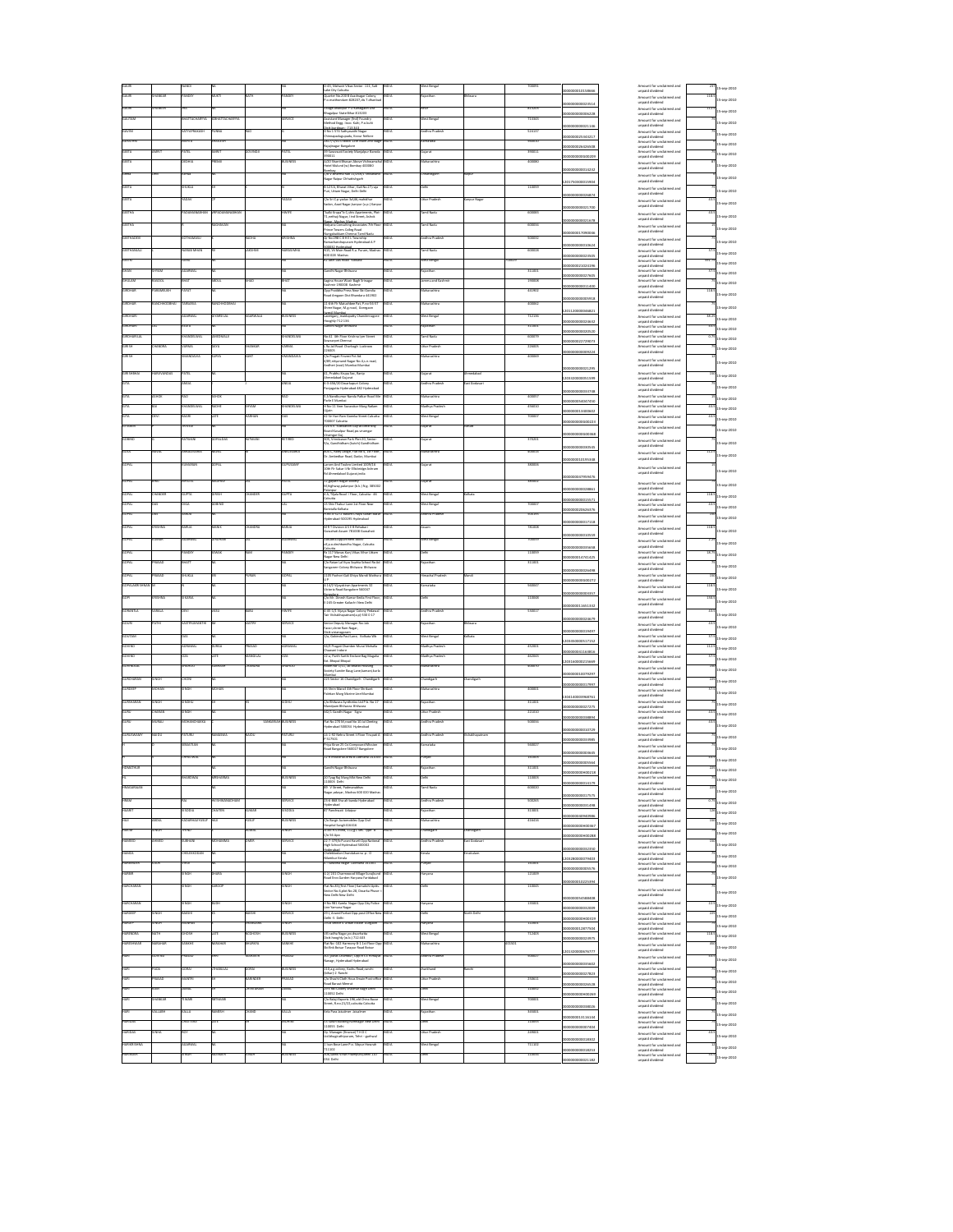|                                     |                       |                |                 |                                                                                                                                       |     |          |                  |                             | Amount for unclaimed and<br>Senson for undertring and<br>Amount for underred and<br>unpaid dividend | 20.                     | Sarp 2010                                                                                                                                                                                                                                                                                                                                                                                                                                                                                                                                                                                                                                                    |
|-------------------------------------|-----------------------|----------------|-----------------|---------------------------------------------------------------------------------------------------------------------------------------|-----|----------|------------------|-----------------------------|-----------------------------------------------------------------------------------------------------|-------------------------|--------------------------------------------------------------------------------------------------------------------------------------------------------------------------------------------------------------------------------------------------------------------------------------------------------------------------------------------------------------------------------------------------------------------------------------------------------------------------------------------------------------------------------------------------------------------------------------------------------------------------------------------------------------|
|                                     |                       |                |                 | xt No. 5, Gopal Kunj, J.b. naga                                                                                                       |     |          |                  | 002644612                   | Amount for unclaimed and                                                                            | F                       | ep-2010                                                                                                                                                                                                                                                                                                                                                                                                                                                                                                                                                                                                                                                      |
|                                     |                       |                |                 | teri (e) Mun<br>arashtra<br>46, Sec-14, Noida Dist-ghaziabad                                                                          |     |          | 201101           | 2023<br>07028               | unpaid dividend<br>Amount for unclaimed and                                                         |                         | 5-sep-2010<br>sep-2010                                                                                                                                                                                                                                                                                                                                                                                                                                                                                                                                                                                                                                       |
|                                     |                       |                |                 | ida (u.p.) Nolda<br>-188 Pitampura Di                                                                                                 |     |          | 11000            |                             | unpaid dividend<br>Amount for unclaimed and                                                         |                         | -<br>sep-2010                                                                                                                                                                                                                                                                                                                                                                                                                                                                                                                                                                                                                                                |
|                                     |                       |                |                 | i. Ganga Ram Panna Lal 207,<br>hershi Debendra Road, 2nd Floor,<br>cutta 700 0 07                                                     |     |          | 700007           | 00000011048013              | unpaid dividend<br>Amount for unclaimed and<br>unpaid dividend                                      | 41                      | sep-2010                                                                                                                                                                                                                                                                                                                                                                                                                                                                                                                                                                                                                                                     |
|                                     |                       |                |                 | cheshir Daly Street Lal Niwas 4th<br>r.r.no. 33-34 Bombay-400004 Boml                                                                 |     |          | 400004           |                             | Amount for unclaimed and                                                                            |                         |                                                                                                                                                                                                                                                                                                                                                                                                                                                                                                                                                                                                                                                              |
|                                     |                       |                |                 |                                                                                                                                       |     |          |                  |                             | unpaid dividend<br>Amount for unclaimed and                                                         |                         | 5-sep-2010                                                                                                                                                                                                                                                                                                                                                                                                                                                                                                                                                                                                                                                   |
|                                     |                       |                |                 |                                                                                                                                       |     |          |                  | 0000000035025               | unpaid dividend                                                                                     |                         | S-sep-2010                                                                                                                                                                                                                                                                                                                                                                                                                                                                                                                                                                                                                                                   |
|                                     |                       |                |                 | innai Chennai<br>: Narendra Sedani Lohana Mahaja<br>Vadi Gandhibag Nagpur 440002                                                      |     |          | 440002           |                             | Amount for unclaimed and<br>unpaid dividend                                                         | 41                      | sep-2010                                                                                                                                                                                                                                                                                                                                                                                                                                                                                                                                                                                                                                                     |
|                                     |                       |                |                 | L East Of Kallash N Delhi 11005                                                                                                       |     |          |                  | 033684                      | Amount for unclaimed and<br>unpaid dividend                                                         |                         | $-$ sep $-2010$                                                                                                                                                                                                                                                                                                                                                                                                                                                                                                                                                                                                                                              |
|                                     |                       |                |                 | 17 Man Sarover Grade<br>2015 Delhi                                                                                                    |     |          | 110019           | 00000000015628              | Amount for unclaimed and<br>unpaid dividend                                                         | $\overline{a}$          | 5-sep-2010                                                                                                                                                                                                                                                                                                                                                                                                                                                                                                                                                                                                                                                   |
|                                     |                       |                |                 | jo Sh G S Maihi G-S3 Lajpat Nagar<br>w Delhi 110024 Delhi                                                                             |     |          | 110024           |                             | Amount for unclaimed and<br>unpaid dividend                                                         | $\overline{\mathbf{z}}$ | 5-sep-2010                                                                                                                                                                                                                                                                                                                                                                                                                                                                                                                                                                                                                                                   |
|                                     |                       |                |                 | 19, Upadhyay Apt O<br>.lic Colony, Borivall (                                                                                         |     |          |                  |                             | Amount for unclaimed and<br>unpaid dividend                                                         |                         | Sarp 2010                                                                                                                                                                                                                                                                                                                                                                                                                                                                                                                                                                                                                                                    |
|                                     |                       |                |                 | : Ashirwad Building Acharya Marg                                                                                                      |     |          | 400071           | 0310320                     | Amount for unclaimed and<br><b>Innehicle History</b>                                                | B                       | 5-sep-2010                                                                                                                                                                                                                                                                                                                                                                                                                                                                                                                                                                                                                                                   |
|                                     |                       |                |                 | embur Mumbal<br>), Rohit Chi, Sant I                                                                                                  |     |          |                  | 01751132                    | Amount for unclaimed and                                                                            | E                       | 5-sep-2010                                                                                                                                                                                                                                                                                                                                                                                                                                                                                                                                                                                                                                                   |
|                                     |                       |                |                 | harashtra<br>5 7th Cross 2nd Block R.t. Nagar<br>ngalore 560032  Bangalore                                                            |     |          | 560032           | 203320000024746             | unpaid dividend<br>Amount for unclaimed and                                                         |                         | sep-2010                                                                                                                                                                                                                                                                                                                                                                                                                                                                                                                                                                                                                                                     |
|                                     |                       |                | <b>DEESSO!</b>  | rni Sadan Topkhana Ahmedragar<br>6001                                                                                                 | XA  |          | 414001           | 00008767                    | unpaid dividend<br>Amount for unclaimed and                                                         |                         | S-sep-2010                                                                                                                                                                                                                                                                                                                                                                                                                                                                                                                                                                                                                                                   |
|                                     |                       |                |                 |                                                                                                                                       |     |          | 14100            | 10215<br>ossea              | unpaid dividend                                                                                     | $\overline{a}$          | S-sep-2010                                                                                                                                                                                                                                                                                                                                                                                                                                                                                                                                                                                                                                                   |
|                                     |                       |                |                 |                                                                                                                                       |     |          |                  |                             | Amount for unclaimed and<br>unpaid dividend<br>Amount for unclaimed and                             |                         | $-$ sep $-2010$                                                                                                                                                                                                                                                                                                                                                                                                                                                                                                                                                                                                                                              |
|                                     |                       |                |                 | lat No 305 Bhavana C H S Ltd T D Vijay<br>Complex Jesal Park Bhayander East                                                           | XA  |          | 401105           | 034968                      | unpaid dividend<br>Amount for unclaimed and                                                         | 187                     | sep-2010                                                                                                                                                                                                                                                                                                                                                                                                                                                                                                                                                                                                                                                     |
|                                     |                       |                |                 | ine<br>.730, 12th Main Road 3rd Block                                                                                                 |     |          | 56001            | 0268930                     | unpaid dividend<br>Amount for unclaimed and                                                         |                         | 5-sep-2010                                                                                                                                                                                                                                                                                                                                                                                                                                                                                                                                                                                                                                                   |
|                                     |                       |                |                 | iai Na<br>I/9 Nahruvasahat Mahuva Gujarat                                                                                             |     | arat     |                  | 10028318                    | unpaid dividend<br>Amount for unclaimed and                                                         | $-51$                   | sep-2010                                                                                                                                                                                                                                                                                                                                                                                                                                                                                                                                                                                                                                                     |
|                                     |                       |                |                 | s 122 5th Main Road Jaymaha                                                                                                           |     |          | 560040           | 201000001159834             | unpaid dividend                                                                                     |                         |                                                                                                                                                                                                                                                                                                                                                                                                                                                                                                                                                                                                                                                              |
|                                     |                       |                |                 | ension Bangalore-560046 Bangalor                                                                                                      |     |          |                  |                             | Amount for unclaimed and<br>unpaid dividend<br>Amount for unclaimed and                             |                         | $-$ sep $-2010$                                                                                                                                                                                                                                                                                                                                                                                                                                                                                                                                                                                                                                              |
|                                     |                       |                |                 | Exchange Place, 7<br>s.700.001 Calcutt                                                                                                |     |          |                  | 022422                      | unpaid dividend                                                                                     |                         | Sarp 2010                                                                                                                                                                                                                                                                                                                                                                                                                                                                                                                                                                                                                                                    |
|                                     |                       |                |                 | gach Colony Kurji P O Sac<br>tram Patria 800010                                                                                       |     |          | soco10           | 16231                       | Amount for unclaimed and<br><b>Innehicle History</b>                                                |                         | 5-sep-2010                                                                                                                                                                                                                                                                                                                                                                                                                                                                                                                                                                                                                                                   |
|                                     |                       |                |                 | .s.c.joshi Villa, lower M<br>Nigam Colony Almora,uttaranchal<br>ate Almora                                                            |     |          |                  | 00H00214                    | Amount for unclaimed and<br>unpaid dividend                                                         |                         | 5-sep-2010                                                                                                                                                                                                                                                                                                                                                                                                                                                                                                                                                                                                                                                   |
|                                     |                       |                |                 | kmar Kuni, besant St. 1st<br>sor, santacruz (w) Bombay Bombay                                                                         |     |          | 400054           |                             | Amount for unclaimed and<br>unpaid dividend                                                         |                         | S-sep-2010                                                                                                                                                                                                                                                                                                                                                                                                                                                                                                                                                                                                                                                   |
|                                     |                       |                |                 | 18/Y J.p. Road Sadhana Bidg<br>rri(west) Bombay Bombar                                                                                |     |          | 400058           | 0027722                     | Amount for unclaimed and                                                                            |                         | S-sep-2010                                                                                                                                                                                                                                                                                                                                                                                                                                                                                                                                                                                                                                                   |
|                                     |                       |                |                 | o II.k. enterprises GB, nalini Set<br>Icutta Calcutta                                                                                 |     |          |                  |                             | unpaid dividend<br>Amount for unclaimed and                                                         | 16                      | -<br>sep-2010                                                                                                                                                                                                                                                                                                                                                                                                                                                                                                                                                                                                                                                |
|                                     |                       |                |                 | nt 14 Pirojsha Nagar M S Geome<br>tware Solutions Ltd Vikhroli (e)                                                                    |     |          | 400079           | 00027926                    | unpaid dividend<br>Amount for unclaimed and                                                         | $\mathbf{H}$            | sep.2010                                                                                                                                                                                                                                                                                                                                                                                                                                                                                                                                                                                                                                                     |
|                                     |                       | LACHANDEAN     |                 | nd Main Ramalinga Naga                                                                                                                |     | d Ne     | 620003           |                             | npaid dividend<br>Amount for unclaimed and                                                          | $\overline{41}$         | S-sep-2010                                                                                                                                                                                                                                                                                                                                                                                                                                                                                                                                                                                                                                                   |
|                                     |                       |                |                 | urron:<br>38 Second Main Ran<br>ichirapalli-620 003                                                                                   |     |          |                  | 024349                      | unpaid dividend                                                                                     |                         |                                                                                                                                                                                                                                                                                                                                                                                                                                                                                                                                                                                                                                                              |
|                                     |                       |                |                 | terrapus<br>15 Manmohan Apartmert<br>surahotham Nagar Subhash Bridae<br>smedabad 380027 Ahmedabad                                     |     |          |                  |                             | Amount for unclaimed and<br>unpaid dividend                                                         |                         | S-sep-2010                                                                                                                                                                                                                                                                                                                                                                                                                                                                                                                                                                                                                                                   |
|                                     |                       |                |                 | surli Appts udhaw Nagar Opp.shi<br>adaj, Ahm<br>dr.ju                                                                                 | XA  | arat     | 380013           |                             | Amount for unclaimed and<br>unpaid dividend                                                         |                         | s.sep.2010                                                                                                                                                                                                                                                                                                                                                                                                                                                                                                                                                                                                                                                   |
|                                     |                       |                |                 | 19 Fint<br>w Delhi<br>re Este                                                                                                         |     |          | 110018           |                             | Amount for unclaimed and                                                                            | $\overline{\mathbf{z}}$ | 5-sep-2010                                                                                                                                                                                                                                                                                                                                                                                                                                                                                                                                                                                                                                                   |
|                                     |                       |                |                 |                                                                                                                                       |     |          |                  | 0726338                     | mpaid dividend<br>Amount for unclaimed and                                                          |                         | S-sep-2010                                                                                                                                                                                                                                                                                                                                                                                                                                                                                                                                                                                                                                                   |
|                                     |                       |                |                 | 8/1,m.d.road,5th Floorr Room No.83<br>alcutta-700 007  Calcutta                                                                       |     |          | 700007           |                             | unpaid dividend<br>Amount for unclaimed and                                                         | $\overline{41}$         | Sarp 2010                                                                                                                                                                                                                                                                                                                                                                                                                                                                                                                                                                                                                                                    |
|                                     |                       |                |                 | 11 Nav Durga Society Patia, S.                                                                                                        |     |          | 382345           | 0022298                     | <b>Institute Manager</b>                                                                            |                         |                                                                                                                                                                                                                                                                                                                                                                                                                                                                                                                                                                                                                                                              |
|                                     |                       |                |                 | shop Br<br>$-1$<br>8/15, Ramesh Market<br>nv Delhi - 110065 Delh                                                                      |     |          |                  | 10188650                    | Amount for unclaimed and<br>unpaid dividend<br>Amount for unclaimed and                             | 43                      | S-sep-2010<br>sep-2010                                                                                                                                                                                                                                                                                                                                                                                                                                                                                                                                                                                                                                       |
|                                     |                       |                |                 | 1577 Hari Singh Nalwa St No 30 Karol<br>Bagh Delhi New Delhi -05 Delhi                                                                | DίA |          |                  | 9821                        | unpaid dividend<br>Amount for unclaimed and                                                         | 15                      |                                                                                                                                                                                                                                                                                                                                                                                                                                                                                                                                                                                                                                                              |
|                                     |                       |                |                 | $-456/20Dv$                                                                                                                           |     |          |                  | 0208                        | unpaid dividend<br>Amount for unclaimed and                                                         |                         | $-$ sep $-2010$                                                                                                                                                                                                                                                                                                                                                                                                                                                                                                                                                                                                                                              |
|                                     |                       |                |                 | jagutta Hyderabad 482 Hyderabac                                                                                                       |     |          |                  | 0033745                     | unpaid dividend                                                                                     |                         | 5-sep-2010                                                                                                                                                                                                                                                                                                                                                                                                                                                                                                                                                                                                                                                   |
|                                     |                       |                |                 | : Col I Narayana 106 Med Regt C/o S<br>po C/o S6 Apo                                                                                  | XA  |          |                  |                             | Amount for unclaimed and                                                                            | ¢                       |                                                                                                                                                                                                                                                                                                                                                                                                                                                                                                                                                                                                                                                              |
|                                     |                       |                |                 |                                                                                                                                       |     |          |                  | 0000000020330               | unpaid dividend                                                                                     |                         |                                                                                                                                                                                                                                                                                                                                                                                                                                                                                                                                                                                                                                                              |
|                                     |                       |                |                 | b Roadway Madras 600108 Madr                                                                                                          |     |          | 600108           |                             | Amount for unclaimed and<br>unpaid dividend                                                         | $\overline{a}$          |                                                                                                                                                                                                                                                                                                                                                                                                                                                                                                                                                                                                                                                              |
|                                     |                       |                |                 | 66,trpl Colory (post)<br>:kagitnapuram,distit trichy-639 136                                                                          |     |          | 63913            |                             | Amount for unclaimed and<br>unpaid dividend                                                         | $\frac{1}{2}$           |                                                                                                                                                                                                                                                                                                                                                                                                                                                                                                                                                                                                                                                              |
|                                     | RIDIOOD<br><b>UND</b> |                |                 | hi Nagar B                                                                                                                            |     |          |                  | 0022345                     | Amount for unclaimed and<br>unpaid dividend                                                         | 9418                    |                                                                                                                                                                                                                                                                                                                                                                                                                                                                                                                                                                                                                                                              |
|                                     | <b>NGAL</b>           |                |                 | Kuresh Nagar Society B/h So<br>na Po Tuhapura Ahmedabad                                                                               |     |          |                  |                             | Amount for unclaimed and                                                                            |                         |                                                                                                                                                                                                                                                                                                                                                                                                                                                                                                                                                                                                                                                              |
|                                     |                       |                |                 | 055 Ahmedabad<br>9 9 36 Qilla Ward 19 Nas                                                                                             |     |          |                  | 000032914                   | unpaid dividend<br>Amount for unclaimed and                                                         |                         |                                                                                                                                                                                                                                                                                                                                                                                                                                                                                                                                                                                                                                                              |
|                                     |                       |                |                 |                                                                                                                                       | XA  |          | 425409           | 104140005920521             | unpaid dividend<br>Amount for unclaimed and                                                         | B                       |                                                                                                                                                                                                                                                                                                                                                                                                                                                                                                                                                                                                                                                              |
|                                     |                       |                |                 | ot No6 Dindayal Nagar Burhari Colo<br>whada Maharashtra<br>M 16. Marza                                                                |     |          | m                | 016086452                   | unpaid dividend<br>Amount for unclaimed and                                                         |                         |                                                                                                                                                                                                                                                                                                                                                                                                                                                                                                                                                                                                                                                              |
|                                     |                       |                |                 | sck Exchange B S Marg, Fort, Mum<br>D Pritpal Singh Brick Kion Owner 704                                                              |     |          | 243001           | 601480000034982             | unpaid dividend<br>Amount for unclaimed and                                                         | 43.                     |                                                                                                                                                                                                                                                                                                                                                                                                                                                                                                                                                                                                                                                              |
|                                     |                       |                |                 | ash Nagar Barelly 243001<br>No 2381 Sector 7/a H B Colony                                                                             |     |          | 121000           | 0000000000212               | unpaid dividend<br>Amount for unclaimed and                                                         | 52                      |                                                                                                                                                                                                                                                                                                                                                                                                                                                                                                                                                                                                                                                              |
|                                     |                       |                |                 | ridabad Haryan<br><b>Bank Colo</b>                                                                                                    |     |          | 14700            | 014586728                   | unpaid dividend<br>Amount for unclaimed and                                                         | 118                     |                                                                                                                                                                                                                                                                                                                                                                                                                                                                                                                                                                                                                                                              |
|                                     |                       |                |                 | 2001<br>k No 3 13 Th Floor Deepak Jyoti<br>wer Ambewadi Parel Tank Road                                                               |     |          | 400033           | 0602                        | unpaid dividend                                                                                     | 43.                     |                                                                                                                                                                                                                                                                                                                                                                                                                                                                                                                                                                                                                                                              |
|                                     |                       |                |                 | No-75, Ninon Complex, Off                                                                                                             |     |          | 400063           | 000000015400568             | Amount for unclaimed and<br>unpaid dividend                                                         |                         |                                                                                                                                                                                                                                                                                                                                                                                                                                                                                                                                                                                                                                                              |
|                                     |                       |                |                 | stern Express Highway, Goregace<br>st Mumba                                                                                           |     |          |                  | 00000012180091              | Amount for unclaimed and<br>unpaid dividend                                                         |                         |                                                                                                                                                                                                                                                                                                                                                                                                                                                                                                                                                                                                                                                              |
|                                     |                       |                |                 | o C.g.garg,dy.m.s.central Hospital<br>1. jagjiwan Nagar Dhanbad 826 003                                                               |     |          |                  | 0021192                     | Amount for unclaimed and<br>unpaid dividend                                                         |                         |                                                                                                                                                                                                                                                                                                                                                                                                                                                                                                                                                                                                                                                              |
|                                     |                       |                |                 | ibari Road, Katras Bazar, Dhanbad<br>har) Dhanbad                                                                                     |     |          | 828114           | <b>HOTO</b>                 | Amount for unclaimed and                                                                            | $\overline{a}$          |                                                                                                                                                                                                                                                                                                                                                                                                                                                                                                                                                                                                                                                              |
|                                     |                       |                |                 | <b>Link of Giftson</b>                                                                                                                |     |          | 425203           | 00030322                    | unpaid dividend<br>Amount for unclaimed and                                                         |                         |                                                                                                                                                                                                                                                                                                                                                                                                                                                                                                                                                                                                                                                              |
|                                     |                       |                |                 | Jumar Para Road Lib                                                                                                                   |     |          |                  | 0019148                     | unpaid dividend<br>Amount for unclaimed and<br>unpaid dividend                                      | 66.7                    |                                                                                                                                                                                                                                                                                                                                                                                                                                                                                                                                                                                                                                                              |
|                                     |                       |                |                 | vivekanand Road Calcutta-700 00<br>tta                                                                                                | XA  | st Benga | 700006           | 0022819                     | Amount for unclaimed and<br>unpaid dividend                                                         |                         |                                                                                                                                                                                                                                                                                                                                                                                                                                                                                                                                                                                                                                                              |
|                                     |                       |                |                 | eel Saha.flat No.226<br>aparni <sup>n</sup> 58/1, ballygunge, Circular<br>of coloutte Colcutta                                        |     |          | 00019            | 000020369                   | Amount for unclaimed and<br>unpaid dividend                                                         |                         |                                                                                                                                                                                                                                                                                                                                                                                                                                                                                                                                                                                                                                                              |
|                                     |                       |                |                 | Bose Para 15 Shirampur Hooghly                                                                                                        |     |          | 712222           | 4526791                     | Amount for unclaimed and<br>unpaid dividend                                                         | 18.7                    |                                                                                                                                                                                                                                                                                                                                                                                                                                                                                                                                                                                                                                                              |
|                                     |                       |                |                 | C A Wing Lakshachandi H<br>skuldham Goreeaon East Mumbai                                                                              |     |          |                  |                             | Amount for unclaimed and<br>unpaid dividend                                                         | 2333.2                  |                                                                                                                                                                                                                                                                                                                                                                                                                                                                                                                                                                                                                                                              |
|                                     |                       |                |                 |                                                                                                                                       |     |          |                  |                             | Amount for unclaimed and                                                                            |                         |                                                                                                                                                                                                                                                                                                                                                                                                                                                                                                                                                                                                                                                              |
|                                     |                       |                |                 | o. Satyam Industries, E-39<br>ea,govind Pura, Bhopal.                                                                                 | DίA | asthan   | 320002           | 019318                      | unpaid dividend                                                                                     |                         |                                                                                                                                                                                                                                                                                                                                                                                                                                                                                                                                                                                                                                                              |
|                                     |                       |                |                 | lo Ramawtar Agarwal Plot No. 33 A.<br>sar Baba Bhawan Inderpuri Colony,<br>puri Khura Jales                                           |     |          | 190010           | 30172931                    | Amount for unclaimed and<br>unpaid dividend                                                         |                         |                                                                                                                                                                                                                                                                                                                                                                                                                                                                                                                                                                                                                                                              |
|                                     |                       |                |                 | .<br>Indus                                                                                                                            |     | khand    | 826001           | 0093785                     | Amount for unclaimed and<br>unpaid dividend                                                         | 15                      |                                                                                                                                                                                                                                                                                                                                                                                                                                                                                                                                                                                                                                                              |
|                                     |                       |                | 3901            | o Sikaria Brothers 15/760<br>astrinagar West Dhanbad Jharkhan                                                                         |     |          |                  | 000000013041286             | Amount for unclaimed and<br>unpaid dividend                                                         |                         |                                                                                                                                                                                                                                                                                                                                                                                                                                                                                                                                                                                                                                                              |
|                                     |                       |                |                 | agwati Prasad Bagaria Bagaria<br>use,31/33,dr.m.b.velkar Street                                                                       |     |          | 400002           | 000029514                   | Amount for unclaimed and<br>unpaid dividend                                                         | $\overline{a}$          |                                                                                                                                                                                                                                                                                                                                                                                                                                                                                                                                                                                                                                                              |
|                                     |                       |                |                 | they Bo                                                                                                                               |     |          |                  |                             | Amount for unclaimed and                                                                            |                         |                                                                                                                                                                                                                                                                                                                                                                                                                                                                                                                                                                                                                                                              |
|                                     |                       |                |                 | s Industrial Investment Trust<br>rpo.ser.hd 61, bombay Samachi<br>ing.fort Bombay Fort Bombay Bi<br>10, sector- 9, Panchkula Dist. Am | XA  |          |                  |                             | unpaid dividend                                                                                     | 41                      |                                                                                                                                                                                                                                                                                                                                                                                                                                                                                                                                                                                                                                                              |
|                                     |                       |                |                 | ar Chandigarh Chandigarh<br>underste Bank 84 z                                                                                        |     |          |                  | haster                      | Amount for unclaimed and<br>unpaid dividend                                                         |                         |                                                                                                                                                                                                                                                                                                                                                                                                                                                                                                                                                                                                                                                              |
|                                     |                       |                |                 |                                                                                                                                       |     |          | 440018           | tres:                       | Amount for unclaimed and                                                                            | 42                      |                                                                                                                                                                                                                                                                                                                                                                                                                                                                                                                                                                                                                                                              |
|                                     |                       |                |                 | No I/2<br>Qurter                                                                                                                      |     |          |                  | 00136244                    | Amount for uncurried and<br>unpaid dividend<br>Amount for unclaimed and<br>unpaid dividend          |                         |                                                                                                                                                                                                                                                                                                                                                                                                                                                                                                                                                                                                                                                              |
|                                     | <b>AGLA</b>           |                |                 | 322 New Rajinder Nagar New Delh<br>veer Nishan Kothi Civil Lines Alies                                                                | XA  |          | 110060<br>202002 | 0082138                     | Amount for unclaimed and<br>unpaid dividend                                                         | 115.                    |                                                                                                                                                                                                                                                                                                                                                                                                                                                                                                                                                                                                                                                              |
|                                     |                       |                |                 | P 202002 Aleam                                                                                                                        |     |          |                  | 0010926                     | Amount for unclaimed and<br>unpaid dividend                                                         |                         |                                                                                                                                                                                                                                                                                                                                                                                                                                                                                                                                                                                                                                                              |
|                                     |                       |                | <b>IFESSION</b> | .<br>Shi Nagar Ohi                                                                                                                    |     |          |                  | 032466                      | Amount for unclaimed and<br>unpaid dividend                                                         |                         |                                                                                                                                                                                                                                                                                                                                                                                                                                                                                                                                                                                                                                                              |
|                                     |                       |                |                 | 'Jain & Co Ca S Netkalappa Mar<br>enue Road Bangalore 560002                                                                          |     |          |                  | 032975                      | Amount for unclaimed and<br>unpaid dividend                                                         | z                       |                                                                                                                                                                                                                                                                                                                                                                                                                                                                                                                                                                                                                                                              |
|                                     |                       | MUKAN          | nr              | veslore<br><sup>19</sup> Harl Nagar, Clock Toy<br>hi 110 064 Delhi                                                                    |     |          | 110064           | 1006680                     | Amount for unclaimed and<br>unpaid dividend                                                         | 43.5                    |                                                                                                                                                                                                                                                                                                                                                                                                                                                                                                                                                                                                                                                              |
|                                     |                       |                |                 | ipur Polyspin Ltd. Jaipur Road,rinags<br>kar,rajasthan Ringas                                                                         |     |          |                  |                             | Amount for unclaimed and                                                                            | 2.2                     |                                                                                                                                                                                                                                                                                                                                                                                                                                                                                                                                                                                                                                                              |
|                                     |                       | JBATA          |                 | (c2, muni Vihar Gogol Margao Gos                                                                                                      |     |          | 403601           | 040049                      | unpaid dividend<br>Amount for unclaimed and                                                         | 59.2                    |                                                                                                                                                                                                                                                                                                                                                                                                                                                                                                                                                                                                                                                              |
|                                     |                       |                |                 | ad, Gelghi<br>OSS Calcutt                                                                                                             |     |          |                  |                             | unpaid dividend<br>Amount for unclaimed and                                                         | $\overline{15}$         |                                                                                                                                                                                                                                                                                                                                                                                                                                                                                                                                                                                                                                                              |
|                                     |                       |                |                 |                                                                                                                                       |     |          |                  | 0024116A                    | unpaid dividend<br>Amount for unclaimed and                                                         |                         |                                                                                                                                                                                                                                                                                                                                                                                                                                                                                                                                                                                                                                                              |
|                                     | <b>DIVATADIA</b>      | ion.           |                 | heshwari Electricals 11/21 Mahawee<br>halla Bhopal Ganj Bhilwara 31 1001<br>2/9 Safdarjang Enclave New-delhi-10                       |     |          |                  |                             | unpaid div<br>Amount for unclaimed and                                                              |                         |                                                                                                                                                                                                                                                                                                                                                                                                                                                                                                                                                                                                                                                              |
|                                     |                       |                |                 |                                                                                                                                       |     |          | 151103           |                             | unpaid dividend<br>Amount for unclaimed and                                                         |                         |                                                                                                                                                                                                                                                                                                                                                                                                                                                                                                                                                                                                                                                              |
|                                     |                       | <b>GUDEVAN</b> |                 | aveen Tea Co. Tea Merchants,<br>o.rampura,phul.(pb.) Rampura Phul<br>2, carpet Lane Block & Neyveli                                   | XA  | ni Nad   | 607801           | 139687                      | unpaid dividend<br>Amount for unclaimed and                                                         | 0.7                     |                                                                                                                                                                                                                                                                                                                                                                                                                                                                                                                                                                                                                                                              |
|                                     |                       |                |                 | Sh Minno Yaday Village Puthar R                                                                                                       |     |          | 25000            | 0451690                     | unpaid dividend                                                                                     | w.                      |                                                                                                                                                                                                                                                                                                                                                                                                                                                                                                                                                                                                                                                              |
|                                     |                       |                |                 | rouse Fold Dist Meerut Up 2500 01 مجاز العربية                                                                                        |     |          |                  | 0007846                     | Amount for unclaimed and<br>unpaid dividend                                                         |                         |                                                                                                                                                                                                                                                                                                                                                                                                                                                                                                                                                                                                                                                              |
|                                     |                       |                |                 | .<br>Mahesh Meetal "brij Niwas"<br>2.aminabad Road Jucknow Luck                                                                       |     | ır Prade | 226018           | 00000000022409              | Amount for unclaimed and<br>unpaid dividend                                                         | 43.                     |                                                                                                                                                                                                                                                                                                                                                                                                                                                                                                                                                                                                                                                              |
| mwa                                 |                       |                |                 | s International Trading Co 28/17 Oh<br>Ina Bazar Street Calcutta 700001                                                               |     | st Gener |                  |                             | Amount for unclaimed and<br>unpaid dividend                                                         |                         |                                                                                                                                                                                                                                                                                                                                                                                                                                                                                                                                                                                                                                                              |
| <b>SDU</b><br>GING<br>ALSE<br>IQBAL |                       |                |                 | uvan Joshi Nr Charnunda Mar<br>Inda Vihar Kashipur Uttarakh                                                                           |     |          |                  | 00032237<br>000000011751404 | Amount for unclaimed and<br>unpaid dividend                                                         |                         | 5-sep-2010<br>sep-2010<br>sep-2010<br>5-sep-2010<br>5-sep-2010<br>sep-2010<br>Sarp 2010<br>5-sep-2010<br>5-sep-2010<br>S-sep-2010<br>5-sep-2010<br>-sep-2010<br>sep-2010<br>S-sep-2010<br>Sarp 2010<br>sep 2010<br>iep-2010<br>sep-2010<br>5-sep-2010<br>15-sep-2010<br>sep-2010<br>S-sep-2010<br>Ssep-2010<br>5-sep-2010<br>5-sep-2010<br>$-$ sep $-2010$<br>5-sep-2010<br>5-sep-2010<br>5-sep-2010<br>5-sep-2010<br>15-sep-2010<br>5-sep-2010<br>sep-2010<br>$-$ sep $-2010$<br>5-sep-2010<br>5-sep-2010<br>S-sep-2010<br>S-sep-2010<br>5-sep-2010<br>S-sep-2010<br>5-sep-2010<br>15-sep-2010<br>5-sep-2010<br>S-sep-2010<br>$-$ sep $-2010$<br>S-sep-2010 |

| mount for unclaimed and                                          | s,                      | iś<br>sep-2010 |
|------------------------------------------------------------------|-------------------------|----------------|
| unpaid dividend<br>Amount for uncla<br>imed and                  |                         | sep-2010       |
| .<br>ad o<br>ini<br>ü<br>med and                                 |                         |                |
| .<br>mount for und<br>npaid dividend<br>Amount for unclaimed and |                         | sep-2010<br>ì, |
| brebivib bison                                                   |                         | is<br>sep-2010 |
| ä<br>$\alpha$<br>for und<br>aimed and<br>aid dividend<br>nş      |                         | sep-2010<br>ú  |
| Amount for unclaimed and<br>unpaid dividend                      |                         | sep-2010<br>ú  |
|                                                                  |                         |                |
| t fa<br>r unda<br>mour<br>in<br>d and<br>id dividend<br>npi      | Þ                       | ep-2010        |
| Amount for unclaimed and                                         |                         | sep-2010       |
| brebivib bien                                                    |                         | ß              |
| t for unda<br>d and<br>id divid                                  |                         | $-2010$        |
| nş<br>nd<br>ount for unda<br>said divident<br>d and              |                         | p-2010         |
| ų<br>imed and                                                    |                         |                |
| unpied Grevens<br>Amount for und<br>unpaid dividend              |                         | ep-2010        |
| Amount for unclaimed and<br>unpaid dividend                      | 25                      | sep-2010       |
| Amount for und<br>imed and                                       |                         | sep-2010<br>ß  |
| unpaid dividend<br>.<br>mount for und<br>im<br>d and             |                         |                |
| unpaid dividend                                                  |                         | p-2010         |
| .<br>mount for und<br>npaid dividend<br>d and<br>im              | s.                      | p-2010         |
| np<br>Amount for uncla<br>d and                                  |                         |                |
| unpaid dividend<br>Amount for und<br>d and                       |                         | p-2010         |
| im<br>unpaid dividend                                            | 75                      | sep-2010       |
| Amour<br>ount for und<br>wid dividend<br>imed and                | 15                      | sep-2010       |
| <br>for und<br>ù<br>d ar                                         | $\frac{1}{25}$          | sep-2010       |
| id divid<br>nd<br>nş<br>d and                                    |                         |                |
| ount for und<br>said dividend<br>ų                               |                         | p-2010         |
| Amount for unclaimed and                                         | s.                      | sep-2010       |
| aid dividend<br>sunt for uncl<br>unpai<br>Amou<br>i ar           |                         | sep-2010       |
| id divid<br>nd<br>nş                                             | 5                       |                |
| endبی<br>unt for und<br>'مواد divider'<br>our<br>da<br>ų         |                         | $-2010$        |
|                                                                  | n                       |                |
| Amount for unclaimed and<br>unpaid dividend                      |                         | sep-2010<br>ß  |
| mount for und<br>im<br>d and<br>unpaid dividend                  |                         | ep-2010        |
| unt for und<br>id dividend<br>mo<br>d and<br>m                   | ž.                      | p-2010         |
| np                                                               |                         |                |
| Amount for unclaimed and<br>mpaid dividend                       |                         | sep-2010<br>ú  |
| Amount for unclaimed and                                         |                         |                |
| brebivib bison<br>'n<br>$\alpha$<br>fer und<br>aimed and         |                         | sep-2010<br>ß  |
| aid dividend<br>nş                                               |                         | 0-2010<br>ú    |
| Amount for unclaimed and<br>unpaid dividend                      |                         | sep-2010<br>ú  |
| Amount for unclaimed and                                         |                         |                |
| unpaid dividend                                                  |                         | 15-sep-2010    |
| ū<br>med and                                                     |                         | 5-sep-2010     |
| unpaid dividend                                                  |                         |                |
| for unclaimed and<br>ź                                           |                         | sep-2010       |
| aid dividend<br>unp<br>Amount for unclaimed and                  | 225                     |                |
| unpaid dividend                                                  |                         | sep-2010<br>ú  |
| Amount for und<br>imed and                                       |                         | ú<br>sep-2010  |
| npaid dividend<br>mount for u<br>nd<br>im<br>d and               |                         |                |
| unpaid dividend                                                  | 13.5                    | sep-2010<br>í. |
| Amount for uncl<br>unpaid dividend<br>imed and                   |                         | sep-2010<br>ú  |
| $\frac{1}{10^{11}}$<br>t for und<br>ù<br>i ar                    | ŧ                       | ep-2010        |
| id divid<br>nd<br>np<br>گاہ<br>ar und<br>Adr<br>da               | u                       |                |
| ت<br>unt fo<br>id di<br>ų                                        |                         | p-2010         |
| t fe<br>nd<br>med and                                            |                         | ep-2010        |
| unpaid dividend<br>imed and                                      |                         |                |
| .<br>Amount for und<br>unpaid dividend                           |                         | $-2010$        |
| Amount for unclaimed and<br>unpaid dividend                      | 5                       | sep-2010       |
| Amount for unclaimed and                                         |                         | sep-2010       |
| unpaid dividend                                                  |                         |                |
| Amount for und<br>d and<br>im<br>unpaid dividend                 |                         | ep-2010        |
| .<br>Amount for und<br>unpaid dividend<br>imed and               |                         | p-2010         |
| Amount for unclaimed and                                         |                         |                |
| unpaid dividend<br>Amount for und                                |                         | -2010          |
| imi<br>d and<br>unpaid dividend                                  | 150                     | sep-2010       |
| j<br>t fa<br>md<br>d and<br>mo<br>'n                             |                         | ep-2010        |
| unpaid dividend<br>t for uncla<br>.<br>41<br>d and               |                         |                |
| puu<br>sount for v<br>paid dividi<br>nş<br>nd                    |                         | 2010<br>ėρ     |
| Amount for unclaimed and<br>unpaid dividend                      | 5                       | sep-2010<br>ß  |
| Amount for und<br>aimed and                                      |                         | sep-2010<br>ú  |
| aid divider<br>.<br>1d<br>aimed and                              |                         |                |
| .<br>Amount for uncl<br>unpaid dividend                          |                         | sep-2010<br>ú  |
| nount for uncla<br>d and                                         |                         | ep-2010        |
| id dividend<br>np                                                |                         |                |
| Amount for unclaimed and<br>hreaid dividend                      |                         | sep-2010<br>ß  |
| Amount for unclaimed and                                         |                         | sep-2010<br>1Ś |
| brebivib bisons<br>Amount for unclaimed and                      |                         |                |
| aid divide<br>sunt for u<br>lend<br>und<br>unpai<br>Amou         |                         | 0.0010<br>ú    |
| aimed and<br>Amount tor una<br>unpaid dividend<br>Amount for una |                         | p-2010         |
| ime<br>d and<br>unpaid dividend                                  | ¢                       | ú<br>sep-2010  |
| t fe<br>è<br>nd<br>imed and<br>mo                                |                         |                |
| unpaid dividend                                                  |                         | 15-sep-2010    |
| t for unclaimed and<br>h<br>.<br><br>id divis<br>nd<br>nş        |                         | 5-sep-2010     |
| <i>Amour</i><br>t for und<br>d and                               | 2333<br>25              | 15-sep-2010    |
| id divi<br>nş<br>nd                                              |                         |                |
| mount for unclaimed and<br>dd                                    |                         |                |
| unt for<br>iid divi<br>d a                                       | 75                      | p-2010         |
|                                                                  |                         |                |
| Amount for uncl<br>unpaid dividend<br>imed and                   | 217                     | 15-sep-2010    |
| Amount for uncl<br>unpaid dividend<br>imed and                   |                         | 15-sep-2010    |
|                                                                  |                         |                |
| nount for uncla<br>d and<br>id divis<br>nş<br>lend               |                         | ıs<br>sep-2010 |
|                                                                  |                         |                |
| Amount for unclaimed and<br>unpaid dividend                      |                         | 5-sep-2010     |
| Amount for unclaimed and                                         |                         |                |
| unpaid dividend                                                  |                         | 15-sep-2010    |
| Amount for unclaimed and<br>unpaid dividend                      | 15                      | 15-sep-2010    |
| .<br>nou<br>for und<br>ù<br>ed and                               | $\overline{\mathbf{r}}$ | 15-sep-2010    |
| embarn ne<br>unpaid dividend<br>Amount for und<br>imed and       |                         |                |
| unpaid dividend                                                  | 12                      | 15-sep-2010    |
| Amount for unclaimed and<br>aid dividend                         | ш                       | 15-sep-2010    |
| aimed and<br>ount for und<br>said dividend<br>m<br>ng            |                         | 15-sep-2010    |
|                                                                  |                         |                |
| Amount for unclaimed and<br>unpaid dividend<br>unp               |                         | is<br>sep-2010 |
| Amount for unclaimed and<br>aid dividend                         |                         | 15-sep-2010    |
| inş<br>Amount for unclaimed and                                  |                         |                |
| unpaid dividend                                                  |                         | 15-sep-2010    |
| Amount for unclaimed and<br><b>Innahörith History</b>            |                         | 5-sep-2010     |
| 'n<br>$\alpha$<br>for unclaimed and                              | ī                       | 15-sep-2010    |
| aid dividend<br>nş                                               |                         |                |
| Amount for unclaimed and<br>unpaid dividend                      |                         | 15-sep-2010    |
| Amount for unclaimed and                                         | 75                      | 15-sep-2010    |
| <b>unpaid dividend</b>                                           |                         |                |
| Amount for unclaimed and<br>unpaid dividend                      |                         | 15-sep-2010    |
| t fe<br>r und<br>med and<br>mo                                   | 0.75                    | 5-sep-2010     |
| unpaid dividend<br>imed and                                      | ī                       |                |
| mount for und<br>npaid dividend<br>npi                           |                         | 5-sep-2010     |
| Amount for unclaimed and<br>unpaid dividend                      |                         | 15-sep-2010    |
|                                                                  |                         |                |
| t for unda<br>nour<br>d ar<br>d<br>id dividend<br>np             |                         | 15-sep-2010    |
| Amount for unclaimed and                                         |                         |                |
| brebivib bien                                                    |                         | 15-sep-2010    |
| Amount for unclaimed and                                         |                         | 15-sep-2010    |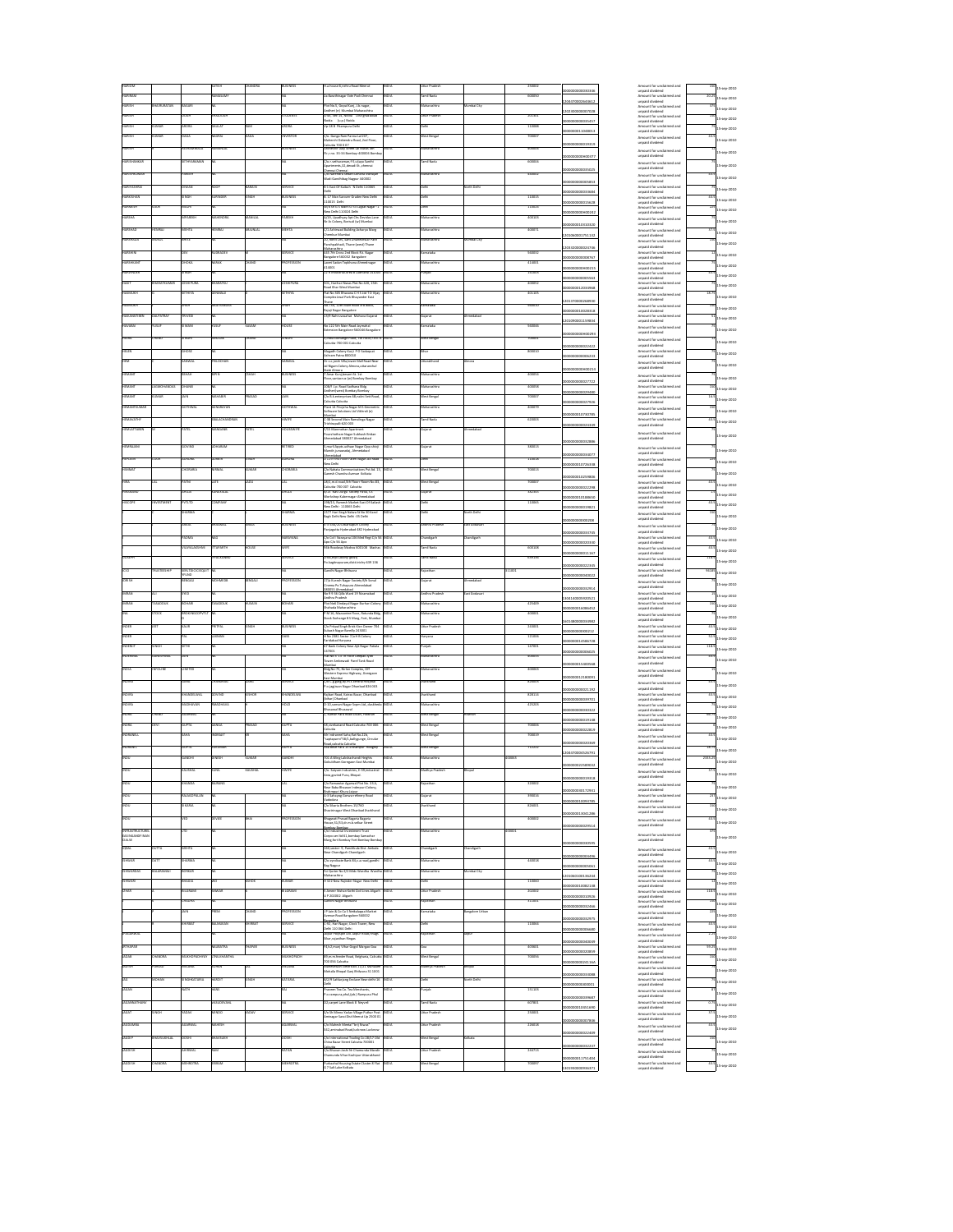|      |                   |        |        |              | ni koad,raii Gate,<br>.bhabla,ps.basirhat Dist.24 Pargan                                                                                                        |    |                    |                 | 030772             | Amount for unclaimed and<br>unpaid dividend                                                         |                       | 5-sep-2010                                                                                                                                                                                                                                                                                                                 |
|------|-------------------|--------|--------|--------------|-----------------------------------------------------------------------------------------------------------------------------------------------------------------|----|--------------------|-----------------|--------------------|-----------------------------------------------------------------------------------------------------|-----------------------|----------------------------------------------------------------------------------------------------------------------------------------------------------------------------------------------------------------------------------------------------------------------------------------------------------------------------|
|      |                   |        |        |              | <b>Bhagchand Luhariya Near Tar Ghar</b><br>nikya Nagar Bhilwara (raj.) Bhilwara                                                                                 |    |                    | 311001          |                    | Amount for unclaimed and<br>unpaid dividend                                                         |                       | sep-2010                                                                                                                                                                                                                                                                                                                   |
|      |                   |        |        |              | hganj, agra-2                                                                                                                                                   |    |                    |                 |                    | Amount for unclaimed and<br>unpaid dividend                                                         | 118                   | sep-2010                                                                                                                                                                                                                                                                                                                   |
|      |                   |        |        |              | Ram Labhaya Parshotam La<br>t road P/o Batala (punjab) 143505                                                                                                   |    |                    | 141507          | 00318              | Amount for unclaimed and<br>unpaid dividend                                                         | $\overline{a}$        | -<br>sep-2010                                                                                                                                                                                                                                                                                                              |
|      |                   |        |        |              | <b>MAN TIME OF</b><br>tari Colony Gangapur City Dis                                                                                                             |    |                    | 322201          |                    | Amount for unclaimed and                                                                            |                       | 5-sep-2010                                                                                                                                                                                                                                                                                                                 |
|      |                   |        |        |              | usi Madho<br>34, Ghanchis Pole Manek Chowk<br>hmedabad - 380001 Ahmedabad                                                                                       |    |                    | 380001          | 101760000131564    | unpaid dividend<br>Amount for unclaimed and                                                         | 43.                   | 5-sep-2010                                                                                                                                                                                                                                                                                                                 |
|      |                   |        |        |              | 71-2,rabarivas Kadadra Ta dahegan<br>ht.eandhinaea                                                                                                              |    |                    | 382305          | 0020044<br>0544163 | unpaid dividend<br>Amount for unclaimed and                                                         |                       | sep-2010                                                                                                                                                                                                                                                                                                                   |
|      |                   |        |        |              | s<br>P M Sectt Co-op.gr Hi<br>fishna Park Viksapuri N<br>.<br>HNDeb                                                                                             |    |                    |                 |                    | unpaid dividend<br>Amount for unclaimed and                                                         |                       | 5-sep-2010                                                                                                                                                                                                                                                                                                                 |
|      |                   |        |        |              | it No - 233 Pocket - 7 Sector - 23,                                                                                                                             |    |                    | 110083          | 0000102            | unpaid dividend<br>Amount for unclaimed and                                                         |                       | 5-sep-2010                                                                                                                                                                                                                                                                                                                 |
|      |                   |        |        |              | hini Delhi<br>088 Bahadur Garh Delhi Delh                                                                                                                       |    |                    |                 | 00000010355813     | unpaid dividend<br>Amount for unclaimed and                                                         | 100                   | 5-sep-2010                                                                                                                                                                                                                                                                                                                 |
|      |                   |        |        |              | ribdas Ki Chal Near Agarwal Nagar<br>fa Tekri <sub>d</sub> gufa Road, Jogeshwari (e)                                                                            |    |                    | 400             |                    | unpaid dividend<br>Amount for unclaimed and                                                         | $\overline{a}$        | sep-2010                                                                                                                                                                                                                                                                                                                   |
|      |                   |        |        |              | ind Ch<br>laya                                                                                                                                                  |    |                    | 560038          | (2444)             | unpaid dividend<br>Amount for unclaimed and                                                         | 112                   |                                                                                                                                                                                                                                                                                                                            |
|      |                   |        |        |              | pital,ist Stage,indica Nagar Bangalo<br>ralon<br>dai Vihar Behind Janata Bar                                                                                    |    |                    | 425412          | 'nΣ                | unpaid dividend                                                                                     |                       | -sep-2010                                                                                                                                                                                                                                                                                                                  |
|      |                   |        |        |              | <b>CALLED</b>                                                                                                                                                   |    |                    |                 | 00000010203732     | Amount for unclaimed and<br>unpaid dividend<br>Amount for unclaimed and                             |                       | sep-2010                                                                                                                                                                                                                                                                                                                   |
|      |                   |        |        |              | 04 Madan Mohan Burman Street 4tl<br>Ioor Calcutta 700007 Calcutta                                                                                               |    |                    | 700007          | 0193896            | unpaid dividend<br>Amount for unclaimed and                                                         | 17                    | sep-2010                                                                                                                                                                                                                                                                                                                   |
|      |                   |        |        |              | en 5 Mess Air Force St                                                                                                                                          |    |                    | 382009          | 54299              | unpaid dividend<br>Amount for unclaimed and                                                         | $\overline{v}$        | sep-2010                                                                                                                                                                                                                                                                                                                   |
|      |                   |        |        |              | <b>Inchi Nagar Gujara</b>                                                                                                                                       |    |                    |                 | 027149             | unpaid dividend                                                                                     |                       | sep-2010                                                                                                                                                                                                                                                                                                                   |
|      |                   |        |        |              | l-456/20 Dwarkapuri Colony<br>sjagutta Hyderabad 482 Hyderabad<br>-<br>2475, netaji Nagar New Delhi Delhi                                                       |    |                    | 110023          |                    | Amount for unclaimed and<br>unpaid dividend<br>.<br>Impaid di<br>Amount for unclaimed and           | 118.5                 | sep-2010                                                                                                                                                                                                                                                                                                                   |
|      |                   |        |        |              | 1475, netaji Naga                                                                                                                                               |    |                    | 110027          |                    | unpaid dividend<br>Amount for unclaimed and                                                         |                       | sep-2010                                                                                                                                                                                                                                                                                                                   |
|      |                   |        |        |              | ia/SGwea Karol Bagh New                                                                                                                                         |    |                    | 110007          | 330367             | unpaid dividend<br>Amount for unclaimed and                                                         | $\overline{a}$        | sep-2010                                                                                                                                                                                                                                                                                                                   |
|      |                   |        |        |              | ICOS Delhi<br>6 Hari Krishan Nagar New Delhi Delh                                                                                                               |    |                    | 110055          | 000013822          | unpaid dividend<br>Amount for unclaimed and                                                         |                       | 5-sep-2010<br>Sarp 2010                                                                                                                                                                                                                                                                                                    |
|      |                   |        |        |              | : 759 , 01d Cwl )<br>Priana - 141008                                                                                                                            |    |                    | 141008          |                    | Senson for understand and<br>Amount for underred and<br>unpaid dividend                             | 41                    | S-sep-2010                                                                                                                                                                                                                                                                                                                 |
|      |                   |        |        |              | s Perfectalik & Sa                                                                                                                                              |    |                    |                 | 3022               | Amount for unclaimed and                                                                            | IJ                    | 5-sep-2010                                                                                                                                                                                                                                                                                                                 |
|      |                   |        |        |              | sibagh Delhi Dy<br>i/o.shri Chhatar Singh Chhajer D/o<br>Iralal Bald, 19/1, let Floo                                                                            |    |                    | 110007          | J00005             | unpaid dividend<br>Amount for unclaimed and                                                         | 118                   |                                                                                                                                                                                                                                                                                                                            |
|      |                   |        |        |              | taktinagar, new Delhi New Delhi                                                                                                                                 |    |                    |                 | 17526              | unpaid dividend                                                                                     |                       | sep-2010                                                                                                                                                                                                                                                                                                                   |
|      |                   |        |        |              | 258 7th C Main 3rd Stare 4th 9<br>vestwaranagar Bang                                                                                                            |    |                    | 550070          | 0570712            | Amount for unclaimed and<br>unpaid dividend                                                         |                       | 5-sep-2010                                                                                                                                                                                                                                                                                                                 |
|      |                   |        |        |              | s Variety Enterprices 138, Canning<br>eet , Ground Floor Calcutta - 700000                                                                                      |    |                    | 700001          |                    | Amount for unclaimed and<br>unpaid dividend                                                         |                       | $5$ sep $-2010$                                                                                                                                                                                                                                                                                                            |
|      |                   |        |        |              | im Bhai Abdul Qoyum Loha<br><b>B. Harari, Newman Newman</b>                                                                                                     |    |                    | 440002          | oosase             | Amount for unclaimed and                                                                            | 112.                  | sep-2010                                                                                                                                                                                                                                                                                                                   |
|      |                   |        |        |              | اس<br>Kanjkovil Road K S Palaya<br>Indural Erode<br>Alloya                                                                                                      |    |                    |                 | 0225269            | unpaid dividend<br>Amount for unclaimed and                                                         |                       | sep-2010                                                                                                                                                                                                                                                                                                                   |
|      |                   |        |        |              | anand Apartm<br>prum.c.mugalisara Surat                                                                                                                         |    |                    | 395007          | 0037951            | unpaid dividend<br>Amount for unclaimed and<br>unpaid dividend                                      | B                     | 5-sep-2010                                                                                                                                                                                                                                                                                                                 |
|      |                   |        |        |              | al Room Deptt Maruti Udyog Ltd<br>am Gurgaon Road Gurgaon Haryana                                                                                               |    |                    | 122012          |                    | Amount for unclaimed and<br>unpaid dividend                                                         |                       | 5-sep-2010                                                                                                                                                                                                                                                                                                                 |
|      |                   |        |        |              | 2012<br>nters Lane, Vepery,m                                                                                                                                    |    |                    |                 | 007299             | Amount for unclaimed and                                                                            |                       | sep-2010                                                                                                                                                                                                                                                                                                                   |
|      |                   |        |        |              | is. Manish Estate, Ghangade Vasti<br>ear Ahavani Hospital, Solapur 411 001                                                                                      |    |                    | 413002          | 024262             | unpaid dividend                                                                                     | $\overline{a}$        |                                                                                                                                                                                                                                                                                                                            |
|      |                   |        |        |              | 6-a Vellalar Street Lakshmi, Azt F-1                                                                                                                            |    |                    | sanna           | 19626              | Amount for unclaimed and<br>unpaid dividend<br>Amount for unclaimed and                             |                       | sep-2010                                                                                                                                                                                                                                                                                                                   |
|      | endran            |        |        |              | ock Mogappair West Chenna<br>(804, Whispering Palms Lokhar                                                                                                      |    |                    | 400101          | 28834              | unpaid dividend                                                                                     | gg:                   | 5-sep-2010                                                                                                                                                                                                                                                                                                                 |
|      |                   |        |        |              | nplex Kand<br>ali (east) Mun                                                                                                                                    |    |                    |                 | 011622492          | Amount for unclaimed and<br>unpaid dividend                                                         |                       | sep 2010                                                                                                                                                                                                                                                                                                                   |
|      |                   |        |        |              | CCE Obys Blom 2nd Stage 1 BL<br>Central SI<br>tise Quarters 8<br>ard Bangalore Karnataka                                                                        |    |                    |                 |                    | Amount for unclaimed and<br>unpaid dividend                                                         |                       | 5-sep-2010                                                                                                                                                                                                                                                                                                                 |
|      |                   |        |        |              |                                                                                                                                                                 |    |                    |                 | 00000016700810     | Amount for unclaimed and                                                                            |                       |                                                                                                                                                                                                                                                                                                                            |
|      |                   |        |        |              | 24 Kumar Prangan Near Alas<br>ilce Chowkey Thakarenagar<br>rvenasar Pune<br>street No,1 Gokul Neu                                                               |    | jara               |                 |                    | unpaid dividend                                                                                     | 17                    | S-sep-2010                                                                                                                                                                                                                                                                                                                 |
|      |                   |        |        |              | palbas Temple Surendranagar                                                                                                                                     |    |                    |                 |                    | Amount for unclaimed and<br>unpaid dividend                                                         |                       | $-$ sep $-2010$                                                                                                                                                                                                                                                                                                            |
|      |                   |        |        |              | at No 7 1st Floor Maruti Comple<br>bhar No 2 Opp Valshall Cirema                                                                                                |    |                    | 3950            | 011511586          | Amount for unclaimed and<br>unpaid dividend                                                         |                       | sep-2010                                                                                                                                                                                                                                                                                                                   |
|      |                   |        |        |              | erachha Road Surat<br>1, Yogenhwe Park, V-1, Purse Village<br>eat, Taluka-surat City, Surat                                                                     |    |                    | 394213          |                    | Amount for unclaimed and                                                                            |                       | $5$ sep $-2010$                                                                                                                                                                                                                                                                                                            |
|      |                   |        |        |              | ari Das Baneriee Lane Po Bally Dis<br>este.                                                                                                                     |    |                    | 711201          | 204470001488864    | unpaid dividend<br>Amount for unclaimed and<br>unpaid dividend                                      | 118                   | sep-2010                                                                                                                                                                                                                                                                                                                   |
|      |                   |        |        |              | Narendra Sedani Luxuma<br>di Gandhibag Nagpur 440002                                                                                                            |    |                    |                 | 000000010150137    | Amount for unclaimed and                                                                            |                       | 5-sep-2010                                                                                                                                                                                                                                                                                                                 |
|      |                   |        |        |              | Neminath Society Gandhigram                                                                                                                                     |    |                    |                 | 100005852          | unpaid dividend<br>Amount for unclaimed and                                                         | $^{712}$              |                                                                                                                                                                                                                                                                                                                            |
|      |                   |        |        |              | sad Gandhigram (rajkot) Gujar                                                                                                                                   |    |                    |                 |                    | unpaid dividend                                                                                     | 56.                   | sep-2010                                                                                                                                                                                                                                                                                                                   |
|      |                   |        |        |              | nu Apart Navrangpura Op<br>                                                                                                                                     |    |                    |                 | 0018138864         | Amount for unclaimed and<br>unpaid dividend                                                         |                       | sep-2010                                                                                                                                                                                                                                                                                                                   |
|      |                   |        |        |              | shwa Marg.po.maheshwar,<br>itt.khargone (mp). Maheshwa<br>5 Sri Chitta Ranian Das 736 Big                                                                       |    | <b>Thus Pra</b>    | 451224          | 0025095            | Amount for unclaimed and<br>unpaid dividend                                                         | -15<br>$\overline{a}$ | S-sep-2010                                                                                                                                                                                                                                                                                                                 |
|      |                   |        |        |              | w Alippre Calcutta Calcutta                                                                                                                                     |    |                    |                 | 00010401           | Amount for unclaimed and<br>unpaid dividend                                                         |                       | 5-sep-2010                                                                                                                                                                                                                                                                                                                 |
|      |                   |        |        |              | : Sri Chitta Ranjan Das 736 Block P<br>sore Calcutta 700053 Calcutta                                                                                            |    | t Bengal           | 700053          |                    | Amount for unclaimed and<br>unpaid dividend                                                         |                       |                                                                                                                                                                                                                                                                                                                            |
|      |                   |        |        |              |                                                                                                                                                                 |    | st Gener           |                 |                    | Amount for unclaimed and                                                                            |                       | sep.2010                                                                                                                                                                                                                                                                                                                   |
|      |                   |        |        |              | polly. Gopalour Sarkarppol Ko                                                                                                                                   |    |                    | 700143          |                    |                                                                                                     |                       | sep-2010                                                                                                                                                                                                                                                                                                                   |
|      |                   |        |        |              | .<br>11 Kasba -cacutta -700042<br>11 Kasba -cacutta -700042                                                                                                     |    |                    |                 | 10138543           | unpaid dividend<br>Amount for unclaimed and                                                         |                       | S-sep-2010                                                                                                                                                                                                                                                                                                                 |
|      |                   |        |        |              |                                                                                                                                                                 |    | est Bengal         | 700042          | 04215              | unpaid dividend<br>Amount for unclaimed and                                                         | 42.7                  |                                                                                                                                                                                                                                                                                                                            |
|      |                   |        |        |              | ingaldeep 2nd Floor 56 R K Chatterje<br>ad Kolkata<br>4/7. Bhattacharva Para Lane P.u                                                                           |    | st Gene            | 711104          |                    | unpaid dividend<br>Amount for unclaimed and                                                         | $\overline{41}$       |                                                                                                                                                                                                                                                                                                                            |
|      |                   |        |        |              | .<br>Der Howrat                                                                                                                                                 |    |                    |                 | 00000010107373     | unpaid dividend                                                                                     |                       |                                                                                                                                                                                                                                                                                                                            |
|      |                   |        |        |              | yubhawani, kit Floor, dhwuarkee<br>:lety, bansi Complex Khancho, n<br>ratna Building, vadodar Vadodi                                                            |    |                    |                 |                    | Amount for unclaimed and<br>unpaid dividend                                                         |                       | 5-sep-2010<br>sep-2010<br>15-sep-2010                                                                                                                                                                                                                                                                                      |
|      |                   |        |        |              | ion Road Pachora 424201                                                                                                                                         |    | arashtra           | 424201          | 0003724            | Amount for unclaimed and                                                                            | 43.5                  | sep-2010                                                                                                                                                                                                                                                                                                                   |
|      |                   |        |        | with         | no.1-3-159 Old Bazar Karim Nagar                                                                                                                                | XA | dhra Prader        | 505001          |                    | unpaid dividend                                                                                     | 41.                   | sep-2010                                                                                                                                                                                                                                                                                                                   |
|      |                   |        |        |              | 25 001<br>Vallabh Polly Pack (o) Ltd. 901.                                                                                                                      |    |                    | 388123          | 3727               | Amount for unclaimed and<br>unpaid dividend<br>Amount for unclaimed and                             |                       |                                                                                                                                                                                                                                                                                                                            |
|      |                   |        |        |              | hal Udyog Nagar, P.b.no.53,                                                                                                                                     |    |                    | 390020          | 33219              | unpaid dividend                                                                                     | ¢                     |                                                                                                                                                                                                                                                                                                                            |
|      |                   |        |        |              | Saundariya Banglows Opp 1<br>Iool Vasna Road Baroda                                                                                                             |    |                    |                 | 13113732           | Amount for unclaimed and<br>unpaid dividend                                                         | $\overline{a}$        | 5-sep-2010<br>iep-2010                                                                                                                                                                                                                                                                                                     |
|      |                   |        |        |              | ndralok A Flat No 105 97,<br>road Borrbay-06 Borrbay                                                                                                            |    |                    |                 | 000013257          | Amount for unclaimed and<br>unpaid dividend                                                         |                       | 5-sep-2010                                                                                                                                                                                                                                                                                                                 |
|      |                   |        |        |              | p.)-231 221<br>14, walkes                                                                                                                                       |    |                    |                 |                    | Amount for unclaimed and<br>unpaid dividend<br>Amount for unclaimed and                             | 41                    | sep-2010                                                                                                                                                                                                                                                                                                                   |
|      |                   |        |        |              | they<br>rtment Carter Roa                                                                                                                                       |    |                    |                 | 123714             | unpaid dividend                                                                                     |                       | 5-sep-2010                                                                                                                                                                                                                                                                                                                 |
|      |                   |        |        |              | .<br>37/6,sagar Apartment Carter Ro.<br>o. 2,borivali (e) Bombay Bombay                                                                                         |    |                    |                 | 000031484          | Amount for unclaimed and<br>unpaid dividend                                                         |                       |                                                                                                                                                                                                                                                                                                                            |
|      |                   |        |        |              | l Gorabal Po Bs City Local Or 1252<br>ctor 12 C Bokaro Bokaro Jharkhand                                                                                         |    |                    |                 | 25.98              | Amount for unclaimed and<br>unpaid dividend                                                         |                       |                                                                                                                                                                                                                                                                                                                            |
|      | <b>IFO WAR</b>    |        |        |              | (o Sensex Co.krishna Kr.daga Mari<br>urn House,1,r.n.mukherji Rd. 4th                                                                                           |    | st Genea           | monot           |                    | Amount for unclaimed and                                                                            |                       |                                                                                                                                                                                                                                                                                                                            |
|      |                   |        |        |              | Ir.r.no.63, Calcutta Calcutta                                                                                                                                   |    |                    |                 |                    | unpaid dividend<br>Amount for unclaimed and                                                         | $\overline{15}$       |                                                                                                                                                                                                                                                                                                                            |
|      |                   |        |        |              | Md Hussain Khan Lane Royape)<br>dras 600014 Madras                                                                                                              |    |                    |                 | 0033297            | unpaid dividend                                                                                     |                       |                                                                                                                                                                                                                                                                                                                            |
|      |                   |        |        | <b>INESS</b> | s Prefect. Silk & Saree Hou<br>agh Delhi Delhi                                                                                                                  |    |                    |                 |                    | Amount for unclaimed and<br>unpaid dividend                                                         | IJ                    |                                                                                                                                                                                                                                                                                                                            |
|      |                   |        |        |              | /6.loyola Layout I                                                                                                                                              |    |                    |                 | 022113             | Amount for unclaimed and<br>unpaid dividend                                                         |                       |                                                                                                                                                                                                                                                                                                                            |
|      |                   |        |        |              | ma Johny L.r.s<br>1do Marg, new                                                                                                                                 |    |                    |                 | 1032777            | Amount for unclaimed and<br>unpaid dividend                                                         |                       |                                                                                                                                                                                                                                                                                                                            |
|      |                   |        |        |              | Nouse Thumboor P O Tri<br>mbooken P<br>st 680662                                                                                                                |    |                    | 680662          | 0300202            | Amount for unclaimed and<br>unpaid dividend                                                         | 118.                  |                                                                                                                                                                                                                                                                                                                            |
|      |                   |        |        |              | nel Villa Kulu<br><b>Service</b>                                                                                                                                |    |                    |                 | nnssnoe            |                                                                                                     | 241.7                 |                                                                                                                                                                                                                                                                                                                            |
|      |                   |        |        |              |                                                                                                                                                                 |    |                    |                 | 9288               | Amount for unclaimed and<br>unpaid dividend<br>Amount for unclaimed and<br>unpaid dividend          | ¢                     |                                                                                                                                                                                                                                                                                                                            |
|      |                   |        |        |              | 34 East Santoshpur Co-operative<br>ing Society Ltd.,mule                                                                                                        | XA | est Bengal         | 700099          | 035744             | Amount for unclaimed and<br>unpaid dividend                                                         | $\overline{1}$        |                                                                                                                                                                                                                                                                                                                            |
|      |                   |        |        |              | <b>Rata Kolkata</b><br>alding 1.U<br>na saurungu wuxung.<br>Arka Nazar, Jalour Ra                                                                               |    |                    |                 | 074988             | Amount for unclaimed and                                                                            | -52                   |                                                                                                                                                                                                                                                                                                                            |
|      |                   |        |        | INESS        | ío G. Kothari & Co., 12,india Exchange<br>Iace Calcutta  Calcutta                                                                                               | XA | nt Bengal          |                 | 8032               | unpaid dividend<br>Amount for unclaimed and<br>unpaid dividend                                      | 75                    |                                                                                                                                                                                                                                                                                                                            |
| ASAD | NDA               |        | LRATAN | <b>INCAL</b> | mnagar Kalatalahat South 24 Pgs                                                                                                                                 |    | est Bengal         | 741504          | 0011299            | Amount for unclaimed and<br>unpaid dividend                                                         | b                     |                                                                                                                                                                                                                                                                                                                            |
|      |                   |        |        |              | est Bengal<br>12/203,2nd Floor, Mahavir<br>bhay kirol Road, Ghatkogache)                                                                                        |    |                    |                 |                    | Amount for unclaimed and<br>unpaid dividend                                                         |                       |                                                                                                                                                                                                                                                                                                                            |
|      |                   | patlal |        |              | ambai<br>-184, Vijaynagar Flats, Vijaynagar                                                                                                                     |    |                    | 380013          |                    |                                                                                                     | 15                    |                                                                                                                                                                                                                                                                                                                            |
|      |                   |        |        |              | arpura Ah                                                                                                                                                       |    |                    | 517503          | 00113110           | Amount for unclaimed and<br>unpaid dividend<br>Amount for unclaimed and                             | $^{22}$               |                                                                                                                                                                                                                                                                                                                            |
|      |                   |        |        |              | : N 4-3 305/403 P L N 403 6th Right G<br>fahal Road Tirupathi<br>1 R K Colony                                                                                   |    |                    | 31100           | 34707758           |                                                                                                     | $\frac{1}{2}$         |                                                                                                                                                                                                                                                                                                                            |
|      | <b>CURITIESPV</b> |        |        |              | 7, Sector-4 Noids                                                                                                                                               |    |                    | 201101          |                    | Amount for uncleaned and<br>Amount for uncleaned and<br>unpaid dividend<br>Amount for unclaimed and | 17                    |                                                                                                                                                                                                                                                                                                                            |
|      | TB 6              |        |        |              | ot No 39 K K Nagar Madurai 625020                                                                                                                               |    |                    | 625020          |                    | unpaid dividend<br>Amount for unclaimed and                                                         | 43.5                  |                                                                                                                                                                                                                                                                                                                            |
|      |                   |        |        |              |                                                                                                                                                                 |    |                    | 60670           | 09332              | unpaid dividend<br>Amount for unclaimed and                                                         | 17.5                  |                                                                                                                                                                                                                                                                                                                            |
|      |                   |        |        |              | 13 A, Raja Street Perunku<br>! Malai District Tamilnadu<br>i 157 Kui                                                                                            |    |                    | 676503          | 014057490          | unpaid dividend<br>Amount for unclaimed and                                                         | 118                   |                                                                                                                                                                                                                                                                                                                            |
|      | <b>IAN</b>        |        |        |              | 157 Kunnummel Manjeri Road<br>appuram 676505 Malappuram<br>a 18 first Main Road West, She                                                                       |    |                    | 600030          |                    | unpaid dividend                                                                                     | 118                   | 5-sep-2010<br>S-sep-2010<br>$-$ sep $-2010$<br>5-sep-2010<br>5-sep-2010<br>S-sep-2010<br>S-sep-2010<br>5-sep-2010<br>5-sep-2010<br>$-$ sep $-2010$<br>Ssep-2010<br>15-sep-2010<br>5-sep-2010<br>5-sep-2010<br>15-sep-2010<br>5-sep-2010<br>15-sep-2010<br>5-sep-2010<br>15-sep-2010<br>5-sep-2010<br>sep-2010<br>-sep-2010 |
|      |                   |        |        |              | ar West, Madras Madras                                                                                                                                          |    |                    |                 | 10011009           | Amount for unclaimed and<br>unpaid dividend                                                         |                       | 5-sep-2010                                                                                                                                                                                                                                                                                                                 |
|      |                   |        |        |              | 4 Phase 1 Mohali Punjab                                                                                                                                         |    | rjab               | 160055          | 12226779           | Amount for unclaimed and<br>unpaid dividend                                                         |                       | sep-2010                                                                                                                                                                                                                                                                                                                   |
|      | <b>ATACHAR</b>    |        |        |              | o Mr M Balachandran 16 Drion<br>artment Oomer Park Wanden Road<br>mbay 400026 Bombay<br>e No.212,ii Block, Ird Floor, "akas!<br>nga Apartments" 19, flowers Rd. |    | aharas <i>htra</i> | 400026<br>60001 |                    | Amount for unclaimed and<br>unpaid dividend                                                         | 115<br>p              | sep-2010                                                                                                                                                                                                                                                                                                                   |

| d d                                                                          |          |                |
|------------------------------------------------------------------------------|----------|----------------|
| oun.<br>Nid d<br>nd<br>ń,                                                    |          | p-2010         |
| mount for und<br>imed and                                                    |          |                |
| npaid dividend                                                               |          | sep-2010       |
| Amount for unclaimed and<br>unpaid dividend                                  | 5        | sep-2010       |
| t fe<br>d and                                                                |          | p-2010         |
| unpaid dividend                                                              |          |                |
| n for und<br><b>Imediand</b><br><b>Longest</b><br>aid divide<br>nd           |          | sep-2010       |
| Amount for unclu<br>imed and                                                 | ś        | sep-2010       |
| hmbivib bison<br>for<br>IM<br>imed and                                       |          | 2010           |
| .<br>ount<br>xiid d<br>ų                                                     |          |                |
| Amount for und<br>ed and<br>ū٣<br>.<br>Iddinis<br>ü                          |          | 0.2010         |
| <b>Amnuel for und</b><br>imed and                                            | š        | 5-sep-2010     |
| aid divide<br>nd<br>aimed and                                                |          | 2010           |
| ount for und<br>ount for und<br>said dividend<br>np                          |          |                |
| owen<br>unt for und<br>id dividend<br>Amour<br>d a<br>ä                      | ś        | 2010           |
| t for und<br>mou<br>d and                                                    | m        |                |
| unpaid dividend                                                              |          | ep-2010        |
| repose secure<br>encunt for uncl<br>npaid dividend<br>d and                  |          | ep-2010        |
| Amount for und<br>imed and                                                   | 5        | sep-2010       |
| npaid dividend<br>Amount for und<br>imed and                                 |          |                |
| unpaid dividend                                                              |          | sep-2010       |
| it for und<br>d and<br>mo<br>unpaid dividend                                 |          | p-2010         |
| .<br>Amount for und<br>unpaid dividend<br>d and<br>m                         |          | p-2010         |
| ù<br><b>TOUT</b><br>i ar<br>ä                                                |          |                |
| t for und<br>emtern ve<br>unpaid dividend<br>Amount for uncl                 |          | $-2010$        |
| imed and<br>unpaid dividend                                                  | 75       | sep-2010       |
| Amount for und<br>imed and                                                   | š        | sep-2010       |
| ed divide<br>nd<br>ed and                                                    |          |                |
| d and                                                                        |          | 2010           |
| Amount for und<br>unpaid dividend<br>Amount for und<br>unpaid dividend<br>'n | ś        | sep-2010       |
| Amour<br>aunt for uncl<br>aid dividend<br>ed and                             | 3        | sep-2010       |
|                                                                              |          |                |
| Amount for uncl<br>unpaid dividend<br>dand                                   |          | sep-2010<br>1Ś |
| Amount for und<br>ed and                                                     |          |                |
| aid dividend<br>unp                                                          |          | sep-2010       |
| Amount for und<br>d and                                                      | n        | p-2010         |
| unpaid dividend<br>t for und<br>ù<br>iour<br>i ar<br>ä                       |          |                |
| <br>ddw<br>nd<br>n;                                                          |          | p-2010         |
| Amount for und<br>imed and<br>unpaid dividend                                | 5        | sep-2010       |
| Amount for und<br>imed and<br>id divide<br>'n.                               | š        | 0-2010         |
| ų<br>ed and                                                                  |          |                |
| Amount for uncl<br>unpaid dividend                                           |          | sep-2010       |
| Amount for uncl<br>ed and<br><b>Innahäult Närnm</b>                          |          | sep-2010       |
| Amount for uncl<br>unpaid dividend<br>imed and                               |          | sep-2010       |
|                                                                              |          |                |
| e for und<br>d and<br>mour<br>aid divide<br>'n.<br>ų                         |          | p-2010         |
| d and                                                                        |          | 0-2010         |
| unpaid dividend                                                              |          |                |
| mount for unclaimed and                                                      |          | 0-2010         |
| unpaid dividend                                                              |          |                |
| .<br>mount for und<br>npaid dividend<br>d ar<br>ä                            |          | p-2010         |
| Amount for und                                                               |          |                |
| d and<br>unpaid dividend                                                     |          | p-2010         |
| nount for uncl<br>spaid dividend<br>d a<br>ä                                 | 75       | 2010           |
|                                                                              |          |                |
| e for u<br>nd<br>mou<br>d and<br>unpaid dividend                             |          | $-2010$        |
| int for unc<br>d dividenc<br>mo<br>d and                                     |          | p-2010         |
| np<br>lend<br>t for und<br>Amour<br>d a<br>ä                                 | 5        |                |
| en.<br>Iddiwd<br>end<br>np                                                   |          | 2010           |
| Amount for und<br>imed and<br>npaid dividend                                 |          | sep-2010       |
| å.                                                                           | 5        |                |
|                                                                              |          | 2010           |
| لہ ہے<br>unt for und<br>استحقان divident<br>nour<br>                         |          |                |
| Amount for und<br>d and                                                      | ī        | $-2010$        |
| aid divide<br>'n.<br>ų<br>Amount for und<br>ed and                           |          |                |
| aid divide<br>'n.<br>y                                                       |          | 0-2010         |
| d and                                                                        | Þ        | p-2010         |
| .<br>mount for und<br>npaid dividend<br>i.<br><b>TOUT</b><br>d a<br>ä        |          |                |
| t for und<br>d divid<br>'n,<br>lend                                          |          | $-2010$        |
| ar und<br>Aden <sup>7</sup><br>d a<br>ä<br>ij                                | 75       | 2010           |
| ant fo<br>id div<br><b>Imediand</b>                                          | 75       | sep-2010       |
| d ar<br>ä                                                                    |          |                |
| Amount for und<br>unpaid dividend<br>Amount for und<br>id diwi<br>nd<br>nş   |          | ep-2010<br>ß   |
| t for unclaim<br>d and                                                       |          |                |
| ano مهر<br>unpaid dividend                                                   |          | p.2010         |
| Amount for unclaimed and                                                     | 41.5     | sep-2010       |
| brebivib bison<br>Á<br>d and                                                 | 3        |                |
| nount for und<br>spaid dividend                                              |          | ep-2010        |
| Amount for und<br>imed and<br>aid divide<br>'n.<br>m                         |          | sep-2010       |
| d and<br>im                                                                  | š        |                |
| .<br>mount for und<br>npaid dividend                                         |          | ep-2010        |
| Amount for unclaimed and<br>unpaid dividend                                  |          | sep-2010       |
| Amount for uncli<br>imed and                                                 |          | 5-sep-2010     |
| npaid dividend<br>$\alpha$<br>for und<br>imed and<br>ı                       |          |                |
| aid divi<br>'n.<br>ų                                                         |          | 15-sep-2010    |
| <b>Amnuel for und</b><br>imed and<br>id c                                    |          | 15-sep-2010    |
| d and<br>im                                                                  |          |                |
| Amount for und<br>unpaid dividend                                            |          | sep-2010<br>ß  |
| Amount for unclaim<br>d and                                                  |          | 15-sep-2010    |
| npaid dividend                                                               |          |                |
| d ar<br>ä                                                                    | 150      | p-2010         |
| ount for unclaim<br>said dividend<br>Amount for unclaimed and                | 3        |                |
|                                                                              |          | 15-sep-2010    |
| unpaid dividend<br>Amount for uncl<br>unpaid dividend<br>aimed and           |          | 5-sep-2010     |
| Amour<br>d and                                                               | 3        | sep-2010       |
| لسب<br>ant for und<br>d dividend<br>Amount for unclaimed and                 | m<br>3   |                |
| and elisable<br>nd<br>ų<br>imed and                                          |          | sep-2010       |
| Amount for und<br>unpaid dividend                                            |          | sep-2010       |
| Amount for unclaimed and<br>unpaid dividend                                  | 5        | sep-2010       |
| nt for und<br>d and<br>mo<br>m                                               | š        | 15-sep-2010    |
| unpaid dividend<br>mour<br>imed and                                          |          |                |
| t for und<br>unpaid dividend                                                 |          | sep-2010       |
| Amount for unclaimed and<br><b>Innability Pricess</b>                        | 75       | 15-sep-2010    |
| any.<br>Amou<br>unt for und<br>id dividend<br>d and                          | ö        | 5-sep-2010     |
| <b>Amnuel for und</b><br><b>Imediand</b>                                     |          |                |
| aid dividend<br>ų                                                            |          | 15-sep-2010    |
| mount for und<br>npaid dividend<br>d and<br>im<br>npi                        | ×        | 15-sep-2010    |
| Amount for uncla<br>imed and                                                 | 5        |                |
| id dividend<br>np                                                            | ī<br>s,  | S-sep-2010     |
| Amount for unclaimed and<br>unpaid dividend                                  |          | 15-sep-2010    |
| Amount for und<br><b>Imediand</b>                                            | ī<br>š   | 15-sep-2010    |
| aid dividend<br>sunt for und<br>unpai<br>Amou<br>ed and                      |          | 15-sep-2010    |
| <br>dd<br>unpaid dividend<br>Amount for und<br>med and                       | S        |                |
| unpaid dividend                                                              | 118<br>3 | 15-sep-2010    |
| mount for und<br>im<br>d and<br>unpaid dividend                              |          | sep-2010<br>LS |
| Amount for uncl<br><b>Imediand</b>                                           |          |                |
| aid dividend                                                                 |          | 15-sep-2010    |
| Amount for unclaimed and<br>breakd dividend                                  | 75       | 15-sep-2010    |
| Amount for und<br>imed and                                                   | m<br>ī.  | 15-sep-2010    |
| unpaid dividend                                                              | 17.5     |                |
| mount for unclaimed and<br>unpaid dividend                                   |          | 15-sep-2010    |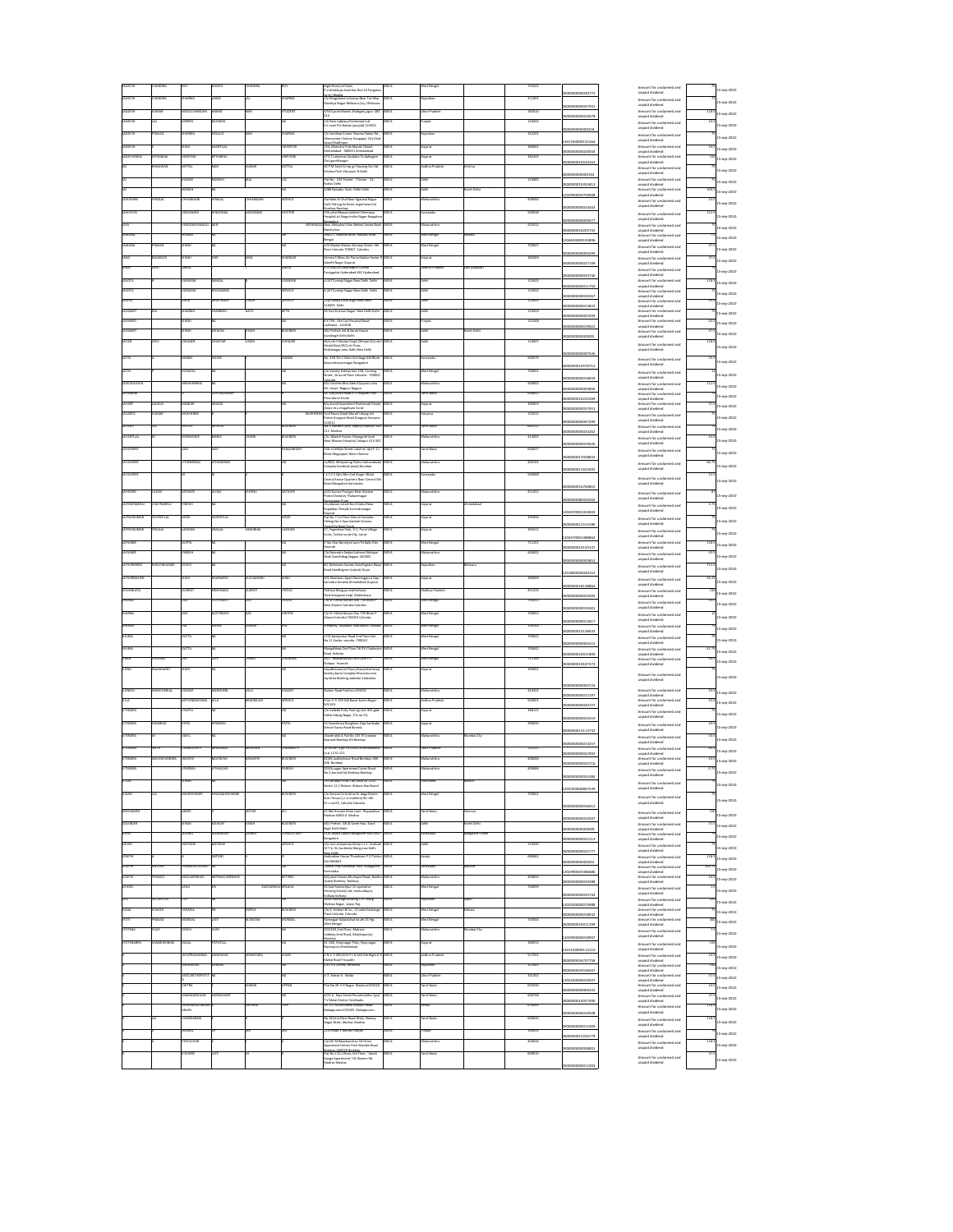|       |          |                |                 |      |                 |                                                                                                                              |    |           |                  |                                   | Amount for unclaimed and                                                                    |                  |                               |
|-------|----------|----------------|-----------------|------|-----------------|------------------------------------------------------------------------------------------------------------------------------|----|-----------|------------------|-----------------------------------|---------------------------------------------------------------------------------------------|------------------|-------------------------------|
|       |          |                |                 |      |                 | hi Delhi                                                                                                                     |    |           |                  |                                   | Senson for uncommodated<br>Amount for unclaimed and<br>unpaid dividend                      |                  | S-sep-2010                    |
|       |          |                |                 |      | KRAPP           |                                                                                                                              |    |           | 56000            |                                   | Amount for unclaimed and                                                                    |                  | ep-2010<br>5-sep-2010         |
|       |          |                |                 |      |                 | d Road Bangal<br>w No 7 Old No 3 3rd Main Road<br>hna Nagar Hasthinapuram Chenna                                             |    |           | 600044           | 016766764                         | unpaid dividend<br>Amount for unclaimed and                                                 |                  | sep-2010                      |
|       |          |                |                 |      |                 |                                                                                                                              |    |           |                  |                                   | unpaid dividend<br>Amount for unclaimed and                                                 |                  | sep-2010                      |
|       |          |                |                 |      |                 | utniyaparambê A R Naga<br>ikara P O Malappuram, Kerala                                                                       |    |           | 676100           |                                   | unpaid dividend<br>Amount for unclaimed and                                                 |                  | <b>S-sep-2010</b>             |
|       |          |                |                 |      |                 |                                                                                                                              |    |           |                  | 1933503                           | unpaid dividend<br>Amount for unclaimed and                                                 | s.               | S-sep-2010                    |
|       |          |                |                 |      |                 |                                                                                                                              |    |           |                  |                                   | unpaid dividend<br>Amount for unclaimed and<br>unpaid dividend                              |                  | sep.2010                      |
|       |          |                |                 |      |                 | .<br>No. 1 - 47 Polipalii Post Via<br>Ntiivalasa Bhogapuram Mandal,                                                          |    | dhra Pri  | 531162           | 202573                            | Amount for unclaimed and<br>unpaid dividend                                                 | 0.7              | sep-2010                      |
|       |          |                |                 |      |                 | anawaram<br>^~~^?4.istRoad.jaya N<br>baran Sanator<br>÷m<br>.<br>Nati                                                        |    |           |                  |                                   | Amount for unclaimed and<br>unpaid dividend                                                 | $\overline{a}$   | 5-sep-2010                    |
|       |          |                |                 |      |                 | or No 60 New Pankajam Colony<br>maraj Salai Madurai, Tamilnadu                                                               |    |           | 625009           | 0011156                           | Amount for unclaimed and                                                                    | ¢                | S-sep-2010                    |
|       |          |                |                 |      |                 | r No.vaa Subramaniya !                                                                                                       |    |           |                  | 052853                            | unpaid dividend<br>Amount for unclaimed and                                                 |                  |                               |
|       | thii     |                | <b>ирравату</b> |      |                 | Imedu madural Madural<br>(/650 Poothole Konnarasser)                                                                         |    |           | GSCCO            | 032497                            | unpaid dividend<br>Amount for unclaimed and                                                 | $\overline{J}$   | 5-sep-2010                    |
|       |          |                | <b>ARAM</b>     |      |                 | tall No 26 Giri Market Berhamou                                                                                              |    |           | 760002           | A30165                            | unpaid dividend<br>Amount for unclaimed and                                                 | $\overline{17}$  | sep-2010<br>sep-2010          |
|       |          |                |                 |      |                 | ur Orissa<br>lock No 22 Fifth Ave                                                                                            |    |           | 600040           | 14729540                          | unpaid dividend<br>Amount for unclaimed and                                                 |                  | $-$ sep $-2010$               |
|       | ш        | <b>UDEVAN</b>  |                 |      |                 | dras 600040 Madra<br>hiparambil House Chri<br>h Island Mumbai                                                                |    |           | 400061           | 011270                            | unpaid dividend<br>Amount for unclaimed and                                                 | 15               | sep-2010                      |
|       |          |                |                 |      | wici            | (o Priya Video 103, mdhok Nagar Mais<br>sad Kodambakkam Madras 600-0 24                                                      |    | of Ned    |                  | 1949538                           | unpaid dividend<br>Amount for unclaimed and                                                 |                  | sep-2010                      |
|       |          |                |                 |      |                 | .<br>K.s. prabhu 891, savita, 4th<br>sss, 28th Main, Jaynagar, bangaiore                                                     |    |           |                  | 23425                             | unpaid dividend<br>Amount for unclaimed and                                                 |                  | 5-sep-2010                    |
|       |          |                |                 |      |                 | nealore<br>10 /506,1 & T South City Arekere,mi                                                                               |    |           | 560070           | 7216                              | unpaid dividend<br>Amount for unclaimed and                                                 | $\overline{a}$   |                               |
|       |          |                |                 |      |                 | out, bannerghatta Road, Bangalore                                                                                            |    |           | 311001           | 122256                            | unpaid dividend<br>Amount for unclaimed and                                                 | $\overline{115}$ | S-sep-2010                    |
|       |          |                |                 |      |                 |                                                                                                                              |    |           | 31               | 100274                            | npaid d<br>Amount for unclaimed and                                                         |                  | S-sep-2010                    |
|       |          |                |                 |      | vici            | -310 Padmavti Apt. Narayan Naga                                                                                              |    |           |                  | 121446                            | unpaid dividend<br>Amount for unclaimed and                                                 | -15              | sep-2010<br>5-sep-2010        |
|       |          |                |                 |      |                 | der (west) Dist th<br>12 Doa Cornercial Cornolex-1                                                                           |    |           | 110055           | <b>NAG</b>                        | unpaid dividend<br>Amount for unclaimed and                                                 |                  |                               |
|       |          |                |                 |      |                 | Ian Extention New Delhi-110<br>55 Delhi                                                                                      |    |           | 515801           | 066                               | unpaid dividend                                                                             |                  | 5-sep-2010                    |
|       |          |                |                 |      |                 | nultents D/no.16/108-f-<br>2.slv Theatre,guntakal- 515<br>ldy's Comulti<br>tairs Opp.slv<br>Nalath House, Thamara Chira Roar |    |           | 678101           | 0023036                           | Amount for unclaimed and<br>unpaid dividend<br>Amount for unclaimed and                     |                  | sep-2010                      |
|       |          |                |                 |      |                 | Bur, Palghat 678 101                                                                                                         |    |           | 540              |                                   | unpaid dividend<br>Amount for unclaimed and                                                 | $\overline{a}$   | 5-sep-2010                    |
|       |          |                |                 |      |                 | .<br>872,6 Th Main & E M L Layout II<br>1ge Raja Rajeshwai Nagar Bangalore                                                   |    |           |                  | 021212                            | unnaid distribute                                                                           |                  | Sarp 2010                     |
|       |          |                |                 |      |                 | ice<br>0.36/2599 B,vellapa<br>0.000 C<br>use, Near Police Credit Co-op Societ<br>may Road,kaloor,cochin Cochin               |    |           | 682017           |                                   | Amount for unclaimed and<br>unpaid dividend                                                 | $\overline{z}$   | -<br>sep-2010                 |
|       |          |                |                 |      |                 | i.r part Hasarathi II Cross,satya<br>rayana Peta Ballary,karnataka State                                                     |    |           | 513107           |                                   | Amount for unclaimed and                                                                    |                  |                               |
|       |          |                |                 |      |                 | dary 1                                                                                                                       |    |           |                  |                                   | unpaid dividend                                                                             |                  | sep-2010                      |
|       |          |                |                 |      |                 | .<br>IS, 'h' Block 14 Th Street A<br>rar./west) Madras Madras                                                                |    |           | COCO             | 1513                              | Amount for unclaimed and<br>unpaid dividend                                                 | $^{\rm 116}$     | sep-2010                      |
|       |          | NORALDOM       |                 |      |                 | i Ambika Genral Store, Gandhi B.<br>moga 577 202 (karnataka)                                                                 |    |           |                  |                                   | Amount for unclaimed and<br>unpaid dividend                                                 | $\overline{a}$   | sep-2010                      |
|       |          |                |                 |      |                 | la gljana<br>Indore<br>th.no.45.4th Cro                                                                                      |    |           |                  | uese:                             | Amount for unclaimed and<br>unpaid dividend                                                 | 41               | sep-2010                      |
|       |          |                |                 |      |                 | wazaar Street,<br>"distt.chittoor i<br>ote put<br>or (a.p.) Su                                                               |    |           | 51741            | 8075                              | Amount for unclaimed and<br>unpaid dividend                                                 | 41               | sep-2010                      |
|       |          |                |                 |      |                 | io.2 Third Cansal Cross Rd. Gandhi<br>Iagar Adyar Madras Madras                                                              |    |           |                  |                                   | Amount for unclaimed and<br>unpaid dividend                                                 | z,               | sep-2010                      |
|       |          |                |                 |      |                 | i Nagar                                                                                                                      |    |           | 31100            | 017142<br>008709                  | Amount for unclaimed and                                                                    | 17               | sep-2010                      |
|       |          |                |                 |      |                 | No Mig 22 A P H B Colony Dist Karin<br>lagar Jar<br>mkunta                                                                   |    |           | 505122           | 00000011319029                    | unpaid dividend<br>Amount for unclaimed and<br>unpaid dividend                              | 15               | S-sep-2010                    |
|       |          |                |                 |      |                 | 1/148 Janak Puri New Debi 110058                                                                                             |    |           | 110058           | 00011597                          | Amount for unclaimed and<br><b>Innehicle Nigero</b>                                         | 118              | sep-2010                      |
|       |          |                |                 |      |                 | <b>DATHM</b>                                                                                                                 |    |           | 110005           | 010766677                         | Amount for unclaimed and<br>unpaid dividend<br>Amount for unclaimed and                     |                  | S-sep-2010                    |
|       |          |                |                 |      |                 | Lo 1 Bijaylaxmi Apartment Tankapani<br>ad Bhubaneshwar                                                                       |    |           | 751018           | 043079465                         | unpaid dividend                                                                             |                  | sep-2010                      |
|       |          |                |                 |      | viri            | 29 Brajeshwari Nagar Annex Indone<br>kanth Road, P.o. our Bh                                                                 |    |           | 452010<br>311502 | 31028028                          | Amount for unclaimed and<br>unpaid dividend<br>Amount for unclaimed and                     |                  | Sarp 2010                     |
|       |          |                |                 |      | Y٨              | heara 1                                                                                                                      |    |           | 210427           | 036626                            | unpaid dividend<br>Amount for unclaimed and                                                 | 43.              | -sep-2010                     |
|       |          |                |                 |      | antss           | ist Banglow Ro<br>1 Mahoba                                                                                                   |    |           | 400001           | 5967937                           | unpaid dividend                                                                             | 41               | sep-2010                      |
|       |          |                |                 |      |                 | 8-b,hanuman Building, 808,peri<br>lariman Street,opp.centri-                                                                 |    |           |                  | 35810                             | Amount for unclaimed and<br>unpaid dividend<br>Amount for unclaimed and                     |                  | sep-2010                      |
|       |          |                |                 |      |                 | facidas Manerjee Lane P.o. Bally D<br>stah.                                                                                  |    |           | 711201           | 10161022                          | unpaid dividend<br>Amount for unclaimed and                                                 | $\overline{2}$   | iep-2010                      |
|       |          |                |                 |      | NESS            | Apurbapur Po Singur Dist Hooghly<br>5 Tata Variy Venkanna So                                                                 |    |           | 712409<br>534201 | 00000013154472                    | unpaid dividend<br>Amount for unclaimed and                                                 | 27               | 5-sep-2010                    |
|       |          |                |                 |      |                 | 43 895 885 21                                                                                                                |    |           | ton to           | 0027064                           | unpaid dividend<br>Amount for unclaimed and                                                 | $\overline{a}$   | sep-2010                      |
|       |          |                |                 |      |                 | Shrey Nagar Society Subhanpura<br>roda 390007                                                                                |    | jarat     | 390007           | 39055                             | unpaid dividend<br>Amount for unclaimed and                                                 | 118.             | <b>S-sep-2010</b><br>sep-2010 |
|       | DIPKUMAR |                |                 |      |                 | 5/1801 Ist Floor Vartak Nagar Thane                                                                                          |    |           | 400600           | 03727                             | unpaid dividend<br>Amount for unclaimed and                                                 | 41               | sep-2010                      |
|       |          |                |                 |      |                 | aos<br>: Kaloana Taikies Subhas Road An                                                                                      |    |           | 388003           | œ                                 | unpaid dividend<br>Amount for unclaimed and                                                 | 27.5             | $-$ sep $-2010$               |
|       |          |                |                 |      |                 | sataru House 18, Itwara Road Nea<br>Isla Masjid Bhopal                                                                       | ιA | lhya Pri  | 462001           | 0027456<br>00217535               | unpaid dividend<br>Amount for unclaimed and<br>unpaid dividend                              | 219.7            | sep-2010                      |
|       |          |                |                 |      |                 | -22/4, Karunamoyee Estate Salt Lake                                                                                          |    | st Ben    | 700091           | 10118033                          | Amount for unclaimed and<br>unpaid dividend                                                 |                  | sep-2010                      |
|       |          |                |                 |      |                 | s Lakshmi Ni<br>r Laksrenn nas again sagrang sana.<br>ddi Road Po Barhiva Barhiva Bihar                                      |    |           |                  |                                   | Amount for unclaimed and<br>unpaid dividend                                                 |                  | 5-sep-2010                    |
|       |          |                |                 |      |                 | synagogue Street 4 Th Floor Room<br>s.4 Calcutta Calcutta                                                                    |    | st Benga  | 700001           | 601010000360532<br>00000000031324 | Amount for unclaimed and<br>unpaid dividend                                                 | 15               | 5-sep-2010                    |
|       |          |                |                 |      |                 | o 7 Digonal Road Bistupur F<br>hedpur Bihar 831001 Jamshedpu                                                                 |    |           | 831001           |                                   | Amount for unclaimed and<br>unpaid dividend                                                 |                  | sep-2010                      |
|       |          |                |                 |      |                 | 17 Adarash Colony I<br>ittorgarh Rajasthan                                                                                   |    |           | 31200            |                                   | Amount for unclaimed and                                                                    |                  | S-sep-2010                    |
|       |          |                |                 |      |                 | lat 4b, rajendra Prasad Road, Bhagaips                                                                                       |    |           |                  | 013289287                         | unpaid dividend<br>Amount for unclaimed and                                                 | 59.2             | 5-sep-2010                    |
|       |          |                |                 |      |                 | ar lihagalpus<br>-1-462. vikas Puri New Delhi-110 018                                                                        |    |           | 110018           | 019621                            | unpaid dividend<br>Amount for unclaimed and<br>unpaid dividend                              | $\overline{a}$   | ep-2010                       |
|       |          |                |                 |      |                 |                                                                                                                              |    |           |                  | 00000000024695                    | Amount for unclaimed and                                                                    |                  | iep-2010                      |
|       |          |                |                 |      |                 | Prahlad Kumar Todi Post Box 21<br>st Jogbani Dist Araria Bihar                                                               |    |           |                  | 00011294434                       | unpaid dividend<br>Amount for unclaimed and<br>unnaid distributed                           |                  | 5-sep-2010                    |
|       |          |                |                 |      |                 | o.E.sh.kamal Khaitan A4/13.<br>tar New Delhi New Delhi                                                                       |    |           |                  |                                   | Amount for unclaimed and<br>unpaid dividend                                                 |                  | 15-sep-2010                   |
|       |          |                |                 |      |                 | 32 E Oda Flats Munirka New Delhi                                                                                             |    |           | 110067           | 307523                            | Amount for unclaimed and<br>unpaid dividend                                                 |                  | $-$ sep $-2010$               |
|       |          |                |                 |      |                 | 2 C Block B Ashok Vihar Phase-II,                                                                                            |    |           | 110052           | 010546240                         | Amount for unclaimed and<br><b>Institute Normal</b>                                         | 15               | S-sep-2010                    |
|       |          |                |                 |      |                 |                                                                                                                              |    |           |                  | coses                             | Amount for unclaimed and<br>unpaid dividend<br>Amount for unclaimed and                     |                  | s-sep-2010                    |
|       |          |                |                 |      |                 |                                                                                                                              |    |           | 71110            | 319477                            | unpaid dividend                                                                             | $^{66}$          | $-$ sep $-2010$               |
| MLAKA |          | <b>RTAK</b>    |                 |      | tai             | 01, Shree Sidharath Soc, Model<br>own, 4 Bunglows, Andheri West,                                                             |    | harashtr. | 400053           | 010139635                         | Amount for unclaimed and<br>unpaid dividend                                                 |                  | $-$ sep $-2010$               |
|       |          |                |                 |      |                 | <b>Identerh Chethram Che Tet Eb</b><br>lat 04 Main Bazar Rd Sec 30 Nr Punjal                                                 |    |           | 421001           |                                   | Amount for unclaimed and                                                                    |                  | 5-sep-2010                    |
|       |          |                |                 |      |                 | K Uhasnagar Th                                                                                                               |    |           | 110075           | 000000042476214                   | unpaid dividend<br>Amount for unclaimed and                                                 |                  |                               |
|       |          |                |                 |      |                 | 1,new Milenium Apartment Plot No.<br>ctor-23 Dwarka,new Delhi New Delhi<br>-115 Pitamoura Defn                               |    |           | 110034           | 030537                            | unpaid dividend<br>Amount for unclaimed and                                                 | S.               | S-sep-2010                    |
|       |          |                |                 |      |                 |                                                                                                                              |    |           | 145029           | 0013739436                        | unpaid dividend<br>Amount for unclaimed and                                                 |                  | 5-sep-2010                    |
|       |          |                |                 |      |                 | /41 Thien Dan<br>(jab 145/329<br>a Anjal Nagar 3rd Street Ward 5                                                             | ιA |           |                  | 0000340                           | unpaid dividend<br>Amount for unclaimed and                                                 | 2.2              | 5-sep-2010                    |
|       |          |                |                 |      |                 | langudi Madurai Tamil Nadu<br>9 / A Shanda Society Paldi Ahmedab                                                             |    |           | 380007           | 1304140002556227                  | unpaid dividend<br>Amount for unclaimed and                                                 |                  | 5-sep-2010<br>S-sep-2010      |
|       |          |                |                 |      |                 | 1 A Chand Ganga G<br>st Mumbai                                                                                               |    |           |                  | 010336018                         | unpaid dividend<br>Amount for unclaimed and                                                 |                  | 15-sep-2010                   |
|       |          | UWAJ           | <b>ERIWAI</b>   |      | INESS           | : Abhishek 3.b. b.ganguli Street<br>cutta-700 012 Calcutta                                                                   |    | st Bengal | 700012           | 0013429554<br>0023201             | unpaid dividend<br>Amount for unclaimed and<br>unpaid dividend                              | 43.5             | Ssep-2010                     |
|       |          |                | MAMA?           |      | antss           | 3 1 1030/5 Moghal Pura Hyderabad                                                                                             |    | thra Prad | 500003           | 10673                             | Amount for unclaimed and<br>unpaid dividend                                                 | 118.             | 5-sep-2010                    |
|       |          |                |                 | 111  | KEWICI          | .<br>10002 Hyderabad<br>15 Amrut Jivan Apartr<br>od Junagach 362001                                                          |    |           |                  |                                   | Amount for unclaimed and<br>unpaid dividend                                                 |                  | 15-sep-2010                   |
|       | ASAD     | <b>INAXXWA</b> | RANKAR          | ASAD | <b>ITINAKAS</b> | irea No.II Qno.b/6 Maid                                                                                                      |    |           |                  |                                   | Amount for unclaimed and                                                                    | 118              | 5-sep-2010                    |
|       |          |                |                 |      |                 | ton Dam -828 207 Dist dh<br>s & Mahaveer Colony E V K<br>sad Vepery Chennai                                                  |    |           |                  | 22878                             | unpaid dividend<br>Amount for unclaimed and                                                 | 0.7              |                               |
|       |          |                |                 |      |                 | dany                                                                                                                         |    |           |                  | 024734                            | Amount for uncularmed and<br>unpaid dividend<br>Amount for unclaimed and<br>unpaid dividend | $\sim$           | S-sep-2010<br>Ssep-2010       |
|       |          |                |                 |      |                 | Vepery Ch<br>7a, Dr. Rajendra Road Near North                                                                                |    | st Beng   | 700020           | 03133                             | Amount for unclaimed and                                                                    | F                | 15-sep-2010                   |
|       |          | KINADIA        |                 |      |                 | ark Calcutta<br>12, meghdoot Chs Ltd. 23, khandels<br>yout, Evenhine Nagar, malad (w)                                        |    |           | soccu            |                                   | unpaid dividend<br>Amount for unclaimed and                                                 | 43.5             | 5-sep-2010                    |
|       |          |                |                 |      |                 | ent Corpn Of India Ltd Po Mandha<br>ent Factory Dist Raipur M P 49311                                                        |    |           | 493113           |                                   | unpaid dividend<br>Amount for unclaimed and                                                 | $\overline{a}$   |                               |
|       |          |                | <b>INESS</b>    |      |                 | nent Corpn Of India Ltd Po Mand!                                                                                             |    |           | 493111           | 00000000012676                    | unpaid dividend                                                                             | 41               | 15-sep-2010                   |
|       |          |                |                 |      |                 | ment Factory Dist Raipur M P 49311                                                                                           |    |           |                  |                                   | Amount for unclaimed and<br>unpaid dividend                                                 |                  | Ssep-2010                     |
|       |          |                |                 |      |                 | sri Gold Smith &jewellers Po Bo<br>9 Sharjah (uae)                                                                           |    |           |                  | 032014                            | Amount for unclaimed and<br>unpaid dividend                                                 | -37              | sep-2010                      |
|       |          |                |                 |      |                 | 137, Anand Niketan, Road No-1, N<br>197 Anand Niketan Road No 1 Ne                                                           |    |           | 110023<br>110021 | 00000030171425                    | Amount for unclaimed and<br>unpaid dividend<br>Amount for unclaimed and                     | $\overline{a}$   | 5-sep-2010                    |
|       |          |                |                 |      |                 | 8:110021 Dehi<br>shan Nagar D                                                                                                |    |           |                  |                                   | Amount for uncommodiate<br>Amount for unclaimed and<br>unpaid dividend                      |                  | Sarp 2010                     |
|       |          |                |                 |      |                 |                                                                                                                              |    |           | 110051           |                                   |                                                                                             | 17               |                               |
|       |          |                |                 |      |                 |                                                                                                                              |    |           |                  | 7613                              |                                                                                             |                  | sep-2010                      |
|       |          |                |                 |      |                 | b -42 Sarvottam Sociiety Tria Bridge<br>dheri Bombay 400058 Bombay<br>O Wazirabad Guns                                       |    |           | 400058<br>122003 | 3984                              | Amount for unclaimed and<br>unpaid dividend<br>Amount for unclaimed and                     | 41<br>22.        | S-sep-2010                    |

|                                                                        | d a                                                                            | p-2010                     |
|------------------------------------------------------------------------|--------------------------------------------------------------------------------|----------------------------|
| on<br>Sanguid dividend<br>Sanguid dividend<br>Sanguid dividend         | imed and<br>75                                                                 | sep-2010<br>ß              |
| Amour<br>aunt for uncl<br>aid dividend                                 | imed and                                                                       | sep-2010                   |
| Amount for und                                                         | imed and                                                                       | sep-2010<br>ß              |
| npaid dividend                                                         | 3                                                                              |                            |
|                                                                        | Amount for unclaimed and<br>unpaid dividend                                    | sep-2010<br>í.             |
| t fa<br>ma<br>unpaid dividend                                          | r und<br>d and                                                                 | p-2010                     |
| .<br>mount for und<br>npaid dividend                                   | imed and                                                                       | ep-2010                    |
|                                                                        | Amount for unclaimed and<br>5                                                  | sep-2010                   |
| hreaid dividend<br>Amount for und                                      | imed and                                                                       |                            |
| unpaid dividend                                                        |                                                                                | sep-2010<br>1Ś             |
| aid dividend<br>n,                                                     | America for inclaimed and                                                      | sep-2010<br>ú              |
| t fa<br>Amou                                                           | r und<br>d and<br>im                                                           | ep-2010                    |
| unpaid dividend                                                        |                                                                                |                            |
| Amount for und<br>aid dividend                                         | aimed and                                                                      | sep-2010<br>ú              |
| hreaid dividend                                                        | Amount for unclaimed and                                                       | sep-2010<br>í.             |
| .<br>Iount for und<br>paid dividend<br>ù                               | d ar<br>$\overline{\mathbf{r}}$                                                | ep-2010                    |
| nt fa<br>mo                                                            | med and<br>nd                                                                  | p-2010                     |
| unpaid dividend<br>Amount for und                                      | imed and<br>i<br>s.                                                            | sep-2010<br>1Ś             |
| npaid dividend                                                         | 7                                                                              |                            |
|                                                                        | Amount for unclaimed and<br>unpaid dividend                                    | sep-2010<br>1Ś             |
| ź<br>mrus<br>aid dividend                                              | for unclaimed and<br>75                                                        | p-2010                     |
| nş<br>t fe                                                             | d and<br>im                                                                    |                            |
| unpaid dividend                                                        |                                                                                | p-2010                     |
| .<br>mount for und<br>npaid dividend                                   | med and                                                                        | ep-2010                    |
| npaid dividend                                                         | Amount for unclaimed and                                                       | sep-2010<br>í.             |
| Amoun<br>for und                                                       | imed and                                                                       | sep-2010<br>ú              |
| .<br>ad o<br>ï                                                         | .<br>ا<br>imed and                                                             |                            |
| Amount for uncl<br>unpaid dividend                                     |                                                                                | sep-2010<br>ú              |
| mount for uncl<br>npaid dividend<br>npi                                | imed and                                                                       | ep-2010<br>ß               |
| <i>Amount for uncla</i><br>unpaid dividend                             | imed and                                                                       | sep-2010                   |
|                                                                        | LS                                                                             |                            |
| Amount for uncl<br>unpaid dividend                                     | d ar                                                                           | p-2010                     |
| t for i                                                                | d and<br>ime                                                                   | p-2010<br>LS               |
| unpaid dividend                                                        |                                                                                |                            |
|                                                                        | Amount for unclaimed and                                                       | is<br>sep-2010             |
| unpaid dividend                                                        |                                                                                |                            |
| t for u<br>Amou<br>unpaid dividend                                     | md<br>d and<br>118.5                                                           | sep-2010<br>1Ś             |
| Amount for und                                                         | med and                                                                        | p-2010                     |
| unpaid dividend<br>ù                                                   | imed and                                                                       |                            |
| ount for und<br>said dividend<br>np                                    |                                                                                | p-2010                     |
| Amount for und<br>id dividend<br>nş                                    | d a                                                                            | sep-2010                   |
|                                                                        | Amount for unclaimed and                                                       | sep-2010<br>ß              |
| unpaid dividend<br>t fe<br>mo                                          | r und<br>med and                                                               |                            |
| unpaid dividend                                                        |                                                                                | ep-2010                    |
| brebivib bison                                                         | Amount for unclaimed and<br>Ì                                                  | sep-2010<br>ú              |
| ount for und<br>aid dividend<br>em<br>ng                               | imed and                                                                       | p-2010                     |
| Amount for und                                                         | imed and                                                                       | ep-2010                    |
| unpaid dividend                                                        | Amount for unclaimed and<br>ĭ                                                  | sep-2010<br>ß              |
| unpaid dividend<br>iount for und<br>paid dividend<br>j,                | d ar<br>$\overline{\mathbf{r}}$                                                | p-2010                     |
| nt for u<br>mo                                                         | med and<br>nd                                                                  |                            |
| unpaid dividend                                                        |                                                                                | sep-2010                   |
| Amount for und<br>npaid dividend                                       | imed and<br>ś                                                                  | 15-sep-2010                |
|                                                                        | Amount for unclaimed and<br>unpaid dividend                                    | sep-2010<br>1Ś             |
| t fe<br>ma                                                             | r und<br>med and                                                               | ep-2010<br>Ľ,              |
|                                                                        |                                                                                |                            |
| unpaid dividend<br>Amount for unclaimed and                            | 75                                                                             |                            |
| brebivib bison                                                         |                                                                                | sep-2010<br>ú              |
|                                                                        | imed and                                                                       | p-2010                     |
| Amount for und<br>unpaid dividend<br>Amount for und<br>unpaid dividend | imed and                                                                       | ep-2010                    |
| unpaid dividend                                                        | Amount for unclaimed and<br>11<br>Ú.                                           | sep-2010<br>í.             |
| j,                                                                     | d ar                                                                           | p-2010                     |
| iount for und<br>paid dividend<br>nt for u<br>mo                       | med and<br>nd                                                                  | ep-2010                    |
| unpaid dividend<br>Amount for und                                      | aimed and<br>21                                                                |                            |
| brebivib bien<br>'n<br>our<br>for und                                  | imed and                                                                       | 15-sep-2010                |
| aid dividend<br>nş                                                     |                                                                                | sep-2010                   |
| Amount for und<br>aid divide                                           | imed and<br>.<br>1d                                                            | sep-2010<br>ú              |
|                                                                        | Amount for unclaimed and<br>150                                                | sep-2010<br>ú              |
| <b>unpaid dividend</b>                                                 | Amount for unclaimed and                                                       | í.                         |
| unpaid dividend                                                        |                                                                                | sep-2010                   |
| unt fa<br>id div<br>for und<br>Mdend<br>ų                              | 1.5<br>d a<br>ä                                                                | sep-2010                   |
| aid dividend                                                           | Amount for unclaimed and<br>35                                                 | sep-2010<br>ú              |
| nş                                                                     | med and                                                                        | sep-2010<br>Ľ,             |
| mount for und<br>npaid dividend                                        | Amount for unclaimed and<br>5                                                  | 5-sep-2010                 |
| unpaid dividend<br>ount for und<br>k                                   | aimed and<br>$\overline{\mathbf{r}}$                                           | Sam2010                    |
| aid dividend<br>ų                                                      |                                                                                |                            |
|                                                                        | Amount for unclaimed and<br>unpaid dividend                                    | is<br>sep-2010             |
| npaid dividend                                                         | Amount for unclaimed and<br>c                                                  | 15-sep-2010                |
| 'n<br>$\alpha$<br>fer und<br>aid divide<br>u                           | bns bemis<br>τz<br>'n.                                                         | 15-sep-2010                |
| mou<br>ń<br>ń,                                                         | unc<br>nd                                                                      |                            |
| dd                                                                     | 75<br>Amount for unclaimed and                                                 | 15-sep-2010                |
| hreaid dividend<br>Amount for und                                      | 7<br>imed and                                                                  |                            |
| unpaid dividend                                                        |                                                                                | 5-sep-2010                 |
|                                                                        |                                                                                | 15-sep-2010                |
|                                                                        | Amount for unclaimed and<br>unpaid dividend                                    |                            |
| Amour<br>np                                                            | c<br>d and                                                                     | sep-2010<br>Ľ,             |
| unt for unclaime<br>id dividend<br>Amount for unclaime                 | d and<br>ŧ                                                                     | sep-2010                   |
| unpaid dividend<br>Amount for und                                      | imed and<br>75                                                                 | sep-2010<br>ì,             |
| unpaid dividend                                                        | Amount for unclaimed and<br>2.25                                               |                            |
| brebivib bison                                                         | aimed and                                                                      | 15-sep-2010                |
| ount for und<br>aid dividend<br>n,                                     |                                                                                | sep-2010                   |
| Amount for und<br>unpaid dividend                                      | imed and                                                                       | ıs<br>sep-2010             |
| unpaid dividend                                                        | Amount for unclaimed and                                                       | 15-sep-2010                |
| .<br>Iount for und<br>paid dividend<br>j,<br>ų                         | d and<br>m<br>i.                                                               | 15-sep-2010                |
|                                                                        | Amount for unclaimed and                                                       | 15-sep-2010                |
| aid dividend<br>nş                                                     | 118                                                                            |                            |
| t fe<br>unpaid dividend                                                | nd<br>imed and                                                                 | 15-sep-2010                |
|                                                                        | t for unclaimed and<br>nd                                                      | 5-sep-2010                 |
| unpa<br>Amount for u<br>unpaid divide                                  | o,<br>75                                                                       | 15-sep-2010                |
|                                                                        | Amount for unclaimed and<br>unpaid dividend<br>Amount for unclaimed and<br>375 | 15-sep-2010                |
| aid divide                                                             | .<br>1d<br>Amount for unclaimed and                                            |                            |
| <b>unpaid dividend</b>                                                 |                                                                                | 15-sep-2010                |
| Amount for unclaim<br>id dividend                                      | d and<br>5                                                                     | sep-2010<br>is             |
| np                                                                     | Amount for unclaimed and                                                       |                            |
| <b>Innovation</b>                                                      |                                                                                | 15-sep-2010                |
| <b>unpaid dividend</b>                                                 | Amount for unclaimed and<br>375                                                | 15-sep-2010                |
| h<br>aid dividend                                                      | ount for unclaimed and<br>$\overline{15}$                                      | 15-sep-2010                |
| $\alpha$<br>t for und                                                  | aimed and                                                                      | ú,<br>sep-2010             |
| <br>id d<br>unpaid dividend<br>Amount for und                          | imed and<br>17.5                                                               | 15-sep-2010                |
| unpaid dividend<br>Amo                                                 | imed and                                                                       |                            |
| t fa<br>unpaid dividend<br>ù                                           | r und<br>.<br>10unt for unclaimed and<br>naid dividend                         | 15-sep-2010<br>15-sep-2010 |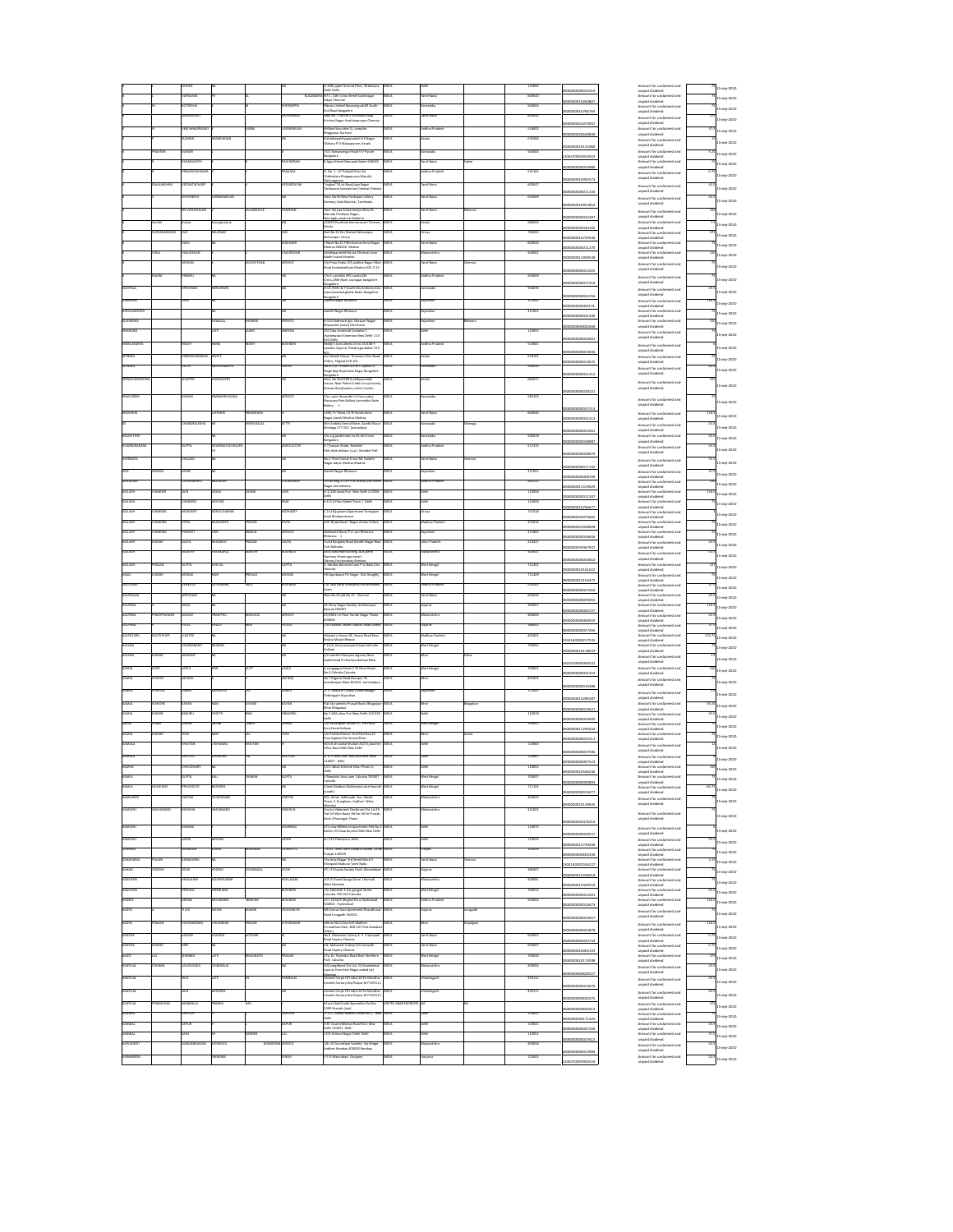|                                                                                                                                                       |         |                    |          |                       |             | 186 Sfs Flats Mar<br>gar New Delhi                                                                                                                 |     |            |                  |                                | Amount for unclaimed and                                                                   | 11.2            | Sarp 2010                                                                                                                                                                                                                        |
|-------------------------------------------------------------------------------------------------------------------------------------------------------|---------|--------------------|----------|-----------------------|-------------|----------------------------------------------------------------------------------------------------------------------------------------------------|-----|------------|------------------|--------------------------------|--------------------------------------------------------------------------------------------|-----------------|----------------------------------------------------------------------------------------------------------------------------------------------------------------------------------------------------------------------------------|
|                                                                                                                                                       |         |                    |          |                       |             |                                                                                                                                                    |     |            |                  |                                | Senson for undertring and<br>Amount for underred and<br>unpaid dividend                    |                 | ep-2010                                                                                                                                                                                                                          |
|                                                                                                                                                       |         | OKINGL<br>ăМ<br>ιm |          |                       |             | 9 Road No-4 Banjara MII<br>5 Shahabad Barelly Uttar Pra                                                                                            |     |            | 243001           | 011832204                      | Amount for unclaimed and<br>unpaid dividend<br>Amount for unclaimed and                    | 302<br>$\alpha$ | 5-sep-2010                                                                                                                                                                                                                       |
|                                                                                                                                                       |         |                    |          |                       |             |                                                                                                                                                    |     |            | 13410            |                                | unpaid dividend<br>Amount for unclaimed and                                                |                 | sep-2010                                                                                                                                                                                                                         |
|                                                                                                                                                       |         |                    |          |                       |             | ab National Bank Regional Staff<br>ge C 12 Sec 6 Panchkula Haryanı                                                                                 |     |            |                  | 13518                          | unpaid dividend                                                                            |                 | sep-2010                                                                                                                                                                                                                         |
|                                                                                                                                                       |         |                    |          |                       |             | 33, Rajlaumi Chs, Royal Complex,<br>Ivî West, Mumbai Mal<br>uhtra                                                                                  |     |            |                  | 164974                         | Amount for unclaimed and<br>unpaid dividend                                                |                 | S-sep-2010                                                                                                                                                                                                                       |
|                                                                                                                                                       |         |                    |          |                       |             | Јррч.<br>Уиладаг<br>and L B S Road Bac                                                                                                             |     |            |                  | 203440000004819                | Amount for unclaimed and<br>unpaid dividend                                                | 145             | 5-sep-2010                                                                                                                                                                                                                       |
|                                                                                                                                                       |         |                    |          |                       |             | 17-19-1388/1 Britto Lane Folhis                                                                                                                    |     |            | 575001           | 000000010127435                | Amount for unclaimed and<br>unpaid dividend                                                |                 | 5-sep-2010                                                                                                                                                                                                                       |
|                                                                                                                                                       |         |                    |          |                       |             | ot No 35 Vatan Nagar Off Chakan                                                                                                                    |     |            | 410507           | 80447207                       | Amount for unclaimed and<br>unpaid dividend                                                | 118             | sep-2010                                                                                                                                                                                                                         |
|                                                                                                                                                       |         |                    |          |                       |             | 6. Block A.D. Shallmar B<br>Date                                                                                                                   |     |            |                  | 0019623                        | Amount for unclaimed and<br>unpaid dividend                                                |                 | <b>S-sep-2010</b>                                                                                                                                                                                                                |
|                                                                                                                                                       |         |                    |          |                       |             | l Gaurav App Vardhman Mahavi<br>Irg Sanu Section Road Jamnagar                                                                                     |     |            |                  | 00000047957762                 | Amount for unclaimed and<br>unpaid dividend                                                | $\overline{z}$  | -<br>sep-2010                                                                                                                                                                                                                    |
|                                                                                                                                                       |         |                    |          |                       |             | Lv. Deva C-11,"sang<br>od Street, Calcutta 700 016 Calcutt                                                                                         |     |            | 10001            | 00016844                       | Amount for unclaimed and<br>unpaid dividend                                                |                 | $-$ sep $-2010$                                                                                                                                                                                                                  |
|                                                                                                                                                       |         |                    |          |                       |             | arayandas Boob Cotton Merc<br>(58,"sriram Mansion",near<br>g.circle,raichur Raichur - 1                                                            |     |            |                  |                                | Amount for unclaimed and                                                                   |                 | S-sep-2010                                                                                                                                                                                                                       |
|                                                                                                                                                       |         |                    |          |                       |             |                                                                                                                                                    |     |            |                  |                                | unpaid dividend                                                                            |                 |                                                                                                                                                                                                                                  |
|                                                                                                                                                       |         |                    |          |                       |             | rayandas Boob,cotton Merch- En<br>ion Agents Sri Venkatesh<br>ran Raicha                                                                           |     |            |                  | 11200                          | Amount for unclaimed and<br>unpaid dividend                                                |                 | -sep-2010                                                                                                                                                                                                                        |
|                                                                                                                                                       |         |                    |          |                       |             | wia 54 Eura Sto<br>uma Calo                                                                                                                        |     |            |                  | 010019                         | Amount for unclaimed and<br>npaid di                                                       | $\overline{a}$  | S-sep-2010                                                                                                                                                                                                                       |
|                                                                                                                                                       |         |                    |          |                       |             | 82 Shiv Marg<br>214 D Vishnupuri Kanpur                                                                                                            |     |            |                  | 159102                         | Amount for unclaimed and<br>unpaid dividend<br>Amount for unclaimed and                    |                 | sep-2010                                                                                                                                                                                                                         |
|                                                                                                                                                       |         | PTA                |          | <b>KISHOR</b><br>ASAD | pτa         | Mit 6 Ekts Garden 1 P Extr                                                                                                                         | XA  | ar Prade   | 208002<br>110092 | 0236639                        | unpaid dividend                                                                            |                 | 5-sep-2010                                                                                                                                                                                                                       |
|                                                                                                                                                       |         |                    |          |                       |             |                                                                                                                                                    |     |            |                  | 204470005413753                | Amount for unclaimed and<br>unpaid dividend<br>Amount for unclaimed and                    |                 | sep-2010                                                                                                                                                                                                                         |
|                                                                                                                                                       |         |                    |          |                       |             | kri <sub>s</sub> dhayri Pune,(ms.) Pune<br><sub>2</sub> 79a, Munirka Dda Flats 327 D.n. Rd                                                         |     |            |                  | 033871                         | unpaid dividend<br>Amount for unclaimed and                                                |                 | sep-2010                                                                                                                                                                                                                         |
|                                                                                                                                                       |         |                    |          |                       |             | rt Bombay-1 Bombay<br>o Sagar Suiting And Shirting<br>90,w.e.a. Karol Bagh Delhi Delhi                                                             |     |            |                  | 115160                         | unpaid dividend<br>Amount for unclaimed and                                                | 17              | 5-sep-2010<br>5-sep-2010                                                                                                                                                                                                         |
|                                                                                                                                                       |         |                    |          |                       |             |                                                                                                                                                    |     |            |                  |                                | Amount for uncommodiate<br>Amount for unclaimed and<br>unpaid dividend                     |                 | $-$ sep $-2010$                                                                                                                                                                                                                  |
|                                                                                                                                                       |         |                    |          |                       |             | ι Anango Jyoti Mul                                                                                                                                 |     |            | 711147           |                                | Amount for unclaimed and                                                                   | 42              | -sep-2010                                                                                                                                                                                                                        |
|                                                                                                                                                       |         |                    |          |                       |             | ad,bohal Para<br>kulti divit bun                                                                                                                   |     |            | 223007           | 122126                         | unpaid dividend<br>Amount for unclaimed and                                                |                 |                                                                                                                                                                                                                                  |
|                                                                                                                                                       |         |                    |          |                       |             | ts Road Gorakhour (up)273005<br>ovra<br>Sanjay Cloth<br>Salahan                                                                                    |     |            |                  |                                | npaid dividend<br>Amount for unclaimed and                                                 | o.              | S-sep-2010                                                                                                                                                                                                                       |
|                                                                                                                                                       |         |                    |          |                       |             | uusi sures.ruuse<br>hdi (orissa) Kesinga<br>> Pragati Finvest Pvt.ht                                                                               |     |            | 10000            | 0035686                        | unpaid dividend                                                                            |                 | S-sep-2010                                                                                                                                                                                                                       |
|                                                                                                                                                       |         |                    |          |                       |             | I/B9,nityanand Nagar No.4 S.n.road<br>Andheri (east) Mumbai Mumbai                                                                                 |     |            |                  |                                | Amount for unclaimed and<br>unpaid dividend                                                |                 | $-$ sep $-2010$                                                                                                                                                                                                                  |
|                                                                                                                                                       |         |                    |          |                       |             | Pragati Finyest Pyt.8d: 4/89<br>d Nasar No.4 S.n.road Andha                                                                                        |     |            |                  | 121290                         | Amount for unclaimed and                                                                   |                 | 5-sep-2010                                                                                                                                                                                                                       |
|                                                                                                                                                       |         |                    |          |                       |             | yanand Naga<br>ati Mumbai Mumbai<br>Armat Finwest Pvt.hd. 4/89                                                                                     |     |            | 400005           | 1294                           | unpaid dividend<br>Amount for unclaimed and                                                |                 |                                                                                                                                                                                                                                  |
|                                                                                                                                                       |         |                    |          |                       |             | d Nagar No.4 S.n. road, Andh<br>umbai Mwwhw<br>ñЮ<br>Mumpa<br>4 Gren Ludhiana-141                                                                  |     |            |                  |                                | unpaid dividend<br>Amount for unclaimed and                                                |                 | -sep-2010                                                                                                                                                                                                                        |
|                                                                                                                                                       |         |                    |          |                       |             |                                                                                                                                                    |     |            | 14100            | 31329                          | npaid dividend                                                                             | 118             | S-sep-2010                                                                                                                                                                                                                       |
|                                                                                                                                                       |         |                    |          |                       |             | Hussain Marg L<br>2 44/b Teachers Colony Beside                                                                                                    |     |            |                  |                                | unpaid diwawnd<br>Amount for unclaimed and<br>unpaid diwdend                               |                 | sep-2010                                                                                                                                                                                                                         |
|                                                                                                                                                       |         |                    |          |                       |             | kshi Cinic Mahat<br>nagar                                                                                                                          |     |            |                  | osa                            | Amount for unclaimed and<br>unpaid dividend                                                | 112             | <b>S-sep-2010</b>                                                                                                                                                                                                                |
|                                                                                                                                                       |         |                    |          |                       |             | thra Prad<br>- Ornera Cables Ltd. 168.17 Ind<br>io Urriega Lacies Ltd. 166.17 i<br>it. Ambattur, Madras Madras                                     |     |            |                  | 0011091                        | Amount for unclaimed and<br>unpaid dividend                                                |                 | 5-sep-2010                                                                                                                                                                                                                       |
|                                                                                                                                                       |         |                    |          |                       |             | ria Tea Stall Nagoriwad Shahpur<br>medabad Ahmedabad                                                                                               |     |            | 380001           | 0000033321                     | Amount for unclaimed and<br>unpaid dividend                                                |                 | 5-sep-2010                                                                                                                                                                                                                       |
|                                                                                                                                                       |         |                    |          |                       |             | e-13 New Housing Board Sasts<br>vara Bhilwari                                                                                                      |     |            |                  | 033444                         | Amount for unclaimed and<br><b>Israèlekéh histori</b> a                                    |                 | Sarp 2010                                                                                                                                                                                                                        |
|                                                                                                                                                       |         |                    |          |                       |             | 81 Darissons Co<br><b>Ann Ahora</b>                                                                                                                |     |            | soco             | 10166393                       | Amount for unclaimed and                                                                   |                 | S-sep-2010                                                                                                                                                                                                                       |
|                                                                                                                                                       |         |                    |          |                       |             | 50 Main Road New Cloth Market<br>1ari Dhiraj Delhi 110006 Delhi                                                                                    |     |            | 110006           | 011591                         | unpaid dividend<br>Amount for unclaimed and<br>unpaid dividend                             | 37.             | sep-2010                                                                                                                                                                                                                         |
|                                                                                                                                                       |         | AKO7               |          |                       |             | ink Colony Do Naharia Bhotla Para                                                                                                                  |     |            | 263139           | 13022127                       | Amount for unclaimed and<br>unpaid dividend                                                | $\overline{17}$ | S-sep-2010                                                                                                                                                                                                                       |
|                                                                                                                                                       |         |                    |          |                       |             | sidwani Haldwani<br>/s Whar Traders International E<br>stullah Road Ranchi 834001                                                                  |     |            | 834001           |                                | Amount for unclaimed and<br>unpaid dividend                                                | 11E             | 5-sep-2010                                                                                                                                                                                                                       |
|                                                                                                                                                       |         |                    |          |                       |             | IS W F All Mohalla G T Road Jak                                                                                                                    |     |            |                  | 308<br>032792                  | Amount for unclaimed and<br>unpaid dividend                                                |                 | 5-sep-2010                                                                                                                                                                                                                       |
|                                                                                                                                                       | :uarne: | VATELIMITEI        |          |                       |             | -81, Pariseema Complex, c.g Road<br>bridge, Ahmedabad gujarat                                                                                      |     |            | 380000           |                                | Amount for unclaimed and<br>unpaid dividend                                                | $\overline{17}$ | S-sep-2010                                                                                                                                                                                                                       |
|                                                                                                                                                       |         |                    |          |                       |             | .<br>06 Pushpa Apartment Eksar Roa<br>sath Nagar Borivall West Bombay                                                                              |     |            |                  |                                | Amount for unclaimed and<br>unpaid dividend                                                |                 | S-sep-2010                                                                                                                                                                                                                       |
|                                                                                                                                                       |         |                    |          |                       |             | ooga Bomba<br>lotvi Techno<br>gies Ltd 210                                                                                                         |     |            | 500019           |                                | Amount for unclaimed and                                                                   |                 | <b>S-sep-2010</b>                                                                                                                                                                                                                |
|                                                                                                                                                       |         |                    |          |                       |             | ikonda VIII Lingampally Hyderaba<br>y Home 265, shere Puniab S                                                                                     |     |            | mm               | 52147018                       | unpaid dividend                                                                            |                 |                                                                                                                                                                                                                                  |
|                                                                                                                                                       |         |                    |          |                       |             | .<br>hakali Caves Road,andheri (east),<br>nbay 400 093 Bombay                                                                                      |     |            |                  | 0016745                        | Amount for unclaimed and<br>unpaid dividend                                                |                 | 5-sep-2010                                                                                                                                                                                                                       |
|                                                                                                                                                       |         |                    |          |                       |             | 5,xubhadra Park Society<br>arsh Vidyalaya, Baroda B                                                                                                |     |            |                  | 028569                         | Amount for unclaimed and<br>unpaid dividend                                                |                 | sep-2010                                                                                                                                                                                                                         |
|                                                                                                                                                       |         |                    |          |                       |             | and Road Calcutta                                                                                                                                  |     |            | 70000            | 0612610                        | Amount for unclaimed and<br>unpaid dividend                                                |                 | 5-sep-2010                                                                                                                                                                                                                       |
|                                                                                                                                                       |         |                    |          |                       |             | 18 Luhar Sheri Vasudevni W.<br>raspur Ahmedabad 380018                                                                                             |     |            | 380018           |                                | Amount for unclaimed and<br>unpaid dividend                                                | $\overline{a}$  | 5-sep-2010                                                                                                                                                                                                                       |
|                                                                                                                                                       |         |                    |          |                       |             | hedsbad<br>7,ray Street, Bhawanipore,                                                                                                              |     | st Genga   | 700020           | 0003251                        | Amount for unclaimed and                                                                   |                 | sep-2010                                                                                                                                                                                                                         |
|                                                                                                                                                       |         |                    |          |                       |             | o Jai Bharat Stores Anand<br>zar,purulla (w.b.) 723 101                                                                                            | XA  | st Benga   | 723101           | 028553<br>024605               | unpaid dividend<br>Amount for unclaimed and<br>unpaid dividend                             | $\overline{41}$ |                                                                                                                                                                                                                                  |
|                                                                                                                                                       |         |                    |          |                       |             |                                                                                                                                                    |     |            |                  |                                | anyana Ohtoeno<br>Amount for unclaimed and<br>unpaid dividend                              |                 | sep-2010                                                                                                                                                                                                                         |
|                                                                                                                                                       |         |                    |          |                       |             | <b>Information</b>                                                                                                                                 |     |            | 72310            |                                |                                                                                            | 41              |                                                                                                                                                                                                                                  |
|                                                                                                                                                       |         |                    |          |                       |             | ula/w.b.)-721 101                                                                                                                                  |     |            |                  | masor                          | Amount for unclaimed and                                                                   | ¢               | <b>S-sep-2010</b><br>sep-2010                                                                                                                                                                                                    |
|                                                                                                                                                       | LDING!  | mm                 |          |                       |             | Jai Bharat Sharma Aras<br>ar,purulla (wb)-723 101                                                                                                  | DίA | est Bengal | 700007           | 4607                           | unpaid dividend<br>Amount for unclaimed and                                                | 15.2            | 5-sep-2010                                                                                                                                                                                                                       |
|                                                                                                                                                       |         |                    |          |                       |             | LII/1,mahamhi Devendra Road Sth<br>Floor, Calcutta-700 007   Calcutta<br>so No.8: Gr Fir: Sadeuru Pride: Plo<br>o.6, Sec - 42a, Nerul, Navi Mumbai | ¥à  |            |                  | 124698                         | unpaid dividend<br>Amount for unclaimed and                                                |                 | 5-sep-2010                                                                                                                                                                                                                       |
|                                                                                                                                                       |         |                    |          |                       |             | harashtra                                                                                                                                          |     | sthan      | 302001           | 000271488<br>201130            | unpaid dividend<br>Amount for unclaimed and                                                | 43.5            | sep-2010                                                                                                                                                                                                                         |
|                                                                                                                                                       |         |                    |          |                       |             | -sangram Colony 'c' Scheme Jaipur<br> .) Jaipur<br>.<br>L'Erra Street, Room No 810 : Calcutti                                                      |     | nt Bengi   | 700001           | 0024213                        | unpaid dividend<br>Amount for unclaimed and                                                | S.              | Sarp 2010                                                                                                                                                                                                                        |
|                                                                                                                                                       |         |                    |          |                       |             | Sabeti Brothers 15.panisa Putty<br>net Calcutta Calc                                                                                               |     |            | moon             | 0022038                        | unpaid dividend<br>Amount for unclaimed and                                                | $\overline{1}$  |                                                                                                                                                                                                                                  |
|                                                                                                                                                       |         |                    |          |                       |             | 17 15th Main Road S A S<br>avanagudi Bangalore                                                                                                     |     |            | 540050           | 00030265<br>033209014<br>03320 | unpaid dividend<br>Amount for unclaimed and<br>unpaid dividend                             |                 |                                                                                                                                                                                                                                  |
|                                                                                                                                                       |         | <b>MYJOJ</b>       |          |                       |             | 77 New Minal Residency libs                                                                                                                        | XA  | dhua i     | 462023           | 301930001174988                | Amount for unclaimed and<br>unnaid distributed                                             | IJ              | sep 2010<br>sep-2010<br>sep-2010                                                                                                                                                                                                 |
|                                                                                                                                                       |         |                    |          |                       |             | n Apts 38/29 Pu<br>d Padra Road Vadodara                                                                                                           |     |            | 190015           |                                | Amount for unclaimed and                                                                   |                 | 5-sep-2010                                                                                                                                                                                                                       |
|                                                                                                                                                       |         |                    |          |                       |             | dunith Kalikamba Temple Street                                                                                                                     |     |            | 573201           | 000000010483283                | unpaid dividend<br>Amount for unclaimed and                                                | 356.2           | 5-sep-2010                                                                                                                                                                                                                       |
|                                                                                                                                                       |         |                    |          |                       |             | san<br>/183, Rajdeep Society Op                                                                                                                    |     |            |                  | 000000017158729                | unpaid dividend<br>Amount for unclaimed and                                                |                 |                                                                                                                                                                                                                                  |
|                                                                                                                                                       |         |                    |          |                       |             | 2CE<br>ing iv                                                                                                                                      |     |            |                  |                                | unpaid dividend                                                                            | IJ              |                                                                                                                                                                                                                                  |
|                                                                                                                                                       |         |                    |          |                       |             | han & Sh                                                                                                                                           |     |            | 110052           | 000027454                      | Amount for unclaimed and<br>unpaid dividend<br>Amount for unclaimed and                    |                 | sep-2010<br>5-sep-2010                                                                                                                                                                                                           |
|                                                                                                                                                       |         |                    |          |                       |             | dhi Nazar Bhilwar                                                                                                                                  |     |            | 311001           | 000000010345484                | unpaid dividend<br>Amount for unclaimed and                                                |                 | 5-sep-2010                                                                                                                                                                                                                       |
|                                                                                                                                                       |         |                    |          |                       |             |                                                                                                                                                    |     |            | 40007            |                                |                                                                                            |                 | Ssep-2010                                                                                                                                                                                                                        |
|                                                                                                                                                       |         | AWLA               |          |                       | wu          | ly Roard Ltd Kanjur Marg Bi<br>1078 Rombav<br>19/1 prince Bakhtlar Shah Road (xwis                                                                 | XA  | nt Bengal  | 700033           | 10352                          | unpaid dividend<br>Amount for unclaimed and<br>unpaid dividend<br>Amount for unclaimed and | s               | 5-sep-2010                                                                                                                                                                                                                       |
|                                                                                                                                                       |         |                    |          |                       |             | rk), to bygunge Calcuuta<br>22, икаг Тоwer, орр. гаймау Crossing<br>ur Kapol Wadi, geet                                                            |     |            | 401101           | 00000000024081                 | unpaid dividend                                                                            | $\overline{a}$  |                                                                                                                                                                                                                                  |
|                                                                                                                                                       |         |                    |          |                       |             | gar, bhayander (w)401 101 Dist tha<br>rrander                                                                                                      |     |            |                  | 0023206                        | Amount for unclaimed and<br>unpaid dividend                                                |                 | Ssep-2010                                                                                                                                                                                                                        |
|                                                                                                                                                       |         |                    |          |                       |             | in Lai Samdani Bhadada M<br>a Bhilwara Rai Bhilwar                                                                                                 |     |            | 311001           | 0026502                        | Amount for unclaimed and                                                                   |                 |                                                                                                                                                                                                                                  |
|                                                                                                                                                       |         | ١ПА                |          |                       |             | BPW D Colony Jochpur Raj 342001                                                                                                                    | XA  | asthan     | 342001           | 005439                         | unpaid dividend<br>Amount for unclaimed and<br>unpaid dividend                             | 37.5            |                                                                                                                                                                                                                                  |
|                                                                                                                                                       |         |                    |          |                       | <b>COMP</b> | (7) danesh Shaik Lane, P.o. danesi<br>alkh Lane Dist. how rah (w.b.) Howra                                                                         |     | nt Benga   | 711109           |                                | Amount for unclaimed and<br>unpaid dividend                                                | 112             |                                                                                                                                                                                                                                  |
|                                                                                                                                                       |         |                    |          |                       |             | o Radha Pustakalaya & Shyam Ch<br>y Street Calcutta 700073 Calcutt                                                                                 |     | st Benga   | 70007            |                                | Amount for unclaimed and<br>unpaid dividend                                                | $\overline{z}$  |                                                                                                                                                                                                                                  |
|                                                                                                                                                       |         |                    |          |                       |             | o R.v.singh D-21, basant Viha<br>wara Dhilwara                                                                                                     |     |            | 311001           | 100221<br>012545               | Amount for unclaimed and<br>unpaid dividend                                                |                 |                                                                                                                                                                                                                                  |
|                                                                                                                                                       |         |                    |          |                       |             | rukrupa Bidg,block N<br>aharasthra) Thane                                                                                                          |     |            |                  |                                | Amount for unclaimed and                                                                   |                 |                                                                                                                                                                                                                                  |
|                                                                                                                                                       |         |                    |          |                       |             | : R.s. Aubra Raj                                                                                                                                   |     |            |                  |                                | mpaid dividend                                                                             | 59.             |                                                                                                                                                                                                                                  |
|                                                                                                                                                       |         |                    |          |                       |             | vpally Ichapar, Po-Ichapu<br>ubganj, Dist-24 Pgs North Ma                                                                                          |     | st Benga   | 743146           |                                | Amount for unclaimed and<br>unpaid dividend<br>Amount for unclaimed and                    |                 |                                                                                                                                                                                                                                  |
|                                                                                                                                                       |         |                    |          |                       |             | spur<br>And SA, Ramtanu Lahiri Sa                                                                                                                  |     |            | 00053            | 00631229                       | unpaid dividend<br>Amount for unclaimed and                                                |                 |                                                                                                                                                                                                                                  |
|                                                                                                                                                       |         |                    |          |                       |             | rane" New Allocre Block - C. Flat - W                                                                                                              |     |            | 110049           | 00000010002165                 | unpaid dividend                                                                            | 118             |                                                                                                                                                                                                                                  |
|                                                                                                                                                       |         |                    |          |                       |             | r.no.c-15,type iv Spl., Andrewsganj<br>nsion New Delhi Delhi                                                                                       |     |            |                  | akai                           | Amount for unclaimed and<br>unpaid dividend                                                |                 |                                                                                                                                                                                                                                  |
|                                                                                                                                                       | 04/21   | <b>ASTH</b>        |          |                       |             | 18/561. Kasushal Puri Kangur                                                                                                                       | ¥ä  |            |                  |                                | Amount for unclaimed and<br>unpaid dividend                                                |                 |                                                                                                                                                                                                                                  |
|                                                                                                                                                       |         |                    |          |                       |             | odhpur Park Calcutta Calc                                                                                                                          |     |            |                  | 0021708                        | Amount for unclaimed and<br>unpaid dividend                                                | $\overline{a}$  |                                                                                                                                                                                                                                  |
|                                                                                                                                                       |         |                    |          |                       |             | 114,11g, colony, Indone (m.p.)45200                                                                                                                | ΟIΑ | lhya Pri   |                  | 00000000021412                 | Amount for unclaimed and<br>unpaid dividend                                                | $\overline{a}$  |                                                                                                                                                                                                                                  |
|                                                                                                                                                       |         |                    |          |                       |             | Iront Of Chetana Kangan Oppigan<br>mple,gandhinagar Bhilwara (raj)                                                                                 |     |            | 311001           | 00033047                       | Amount for unclaimed and<br>unpaid dividend                                                | -22             |                                                                                                                                                                                                                                  |
|                                                                                                                                                       |         |                    |          |                       |             | iat House Opp Dr Hindia's Dispensi<br>ya Baug Main Road Baroda 390001                                                                              |     |            |                  |                                | Amount for unclaimed and                                                                   |                 |                                                                                                                                                                                                                                  |
|                                                                                                                                                       |         |                    |          |                       |             | /11 Rajendra Prasad Colo                                                                                                                           |     | st Denga   | 700033           | 0000394                        | unpaid dividend                                                                            |                 |                                                                                                                                                                                                                                  |
|                                                                                                                                                       |         |                    |          |                       |             | llygunge, Calcutta 700 033 Calcutta<br>hi Nagar I                                                                                                  |     |            | 311001           |                                | Amount for unclaimed and<br>unpaid dividend<br>Amount for unclaimed and                    |                 | 15-sep-2010<br>Ssep-2010<br>S-sep-2010<br>5-sep-2010<br>5-sep-2010<br>5-sep-2010<br>Ssep-2010<br>5-sep-2010<br>15-sep-2010<br>S-sep-2010<br>5-sep-2010<br>$-$ sep $-2010$<br>5-sep-2010<br>Ssep-2010<br>S-sep-2010<br>5-sep-2010 |
|                                                                                                                                                       |         | NOMARAN            | easeoura |                       |             | 27 / 11 Beach Road Ranganathan                                                                                                                     |     | ni Nad     | 607001           | 23519                          | unpaid dividend<br>Amount for unclaimed and                                                |                 | 5-sep-2010                                                                                                                                                                                                                       |
|                                                                                                                                                       |         |                    |          |                       |             | gar Cu<br>6 anand Whar Vikas Marg Extr. Defn                                                                                                       |     |            | 110092           | 10155987                       | unpaid dividend<br>Amount for unclaimed and                                                | $\overline{2}$  | 15-sep-2010<br>5-sep-2010                                                                                                                                                                                                        |
|                                                                                                                                                       |         |                    |          |                       |             | 5, around Whar Vikas Marg Extr. 0                                                                                                                  |     |            | 1100%            |                                | unpaid dividend<br>Amount for unclaimed and                                                |                 |                                                                                                                                                                                                                                  |
|                                                                                                                                                       |         |                    |          |                       |             |                                                                                                                                                    |     | st Geogal  | 700013           | 000030270                      | unpaid dividend<br>Amount for unclaimed and                                                |                 | .<br>S-sep-2010                                                                                                                                                                                                                  |
| rshande<br>asım<br>saw<br>1531068<br><b>RSMN</b><br>asını<br>asını<br><b>SSHNA</b><br>asım<br>saw<br>ssing<br>olastkara<br>0222102045<br>,,,,,<br>aur |         |                    |          |                       |             | s Auto Importing Co 88/2 Rafi Ahme<br>Iwai Road Calcutta 700013 Calcutta<br>Gurmit Singh Sodhi 1160,sector 15-b<br>Chandizarh Chandizath           |     |            |                  | 1288                           | npaid dividend<br>Amount for unclaimed and                                                 | 41.             | S-sep-2010<br>S-sep-2010                                                                                                                                                                                                         |

| imed and<br>t 6<br>ń                                                                       |                         | 0-2010         |
|--------------------------------------------------------------------------------------------|-------------------------|----------------|
| emourn<br>unpaid dividend<br>Amount for und<br>unpaid dividend<br>aimed and                |                         | sep-2010       |
| Amount for unclaimed and<br>unpaid dividend                                                |                         | sep-2010<br>1Ś |
| Amour<br>for und<br>imed and                                                               |                         |                |
| id divide<br>ü                                                                             |                         | sep-2010<br>ú  |
| Amount for und<br>imed and<br>npaid dividend                                               |                         | sep-2010<br>ú  |
| nount for uncla<br>d and                                                                   |                         |                |
| id dividend<br>np                                                                          |                         | sep-2010       |
| Amount for unclaimed and<br>npaid dividend                                                 |                         | sep-2010<br>ß  |
| nt fe<br>r und<br>med and<br>mo                                                            | 75                      |                |
| unpaid dividend<br>Amount for und<br>aimed and                                             | ш                       | sep-2010<br>1Ś |
| id dividend                                                                                |                         | sep-2010<br>ú  |
| ount for und<br>said dividend<br>aimed and                                                 |                         | p-2010         |
| nş<br>.<br>Amount for uncl<br>unpaid dividend<br>d and                                     |                         | $-2010$        |
| ų                                                                                          |                         |                |
| r und<br>d and<br>Amou<br>im<br>unpaid dividend                                            | 24                      | ep-2010<br>LS  |
|                                                                                            |                         |                |
| nount for unclaimed and<br>paid dividend<br>Amour                                          |                         | sep-2010<br>iś |
| t for unclaim<br>d ar<br>ä                                                                 |                         |                |
| id dividend<br>npi                                                                         |                         | sep-2010       |
| ount for unda<br>baid dividend<br>imed and<br>i.                                           |                         | p-2010         |
| imed and<br>Amount for und                                                                 |                         | ep-2010        |
| unpaid dividend<br>aimed and<br>Amount for und                                             | 75                      | sep-2010       |
| hreaid dividend<br>j,<br>i ar                                                              | $\overline{\mathbf{r}}$ |                |
| nount for und<br>spaid dividend                                                            |                         | 2010           |
| unt for und<br>id dividend<br>imed and<br>mo<br>np                                         |                         | ep-2010        |
| Amount for unclaimed and<br>brebivib bien                                                  |                         | sep-2010<br>1Ś |
| 'n<br>$\alpha$<br>for und<br>imed and                                                      |                         | p-2010         |
| aid dividend<br>nş<br>im<br>d and                                                          |                         |                |
| Amount for und<br>unpaid dividend                                                          |                         | sep-2010       |
| t for und<br>Amour<br>d ar<br>d dividend                                                   |                         | ep-2010        |
| nş<br>.<br>ount for unda<br>said dividend<br>d and                                         |                         |                |
| ų                                                                                          |                         | p-2010         |
| Amount for unclaimed and<br>unpaid dividend                                                |                         | sep-2010<br>ú  |
|                                                                                            | n                       |                |
| mount for unclaimed and<br>npaid dividend                                                  |                         | ep-2010<br>Ľ,  |
| Amount for unclaimed and                                                                   |                         |                |
| unpaid dividend                                                                            |                         | 5-sep-2010     |
| nount for unclaim<br>d ar<br>ä                                                             | 12                      | ep-2010        |
| id divid<br>np<br>nd<br>Amount for unclaimed and                                           | ū                       |                |
| ed divide<br>'n.<br>ų                                                                      |                         | p-2010         |
| ime<br>Amount for und<br>unpaid dividend<br>d and                                          |                         | ep-2010        |
| t for und<br><b>Bandon</b><br>d ar                                                         | 5                       | sep-2010       |
| id divis<br>md<br>'np                                                                      |                         |                |
| Amount for unclaimed and<br>brebivib bison                                                 |                         | sep-2010<br>ß  |
| nt fe<br>r und<br>med and<br>mo                                                            | 75                      |                |
| unpaid dividend<br>Amount for und<br>aimed and                                             | $\overline{ }$          | sep-2010<br>1Ś |
| aid dividend                                                                               |                         | sep-2010<br>ú  |
| aimed and<br>.<br>Art<br>$\alpha$<br>t for und                                             |                         | 2010           |
| Amount for uncl<br>unpaid dividend<br>Amount for uncl<br>ime<br>d and                      | 17.5                    | 2010<br>ip     |
| unpaid dividend<br>aiment and                                                              | 17.5                    |                |
| <b>Amount for uncli</b><br>unpaid dividend                                                 |                         | sep-2010       |
| Amount for unclaimed and<br>brebivib bisons                                                |                         | sep-2010<br>1Ś |
| Amount for unclaimed and<br>unpaid dividend                                                | 75                      | sep-2010<br>1Ś |
| Amount for und<br>imed and                                                                 | 372                     |                |
| aid divis<br>ü                                                                             |                         | sep-2010<br>ò, |
| Amount for unclaimed and<br><b>unpaid dividend</b>                                         |                         | sep-2010<br>ú  |
| nount for unclaim<br>d and                                                                 | 11                      |                |
| id dividend<br>np                                                                          |                         | ep-2010        |
| t for i<br>imed and                                                                        |                         | is<br>sep-2010 |
| unpaid dividend                                                                            |                         |                |
| mount for und<br>npaid dividend<br>d and<br>ime                                            |                         | ep-2010        |
| Amount for unclaimed and                                                                   |                         | sep-2010<br>1Ś |
| brebivib bisqn                                                                             |                         |                |
| Amount for unclaimed and<br>unpaid dividend                                                |                         | sep-2010<br>ß  |
| nt fo<br>r und<br>mo<br>imed and<br>unpaid dividend                                        |                         | ep-2010        |
| Amount for unclaimed and                                                                   | 43.5                    | sep-2010<br>ú  |
| brebivib bison<br>aimed and                                                                |                         |                |
| ount for und<br>aid dividend<br>m<br>ng<br>imi<br>d and                                    |                         | p-2010         |
| Amount for und<br>unpaid dividend                                                          |                         | ep-2010        |
| aimed and<br>Amount for und<br>unpaid dividend                                             | 25                      | sep-2010<br>ß  |
| Amount for und<br>imed and                                                                 |                         | 15-sep-2010    |
| unpaid dividend                                                                            |                         |                |
| mount for und<br>d and<br>m<br>unpaid dividend                                             | 41.5                    | sep-2010       |
| <b>Amount for uncl</b><br>unpaid dividend<br>.<br>Manazi anat                              |                         | sep-2010<br>ú  |
| .<br>101<br>for und<br>j,<br>d ar                                                          |                         | sep-2010       |
| unpaid dividend<br>Amount for und<br>imed and                                              |                         |                |
| unpaid dividend<br>Amount for und<br>aimed and                                             | 17.5                    | ep-2010<br>Ľ,  |
| brebivib bien                                                                              |                         | sep-2010<br>ú  |
| Amount for unclaimed and<br>brebivib bien                                                  |                         | sep-2010<br>1Ś |
| re fa<br>r und<br>d and<br>mo<br>m                                                         | 25                      |                |
| unpaid dividend                                                                            |                         | 15-sep-2010    |
| t fe<br>d and<br>r und<br>mou<br>im<br>unpaid dividend                                     |                         | 5-sep-2010     |
| rywww.www<br>enount for uncl<br>npaid dividend<br>imed and                                 |                         | 15-sep-2010    |
| Amount for unclaimed and                                                                   | 5                       |                |
| noaid divis<br>lend<br>for unclaimed and<br>mour                                           |                         | 15-sep-2010    |
|                                                                                            |                         | 15-sep-2010    |
| unpaid dividend<br>Amount for uncl<br>unpaid dividend<br>aimed and                         |                         | sep-2010       |
| Amount for unclaimed and<br>unpaid dividend                                                | s<br>5                  | is<br>sep-2010 |
|                                                                                            |                         |                |
| mount for uncl<br>npaid dividend<br>d and<br>aim                                           |                         | 5-sep-2010     |
|                                                                                            |                         | sep-2010<br>ú, |
| Amount for unclaimed and<br>unpaid dividend<br>Amount for unclaimed and<br>unpaid dividend |                         |                |
|                                                                                            | 17.5                    | ı.<br>sep-2010 |
| unt for und<br>id dividend<br>mo.<br>med and                                               | $\overline{125}$        | 15-sep-2010    |
| np<br><b>Longest</b>                                                                       |                         |                |
| .<br>Imount for unclaimed and<br>inpaid dividend                                           |                         | 15-sep-2010    |
| Amount for unclaimed and<br>brebivib bison                                                 |                         | 5-sep-2010     |
| 'n<br>$\alpha$<br>for unclaimed and                                                        |                         | 15-sep-2010    |
| aid dividend<br>nş<br>my are emailed<br>Amount for und<br>unpaid dividend<br>imed and      |                         |                |
|                                                                                            | 5                       | sep-2010<br>ß  |
| Amount for uncla<br>d and<br>id divis<br>np<br>lend                                        |                         | is<br>sep-2010 |
| Amount for unclaimed and                                                                   |                         | 5-sep-2010     |
| unpaid dividend                                                                            |                         |                |
| mount fo<br>npaid div<br>for und<br>Mdend<br>d and                                         | 118.5                   | sep-2010<br>ú, |
| Amount for unclaimed and<br>unpaid dividend                                                | 75                      | 15-sep-2010    |
| imed and                                                                                   |                         |                |
| unpara awaww<br>Amount for uncl<br>unpaid dividend                                         |                         | 5-sep-2010     |
| Amount for unclaimed and<br>unpaid dividend                                                | 5                       | 5-sep-2010     |
| Amount for und<br>imed and                                                                 | 22                      | 5-sep-2010     |
| unpaid dividend                                                                            |                         |                |
| Amount for unclaimed and<br>aid dividend<br>nş                                             |                         | 15-sep-2010    |
| .<br>Amount for und<br>unpaid dividend<br>imed and                                         | 2                       |                |
|                                                                                            |                         | sep-2010<br>LS |
| Amount for uncla<br>imed and<br>id dividend<br>np                                          |                         | sep-2010<br>Ľ, |
| Amount for unclaimed and<br>unpaid dividend                                                | 75                      | is<br>sep-2010 |
| Amour<br>for und<br>aimed and                                                              | 225                     | 5-sep-2010     |
| aid dividend<br>sunt for uncl<br>unpai<br>Amou<br>ed and                                   |                         |                |
| id divis<br>nş<br>nd                                                                       |                         | 15-sep-2010    |
| ount for unclaimed and<br>said dividend                                                    | 75                      | 15-sep-2010    |
| ų<br>Amount for unclaimed and                                                              |                         | 15-sep-2010    |
| ä.<br>ü                                                                                    |                         |                |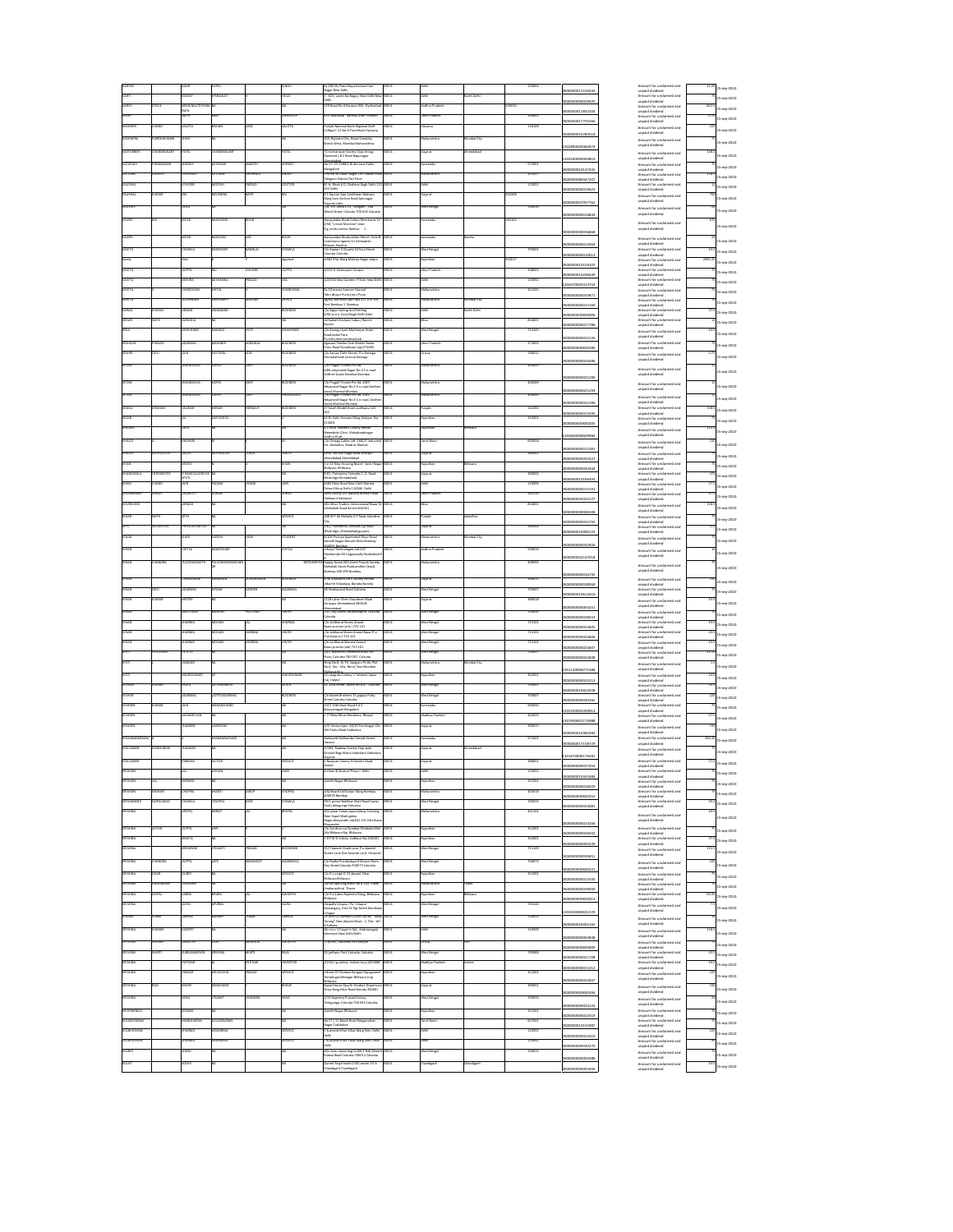|               |                              |              |           |                                                                                                                         |           |           |                  |                    | Amount for unclaimed and<br>unpaid dividend                                                |                                    | 5-sep-2010                                            |
|---------------|------------------------------|--------------|-----------|-------------------------------------------------------------------------------------------------------------------------|-----------|-----------|------------------|--------------------|--------------------------------------------------------------------------------------------|------------------------------------|-------------------------------------------------------|
|               |                              |              |           | 1521 Ag                                                                                                                 |           |           |                  |                    | Amount for inclaimed and<br>unpaid dividend                                                | $^{116}$                           | ep-2010                                               |
|               |                              |              |           | lagar Allahabad 211003                                                                                                  |           |           |                  |                    | Amount for unclaimed and<br>unpaid dividend                                                |                                    | 5-sep-2010                                            |
|               |                              |              |           | new Howrah Brid<br>d.room No.1018 Calcutta Calcutta                                                                     |           |           |                  | 13630:             | Amount for unclaimed and<br>unpaid dividend                                                | $\alpha$                           | 5-sep-2010                                            |
|               |                              |              |           | a, Clive Ghat Street, Ca                                                                                                |           | t Benga   | 700001           |                    | Amount for unclaimed and<br>unpaid dividend                                                | 1.7                                | sep-2010                                              |
|               |                              |              |           | b, Cive Ghat Street, Calcutta<br>sta                                                                                    | XA        | st Beng   | 700001           | 319411             | Amount for unclaimed and<br><b>Innabid distributed</b>                                     | 17                                 | Sarp 2010                                             |
|               |                              |              |           | 7431.                                                                                                                   |           |           |                  | 0584               | Amount for unclaimed and<br>unpaid dividend                                                |                                    | S-sep-2010                                            |
|               |                              |              |           |                                                                                                                         |           |           |                  | 31483              | Amount for unclaimed and<br>unpaid dividend                                                | $\alpha$                           | sep.2010                                              |
|               |                              |              |           | 90 Rps Dda Flat Mansarover Park<br>ara New De<br>16 B 4 Parvatan Vihar V                                                | <b>XA</b> |           | 110032<br>11009  | 056948             | Amount for unclaimed and<br>unpaid dividend                                                | 11.25<br>$\overline{\mathbf{1}}$   | 5-sep-2010                                            |
|               |                              |              |           | clave Delta<br>thi Nagar                                                                                                |           |           |                  | 12955648           | Amount for unclaimed and<br>unpaid dividend                                                |                                    | iep-2010                                              |
|               |                              |              |           | 11 Neeti ilagh New Dihi 110049                                                                                          |           |           |                  | 032261             | Amount for unclair<br>ned and<br>unpaid dividend<br>Amount for unclaimed and               | 1184.2                             | iep-2010                                              |
|               |                              |              |           |                                                                                                                         |           |           |                  |                    | <b>hospitally</b> history<br>Amount for unclaimed and                                      | 66.7                               | S-sep-2010                                            |
|               |                              |              |           | wer Tower "j" Cuffi<br>bay 400 005 Bombay                                                                               |           |           |                  | 018249             | unpaid dividend<br>Amount for inclaimed and                                                | 43                                 | sep-2010                                              |
| <b>IRENCE</b> |                              |              |           |                                                                                                                         | XA        |           | 600016           | 119354             | unpaid dividend<br>Amount for unclaimed and                                                |                                    | sep-2010                                              |
|               |                              |              |           | .<br>/18 Seven Well Street St Th<br>fount Chennai<br>railunar Stre                                                      |           |           |                  | 16675276           | unpaid dividend                                                                            | $\overline{42}$                    | S-sep-2010                                            |
|               |                              |              |           | 105 Madra                                                                                                               |           |           |                  | 023388             | Amount for unclaimed and<br>unpaid dividend<br>Amount for inclaimed and                    | ¢                                  | S-sep-2010                                            |
|               |                              |              |           | Nagar, B<br>talore<br>Oda Flat New Ranjit Nagar N Delhi                                                                 |           |           | 110008           | 00028500           | unpaid dividend<br>Amount for inclaimed and                                                | 112                                | sep-2010                                              |
|               |                              |              |           | 10008 Dehi<br>widwan Ta                                                                                                 |           |           |                  | 00011848           | unpaid dividend<br>Amount for unclaimed and                                                |                                    | sep-2010                                              |
|               |                              |              |           | tra Rai                                                                                                                 |           |           | 401105           | 201210<br>00083340 | unpaid dividend<br>Amount for unclaimed and                                                | 15                                 | <b>S-sep-2010</b><br>sep-2010                         |
|               |                              |              |           | 11, Pooja Nagar, 5-a, Cabin Cross<br>sad, Bhayander (e), Thane<br>ajanta Apartments, 10 gun                             |           | st Genea  | 700019           | 0012528            | unpaid dividend<br>Amount for unclaimed and                                                |                                    |                                                       |
|               |                              |              |           | sad, Calcutta Calcutta                                                                                                  |           |           |                  |                    | unpaid dividend<br>Amount for unclaimed and                                                | $^{115}$                           | $-$ sep $-2010$                                       |
|               |                              |              |           | /hawa 10 Seratwati Baug<br>whay 400060 Brenhav                                                                          |           |           |                  | 312218             | unpaid dividend                                                                            |                                    | sep-2010                                              |
|               |                              |              |           | i ch basava Raju, High school<br>,elamanchili Po.(w) Godavani (a.p.)                                                    |           |           | 534268           | 122641             | Amount for unclain<br>ed and<br>unpaid dividend                                            | $\overline{a}$                     | iep-2010                                              |
|               |                              |              |           | 14 268<br>Kacur Bridge G P O Patria 800001                                                                              |           |           | 800001           | 06048              | Amount for unclaimed and<br>unpaid dividend<br>Amount for unclaimed and                    | 112.5                              | iep-2010                                              |
|               |                              |              |           | t No 269 Shiv Krupa Ukaragari<br>rangabad Maharashitra                                                                  |           |           |                  | 13384064           | unpaid dividend                                                                            | 75                                 | sep-2010                                              |
|               |                              |              |           | (o Abhishek 3,b.b.ganguli Street<br>alcutta-700012 Calcutta<br>uri Binod Pur Katif                                      | <b>XA</b> | st Ben    | 700012<br>854105 | 0023057            | Amount for unclaimed and<br><b>Innabid distributed</b>                                     | $\overline{41}$<br>$\overline{42}$ | sep-2010                                              |
|               |                              |              |           |                                                                                                                         |           |           |                  | 011033733          | unpuid diweiend<br>Amount for unclaimed and<br>unpaid dividend<br>Amount for unclaimed and | $\overline{1}$                     | S-sep-2010                                            |
| <b>IULA</b>   |                              |              |           |                                                                                                                         | XA        | (arat     | 382352           | 159482             | unpaid dividend                                                                            | 41.                                | sep-2010                                              |
|               |                              |              |           | .<br>10 ganesh Appartment, Near Suthe<br>arkhana, Naroda Ahmedabad<br>dabad<br>wuwr Park Rishra Hoogbly                 |           |           | 712248           | 021014             | Amount for unclaimed and<br>unpaid dividend<br>Amount for unclaimed and                    |                                    | sep-2010                                              |
|               |                              |              |           |                                                                                                                         |           |           |                  | 011298355          | unpaid dividend                                                                            |                                    | S-sep-2010                                            |
|               |                              |              |           | 10,tagore Nagar, Ajmer Road,heera<br>ra, P.o.jaipur (raj.) Jaipur                                                       |           |           |                  | 00035884           | Amount for unclaimed and<br>unpaid dividend                                                |                                    | sep-2010                                              |
|               |                              |              |           | a III. Chinna Naikaran Street Ist Floo<br>acarpet Madras 600079 Madras                                                  |           |           |                  | 0032520            | Amount for unclaimed and<br>unpaid dividend                                                |                                    | $-$ sep $-2010$                                       |
|               |                              |              |           |                                                                                                                         |           |           |                  | 18862160           | Amount for unclaimed and<br>unpaid dividend                                                |                                    | sep-2010                                              |
|               |                              |              |           | hhebrta Amritsar<br>35 Sec 9 New Vijay Nagar Near Katri<br>sing Home Ghaziabad Uttar Prades                             |           |           | 201001           | 17966417           | Amount for unclaimed and<br>unpaid dividend                                                |                                    | sep-2010                                              |
|               |                              |              |           | Municipal Colony S                                                                                                      |           |           | 131001           | 017356399          | Amount for unclaimed and                                                                   |                                    | sep-2010                                              |
|               |                              |              |           | 17 4th Cross 7th Main 2nd<br>ragar Bangalor                                                                             |           |           | 560011           | 0684472            | unpaid dividend<br>Amount for unclair<br>ned and<br>unpaid dividend                        |                                    | sep-2010                                              |
|               |                              |              |           | -<br>22/14.gali No-9, Sadh Nagar, Palan                                                                                 | <b>XA</b> |           | 110045           | 01910100147304     | Amount for unclaimed and<br>unpaid dividend                                                | 17                                 | Sarp 2010                                             |
|               |                              |              |           | .<br>1, nobel Residency, ht Main, Eth<br>llanahall 5 O 5 Post Barnerghatt                                               |           |           |                  |                    | Amount for unclaimed and                                                                   | 111                                | 5-sep-2010                                            |
|               |                              |              |           | ad, bangalore Bangalore                                                                                                 |           |           |                  | 016597             | unpaid dividend<br>Amount for unclaimed and                                                |                                    |                                                       |
|               |                              |              |           | (s Sr N S Rao Qtr No 671/4 Nad Co<br>O N A D Karanja Raigad Boombay<br>o City Bank N.a. 293,dr.d.n.road For             |           |           | 400001           | 0027400            | unpaid dividend<br>Amount for unclaimed and                                                |                                    | S-sep-2010                                            |
|               |                              |              |           | bay Born<br>s<br>Shri Shivlei Soni Piolla Bazar Bea                                                                     |           |           |                  | 124000             | unpaid dividend<br>Amount for unclaimed and                                                |                                    | sep-2010                                              |
|               |                              |              |           | 5001                                                                                                                    |           |           | 110048           | 0033931            | unpaid dividend<br>Amount for unclair<br>ed and                                            | 17                                 | -sep-2010                                             |
|               |                              |              |           | 22 Greater Kallash Ma<br>hi-110048 Delhi<br>36 Vard N 40 Raghurashmi Bhavan Ke<br>11 Teh Bhilwara Dist Bhilwara Bhilwar |           |           |                  |                    | unpaid dividend<br>Amount for unclaimed and                                                | 148                                | sep-2010                                              |
|               |                              |              |           | siasthan<br>t No 403 4th Fir B 28 New Harsh<br>ccord Sharti Park Mira Rd E Thane                                        |           |           | 40110            | 63475              | unpaid dividend                                                                            |                                    | sep-2010                                              |
|               |                              |              |           | aharashtra india.<br>5 Mirendra Intern                                                                                  |           |           |                  | 53410              | Amount for unclaimed and<br>unpaid dividend                                                |                                    | 5-sep-2010                                            |
|               |                              |              |           | tional 40/4, Stran<br>ed, Jind Floor Calcutta 700001 Calcu                                                              |           |           |                  | 0216               | Amount for unclaimed and<br>unpaid dividend                                                |                                    | sep-2010                                              |
|               |                              |              |           | 14/759 Maruthi<br>am Kadana (dan                                                                                        |           |           | 516285           | 10353314           | Amount for unclaim<br>ed and<br>npaid di                                                   |                                    | -<br>sep-2010                                         |
|               |                              |              |           | Durg lib                                                                                                                |           |           |                  | 479814             | Amount for unclaimed and<br>unpaid dividend                                                | x                                  | sep-2010                                              |
| tuarmas       |                              |              |           | Xh, Nariman Bhavan, Nariman Point<br>Sri S.n. somani 16-h.                                                              | <b>XA</b> | harashtra | 200022           | 4696               | Amount for unclaimed and<br>unpaid dividend                                                | -15<br>27.7                        | 5-sep-2010                                            |
|               |                              |              |           | ed. Calcutta Calcutt<br>. 1764, list Flox                                                                               |           |           |                  | 0029890            | Amount for unclaimed and<br>unpaid dividend                                                |                                    | sep-2010                                              |
|               |                              |              |           | o Sahyadri Service Sti                                                                                                  |           |           |                  | 1437               | Amount for unclaimed and<br>unpaid dividend<br>Amount for unclaimed and                    |                                    | sep-2010                                              |
|               |                              |              |           | d Shimoga Karnataka                                                                                                     |           |           |                  | 1021               | unpaid dividend                                                                            |                                    | sep-2010                                              |
|               |                              |              |           | Mo 148 4th Cross H<br>sk Mill Gulbara                                                                                   |           |           | 585101           | (6897309           | Amount for unclaimed and<br>unpaid dividend<br>Amount for unclair                          |                                    | sep 2010                                              |
|               |                              |              |           | nara Bank, iritty Car<br>0 703  Cannancre                                                                               | XA        |           | 670703<br>609001 | 1534               | wd and<br>unpaid dividend                                                                  | 112                                | sep-2010                                              |
|               |                              |              |           | a Kallarai Thoppustreet Near Canarı<br>ank Mayiladuthurai Tamiinadu                                                     |           |           |                  | 362312             | Amount for unclaimed and<br>unpaid dividend                                                |                                    | sep-2010                                              |
|               |                              |              |           | v No 234 Old No 611 Namo Vill<br>rd No 35 Dr Suparayan Street                                                           |           |           | 641012           | 71259              | Amount for unclaimed and<br>unpaid dividend                                                | $\alpha$                           | 5-sep-2010                                            |
|               |                              |              |           | imbatore<br>1/570, R. K. Puram,   New Delhi D                                                                           |           |           |                  |                    | Amount for unclaimed and<br>unpaid dividend                                                |                                    | 5-sep-2010                                            |
|               |                              |              |           | b D.k. sharma Apartment "b",flat<br>s. 101, haria Park Silvasa Road,vapi-                                               |           |           | 296195           | 02648              | Amount for unclai<br>ed and<br>unpaid dividend                                             |                                    | 5-sep-2010                                            |
|               |                              |              |           |                                                                                                                         |           |           |                  |                    | Amount for unclaimed and                                                                   |                                    | sep-2010                                              |
|               |                              |              |           | 1500 Carton 15                                                                                                          |           |           | 134109           | 201000003722994    | unpaid dividend<br>Amount for inclaimed and<br><b>Innahid Hidden</b>                       | 118                                | S-sep-2010                                            |
|               |                              |              |           | tal Co                                                                                                                  |           |           | 64110            | 0000448            | mount for unclaimed and                                                                    | 22.                                | S-sep-2010                                            |
|               |                              |              |           |                                                                                                                         |           |           | 63720            | 14993140           | unpaid dividend<br>Amount for unclair<br>ned and<br>unpaid dividend                        | 37.5                               |                                                       |
|               |                              |              |           | A Mohan Das & Co 4 Godown St<br>idras 600001 Madras<br>Angappa Naicken Street First Flo                                 |           |           |                  | 011324             |                                                                                            | 118.5                              | sep-2010                                              |
|               | MAKONAZIE<br><b>THAKUMMA</b> |              |           | ras 600001 Madras                                                                                                       |           |           | sanna            | 1005687            | Amount for unclaimed and<br>unpaid dividend<br>Amount for unclaimed and<br>unpaid dividend | 115.5                              | S-sep-2010                                            |
|               | INAKAR                       |              |           | : 7 5 5 5 Building   Floor   Cross   Mi<br>amarajpet Bangalore  Bangalore                                               |           |           | 560018           | 0027468            | Amount for inclaimed and<br>unpaid dividend                                                | 17.                                | s<br>sep 2010                                         |
|               | SUBRAM                       |              |           | .<br>4.evalappan Street, Sundram Bai<br>gar, Tambaram, Sanatonium -                                                     |           | of Nad    | 600047           |                    | Amount for unclaimed and<br>unpaid dividend                                                |                                    | Ssep-2010                                             |
|               |                              |              |           | dras -- Madras<br>Tama Marbles                                                                                          |           |           | 5185             | 032128             | Amount for unclaimed and                                                                   | $\overline{22}$                    | 5-sep-2010                                            |
|               |                              |              |           | 10 North 4th Street Pudul                                                                                               |           |           | 622003           |                    | unpaid dividend<br>Amount for unclaimed and                                                | 2.75                               | 15-sep-2010                                           |
|               |                              |              |           | 795. Yamuna Vihar Ntoc To                                                                                               |           |           | 495450           | 2127729            | unpaid dividend<br>Amount for unclaimed and<br>unpaid dividend                             | 150                                | 5-sep-2010                                            |
|               |                              |              |           | o Mr.m.i<br>nk.zonal<br>nealore<br>l Office Edp Cell gandhin                                                            |           |           | 56000            |                    | Amount for inclaimed and<br>unpaid dividend                                                | щ                                  | 5-sep-2010                                            |
|               |                              |              |           |                                                                                                                         |           |           |                  | 82                 |                                                                                            |                                    |                                                       |
|               |                              |              |           |                                                                                                                         | XA        | harashtr. | 400019           |                    |                                                                                            |                                    |                                                       |
|               |                              |              |           | O 1/v Customs Orts Adenwala Road<br>ve Ganden Matunga Mumbai                                                            |           |           | 635602           | 033858267          | Amount for unclaimed and<br>unpaid dividend<br>Amount for unclaimed and                    | 112.                               | Ssep-2010                                             |
|               |                              |              |           |                                                                                                                         | ٤A        | iatska    | 560011           | 0012200            | unpaid dividend                                                                            | 43.                                | 15-sep-2010                                           |
|               |                              |              |           | 159 33a Cross Road iv Block Jayanagar<br>Iangalore 560011 Bangalore                                                     |           |           | 400064           | 000M00423          | Amount for unclaimed and<br>unpaid dividend                                                |                                    |                                                       |
|               |                              |              |           | rop National Furniture Works Opp N<br>ro Talkies 5 V Road Malad Bombay                                                  |           |           |                  | 00M0042            | Amount for unclaimed and<br>unpaid dividend                                                |                                    | $-$ sep $-2010$                                       |
|               |                              |              |           | 064 Borrbay<br>! Julius & New Delt                                                                                      |           |           | 515807           | 031768             | Amount for unclaimed and<br>unpaid dividend                                                |                                    | S-sep-2010<br>Ssep-2010                               |
|               |                              |              |           | ddy's Consultants Dyno.16/108-f-<br>stairs Opp.slv Thetre,guntakal-5 15                                                 |           |           |                  | 023037             | Amount for unclaimed and<br>unpaid dividend                                                |                                    |                                                       |
|               |                              |              |           | By Anhana D. 1185 Mar Indian Na<br><b>Snow-226 016</b>                                                                  |           |           | 226016           | 0024539            | Amount for unclaimed and<br>unpaid dividend                                                |                                    |                                                       |
|               |                              |              |           | nna Tangam Finance 19e Connel<br>dg.banerji Road Cochin-682                                                             |           |           |                  | 0012968            | Amount for inclaimed and<br>unpaid dividend                                                | $\boldsymbol{z}$                   | S-sep-2010                                            |
|               | autros                       |              |           | ilkeraas<br>Lakshmi Nivasa No.73 12th Maii<br>ad,brindavan Ext.mysore-570 020                                           |           |           | 570020           | 123798             | Amount for unclaimed and<br>unpaid dividend                                                | 41                                 | Ssep-2010                                             |
|               |                              |              |           | o V.v.k.rajamohan D-103,krishivih<br>S8 Ameerpet,hyderabad-500 01 6                                                     |           |           |                  |                    | Amount for unclaimed and                                                                   | B                                  | 15-sep-2010                                           |
|               | MAR                          |              |           |                                                                                                                         |           | d Nady    | 600040           |                    | unpaid dividend                                                                            | 17                                 |                                                       |
|               |                              |              |           | artered Accountent,ab-151, Third<br>reet,anna Nagar, Madras Madras                                                      |           | t Geogr   | 723101           |                    | Amount for unclaimed and<br>unpaid dividend<br>Amount for unclaimed and                    |                                    | $-$ sep $-2010$                                       |
|               |                              |              |           | .<br>aran Nath Mishra Street Amlapara<br>1. sani Mandir P.o Purlia(w.b.)-723<br>1/294 Janakpuri New Dalhi Dal           |           |           | 110058           | 123734             | unpaid dividend<br>Amount for unclaimed and                                                | -15                                | 15-sep-2010                                           |
|               | WA1                          | <b>IMI A</b> | <b>WW</b> |                                                                                                                         |           |           | Ancona           | 625                | unpaid dividend                                                                            | 115                                |                                                       |
|               |                              |              |           | : Sh. Jagdish Talwar Advo<br>urt Dada Manzil Ird Floor                                                                  |           |           |                  |                    | Amount for unclaimed and<br>unpaid dividend                                                |                                    | S-sep-2010<br>5-sep-2010<br>15-sep-2010<br>5-sep-2010 |
|               |                              |              |           | rnohamedal Road, Bomba<br>Sh.jagdish Talwar Advocat<br>urt Dada Manzil Ind Floor                                        |           |           |                  | <b>CCCOMOOS</b>    | Amount for unclaimed and<br>unpaid dividend                                                | 118                                | 5-sep-2010                                            |
|               |                              |              |           | amedali Road, Bomi<br>my Nouse Pattambi<br>na Kerala<br><b>Stribalis</b><br>vne 3ad fin                                 |           |           |                  | 010187284          | Amount for unclaimed and<br>unpaid dividend                                                | 516.7                              | 5-sep-2010                                            |
|               |                              |              |           | 1/11 appolo H<br>achar Marg, Mumbai Mumba<br>b M/s M p.kedia & Co. 29,<br>n.mukherjee Road, 2nd Floor,r.no.15           |           |           |                  |                    | Amount for unclaimed and<br>unpaid dividend<br>Amount for unclaimed and                    |                                    | 5-sep-2010                                            |

| d ar<br>f<br>d<br>aid diuta<br>١d                                                 |                              | 2010              |
|-----------------------------------------------------------------------------------|------------------------------|-------------------|
| Amour<br>d and                                                                    |                              |                   |
| mount for uncl<br>npaid dividend                                                  |                              | 0.2010            |
| Imount for und<br>d and                                                           |                              | p-2010<br>ß       |
| npaid dividend                                                                    |                              |                   |
| Amount for uncl<br>imed and<br>unpaid dividend                                    |                              | $-2010$           |
| ū<br>d and<br>r und<br>n                                                          |                              |                   |
| unpaid dividend                                                                   |                              | 1010              |
| Amount for und<br>aimed and<br>npaid dividend                                     |                              | 2010              |
| .<br>ount<br>Nid r<br>.<br>for<br>fivid<br>d and<br>r und<br>idend<br>r und       |                              | 010               |
| ų<br>$\tilde{6}$<br>mour<br>d and                                                 |                              |                   |
| unpaid dividend                                                                   |                              |                   |
| imed and<br>Amount for und                                                        |                              | 2010              |
| nnaid distinged<br>6 <sup>o</sup><br>άü<br>i ar<br>ä                              |                              |                   |
| r<br>und<br>idend<br>id<br>id i                                                   |                              | 110               |
| med and<br>unt for und<br>id dividend<br>mo                                       |                              | ì,<br>010         |
| npi<br>imed and<br>Amount for und                                                 |                              |                   |
| npaid dividend                                                                    |                              | 15-sep<br>$-2010$ |
| $\alpha$<br>for<br><b>Control</b><br>imed and<br>Á<br>aid divide                  |                              | $10^{-1}$         |
| mş<br>١d<br>Amount for und<br>ed and<br>ie                                        |                              |                   |
| .<br>aid di<br>á<br>ış                                                            |                              | 2010<br>i         |
| Amount for und<br>imed and                                                        |                              | 0-2010<br>ò,      |
| mount distributed<br>j.                                                           |                              |                   |
| 6 <sup>o</sup><br>d and<br>um<br>id<br>ų                                          |                              | 010               |
| Amount for und<br>d and                                                           |                              |                   |
| .<br>aid di<br>'n.<br>ış                                                          |                              | i<br>010          |
| <b>Amount for und</b><br>imed and                                                 | m                            | ú<br>2010         |
| aid divide<br>۱d<br>ć<br>.<br>Ou<br>imed and                                      |                              |                   |
| unt for und<br>id dividend<br>unt for und                                         |                              | 010               |
| unpaid<br>Amour<br>d and<br>unpaid dividend                                       | 1                            | 010               |
| ma<br>یہ<br>ant fo<br>id div<br>n<br>d and                                        |                              |                   |
| lend<br>npi                                                                       |                              | 2010              |
| airr<br>ed and                                                                    |                              |                   |
| <b>Imount for und</b><br>Impaid dividend                                          |                              | 2010<br>iś        |
| .<br>th<br>r und<br>no<br>d and                                                   |                              |                   |
| d dividend<br>npi                                                                 |                              | 1010              |
| t for und<br>iour<br>d ar<br>ï                                                    |                              | 010               |
| an<br>id divi<br>ant fo<br><br>unpaid<br>Amour<br>idend<br>r und<br>d and         |                              |                   |
| unpaid dividend                                                                   |                              | 010               |
| Amount for und<br>ed and<br>npaid dividend                                        |                              | 2010              |
| i.<br>d ar<br>ä                                                                   |                              |                   |
| .<br>ount<br>xaid d<br>r und<br>idend<br>r und<br>ų                               |                              | 010               |
| mour<br>e fa<br>d and                                                             |                              | 010               |
| unpaid dividend<br>d and                                                          |                              |                   |
| $\frac{1}{2}$<br>.<br>Int for und<br>id dividend<br>np                            |                              | 1010              |
| iour<br>d and                                                                     |                              | 010               |
| unt for uncl<br>id dividend<br>nş                                                 |                              |                   |
| ant for und<br>id dividend<br>id dividend<br>lour<br>d a<br>ä                     |                              | 010               |
| ij                                                                                |                              |                   |
| e fe<br>nd<br>d and<br>mou<br>unpaid dividend                                     |                              | 010               |
| d and                                                                             |                              |                   |
| $\frac{1}{2}$<br>unt for<br>id divis<br>ć,<br>n<br>end<br>np                      |                              | 1010              |
| ent for und<br>id dividend<br>iour<br>d and                                       |                              | 010               |
| nş                                                                                |                              |                   |
| t for und<br>iour<br>i si<br>ä                                                    |                              | oso               |
| renoun<br>unpaid divi<br>Amount fo<br>idend<br>r und<br>d and                     |                              |                   |
| unpaid dividend                                                                   |                              | 2010              |
| Amount for und<br>imed and<br>npaid dividend                                      |                              | 2010<br>ú         |
|                                                                                   |                              |                   |
| d and<br>unpaid dividend                                                          |                              | 5-sep-2010        |
|                                                                                   |                              |                   |
| e fo<br>.<br>Tarihi<br>.<br>Gand<br>no                                            |                              | 0.2010<br>ú       |
| paid dividend<br>ed and                                                           |                              |                   |
| .<br>Amount for uncl<br>unpaid dividend                                           |                              | 2010<br>i         |
| .<br>iou<br>for und<br>å.                                                         | ŧ                            | 010               |
| nnom<br>mpaid dividend<br>mount for und<br>d and                                  |                              |                   |
| npaid dividend                                                                    |                              | 2010              |
| mount for und<br>npaid dividend<br>d and                                          |                              |                   |
|                                                                                   |                              | 2010              |
|                                                                                   |                              |                   |
| mount for und<br>d and                                                            |                              |                   |
| npaid dividend                                                                    |                              | 2010<br>ò,        |
| .<br>Lfr<br>e unit<br>iou<br>d a<br>ä                                             |                              | 010               |
| id dividend<br>npi                                                                |                              |                   |
| e fo<br>dir<br>گاہ<br>rund<br>idr<br>d<br>and<br>ò                                |                              | 010               |
| ų<br>$\frac{1}{10}$<br>e fa<br>d and<br>ŕ,<br>nd                                  |                              |                   |
| unpaid dividend                                                                   |                              | 10                |
| imed and<br>Amount for und<br>npaid dividend                                      | ċ                            | 2010              |
| d ar                                                                              | ŧ                            | 010               |
| iount for und<br>paid dividend<br>u<br>d and<br>no<br>nd                          |                              |                   |
| unt fo<br>id div<br>١d<br>npi                                                     |                              | 1010              |
| t fo<br>iour<br>.<br>rund<br>d and                                                |                              | 010               |
| d dividend<br>npi                                                                 |                              |                   |
| iour<br>t for und<br>á.<br>ä                                                      |                              | 010               |
| dd<br>nd<br>npai<br>mou<br>$\frac{1}{6}$<br>d and<br>nd                           |                              |                   |
| npaid dividend                                                                    |                              | 1010              |
| k<br>d and                                                                        |                              | 2010              |
| nount for und<br>spaid dividend<br>np                                             |                              |                   |
| mount for und<br>d and                                                            |                              | 2010<br>ò,        |
| npaid dividend<br>Amount for und<br>ed and                                        |                              |                   |
| nnaid distinged                                                                   |                              | 2010              |
| ú<br>d and<br>nd<br>nc                                                            |                              | 2010<br>1Ś        |
| unpaid dividend                                                                   |                              |                   |
| e for und<br>aimed and                                                            |                              | 2010<br>i         |
| aid divi<br>'n.<br>ç<br>mount for und<br>.<br>Imad and                            |                              |                   |
| aid dir<br>۱d                                                                     |                              | 2010              |
| .<br>ou<br>$\frac{1}{16}$<br>ed and<br>und                                        |                              | 010               |
|                                                                                   |                              |                   |
| enourit for uncl<br>npaid dividend<br>enount for uncl<br>ed and<br>mpaid dividend |                              | ıs<br>sep-2010    |
| <b>Amount for und</b><br>unpaid dividend<br>imed and                              | $\overline{\mathbf{u}}$<br>š | 15-sep-2010       |
| iou<br>ã<br>r und<br>d ar                                                         | $\overline{\mathbf{u}}$      |                   |
| id i<br>livis<br>kind                                                             |                              | 15-sep-2010       |
| ad and<br>t fo<br>melaire                                                         | 17.5                         | 15-sep-2010       |
| paid dividend                                                                     |                              |                   |
| ū<br>d and<br>m<br>unpaid dividend                                                |                              | ep-2010<br>is.    |
|                                                                                   |                              |                   |
| $\mathbf{f}_{\mathbf{G}}$<br>imed and<br>ar und<br>Adend                          |                              | sep-2010<br>ß     |
| Amount for unclaimed and                                                          | 3                            | 5-sep-2010        |
| unpaid dividend<br>Amoun<br>for und<br><b>Imediand</b>                            | ī                            |                   |
| aid diuta<br>m<br>nş                                                              |                              | 15-sep-2010       |
| .<br>Manazarta davre                                                              |                              | 15-sep-2010       |
| Amount for uncl<br>unpaid dividend                                                |                              |                   |
| .<br>mount for und<br>npaid dividend<br>imed and<br>npi                           |                              | 15-sep-2010       |
| Amour<br>ed and<br>in                                                             | 'n.                          | ú,                |
| unt for und<br>id dividend<br>npi                                                 |                              | sep-2010          |
| d and                                                                             | 5                            | ıs<br>sep.2010    |
| <i><b>Amount for und</b></i><br>unpaid dividend                                   |                              |                   |
| e fo<br>mour<br>r und<br>d and<br>im<br>unpaid dividend                           |                              | ep-2010<br>ß      |
| med and                                                                           |                              |                   |
| .<br>Amount for<br>unpaid divid<br>r und<br>npi<br>lend                           |                              | 15-sep-2010       |
| t for und<br>ı.<br><b>TOUT</b><br>in<br>ed and                                    |                              |                   |
| id dividend<br>npi                                                                | ī                            | sep-2010<br>LS    |
| Amour<br>t for und<br>d and<br>nd                                                 |                              | 15-sep-2010       |
| id divis<br>nş<br>Amount for und<br>imed and                                      |                              |                   |
| aid dividend<br>u                                                                 |                              | is<br>p-2010      |
| t fe<br>n<br>d and<br>ma<br>im                                                    |                              |                   |
| unpaid dividend                                                                   |                              | p-2010<br>۱Ś٠     |
| Amour<br>for unclaimed and                                                        |                              |                   |
| paid dividend                                                                     |                              | 15-sep-2010       |
| im<br>d and                                                                       |                              | sep-2010<br>ß     |
| mount for uncl<br>npaid dividend                                                  |                              |                   |
| Amount for und<br>ed and<br>unpaid dividend                                       |                              | 15-sep-2010       |
| Amount for und<br>imed and                                                        | E<br>ć                       |                   |
| <b>Insald dividend</b>                                                            |                              | 15-sep-2010       |
| t fe<br>d and<br>mo<br>nc                                                         | m                            | 15-sep-2010       |
| unpaid dividend                                                                   |                              |                   |
| Amour<br>for unclaimed and<br>aid dividend                                        |                              | 15-sep-2010       |
| u<br>Amount for und<br>aimed and                                                  | 510                          |                   |
| unpaid dividend                                                                   |                              | 15-sep-2010       |
| Amount for unclaimed and                                                          |                              | 15-sep-2010       |
| unpaid dividend<br>mour<br>e fo<br>r unda<br>imed and                             |                              | 15-sep-2010       |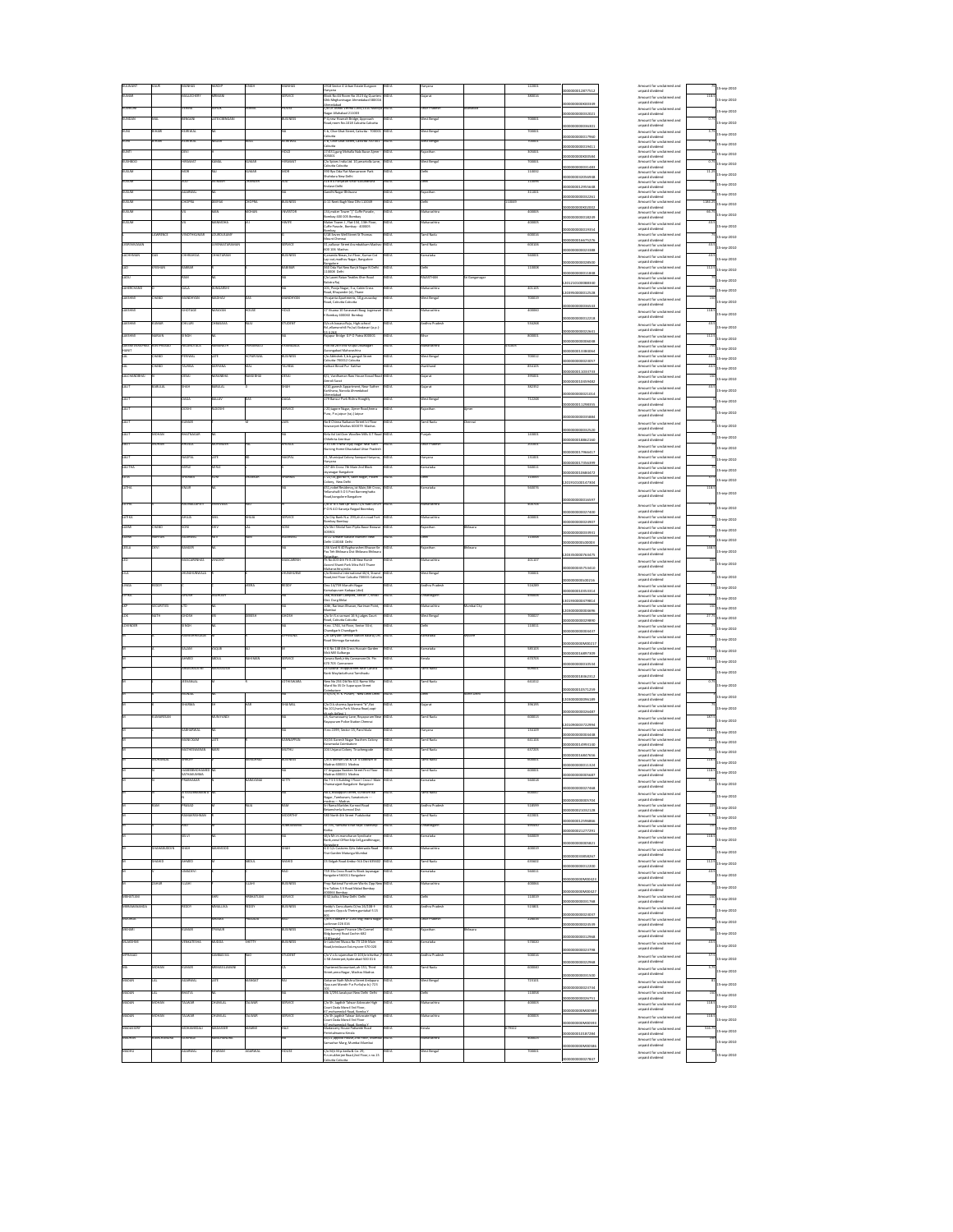|  |            |               |           | anii Abasan, 4th Floor, chawal Patt                                                                                  |                                |                  |         |                 |                  |                                                                                                                            |                 |                                                                                                                                                                                                                                                                                                                                                                                                                                                                                                                                                                                                                                       |
|--|------------|---------------|-----------|----------------------------------------------------------------------------------------------------------------------|--------------------------------|------------------|---------|-----------------|------------------|----------------------------------------------------------------------------------------------------------------------------|-----------------|---------------------------------------------------------------------------------------------------------------------------------------------------------------------------------------------------------------------------------------------------------------------------------------------------------------------------------------------------------------------------------------------------------------------------------------------------------------------------------------------------------------------------------------------------------------------------------------------------------------------------------------|
|  |            |               |           | ish Para Lane,oppd<br>ulati,kolkata (w.b.) Kolkata                                                                   |                                |                  |         |                 |                  | Amount for unclaimed and                                                                                                   |                 | 5-sep-2010                                                                                                                                                                                                                                                                                                                                                                                                                                                                                                                                                                                                                            |
|  |            |               |           | 17 R K Colony Bh                                                                                                     |                                |                  |         | 31100           |                  | Amount for unclaimed and                                                                                                   |                 | sep-2010                                                                                                                                                                                                                                                                                                                                                                                                                                                                                                                                                                                                                              |
|  |            |               |           | lagar                                                                                                                |                                |                  |         |                 | 17710            | unpaid dividend<br>Amount for unclaimed and<br>unpaid dividend                                                             | 158.            | iep-2010                                                                                                                                                                                                                                                                                                                                                                                                                                                                                                                                                                                                                              |
|  | що         |               |           | 115 Surya Nagar Distt Gaz<br>1011                                                                                    |                                |                  |         | 201011          | 011683           | Amount for unclaimed and<br>unpaid dividend                                                                                | 118             | 5-sep-2010                                                                                                                                                                                                                                                                                                                                                                                                                                                                                                                                                                                                                            |
|  | NOU        |               |           | it & Po.pural.ta.himatnagar Distt.s.k<br>ujarat)383 001                                                              |                                |                  |         | 383001          |                  | Amount for unclaimed and<br>unpaid dividend<br>Amount for unclaimed and                                                    | 41              | sep-2010                                                                                                                                                                                                                                                                                                                                                                                                                                                                                                                                                                                                                              |
|  |            |               |           | : 65/248 Bari Pea<br>1001                                                                                            |                                |                  |         | 22100           | 013548           | unpaid dividend                                                                                                            | 41.             | -<br>sep-2010                                                                                                                                                                                                                                                                                                                                                                                                                                                                                                                                                                                                                         |
|  |            |               |           | /169 Adaruh Colony Ag<br>ad Nagar Bhilwara<br>36, Panch Shita Park New C                                             |                                |                  |         | 311007<br>11001 | 301760000664829  | Amount for unclaimed and<br>unpaid dividend<br>Amount for unclaimed and                                                    | $\overline{a}$  | 5-sep-2010                                                                                                                                                                                                                                                                                                                                                                                                                                                                                                                                                                                                                            |
|  |            |               |           | 0017 Debi<br>iza Sahid, B                                                                                            |                                |                  |         |                 | 11978            |                                                                                                                            |                 | S-sep-2010                                                                                                                                                                                                                                                                                                                                                                                                                                                                                                                                                                                                                            |
|  |            |               |           |                                                                                                                      |                                |                  |         |                 | 122015           | Amount for unculatined and<br>unpaid dividend<br>Amount for unclaimed and<br>unpaid dividend<br>Amount for unclaimed and   |                 | <b>S-sep-2010</b>                                                                                                                                                                                                                                                                                                                                                                                                                                                                                                                                                                                                                     |
|  |            |               |           | : Prahlad Kumar Todi Post Box 21<br>st Jogbani Dist Araria Bihar<br>d 208 Salt Lake City Calcutta 700 064            |                                | st Ben           |         | 700064          | 032312           | unpaid dividend<br>Amount for unclaimed and                                                                                |                 | 5-sep-2010                                                                                                                                                                                                                                                                                                                                                                                                                                                                                                                                                                                                                            |
|  |            |               |           | cutta<br>54 d Dr Ralendra Pd Road Jh                                                                                 |                                |                  |         | 284001          | 124460           | unpaid dividend<br>Amount for unclaimed and                                                                                |                 | S-sep-2010                                                                                                                                                                                                                                                                                                                                                                                                                                                                                                                                                                                                                            |
|  |            |               |           |                                                                                                                      |                                |                  |         |                 | 0017016964       | unpaid dividend<br>Amount for unclaimed and                                                                                |                 | -<br>sep-2010                                                                                                                                                                                                                                                                                                                                                                                                                                                                                                                                                                                                                         |
|  |            |               |           | datpur P.o. Pallan Via-Joka, P.s.<br>Imupur Kolkata<br>ar Industries Associa                                         |                                |                  |         | nocco.          | 202780000020728  | unpaid dividend                                                                                                            |                 | sep-2010                                                                                                                                                                                                                                                                                                                                                                                                                                                                                                                                                                                                                              |
|  | now        |               |           | tha Library Road Patna - 800001                                                                                      |                                |                  |         |                 |                  | Amount for unclaimed and<br>unpaid dividend                                                                                |                 | sep-2010                                                                                                                                                                                                                                                                                                                                                                                                                                                                                                                                                                                                                              |
|  |            |               |           | .<br>21 B Wing Asmita Ascon I Nr Asmit<br>per Market Naya Nagar Mira Road                                            |                                |                  |         | 40110           |                  | Amount for unclaimed and<br>unpaid dividend                                                                                | $\alpha$        | S-sep-2010                                                                                                                                                                                                                                                                                                                                                                                                                                                                                                                                                                                                                            |
|  |            |               |           | d<br>Thana<br>Natabar Dutta Row Calcutta 7000<br>utta                                                                |                                |                  |         | 700013          |                  | Amount for unclaimed and<br>unpaid dividend<br>Amount for unclaimed and                                                    | $\overline{a}$  | 5-sep-2010                                                                                                                                                                                                                                                                                                                                                                                                                                                                                                                                                                                                                            |
|  | <b>ATH</b> |               |           | 10/10205 Kannamw<br>khroli East Mumbai                                                                               |                                |                  |         | 400083          | 00000011349093   | unpaid dividend                                                                                                            |                 | sep-2010                                                                                                                                                                                                                                                                                                                                                                                                                                                                                                                                                                                                                              |
|  |            |               |           | ngineers & Moulders 751, Marshall<br>Iouse,33/1, Nataji Subhash Rd. Calcu<br>700 001 Calcutta                        |                                |                  |         |                 |                  | Amount for unclaimed and<br>unpaid dividend                                                                                |                 | Sarp 2010                                                                                                                                                                                                                                                                                                                                                                                                                                                                                                                                                                                                                             |
|  | DALIARTSM  |               |           | d No.17, (new No.21) Perumal Kol                                                                                     | XA                             |                  |         | 610001          | 21831            | Amount for unclaimed and                                                                                                   | 118             |                                                                                                                                                                                                                                                                                                                                                                                                                                                                                                                                                                                                                                       |
|  |            |               |           | eet, Madappuram Thinwanu<br><b>Leuchin De</b>                                                                        |                                |                  |         |                 |                  | unpaid dividend                                                                                                            |                 | sep-2010                                                                                                                                                                                                                                                                                                                                                                                                                                                                                                                                                                                                                              |
|  |            |               |           | iasavakrupa Opp Vinayaka P<br>wanagudi Shimoga 577201                                                                |                                |                  |         |                 | 00033819         | Amount for unclaimed and<br>unpaid dividend                                                                                |                 | 5-sep-2010                                                                                                                                                                                                                                                                                                                                                                                                                                                                                                                                                                                                                            |
|  |            |               |           | o R.k.kankaria Aco., 3 Brabourne<br>ad, 5th Floor, Calcutta Calcutta                                                 |                                |                  |         | 700001          | 00000000018450   | Amount for unclaimed and<br>unpaid dividend                                                                                | 130.            | sep-2010                                                                                                                                                                                                                                                                                                                                                                                                                                                                                                                                                                                                                              |
|  |            |               |           | d Bazar, Gwalior M.p.                                                                                                |                                |                  |         |                 | idiga            | Amount for unclaimed and<br>unpaid dividend                                                                                |                 | S-sep-2010                                                                                                                                                                                                                                                                                                                                                                                                                                                                                                                                                                                                                            |
|  |            |               |           | : Jagabandhu I<br>3 005  Calcutta                                                                                    |                                |                  |         |                 | 0021071          | -<br>Amount for unclaimed and<br>unpaid dividend<br>anoun.<br>unpaid di                                                    |                 | 5-sep-2010                                                                                                                                                                                                                                                                                                                                                                                                                                                                                                                                                                                                                            |
|  |            |               |           | Rup Mahal, Plot.no.222,<br>ed, Wadala, Bombay 31 B                                                                   |                                |                  |         |                 | 000016124        | Amount for unclaimed and<br>unpaid dividend                                                                                |                 | sep.2010                                                                                                                                                                                                                                                                                                                                                                                                                                                                                                                                                                                                                              |
|  |            |               |           | 2. z. c. vyas Colony, Near Shneenat<br>auraha Bhilwara (rajasthan) Bhilwar                                           |                                |                  |         | 311001          |                  | Amount for unclaimed and<br>unpaid dividend                                                                                |                 | sep-2010                                                                                                                                                                                                                                                                                                                                                                                                                                                                                                                                                                                                                              |
|  |            |               |           | rejasthan Spinning I<br>habdev Rajasthan                                                                             |                                |                  |         |                 | 00026591         | Amount for unclaimed and                                                                                                   |                 | sep-2010                                                                                                                                                                                                                                                                                                                                                                                                                                                                                                                                                                                                                              |
|  |            |               |           | <b>656 Greater Kall</b>                                                                                              |                                |                  |         | 110048          | 00234089         | unpaid dividend<br>Amount for unclaimed and                                                                                |                 | 5-sep-2010                                                                                                                                                                                                                                                                                                                                                                                                                                                                                                                                                                                                                            |
|  |            |               |           |                                                                                                                      |                                |                  |         | 31100           | 26884            | unpaid dividend<br>Amount for unclaimed and                                                                                |                 | 5-sep-2010                                                                                                                                                                                                                                                                                                                                                                                                                                                                                                                                                                                                                            |
|  |            |               |           |                                                                                                                      |                                |                  |         |                 |                  | unpaid dividend<br>Amount for unclaimed and                                                                                |                 |                                                                                                                                                                                                                                                                                                                                                                                                                                                                                                                                                                                                                                       |
|  |            |               |           |                                                                                                                      |                                |                  |         |                 | 26357            | unpaid dividend                                                                                                            |                 | sep-2010                                                                                                                                                                                                                                                                                                                                                                                                                                                                                                                                                                                                                              |
|  |            |               |           | 10,m.g.road,maheshwar<br>sti.khargone, Maheshwar (m.p.)151                                                           |                                |                  |         | 451224          | 121467           | Amount for unclaimed and<br>unpaid dividend                                                                                |                 | sep-2010                                                                                                                                                                                                                                                                                                                                                                                                                                                                                                                                                                                                                              |
|  |            |               |           | s 56 Sector 21 Chandigarh U T                                                                                        |                                |                  |         |                 | 10707216         | Amount for unclaimed and<br>unpaid dividend                                                                                | 5917            | -sep-2010                                                                                                                                                                                                                                                                                                                                                                                                                                                                                                                                                                                                                             |
|  |            |               |           | (S, Krishna Graphics, G-17, Hari Har<br>gar, Elbee Cinema, Bhatar Road, Sur                                          |                                |                  |         |                 | 204150000055088  | Amount for unclaimed and<br>inpaid                                                                                         |                 | S-sep-2010                                                                                                                                                                                                                                                                                                                                                                                                                                                                                                                                                                                                                            |
|  |            |               |           | iarat<br>: II.s.steel Corporation 18/1,ma<br>endra Road Calcutta-700 007                                             |                                |                  |         |                 |                  | Amount for unclaimed and                                                                                                   |                 | sep-2010                                                                                                                                                                                                                                                                                                                                                                                                                                                                                                                                                                                                                              |
|  |            |               |           | lcutta<br>12,5 m r                                                                                                   |                                |                  |         |                 |                  | unpaid dividend<br>Amount for unclaimed and<br>unpaid dividend                                                             |                 | $-$ sep $-2010$                                                                                                                                                                                                                                                                                                                                                                                                                                                                                                                                                                                                                       |
|  |            |               |           |                                                                                                                      |                                |                  |         |                 |                  |                                                                                                                            |                 |                                                                                                                                                                                                                                                                                                                                                                                                                                                                                                                                                                                                                                       |
|  |            |               |           | i,prafful Soc.nr.prashant Soc.<br>Opp.shardar Patel Stadium Nav<br>Urmedabad Ahmedabad<br>rangp                      |                                |                  |         |                 |                  | Amount for unclaimed and<br>unpaid dividend                                                                                |                 | S-sep-2010                                                                                                                                                                                                                                                                                                                                                                                                                                                                                                                                                                                                                            |
|  |            |               |           | thers 46, erra 56<br>Calcutta                                                                                        |                                |                  |         |                 |                  | Amount for unclaimed and                                                                                                   |                 | S-sep-2010                                                                                                                                                                                                                                                                                                                                                                                                                                                                                                                                                                                                                            |
|  |            |               |           | iu Ta vadagam Dt.b.k.(n.g.)                                                                                          |                                |                  |         | 31552           | 9442             | unpaid dividend<br>Amount for unclaimed and<br>unpaid dividend                                                             | $\overline{a}$  | sep-2010                                                                                                                                                                                                                                                                                                                                                                                                                                                                                                                                                                                                                              |
|  | MDRA       | VGILAI        | NESS      | o Mangliai Moondra Gole<br>Ing, sardarpura Jodhpur (raj.)                                                            | XA                             |                  |         | 342003          |                  | Amount for unclaimed and                                                                                                   |                 | -<br>sep-2010                                                                                                                                                                                                                                                                                                                                                                                                                                                                                                                                                                                                                         |
|  |            |               |           | and<br>and Bidg 5 Nevyog Society North<br>ath Road 5 Jupd Scheme Vile Parle                                          |                                |                  |         | www             |                  | unpaid dividend<br>Amount for unclaimed and                                                                                |                 | 5-sep-2010                                                                                                                                                                                                                                                                                                                                                                                                                                                                                                                                                                                                                            |
|  |            |               |           | est Mumb                                                                                                             |                                |                  |         |                 | 00000010131894   | unpaid dividend                                                                                                            | 710.2           |                                                                                                                                                                                                                                                                                                                                                                                                                                                                                                                                                                                                                                       |
|  |            |               |           | hana Garden Estate, Row House Ni<br>urvey No-59, Jagdish Nagar,aundh                                                 |                                |                  |         | 385001          | 000M00546        | Amount for unclaimed and<br>unpaid dividend                                                                                |                 | sep.2010                                                                                                                                                                                                                                                                                                                                                                                                                                                                                                                                                                                                                              |
|  |            |               |           | rar Colony Sheri No 2 Palanpu                                                                                        |                                |                  |         |                 |                  |                                                                                                                            |                 |                                                                                                                                                                                                                                                                                                                                                                                                                                                                                                                                                                                                                                       |
|  |            |               |           | luka Palanpur Palanpur                                                                                               |                                |                  |         |                 |                  | Amount for unclaimed and<br>unpaid dividend                                                                                |                 |                                                                                                                                                                                                                                                                                                                                                                                                                                                                                                                                                                                                                                       |
|  |            |               |           |                                                                                                                      |                                |                  |         |                 | 4190523          | Amount for unclaimed and                                                                                                   | o.              |                                                                                                                                                                                                                                                                                                                                                                                                                                                                                                                                                                                                                                       |
|  |            |               |           | c.97 ((arty.bde.sig.coy C/o S6 A.p.                                                                                  |                                |                  |         |                 |                  | unpaid dividend<br>Amount for unclaimed and                                                                                |                 |                                                                                                                                                                                                                                                                                                                                                                                                                                                                                                                                                                                                                                       |
|  |            |               |           | -<br>1225, sector - 2nd Salt Lake City<br>idhannnagore, Calcutta - 70009                                             |                                | st Gen           |         |                 | 0000019674       | unpaid dividend<br>Amount for unclaimed and                                                                                |                 |                                                                                                                                                                                                                                                                                                                                                                                                                                                                                                                                                                                                                                       |
|  |            |               |           |                                                                                                                      |                                |                  |         |                 |                  | unpaid dividend<br>Amount for unclaimed and                                                                                |                 |                                                                                                                                                                                                                                                                                                                                                                                                                                                                                                                                                                                                                                       |
|  |            | PAURSINA      |           | b V Nityananda Rao H No 1 155<br>pp To Hdfc Bank Chandanagar<br>cherabad<br>ock No.6/1(g-1) Sector-20 Gandhi         | XA                             | arat             |         | 382020          |                  | unpaid dividend<br>Amount for unclaimed and                                                                                | 41              |                                                                                                                                                                                                                                                                                                                                                                                                                                                                                                                                                                                                                                       |
|  |            | <b>EAVANS</b> | ١T        | gar, Gandhi Naga<br>-25-56 Vasayi Colory Warang                                                                      |                                |                  |         | 506012          | 023868           | unpaid dividend                                                                                                            |                 |                                                                                                                                                                                                                                                                                                                                                                                                                                                                                                                                                                                                                                       |
|  |            |               |           |                                                                                                                      |                                |                  |         |                 | 204470005592951  | Amount for unclaimed and<br>unpaid dividend<br>Amount for unclaimed and                                                    |                 |                                                                                                                                                                                                                                                                                                                                                                                                                                                                                                                                                                                                                                       |
|  |            |               |           | 7 Bangaur Aveneu,c-block 2nd Fli<br>it No.6 Calcutta-700 055 Calcutta<br>a Amalak Chand Purohi At & Po               |                                |                  |         |                 | 00020923         | unpaid dividend                                                                                                            |                 |                                                                                                                                                                                                                                                                                                                                                                                                                                                                                                                                                                                                                                       |
|  |            |               |           | gbani Dist Araria 854328 Calcutta                                                                                    |                                |                  |         |                 |                  | Amount for unclaimed and<br>unpaid dividend                                                                                |                 |                                                                                                                                                                                                                                                                                                                                                                                                                                                                                                                                                                                                                                       |
|  |            |               |           |                                                                                                                      |                                | st Benga         |         | 711407          |                  | Amount for unclaimed and<br>unpaid dividend                                                                                |                 |                                                                                                                                                                                                                                                                                                                                                                                                                                                                                                                                                                                                                                       |
|  |            |               | <b>MS</b> | 83, Rai Bahadur Road, Calcutta 700<br><b>H</b> Calc<br>m                                                             |                                | st Denga         |         | 700034          | 019434           | Amount for unclaimed and<br>unpaid dividend                                                                                |                 |                                                                                                                                                                                                                                                                                                                                                                                                                                                                                                                                                                                                                                       |
|  |            |               |           | 5-41/3, V.k.nagar, Durgapur Durgap                                                                                   |                                | nt Benga         |         | 713210          |                  | Amount for unclaimed and<br>unpaid dividend                                                                                | 27              |                                                                                                                                                                                                                                                                                                                                                                                                                                                                                                                                                                                                                                       |
|  |            |               |           |                                                                                                                      |                                |                  |         |                 |                  | Amount for unclaimed and                                                                                                   | ø               |                                                                                                                                                                                                                                                                                                                                                                                                                                                                                                                                                                                                                                       |
|  |            |               |           | it No 2,gayatri Building<br>rumariammon Co-op Hisg Scty<br>eddanagar Chembur,bomba Y-71                              |                                |                  |         | 400058          |                  | unpaid dividend                                                                                                            | 112             |                                                                                                                                                                                                                                                                                                                                                                                                                                                                                                                                                                                                                                       |
|  |            |               |           | 72 Jay View Society Sahakar Nagar J<br>sad Andheri W Bombay 400058                                                   |                                |                  |         | 400075          |                  | Amount for unclaimed and<br>unpaid dividend<br>Amount for unclaimed and                                                    |                 |                                                                                                                                                                                                                                                                                                                                                                                                                                                                                                                                                                                                                                       |
|  |            |               |           | 15 3502 Pant Nagar Gha<br><b>Isda</b>                                                                                |                                |                  |         |                 |                  |                                                                                                                            | 112.            |                                                                                                                                                                                                                                                                                                                                                                                                                                                                                                                                                                                                                                       |
|  |            |               |           | s Dr H K Goyal Go<br>ad Dist Sirohi                                                                                  |                                |                  |         |                 |                  | Ambarn is an<br>unpaid dividend<br>Amount for unclaimed and<br>unpaid dividend                                             | $\overline{41}$ |                                                                                                                                                                                                                                                                                                                                                                                                                                                                                                                                                                                                                                       |
|  |            |               |           | 16 Indiranagar I Stage: C.M.H Roa<br>angalore 560038. Bangalore                                                      |                                |                  |         | 200038          |                  | Amount for unclaimed and<br>unpaid dividend                                                                                | Ħ               |                                                                                                                                                                                                                                                                                                                                                                                                                                                                                                                                                                                                                                       |
|  |            |               |           | o Mahalaxmi Trading Agency<br>7,netaji Subhash Road Ird Floor<br>#ha-7000.001                                        |                                |                  |         |                 | 0024011          | Amount for unclaimed and<br>unpaid dividend                                                                                |                 |                                                                                                                                                                                                                                                                                                                                                                                                                                                                                                                                                                                                                                       |
|  |            |               |           | Mariamman Kol Street                                                                                                 |                                |                  |         |                 |                  | Amount for unclaimed and<br>unpaid dividend                                                                                | 17.             |                                                                                                                                                                                                                                                                                                                                                                                                                                                                                                                                                                                                                                       |
|  |            |               |           | Network Marketing & Const. 10-g.<br>A.g. Road Behind Hotel Embasy Indo                                               |                                |                  |         |                 |                  |                                                                                                                            | ¢,              |                                                                                                                                                                                                                                                                                                                                                                                                                                                                                                                                                                                                                                       |
|  |            |               |           | uja Complex 1st Floor Pili K<br>aa (m.p.)                                                                            |                                |                  |         |                 |                  | Amount for unclaimed and<br>unpaid dividend<br>Amount for unclaimed and                                                    |                 |                                                                                                                                                                                                                                                                                                                                                                                                                                                                                                                                                                                                                                       |
|  |            |               |           | lety, Opp. Wate                                                                                                      |                                |                  |         | 390022          | 00000000003143   | unpaid dividend<br>Amount for unclaimed and                                                                                |                 |                                                                                                                                                                                                                                                                                                                                                                                                                                                                                                                                                                                                                                       |
|  |            |               |           | ni Road Vadodara<br>skaran Nath Mishra Street As<br>pp.sani Mandir Po.purulla(w.b.)-723                              |                                |                  |         | 723101          | 301670000053778  | unpaid dividend<br>Amount for unclaimed and                                                                                |                 |                                                                                                                                                                                                                                                                                                                                                                                                                                                                                                                                                                                                                                       |
|  |            |               |           |                                                                                                                      |                                |                  |         |                 | 0000023733       | unpaid dividend                                                                                                            |                 |                                                                                                                                                                                                                                                                                                                                                                                                                                                                                                                                                                                                                                       |
|  |            |               |           | g<br>yubhavani, 1st Floor, dhwarkeshku<br>ciety, bansi Complex Khancho, near<br>yratra Building, vadodar Vadodara    |                                |                  |         |                 | 03723            | Amount for unclaimed and<br>unpaid dividend                                                                                |                 |                                                                                                                                                                                                                                                                                                                                                                                                                                                                                                                                                                                                                                       |
|  | NDHRA      |               |           | s. G.I. Mundhra B-6, Ashiyana                                                                                        | XA                             |                  | bal Cit |                 |                  | Amount for unclaimed and                                                                                                   |                 |                                                                                                                                                                                                                                                                                                                                                                                                                                                                                                                                                                                                                                       |
|  |            |               |           |                                                                                                                      |                                |                  |         | www             | 0017282          | unpaid dividend<br>Amount for unclaimed and                                                                                |                 |                                                                                                                                                                                                                                                                                                                                                                                                                                                                                                                                                                                                                                       |
|  | а          |               |           | artments, upper Govind Nagar,<br>dadiel. Bombar 9:7<br>5 Lt.jaswant Singh Alo Ins<br>njali,colaba Bombay-400 005 Bor |                                |                  |         | 110008          | 000022623        | unpaid dividend                                                                                                            |                 |                                                                                                                                                                                                                                                                                                                                                                                                                                                                                                                                                                                                                                       |
|  |            |               |           | /68 West Patel Nagar New Del<br>0008 Delhi<br>9157, Street No-4, West Rol                                            |                                |                  |         | 110032          | 00000000M00341   | Amount for unclaimed and<br>unpaid dividend<br>Amount for unclaimed and                                                    | 187             |                                                                                                                                                                                                                                                                                                                                                                                                                                                                                                                                                                                                                                       |
|  |            |               |           | gar Shahdhra Delh<br><b>/sector II RK Purs</b>                                                                       |                                |                  |         | thony.          | 10002719         | brebivib bisons                                                                                                            | 112.            |                                                                                                                                                                                                                                                                                                                                                                                                                                                                                                                                                                                                                                       |
|  |            |               |           |                                                                                                                      |                                |                  |         |                 | 10041203         | Amount for unclaimed and<br>unpaid dividend<br>Amount for unclaimed and                                                    | 43              |                                                                                                                                                                                                                                                                                                                                                                                                                                                                                                                                                                                                                                       |
|  |            |               |           | Shree Shyam Textles<br>idhi Road, Calcutta Ca                                                                        |                                |                  |         |                 | 000021437        | unpaid dividend                                                                                                            |                 |                                                                                                                                                                                                                                                                                                                                                                                                                                                                                                                                                                                                                                       |
|  |            |               |           | 7,narayantala ( West ) Flat No.<br>calcutta Calcutta                                                                 |                                |                  |         | 700055          | 028141           | Amount for unclaimed and                                                                                                   |                 |                                                                                                                                                                                                                                                                                                                                                                                                                                                                                                                                                                                                                                       |
|  |            |               |           | 78,chittaranjan Pa<br>v Delhi                                                                                        |                                |                  |         |                 | 0021566          |                                                                                                                            | 1657.           |                                                                                                                                                                                                                                                                                                                                                                                                                                                                                                                                                                                                                                       |
|  |            |               |           | l-a 'rameshwar" Opp.rly Line Kashij                                                                                  |                                | sthan            |         | 311001          | 301760000499841  | Printerin for uncleaning and<br>Amount for uncleaned and<br>unpaid dividend<br>Amount for uncleaned and<br>unpaid dividend | 0.71            |                                                                                                                                                                                                                                                                                                                                                                                                                                                                                                                                                                                                                                       |
|  |            |               |           | 7/1 Sunflag Colony P.o Bhandara Ro                                                                                   |                                | <b>MARINE</b>    |         | 441905          | 020724           | Amount for unclaimed and                                                                                                   | $\overline{x}$  |                                                                                                                                                                                                                                                                                                                                                                                                                                                                                                                                                                                                                                       |
|  |            |               |           | it.bhandara-441 905<br>2, Shubham Complex 11-a, New<br><b>Hours Udalou</b>                                           |                                |                  |         | 313006          | 000000010331934  | unpaid dividend<br>Amount for unclaimed and<br>unpaid dividend                                                             | 262.5           |                                                                                                                                                                                                                                                                                                                                                                                                                                                                                                                                                                                                                                       |
|  | ИΤΑ        |               |           | l/204,mahadkar Residency,<br>0/c,paud Road,kothrud, Pune Pune                                                        |                                |                  |         | 411029          |                  |                                                                                                                            | 43.             |                                                                                                                                                                                                                                                                                                                                                                                                                                                                                                                                                                                                                                       |
|  | w          |               |           | a et First Floor Flat No-11 Type-a<br>st Floor Parshvnath Panchvati Tejga                                            |                                |                  |         | 282001          | 00000000M00327   | Amount for unclaimed and<br>unpaid dividend<br>Amount for unclaimed and                                                    | 118             |                                                                                                                                                                                                                                                                                                                                                                                                                                                                                                                                                                                                                                       |
|  |            |               |           |                                                                                                                      |                                |                  |         |                 | 99152            | unpaid dividend                                                                                                            | $\overline{1}$  |                                                                                                                                                                                                                                                                                                                                                                                                                                                                                                                                                                                                                                       |
|  |            |               | VICI      |                                                                                                                      |                                |                  |         | 440010          |                  | Amount for unclaimed and<br>unpaid dividend<br>Amount for unclaimed and                                                    | -22             |                                                                                                                                                                                                                                                                                                                                                                                                                                                                                                                                                                                                                                       |
|  |            |               |           | 6, him Sagar Apartment , Plot<br>1 30, shivaji Nagar, Cement                                                         |                                |                  |         |                 | 022513           | unpaid dividend                                                                                                            |                 |                                                                                                                                                                                                                                                                                                                                                                                                                                                                                                                                                                                                                                       |
|  |            |               |           | of names Names<br>Stranger Names<br>وما معتد بن<br>Irapuram Indin                                                    |                                |                  |         | 201010          | 030171165        | Amount for unclaimed and                                                                                                   |                 |                                                                                                                                                                                                                                                                                                                                                                                                                                                                                                                                                                                                                                       |
|  |            |               |           | Nagar B                                                                                                              |                                |                  |         | 3110            | 16854            | Amount for uncurried and<br>unpaid dividend<br>Amount for unclaimed and<br>unpaid dividend                                 | Ħ               |                                                                                                                                                                                                                                                                                                                                                                                                                                                                                                                                                                                                                                       |
|  | MAN<br>wm  |               |           | ndhi Nagar Bhilwara                                                                                                  | DίA<br>$\overline{\mathbf{z}}$ | asthan<br>it San |         | 311001          | 017338           | Amount for unclaimed and<br>unpaid dividend                                                                                | 118.            |                                                                                                                                                                                                                                                                                                                                                                                                                                                                                                                                                                                                                                       |
|  |            |               |           | : Jana Mohan Mullick Lane Cali<br>Calcutta                                                                           |                                |                  |         |                 | 00015832<br>nnnn | Amount for unclaimed and<br>unpaid dividend                                                                                |                 |                                                                                                                                                                                                                                                                                                                                                                                                                                                                                                                                                                                                                                       |
|  |            |               |           | sk, State                                                                                                            |                                |                  |         |                 | 011474448        | Amount for unclaimed and<br>unpaid dividend                                                                                |                 | $-$ sep $-2010$<br>sep-2010<br>5-sep-2010<br>sep-2010<br>sep-2010<br>sep-2010<br>$5 - 56p - 2010$<br>5-sep-2010<br>sep-2010<br>sep-2010<br>5-sep-2010<br>Sarp 2010<br>sep-2010<br>sep-2010<br>Sarp 2010<br>sep-2010<br>ep-2010<br>5-sep-2010<br>$-$ sep $-2010$<br>sep-2010<br>S-sep-2010<br>5-sep-2010<br>$-$ sep $-2010$<br>5-sep-2010<br>5-sep-2010<br>15-sep-2010<br>$-$ sep $-2010$<br>5-sep-2010<br>5-sep-2010<br>5-sep-2010<br>5-sep-2010<br>15-sep-2010<br>15-sep-2010<br>5-sep-2010<br>5-sep-2010<br>S-sep-2010<br>Ssep-2010<br>5-sep-2010<br>S-sep-2010<br>15-sep-2010<br>Ssep-2010<br>5-sep-2010<br>5-sep-2010<br>sep-2010 |
|  |            |               |           | o Rajesh & Compnay 2,maharshi<br>bandra Road Calcutta - 07 Calcutta<br><b>Drion Apartment Domer Park</b>             | XA                             | st Bengal        |         |                 | 220771           | Amount for unclaimed and<br>unpaid dividend<br>Amount for unclaimed and                                                    | 118             | $-$ sep $-2010$                                                                                                                                                                                                                                                                                                                                                                                                                                                                                                                                                                                                                       |

| imed ar<br>tount for und<br>paid dividend<br>á                                                       |                          | 0-2010                     |
|------------------------------------------------------------------------------------------------------|--------------------------|----------------------------|
| mount for unclaimed and                                                                              | ś                        | sep-2010                   |
| npaid dividend<br>$\alpha$<br>for und<br><b>Imediand</b>                                             |                          |                            |
| aid divide<br>nd<br>u<br>imed and                                                                    |                          | p-2010                     |
| Amount for und<br>Amount for und<br>unpaid dividend<br>Amount for unclaimed and                      | 5                        | ép                         |
| unpaid dividend<br>'n<br>.<br>1011<br>for und<br><b>Imediand</b>                                     | ī                        | sep-2010                   |
| aid divide<br>ü                                                                                      |                          | ep-2010                    |
| unt for u<br>id dividi<br>med and<br>Amo<br>nd<br>np<br>end                                          |                          | p-2010                     |
| Amount for unclaimed and<br><b>Innahörith History</b>                                                | 5                        | sep-2010                   |
| ù<br>$\alpha$<br>for und<br>imed and<br>ü<br>Am.<br>unpaid L.<br>Amount for L.<br>The Life of S      |                          | 0-2010                     |
| lend<br>und<br>lend<br>ed and                                                                        |                          | 2010<br>ip                 |
| imed and<br>Amount for uncl<br>unpaid dividend                                                       | 3                        | sep-2010                   |
| h<br>iour<br>for und<br>imed and<br>aid divide                                                       | $\overline{\phantom{a}}$ | sep-2010                   |
| i<br>idend<br>for und<br>ipiai<br>nou<br>d ar<br>ä                                                   |                          | sep.2010                   |
| d divid<br>nd<br>'n,<br>or pend<br>unt for und<br>سماعات divide<br>d and                             |                          |                            |
| ij                                                                                                   |                          | p-2010                     |
| Amount for und<br>d and<br>unpaid dividend                                                           |                          | 15-sep-2010                |
| mount for und<br>d and<br>m<br>unpaid dividend                                                       |                          | 0.2010                     |
| ed and<br>Amount for und<br>im<br>hmbivib bison                                                      | Þ                        | sep-2010                   |
| mount for und<br>d and                                                                               |                          |                            |
| unpaid dividend                                                                                      |                          | sep-2010                   |
| Amount for unclaimed and<br>aid dividend<br>inş                                                      |                          | sep-2010                   |
| .<br>Amount for und<br>unpaid dividend<br>d and                                                      | ċ                        | p-2010                     |
| nount for und<br>ù<br>i ar<br>ä                                                                      |                          |                            |
| d divid<br>d<br>nd<br>'n,                                                                            | 5                        | $-2010$                    |
| Amount for und<br>imed and<br>unpaid dividend                                                        |                          | sep-2010                   |
| ount for und<br>imed and<br>k<br>id dividend                                                         |                          | 0-2010                     |
| Amount for und<br>ed and<br>hmbivib bison                                                            |                          | sep-2010                   |
| t for und<br>d and                                                                                   |                          | p-2010                     |
| d dividend<br>nş<br>.<br>Amount for uncl<br>unpaid dividend<br>d ar<br>ä                             | R                        |                            |
| nt fa<br>d and<br>mo<br>nd                                                                           |                          | $-2010$                    |
| unpaid dividend<br>Amount for und<br>imed and                                                        | ś                        | p-2010                     |
| npaid dividend                                                                                       |                          | sep-2010                   |
| Amount for und<br>ed and<br>unpaid dividend                                                          |                          | sep-2010                   |
| ant for und<br>ed and<br>mn<br>aid divide<br>'n.                                                     | 12                       | p-2010                     |
| ų<br>Amount for und<br>d and                                                                         | 75                       | 0.2010                     |
| aid dividend<br>Amount for und<br>imed and                                                           |                          |                            |
| aid dividend                                                                                         |                          | 0-2010                     |
| t for und<br>Amour<br>d ar<br>ä<br>d dividend                                                        | ø                        | $-2010$                    |
| np<br>ome<br>unt for und<br>استوابات divident<br>d and                                               | ŧ                        | $-2010$                    |
| ij<br>for and                                                                                        |                          |                            |
| imed and<br>mour<br>paid dividend                                                                    |                          | sep-2010                   |
| Amount for unclaimed and                                                                             | š                        | sep-2010                   |
| brebivib bien<br>ù<br>$\alpha$<br>for und<br><b>Imediand</b>                                         |                          | 2010                       |
| aid dividend<br>u<br>ed and                                                                          |                          | sep-2010                   |
| Amount for uncl<br>unpaid dividend<br>y                                                              | ċ                        |                            |
| .<br>mount for und<br>npaid dividend<br>d and<br>im                                                  |                          | p-2010                     |
| mount for uncli<br>npaid dividend<br><b>Imediand</b>                                                 |                          | sep-2010                   |
| t for und<br><b>Lincor</b><br>d ar<br>ä                                                              | S                        |                            |
| id divid<br>nş<br>lend<br>our<br>لەن<br>ar und<br>hdr<br>d and                                       | ţ                        | 2010                       |
| د.<br>unt fo<br>id div<br>ų<br>med and                                                               |                          | 2010                       |
| Amount for und<br>unpaid dividend                                                                    |                          | 2010<br>ip                 |
| imed and<br>Amount for und<br>npaid dividend                                                         | ø                        | sep-2010                   |
| Amount for und<br>ed and<br>npaid dividend                                                           | R                        | sep-2010<br>1Ś             |
| mount for und<br>im<br>d and                                                                         | ś                        | sep-2010                   |
| unpaid dividend<br><b>Amount for uncl</b><br>unpaid dividend<br>ed and                               | š                        | sep-2010                   |
| Amount for und<br>imed and                                                                           |                          | 5-sep-2010                 |
| npaid dividend<br>t for und<br>men<br>d ar<br>ä                                                      | 3                        |                            |
| id diwd<br>np<br>nd                                                                                  |                          | p-2010                     |
| Amount for und<br>imed and<br>in i<br>i.<br>١d<br>n,                                                 |                          | ep-2010                    |
| d and<br><i>Amount for und</i><br>unpaid dividend<br>im                                              |                          | ep-2010                    |
| ed and<br>Amount for und<br>úπ<br>hmbivib bison                                                      | 3                        | sep-2010                   |
| t for und<br>d and<br>Amou                                                                           |                          | sep-2010                   |
| unpaid dividend                                                                                      |                          |                            |
| <b>Amnuel for und</b><br><b>Imediand</b><br>maint clinichand                                         |                          | 0.2010                     |
| Amount for uncl<br>imed and                                                                          | $\overline{1}$<br>ś      | sep-2010                   |
| mpaid dividend<br>ù<br>$\alpha$<br>for und<br>imed and                                               |                          | 2010                       |
| aid dividend<br>ų<br>Amount for und<br>ed and                                                        |                          |                            |
| aid divide<br>'n.<br>ij                                                                              |                          | sep-2010                   |
| mount for und<br>npaid dividend<br>d and<br>im<br>nş                                                 | ¢                        | ep-2010                    |
| t for und<br>i.<br>w<br>d and<br>d divis<br>nd<br>ń,                                                 |                          | sep-2010                   |
| یر<br>unt fa<br>id div<br>imed and<br>ou<br>گاہ<br>ar und<br>dr                                      | 3                        | 15-sep-2010                |
| ij<br>Amount for uncl<br>imed and                                                                    | ī                        | 15-sep-2010                |
| .<br>ad c<br>۱p<br>med and<br>mo<br>ţ                                                                |                          |                            |
| am na<br>id divis<br>np<br>end<br>e fo<br>our<br>r und<br>d ar                                       |                          |                            |
|                                                                                                      |                          | sep-2010<br>ß              |
| d divid<br>nş<br>nd                                                                                  |                          | sep-2010                   |
| t fe<br>r und<br>mou<br>in<br>d ar                                                                   |                          | 15-sep-2010                |
| unpaid dividend                                                                                      |                          |                            |
| Amount for unclaims<br>d and<br>aid dividend                                                         |                          | sep-2010<br>ò,             |
| d and<br>im                                                                                          | Þ                        | sep-2010                   |
| .<br>Amount for und<br>unpaid dividend<br>Amount for unclair<br>d ar<br>ä                            | 7                        |                            |
| d<br>nş<br>nd<br>Amount for unclaimed and                                                            | 5                        | sep-2010                   |
| unpaid dividend<br>ount for und<br><b>Imediand</b><br>k                                              | 112<br>3                 | 15-sep-2010                |
| npaid dividend<br>Amount for unclaimed and                                                           |                          | 15-sep-2010                |
| brebivib bison                                                                                       |                          | 15-sep-2010                |
| Amount for uncli<br>imed and<br>brebivib bisqn                                                       | 5                        | 15-sep-2010                |
| ù<br>$\alpha$<br>fer und<br>bns bemis                                                                | š                        | 15-sep-2010                |
| aimed and                                                                                            |                          | sep-2010                   |
| unpaid dividend<br>Amount for uncl<br>unpaid dividend<br>Amount for unclaimed and<br>unpaid dividend | 5                        | 15-sep-2010                |
| Amount for und<br><b>Imediand</b><br>aid divide<br>nd                                                | 26<br>š                  | 15-sep-2010                |
| imed and                                                                                             |                          | 15-sep-2010                |
| Amount for uncl<br>unpaid dividend<br>Amount for unclair<br>d and                                    | 5                        |                            |
| id dividend<br>npi<br>ä                                                                              | ŧ                        | 15-sep-2010                |
| stywa<br>Amount for und<br>--noaid dividend<br>da<br>ij                                              |                          | S-sep-2010                 |
| Amount for und<br><b>Imediand</b><br>aid divis<br>.<br>1d                                            |                          | 15-sep-2010                |
| ų<br>Amount for und<br><b>Imediand</b><br>aid dividend                                               | š                        | 15-sep-2010                |
| aimed and                                                                                            |                          | 15-sep-2010                |
| Amount for und<br>unpaid dividend<br>Amount for und<br>imed and                                      | 118.5                    | 15-sep-2010                |
| unpaid dividend<br>bns bemis                                                                         | n                        |                            |
| <b>Amount for uncl</b><br>unpaid dividend<br>.<br>104<br>for und<br>ù<br>d and                       | 187.5                    | 15-sep-2010                |
| d divid<br>d<br>np<br>nd<br>Amount for und<br><b>Imediand</b>                                        | 12                       | 15-sep-2010                |
| aid divide<br>u<br>t f<br>imed and                                                                   | 118.5                    | 15-sep-2010<br>15-sep-2010 |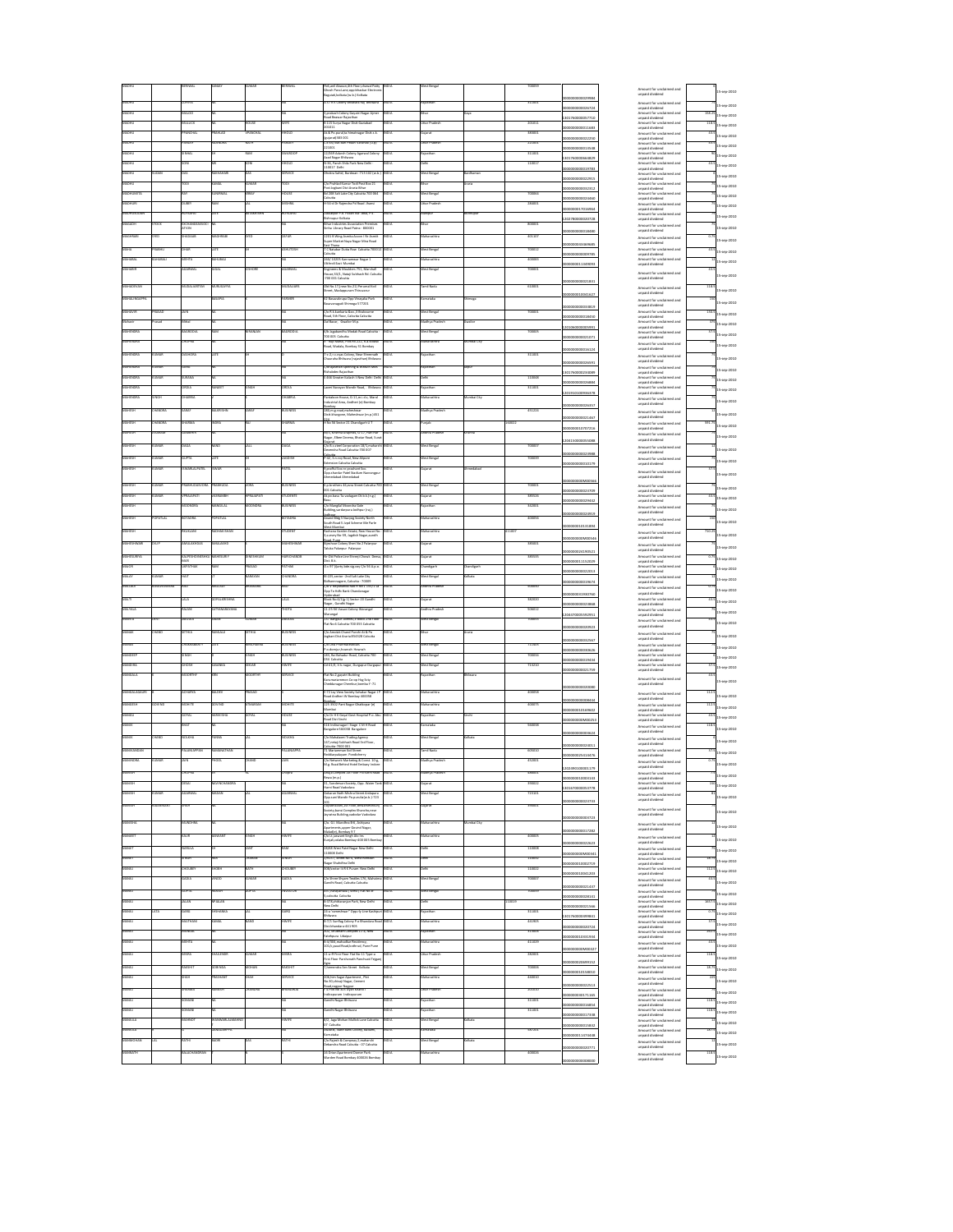|                             |                |                |              |            |              | 2003                                                                                                                     |          |                       |                  |                     | Amount for unclaimed and<br>Amount for uncommodiate<br>Amount for unclaimed and<br>unpaid dividend | $\overline{22}$<br>$\overline{\mathbf{H}}$ |
|-----------------------------|----------------|----------------|--------------|------------|--------------|--------------------------------------------------------------------------------------------------------------------------|----------|-----------------------|------------------|---------------------|----------------------------------------------------------------------------------------------------|--------------------------------------------|
|                             |                | ош             |              |            | NES          | e No.1 Flat No.23 Dda Flat                                                                                               |          |                       | 110062           |                     | Amount for unclaimed and                                                                           | x                                          |
|                             |                |                |              |            |              | damgir , New Delhi-110052 Delhi                                                                                          |          |                       |                  |                     | unpaid dividend                                                                                    |                                            |
|                             |                |                |              |            |              | international Trading Co 28/17 C<br>na Bazar Street Cakutta 700001                                                       |          |                       |                  | 0032238             | Amount for unclaimed and<br>unpaid dividend                                                        |                                            |
|                             |                |                |              |            |              | 8, ukar-1 Opp gandhigran<br>hru Bridge Ahmedabad                                                                         |          | ırat                  | 380009           | 004659              | Amount for unclaimed and<br>unpaid dividend                                                        | 15                                         |
|                             |                |                |              |            |              | (o T 184/1 North Carno Ho Ca<br>sull Nr By Alahabad                                                                      |          |                       | 211012           | 162333              | Amount for unclaimed and<br>unpaid dividend<br>Amount for unclaimed and                            |                                            |
|                             |                |                |              |            |              | sad Calco                                                                                                                |          |                       |                  | 122820              |                                                                                                    |                                            |
|                             |                |                |              |            |              | Chittaranjan /<br>tutta                                                                                                  |          |                       |                  | 00022957            | unpaid dividend<br>Amount for unclaimed and<br>unpaid dividend                                     |                                            |
|                             |                |                |              |            |              | ardens Residence F<br>oge Raipur                                                                                         |          |                       | 49201            | snannnasse          | Amount for unclaimed and<br>unpaid dividend                                                        | $\overline{a}$                             |
|                             |                |                |              |            |              | re Dhanbad Bihar 826                                                                                                     |          |                       |                  | 033879              | Amount for unclaimed and<br>unpaid dividend<br>Amount for unclaimed and                            |                                            |
|                             |                |                |              |            |              | 34 Pocket-e Mayur Vihar Ph                                                                                               |          |                       | 110091           | 400400              | unpaid dividend                                                                                    | 15                                         |
|                             |                |                |              |            |              | 1/151, Sector G Iankipuram Luckno<br>The County of Concession, Name of                                                   |          |                       | 226021<br>shoppi | 5933082             | Amount for unclaimed and<br>unpaid dividend                                                        | 41                                         |
|                             |                |                |              |            |              | moon                                                                                                                     |          |                       |                  | 06118               | Amount for unclaimed and<br>unpaid dividend                                                        | $\overline{v}$                             |
|                             |                |                |              |            |              | 1 Main Road West, post New Barrack<br>re 24 Pargonas (n) West Bengal Pin                                                 |          | st Genga              | 743276           | 0017957             | Amount for unclaimed and<br>unpaid dividend                                                        |                                            |
|                             |                |                |              |            |              | 1276<br>: Govt Colony Jalandhar Roac<br>Harpur 146001                                                                    |          |                       | 146001           |                     | Amount for unclaimed and<br>unpaid dividend                                                        | $\overline{a}$                             |
|                             |                |                |              |            |              | .<br>It ihanihana rajashan ih<br>idgarh.<br>Indhine                                                                      |          |                       |                  |                     | Amount for unclaimed and<br>unpaid dividend                                                        | x                                          |
|                             |                |                |              |            |              | 6 Shafi Manzil Paharpur Azamgarh<br>imgarh Up                                                                            |          |                       |                  |                     | Amount for unclaimed and                                                                           | 206.2                                      |
|                             |                | æ              |              |            |              | 2 Harin Bari 2nd Lane Thana Mali<br>alcutta Calcutta                                                                     |          | st Gen                |                  |                     | unpaid dividend<br>Amount for unclaimed and<br>unpaid dividend                                     | $\overline{41}$                            |
|                             |                |                |              |            |              | emura Sadan II.p. despande<br>d,vishnu Nagar Nanpada, Thane                                                              |          |                       |                  |                     | Amount for unclaimed and<br>unpaid dividend                                                        |                                            |
|                             | HOTALA         | HMBHATT        |              |            | <b>GOVTS</b> | vivekanand Society, Makarpura                                                                                            |          | arat                  | 390009           | <b>NO4</b>          | Amount for unclaimed and                                                                           |                                            |
|                             |                |                |              |            |              | d,ba<br>da Baroda<br>692/1 Ist Stare, Syndicate Bank                                                                     |          |                       | ssona            | 128754              | unpaid dividend<br>Amount for unclaimed and                                                        |                                            |
|                             | XЖ             |                |              |            |              | ad, Indira Nagar, Bangalore Bangal                                                                                       |          | arat                  | 390005           | 0031756             | unpaid dividend<br>Amount for unclaimed and                                                        | 93.73                                      |
|                             | ver            | asia           |              |            |              | 6-219, Glacier Complex, Near Pizza<br>1, Jetalpur Road, Vadodara<br>2, Chiu Chha Street, Rander, Surat                   |          | æ                     | 295005           | 20444<br>0001190    | unpaid dividend<br>Amount for unclaimed and                                                        |                                            |
|                             |                |                |              |            |              | Charant Dood Bandra Bronhou,                                                                                             |          |                       |                  | 0130529             | unpaid dividend<br>Amount for unclaimed and                                                        | 115                                        |
|                             |                | <b>NOTSLTD</b> |              |            |              |                                                                                                                          |          |                       |                  | 015554              | unpaid dividend<br>Amount for unclaimed and                                                        | 226                                        |
|                             |                |                |              |            |              | 12 10th Floor Arunachal Building 19<br>rakhamba Road New Delhi<br>ear Panchayat Secrahi Ward No 9                        |          |                       | 274400           | 0303275             | unpaid dividend<br>Amount for unclaimed and                                                        | 150.7                                      |
|                             |                |                |              |            |              | <b>Stinagar Secrats</b><br>1, Laxmi Complex M.I.n                                                                        |          |                       |                  |                     | unpaid dividend<br>Amount for unclaimed and                                                        | E                                          |
|                             |                | iπp            |              |            |              | Pritinagar Distt. Nadia (w<br>vest Benga                                                                                 |          |                       | 741247           | 203660000002540     | unpaid dividend<br>Amount for unclaimed and                                                        |                                            |
|                             |                |                |              |            |              | inagar<br>hill Park,a.g.bell Marg, Malabar Hill                                                                          |          |                       | 100000           | 00000000029260      | unpaid dividend<br>Amount for unclaimed and                                                        | 355                                        |
|                             |                |                |              |            |              | day So<br>41. Mandir Side O                                                                                              |          |                       | 743318           | 540011              | unpaid dividend                                                                                    |                                            |
|                             |                |                |              |            |              | 24 Paraganan South West Beneal                                                                                           |          |                       |                  | 0296617             | Amount for unclaimed and<br>unpaid dividend                                                        |                                            |
|                             |                |                |              |            |              | l,d-s 1,d-c.complex Wag<br>va Delhi-110 052 Delhi                                                                        |          |                       | 110052           | 024527              | Amount for unclaimed and<br>unpaid dividend                                                        | 43                                         |
|                             |                |                |              |            |              | 1002 Amhinh Complex C S C Rd<br><b>Dahiyar East Mumbe</b>                                                                |          |                       |                  | 00000013443658      | Amount for unclaimed and<br>unpaid dividend                                                        |                                            |
|                             |                |                |              |            |              | ttraju Building H No 477 3rd Cross<br>side Kids Global School Marathall                                                  |          |                       |                  |                     | Amount for unclaimed and                                                                           |                                            |
|                             |                |                |              |            |              | e Bagh par Batti Bhagalpur Bihar                                                                                         |          |                       | 812002           | 301930001478377     | unpaid dividend<br>Amount for unclaimed and                                                        |                                            |
|                             |                |                |              |            |              | s Shri Ganesh Chandra Jha Ch 12 Fi                                                                                       |          |                       | 11000            | 011808              | unpaid dividend<br>Amount for unclaimed and                                                        |                                            |
|                             |                |                |              |            |              | or P And T Oprs Atul Grove Road<br>sor =<br>my Delhi<br>*-in Road Opp To Jain M                                          |          |                       |                  | 7642916             | <b>Innehicle Nanner</b><br>Amount for unclaimed and                                                |                                            |
|                             |                |                |              |            |              | turu Karnataka<br>inkar Cleanery & Dyers B-3. vilay VV                                                                   |          |                       | 400071           | 201320000103424     | unpaid dividend                                                                                    | 43                                         |
|                             |                |                |              |            |              | society S.t.road,chembur, Bor<br>dan                                                                                     |          |                       |                  |                     | Amount for unclaimed and<br>unpaid dividend                                                        |                                            |
|                             |                |                |              |            |              | s Hombay<br>fc-25,hal Old                                                                                                |          |                       |                  |                     | Amount for unclaimed and<br>unpaid dividend                                                        | щ                                          |
|                             |                |                |              |            | VICI         | Navjivan Vihar New Defni 110017                                                                                          |          |                       |                  |                     | Amount for unclaimed and<br>unpaid dividend<br>Amount for unclaimed and                            |                                            |
|                             |                | <b>TYAR</b>    |              |            |              | s 65 4th Cross Gmr Layout Near Vsn<br><b>Idalahall Bangalors</b>                                                         |          |                       | 560094           | 531408              | unpaid dividend                                                                                    | 112                                        |
|                             |                |                |              |            |              |                                                                                                                          |          |                       | 31100            | 0019287             | Amount for unclaimed and<br>unpaid dividend                                                        | $^{\rm 112}$                               |
|                             |                | <b>JEACKER</b> | <b>IDEEN</b> |            |              | House MII Road P O Payangadi R !<br>nur Kannur                                                                           |          |                       | 670358<br>70000  | 00000031148550      | Amount for unclaimed and<br>unpaid dividend                                                        |                                            |
|                             |                |                |              |            |              | (s Mahalaxmi Trading Agency 147<br>etaji Subhash Road Calcutta-700 001                                                   |          |                       |                  | 0024239             | Amount for unclaimed and<br>unpaid dividend                                                        |                                            |
|                             |                |                |              |            |              | Raman Dr Homibhaba Road<br>sing Colony Colaba Mumbai                                                                     |          |                       |                  |                     | Amount for unclaimed and<br>unpaid dividend                                                        |                                            |
|                             |                |                |              |            |              | ga Textiles 88 Cwil Lines Barelly UI<br>1001                                                                             |          |                       | 242001           | 025357886<br>011436 | Amount for unclaimed and<br>unpaid dividend                                                        |                                            |
|                             |                |                |              |            |              | 2 Zinaz Motors 5. venu Go                                                                                                |          |                       | 38000            |                     | Amount for unclaimed and                                                                           |                                            |
|                             |                |                |              |            |              | or anna vecconic, anno usque<br>omplex, Mithalal Six Road, Luis<br>tides ahmedabad Ahmedabad<br>12 Princeton Main Street |          |                       | 400070           | 18393               | unpaid dividend<br>Amount for unclaimed and                                                        |                                            |
|                             |                |                |              |            |              | nandanigarden Powal Mumbai                                                                                               |          |                       | 41100            |                     | unpaid dividend                                                                                    | $\overline{a}$                             |
|                             |                |                |              |            |              | : Prakem Investments 1249, deccan<br>mkhara Goodluck Chowk, p. o. poon                                                   |          |                       |                  | 0M0054              | Amount for unclaimed and<br>unpaid dividend                                                        |                                            |
|                             |                |                |              |            |              |                                                                                                                          |          |                       | 311001           | 0024461             | Amount for unclaimed and<br>unpaid dividend                                                        | $^{22}$                                    |
|                             |                |                |              |            |              | 14, agapur P.o. New Barrackpu<br>skata                                                                                   | XA       | st Ben                | 3131             | 168864              | Amount for unclaimed and<br>unpaid dividend                                                        | -52                                        |
|                             |                |                |              |            |              | mar Kritish                                                                                                              |          |                       |                  | 701270              | Amount for unclaimed and<br>unpaid dividend                                                        |                                            |
|                             |                |                |              |            |              | vijaya Bi                                                                                                                |          |                       |                  | 00015097            | Amount for unclaimed and<br>unpaid dividend                                                        | 43                                         |
|                             |                |                |              |            |              | a Park, Plot No. 15, 106<br>ad, Juhu Scheme, Bombay 400 049                                                              |          |                       | 100049           |                     | Amount for unclaimed and                                                                           |                                            |
|                             |                |                |              |            |              | saav<br>sahaya' Flat No 24 460 Je<br>satta -700 074  Calcutta                                                            |          |                       |                  |                     | unpaid dividend<br>Amount for unclaimed and                                                        | IJ                                         |
|                             |                |                |              |            |              | No 20 N No 41 Maria                                                                                                      | XA       |                       |                  | 024065              | unpaid dividend<br>Amount for unclaimed and                                                        |                                            |
|                             |                |                |              |            |              | en Tamihadu<br>lo Data Systems M-70,co                                                                                   |          |                       | 110048           | 304140005648234     | unpaid dividend<br>Amount for unclaimed and                                                        |                                            |
|                             |                |                |              |            |              | reater Kallash II New Delhi 110048                                                                                       |          |                       |                  | nnest               | unpaid dividend                                                                                    |                                            |
|                             |                |                |              |            |              | dampalli Society,<br>Iyawad,nanpura, Surat (gujarat)                                                                     |          |                       |                  | cossa               | Amount for unclaimed and<br>unpaid dividend                                                        |                                            |
|                             |                |                |              |            |              | a, Vithal Nagar Road No.12 Jupid<br>eme Bombay-400049 Bombay                                                             |          |                       | 400049           |                     | Amount for unclaimed and<br>unpaid dividend                                                        | 59.                                        |
|                             |                |                |              |            |              | 7 Madhuan i<br>1992: Delhi                                                                                               |          |                       | 11009            |                     | Amount for unclaimed and                                                                           | $\frac{1}{2}$                              |
|                             |                |                |              |            |              | Jamia Street, Muskal,ka<br>tataka                                                                                        |          |                       | 581120           | 17160<br>00017254   | unpaid dividend<br>Amount for unclaimed and<br>unpaid dividend                                     | E                                          |
|                             |                |                |              |            |              | .<br>1/b,chikal Para, R.s.nikar Marg, R.<br>2, Faras Rd., Bombay 400 008 Bomba                                           |          |                       |                  |                     | Amount for unclair                                                                                 |                                            |
|                             |                |                |              |            |              |                                                                                                                          |          |                       |                  | 00000000017451      | unpaid dividend<br>Amount for unclaimed and                                                        |                                            |
|                             |                |                |              |            |              | rakaria Masjeed str<br>dine Bombay Bomb                                                                                  | XA       |                       | 500002           | 0035256             | unpaid dividend<br>Amount for unclaimed and                                                        | 115                                        |
|                             |                |                |              |            |              | :3 1 1030/5 Moghal Pura Hyderabad<br>/00002   Hyderabad                                                                  |          |                       |                  | 0010672             | <b>Institute Manager</b>                                                                           | 112.                                       |
|                             |                |                |              |            |              |                                                                                                                          |          |                       |                  | 0194815             | Amount for unclaimed and<br>unpaid dividend<br>Amount for unclaimed and                            |                                            |
|                             |                |                |              |            |              | strand Roa<br>1001 <mark>Cal</mark> cu                                                                                   | XA       | est Benga             | 700001           | 12603               | unpaid dividend<br>Amount for unclaimed and                                                        |                                            |
|                             |                |                |              | <b>CAR</b> |              | 5, strand Road, Room No.669,6th Flo<br>alcuta-700 001<br>strand Road.room No.669 6th Fi                                  | χz       |                       | <b>Monot</b>     | 022741              | unpaid dividend                                                                                    | 15-sep-2010                                |
|                             |                |                |              |            |              | very 200.000 Calves                                                                                                      |          |                       |                  | 00000000022743      | Amount for unclaimed and<br>unpaid dividend<br>Amount for unclaimed and                            |                                            |
|                             |                |                |              |            |              | s Principal T M Vakt 7/3361<br>goriwad Sayedpura Surat Gujarat<br>de 39500 3<br>m Devi Ki Gali Near Shaktimata           |          | :<br>הגוללו           | 307022           | 006739              | unpaid dividend<br>Amount for unclaimed and                                                        | 187                                        |
|                             |                |                |              |            |              | mple Pindwara Sirohi<br>13 Gyaspur Bisalpur Dist Pilibhit                                                                |          |                       | 201              | 31373216            | unpaid dividend<br>Amount for unclaimed and                                                        | 1426.5                                     |
|                             | w              |                |              |            | vict         |                                                                                                                          |          |                       | 272175           | 020342987           | unpaid dividend<br>Amount for unclaimed and                                                        |                                            |
|                             |                |                |              |            |              | o Mohd.nasir Khan,farnous Tailors<br>rhdawal Chauk Khalilabad Basti (u.p.                                                |          |                       |                  | 0026541             | unpaid dividend                                                                                    |                                            |
|                             |                | ųю             |              |            |              | 12 Shariff Mansion 3rd Fir R No 49 S<br>load 1 Mumbai                                                                    |          |                       | 400009           |                     | Amount for unclaimed and<br>unpaid dividend<br>Amount for unclaimed and                            |                                            |
|                             |                |                |              |            |              | 16 Opp Unchi Masjid II.<br>Ilmaran Delhi 1 10006                                                                         |          |                       | 11000            | 1007686             | unpaid dividend<br>Amount for unclaimed and                                                        | щ                                          |
|                             |                |                |              |            |              | 2 225 Nampally Hyderabad 500<br>erabad                                                                                   | XA       |                       | 500001           | 187010000000        | unpaid dividend                                                                                    |                                            |
|                             |                |                |              |            |              | I Ajitpura Po Kaseru Ihunjhur<br>11706<br>.<br>Midry Ch.                                                                 |          |                       |                  | 0033359             | Amount for unclaimed and<br>unpaid dividend                                                        | $\overline{z}$                             |
|                             |                |                |              |            |              | <b>be Mumbai</b>                                                                                                         |          |                       |                  | 010497991           | Amount for unclaimed and<br>unpaid dividend                                                        | $\overline{17}$                            |
|                             |                | <b>DEYA</b>    |              |            | nce          | Mohammedali Road<br>t Floor Room No II Ba<br>ad Akber Ch                                                                 |          |                       | 400003           | 1000008528          | Amount for unclaimed and<br>unpaid dividend                                                        | 43.                                        |
|                             |                |                |              |            |              | mbay<br>. Aliocre Estater, B/6/1 aliocre Ros<br>uma 700 027 Calcuma                                                      |          |                       | 700027           | 016856              | Amount for unclaimed and                                                                           | 66.7                                       |
|                             |                |                |              |            |              | dhi Nagar Ohiba                                                                                                          |          |                       | 31100            | 7053                | unpaid dividend<br>Amount for unclaimed and<br>unpaid dividend                                     |                                            |
|                             |                |                |              |            |              | yam Babusghat Po.cf<br>tt.hooghly (w.b.) 712 101                                                                         | XA       | st Benga              | 712103           | 0023485             | Amount for unclaimed and<br>unpaid dividend                                                        | m<br>15-sep-2010                           |
|                             |                |                |              |            |              | n-S.r.c.vyas Colony Bhilwara                                                                                             |          | :<br>הגוללו           | 311001           | M3982               | Amount for unclaimed and                                                                           | $\overline{17}$                            |
|                             | $\overline{a}$ | WW             |              |            |              | t No H-8/11, Dank<br>nkuni. Dist - Hooel                                                                                 |          |                       | 712331           | 00000010014822      | unpaid dividend<br>Amount for unclaimed and<br>unpaid dividend                                     |                                            |
|                             |                |                |              |            |              |                                                                                                                          |          |                       |                  |                     |                                                                                                    | 2.2                                        |
|                             |                |                |              |            |              |                                                                                                                          |          |                       | 400037           |                     |                                                                                                    |                                            |
|                             |                |                |              |            |              | 14 Jai Ahawani Nagar Jai Shankar Ya I<br>1gar East Mumbai Maharashtra<br>o Krishna Stores B                              |          | st Gene               | 741102           | 2376004             | Amount for unclaimed and<br>unpaid dividend                                                        |                                            |
|                             |                |                |              |            |              | ar Kalyanpur Road 24 Pargana                                                                                             |          |                       |                  | 1012334             | Amount for unclaimed and<br>unpaid dividend                                                        | 15-sep-2010<br>43                          |
|                             | <b>CILAL</b>   |                |              |            |              | 43302<br>7-a,agar Nagar,<br>105 Ankit Chambers Near Chanta Pos                                                           | DίA      | (arat                 | 395003           | 016532              | Amount for unclaimed and<br>unpaid dividend<br>Amount for unclaimed and                            |                                            |
|                             |                |                |              |            |              | rat - 195 003<br>o Dr.r.c.mahenda, Near Dr.                                                                              |          |                       | 32400            | 0361                | unpaid dividend                                                                                    | 11E                                        |
|                             |                |                |              |            |              | apura, Kota (raj.) 324 001                                                                                               |          |                       |                  | 0024298             | Amount for unclaimed and<br>unpaid dividend                                                        |                                            |
|                             |                |                |              |            |              | /Ia Radha Nath Bose Lane Calcutta<br>0006  Calcutta                                                                      |          | st Bengal             |                  | 0032254             | Amount for unclaimed and<br>unpaid dividend                                                        |                                            |
| ritunia<br><b>RITYUNIA'</b> |                |                |              |            |              | a/15c,deshbandhu Nagar, High Scho<br>ad, Kolkata Kolkata<br>1.9/12 Deshbandhu Nagar Calcutta                             | XA<br>×. | nt Bengal<br>st Denga | 700059           | 014399              | Amount for unclaimed and<br>unpaid dividend<br>Amount for unclaimed and                            | 23<br>$^{42}$<br>15-sep-2010               |

| mount for unclaimed and<br>unpaid dividend<br>Amount for uncla                       | 225             | is<br>sep-2010             |
|--------------------------------------------------------------------------------------|-----------------|----------------------------|
| imed and<br>ù.<br>ú<br>ü                                                             |                 | sep-2010                   |
| mount for und<br>imed and<br>ź                                                       |                 | sep-2010<br>ú              |
| id divid<br>١d<br>ų                                                                  |                 |                            |
| mount for und<br>npaid dividend<br>med and<br>np                                     |                 | p-2010                     |
| Amount for unclaimed and                                                             |                 | sep-2010<br>ú              |
| hreaid dividend<br>Amount for unclaimed and                                          |                 |                            |
| brebivib bien<br>'n<br>$\alpha$<br>for und<br>aimed and                              |                 | sep-2010<br>ß              |
| aid divi<br>lend<br>und<br>uns<br>Am<br>aimed and<br>i.                              |                 | sep-2010<br>ú              |
| en.<br>Id dividi<br>nd<br>nş                                                         |                 | 2010<br>ėρ                 |
| Amount for unclaimed and<br>unpaid dividend                                          | 3               | sep-2010<br>ī.             |
| <b>Amount for und</b><br>unpaid dividend<br>aiment and                               | $\overline{15}$ | 500.2010                   |
| لحت<br>Sividend<br>Sivi<br>unpai<br>Amou<br>d ar                                     |                 | ep-2010                    |
| d divi<br>nd<br>nş<br>Amount for unclaimed and                                       | 5               |                            |
| unpaid dividend<br>Amount for und<br>imed and                                        |                 | is<br>sep-2010             |
| aid dividend<br>nş                                                                   |                 | sep-2010<br>ò,             |
| Amount for und<br>aimed and<br>unpaid dividend                                       |                 | sep-2010<br>ú              |
| Amount for und<br>imed and<br>unpaid dividend                                        |                 | sep-2010<br>1Ś             |
| Amount for und<br>im<br>d and                                                        |                 | sep-2010<br>ß              |
| unpaid dividend<br>e fo<br>r und<br>d and<br>mo                                      |                 |                            |
| unpaid dividend<br>Amount for und                                                    |                 | ep-2010                    |
| imed and<br>npaid dividend                                                           |                 | sep-2010<br>1Ś             |
| Amount for unclaimed and<br>unpaid dividend                                          |                 | sep-2010<br>1Ś             |
| t fa<br>r und<br>d and<br>mo                                                         | 75              | ep-2010                    |
| unpaid dividend<br>.<br>Amount for und<br>unpaid dividend<br>imed and                | s.              |                            |
| i and                                                                                |                 | ep-2010                    |
| Amount for und<br>d<br>nd<br>'n,                                                     |                 | ep-2010                    |
| Amount for unclaimed and<br>unpaid dividend                                          |                 | sep-2010<br>1Ś             |
| Amount for und<br>imed and<br>aid dividend<br>nş                                     | ш               | sep-2010<br>ò,             |
| Amount for unclaimed and                                                             |                 | sep-2010<br>ú              |
| unpaid dividend<br>Amount for unclaimed and                                          |                 |                            |
| brebivib bisqn<br>'n<br>$\alpha$<br>for und<br>aimed and                             |                 | is<br>sep-2010             |
| unpai<br>Amou                                                                        |                 | ú<br>sep-2010              |
| aid dividend<br>sunt for und<br>aimed and<br>d dividi<br>nd<br>nş                    |                 | $-2010$<br>ėρ              |
| Amount for unclaimed and<br>unpaid dividend                                          | ī.              | ú<br>sep-2010              |
| t fe<br>r und<br>d and<br>mo<br>'n                                                   |                 | p-2010                     |
| unpaid dividend<br>America for inclaimed and                                         |                 |                            |
| aid dividend<br>nş                                                                   |                 | sep-2010<br>ú              |
| Amount for und<br>aimed and<br>aid distributed                                       | z               | sep-2010<br>ú              |
| Amount for unclaimed and                                                             |                 | sep-2010<br>ī.             |
| unpaid dividend                                                                      |                 |                            |
| Amount for und<br>d and<br>unpaid dividend                                           |                 | sep-2010<br>1Ś             |
| .<br>mount for und<br>d and<br>unpaid dividend                                       |                 | ep-2010                    |
| -<br>Amount for und<br>unpaid dividend<br>med and                                    |                 | ep-2010                    |
| np<br>ount for und<br>d and                                                          |                 |                            |
| d dividend<br>np                                                                     |                 | p-2010                     |
| Amount for uncl<br>unpaid dividend<br>i and                                          |                 | ep-2010                    |
| d and<br>re fe<br>mo<br>nd<br>unpaid dividend                                        |                 | ep-2010                    |
| Amount for und<br>imed and<br>npaid dividend                                         | m               | sep-2010<br>1Ś             |
| asa www<br>ount for und<br>said dividend<br>d a<br>m<br>ng                           |                 | sep-2010                   |
| Amount for und<br>unpaid dividend<br>d and<br>m                                      |                 | sep-2010                   |
| t for und<br>ù<br>nov.<br>d ar                                                       |                 |                            |
| id dividend<br>nş                                                                    |                 | ep-2010                    |
| Amount for unclaimed and<br>mpaid dividend                                           |                 | sep-2010<br>ß              |
| Amount for und<br>imed and                                                           |                 | sep-2010<br>1Ś             |
| unpaid dividend<br>mount for und<br>d and<br>im                                      | n               | ep-2010                    |
|                                                                                      |                 |                            |
| unpaid dividend                                                                      |                 |                            |
| Amount for und<br>imed and<br>aid dividend<br>nş                                     |                 | sep-2010<br>ú              |
| nd<br>d and<br>im                                                                    |                 | p-2010                     |
| mount for v<br>npaid dividi<br>end<br>np<br>Amount for uncli<br>d and                |                 |                            |
|                                                                                      |                 | p-2010                     |
| <br>unpaid dividend<br>Amount for und<br>d and<br>m<br>unpaid dividend               | 25              | sep-2010<br>ß              |
| Amour<br>unt for und<br>aid dividend<br>imed and                                     | s.              | sep-2010<br>ò,             |
| Amount for und<br>imed and<br>npaid dividend                                         |                 | is<br>sep-2010             |
| t for undi<br>d and                                                                  |                 |                            |
| id dividend<br>nş                                                                    |                 | ep-2010                    |
| ount for undi<br>baid dividend<br>d and<br>ų                                         |                 | p-2010                     |
| Amount for und<br>unpaid dividend<br>d and<br>im                                     |                 | sep-2010                   |
| t for und<br>j,<br>w<br>d and<br>id dividend                                         |                 | ep-2010                    |
| nş<br>Amount for unclaimed and                                                       |                 | ß                          |
| npaid dividend                                                                       |                 | sep-2010                   |
| ount fo<br>said div<br>i<br>for und<br>Midler<br>d a<br>ä<br>ų                       |                 | sep-2010                   |
| <b>Amnuel for und</b><br>imed and<br>aid divis<br>.<br>Send                          | Ħ               | sep-2010                   |
| med and                                                                              |                 | sep-2010<br>LS             |
| mount for und<br>npaid dividend<br>ount for undi<br>imed and                         |                 | is                         |
| d divis<br>nş<br>nd                                                                  |                 | sep-2010                   |
| Amount for unclaimed and<br>brebivib bien                                            |                 | 15-sep-2010                |
| mount<br>und<br>unpaid dividend                                                      | 5               | 5-sep-2010                 |
| Amour<br>ount for und<br>wid dividend<br>imed and                                    | 112             | 15-sep-2010                |
| اسم<br>nov<br>t for und<br>dar                                                       | 7               | 15-sep-2010                |
| embarn ne<br>unpaid dividend<br>Amount for und<br>med and                            | ¢               | ıs<br>sep-2010             |
| unpaid dividend<br>ount for und<br>aiment and<br>k                                   |                 |                            |
| npaid dividend                                                                       |                 | 15-sep-2010                |
| Amount for unclaimed and<br>brebivib bison                                           |                 | 15-sep-2010                |
| Amount for unclaimed and<br>unpaid dividend                                          | 5               | 15-sep-2010                |
| Amount for und<br>aimed and<br>aid dividend                                          |                 | 15-sep-2010                |
| ¥<br>Amount for unclaimed and                                                        |                 | sep-2010<br>is             |
| hreaid dividend<br>Amount for unclaimed and                                          | 15              |                            |
| brebivib bisqn<br>'n<br>$\alpha$<br>for unclaimed and                                | m<br>Ġ          | 15-sep-2010                |
|                                                                                      |                 | 15-sep-2010                |
| Amburn na Linn<br>unpaid dividend<br>Amount for uncl<br>unpaid dividend<br>aimed and |                 | sep-2010                   |
| Amount for unclaimed and<br>unpaid dividend                                          | 225             | 15-sep-2010                |
| Amount for unclaimed and<br>unpaid dividend<br>u                                     | 1770            | 15-sep-2010                |
| Amount for und<br>aimed and                                                          |                 | 15-sep-2010                |
| npaid dividend<br>Amount for unclaimed and                                           | 75              |                            |
| unpaid dividend<br>Amount for uncli<br>imed and                                      | 75              | 15-sep-2010                |
| aid dividend                                                                         |                 | 15-sep-2010                |
| mount for und<br>npaid dividend<br>med and                                           |                 | ıs<br>sep-2010             |
| Amount for unclaimed and<br>brebivib bison                                           |                 | 15-sep-2010                |
| 'n<br>$\alpha$<br>for und<br>aimed and<br>aid dividend<br>nş                         | 7               | 15-sep-2010                |
| Amount for unclaim<br>unpaid dividend<br>ed and                                      |                 | sep-2010<br>ò,             |
| t for und<br>Amour<br>d and                                                          |                 |                            |
| id dividend<br>npi<br>a se<br>ä                                                      | ŧ               | sep-2010<br>LS             |
| Amount for und<br>id d                                                               |                 | sep-2010<br>is             |
| unpaid dividend<br>Amount for und<br>imed and<br>unpaid dividend                     | 75              | ep-2010<br>LS              |
| im<br>d and                                                                          | 15.5            | sep-2010<br>ß              |
| .<br>mount for und<br>npaid dividend<br>np<br>Amount for und<br>i ar                 |                 |                            |
| d divis<br>nş<br>nd                                                                  | 2               | 15-sep-2010<br>15-sep-2010 |
| Amount for unclaimed and<br>unpaid dividend<br>ount for unclaimed and<br>ь           |                 | 15-sep-2010                |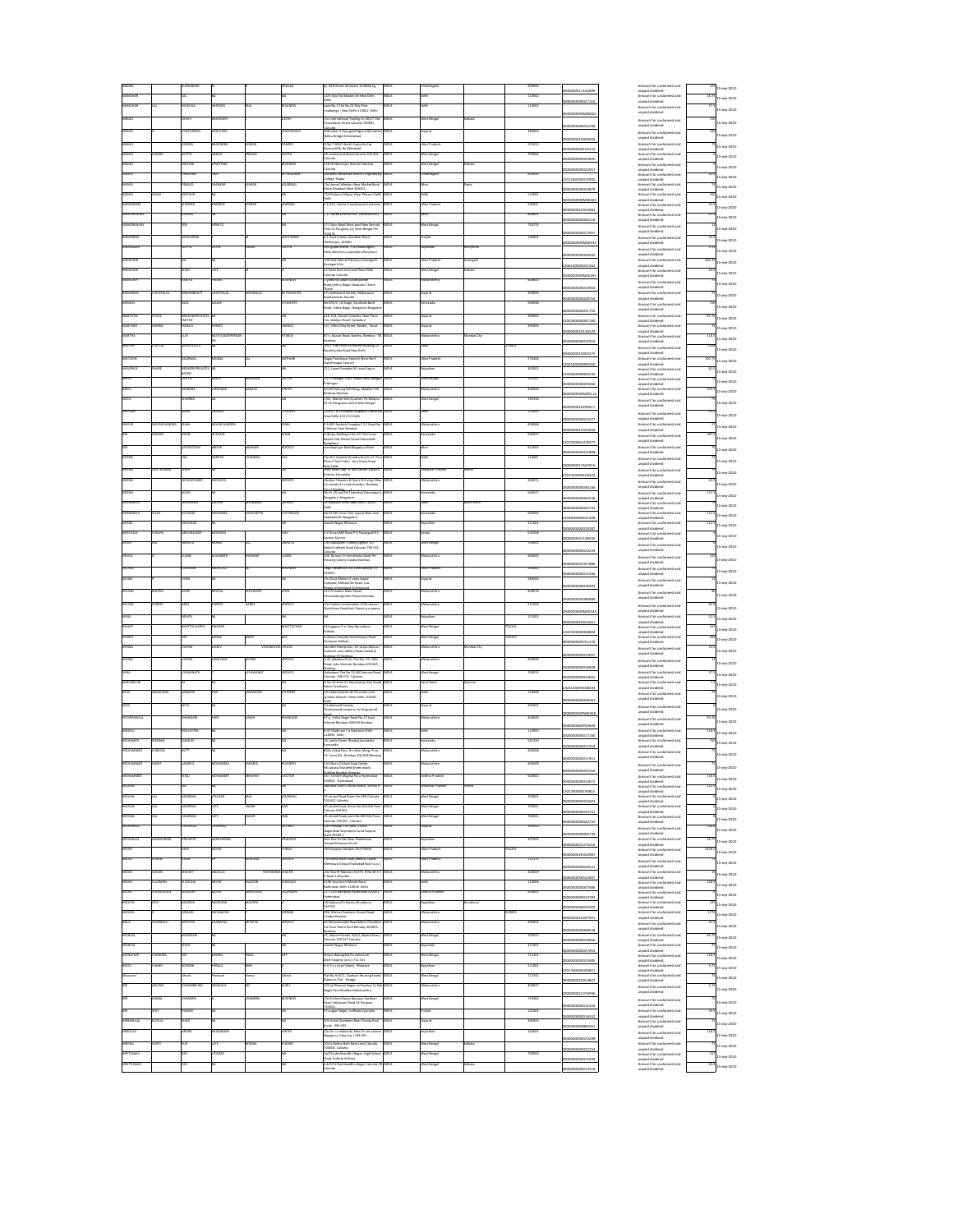|                                                      |     |                |    |              |                                                                                                              |           |          |        |                     | Amount for unclaimed and                                                                           |
|------------------------------------------------------|-----|----------------|----|--------------|--------------------------------------------------------------------------------------------------------------|-----------|----------|--------|---------------------|----------------------------------------------------------------------------------------------------|
|                                                      |     |                |    |              | Prof.r.k. Bansal<br>sa - 151505                                                                              |           |          |        |                     | Amount for uncommodiate<br>Amount for unclaimed and<br>unpaid dividend                             |
|                                                      |     |                |    |              | 1/4863 Pant Naga<br>nbay 75 Bombay<br>ih Pritam Lai Ji Gali No 9, house M                                    |           |          |        |                     | Amount for unclaimed and                                                                           |
|                                                      |     |                |    |              | 5, Govindpuri Kalkaji New De Lhi                                                                             |           |          |        |                     | unpaid dividend                                                                                    |
|                                                      |     |                |    |              | Chandra Textles 84 0<br>dras-600001 Madras                                                                   |           |          |        |                     | Amount for unclaimed and<br>npaid dividend                                                         |
|                                                      |     |                |    |              | Kanti Lal 6-1, Amar                                                                                          |           |          |        |                     | unpaid diwawnd<br>Amount for unclaimed and<br>unpaid diwdend                                       |
|                                                      |     |                |    |              | s Sh G S Malah G S3 Lajpat Nagar<br>w Delhi Delhi                                                            |           |          | 110024 |                     | Amount for unclaimed and<br>unpaid dividend<br>Amount for unclaimed and                            |
|                                                      |     |                |    |              | 6 Chankharitella Graat Cair<br>014 Calcutta                                                                  |           | st Gener | 700014 |                     | unpaid dividend                                                                                    |
|                                                      |     |                |    |              | d/1 Kankulia Road Jrd Fl                                                                                     |           |          |        | 0345                | Amount for unclaimed and<br>unpaid dividend                                                        |
|                                                      |     |                |    |              | /14, shankar Nagar, Wad                                                                                      |           |          | 40003  | 00000000M00510      | Amount for unclaimed and<br>unpaid dividend                                                        |
|                                                      |     |                |    |              | 11/561, Kaushalpuri Kar                                                                                      |           |          |        |                     | Amount for unclaimed and                                                                           |
|                                                      |     |                |    |              | œ,                                                                                                           |           |          | 14400  |                     | unpaid dividend<br>Amount for unclaimed and<br>unpaid dividend                                     |
|                                                      |     |                |    |              | Syed Artir All Avenue 1020                                                                                   |           | st Ben   | 70001  | 826                 | Amount for unclaimed and                                                                           |
|                                                      |     | 0510008        |    |              | 01, Anunachal Building 19,                                                                                   |           |          |        | 8483266             | unpaid dividend<br>Amount for unclaimed and                                                        |
|                                                      |     |                |    |              | skhamba Road New Del<br>id No 46 New No 111 4 Th M<br>Nd Floor Piot No 1 Alkauser                            |           |          |        |                     | unpaid dividend                                                                                    |
|                                                      |     |                |    |              | tments Gandhinagar Chennal                                                                                   |           |          |        |                     | Amount for unclaimed and<br>unpaid dividend                                                        |
|                                                      |     |                |    |              | chi Nagar Bhib                                                                                               |           | រប៉ោរ    | 311001 | 10136653            | Amount for unclaimed and                                                                           |
|                                                      |     | SANAWAD        |    | SANAWA       | litis Ghanshyam Niwas Bhaya Moh                                                                              |           |          | 395001 | 0032259             | unpaid dividend<br>Amount for unclaimed and                                                        |
|                                                      |     |                |    |              | egura Surat<br>10 Senha Mahal Guest Ho                                                                       |           |          |        | 102241              | unpaid dividend<br>Amount for unclaimed and                                                        |
|                                                      |     |                |    |              | the Road New Galuwana                                                                                        |           |          |        | 8837                | unpaid dividend                                                                                    |
|                                                      |     |                |    |              | 1918 room<br><u>unkhapatham</u><br>157, Ist Floor 3rd D Cross,ombr<br>- *** Poad, Renaswad Rangalors         | XA        |          |        |                     | Amount for unclaimed and<br>unpaid dividend                                                        |
|                                                      |     |                |    |              | cm <sup>*</sup> Plot No. 5 S<br>idabad                                                                       |           |          |        | 113848              | Amount for unclaimed and                                                                           |
|                                                      |     |                |    |              |                                                                                                              |           |          |        |                     | Amount for uncommodiate<br>Amount for unclaimed and<br>unpaid dividend                             |
|                                                      |     |                |    |              | - A Block Near Mcd Primary Sch                                                                               |           |          | 11000  |                     | Amount for unclaimed and                                                                           |
|                                                      |     |                |    |              | v Rohtak Road New Delh                                                                                       |           |          | 311002 | (25205)             | unpaid dividend                                                                                    |
|                                                      |     |                |    |              | : Rathi Pipe & Sanitary Ware Old<br>ım Ki Subji Mandi, Near Soni Hou                                         |           |          |        | 301760000108091     | Amount for unclaimed and<br>unpaid dividend                                                        |
|                                                      |     |                |    |              | 59 Abhinandan Swami Society Nr 1                                                                             |           |          | 380052 |                     | Amount for unclaimed and                                                                           |
|                                                      |     |                |    |              | gar Bhuyangduv Char Rasta Sola Ro<br>emnagar Ahmedabad 380052                                                |           |          |        | 0003227             | unpaid dividend                                                                                    |
|                                                      |     |                |    |              | 15 baidyaruth Hermes Center Se<br>vashi New Bombay Bombay                                                    |           |          | 400705 |                     | Amount for unclaimed and<br>unpaid dividend                                                        |
|                                                      |     |                |    |              | , 8 Sanjiwan Socy, Sh.<br>dheri E, Mumbai<br>aji Raj                                                         |           |          | 40006  |                     | Amount for unclaimed and                                                                           |
|                                                      |     |                | TA |              | 35 Sumeru Tower Ka                                                                                           |           |          | 201010 | 11216422            | unpaid dividend<br>Amount for unclaimed and                                                        |
|                                                      |     |                |    |              | 02 Aditi Apts No1 Mathuradas Road                                                                            |           |          | 400067 | 0051623854          | unpaid dividend<br>Amount for unclaimed and                                                        |
|                                                      |     |                |    |              | pp Dhanamal School Kandivali West                                                                            |           |          |        | 1611661             | unpaid dividend                                                                                    |
|                                                      |     |                |    |              | Nagar Opp                                                                                                    |           |          | 41107  |                     | Amount for unclaimed and<br>unpaid dividend                                                        |
|                                                      |     |                |    |              | 307, holmespet Proddatur A.p                                                                                 | XA        | hta      | 516161 | 51636545            | Amount for unclaimed and                                                                           |
|                                                      |     |                |    |              | se No C-M31 TEak M                                                                                           |           |          | 11000  | 0038117             | unnaid distributed<br>Amount for unclaimed and<br>unpaid dividend                                  |
|                                                      |     |                |    |              | cos peh                                                                                                      |           |          |        | woose               | Amount for unclaimed and                                                                           |
|                                                      |     |                |    |              |                                                                                                              | DίA       | nt Benga | 723101 | 03993               | unpaid dividend<br>Amount for unclaimed and                                                        |
|                                                      |     |                |    |              | b Jai Bharat Stores Anand Bazar<br>rulia (wb)-723 101<br>tos, Uthani                                         |           |          | 40007  | 024608              | unpaid dividend                                                                                    |
|                                                      |     |                |    |              |                                                                                                              |           |          |        | 00000010367341      | Amount for unclaimed and<br>unpaid dividend                                                        |
|                                                      |     |                |    |              | itside Bari Sadri Gate Burhari Moh<br>1. chhoti Sadri, chittor Chhoti Sadri                                  |           |          |        | 036835              | Amount for unclaimed and<br>unpaid dividend                                                        |
|                                                      |     | MWALA          |    |              | sarang Street, 2nd Floor, Bombay                                                                             |           |          | 400003 | 017452              | Amount for unclaimed and                                                                           |
|                                                      |     | WASAN          |    |              | 0 003 Bombay<br>è No.6, ram Flats, 14, durais<br>ad t. nagar Chenn<br>nnai 1                                 |           |          | 600017 |                     | unpaid dividend<br>Amount for unclaimed and                                                        |
|                                                      |     |                |    | TTYYA        | 22 Simhadripuram H B Colony<br>ukhapatnam Andhra Pradesh                                                     |           |          | 530022 | 0037425             | unpaid dividend<br>Amount for unclaimed and                                                        |
|                                                      |     | <b>AINAL</b>   |    |              | ld No P13/13a New No 4/3001 Valu                                                                             | XA        | of No    | 623529 | 7800425             | unpaid dividend<br>Amount for unclaimed and                                                        |
|                                                      |     |                |    |              | ru Thangachimadam Near By Mor<br>kery Remeswaram Tamil Nadu                                                  |           |          |        | 659700              | unpaid dividend                                                                                    |
|                                                      |     |                |    |              | t No 72 G C D A Judees Avenue R<br>the 682017                                                                |           |          | 682017 | 0004824             | Amount for unclaimed and                                                                           |
|                                                      |     |                |    |              | PMANR                                                                                                        |           |          |        |                     | unpaid divide<br>Amount for unclaimed and                                                          |
|                                                      |     | MASIVAN        |    |              | agar G<br>B Ganga Vihar Society                                                                              |           |          | 227105 | 9368                | unpaid dividend<br>Amount for unclaimed and                                                        |
|                                                      |     |                |    |              | know 227105<br>shmi Sudha N                                                                                  |           |          |        |                     | unpaid dividend<br>Amount for unclaimed and                                                        |
|                                                      |     |                |    |              | hur Dt 680592<br>Sanjay Sa                                                                                   |           |          |        | 4622                | Amount for uncommodiate<br>Amount for unclaimed and<br>unpaid dividend                             |
|                                                      |     |                |    |              | 1178 Grd Fir Caech Colony Line S                                                                             |           |          |        | 7389                |                                                                                                    |
|                                                      |     |                |    |              | tas Company Sanath Nagar<br>shad                                                                             |           |          |        | 5681407             | Amount for unclaimed and<br>unpaid dividend                                                        |
|                                                      |     |                |    |              | I Co-op Hug Soc Ko<br>are Rd. Thane East                                                                     |           |          |        | 204544              | Amount for unclaimed and<br>npaid di                                                               |
|                                                      |     |                |    |              |                                                                                                              |           |          |        | 35140               | Amount for unclaimed and                                                                           |
|                                                      |     |                |    |              | ara (raja<br>hru Road Hosanagara Shimoga<br>trict Karnataka State 577418                                     | XA        | ataka    | 577418 |                     | unpaid dividend<br>Amount for unclaimed and                                                        |
|                                                      |     |                |    |              | 36/298 Mari Menalai Str                                                                                      |           |          | second | ssos                | unpaid dividend<br>Amount for unclaimed and<br>unpaid dividend                                     |
|                                                      |     |                |    |              | 4 Th Main @&T Colony Sanjay                                                                                  |           |          |        | 0720566             | Amount for unclaimed and                                                                           |
|                                                      |     |                |    |              | gar, Banga<br>idra Prasad Singh K                                                                            |           |          |        | 03453               | unpaid dividend<br>Amount for unclaimed and                                                        |
|                                                      |     |                |    |              | ia Arah Bihar                                                                                                |           |          |        |                     | unpaid dividend                                                                                    |
|                                                      |     |                |    |              | No A-441 H ALC                                                                                               |           |          |        | 082                 | Amount for unclaimed and                                                                           |
|                                                      |     |                |    |              | $d$ 500042                                                                                                   |           |          |        | 33749               | unpaid dividend                                                                                    |
|                                                      |     |                |    |              | 14 Gurupushyamrit Co Soc<br>17g Mulund (east) Mumbai                                                         |           |          |        | 09714               | Amount for unclaimed and<br>unpaid dividend                                                        |
|                                                      |     |                |    |              | ndhi Nagar Bhilwara                                                                                          | XA        |          | 311001 | 033992              | Amount for unclaimed and<br>unpaid dividend                                                        |
|                                                      |     |                |    |              | 147-13-1653 P No 12                                                                                          |           |          | coote  |                     |                                                                                                    |
|                                                      |     |                |    |              | sta Nr Vijeta S L Pr Nagar Erragadd<br>derabad Andhra Pradesh                                                |           |          |        | 015035654           | Amount for unclaimed and<br>unpaid dividend                                                        |
|                                                      |     |                |    |              |                                                                                                              |           |          |        |                     | Amount for unclaimed and                                                                           |
|                                                      |     |                |    |              | Vasant Vilas Jain Derasar Marg<br>ntacruz (w) Mumbai<br>11 Neel Deep Tower Nr Navrang S<br>ranpura Ahmedabad |           |          | 380013 | 10384066<br>5187149 | unpaid dividend<br>Amount for unclaimed and                                                        |
|                                                      |     |                |    |              | nt Lal Punam Chand P.o.S<br>nataka)<br>85 224 Distt gulbargajka                                              |           |          |        |                     | unpaid dividend<br>Amount for unclaimed and                                                        |
|                                                      |     |                |    |              | arth Pe                                                                                                      |           |          |        | 000020161           | unpaid dividend                                                                                    |
|                                                      |     |                |    |              |                                                                                                              |           |          |        | 204470004517428     | Amount for unclaimed and<br>unpaid dividend                                                        |
|                                                      |     |                |    |              | 5 B Ganga Vihar Society Chi<br>at Doad                                                                       |           |          | 226001 | 011988735           | Amount for unclaimed and<br><b>Institute Manager</b>                                               |
|                                                      |     |                |    |              |                                                                                                              |           |          |        |                     |                                                                                                    |
|                                                      |     |                |    |              |                                                                                                              |           |          |        |                     | Amount for unclaimed and<br>unpaid dividend<br>Amount for unclaimed and<br>unpaid dividend         |
|                                                      |     |                |    |              | o Kagrawal & Co. 34,ezra<br>utta Calcu                                                                       | <b>XA</b> | nt Benga |        | 10185               | Amount for unclaimed and<br>unpaid dividend                                                        |
|                                                      |     |                |    |              | <b>Aram Bamsater Dalars D.</b>                                                                               |           |          |        |                     | Amount for unclaimed and<br>unpaid dividend                                                        |
|                                                      |     |                |    |              | owk, Raigarh Chhattisgarh                                                                                    | XA        |          |        | 1831508             | Amount for unclaimed and                                                                           |
|                                                      |     |                |    |              | erarat-89,medow Street,fort Bo<br>Bombay<br>o 330 5th Main Wayakava Housin                                   |           |          | 560040 | 0015122             | unpaid dividend                                                                                    |
|                                                      |     |                |    |              | ciety Vijaya Nagar Bangalore                                                                                 |           |          |        |                     | Amount for unclaimed and<br>unpaid dividend                                                        |
|                                                      |     |                |    |              | Prabhuvir Society Opp S B11<br>nch Bapunarar Alvewelshot                                                     |           |          | 380024 | 31623               | Amount for unclaimed and<br>unpaid dividend                                                        |
|                                                      |     |                |    |              | t Floor,door No.956,7th Main, 9th<br>ss, 2nd Stage, westby, Crovd Road                                       | XA        |          | Stock  |                     | Amount for unclaimed and<br>unpaid dividend                                                        |
|                                                      |     |                |    |              | 11008 Dhahrar                                                                                                |           |          |        |                     | Amount for unclaimed and                                                                           |
|                                                      |     |                |    |              | 1311 Saudi Arabia<br>idu Jap. Andhra<br>                                                                     |           |          |        |                     |                                                                                                    |
|                                                      |     |                |    |              | ru Chhava Musvan At & Post Arrigi                                                                            | XA        |          | 441902 | 0531                | Amount for uncommodiate<br>Amount for unclaimed and<br>unpaid dividend<br>Amount for unclaimed and |
|                                                      |     |                |    |              | ly Dist Bhandari Maharastra 441902                                                                           |           |          |        | 07765               | unpaid dividend                                                                                    |
|                                                      |     |                |    |              | P. vinwantha Guota : 10/569 Us<br>am Mundy Street Cuddapah -5160                                             |           |          | 516001 |                     | Amount for unclaimed and<br>unpaid dividend                                                        |
|                                                      |     |                |    |              | Iramana Illem, puracherry Ezhi                                                                               |           |          |        | 0005668             | Amount for unclaimed and                                                                           |
|                                                      |     |                |    |              | . Kerala<br>s 14 Jad Cross Sth Main Sams                                                                     |           |          | 56002  | 202390000044370     | unpaid dividend<br>Amount for unclaimed and                                                        |
|                                                      |     |                |    |              | gar Bang<br>47500                                                                                            |           |          | 560000 | 201010003618347     | unpaid dividend<br>Amount for unclaimed and                                                        |
|                                                      |     |                |    |              | 49 Malelya Nagar Jaipu                                                                                       |           | sthan    |        | 304140003368399     | unpaid dividend<br>Amount for unclaimed and                                                        |
|                                                      | WA1 | PT.A           |    |              | ndhi Nagar Bhilwari                                                                                          |           | נתוו     | 311001 | 0026788             | unpaid dividend                                                                                    |
|                                                      |     | $\overline{1}$ |    |              |                                                                                                              |           |          |        | 039804              | Amount for unclaimed and                                                                           |
|                                                      |     |                |    |              | 15 Palam Vihar Guns                                                                                          |           |          | 122017 | 00000010476824      | unpaid dividend<br>Amount for unclaimed and<br>unpaid dividend                                     |
|                                                      |     |                |    |              | : 33 563 Third Floor Karan Mot Mitt G<br>lahel Sahib Kashmere Gate Delhi                                     | XA        |          | 110006 |                     | Amount for unclaimed and                                                                           |
|                                                      |     |                |    | <b>INESS</b> | Sagar Suiting & Shirting 6/90 W.e                                                                            |           |          |        | 00000022839538      | unpaid dividend<br>Amount for unclaimed and                                                        |
|                                                      |     |                |    |              | ol Bagh Delhi Delhi                                                                                          |           |          | 700077 |                     |                                                                                                    |
|                                                      |     |                |    |              | .<br>6, New Ot Road Sche<br>10r Kokata                                                                       |           |          |        | 203450000262452     | unpaid dividend<br>Amount for unclaimed and                                                        |
|                                                      |     |                |    |              | S.ganesh Society, Rajpur Road,<br>sinor                                                                      |           |          | 388255 | 202680000111097     | unpaid dividend<br>Amount for unclaimed and<br>unpaid dividend                                     |
|                                                      |     |                |    |              | 11o Orgc Colony Near Sbi Sivas<br>gc Bran<br>ch Sho                                                          |           |          | 785640 | 034618403           | Amount for unclaimed and<br>unpaid dividend                                                        |
|                                                      |     |                |    |              | Jayvinnagar Society At Patan Di                                                                              |           |          | 384265 | 0010571073          | Amount for unclaimed and                                                                           |
|                                                      |     | EJA            |    |              | 32 Gujranwalatown Part I Delhi                                                                               |           |          | 110009 | 000000043003527     | unpaid dividend<br>Amount for unclaimed and<br>unpaid dividend                                     |
|                                                      |     |                |    |              | 2-dda Office Complex, Phase-<br>dewalan Extension New Delhi-110                                              |           |          | 110055 |                     |                                                                                                    |
|                                                      |     |                |    |              | S Delhi                                                                                                      |           |          | 31100  |                     | Amount for unclaimed and<br>unpaid dividend<br>Amount for unclaimed and                            |
|                                                      |     |                |    |              | use Of R.C.Shar<br>Idhi Nav                                                                                  |           |          |        | 026520              | unpaid dividend                                                                                    |
|                                                      |     |                |    |              | i hjan Khadi Di<br>mut City (up)                                                                             |           |          |        | 0024036             | Amount for unclaimed and<br>unpaid dividend                                                        |
|                                                      |     |                |    |              | (o R.k.kankaria & Co. 33 Brat<br>d. 5th Floor Calcutta Calcutta                                              |           |          | 100001 |                     | Amount for unclaimed and<br>unpaid dividend                                                        |
| <b>NDIS</b><br>RENDR<br>rendr<br>RENDR<br><b>RIS</b> |     |                |    |              | io 1 4 22/a/1b Rajendra Nagar                                                                                | XA        |          | 509002 | 0000000030435       | Amount for unclaimed and                                                                           |
|                                                      |     |                |    |              | b Nagar<br>i,dilbagh Nagar, P.o.basti Guzan<br>Iandhar Jalandhar                                             |           |          | 144002 | 0000052891574       | unpaid dividend<br>Amount for unclaimed and<br><b>howhack high</b>                                 |

|                                                                                                                        | $\overline{\cdots}$    |                      |
|------------------------------------------------------------------------------------------------------------------------|------------------------|----------------------|
| claimed and<br>tά                                                                                                      |                        | sep-2010             |
| aan, oo waa<br>aid dividend<br>aant for und<br>unpaid dividend<br>Amount for und<br>unpaid dividend<br>aimed and       |                        | sep-2010             |
| Amour<br>t for und<br>å.                                                                                               | 5                      |                      |
| id diwi<br>np<br>nd                                                                                                    |                        | ep-2010              |
| Amount for unclaimed and<br>a.<br>Historia<br><b>MAG</b><br>١d<br>u                                                    |                        | p-2010               |
| imed and<br>mount for und<br>npaid dividend                                                                            |                        | ep-2010              |
| Amount for unclaimed and                                                                                               | z                      | sep-2010             |
| unpaid dividend<br>Amount for uncla<br>aimed and                                                                       | 75                     |                      |
| aid dividend                                                                                                           |                        | sep-2010             |
| o a awarnd<br>mount for uncl<br>npaid dividend<br>imed and                                                             |                        | p-2010               |
| Amount for unclaimed and                                                                                               | 5                      | sep-2010             |
| <b>Instant biagra</b><br>Amount for unclaimed and                                                                      |                        | sep-2010             |
| enoun lor<br>unpaid divide<br>Amount for u<br>unpaid divide<br>lend<br>und<br>lend<br>lend<br>aimed and                |                        |                      |
|                                                                                                                        |                        | sep-2010             |
| Amount for unclaimed and<br>unpaid dividend                                                                            | 3                      | sep-2010             |
| Amour<br>for und<br><b>Imediand</b>                                                                                    | 473<br>$\overline{25}$ | sep-2010<br>ò,       |
| aid divide<br>.<br>1d                                                                                                  |                        |                      |
| Amount for unclaims<br>d and<br>unpaid dividend                                                                        |                        | sep-2010             |
| it for und<br>d and<br>mou<br>im                                                                                       | 75                     |                      |
| unpaid dividend                                                                                                        |                        | sep-2010             |
| <b>Amount for und</b><br>unpaid dividend<br>.<br>Manazarta davre                                                       | $\overline{15}$        | sep-2010             |
| Amount for und<br>imed and                                                                                             |                        | sep-2010<br>ß        |
| unpaid dividend                                                                                                        |                        |                      |
| t for unda<br>neur<br>d and<br>id dividend                                                                             | 5                      | p-2010               |
| np<br>Amount for unclaimed and                                                                                         |                        |                      |
| aid diad<br>١d<br>im                                                                                                   |                        | p-2010               |
| .<br>mount for und<br>npaid dividend<br>d and<br>npi                                                                   |                        | sep-2010             |
| t for und<br>ù<br>a kan<br>d and                                                                                       |                        | ep-2010              |
| d dividend<br>nş                                                                                                       |                        |                      |
| Amount for unclaimed and<br>unpaid dividend                                                                            |                        | sep-2010             |
| for unclaimed and<br>Amour                                                                                             | 11<br>ĽS               |                      |
| unpaid dividend                                                                                                        |                        | p-2010               |
| d and<br>ime                                                                                                           |                        |                      |
| mount for und<br>npaid dividend                                                                                        |                        | p-2010               |
| <i>Amount for uncla</i><br>unpaid dividend<br>d and                                                                    |                        | $-2010$              |
| Amount for unclaimed and<br>unpaid dividend                                                                            | 5                      |                      |
|                                                                                                                        |                        | sep-2010             |
| t fo<br>r und<br>med and<br>mo<br>unpaid dividend                                                                      |                        | p-2010               |
| Amount for unclaimed and                                                                                               |                        |                      |
| aid divide<br>                                                                                                         |                        | sep-2010             |
| Amount for unclaimed and<br><b>heatstern historic</b>                                                                  |                        | sep-2010             |
| asa www<br>ount for und<br>said dividend<br>ed and<br>Á                                                                |                        | 2010                 |
| Am<br>uns<br>Amount for und<br>imed and                                                                                |                        |                      |
| unpaid dividend                                                                                                        |                        | 2010<br>ėρ           |
| imed and<br>Amount for und<br>unpaid dividend                                                                          |                        | sep-2010             |
| r<br>iou<br>for und<br>Hydend<br>i si<br>Á<br>ä<br>ant<br>id c                                                         |                        | sep-2010             |
| Amount for unclu<br>imed and                                                                                           |                        |                      |
| aid divide<br>'n.<br>u                                                                                                 |                        | sep-2010<br>ú        |
| Amount for unclaimed and<br>unpaid dividend                                                                            | 3                      | sep-2010             |
| ä<br>즚<br>t for und<br>i and                                                                                           | õ                      |                      |
| an<br>id dividend<br>ant for und<br>unpaid<br>Amour<br>imed and                                                        |                        | sep-2010             |
| unpaid dividend                                                                                                        | 7.5                    | ep-2010              |
| for unclaim<br>d ar<br>ä                                                                                               |                        |                      |
| d dividend<br>npi                                                                                                      |                        | p-2010               |
| aunt for unclaim<br>aid dividend<br>d and                                                                              |                        | ep-2010              |
| mount for und<br>mount for und<br>npaid dividend<br>imed and                                                           |                        |                      |
| np                                                                                                                     |                        | ep-2010              |
| Amount for unclaimed and<br>brebivib bien                                                                              |                        | sep-2010             |
| 'n<br>$\alpha$<br>for und<br>aimed and<br>aid dividend                                                                 |                        | p-2010               |
| inş<br>imed and<br>Amount for und<br>unpaid dividend                                                                   |                        | sep-2010             |
| t for und<br>Amour<br>d ar<br>ä                                                                                        |                        |                      |
| id divide<br>nd<br>np                                                                                                  |                        | ep-2010              |
| ount for uncl <mark>a</mark><br>paid dividend<br>imed and<br>ı.                                                        |                        | p-2010               |
| enourit for uncl<br>npaid dividend<br>enount for uncl<br>imed and                                                      |                        | ep-2010              |
| unpaid dividend<br>aimed and<br>Amount for und                                                                         | 75                     |                      |
| unpaid dividend                                                                                                        |                        | sep-2010             |
| nou<br>nou<br>unt for und<br>id dividend<br>Á<br>i ar                                                                  | $\overline{125}$       | 2010                 |
| ,<br>mount for u<br>npaid divide<br>d and<br>nd                                                                        |                        | ep-2010              |
| lend<br>np<br>Amount for unclaimed and                                                                                 |                        |                      |
| brebivib bisqn                                                                                                         |                        | sep-2010             |
| 'n<br>$\alpha$<br>for und<br>imed and<br>aid dividend<br>inş                                                           |                        | p-2010               |
| Amount for unclaimed and                                                                                               |                        | sep-2010             |
| aid dividend                                                                                                           |                        |                      |
| Amount for unclaimed and<br>unpaid dividend                                                                            | 150                    | sep-2010             |
| d and<br>im                                                                                                            |                        |                      |
| unpaid dividend                                                                                                        |                        | 15-sep-2010          |
| mount for uncl<br>npaid dividend<br>aimed and                                                                          |                        | ep-2010<br>Ľ,        |
| np<br>Amount for unclaimed and                                                                                         |                        |                      |
| brebkib bisonu                                                                                                         |                        | sep-2010<br>ß        |
| Amount for unclaimed and<br>unpaid dividend                                                                            |                        | sep-2010             |
| rit fa<br>r und<br>imed and<br>ma                                                                                      |                        | p-2010               |
| unpaid dividend<br>Amount for unclaimed and                                                                            |                        |                      |
| brebivib bison                                                                                                         |                        | sep-2010             |
| ount for und<br>said dividend<br>aimed and<br>ï                                                                        |                        | sep-2010             |
| d and<br>mount for und<br>ime                                                                                          |                        | sep-2010<br>ß        |
| unpaid dividend<br>aimed and<br>Amount for und                                                                         | 7<br>ś                 |                      |
| brebivib bison                                                                                                         |                        | 15-sep-2010          |
| Amount for und<br>ed and<br>im<br>id c<br>м<br>ht                                                                      |                        | 15-sep-2010          |
| e fo<br>d and<br>nd<br>m                                                                                               | 1,75                   | sep-2010             |
| unpaid dividend<br>ê<br>med and                                                                                        |                        |                      |
| .<br>mount for und<br>npaid dividend<br>np                                                                             |                        | p-2010               |
| Amount for uncli<br>imed a                                                                                             |                        | 0.2010               |
| d dividend<br>npi<br>Amour<br>t for und<br>d ar                                                                        | 5                      |                      |
| id diwd<br>np<br>nd                                                                                                    |                        | ep-2010              |
| Amount for unclaimed and<br>aid dividend                                                                               |                        |                      |
| nş<br>im<br>Amount for und<br>unpaid dividend<br>d and                                                                 |                        |                      |
|                                                                                                                        |                        | p-2010               |
|                                                                                                                        |                        | sep-2010             |
| .<br>Amour<br>t for und<br>d ar<br>ä                                                                                   |                        | p.2010               |
| d divis<br>nş<br>lend<br>Amount for unclaimed and                                                                      |                        |                      |
| unpaid dividend                                                                                                        |                        | 5-sep-2010           |
| ant for und<br>med and<br>mo<br>unpaid dividend                                                                        | 112.5                  | 15-sep-2010          |
| Amount for und<br>aimed and                                                                                            | 22<br>7                | 15-sep-2010          |
| id distant<br>simed and                                                                                                |                        |                      |
|                                                                                                                        |                        | sep-2010             |
| imed and                                                                                                               | 75                     | sep-2010             |
| Amount for und<br>unpaid dividend<br>Amount for und<br>unpaid dividend<br>.<br>Manazi anat                             | $\overline{15}$        | sep-2010             |
| <i>Amount for und</i><br>unpaid dividend<br>.<br>An<br>.<br>104<br>for und<br>d and                                    | 7                      |                      |
| d dividi<br>nd<br>np                                                                                                   |                        | sep.2010             |
| <b>Amnunt</b> for unit<br>imed and<br>aid dividend<br>inp                                                              | 7.5                    | p-2010               |
| imed and                                                                                                               | ī.                     |                      |
| d and                                                                                                                  |                        | 5-sep-2010           |
|                                                                                                                        |                        | 15-sep-2010          |
| Amount for und<br>unpaid dividend<br>Amount for und<br>unpaid dividend<br>Amount for und<br>med and<br>unpaid dividend |                        | 15-sep-2010          |
| Amount for und<br>imed and                                                                                             | 7                      | 5-sep-2010           |
| id dividend<br>aimed and                                                                                               |                        |                      |
|                                                                                                                        |                        | sep-2010             |
| im<br>d and                                                                                                            | 75                     | sep-2010             |
| Amount for uncl<br>unpaid dividend<br>Amount for uncl<br>unpaid dividend<br>ê<br>d and                                 | Ġ.                     | p-2010               |
| .<br>mount for und<br>npaid dividend<br>npi                                                                            |                        |                      |
| Amount for unclaimed and<br>unpaid dividend<br>Amour                                                                   |                        | sep-2010<br>ò,       |
| Amount for unclaimed and                                                                                               | 12                     |                      |
| unpaid dividend                                                                                                        |                        | 15-sep-2010          |
| Amount for unclaimed and<br>unpaid dividend                                                                            |                        | 15-sep-2010          |
| ant for und<br>mo<br>imed and                                                                                          | и                      |                      |
| unpaid dividend<br>imed and<br>Amount for und                                                                          |                        | sep-2010<br>sep-2010 |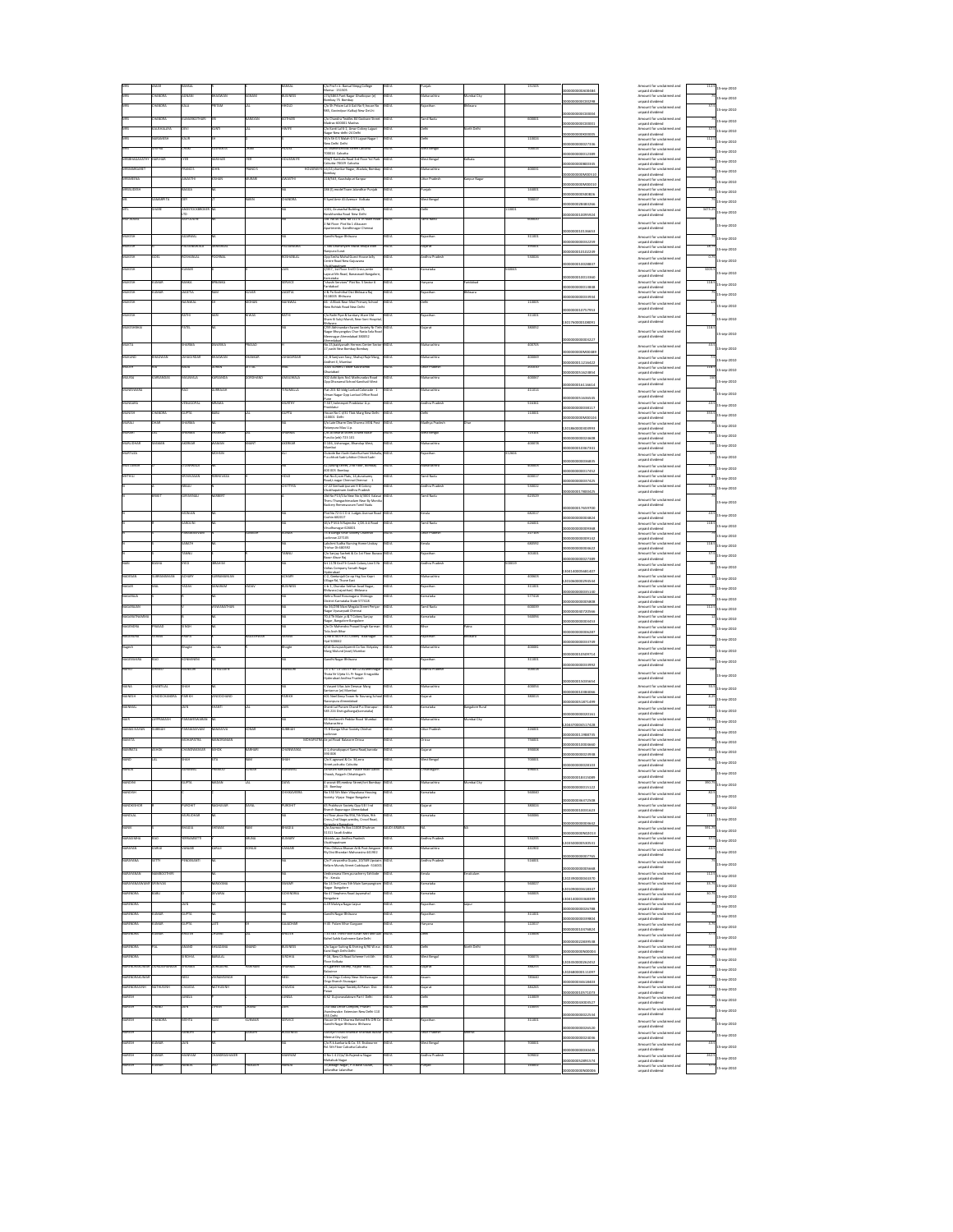|              |                |               |             |              | Society, Bunglow Area, Op<br>das Darbar Kubernagar                                                    |    |           |           |                  | 010225837                        | Amount for unclaimed and<br>unpaid dividend                                                                            |                 | 5-sep-2010                  |
|--------------|----------------|---------------|-------------|--------------|-------------------------------------------------------------------------------------------------------|----|-----------|-----------|------------------|----------------------------------|------------------------------------------------------------------------------------------------------------------------|-----------------|-----------------------------|
|              |                |               |             |              | Gautam Nagar Near Sudersha<br>nema New Delhi Delhi<br>Is Sh V K Chaudhary S4 chanderio                |    |           |           | 110049<br>452001 | n>:                              | Amount for unclaimed and<br>unpaid dividend                                                                            | 118             |                             |
|              |                |               |             |              | my, Khajana Road, Indone (m.p.)                                                                       |    |           |           |                  | 128                              | Amount for unclaimed and<br>unpaid dividend                                                                            |                 | sep-2010                    |
|              | 9alan          |               |             |              | 132 Masjid Moth New Delhi 11004                                                                       |    |           |           | 110048           |                                  | Amount for unclaimed and<br>unpaid dividend<br>Amount for unclaimed and                                                |                 | 5-sep-2010                  |
|              | <b>MYAN GE</b> |               |             |              | ıtraja M Minerya Service Static                                                                       |    |           |           | 401102           |                                  | unpaid dividend                                                                                                        |                 | Sarp 2010                   |
|              |                |               |             |              | weri Shanti Nagar,flat No 104 B:<br>1 C-9,xector -6 ,ist Floor Shanti<br>par mira Rd Jean Ti Dt thane |    |           |           |                  |                                  | Amount for unclaimed and<br>unpaid dividend                                                                            | 41              | sep-2010                    |
|              | <b>AISARA</b>  |               |             |              | 34 C, Ratty Lodge, Flat No 4, 1st Floc                                                                |    |           |           | 400014           | 2334                             | Amount for unclaimed and<br>unpaid dividend                                                                            | 112             | sep-2010                    |
|              |                |               |             |              | Ambedkar Road, Dadar, Mu<br>40 K P Kail Street Sa                                                     |    |           |           | 600015           |                                  | Amount for unclaimed and                                                                                               |                 | 5-sep-2010                  |
|              |                |               |             |              |                                                                                                       |    |           |           | 1241             | 5027357                          | Amount for uncleaned and<br>Amount for uncleaned and<br>unpaid dividend                                                | $\overline{22}$ |                             |
|              | πλ             |               |             |              | 2174 Yamuna Vihar Delh                                                                                |    |           |           | 110053           |                                  | Amount for unclaimed and                                                                                               |                 | sep-2010<br>5-sep-2010      |
|              |                |               |             |              | at No. 33, 2nf Floor, a6/26, jollyjeevan<br>Ily Jeevan Jeevan Birna Nagar, Borivli                    |    |           |           | 400107           |                                  | unpaid dividend                                                                                                        | 112.            |                             |
|              |                |               |             |              | div Jees<br><b>Jack Hadraun, (trave</b>                                                               |    |           |           |                  |                                  | Amount for unclaimed and<br>unpaid dividend                                                                            |                 | sep-2010                    |
|              |                |               |             |              |                                                                                                       |    |           |           |                  |                                  | Amount for unclaimed and<br>unpaid dividend                                                                            | 17.5            | 15-sep-2010                 |
| <b>LARAJ</b> | œu             |               | rram        | юu           | wadi Malshiras Solapur A/p Aklu<br>pur Maharashtra India                                              |    |           |           | 413107           | 012523273                        | Amount for unclaimed and<br>unpaid dividend                                                                            | 22              | 5-sep-2010                  |
|              | <b>STAD</b>    |               |             |              | darsh Vastragar Cinema Road                                                                           |    |           |           |                  | 057976<br>mass                   | Amount for unclaimed and<br>unpaid dividend                                                                            | $\overline{17}$ | sep-2010                    |
|              |                |               |             |              | sikapur Ms<br>sar Print & Pakers Goncern Park R<br><b>Samkrungen Parties-BOD DOSEN Franch</b>         |    |           |           |                  |                                  | Amount for unclaimed and<br>unpaid dividend                                                                            | 115             | sep-2010                    |
| HORS         | <b>THAN</b>    |               |             | วนท          | Netaji Subhas Road 2nd Floor Kali<br>bu Bazar Howrah                                                  |    | st Beng   |           | 711101           | 2791<br>151713                   | Amount for unclaimed and<br>unpaid dividend                                                                            | 118             | 5-sep-2010                  |
|              |                |               |             |              | undan Kushal Nagar Flat No 27 Wing<br>If Koel Complex Bopodi Pune                                     |    |           |           | 411007           |                                  | Amount for unclaimed and<br>unpaid dividend                                                                            | $\overline{v}$  | 5-sep-2010                  |
|              |                |               |             |              | a soores<br>ripa,s.v.p.road Opera Hou                                                                 |    |           |           |                  | 17367227                         | Amount for unclaimed and                                                                                               |                 | S-sep-2010                  |
|              |                |               |             |              | mbay Bornbay<br>nchi Nagar Bhibaata                                                                   |    |           |           | 311001           | 00029904                         | unpaid dividend<br>Amount for unclaimed and                                                                            | 27              | Sarp 2010                   |
|              |                |               |             |              |                                                                                                       |    |           |           | 11000            | 030318                           | unpaid dividend<br>Amount for unclaimed and                                                                            |                 | S-sep-2010                  |
|              |                |               |             |              | of New Delhi<br>06, Arunachal Bu<br>oad New Delhi<br>ding 19 lb                                       |    |           |           | 110001           | 005857                           | unpaid dividend<br>Amount for unclaimed and                                                                            | 37.             | sep-2010                    |
| ш            |                |               |             |              | sipi Mohalla Talwara Banswara Raj                                                                     |    | astha     |           |                  |                                  | unpaid dividend<br>Amount for unclaimed and                                                                            |                 | S-sep-2010                  |
|              |                |               |             |              | 17025<br>Avon Poly Tex Ind.itd. 2 Hare St                                                             |    |           |           | monot            | 333266                           | unpaid dividend<br>Amount for unclaimed and                                                                            | 66.7            |                             |
|              |                |               |             | <b>INESS</b> | co House Sth Floor Calcutta - 700<br>11 Calcuma<br>15 Amba Int                                        |    |           |           | 812002           | 678                              | unpaid dividend<br>Amount for unclaimed and                                                                            | 41              | 5-sep-2010                  |
|              |                |               |             |              | rar, bhagalpur 812 002<br>67/127 anand Nagar Jail Road                                                |    | ar Prade  |           | 22600            | 122883                           | unpaid dividend<br>Amount for unclaimed and                                                                            | 41.             | 5-sep-2010                  |
|              |                |               |             |              | cknow Lucknow<br>7/b-28 Old Raj Nagar Gha                                                             |    |           |           | 201002           | 19766                            | unpaid dividend<br>Amount for unclaimed and                                                                            |                 | S-sep-2010                  |
|              |                |               |             |              | 002<br>590 Netaji Nagar New Delhi 11002:                                                              |    |           |           | 110023           | 00208                            | unpaid dividend<br>Amount for unclaimed and                                                                            |                 | sep-2010                    |
|              |                |               |             |              | Pra 21, Jawahar Nagar, Jaipur (raj)                                                                   |    |           |           |                  | N00216                           | unpaid dividend<br>Amount for unclaimed and                                                                            |                 | 5-sep-2010                  |
|              |                |               |             |              | $\overline{1}$                                                                                        |    |           |           | 11000            | 036405                           | unpaid dividend<br>Amount for unclaimed and                                                                            |                 | Sarp 2010                   |
|              |                |               |             |              | hi - 110 005 Deft                                                                                     |    |           |           | 421101           | 015731                           | unpaid dividend<br>Amount for unclaimed and                                                                            |                 | S-sep-2010                  |
|              |                |               |             |              | 4/15, Shobhana Building 2nd Floor,<br>Ira Baug Agra Road, Kalyan - 42130 1                            |    |           |           |                  | 0020397                          | unpaid dividend                                                                                                        |                 | s.sep.2010                  |
|              |                |               |             |              | /3, rankvihar Co.op. society Near<br>r. pandit Hospital T H A N A -600 602                            |    |           |           | 400602           |                                  | Amount for unclaimed and<br>unpaid dividend                                                                            |                 | sep.2010                    |
|              |                |               |             |              |                                                                                                       |    |           |           |                  | 0073103                          | Amount for unclaimed and<br>unpaid dividend                                                                            |                 | sep-2010                    |
|              |                |               |             |              | San Air Lines Colony<br>Ina,bombay Bombay                                                             |    |           |           | 400029           |                                  | Amount for unclaimed and<br>unpaid dividend                                                                            |                 | 5-sep-2010                  |
|              |                |               |             |              | 4 State Bank Colony Munst Man                                                                         |    |           |           |                  | 17405                            | Amount for unclaimed and<br>unpaid dividend                                                                            |                 | S-sep-2010                  |
|              |                |               |             |              | i Lines, fire Drigade S<br>zaffarnagar Muzaff                                                         |    |           |           |                  |                                  | Amount for unclaimed and                                                                                               |                 | 5-sep-2010                  |
|              |                |               |             |              | tics (p) Ltd,402-4051                                                                                 |    |           |           | 110000           | 035378                           | unpaid dividend                                                                                                        | ĸ               |                             |
|              |                |               |             |              | or,opp:kucha Mahajani Main Road,<br>andri Chowk,delhi Delhi                                           |    |           |           |                  |                                  | Amount for unclaimed and<br>unpaid dividend                                                                            |                 | sep-2010                    |
|              |                |               |             | INESS        | aja Gopi Mohan Street, Calcutta                                                                       |    |           |           | 700000           | 021969<br>28749                  | Amount for unclaimed and<br>unpaid dividend                                                                            |                 | S-sep-2010                  |
|              |                |               |             |              | Owners Colony, G.t.b. Nagar, Sig<br>wada, Bombay 400 037 Bombay                                       |    |           |           |                  |                                  | Amount for unclaimed and                                                                                               |                 | 5-sep-2010                  |
|              |                |               |             | ١F           | umura Sadan ilip desparde                                                                             |    |           |           | 400602           |                                  | unpaid dividend<br>Amount for unclaimed and                                                                            |                 |                             |
|              |                |               |             |              | d,vishnu Nagar Nanpada,thane<br>o Chuat Bh                                                            |    |           |           |                  |                                  | unpaid dividend<br>Amount for unclaimed and                                                                            |                 | <b>S-sep-2010</b>           |
|              |                |               |             |              | the K                                                                                                 |    |           |           |                  | 3082885                          | unpaid dividend<br>Amount for unclaimed and                                                                            |                 | S-sep-2010                  |
|              |                |               |             |              | 2 Aswini Dutta Road Calcutta 700029                                                                   |    | est Benga |           |                  | 36715                            | unpaid dividend<br>Amount for unclaimed and                                                                            |                 | $5 - 56p - 2010$            |
|              |                |               |             |              | utta<br>edita Ghosh C/o Tarun Kr Gho                                                                  |    | ٠.        |           | 712101           | 13483                            | unpaid dividend                                                                                                        | 41.             | 5-sep-2010                  |
|              |                |               |             |              | campur Santhi Tala . Chinnuth<br><b>uch</b>                                                           |    |           |           |                  | 10200                            | Amount for unclaimed and<br>unpaid dividend                                                                            |                 | 5-sep-2010                  |
|              |                |               |             |              | 2/15 A, Lawrence Road D                                                                               |    |           |           | 110035           |                                  | Amount for unclaimed and<br>unpaid dividend                                                                            | 43.5            | sep-2010                    |
|              |                |               |             | PTA          | lat No.1001, building No.17 Seawood<br>ates palm Beach Marg, Navi,mumba                               |    | harashtr  |           | 400700           |                                  | Amount for unclaimed and<br>unpaid dividend                                                                            | 15.25           | sep-2010                    |
|              |                |               |             |              | 226 SI                                                                                                |    |           |           |                  | 75910                            | Amount for unclaimed and<br>unpaid dividend                                                                            | 45              | S-sep-2010                  |
|              |                |               |             |              | Moulana Azad Sarani City Centre<br>rgapu                                                              |    | nt Bengi  |           | 713210           | 0391707                          | Amount for unclaimed and<br>unpaid dividend                                                                            | $^{17}$         | 5-sep-2010                  |
|              | ONA            | nw            | <b>DVAN</b> | OHN          | lat No 1 Bhargav Apt Raghav Nagar S                                                                   |    |           |           | 411043           | (219872)                         | Amount for unclaimed and<br>unpaid dividend                                                                            | 118.            | sep-2010                    |
|              |                |               |             |              | io 28 Ohankawadi Punea<br>N 3 Jay Hanuman W Soc H<br>lage Mal E M 97 Mumbai                           |    |           |           | <b>Annoy</b>     |                                  | Amount for unclaimed and<br>unpaid dividend                                                                            |                 | Sarp 2010                   |
|              | ЭŒА            | NORA)         |             | <b>INESS</b> | hta Pyarchand Kishanlal Sarafı                                                                        |    | dhya F    |           | 458002           |                                  | Amount for unclaimed and                                                                                               |                 | 5-sep-2010                  |
|              |                |               |             | vice         | ear, mandsaur (m.p.) 458 002<br>80, shastri Nagar, Bhilwara (raj)                                     |    |           |           | 311001           |                                  | unpaid dividend<br>Amount for unclaimed and                                                                            |                 | S-sep-2010                  |
|              |                |               |             |              | <br>No 12 Jai Ambe Chawl Bhajiwadi<br>wdevi Road Beehari Tekadi Kandivali                             |    |           |           |                  |                                  | unpaid dividend<br>Amount for unclaimed and                                                                            |                 | S-sep-2010                  |
|              |                |               |             | <b>LAYAN</b> | ast Mumbai<br>1/1 Mahatma Gandhi Road Calcutta                                                        |    | est Benga |           | 700041           | 1932611                          | unpaid dividend<br>Amount for unclaimed and                                                                            | 41.             | 5-sep-2010                  |
|              |                | <b>SHOULS</b> |             |              | utta<br>Portuguese Church Street Kolkata                                                              |    | st Gen    |           | 700001           |                                  | unpaid dividend<br>Amount for unclaimed and                                                                            | 118.9           | sep-2010                    |
|              |                |               |             |              |                                                                                                       |    |           |           |                  | 00000021080516                   | unpaid dividend<br>Amount for unclaimed and                                                                            |                 |                             |
|              |                |               |             | antss        | dia Dispur Kahilipara Road Hi<br>5, Bye Lane - No. 3, Guwahat<br>tanbela lihawan ismalipur,           |    | tar Prade |           |                  | 73143                            | unpaid dividend<br>Amount for unclaimed and                                                                            | 41              | sep-2010                    |
|              |                |               |             |              | srakhpur<br>b Chunfal Karwa, Post Jasw                                                                |    |           |           | 341104           | 022763                           | unpaid dividend                                                                                                        |                 | sep-2010                    |
|              |                |               |             |              | ttt.nagaur (raj.) Jaswantgarh                                                                         |    |           |           |                  |                                  | Amount for unclaimed and<br>unnaid distributed                                                                         |                 | 5-sep-2010                  |
|              |                |               |             | LKAS         | Om Shavan Mahatma Phule I<br>hru Nagar Dombival West                                                  |    |           |           | 421202           |                                  | Amount for unclaimed and<br>unpaid dividend                                                                            |                 | s.sep.2010                  |
|              |                |               |             |              | : Collins Path Bidhannaga<br>ngapur West Bengal,india                                                 |    |           |           | 713212           |                                  | Amount for unclaimed and<br>unpaid dividend                                                                            | 22              | 15-sep-2010                 |
|              |                |               |             |              | - Bharti Vastralaya Purana<br>ar,dhanbad -826 001 ( 8 i H A R )                                       |    |           |           |                  | 17105077                         | Amount for unclaimed and                                                                                               |                 | S-sep-2010                  |
|              |                |               |             |              | p 55 Shalimar Baghi Defni Defr                                                                        |    |           |           | 110052           | 024092                           | unpaid dividend<br>Amount for unclaimed and                                                                            |                 | S-sep-2010                  |
|              |                |               |             |              | 5/405: Devshrusti il Wing 60 Fee                                                                      |    |           |           | 401101           | 17140                            | unpaid dividend<br>Amount for unclaimed and                                                                            |                 |                             |
| MANUA        |                |               |             |              | ad Bhavander (w) Dist thane<br>151 Sarda Sadan Vijaynagar Colony                                      |    |           | sbal City |                  | 3155                             | <b>Innehicle Nanner</b><br>Amount for unclaimed and                                                                    | 41              | S-sep-2010                  |
|              | .<br>س         | 108           |             | <b>INESS</b> | te Maharashtra<br>8/1 B.k.sindhi Colony Indone (m.p.) -                                               |    | has Prac  |           | 452001           |                                  | unpaid dividend<br>Amount for unclaimed and                                                                            | 43.5            | 15-sep-2010                 |
|              |                |               |             |              | 52 001<br>74, Kuncha Chelan, Khari Baoli, E                                                           |    |           |           |                  |                                  | unpaid dividend<br>Amount for unclaimed and                                                                            |                 | 5-sep-2010                  |
|              |                |               |             |              | 719 A Malviya Nagar Jaipu                                                                             |    |           |           | 302017           | 0019481                          | unpaid dividend<br>Amount for unclaimed and                                                                            | $\overline{a}$  | $-$ sep $-2010$             |
|              |                |               |             |              | 148 Karris Nagar 11nd Floor Delhi                                                                     |    |           |           | 110007           | 00000000011699                   | unpaid dividend<br>Amount for unclaimed and                                                                            | - 112           | 5-sep-2010                  |
|              |                |               |             |              | ICO7 Debi                                                                                             |    |           |           |                  | 10008553                         | unpaid dividend                                                                                                        |                 | S-sep-2010                  |
|              |                |               |             |              | a,gokarna Co Op Hig, 10c., Justice<br>Lc.chagla Marg,barnanwada,<br>ndherisahar Road Andheri (e) Mur  |    |           |           |                  |                                  | Amount for unclaimed and<br>unpaid dividend                                                                            |                 | S-sep-2010                  |
|              |                |               |             |              | o M.sen T.e.group Rdck Sail Ranchi-<br>14 002                                                         | XA |           |           | \$14002          | 00000000023504<br>00000000022588 | Amount for unclaimed and<br>unpaid dividend                                                                            |                 | 15-sep-2010                 |
|              |                |               |             |              | lo Premier Industrial 116, Ripon St<br>Little - 700016 Calcutte                                       |    |           |           | 700010           | 0020174                          | Amount for unclaimed and<br>unpaid dividend                                                                            | 41              | S-sep-2010                  |
|              |                |               |             |              | 25 Aaram Society Behind V.<br>rch Santacnuz E Mumba                                                   |    |           |           |                  |                                  | Amount for unclaimed and<br>unpaid dividend                                                                            | 15.7            | 5-sep-2010                  |
|              |                |               |             | z            | nc<br>aharashtra<br>(134 S F S Mangarovar Colony )                                                    |    |           |           | 302020           | 104140000251907                  | Amount for unclaimed and                                                                                               |                 | 5-sep-2010                  |
|              |                |               |             |              | Manu Apt, R.no.303, 3rd Fi<br>ge Ali, Bhiwandi                                                        |    |           |           | 421032           | 00000000026731                   | unpaid dividend<br>Amount for unclaimed and                                                                            | 27              | 5-sep-2010                  |
|              |                |               |             |              | ot No 2 2nd Street Priya<br>spakkam                                                                   |    |           |           | 60320            |                                  | unpaid dividend<br>Amount for unclaimed and<br>unpaid dividend                                                         |                 | 15-sep-2010                 |
|              | uzwa           |               |             |              | ipak Bangle Store Churi Market                                                                        |    |           |           | 800007           | 012432999                        | Amount for unclaimed and                                                                                               |                 | 5-sep-2010                  |
|              |                |               |             |              | mkaun Patna<br>Is Mahabir Trading Company 103<br>andni Chowk P O Kharagpur 721301                     |    | st Geneal |           | 721101           | 00000010253940                   | unpaid dividend<br>Amount for unclaimed and                                                                            |                 | Ssep-2010                   |
|              |                |               |             |              |                                                                                                       |    |           |           |                  |                                  | unpaid dividend                                                                                                        |                 |                             |
|              |                |               |             |              | a a mittagirideli<br>magar Mehdipatnam Nr Crystal<br>rden: Club Hyderabad                             |    |           |           |                  |                                  | Amount for unclaimed and<br>unpaid dividend                                                                            |                 | 15-sep-2010                 |
|              |                |               |             |              | nor Tekro, At post-vasad, Ta.-ar                                                                      |    |           |           | 388300           | 00000041860353                   | Amount for unclaimed and                                                                                               | 112             | 5-sep-2010                  |
|              |                |               |             |              | uad.<br>ew Shastri Nagar Nr Sd School Tel<br>ich Distt Fatehgarh Sahib Mandi                          |    |           |           | 147101           | 1202680000103259                 | unpaid dividend<br>Amount for unclaimed and                                                                            |                 | $-$ sep $-2010$             |
|              |                |               |             |              | sindeach<br>o 8-1-97 Q No A/12 Dha                                                                    |    |           |           |                  | 104140004099177                  | unpaid dividend<br>Amount for unclaimed and                                                                            |                 |                             |
|              |                |               |             |              | ta Sahaji Para Tarafi                                                                                 |    |           |           | 742107           | 010119265                        | unpaid dividend<br>Amount for unclaimed and                                                                            | 32.2            | sep-2010                    |
|              |                |               |             |              | nkal Murshidabad<br>io 9 Aam Wali Masiid .                                                            |    |           |           | 462008           | 0664                             | unpaid dividend<br>Amount for unclaimed and                                                                            | IJ.             | 5-sep-2010                  |
|              |                |               |             |              | pal 462008<br>ughi<br>                                                                                |    |           |           |                  | 003928                           | unpaid dividend<br>Amount for unclaimed and                                                                            |                 | 5-sep-2010                  |
|              |                |               |             |              |                                                                                                       |    |           |           |                  | 16681                            | unpaid dividend<br>Amount for unclaimed and                                                                            | 41.             | S-sep-2010                  |
|              |                |               |             |              |                                                                                                       |    |           |           |                  |                                  |                                                                                                                        |                 |                             |
|              |                |               |             | vici         | 19/95 Prabhat Road Di<br>ine 41 1004                                                                  |    |           |           | 411004           | 0013065                          | unpaid dividend                                                                                                        |                 |                             |
|              |                |               |             |              |                                                                                                       |    |           |           | 451442           | 022636                           |                                                                                                                        | $\overline{a}$  | 5-sep-2010<br>S-sep-2010    |
| <b>UGS</b>   |                |               |             |              | /2-b,shristi Apartments, 10-b,madan<br>fohan Malviya Marg, Lucknow (u.p.)                             |    | r Prade   |           | 226001           | 484559                           | Amount for unclaimed and<br>unpaid dividend<br>Amount for unclaimed and<br>unpaid dividend<br>Amount for unclaimed and | 41              | $-$ sep $-2010$<br>sep-2010 |

| t6<br>ad divide<br>á                                                                          |             | 2010           |
|-----------------------------------------------------------------------------------------------|-------------|----------------|
| Amount for uncl<br>unpaid dividend<br>d and                                                   |             | 2010           |
| Amount for und<br>d and<br>unpaid dividend                                                    |             | 2010           |
| Amount for uncl<br>d and                                                                      |             | $-2010$        |
| unpaid dividend<br>Amount for uncla<br>imed and<br>au.<br>Nid c                               |             | 2010           |
| .<br>ە<br>unp<br>Amount fo<br>und<br>d and                                                    |             |                |
| unpaid dividend                                                                               |             | ú<br>2010      |
| no<br>1pa<br>k<br>ä<br>d a<br>u.<br>Vd                                                        |             | 2010           |
| Amount for uncl<br>imed and<br>۱۵۸ ووي.<br>Mpaid divi<br>.<br>Simd                            |             | 010            |
| .<br>for<br>Hyld<br>nywu 0<br>mount<br>npaid d<br>.<br>und<br>Jend                            |             |                |
| Amount for und<br>imed and<br>npaid dividend                                                  |             | ú<br>2010      |
| d and                                                                                         |             |                |
| unpaid dividend<br>i.<br>e uncl<br>d ar<br>ä                                                  |             |                |
| d<br>nd<br>nş<br>imed and                                                                     |             |                |
| Amount for und<br>unpaid dividend<br>k<br>for und<br>imed and<br>lour                         |             | 2010           |
| id di<br>۱d<br>unp                                                                            |             | ú<br>010       |
| Amount for und<br>ed and<br>unpaid di<br>ddend                                                |             | 2010           |
| Amount fo<br>r und<br>dand<br>unpaid dividend                                                 |             | 2010           |
| d and<br>mo<br>nd<br>t<br>unpaid dividend                                                     |             | 2010<br>1Ś     |
| r und<br>ed and<br>tά<br>in i                                                                 |             | ú<br>2010      |
| d<br>u<br>Amount for und<br><b>Imediand</b>                                                   |             | 010            |
| a<br>Hand<br>unpaid di<br>.<br>Ou<br>6 <sup>o</sup><br>r und<br>i and                         | ţ           |                |
| in<br>ididi<br>int f<br><br>idend<br>rund<br>۱þ<br>med and<br>ñα                              |             |                |
| unpaid dividend<br>for und<br>imed and<br>ь<br>lour                                           |             | 010            |
| id d<br>id<br>Amount for und<br>ed and                                                        |             |                |
| <b>Insald dividend</b><br>Amount for<br>und<br>imed and                                       |             | 2010           |
| unpaid dividend<br>k<br>for und<br>imed and<br>lour                                           |             | 2010<br>1Ś     |
| in ni<br>id<br>imed and<br>i.                                                                 |             | ú<br>30        |
| idend<br>ar und<br>dd<br>npaid div<br>mount fo<br>imed and                                    | S           |                |
| unpaid dividend<br>imed and<br>tennur                                                         | ţ           | 010            |
| t for und<br>dividend<br>unpaid di<br>$\epsilon$<br>.<br>sd<br>d a                            | ţ           | 010            |
| dál<br>nd<br>npi<br>Amount for und<br>ed and                                                  |             |                |
| aid i<br>d<br>u                                                                               |             |                |
| d and<br>unpaid dividend                                                                      | ć           |                |
| Amo<br>ł<br>ar und<br>Adend<br>unt f<br>id di<br>imed and                                     |             |                |
| unpaid aiw<br>Amount for uncli<br>Cataland<br>imed and<br>unpaid dividend<br>Amount for unri- | S           | 0-2010         |
| imed and<br>á<br>in i<br>ij                                                                   | ţ           | 0.2010         |
| mount for<br>und<br>d and                                                                     |             | is.<br>0-2010  |
| unpaid dividend                                                                               |             |                |
| t fo<br>dand<br>r undi<br>unpaid dividend                                                     |             | 2010           |
| t fo<br>r und<br>d and<br>Amour<br>in                                                         | 2           | 2010<br>ú      |
| unpaid dir<br>dénd<br>Amount for und<br>d and                                                 |             |                |
| unpaid dividend<br>.<br>sd<br>d a                                                             |             | 010            |
| id<br>nş<br>divide<br>nd                                                                      |             |                |
| .<br>Lfr<br>í,<br>iou<br>r und<br>å.<br>ï                                                     | ī           |                |
| f<br>nd<br>mo<br>t<br>unpaid dividend                                                         |             |                |
| Amoun<br>t for und<br>imed and<br>unpaid dividend                                             |             | 2010<br>ß      |
| imed and<br>Amount for<br>und<br>unpaid dividend                                              |             | 2010           |
| ū<br>nd<br>d and<br>mc<br>unpaid dividend                                                     |             |                |
| ۰۰<br>mount for ۰۰<br>npaid dividend<br>۰۰ md<br>d and                                        |             |                |
| t for und<br>d an<br>ä                                                                        |             |                |
| d<br>nd<br>nş<br>Amount for und<br>imed and                                                   |             | 2010<br>1Ś     |
| unpaid dividend<br>for und<br>imed and<br>k<br>lour<br>aid di<br>۱d                           |             | ú<br>010       |
| Amount for und<br>imed and                                                                    |             | 010            |
| unpaid di<br>vidend<br>Amount for und<br>ed and                                               |             |                |
| unpaid dividend<br>'n<br>i fe<br><b>Control</b><br>ed and<br>$\alpha$                         |             | $-2010$<br>010 |
| ١d<br>u<br>Amour<br>for und<br>ed and                                                         |             |                |
| ád o<br>imd<br>Amount for und<br>imed and                                                     |             |                |
| <b>Insald dividend</b><br>'n<br><b>Control</b><br><b>Imediand</b><br>$\alpha$<br>Ř.           |             | 2010           |
| unp<br>id d<br>١d                                                                             |             |                |
| .<br>Amour<br>for und<br>ed and<br>.<br>ad<br>unp<br>ia di                                    |             | oso            |
| r und<br>imed and<br>Amo<br>tά<br>aid dir<br>id                                               |             | 2010           |
| Amount for und<br>d and<br>unpaid dividend                                                    |             | 2010<br>1Ś     |
| d<br>d and<br>į                                                                               |             | 2010           |
| mour<br>e fo<br>und<br>d and                                                                  |             | i.<br>ep-2010  |
| mpaid dividend<br>mour<br>n for und<br><b>Imediand</b>                                        |             |                |
| <br>aid i<br>isisi<br>.<br>ad<br>ış<br>mount for unit<br>a and<br>i.                          |             | 15-sep-2010    |
|                                                                                               | ć           | 1Ś<br>p-2010   |
| Amount for unclaimed and<br>unpaid dividend                                                   |             | 0.2010         |
| Amount for uncl<br>imed and<br>unpaid dividend                                                |             | sep-2010       |
| 'n<br>$\alpha$<br>t for<br>und<br>.<br>Manazarta davre                                        |             | sep-2010       |
| unpaid dividend<br>Amount for und<br>unpaid dividend<br>imed and                              |             | ep-2010        |
| unpaid dividend<br>Amount for unclaimed and<br>unpaid dividend                                | S           | 15-sep-2010    |
| Amour<br>unpaid<br>for und<br>ad and<br>aid divide<br>١d                                      | ţ           | 15-sep-2010    |
| Amount for und<br>ed and                                                                      |             | sep-2010<br>is |
| unpaid dividend<br>Amount fo<br>r und<br>d and<br>im                                          | 2           |                |
| unpaid dividend<br>.<br>Imad and                                                              | š           | 15-sep-2010    |
| Amount for uncl<br>unpaid dividend<br>Amount for und<br>imed and                              | ī           | 5-sep-2010     |
| unpaid dividend                                                                               |             | 5-sep-2010     |
| Amount for und<br>imed and<br>unpaid dividend<br><b>Imediand</b>                              | 3<br>3<br>D | 5-sep-2010     |
| Amount for uncl<br>unpaid dividend<br>Amount for uncl<br>d and                                |             | 5-sep-2010     |
| d dividend<br>nş<br>Amount for und                                                            | š           | sep-2010       |
| imed and<br>unpaid dividend                                                                   |             | 15-sep-2010    |
| Amount fo<br>r und<br>d and<br>unpaid dividend                                                |             | ep-2010<br>iS4 |
| Amount for unclaim<br>d and                                                                   |             | 15-sep-2010    |
| unpaid dividend<br>ed and                                                                     | 3           |                |
| Amount for uncl<br>unpaid dividend<br>.<br>Amo<br>e fo<br>r und<br>d and                      |             | 15-sep-2010    |
| unpaid dividend                                                                               |             | p-2010<br>ß    |
| .<br>Amount for und<br>unpaid dividend<br>imed and<br>unpaid dividend<br>Amount for uncli     |             | ep-2010        |
| imed and<br>unpaid dividend<br>Amount for uncli                                               | î           | sep-2010       |
| <b>Imediand</b><br>.<br>aid di<br>.<br>nd<br>unp                                              | š           | sep-2010       |
| Amount for uncl<br>unpaid dividend<br>imed and                                                |             | 5-sep-2010     |
| Amount for uncli<br>imed and<br>unpaid dividend                                               | ś           | 15-sep-2010    |
| i<br>A<br>$\alpha$<br>unt for und<br>aid dividend<br>d ar<br>ij                               | ī           | 15-sep-2010    |
|                                                                                               |             | ep-2010<br>ß   |
| t for und<br>imed and<br>mour<br>unpaid dividend                                              |             |                |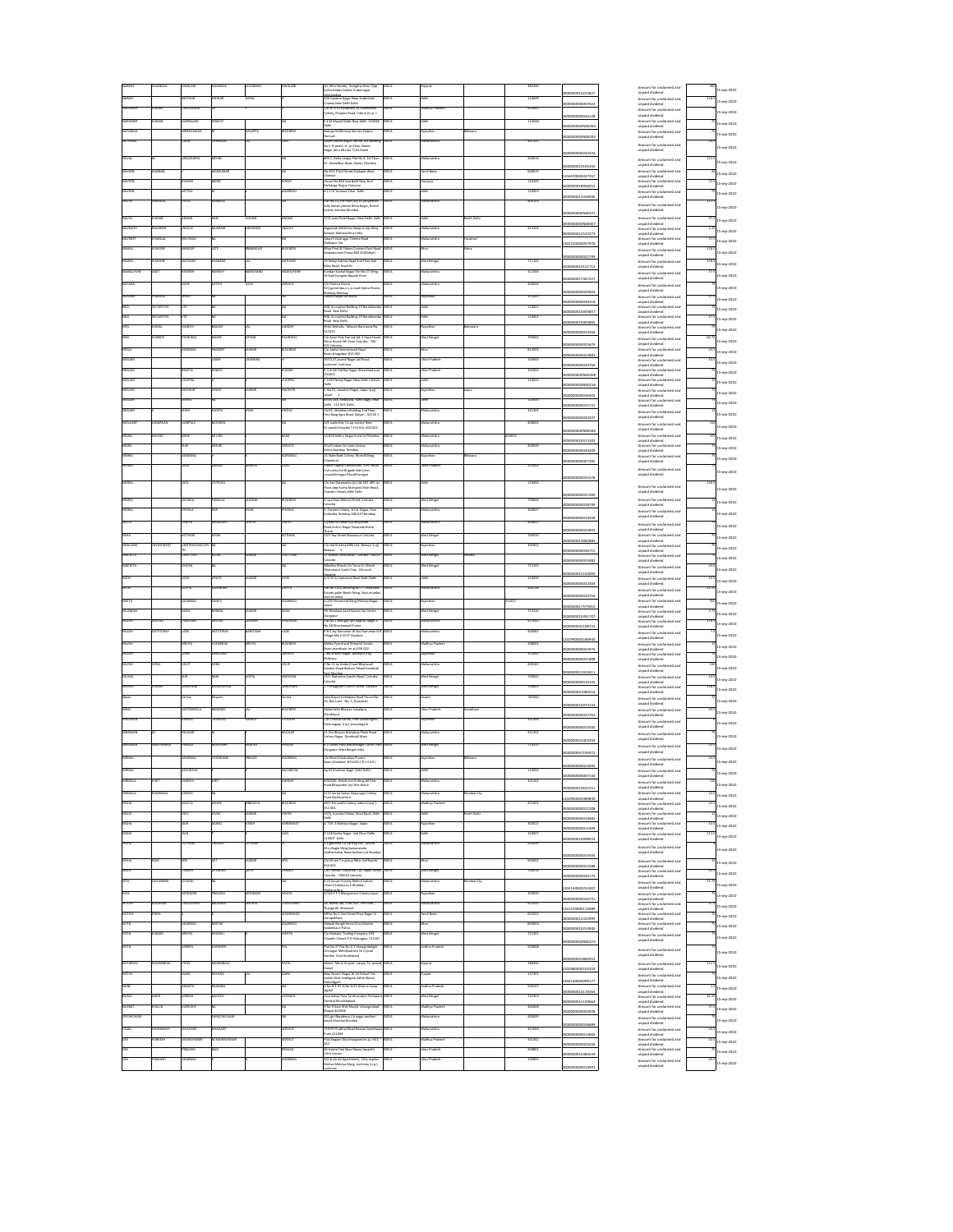|                            |             |            |                |                | Gopal Collections Ac Market, viruya<br>wan Katras Road, divit. dhanbad -82                                                          |     |                               |         |                  | 0023215                    | Amount for unclaimed and<br>unpaid dividend                                         |                 | S-sep-2010                                                                                                                                                                                                                                                                                                                                                                                                                                                                                                                                                                                                                                                 |
|----------------------------|-------------|------------|----------------|----------------|-------------------------------------------------------------------------------------------------------------------------------------|-----|-------------------------------|---------|------------------|----------------------------|-------------------------------------------------------------------------------------|-----------------|------------------------------------------------------------------------------------------------------------------------------------------------------------------------------------------------------------------------------------------------------------------------------------------------------------------------------------------------------------------------------------------------------------------------------------------------------------------------------------------------------------------------------------------------------------------------------------------------------------------------------------------------------------|
|                            |             |            |                |                | ntice Chandra Madhab Calcutts<br>Galali X Karera 311804                                                                             |     | <b>Chemica</b><br><b>THAN</b> |         |                  | 061361                     | Amount for unclaimed and<br>unpaid dividend                                         | 75.7            |                                                                                                                                                                                                                                                                                                                                                                                                                                                                                                                                                                                                                                                            |
|                            |             |            |                |                |                                                                                                                                     |     | : Bengal                      |         | 742318           | 00033935                   | Amount for unclaimed and<br>unpaid dividend                                         | 118             | iep-2010                                                                                                                                                                                                                                                                                                                                                                                                                                                                                                                                                                                                                                                   |
|                            |             |            |                |                | rla Jute & Ind T U Office Po Birla<br>Ist 24 Parganas W B 743318                                                                    |     | a Bana                        |         | 700007           |                            | Amount for unclaimed and<br>unpaid dividend                                         | 41.             | iep-2010                                                                                                                                                                                                                                                                                                                                                                                                                                                                                                                                                                                                                                                   |
|                            |             |            |                |                | Kanhaiya Lal Kabra P-35 Cotto<br>ret Calcutta-700 007 Calcutta                                                                      |     |                               |         |                  | 02329                      | Amount for unclaimed and<br>unpaid dividend                                         |                 | 5-sep-2010                                                                                                                                                                                                                                                                                                                                                                                                                                                                                                                                                                                                                                                 |
|                            |             |            |                |                | Paras Ram Somani 163,mukta F<br>Street, Calcutta 700 007 Calcut                                                                     |     |                               |         |                  | 00024093                   | Amount for unclaimed and<br>unpaid dividend                                         |                 | sep-2010                                                                                                                                                                                                                                                                                                                                                                                                                                                                                                                                                                                                                                                   |
|                            |             |            |                |                | -1-1a Vikas Puri New Delhi                                                                                                          |     |                               |         | 110018           | 10879274                   | Amount for unclaimed and<br>unpaid dividend                                         |                 | Sarp 2010                                                                                                                                                                                                                                                                                                                                                                                                                                                                                                                                                                                                                                                  |
|                            |             |            |                |                |                                                                                                                                     |     |                               |         | 451442           | 022997                     | Amount for unclaimed and<br>unpaid dividend<br>Amount for unclaimed and             | $\overline{a}$  | S-sep-2010                                                                                                                                                                                                                                                                                                                                                                                                                                                                                                                                                                                                                                                 |
|                            |             |            |                |                | /270 Acharya Nagar Kanpur 20800                                                                                                     |     |                               |         | 208003           | 1225                       | unpaid dividend                                                                     | 355.            | sep-2010                                                                                                                                                                                                                                                                                                                                                                                                                                                                                                                                                                                                                                                   |
|                            | AKASH       |            |                | with           | ec 3/c Qr No 173 Bokaro Steel City<br>no 827003<br>o B.e Theari Achwat Ank 521 Sidhari                                              |     | rkhans                        |         | 276001           | 033872                     | Amount for unclaimed and<br>unpaid dividend                                         | $\overline{v}$  | sep-2010                                                                                                                                                                                                                                                                                                                                                                                                                                                                                                                                                                                                                                                   |
|                            |             |            |                |                | thiup.1-276 001                                                                                                                     |     |                               |         |                  | 023775                     | Amount for unclaimed and<br>unpaid dividend<br>Amount for unclair<br>ned and        |                 | sep-2010                                                                                                                                                                                                                                                                                                                                                                                                                                                                                                                                                                                                                                                   |
|                            |             |            |                |                | hi Of Late Sahu Ram I<br>ukara Pilibhit U P 262<br>87 Somwar Peth Khair Wada Satara                                                 |     |                               |         | 415002           | 9147                       | unpaid dividend<br>Amount for unclaimed and                                         | 41              | sep-2010                                                                                                                                                                                                                                                                                                                                                                                                                                                                                                                                                                                                                                                   |
|                            |             |            |                |                |                                                                                                                                     |     |                               |         | 45601            | 0212794                    | unpaid dividend<br>unpuid diweiend<br>Amount for unclaimed and<br>unpaid dividend   |                 | sep-2010<br>S-sep-2010                                                                                                                                                                                                                                                                                                                                                                                                                                                                                                                                                                                                                                     |
|                            |             |            |                |                | Sagar Suiting & S<br>ol Bagh Delhi Delh<br>ing i                                                                                    |     |                               |         |                  | 013383064                  | Amount for unclaimed and                                                            |                 | sep-2010                                                                                                                                                                                                                                                                                                                                                                                                                                                                                                                                                                                                                                                   |
|                            | THONY       | FFORDFE    |                | <b>NANCEZ</b>  | artins Apts,f-1 Block A                                                                                                             |     |                               |         | 403002           |                            | unpaid dividend<br>Amount for unclaimed and                                         | 118.            | 5-sep-2010                                                                                                                                                                                                                                                                                                                                                                                                                                                                                                                                                                                                                                                 |
|                            |             |            |                | <b>EN14001</b> | renzalem,panjim Goa Goa<br>Vs Balkrishna Industries Ltd. (dv.m.) H                                                                  |     |                               |         | 401500           |                            | unpaid dividend<br>Amount for unclaimed and                                         |                 |                                                                                                                                                                                                                                                                                                                                                                                                                                                                                                                                                                                                                                                            |
|                            |             |            |                |                | .<br>(1,"a" Road,midc Area,tarapur Boisar,<br>skaka Palghar,dt.thane Plaghar (m.s.)                                                 |     |                               |         |                  | 02619                      | unpaid dividend                                                                     |                 | 5-sep-2010                                                                                                                                                                                                                                                                                                                                                                                                                                                                                                                                                                                                                                                 |
|                            |             |            |                |                | ,"a" Road,midc Area,tarapur Rois.<br>aka Palghar Dt.thane Palghar M.s.                                                              |     |                               |         |                  |                            | Amount for unclaimed and<br>unpaid dividend                                         |                 | S-sep-2010                                                                                                                                                                                                                                                                                                                                                                                                                                                                                                                                                                                                                                                 |
|                            |             |            |                |                |                                                                                                                                     |     |                               |         | 574233           | 033462                     | Amount for unclaimed and                                                            | Ħ               |                                                                                                                                                                                                                                                                                                                                                                                                                                                                                                                                                                                                                                                            |
|                            |             |            |                |                | in Pate Pariemangalore Bantwa<br>K Dist Panemangalore 574231<br>ru Bhai Complex Ki                                                  |     |                               |         |                  | 797                        | unpaid dividend<br>Amount for unclaimed and                                         |                 | S-sep-2010                                                                                                                                                                                                                                                                                                                                                                                                                                                                                                                                                                                                                                                 |
|                            |             |            |                |                | ore 524001                                                                                                                          |     |                               |         |                  | cossos                     | unpaid dividend<br>Amount for unclaimed and                                         |                 | iep-2010                                                                                                                                                                                                                                                                                                                                                                                                                                                                                                                                                                                                                                                   |
|                            |             |            |                |                | 56 Maint Street<br>30003 - Madras<br>5 Sector 6 Pane                                                                                |     |                               |         | 134109           | 011157                     | unpaid dividend<br>Amount for unclaimed and                                         | 355             | iep-2010                                                                                                                                                                                                                                                                                                                                                                                                                                                                                                                                                                                                                                                   |
|                            |             |            |                |                |                                                                                                                                     |     |                               |         | 462010           | 11718232                   | unpaid dividend<br>Amount for unclaimed and                                         | $\overline{a}$  | S-sep-2010                                                                                                                                                                                                                                                                                                                                                                                                                                                                                                                                                                                                                                                 |
|                            |             |            |                |                | "chinar Sarita",lala Lajpat Rai<br>rty,e-7/21,area Colony Bhopal<br>Cheg,<br><u>Lo.1 Bhomal</u><br>Lram Colony West<br>adras Madras |     |                               |         |                  | 00003708                   | unpaid dividend<br>Amount for unclaimed and                                         |                 | 5-sep-2010                                                                                                                                                                                                                                                                                                                                                                                                                                                                                                                                                                                                                                                 |
|                            |             |            |                |                |                                                                                                                                     |     |                               |         | coccat           | 011053                     | unpaid dividend                                                                     | IJ              | sep-2010                                                                                                                                                                                                                                                                                                                                                                                                                                                                                                                                                                                                                                                   |
|                            |             |            |                |                | ist 5 Murugan Kudil Brindhavan Nag<br>Iain Road Door No 42 Valasaravakka<br>ınai Tamihadu                                           |     |                               |         |                  |                            | Amount for unclaimed and<br>unpaid dividend                                         |                 | sep-2010                                                                                                                                                                                                                                                                                                                                                                                                                                                                                                                                                                                                                                                   |
|                            |             |            |                |                | Aff. Violet Elst Valslar Street<br>shar West Cherry                                                                                 |     |                               |         | 600017           | 00010068525                | Amount for unclaimed and                                                            | 59.25           | sep-2010                                                                                                                                                                                                                                                                                                                                                                                                                                                                                                                                                                                                                                                   |
|                            |             |            |                |                | Vs, Violet Flats Valatas                                                                                                            |     |                               |         |                  |                            | unpaid dividend<br>Amount for unclaimed and<br>unpaid dividend                      |                 | sep-2010                                                                                                                                                                                                                                                                                                                                                                                                                                                                                                                                                                                                                                                   |
|                            |             |            |                |                | 165th Street 11th<br>dras Madras                                                                                                    |     |                               |         | coccaz           | 0208256<br>27031           | Amount for unclaimed and<br>unnaid distributed                                      | B               | S-sep-2010                                                                                                                                                                                                                                                                                                                                                                                                                                                                                                                                                                                                                                                 |
|                            |             |            |                |                | ar Post Office N<br>tur Dist                                                                                                        |     |                               |         | 522330           | 0412489                    | Amount for unclaimed and<br>unpaid dividend                                         | E               | 5-sep-2010                                                                                                                                                                                                                                                                                                                                                                                                                                                                                                                                                                                                                                                 |
|                            |             |            |                |                | Old No 53/7<br>ny B                                                                                                                 |     |                               |         |                  |                            | Amount for unclaimed and<br>unpaid dividend                                         |                 | Sarp 2010                                                                                                                                                                                                                                                                                                                                                                                                                                                                                                                                                                                                                                                  |
|                            |             |            |                |                | shanthi 6th Cross T P K Road<br>thagiri Extn Near Nalanda Conv                                                                      |     |                               |         | 572103           | 22217233                   | Amount for unclaimed and                                                            | 17              |                                                                                                                                                                                                                                                                                                                                                                                                                                                                                                                                                                                                                                                            |
|                            |             |            |                |                | (konampaiwam, 2nd Street                                                                                                            |     |                               |         | 641015           | 522222                     | unpaid dividend<br>Amount for unclaimed and                                         | v               | sep-2010                                                                                                                                                                                                                                                                                                                                                                                                                                                                                                                                                                                                                                                   |
|                            |             |            |                |                | smallur, Coimbatore Coimba                                                                                                          |     |                               |         | 603209           | 1921                       | unpaid dividend<br>Amount for unclaimed and                                         |                 | 5-sep-2010                                                                                                                                                                                                                                                                                                                                                                                                                                                                                                                                                                                                                                                 |
|                            |             |            |                |                | 15 Nh I Seethalal Sathanar Street<br>Iraimalal Nagar Chennai Tamil Nada                                                             |     |                               |         |                  | 13722977                   | unpaid dividend                                                                     |                 | sep-2010                                                                                                                                                                                                                                                                                                                                                                                                                                                                                                                                                                                                                                                   |
|                            |             |            |                |                | 0550<br>uti tatun Br<br>dhwa Pune Maharashtra indi                                                                                  |     |                               |         | 411048           | 4656119                    | Amount for unclaimed and<br>npaid di                                                | v               | -<br>sep-2010                                                                                                                                                                                                                                                                                                                                                                                                                                                                                                                                                                                                                                              |
|                            |             |            |                |                |                                                                                                                                     |     |                               |         |                  |                            | Amount for unclaimed and<br>unpaid dividend                                         |                 | sep-2010                                                                                                                                                                                                                                                                                                                                                                                                                                                                                                                                                                                                                                                   |
|                            |             |            |                |                | 1, Vikas Plot 566, S.t. Road Chembur<br>Iaka Bombay - 71 Bombay                                                                     |     |                               |         |                  | 10257                      | Amount for unclaimed and<br>unpaid dividend                                         | 112             | sep-2010                                                                                                                                                                                                                                                                                                                                                                                                                                                                                                                                                                                                                                                   |
|                            |             |            |                |                | 41-54. At<br>p.1201 101                                                                                                             |     |                               |         | 20110            | 017770                     | Amount for unclaimed and<br>unpaid dividend                                         | $\overline{a}$  | <b>S-sep-2010</b>                                                                                                                                                                                                                                                                                                                                                                                                                                                                                                                                                                                                                                          |
|                            |             |            |                |                | s V. baliah II-2-293/174/1/6c,<br>1 reddy Colony, Road No. 14, I<br>Is Hyderabad - 34 Hyderabad                                     |     |                               |         |                  |                            | Amount for unclaimed and                                                            | 43.             | sep-2010                                                                                                                                                                                                                                                                                                                                                                                                                                                                                                                                                                                                                                                   |
|                            |             |            | <b>JEEVA</b>   | <b>IDEN</b>    |                                                                                                                                     |     |                               |         | 560000           | 3194                       | unpaid dividend                                                                     |                 |                                                                                                                                                                                                                                                                                                                                                                                                                                                                                                                                                                                                                                                            |
|                            |             |            |                |                | i, udani Layout, second Cross<br>enbridge Road, ulsoor Bangalore-560                                                                |     |                               |         |                  |                            |                                                                                     |                 |                                                                                                                                                                                                                                                                                                                                                                                                                                                                                                                                                                                                                                                            |
|                            |             |            |                |                |                                                                                                                                     |     |                               |         |                  | 23189                      | Amount for unclaimed and<br>unpaid dividend                                         | 41.             |                                                                                                                                                                                                                                                                                                                                                                                                                                                                                                                                                                                                                                                            |
|                            |             |            |                |                | 38 Banealore<br>5/9,"akshaya" 2nd Main<br>sed,r.a.puram Madras-600 028                                                              |     |                               |         |                  |                            | Amount for unclaimed and                                                            | 11E             |                                                                                                                                                                                                                                                                                                                                                                                                                                                                                                                                                                                                                                                            |
|                            |             | m          |                | VICI           | lras<br>Idani Layout, second Cross<br>Lineard                                                                                       |     |                               |         | 560000           | 1897                       | unpaid dividend<br>Amount for unclaimed and                                         | $\overline{a}$  |                                                                                                                                                                                                                                                                                                                                                                                                                                                                                                                                                                                                                                                            |
|                            |             |            |                |                | bridge Road,ulsoor Bangalore-560<br>38 Banzalore<br>a Apartments Dh.                                                                |     |                               |         |                  | 023190                     | unpaid dividend<br>Amount for unclaimed and                                         |                 |                                                                                                                                                                                                                                                                                                                                                                                                                                                                                                                                                                                                                                                            |
|                            |             |            |                |                | ran Road ame<br>et Hyderabad<br>rabad                                                                                               |     |                               |         |                  | 0027782                    | unpaid dividend                                                                     |                 |                                                                                                                                                                                                                                                                                                                                                                                                                                                                                                                                                                                                                                                            |
|                            |             |            |                |                | ska Financial Services 10-1-<br>(/a,asilmetta Jn. Visakhapatn<br>0-a Grah Mukherjee Road                                            |     |                               |         | 530003<br>700025 | 000022466                  | Amount for unclaimed and<br>unpaid dividend                                         | $_{17}$         |                                                                                                                                                                                                                                                                                                                                                                                                                                                                                                                                                                                                                                                            |
|                            |             |            |                |                | wanipur Calcutta-700 025 Calcutta                                                                                                   |     |                               |         |                  |                            | Amount for unclaimed and<br>unpaid dividend                                         |                 |                                                                                                                                                                                                                                                                                                                                                                                                                                                                                                                                                                                                                                                            |
|                            |             |            |                |                | 77 Subhash Marg C S                                                                                                                 |     |                               |         |                  | 026588                     | Amount for unclaimed and<br>unpaid dividend                                         |                 |                                                                                                                                                                                                                                                                                                                                                                                                                                                                                                                                                                                                                                                            |
|                            |             |            |                | KARN           | Niwas Sub<br>ark Bhusawal 425201                                                                                                    |     |                               |         | 425207           | 00000000007902             | Amount for unclaimed and<br>unpaid dividend                                         | Ħ               |                                                                                                                                                                                                                                                                                                                                                                                                                                                                                                                                                                                                                                                            |
|                            |             |            |                |                | 01.no.7-93,flat No.105,yi<br>raywathi Block, dollfine Estates<br>ayyathopu, vijayada Ap Vijayawad                                   |     |                               |         | 52000            |                            | Amount for unclaimed and<br>unpaid dividend                                         |                 |                                                                                                                                                                                                                                                                                                                                                                                                                                                                                                                                                                                                                                                            |
|                            |             |            |                |                | 279 Amit Nagar Society Karelibaug                                                                                                   |     |                               |         | 290000           | 07484                      | Amount for unclaimed and                                                            | 115             |                                                                                                                                                                                                                                                                                                                                                                                                                                                                                                                                                                                                                                                            |
|                            | ıN          |            |                |                | Lounad, Baroda<br>Ripon Lane, Kolkata                                                                                               | ιA  | t Bengal                      |         | 700016           | 1003911                    | unpaid dividend<br>Amount for unclaimed and                                         | $^{22}$         |                                                                                                                                                                                                                                                                                                                                                                                                                                                                                                                                                                                                                                                            |
|                            |             |            |                |                | 13 Fatehpur Beri Village Fatehpur Ber                                                                                               |     |                               |         | 110074           | 00000010062196             | unpaid dividend<br>Amount for unclaimed and                                         |                 |                                                                                                                                                                                                                                                                                                                                                                                                                                                                                                                                                                                                                                                            |
|                            |             |            |                |                | age New Delhi<br>Flat No.301 bide.no.23.pict No.58.                                                                                 |     |                               |         |                  | 203350300131934            | unpaid dividend                                                                     |                 |                                                                                                                                                                                                                                                                                                                                                                                                                                                                                                                                                                                                                                                            |
|                            |             |            |                |                |                                                                                                                                     |     |                               |         |                  |                            | Amount for unclaimed and<br>unpaid dividend                                         |                 |                                                                                                                                                                                                                                                                                                                                                                                                                                                                                                                                                                                                                                                            |
|                            |             |            |                |                | Nand Apartm<br>Ine W                                                                                                                |     |                               |         |                  |                            | Amount for unclaimed and                                                            | B               |                                                                                                                                                                                                                                                                                                                                                                                                                                                                                                                                                                                                                                                            |
|                            | <b>BASA</b> |            |                |                | ide Kala<br>ad Gate Nea                                                                                                             |     |                               |         | 361007           | 00027571                   | unpaid dividend<br>Amount for unclaimed and<br>unpaid dividend                      |                 |                                                                                                                                                                                                                                                                                                                                                                                                                                                                                                                                                                                                                                                            |
|                            |             |            |                |                | haprabhuji Bethak Jamnagar<br>30, Hargobind Nagar Phagwara                                                                          |     |                               |         | 144401           | 201130000151561<br>1197773 | Amount for unclaimed and                                                            | 262             |                                                                                                                                                                                                                                                                                                                                                                                                                                                                                                                                                                                                                                                            |
|                            |             |            |                |                | I Krishnapur P O Haripa<br>B 712401                                                                                                 |     |                               |         | 712407           | 8912                       | Ambarn na Museume<br>unpaid dividend<br>Amount for unclaimed and<br>unpaid dividend | $\frac{1}{2}$   |                                                                                                                                                                                                                                                                                                                                                                                                                                                                                                                                                                                                                                                            |
|                            |             |            |                |                | Dungapur Ha<br>hitty,<br>Durgapur -713213                                                                                           |     | nt Denga                      |         | 713213           | 021757                     | Amount for unclaimed and<br>unpaid dividend                                         | 66.7            |                                                                                                                                                                                                                                                                                                                                                                                                                                                                                                                                                                                                                                                            |
|                            |             |            |                |                | is Durgapur Hardwark Benachitty                                                                                                     |     | st Benza                      |         | 713213           | 122625                     | Amount for unclaimed and<br>unpaid dividend                                         |                 |                                                                                                                                                                                                                                                                                                                                                                                                                                                                                                                                                                                                                                                            |
|                            |             |            |                |                | o.durgapur 713 213<br>- 14 / 172, Sector - II, Rohini, Delhi                                                                        |     |                               |         | 11009            |                            | Amount for unclaimed and                                                            | 27.5            |                                                                                                                                                                                                                                                                                                                                                                                                                                                                                                                                                                                                                                                            |
|                            |             |            |                |                | I Hospital, -- Khachraud Madhya                                                                                                     | QίΑ | dhya Pradesh                  |         |                  | 204470002967421            | unpaid dividend<br>Amount for unclaimed and<br>unpaid dividend                      | 17.             |                                                                                                                                                                                                                                                                                                                                                                                                                                                                                                                                                                                                                                                            |
|                            |             |            |                |                | 12/14, Sitaram Bhuvan Opp. Sice<br>spital Sion ( East ) Mumbai                                                                      |     |                               |         |                  | 03410000005342             | Amount for unclaimed and<br>unpaid dividend                                         | 118             |                                                                                                                                                                                                                                                                                                                                                                                                                                                                                                                                                                                                                                                            |
|                            |             |            |                |                | rharashtra<br>/road.bye Lane,<br>s asamol,distt.burdwan (W.b.)<br>rówa                                                              |     |                               |         | 713307           | 28674                      | Amount for unclaimed and<br>unpaid dividend                                         |                 |                                                                                                                                                                                                                                                                                                                                                                                                                                                                                                                                                                                                                                                            |
|                            |             | <b>GEN</b> |                |                | ani Chandra Vati Kothi Adampur<br>agalpur Bihar                                                                                     | XA  | u.                            | agalpur |                  | 2031                       | Amount for unclaimed and                                                            |                 |                                                                                                                                                                                                                                                                                                                                                                                                                                                                                                                                                                                                                                                            |
|                            | īτ          | up         |                |                | r S G Hospital Ward No 16 Roha<br><b><i>Inst Roha</i></b>                                                                           | ¥ä  |                               |         | 402109           | 201320000718546            | unpaid dividend<br>Amount for unclaimed and<br>unpaid dividend                      |                 |                                                                                                                                                                                                                                                                                                                                                                                                                                                                                                                                                                                                                                                            |
|                            |             |            |                |                |                                                                                                                                     |     |                               |         |                  |                            | Amount for unclaimed and                                                            |                 |                                                                                                                                                                                                                                                                                                                                                                                                                                                                                                                                                                                                                                                            |
|                            | MAR         |            |                |                | :<br>No 0801 Eth Floor Block 17 The<br>ne South Nirvana Country Gurgace<br>rvana India<br>to 68, and FL,161/1 M.g.rd., bangun       |     | est Bengal                    |         | 700007           | 013135798                  | unpaid dividend<br>Amount for unclaimed and                                         |                 |                                                                                                                                                                                                                                                                                                                                                                                                                                                                                                                                                                                                                                                            |
|                            |             |            |                |                | <b>Iding Calcutta Calcutts</b>                                                                                                      |     |                               |         | 34200            |                            | unpaid dividend<br>Amount for unclaimed and                                         | 118.5           |                                                                                                                                                                                                                                                                                                                                                                                                                                                                                                                                                                                                                                                            |
|                            |             |            |                |                | lri Narain Street, Gundi Kı<br>hpur 342001<br>19, Friends Colony, Misar Misa                                                        |     |                               |         |                  | 545)                       | unpaid dividend<br>Amount for unclaimed and                                         | 92              |                                                                                                                                                                                                                                                                                                                                                                                                                                                                                                                                                                                                                                                            |
|                            |             |            |                |                | .<br>2-a Nichiyan Apts Britwasi Estate B/b                                                                                          |     | ara                           |         |                  | 00017475                   | unpaid dividend<br>Amount for unclaimed and                                         | $\overline{30}$ |                                                                                                                                                                                                                                                                                                                                                                                                                                                                                                                                                                                                                                                            |
|                            |             |            |                |                | okul Row House Athwa Lines Surat<br>arat<br>5/164-165 2nd F                                                                         |     |                               |         |                  |                            | unpaid dividend                                                                     | - 75            |                                                                                                                                                                                                                                                                                                                                                                                                                                                                                                                                                                                                                                                            |
|                            |             |            |                |                | a Shri Mm Dogra H. No.52, Panjtirti                                                                                                 |     |                               |         |                  | 55480                      | Amount for unclaimed and<br>unpaid dividend<br>Amount for unclaimed and             | 37.             |                                                                                                                                                                                                                                                                                                                                                                                                                                                                                                                                                                                                                                                            |
|                            |             | HDEVA      | <b>LACHDEV</b> | virt           | mutawi)&k)                                                                                                                          |     |                               |         | 110018           | 5374                       | unpaid dividend<br>Amount for unclaimed and                                         | 415             |                                                                                                                                                                                                                                                                                                                                                                                                                                                                                                                                                                                                                                                            |
|                            |             |            |                |                | .<br>12 Mukherjee Park Near Tfak Nagar<br>ew Delhi 110018 Delhi<br>2 Rented Orts Pimpri P                                           |     |                               |         | 411017           |                            | unpaid dividend<br>Amount for unclaimed and                                         | 415             |                                                                                                                                                                                                                                                                                                                                                                                                                                                                                                                                                                                                                                                            |
|                            |             |            |                |                | Vadgadi Samuel St                                                                                                                   |     |                               |         | 400003           | 10287957                   | unpaid dividend<br>Amount for unclaimed and                                         | 67              |                                                                                                                                                                                                                                                                                                                                                                                                                                                                                                                                                                                                                                                            |
|                            |             |            |                |                | 29, ramachandra Ros                                                                                                                 |     |                               |         | 641002           | 00000020904514             | unpaid dividend<br>Amount for unclaimed and                                         | 41              |                                                                                                                                                                                                                                                                                                                                                                                                                                                                                                                                                                                                                                                            |
|                            |             |            |                |                | s.puram.coimbatore 641 002                                                                                                          |     |                               |         | 600043           | 00024317                   | unpaid dividend<br>Amount for unclaimed and                                         | $_{\rm 11L}$    |                                                                                                                                                                                                                                                                                                                                                                                                                                                                                                                                                                                                                                                            |
|                            |             |            |                |                | 5.g-3,h.b.flats, First Seaw<br>ned volmiki Neew<br>uvarenivur chennai Che<br>hyderabad Estate, L D R                                |     |                               |         | 400000           | 1005629                    | unpaid dividend<br>Amount for unclaimed and                                         |                 |                                                                                                                                                                                                                                                                                                                                                                                                                                                                                                                                                                                                                                                            |
|                            |             |            |                |                | larg, Mumbai Hyderabad<br>Frabhunarar Socitey Nr Te                                                                                 |     |                               |         |                  | 1002005                    | unpaid dividend                                                                     |                 |                                                                                                                                                                                                                                                                                                                                                                                                                                                                                                                                                                                                                                                            |
|                            |             |            |                |                | hange Tal & Dist Patan Patan                                                                                                        |     |                               |         | 114267           | 201090002332619            | Amount for unclaimed and<br>unpaid dividend                                         | -22             |                                                                                                                                                                                                                                                                                                                                                                                                                                                                                                                                                                                                                                                            |
|                            |             |            |                |                | - Aharat Samaj Society A/4 Prab<br>ghodia Road Vadodara Gujarat                                                                     |     |                               |         |                  |                            | Amount for unclaimed and                                                            |                 |                                                                                                                                                                                                                                                                                                                                                                                                                                                                                                                                                                                                                                                            |
|                            |             |            |                |                | ar Bhojva Kuvari Vadi Karisar<br>zar, alladvago, nadiad Dt. Kaira Gujan                                                             |     |                               |         | 387001           | 000000012225626            | unpaid dividend<br>Amount for unclaimed and                                         | 41              |                                                                                                                                                                                                                                                                                                                                                                                                                                                                                                                                                                                                                                                            |
|                            |             |            |                |                | 87001                                                                                                                               |     |                               |         | 3917             | 023748                     | unpaid dividend                                                                     | $^{\circ}$      |                                                                                                                                                                                                                                                                                                                                                                                                                                                                                                                                                                                                                                                            |
|                            |             |            |                |                | nglow No.-3,navjivan Co Op Hugi                                                                                                     |     |                               |         | 393002           |                            | Amount for unclaimed and<br>unpaid dividend                                         | 118             |                                                                                                                                                                                                                                                                                                                                                                                                                                                                                                                                                                                                                                                            |
|                            |             |            |                |                | d. Near Gattu Vidhyalaya, e I D C<br>deshwar Dt. Bharuch                                                                            |     |                               |         |                  |                            | Amount for unclaimed and<br>unpaid dividend                                         |                 |                                                                                                                                                                                                                                                                                                                                                                                                                                                                                                                                                                                                                                                            |
|                            |             |            |                |                | abrial Manor 1st Floor Tarrace Flat<br>am Talav Vasai Dist Thane 401201                                                             |     |                               |         | 401201           | 05805000000000             | Amount for unclaimed and                                                            |                 |                                                                                                                                                                                                                                                                                                                                                                                                                                                                                                                                                                                                                                                            |
|                            |             |            |                |                | hi Nagar Ob                                                                                                                         |     |                               |         |                  | 0008276                    | unpaid dividend<br>Amount for unclaimed and                                         |                 |                                                                                                                                                                                                                                                                                                                                                                                                                                                                                                                                                                                                                                                            |
| UPPL<br><b>BAS</b><br>anti |             |            |                |                | dhi Nagar Dhilwara                                                                                                                  |     |                               |         | 311001           | 026210<br>330217           | unpaid dividend<br>Amount for unclaimed and<br>unpaid dividend                      | -22             | sep-2010<br>sep-2010<br>sep-2010<br>5-sep-2010<br>5-sep-2010<br>sep-2010<br>sep-2010<br>5-sep-2010<br>sep-2010<br>sep-2010<br>5-sep-2010<br>S-sep-2010<br>5-sep-2010<br>sep-2010<br>S-sep-2010<br>irp-2010<br>$-$ sep $-2010$<br>S-sep-2010<br>S-sep-2010<br><b>S-sep-2010</b><br>5-sep-2010<br>sep-2010<br>5-sep-2010<br>15-sep-2010<br>5-sep-2010<br>15-sep-2010<br>Ssep-2010<br>15-sep-2010<br>15-sep-2010<br>5-sep-2010<br>15-sep-2010<br>15-sep-2010<br>5-sep-2010<br>sep-2010<br>5-sep-2010<br>5-sep-2010<br>5-sep-2010<br>15-sep-2010<br>15-sep-2010<br>5-sep-2010<br>S-sep-2010<br>S-sep-2010<br>5-sep-2010<br>Ssep-2010<br>sep-2010<br>5-sep-2010 |

| Amount for unclaimed ar<br>unpaid dividend                                                           |                                | 15-sep-2010    |
|------------------------------------------------------------------------------------------------------|--------------------------------|----------------|
| Amount for invitaimed and<br>id dividend                                                             |                                | 15-sep-2010    |
| aimed and<br>$\alpha$<br>t for und                                                                   |                                | 15-sep-2010    |
| d dividend<br>np<br>.<br>Amount for uncl<br>unpaid dividend<br>d and                                 | 118.5                          |                |
| ų                                                                                                    |                                | sep-2010       |
| t for und<br>imed and<br>mou<br>unpaid dividend                                                      |                                | 15-sep-2010    |
| Amount for unclaimed and<br>aid dividend                                                             |                                | 15-sep-2010    |
| ų<br>Amount for unclaimed and<br>unpaid dividend                                                     | $\overline{15}$                | sep-2010<br>ò, |
| .<br>w<br>for und<br>aimed and<br>j,                                                                 | 15                             |                |
| Amburn na Cool<br>unpaid dividend<br>Amburn for uncl<br>imed and                                     | s                              | sep-2010       |
| unpaid dividend                                                                                      |                                | ep-2010        |
| Amount for unclaimed and<br>id dividend                                                              | 75                             | 15-sep-2010    |
| aimed and<br>ount for<br>said divid<br>ų                                                             |                                | 15-sep-2010    |
| Amount for und<br>imed and<br>unpaid dividend                                                        |                                | sep-2010       |
| Amount for unclaimed and<br>brebivib bisons                                                          | 15                             | 15-sep-2010    |
| :<br>for und<br>dividend<br>.<br>Ne<br>ed ar<br>j,<br>.<br>w<br>ä<br>m.                              | $\overline{\mathbf{r}}$        | 15-sep-2010    |
| imed and<br>Amount for und                                                                           |                                | 15-sep-2010    |
| unpaid dividend<br>Amount for unclaimed and                                                          | 118.5                          | 5-sep-2010     |
| npaid dividend                                                                                       |                                |                |
| med and<br>unpaid dividend                                                                           |                                | 5-sep-2010     |
|                                                                                                      |                                |                |
| Amount for unclaimed and<br>unpaid dividend                                                          |                                | 15-sep-2010    |
| t for unclaim<br>kmour<br>d a<br>ä                                                                   | z.                             |                |
| id divid<br>npi<br>nd                                                                                |                                | 15-sep-2010    |
| Amount for unclaimed and<br>a.<br>Historia<br>i.<br>ų                                                | 7                              | ú,<br>sep-2010 |
| imed and<br><i>Amount for und</i><br>unpaid dividend                                                 |                                | sep-2010       |
| Amount for unclaimed and                                                                             | s.                             | 15-sep-2010    |
| brebivib bisons<br>Amount for unclaimed and                                                          |                                |                |
| <b>Instant biagra</b>                                                                                |                                | 15-sep-2010    |
| t for und<br>Amour<br>imed and<br>unpaid dividend                                                    |                                | 15-sep-2010    |
| t for unclaime<br>d ar                                                                               |                                |                |
| id dividend<br>npi                                                                                   |                                | sep-2010       |
| Amount for unclaimed and<br>aid dividend<br>nş                                                       | 25                             | sep-2010       |
| imed and<br><i>Amount for und</i><br>unpaid dividend                                                 |                                | sep-2010       |
| Amount for unclaimed and                                                                             | 5                              | 15-sep-2010    |
| unpaid dividend<br>Amount for uncla<br>bns bemis                                                     | h                              | Sam2010        |
| id divide<br>'n.                                                                                     |                                |                |
| Amount for unclaimed and<br>unpaid dividend                                                          |                                | 15-sep-2010    |
| mount for und<br>npaid dividend<br>med and                                                           | ś                              | 15-sep-2010    |
| Amount for unclaimed and                                                                             |                                |                |
| mpaid dividend                                                                                       |                                | 5-sep-2010     |
| t for und<br>ed ar                                                                                   |                                | p-2010         |
| d dividend<br>'np<br>i ar                                                                            | ŧ                              | ep.2010        |
| .<br>Amount for unclaim<br>unpaid dividend<br>ant for und<br>imed and<br>kmo                         |                                |                |
| unpaid dividend                                                                                      |                                | ep-2010        |
| t for unclaimed and<br>h<br>iour<br>id dividend<br>npi                                               | $\overline{\mathbf{112}}$<br>ś | 5-sep-2010     |
| t for und<br>Amour<br>d ar                                                                           | ţ                              | 15-sep-2010    |
| id divis<br>np<br>lend                                                                               |                                |                |
| Amount for unclaimed and<br>unpaid dividend                                                          |                                | 15-sep-2010    |
| mount for unclaimed and<br>npaid dividend                                                            | 15                             | 15-sep-2010    |
|                                                                                                      |                                |                |
| Amount for unclaimed and<br>unpaid dividend                                                          |                                | 5-sep-2010     |
| t for und<br>mour<br>d a<br>ä                                                                        |                                | p.2010         |
| .<br>id dividend<br>npi<br>Amount for unclaimed and                                                  |                                |                |
| brebivib bisqn                                                                                       |                                | 15-sep-2010    |
| Amount for und<br>imed and<br>unpaid dividend                                                        | 7.5                            | sep-2010<br>1Ś |
| Amo<br>e fe<br>r und<br>imed and                                                                     | $\overline{15}$                | p-2010         |
| unpaid dividend<br>k<br>iour                                                                         |                                |                |
| unt for unclaimed and<br>id dividend<br>nş                                                           | ES.                            | sep-2010       |
| Amount for unclaimed and<br>unpaid dividend                                                          |                                | 15-sep-2010    |
| Amount for unclaims<br>unpaid dividend<br>d and                                                      |                                | sep-2010       |
| mount for uncle                                                                                      | 5                              |                |
| ime<br>d and                                                                                         |                                | 15-sep-2010    |
| .<br>unpaid dividend<br>Amount for und<br>unpaid dividend<br>aimed and                               | 237                            | 15-sep-2010    |
| Amour<br><b>Sunt for und</b><br>aid divident<br>bns bemis                                            | 90                             | 15-sep-2010    |
|                                                                                                      |                                |                |
| Amount for unclaimed and<br>unpaid dividend                                                          |                                | 15-sep-2010    |
|                                                                                                      | 17.                            |                |
| unt for unclaimed and<br>id dividend<br>'np                                                          |                                | sep-2010       |
|                                                                                                      | 150                            | 5-sep-2010     |
| Amount for unclaimed and<br>unpaid dividend<br>Amount for unclaimed and                              | 262.5                          | 15-sep-2010    |
| d divid<br>d<br>nd<br>'np                                                                            |                                | 15-sep-2010    |
| Amount for unclaimed and                                                                             | 75                             | 5-sep-2010     |
| <b>Instant biagra</b><br>нi<br>ount for unclaimed and                                                | n                              | 15-sep-2010    |
| id dividend                                                                                          |                                | 15-sep-2010    |
| anpara universit<br>Amount for unclaimed and<br>Amount for unclaimed and<br>Amount for unclaimed and | 17.5                           |                |
| unpaid dividend                                                                                      | 118.5                          | 15-sep-2010    |
| ū<br>d and<br>nou<br>and<br>im<br>naist st<br>M<br>md                                                |                                | 15-sep-2010    |
| ount for unclaimed and<br>aid dividend                                                               |                                | 15-sep-2010    |
| Amount for unclaimed and                                                                             | 75                             |                |
| brebivib bisqn<br>$\alpha$<br>for und<br>aiment and<br>Á                                             | 75                             | 15-sep-2010    |
| ad dividend<br>nş                                                                                    |                                | 15-sep-2010    |
| Amount for unclaimed and<br>aid divide<br>nd<br>ų                                                    |                                | 15-sep-2010    |
| .<br>Amount for und<br>unpaid dividend<br>imed and                                                   | 75                             | 15-sep-2010    |
| Amount for unclaim<br>d and                                                                          |                                |                |
| id diwd<br>nş<br>kind                                                                                |                                | 15-sep-2010    |
| Amount for unclaimed and<br>unpaid dividend                                                          |                                | 15-sep-2010    |
| Amour<br>it for und<br>imed and<br>unpaid dividend                                                   | $\alpha$                       | 15-sep-2010    |
| .<br>Amount for und<br>unpaid dividend<br>imed and                                                   |                                | 15-sep-2010    |
| Amount for unclaimed and                                                                             | 5                              | 15-sep-2010    |
| npaid dividend<br>'n<br>$\alpha$<br>for und<br>bns bemis                                             |                                |                |
| ad divide<br>unpai<br>Amou<br>aimed and                                                              |                                | 15-sep-2010    |
| id dividend<br>unt for und<br>id dividend<br>nş                                                      |                                | 15-sep-2010    |
| Amount for unclaimed and<br>unpaid dividend                                                          | 6.75                           | 5-sep-2010     |
| Amount for unclaimed and<br>unpaid dividend<br>n,                                                    | 42.5                           | 15-sep-2010    |
| Amount for unclaimed and                                                                             |                                | 15-sep-2010    |
| unpaid dividend<br>Amount for unclaimed and                                                          | 75                             |                |
| unpaid dividend                                                                                      |                                | 5-sep-2010     |
| Amount for unclaimed and<br>unpaid dividend                                                          | 225                            | 15-sep-2010    |
| Amount for unclaimed and                                                                             |                                | 15-sep-2010    |
| aid dividend<br>ų                                                                                    | 15                             |                |
| t for und<br>Amour<br>imed and<br>unpaid dividend                                                    |                                | 15-sep-2010    |
| .<br>Amount for und<br>unpaid dividend<br>med and                                                    |                                | 15-sep-2010    |
| d ar<br>ä                                                                                            | u                              |                |
| nount for unclaim<br>Ipaid dividend                                                                  |                                | 15-sep-2010    |
| t for und<br>aimed and                                                                               | 75                             | 15-sep-2010    |
| unpaid dividend<br>aimed and                                                                         |                                |                |
| .<br>Amount for und<br>unpaid dividend<br>Amount for unclaimed and                                   |                                | 15-sep-2010    |
| ampaid dividend                                                                                      | 25                             | 15-sep-2010    |
| Amount for unclaimed and<br>unpaid dividend                                                          | ,                              | 15-sep-2010    |
|                                                                                                      |                                |                |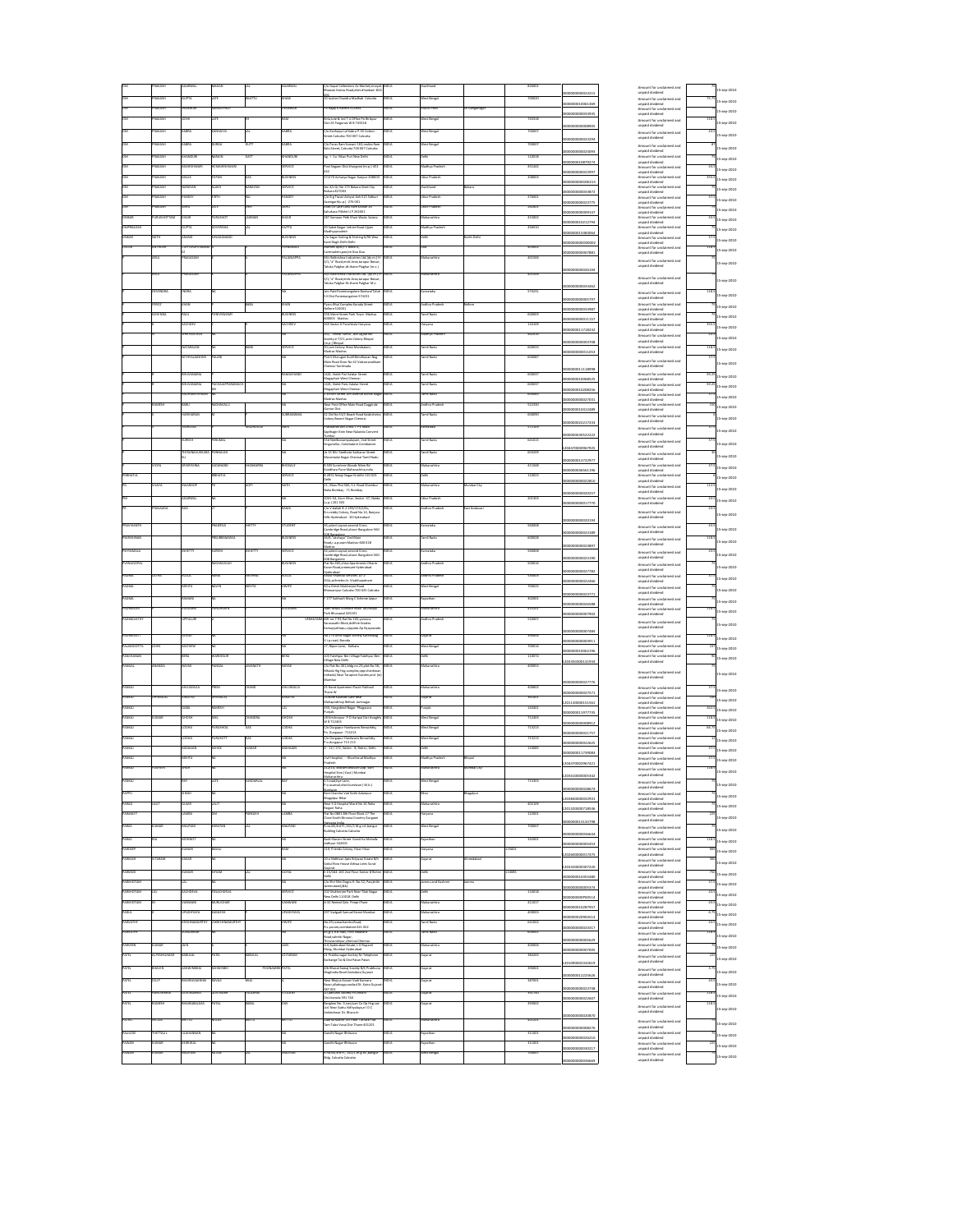|                                                                     |    |             |               |         |             | 158 sait Lak                                                                                                             |     |               |        |                  |                     | Amount for unclaimed and                                                                   | $\alpha$                 |
|---------------------------------------------------------------------|----|-------------|---------------|---------|-------------|--------------------------------------------------------------------------------------------------------------------------|-----|---------------|--------|------------------|---------------------|--------------------------------------------------------------------------------------------|--------------------------|
|                                                                     |    |             |               |         |             |                                                                                                                          |     |               |        |                  | 681683              | Senson for undertring and<br>Amount for underred and<br>unpaid dividend                    | $\overline{z}$           |
|                                                                     |    | <b>FIWA</b> |               |         | <b>INES</b> | Abhahek 3.b.b.ganguli Stree<br>ata-700 012 Ca                                                                            |     | st Genga      |        | 70001            | 023202              | Amount for unclaimed and<br>unpaid dividend                                                | $\overline{a}$           |
|                                                                     |    |             |               |         |             | dian Rayon And Industries Ltd<br>ushree Textles Rishra Kolkata                                                           |     | st Gener      |        | 712249           |                     | Amount for unclaimed and<br>unpaid dividend                                                | $\alpha$                 |
|                                                                     |    |             |               |         |             | .<br>102, 1st Floor, Sannidhi Par<br>gar Mulund East Mumbai                                                              |     |               |        |                  |                     | Amount for unclaimed and<br>unpaid dividend                                                |                          |
|                                                                     |    |             |               |         |             | -1 Amadari Amadari Tehsil<br>ora,dist - Vashim Manora                                                                    |     |               |        | 444404           | 69377               | Amount for unclaimed and<br>unpaid dividend                                                |                          |
|                                                                     |    |             |               |         |             | y Vardhman Traders Choudh<br>ommunes caders Choudhary :<br>cket, Bhopalgari, bhilwara Bhilwara                           |     |               |        | 311001           |                     | Amount for unclaimed and                                                                   | 118                      |
|                                                                     |    |             |               |         |             |                                                                                                                          |     |               |        |                  |                     | unpaid dividend<br>Amount for unclaimed and                                                | $\alpha$                 |
|                                                                     |    |             |               |         |             | No 2, 1st Floor Acharya Ranga Naga                                                                                       | XA  | dhea Pra      |        | 520010           | 131253              | unpaid dividend<br>Amount for unclaimed and                                                | 112.                     |
|                                                                     |    |             |               |         |             | 1/2 Sadhana Nasar Society Kareli Ba                                                                                      |     |               |        |                  | 056356              | unpaid dividend                                                                            |                          |
|                                                                     |    |             |               |         |             | 387 Nor Puram Colo                                                                                                       |     |               |        |                  | 00319               | Amount for unclaimed and<br>unpaid dividend                                                |                          |
|                                                                     |    |             |               |         |             | bra Pra                                                                                                                  |     |               |        |                  | 13624114            | Amount for unclaimed and<br>unpaid dividend                                                |                          |
|                                                                     |    |             |               |         |             | u Nanak Pura Doraha Mandi Teh<br>al Distt Ludhiana Dorahamandi                                                           |     |               |        | 141421           | 4182005             | Amount for unclaimed and<br>unpaid dividend                                                | z                        |
|                                                                     |    |             |               |         |             | brabouren Road 2nd Floor Kolkat<br>st-bennal                                                                             |     |               |        |                  | 203410000031552     | Amount for inclaimed and                                                                   | $\overline{a}$           |
|                                                                     |    |             |               |         |             | nbaug Colony Dash<br>id Kothrud Pune                                                                                     |     |               |        | 411029           |                     | unpaid dividend<br>Amount for unclaimed and                                                |                          |
|                                                                     |    |             |               |         |             | uradha 16,rathore Mansion, Bank<br>ire,dhanbad -826 001                                                                  | ЗÅ  |               |        | 826001           | 00416272            | unpaid dividend<br>Amount for unclaimed and<br>unpaid dividend                             | z,                       |
|                                                                     |    |             |               |         |             | it No-b-2/801 Bth Floor Plot No-7<br>hea Anna Cardera Valdeau Waard                                                      |     |               |        |                  | 024315              | Amount for unclaimed and                                                                   | u                        |
|                                                                     |    |             |               |         |             | dirapuram Charloba<br>Patel Nagar Jalaun Road Orai                                                                       |     |               |        | 285001           | 00000021151191      | unpaid dividend<br>Amount for unclaimed and                                                | 118                      |
|                                                                     |    |             |               |         |             | Jay Appt, Opp. Madhuvan- Co                                                                                              |     |               |        | 382350           | 000000010768682     | unpaid dividend                                                                            | 112                      |
|                                                                     |    |             |               |         |             | Irawadi Road, Mahavirnagar, Naroda,<br>edabad                                                                            |     |               |        |                  |                     | Amount for unclaimed and<br>unpaid dividend                                                |                          |
|                                                                     |    |             |               |         |             | <b>Annundal Street Ginage 604202</b>                                                                                     |     |               |        | 604202           | 204220<br>4992      | Amount for unclaimed and                                                                   |                          |
|                                                                     |    |             |               |         |             |                                                                                                                          |     |               |        | 560000           | 00000000013835      | unpaid dividend<br>Amount for unclaimed and                                                | $\alpha$                 |
|                                                                     |    |             |               |         |             | 402a Shivaranjani 12/2 i East Ma<br>Layout Kathriguppe Main Road                                                         |     |               |        |                  | 000000013169376     | unpaid dividend                                                                            |                          |
|                                                                     |    |             |               |         |             | seasone Karnataka<br>t No.1707, Block -17 Sector - 3<br>hpuhar New Delhi - 110017 Delhi                                  |     |               |        | 110017           |                     | Amount for unclaimed and<br>unpaid dividend                                                | 118                      |
|                                                                     |    |             |               |         |             | i Building 2nd Floor Block No 15 1<br>cad Khar Bombay 400052 Bomba                                                       |     |               |        |                  |                     | Amount for unclaimed and                                                                   |                          |
|                                                                     |    |             |               |         |             |                                                                                                                          |     |               |        |                  | 012023              | unpaid dividend                                                                            |                          |
|                                                                     |    |             |               |         |             | 250, yojna Vihar Delhi -110092. Del                                                                                      |     |               |        |                  | 021391              | Amount for unclaimed and<br>unpaid dividend                                                | $\overline{41}$          |
|                                                                     |    |             |               |         |             |                                                                                                                          |     |               |        | 31100            | 0022411             | wwww.thnoento<br>Amount for unclaimed and<br>unpaid dividend                               |                          |
|                                                                     |    |             |               |         |             |                                                                                                                          |     |               |        |                  | 1038                | Amount for unclaimed and<br>unpaid dividend                                                |                          |
|                                                                     |    | ERICI       |               |         |             | III + P.o. Goborarah Dt- Hooghly<br>ghly West Bengal                                                                     | XA  | nt Benga      |        |                  | 269451<br>30203     | Amount for unclaimed and<br>unpaid dividend                                                | 41.                      |
|                                                                     |    |             |               |         |             | 298 Pocket-b Sarita Vi                                                                                                   |     |               |        | 110044           | 00000010027378      | Amount for unclaimed and<br>unpaid dividend                                                | w.                       |
|                                                                     |    |             |               |         |             | ipark Cmadhuvru No Society<br>ngalow No BI/2/219 Ghatlodi                                                                |     |               |        |                  |                     | Amount for unclaimed and                                                                   |                          |
|                                                                     |    |             |               |         |             | medatolu amoosa Associati<br>t No-25 3 Mullal Nagar M L Pui                                                              |     |               |        | 64200            | 0032911             | mpaid dividend<br>Amount for unclaimed and                                                 | π                        |
|                                                                     |    |             |               |         |             | s Na                                                                                                                     |     |               |        |                  | 5870569             | unpaid dividend<br>Amount for unclaimed and                                                | 408.7                    |
|                                                                     |    |             |               |         |             |                                                                                                                          |     |               |        |                  | 203140<br>100000810 | unpaid dividend<br>Amount for unclaimed and                                                |                          |
|                                                                     |    |             |               |         |             | ad Bazar Kadi<br>2715                                                                                                    |     |               |        |                  | 032835              | unpaid dividend                                                                            |                          |
|                                                                     |    |             |               |         |             | 201 Godavari Chs Shantivan Borivil<br>t Mumbai                                                                           | XA  |               |        | 400000           | \$2857007           | Amount for unclaimed and<br>unpaid dividend                                                | IJ                       |
|                                                                     |    |             |               |         |             | s Shexhalah Kalluri 65-1<br>uguppa (tq), Bellary (pt), Siriguppa                                                         |     |               |        | 583122           |                     | Amount for unclaimed and<br>unpaid dividend                                                | 22                       |
|                                                                     |    |             |               |         |             | a Jagadish Prakash, r.q.no.9,                                                                                            |     |               |        | 54005            | 201260000109432     | Amount for unclaimed and                                                                   | 118                      |
|                                                                     |    |             |               |         |             | ngalore University Campus<br>Inabharathi -bangalore- Bangalore                                                           |     |               |        |                  | 18786               | unpaid dividend                                                                            |                          |
|                                                                     |    | vitere      | AX)           |         |             | <b>17 Market Balbu Lane: Tala Park Calcutta</b><br>037 Calcutta                                                          |     | st Benza      |        | 700037           | 8852                | Amount for unclaimed and                                                                   | 118                      |
|                                                                     |    |             |               |         |             | 340/1. Sushi Juoti Av<br>dha Kolkata<br>iv la                                                                            |     |               |        | 200101           |                     | unpaid dividend<br>Amount for unclaimed and                                                | 216.2                    |
|                                                                     |    |             |               |         |             | atri Mursing Home Civi<br>1701                                                                                           |     |               |        | 246701           | 0012174             | unpaid dividend<br>Amount for unclaimed and                                                | 43.                      |
|                                                                     |    |             |               |         |             | .<br>606, Siddartha Apartm<br>clave Pitampura Delhi                                                                      | XA  |               |        | 110034           | 011791              | unpaid dividend<br>Amount for unclaimed and                                                | 0.7                      |
|                                                                     |    |             |               |         |             | Amba fa                                                                                                                  |     |               |        | \$1200           | 064975              | unpaid dividend                                                                            |                          |
|                                                                     |    |             |               |         |             | ar.bharalpur -812 000<br>189 R K Colony                                                                                  |     |               |        |                  | 022884              | Amount for unclaimed and<br>unpaid dividend<br>Amount for unclaimed and                    |                          |
|                                                                     |    |             |               |         |             |                                                                                                                          |     |               |        |                  | M37719              | unpaid dividend                                                                            |                          |
|                                                                     |    |             |               |         |             | asthya Prashant Nagar Gokhale Ro.<br>ar Malhar Cinema Naupada Thane                                                      | XA  |               |        |                  | 18339901            | Amount for unclaimed and<br>unpaid dividend                                                | 262                      |
|                                                                     |    |             |               |         |             | <b>8 Childrania</b>                                                                                                      |     |               |        |                  |                     | Amount for unclaimed and                                                                   |                          |
|                                                                     |    |             |               |         |             | 642, Rapu Nagar - Rhilwara<br>qasthan)                                                                                   |     |               |        | 311001           | 022958              | unpaid dividend<br>Amount for unclaimed and                                                | 15                       |
|                                                                     |    |             |               |         |             | lo Parthana Homeo Cinic, Po-Barp                                                                                         |     |               |        | 781315           | 03044               | unpaid dividend<br>Amount for unclaimed and                                                | 19.                      |
|                                                                     |    |             |               |         |             | ad, Barpeta<br>ndhi Nasar Bh                                                                                             |     |               |        | 311001           | 1477829             | unpaid dividend<br>Amount for unclaimed and                                                | 42.5                     |
|                                                                     |    |             |               |         |             | vetlangia House Kris<br>1101<br>hnagar (w B)                                                                             |     |               |        | 741101           | 039400              | unpaid dividend<br>Amount for unclaimed and                                                |                          |
|                                                                     |    |             |               |         |             | kashim ilazar Po-raj                                                                                                     | XA  |               |        | 816108           |                     | unpaid dividend<br>Amount for unclaimed and                                                |                          |
|                                                                     |    |             |               |         |             | <b>Agan</b><br><b>IKbu</b>                                                                                               |     |               |        |                  | 031357              | unpaid dividend                                                                            |                          |
|                                                                     |    |             |               |         |             | <b>BO Calcula</b>                                                                                                        |     |               |        |                  |                     | Amount for unclaimed and<br>unpaid dividend<br>Amount for unclaimed and                    | - 11                     |
|                                                                     |    |             |               |         | VICE        |                                                                                                                          | XA  |               |        | 400019           |                     | unpaid dividend                                                                            | $^{17}$                  |
|                                                                     |    |             |               |         |             | om No.25,3 Rd Floor, Hem Bhuvan<br>Ichraj Lane, Matunga (c.rly.) Bomb                                                    |     |               |        |                  | 031497              | Amount for unclaimed and<br>unpaid dividend                                                |                          |
|                                                                     |    |             |               |         |             | bay<br>7216 Sector 2 Vi                                                                                                  |     |               |        |                  |                     | Amount for unclaimed and                                                                   |                          |
|                                                                     |    |             |               |         |             |                                                                                                                          |     |               |        |                  |                     |                                                                                            | R                        |
|                                                                     |    |             |               |         |             |                                                                                                                          |     |               |        | 411014           | 204470004924141     | unpaid dividend<br>Amount for unclaimed and                                                | 43.                      |
|                                                                     | mu |             |               |         |             | 5, shalimar Triumph, Viman<br>gar, lohagaon Pune Pune<br>issborder Invest. Pvt. Ltd. 14th Fig                            |     |               |        |                  | 123038              | unpaid dividend<br>Amount for unclaimed and                                                | 30                       |
|                                                                     |    |             |               |         |             | press Towers Nariman Point Mumbe                                                                                         |     |               |        |                  |                     | unpaid dividend                                                                            |                          |
|                                                                     |    |             |               |         |             | ugar L. T. Road V.<br>G. Moot Months                                                                                     |     |               |        |                  | 06271               | Amount for unclaimed and<br>unpaid dividend                                                |                          |
|                                                                     |    |             |               |         |             | .<br>Aurashtra<br>ndhiya Wad Nr Balr<br>nandir Chhay                                                                     |     |               |        | 360575           |                     | Amount for unclaimed and<br><b>Innabid distributed</b>                                     |                          |
|                                                                     |    |             |               |         |             | Hind Clott<br>ms(mp.)                                                                                                    |     |               |        | 45811            |                     | Amount for unclaimed and                                                                   |                          |
|                                                                     |    |             |               |         |             | naj Pur V                                                                                                                |     |               |        |                  |                     | unpaid dividend<br>Amount for unclaimed and                                                |                          |
|                                                                     |    |             |               |         |             | garampu<br>nai 73312<br>Vaharaja Lal Lane Civil Lines C                                                                  |     |               |        |                  | 132316              | unpaid dividend<br>Amount for unclaimed and                                                | 310                      |
|                                                                     |    |             |               |         |             | alad Kumar Todi Post Box 21 P.                                                                                           |     |               |        |                  | 240122              | unnaid distributed                                                                         |                          |
|                                                                     |    |             |               |         |             | ani Dist Araria Bib                                                                                                      |     |               |        |                  | 32310               | inpalo owner:<br>enount for unclaimed and<br>inpald dividend                               | $\overline{111}$         |
|                                                                     |    |             |               |         |             | o Janta Clot.<br>8110                                                                                                    |     |               |        | 700005           |                     | Amount for unclaimed and<br>unpaid dividend                                                |                          |
|                                                                     |    |             |               |         |             | 1 Ram Mohorroy Road Calcutta<br>10009   Calcutta                                                                         |     | nt Gen        |        |                  | 4135                | Amount for unclaimed and<br>unpaid dividend                                                |                          |
|                                                                     |    |             |               |         |             | ty .plot No- 87 Ved Road Surat.                                                                                          |     |               |        |                  | 000000010114625     | Amount for uncla<br>unpaid dividend                                                        |                          |
|                                                                     |    |             |               |         |             | 1838 , Kothari Bhawan Naiyon Ki Gali,<br>Opp Shivji Ram Bhawa M S B Ka Rasta                                             |     |               |        | 302003           |                     |                                                                                            |                          |
|                                                                     |    |             |               |         |             | an water samur.<br>IS Sares Centre T                                                                                     |     |               |        | 431001           | 000000013696756     | Amount for unclaimed and<br>unpaid dividend<br>Amount for unclaimed and                    | -23                      |
|                                                                     |    |             |               |         |             | rangabad (ms) 431 001                                                                                                    |     |               |        | 38241            | 00024705            | unpaid dividend<br>Amount for unclaimed and                                                | $\mathbf{1}$             |
|                                                                     |    |             |               |         |             | 4 1s Krishnadham Society N<br>Nagar Tekra Vastral Road Al                                                                |     |               |        |                  | 304140002835640     | unpaid dividend                                                                            |                          |
|                                                                     |    |             |               |         |             | - Natun Gram P.o. - Purb<br>Byadharpur 24 Pgs. (n) Shyamnag                                                              |     |               |        | 743127           | 203840000083193     | Amount for unclaimed and<br>unpaid dividend                                                | ø                        |
|                                                                     |    |             |               |         |             | deverups, Streetbark,                                                                                                    |     |               |        | 364001           |                     | Amount for unclaimed and                                                                   |                          |
|                                                                     |    |             |               |         |             |                                                                                                                          |     |               | i City |                  | 00000000023980      | unpaid dividend<br>Amount for unclaimed and                                                | 43.                      |
|                                                                     |    | NON         |               |         |             | 5-c 5 M Building 1st Fir Office No-25<br>hind Hinduja College Mumbai<br>sharashira<br>111 Jalvayu Towers Sector 47 Nolda |     | er Prade      |        | 201106           | 201080000002718     | unpaid dividend<br>Amount for unclaimed and                                                | 41                       |
|                                                                     |    |             |               |         |             | tar Pradesh<br>/4, Ehawani Sagar Gali No 4 C                                                                             |     |               |        |                  | 11746145            |                                                                                            |                          |
|                                                                     |    |             |               |         |             |                                                                                                                          |     |               |        | 45500            | 000000012697215     | unpaid dividend<br>Amount for unclaimed and<br>unpaid dividend                             | $\overline{1}$           |
|                                                                     |    |             |               | LAL     |             | 64,khatiwala Tank Near Dayanand<br>hool Indone(m.p.) Indone 1                                                            |     |               |        | 452001           | 16504               | Amount for unclaimed and<br>unpaid div                                                     | 43.                      |
|                                                                     |    | PTA         | <b>TYTNON</b> | CHANDRA | PTA         | sector-9 Ayan Vikas Colony sikand                                                                                        |     | ir Pradi      |        | 282007           |                     | Amount for unclaimed and                                                                   | 118.5                    |
|                                                                     |    |             |               |         |             |                                                                                                                          |     |               |        |                  | 0024329             | unpaid dividend<br>Amount for unclaimed and                                                | 17                       |
|                                                                     |    |             |               |         |             | i D4, m.h.b. colony, Sai Nvas Co-<br>hug. soc. Sundar Nagar, kalina, bon<br>7/3.bhandus Court 1st Pasta Lane             | XA  | harashtr      |        | 400005           | 0495                | unpaid dividend<br>Amount for unclaimed and                                                |                          |
|                                                                     |    | ini nr a    |               |         | MICA        | ba Mum<br> 2/b G T Road (s) Block B K Flat No 2                                                                          | ×.  |               |        | 711102           | 0158195             | unpaid dividend                                                                            | 42.5                     |
|                                                                     |    |             |               |         |             | hant Enclave Howrah                                                                                                      |     |               |        |                  | 00000019622132      | Amount for unclaimed and<br>unpaid dividend                                                |                          |
|                                                                     |    |             |               |         |             | )<br>Abastri Nagar Dh                                                                                                    |     |               |        |                  | 0030567             | Amount for unclaimed and<br>unpaid dividend                                                |                          |
|                                                                     |    |             |               |         |             | s.shri S.c.sharma Bhilwara 311001<br>aara                                                                                | XA  |               |        | 311007           | 0038191             | Amount for unclaimed and<br>unpaid dividend                                                |                          |
|                                                                     |    |             |               |         |             | .<br>5 C Shan Mugarayan Street War<br>Asnpet Madras 600021 Madras                                                        |     |               |        | 600021           |                     | Amount for unclaimed and<br>unpaid dividend                                                |                          |
|                                                                     |    |             |               |         |             |                                                                                                                          |     | st Bengal     |        | 700007           | 000020824           | Amount for unclaimed and                                                                   | 17.                      |
|                                                                     |    |             |               |         |             | : Priadarshini 124,mahatma Ga<br>ad Calcutta-700 007 Calcutta                                                            |     |               |        |                  | 100022089           | unpaid dividend                                                                            |                          |
|                                                                     |    |             |               |         |             | r. No. 708,6-3-1192/1/1 Block /<br>ndan Bagh Apartm                                                                      |     | hra Pra       |        | 500010           |                     | Amount for unclaimed and<br>unpaid dividend                                                |                          |
|                                                                     |    |             |               |         |             | rumoet hyderabad Hyde<br>, S.k. Deb Road, 4th Floor                                                                      |     |               |        |                  |                     |                                                                                            | $\overline{\phantom{a}}$ |
|                                                                     |    |             |               |         |             | w Central Jute Mills Co. Ltd. 18                                                                                         |     | st Benga      |        | racca            |                     | Amount for unclaimed and<br>unpaid dividend<br>Amount for unclaimed and                    |                          |
|                                                                     |    |             |               |         |             | unne Road Calcutta -700 001<br>Trimphani Drust M                                                                         |     |               |        |                  | 021621              | unpaid dividend                                                                            |                          |
|                                                                     |    |             |               |         |             |                                                                                                                          |     |               |        |                  | 0299188             | Amount for unclaimed and                                                                   |                          |
|                                                                     |    |             |               |         |             |                                                                                                                          |     |               |        |                  | 114560              | Amount for uncurried and<br>unpaid dividend<br>Amount for unclaimed and<br>unpaid dividend |                          |
|                                                                     |    |             |               |         |             | 15/3 55 12th Main Shiva Nagar                                                                                            | DίA | nataka        |        | 560010           | 13859177            | Amount for unclaimed and<br>unpaid dividend                                                |                          |
|                                                                     |    |             |               |         |             | 2 7th Floor June Bloss<br>om Man<br>salves Rd Bandra West Mumbai                                                         |     |               |        | anno             |                     | Amount for unclaimed and                                                                   |                          |
|                                                                     |    |             |               |         |             | dhi Nagar Bhilwara                                                                                                       |     | sthan         |        | 311001           | 20375293            | unpaid dividend                                                                            |                          |
|                                                                     |    |             | ABHADE        |         |             | ay Joshi Galli I kal Post Bijapur Dist                                                                                   |     | <b>Lataka</b> |        |                  | 0032101             | Amount for unclaimed and<br>unpaid dividend                                                |                          |
|                                                                     |    |             | MAAYAS        |         |             |                                                                                                                          |     |               |        |                  | 032049              | Amount for unclaimed and<br>unpaid dividend                                                |                          |
| <b>AKAO</b><br>amisr<br>MMT.<br><b>IASAG</b><br>uca<br><b>IASAN</b> |    |             |               |         |             | nataka 587125<br>Ia Bidg No 4 Flat No 502 G 8 Rd<br>or Maharashtra<br>/4 B Sankaritola Street Kolkata                    |     |               |        | 400607<br>700014 | 00000015169772      | Amount for unclaimed and<br>unpaid dividend<br>Amount for unclaimed and                    | $-4.5$                   |

| mount for unclaimed and                                                                        | 75                           | 15-sep-2010                |
|------------------------------------------------------------------------------------------------|------------------------------|----------------------------|
| unpaid dividend<br>Amount for uncla<br>imed and<br>ini                                         |                              | ú,<br>sep-2010             |
| .<br>ad o<br>ü<br>med and                                                                      |                              |                            |
| .<br>mount for und<br>npaid dividend                                                           |                              | iep-2010<br>ì,             |
| Amount for unclaimed and<br>brebivib bison                                                     |                              | īś<br>sep-2010             |
| mount for und<br>im<br>d and                                                                   |                              | sep-2010<br>ß              |
| unpaid dividend<br>j<br>nt for und<br>d and<br>ma<br>im                                        |                              |                            |
| unpaid dividend                                                                                |                              | p-2010                     |
| room www.w<br>sount for unclaimed and<br>paid dividend<br>k                                    | ı                            | sep-2010                   |
| npi<br>Amount for uncl<br>ă.<br>ä                                                              | $\overline{\mathbf{r}}$      |                            |
| Amount <sub>her sens</sub><br>unpaid dividend<br>Amount for und<br>imed and                    |                              | sep-2010                   |
| unpaid dividend                                                                                |                              | ep-2010<br>ì,              |
| Amount for unclaimed and<br>aid dividend                                                       |                              | sep-2010<br>ú              |
| aimed and                                                                                      |                              | p-2010                     |
| ount for und<br>said dividend<br>n.<br>NS                                                      |                              |                            |
| Amount for unclaimed and<br>aid divide<br>.<br>1d<br>n,                                        |                              | $-2010$                    |
| Amount for unclaimed and                                                                       |                              | sep-2010<br>ò,             |
| <b>Exampled dividend</b><br>Amount for uncl<br>Expaid dividend<br>Amount for uncl<br>aimed and |                              |                            |
|                                                                                                |                              | p-2010                     |
| d and<br>im<br>unpaid dividend                                                                 | 5<br>83                      | sep-2010<br>ß              |
| t for und<br>med and<br>mo                                                                     |                              | ep-2010                    |
| unpaid dividend<br>.<br>N                                                                      |                              | Ľ,                         |
| ruu wwww.<br>tount for unclaime<br>paid dividend<br>d and<br>np                                |                              | ep-2010                    |
| d a                                                                                            |                              |                            |
| mount for undi<br>npaid dividend                                                               |                              | p.2010                     |
| America for inclaimed and                                                                      |                              | sep-2010<br>ú              |
| aid dividend<br>unp                                                                            |                              |                            |
| Amount for unclaimed and<br>unpaid dividend                                                    |                              | sep-2010<br>ú              |
| t for und<br>mour<br>d and                                                                     |                              |                            |
| id dividend<br>npi                                                                             |                              | p-2010                     |
| Amount for unclaimed and                                                                       |                              | sep-2010<br>1Ś             |
| brebivib bisqn<br>Amount for und<br>imed and                                                   | 41.5                         |                            |
| unpaid dividend                                                                                |                              | sep-2010<br>í.             |
| <b>Amount for uncl</b><br>unpaid dividend<br>imed and                                          | 225                          | sep-2010                   |
| اسم<br>"D<br>t for und<br>j,<br>d ar                                                           | 5<br>$\overline{\mathbf{z}}$ | 2010                       |
| emtern ve<br>unpaid dividend<br>Amount for uncl<br>med and                                     | 5                            | p-2010                     |
| unpaid dividend                                                                                |                              |                            |
| Amount for und<br>imed and<br>aid dividend                                                     |                              | sep-2010                   |
| Amount for unclaimed and                                                                       |                              | sep-2010<br>ß              |
| unpaid dividend                                                                                |                              |                            |
| Amount for und<br>imed and<br>unpaid dividend                                                  | s,                           | īś<br>sep-2010             |
| Amount for unclaimed and<br>aid divide                                                         |                              | ú<br>sep-2010              |
| lend<br>und<br>unpai<br>Amou<br>aimed and                                                      |                              | p-2010                     |
| Amount for uncl<br>unpaid dividend<br>Amount for uncl<br>unpaid dividend<br>imed and           | 17.5                         |                            |
|                                                                                                |                              | īś<br>sep-2010             |
| t for und<br>d and<br>mo<br>im                                                                 | 22                           | p-2010<br>LS               |
| unpaid dividend                                                                                |                              |                            |
| Amount for unclaimed and<br>unpaid dividend                                                    |                              | sep-2010<br>īś             |
|                                                                                                |                              |                            |
| Amount for unclaimed and<br>ansaid dividend                                                    |                              | sep-2010<br>1Ś             |
| Amount for unclaimed and                                                                       |                              | sep-2010<br>ú              |
| unpaid dividend<br>Amount for und<br>unpaid dividend<br>Amount for und<br>aimed and            |                              | p-2010                     |
| imed and                                                                                       | 75                           |                            |
| unpaid dividend                                                                                |                              | sep-2010<br>ß              |
| <b>Amount for uncl</b><br>unpaid dividend<br>imed and                                          | n                            | is<br>sep-2010             |
| ----<br>102<br>for und<br>ù<br>i ar                                                            | õ                            | sep-2010                   |
| id divid<br>nd<br>nş<br>imed and                                                               | 25                           |                            |
| ount for und<br>said dividend<br>ų                                                             |                              | p-2010                     |
| Amount for unclaimed and                                                                       |                              | sep-2010                   |
| aid dividend<br>sunt for und<br>unpai<br>Amou<br>d ar                                          |                              | ep-2010                    |
| d divid<br>nş<br>nd<br>Amount for unclaimed and                                                | 5                            |                            |
| unpaid dividend                                                                                |                              | sep-2010<br>ß              |
| Amount for und<br>imed and                                                                     |                              | sep-2010<br>ú              |
| <b>Exampled dividend</b><br>Amount for und<br>Expaid dividend<br>Amount for und<br>aimed and   |                              | sep-2010                   |
| d and<br>im                                                                                    | 12                           |                            |
| unpaid dividend                                                                                |                              | ú<br>sep-2010              |
| Amour<br><b>Imount for und</b><br>Impaid dividend<br>imed and                                  |                              | sep-2010<br>is             |
| С.<br>102<br>for und<br>ù<br>i ar                                                              | 12.5                         | sep-2010                   |
| id divid<br>nd<br>nş<br>d and                                                                  |                              |                            |
| ount for und<br>said dividend<br>ų                                                             |                              | p-2010                     |
| Amount for unclaimed and                                                                       |                              | sep-2010<br>ú              |
| aid dividend<br>sunt for und<br>unpai<br>Amou<br>i ar                                          |                              | sep.2010                   |
| <br>id divid<br>nd<br>np                                                                       |                              |                            |
| .<br>Amount for uncli<br>unpaid dividend<br>da<br>ų                                            |                              | p.2010                     |
| Amount for unclaimed and                                                                       |                              |                            |
| unpaid dividend                                                                                |                              | sep-2010<br>1Ś             |
| mount for und<br>im<br>d and<br>unpaid dividend                                                |                              | ep-2010                    |
| imed and<br>Amount for und                                                                     | 75                           | sep-2010                   |
| hreaid dividend<br>Amount for und<br>imed and                                                  |                              |                            |
| mpaid dividend                                                                                 |                              | sep-2010<br>1Ś             |
| Amount for und<br>d and<br>im                                                                  | ٥s                           | sep-2010<br>1Ś             |
| unpaid dividend<br><b>Amount for und</b><br>unpaid dividend<br>.<br>Manazi anat                |                              | sep-2010                   |
| <br>for und<br>i ar<br>ä                                                                       | ŧ                            | is                         |
| Amwin<br>unpaid dividend<br>Amount for und                                                     |                              | sep-2010                   |
| imed and<br>npaid dividend                                                                     | 75                           | ep-2010<br>LS              |
| imed and                                                                                       |                              |                            |
| .<br>mount for und<br>npaid dividend                                                           |                              | 5-sep-2010                 |
| .<br>Imount for unclaimed and<br>inpaid dividend                                               |                              | 15-sep-2010                |
| Amount for uncl<br>im<br>d as                                                                  | 237                          |                            |
| id divider<br>ıd.                                                                              |                              | 15-sep-2010                |
| Amount for uncl<br>unpaid dividend<br>med and                                                  |                              | 5-sep-2010                 |
| Amount for unclaimed and                                                                       |                              |                            |
| aid disadand<br>ų                                                                              |                              | sep.2010                   |
| America for inclaimed and<br>aid dividend                                                      | n                            | 15-sep-2010                |
| nş<br>Amount for unclaimed and                                                                 |                              |                            |
| brebivib bison                                                                                 |                              | 15-sep-2010                |
| Amount for unclaimed and<br>brebivib bison                                                     |                              | 15-sep-2010                |
| j,<br>$\alpha$<br>fer und<br>aimed and                                                         |                              | 15-sep-2010                |
| aid dividend<br>m<br>ed and                                                                    |                              |                            |
| Amount for unclaim<br>unpaid dividend                                                          |                              | 15-sep-2010                |
| Amount for unclaimed and                                                                       | 11<br>ś                      | 5-sep-2010                 |
| <b>unpaid dividend</b>                                                                         |                              |                            |
| Amount for unclaimed and<br>unpaid dividend                                                    |                              | 15-sep-2010                |
| t fe<br>r und<br>med and<br>mo                                                                 | 75                           | 15-sep-2010                |
| unpaid dividend<br>ount for und<br>aimed and<br>k                                              |                              |                            |
| aid dividend<br>aimed and                                                                      |                              | 15-sep-2010                |
| ount for und<br>said dividend<br>ų                                                             |                              | 15-sep-2010                |
| Amount for und<br>unpaid dividend<br>imed and                                                  |                              | sep-2010<br>LS             |
| d and<br>im                                                                                    |                              |                            |
| .<br>Amount for und<br>unpaid dividend                                                         |                              | ep-2010<br>iS4             |
| Amount for unclaimed and<br>unpaid dividend                                                    |                              | 15-sep-2010                |
| d and                                                                                          |                              |                            |
| Amount for und<br>d dividend<br>np                                                             |                              | sep-2010                   |
| .<br>Amount for uncl<br>unpaid dividend<br>d and                                               | $\overline{\phantom{1}}$     | sep-2010                   |
| ų<br>Amount for und<br>aimed and                                                               |                              |                            |
| aid dividend<br>nş                                                                             |                              | 15-sep-2010                |
| Amount for unclaimed and<br>unpaid dividend                                                    | $\overline{15}$              | 15-sep-2010                |
| .<br>101<br>t for und<br>j,<br>d and                                                           | 7                            |                            |
| unpaid dividend<br>Amount for und<br>imed and                                                  |                              | 15-sep-2010                |
| unpaid dividend                                                                                | 15                           | 15-sep-2010                |
| Amount for und<br>unpaid dividend<br>imed and                                                  | $\overline{\mathbf{r}}$      | sep-2010<br>LS             |
| Amount for unclair<br>d and                                                                    |                              |                            |
| d<br>nş<br>nd                                                                                  |                              | 15-sep-2010                |
| Amount for unclaimed and<br>unpaid dividend                                                    | ī<br>5                       | 15-sep-2010                |
|                                                                                                | $\overline{\mathbf{1}}$      |                            |
| Amount for unclaimed and                                                                       |                              |                            |
| ann for und<br>aid dividend<br>aid dividend<br>ipai<br>nou<br>aimed and                        |                              | 15-sep-2010<br>15-sep-2010 |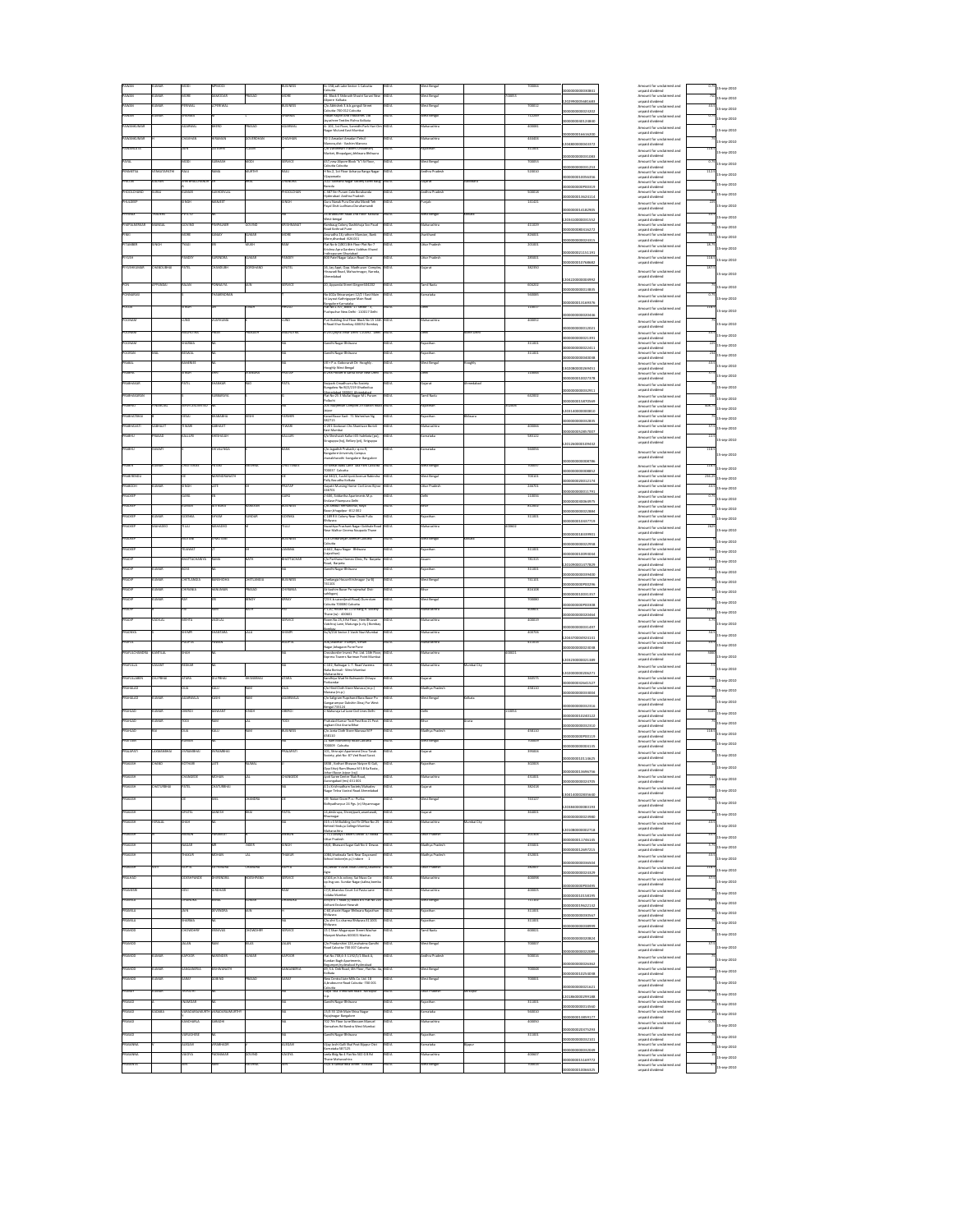|                |         |            |            |      |             | d Floor Tower A And & Canon I<br>t Ltd Cyber Greens Dif Phase III                                                                           |     |           |            |                 | 50852347            | Amount for unclaimed and<br>unpaid dividend                             |                 | 5-sep-2010                                                                                                                                                                                                                                                                                                                                                                                                                                                                                                                                                                                                        |
|----------------|---------|------------|------------|------|-------------|---------------------------------------------------------------------------------------------------------------------------------------------|-----|-----------|------------|-----------------|---------------------|-------------------------------------------------------------------------|-----------------|-------------------------------------------------------------------------------------------------------------------------------------------------------------------------------------------------------------------------------------------------------------------------------------------------------------------------------------------------------------------------------------------------------------------------------------------------------------------------------------------------------------------------------------------------------------------------------------------------------------------|
|                |         |            |            |      |             | ne Tax Colony, Nagpur 44002.                                                                                                                |     |           |            | 440022          | 339126              | Amount for unclaimed and<br>unpaid dividend<br>Amount for unclaimed and |                 | $-2010$                                                                                                                                                                                                                                                                                                                                                                                                                                                                                                                                                                                                           |
|                |         |            |            |      |             | 16 Gondhale Nazar Pur<br>ne Maharashtra                                                                                                     |     |           |            |                 | 204470003668897     | unpaid dividend                                                         |                 | sep-2010                                                                                                                                                                                                                                                                                                                                                                                                                                                                                                                                                                                                          |
|                |         |            |            |      |             | 77 Krishan Kunj Extri Part 2 La<br>gar-Delhi                                                                                                |     |           |            | 110092          | 1204470005555934    | Amount for unclaimed and<br>unpaid dividend                             |                 | 5-sep-2010                                                                                                                                                                                                                                                                                                                                                                                                                                                                                                                                                                                                        |
|                |         |            |            |      |             | sammati Bidg Room No I C L D Col<br>oli Power House Navi Mumbai                                                                             |     |           |            | 111111          |                     | Amount for unclaimed and<br>unpaid dividend                             | $\alpha$        | sep-2010                                                                                                                                                                                                                                                                                                                                                                                                                                                                                                                                                                                                          |
|                |         |            |            |      |             | ree Provision Stores<br>rangabad 431001                                                                                                     |     |           |            | 43100           |                     | Amount for unclaimed and                                                | $^{116}$        | sep-2010                                                                                                                                                                                                                                                                                                                                                                                                                                                                                                                                                                                                          |
|                |         |            |            |      |             | b.a.s. joshi Sr. engr. o & M D6-7,gipc<br>Iony, nani Naroli, Tal-mangrol<br>Itt surat Neci Neroli                                           |     |           |            | 394110          | 0361                | unpaid dividend<br>Amount for unclaimed and                             | Ħ               | -<br>sep-2010                                                                                                                                                                                                                                                                                                                                                                                                                                                                                                                                                                                                     |
|                |         |            |            |      |             | $-105$                                                                                                                                      |     |           |            | 400021          |                     | unpaid dividend<br>Amount for unclaimed and                             |                 |                                                                                                                                                                                                                                                                                                                                                                                                                                                                                                                                                                                                                   |
|                |         |            |            |      |             | mita J B Marg Near S<br>bay 400021 Bombay                                                                                                   |     |           |            |                 | 100245              | unpaid dividend                                                         |                 | 5-sep-2010                                                                                                                                                                                                                                                                                                                                                                                                                                                                                                                                                                                                        |
|                |         |            |            |      |             | 5.b.sharma, B-221, Sector-19, N                                                                                                             |     |           |            | 201101          |                     | Amount for unclaimed and<br>unpaid dividend                             | 112             | iep-2010                                                                                                                                                                                                                                                                                                                                                                                                                                                                                                                                                                                                          |
|                | MA      |            |            |      |             | 12 A Shastri Nagar Bhilwara 311001                                                                                                          | DίA | asthan    |            |                 | ussas               | Amount for unclaimed and<br>unpaid dividend                             |                 | sep-2010                                                                                                                                                                                                                                                                                                                                                                                                                                                                                                                                                                                                          |
|                |         |            |            |      |             | ilwara<br>No 28, Basanti Bagh Sai Road Baddi.                                                                                               | ¥à  |           |            | 173205          | 00000012907767      | Amount for unclaimed and<br>unpaid dividend                             |                 | sep-2010                                                                                                                                                                                                                                                                                                                                                                                                                                                                                                                                                                                                          |
|                |         |            |            |      |             |                                                                                                                                             |     |           |            |                 | 0486                | Amount for unclaimed and<br>unpaid dividend                             |                 | sep-2010                                                                                                                                                                                                                                                                                                                                                                                                                                                                                                                                                                                                          |
|                |         |            |            |      |             | No 23/383 Bhoodevi Nagar<br>sumalagiri Bhoodevi Nagar Templ<br>yderabad Andhra Pradesh,india                                                |     |           |            | 500015          |                     | Amount for unclaimed and                                                | E               |                                                                                                                                                                                                                                                                                                                                                                                                                                                                                                                                                                                                                   |
|                |         |            |            |      |             |                                                                                                                                             |     |           |            |                 |                     | unpaid dividend                                                         |                 | sep-2010                                                                                                                                                                                                                                                                                                                                                                                                                                                                                                                                                                                                          |
|                |         |            |            |      |             | een Nivas Karachal Po Meenangao<br><b>temps</b>                                                                                             |     |           |            | 673591          | 0000013109976       | Amount for unclaimed and<br>unpaid dividend                             | IJ.             | sep-2010                                                                                                                                                                                                                                                                                                                                                                                                                                                                                                                                                                                                          |
|                |         |            |            |      |             | s<br>aba Electronics Subhash Chowk<br>stanada Jodhpur 342001<br>at No. 34 , Sanas Bidg. A, 5th: Flor<br>r. B.A. Road Sanas Wadi - Kalachowl |     |           |            |                 | 1288                | Amount for unclaimed and<br>unpaid dividend                             |                 | sep-2010                                                                                                                                                                                                                                                                                                                                                                                                                                                                                                                                                                                                          |
|                |         |            |            |      |             |                                                                                                                                             |     |           |            | 400033          |                     | Amount for unclaimed and                                                |                 | .<br>sep-2010                                                                                                                                                                                                                                                                                                                                                                                                                                                                                                                                                                                                     |
|                |         |            |            |      |             | rbai<br>- hi Nagar Bhiwara                                                                                                                  |     |           |            | 311001          | 9778                | unpaid dividend<br>Amount for unclaimed and<br>unpaid dividend          |                 | iep-2010                                                                                                                                                                                                                                                                                                                                                                                                                                                                                                                                                                                                          |
|                |         |            |            |      |             |                                                                                                                                             |     |           |            |                 | 00382               | Amount for unclaimed and                                                |                 |                                                                                                                                                                                                                                                                                                                                                                                                                                                                                                                                                                                                                   |
|                |         |            |            |      |             | ure Colony, Pune<br>15, Ratan Park Adajan Patia Surat                                                                                       |     |           |            | 395000          | 0090834             | unpaid dividend<br>Amount for unclaimed and                             | $\overline{41}$ | sep-2010<br>sep-2010                                                                                                                                                                                                                                                                                                                                                                                                                                                                                                                                                                                              |
|                |         |            |            |      |             | <b>BLM Fig</b>                                                                                                                              |     |           |            |                 |                     | unpaid dividend                                                         |                 |                                                                                                                                                                                                                                                                                                                                                                                                                                                                                                                                                                                                                   |
|                |         |            |            |      |             | ore Bar<br>coad b.<br>ildg.,4th                                                                                                             |     |           |            |                 | 39587               | Amount for unclaimed and<br>unpaid dividend                             |                 | S-sep-2010                                                                                                                                                                                                                                                                                                                                                                                                                                                                                                                                                                                                        |
|                |         |            |            |      |             | p.garodia High School,garodi<br>atkopar (e) Bombay-400 077<br>Nag                                                                           |     |           |            |                 |                     | Amount for unclaimed and<br>unpaid dividend                             |                 | 5-sep-2010                                                                                                                                                                                                                                                                                                                                                                                                                                                                                                                                                                                                        |
|                |         |            |            |      |             |                                                                                                                                             |     |           |            |                 | 023163              | Amount for unclaimed and                                                |                 |                                                                                                                                                                                                                                                                                                                                                                                                                                                                                                                                                                                                                   |
|                |         |            |            |      |             | -42,hathibabu Marg House No.3<br>uni Apachnent Bani Park Jaipur                                                                             |     |           |            |                 | 301760<br>000198370 | unpaid dividend                                                         |                 | s.sep.2010                                                                                                                                                                                                                                                                                                                                                                                                                                                                                                                                                                                                        |
|                |         |            |            |      |             | asthan<br>slawat Pura Indore - 45.2 002 (m.)                                                                                                |     |           |            |                 | 00000000021006      | Amount for unclaimed and<br>unpaid dividend                             |                 | $-$ sep $-2010$                                                                                                                                                                                                                                                                                                                                                                                                                                                                                                                                                                                                   |
|                |         |            |            |      |             |                                                                                                                                             |     |           |            |                 | 07832               | Amount for unclaimed and<br>unpaid dividend                             |                 | sep-2010                                                                                                                                                                                                                                                                                                                                                                                                                                                                                                                                                                                                          |
|                |         |            |            |      |             | o Sh.h.r. Karla 104/1, ilallupur Cl<br>Dehradun - 248001 (u.p.)                                                                             |     |           |            |                 | 0362                | Amount for unclaimed and<br>unpaid dividend                             | IJ              | Sarp 2010                                                                                                                                                                                                                                                                                                                                                                                                                                                                                                                                                                                                         |
|                |         |            |            |      |             | .<br>2/16.cr<br><b>STORES</b>                                                                                                               |     |           |            |                 |                     | Amount for unclaimed and<br>unpaid dividend<br>Amount for unclaimed and |                 | S-sep-2010                                                                                                                                                                                                                                                                                                                                                                                                                                                                                                                                                                                                        |
|                |         |            |            |      |             | (SO 1V<br>xx Opp<br>e Pusa I                                                                                                                |     |           |            |                 | 152637              | unpaid dividend                                                         |                 | $-$ sep $-2010$                                                                                                                                                                                                                                                                                                                                                                                                                                                                                                                                                                                                   |
|                |         |            |            |      |             | .1/5 B Prakash Building Opp Tele;<br>achange Pusa Road New Delhi                                                                            | XA  |           |            | 110005          |                     | Amount for unclaimed and                                                | $\overline{41}$ | sep-2010                                                                                                                                                                                                                                                                                                                                                                                                                                                                                                                                                                                                          |
|                |         |            |            |      |             | u Colony Ch                                                                                                                                 |     |           |            |                 | 0198498             | unpaid dividend<br>Amount for unclaimed and                             | B               |                                                                                                                                                                                                                                                                                                                                                                                                                                                                                                                                                                                                                   |
|                |         |            |            |      |             | <b>Karbanhaa</b><br><br>ma                                                                                                                  |     |           |            |                 | 022036              | unpaid dividend<br>Amount for unclaimed and                             |                 | -<br>sep-2010                                                                                                                                                                                                                                                                                                                                                                                                                                                                                                                                                                                                     |
|                |         |            |            |      |             | dhi Nagar Bhilwara                                                                                                                          |     |           |            | 311001          | 3378                | unpaid dividend                                                         | 15              | sep-2010                                                                                                                                                                                                                                                                                                                                                                                                                                                                                                                                                                                                          |
|                | юł      |            |            |      | with        | lage & Po.-bijni Dt.-mandi (himacha<br>sh] Ma<br><b>60 Main Road New Cloth Marke</b>                                                        | DίA | achal Pra |            | 175001          | 7664                | Amount for unclaimed and<br>unpaid dividend                             |                 | sep-2010                                                                                                                                                                                                                                                                                                                                                                                                                                                                                                                                                                                                          |
|                |         |            |            |      |             | hari Dhirai Delhi 110006 Delhi                                                                                                              |     |           |            | 110000          | 0011594             | Amount for unclaimed and<br>unpaid dividend                             | w.              | sep-2010                                                                                                                                                                                                                                                                                                                                                                                                                                                                                                                                                                                                          |
|                |         |            |            |      |             | 116 Iv Main Road II Stage D Block R<br>1gar Bangalore 560010 Bangalore                                                                      |     |           |            |                 | 0003494             | Amount for unclaimed and<br>unpaid dividend                             |                 | 5-sep-2010                                                                                                                                                                                                                                                                                                                                                                                                                                                                                                                                                                                                        |
|                |         |            |            |      |             | M, exchequers Court 4th Main Road<br>sion Kotturpuram, Madras Madra                                                                         |     |           |            | cocost          |                     | Amount for unclaimed and                                                |                 | sep-2010                                                                                                                                                                                                                                                                                                                                                                                                                                                                                                                                                                                                          |
|                |         |            |            |      |             |                                                                                                                                             |     |           |            |                 |                     | unpaid dividend                                                         |                 |                                                                                                                                                                                                                                                                                                                                                                                                                                                                                                                                                                                                                   |
|                |         |            |            |      |             | Drug House Hu<br>~ 500053 Bangak<br>yara Valapil House Eachur P O                                                                           |     |           |            | 67059           |                     | Amount for unclaimed and<br>unpaid dividend<br>Amount for unclaimed and | 41              | sep-2010                                                                                                                                                                                                                                                                                                                                                                                                                                                                                                                                                                                                          |
|                |         |            |            |      | 0(0)        | nancre Dt Kerala 670591                                                                                                                     |     |           |            |                 |                     | unpaid dividend<br>Amount for unclaimed and                             | $\overline{41}$ | 5-sep-2010                                                                                                                                                                                                                                                                                                                                                                                                                                                                                                                                                                                                        |
|                |         |            |            |      |             | .<br>221-d <sub>-A</sub> ymkhana Road, Secunderbad<br>1p.) Secunderbad                                                                      |     |           |            | 500003          |                     | unpaid dividend<br>Amount for unclaimed and                             |                 | Sarp 2010                                                                                                                                                                                                                                                                                                                                                                                                                                                                                                                                                                                                         |
|                |         |            |            |      |             | ts/6 Dif City III Gurgao<br>Gurga                                                                                                           |     |           |            | 12200           | 5929661             | unpaid dividend                                                         | x               | sep-2010                                                                                                                                                                                                                                                                                                                                                                                                                                                                                                                                                                                                          |
| EMLA           |         |            |            |      |             | ",new Allpore Mock "k"   St Floa<br>rutta Calcutta                                                                                          | XA  |           |            | 700053          | 00000000031494      | Amount for unclaimed and<br>unpaid dividend                             | x               | 5-sep-2010                                                                                                                                                                                                                                                                                                                                                                                                                                                                                                                                                                                                        |
|                |         |            |            |      |             | en Bhawan Near Chittor Walo X<br>vel Bhopal Ganj Bhilwara 311001                                                                            |     |           |            |                 |                     | Amount for unclaimed and<br>unpaid dividend                             |                 | sep-2010                                                                                                                                                                                                                                                                                                                                                                                                                                                                                                                                                                                                          |
|                |         |            |            |      |             | heara<br>-876 Kucha L                                                                                                                       |     |           |            |                 | 033505              | Amount for unclaimed and                                                |                 | sep-2010                                                                                                                                                                                                                                                                                                                                                                                                                                                                                                                                                                                                          |
|                |         |            |            |      |             | mad General Hospital O T Dept Po<br>x 3050 Doha State Of Qatar (ag)                                                                         |     |           |            |                 | 097638              | unpaid dividend<br>Amount for unclaimed and                             |                 |                                                                                                                                                                                                                                                                                                                                                                                                                                                                                                                                                                                                                   |
|                |         |            |            |      |             | inders Enterprises 12 new Market                                                                                                            |     |           |            | 175001          |                     | unpaid dividend                                                         | w.              | $-$ sep $-2010$                                                                                                                                                                                                                                                                                                                                                                                                                                                                                                                                                                                                   |
|                |         |            |            |      |             | nd (h.p.) Mand                                                                                                                              |     |           |            |                 | 00031040            | Amount for unclaimed and<br>unpaid dividend                             |                 | sep-2010                                                                                                                                                                                                                                                                                                                                                                                                                                                                                                                                                                                                          |
|                |         |            |            |      |             |                                                                                                                                             |     |           |            | 380019          | 12630452            | Amount for unclaimed and<br>unpaid dividend                             |                 | sep-2010                                                                                                                                                                                                                                                                                                                                                                                                                                                                                                                                                                                                          |
|                |         |            |            |      |             | 4, Askar Flat Satellite A                                                                                                                   |     |           |            |                 |                     | Amount for unclaimed and<br>unpaid dividend                             |                 | Sarp 2010                                                                                                                                                                                                                                                                                                                                                                                                                                                                                                                                                                                                         |
|                |         |            |            |      |             |                                                                                                                                             |     |           |            |                 | 0264793             |                                                                         |                 |                                                                                                                                                                                                                                                                                                                                                                                                                                                                                                                                                                                                                   |
|                |         |            |            |      |             |                                                                                                                                             |     |           |            | 31100           | 033653              |                                                                         |                 |                                                                                                                                                                                                                                                                                                                                                                                                                                                                                                                                                                                                                   |
|                |         |            |            |      |             | yadri Cha Plot No-49/.<br>-304. Nr. Reserv Ma<br>(2, Bidg-3, Flat<br>se Sector-19/a,                                                        |     |           |            |                 |                     | Amount for unclaimed and<br>unpaid dividend<br>Amount for unclaimed and |                 |                                                                                                                                                                                                                                                                                                                                                                                                                                                                                                                                                                                                                   |
|                |         |            |            |      |             | ari Road Madan Lal Jai                                                                                                                      |     |           |            | 800020          | 204470001220142     | unpaid dividend<br>Amount for unclaimed and                             |                 |                                                                                                                                                                                                                                                                                                                                                                                                                                                                                                                                                                                                                   |
|                |         |            |            |      |             | ali,chiriyatar Near Central Bank Of<br>fia Pa                                                                                               |     |           |            |                 |                     | unpaid dividend                                                         |                 |                                                                                                                                                                                                                                                                                                                                                                                                                                                                                                                                                                                                                   |
|                |         |            |            |      |             | ipal Sudha Sadan Plot 846 Block P<br>w Alipure Calcutta 700053 Calcutta                                                                     |     |           |            |                 | 952                 | Amount for unclaimed and<br>unpaid dividend                             |                 |                                                                                                                                                                                                                                                                                                                                                                                                                                                                                                                                                                                                                   |
|                | cuarnes |            |            |      |             | 14-915 Arunachal Building New Delt                                                                                                          | XA  |           |            | CO <sub>1</sub> |                     | Amount for unclaimed and                                                | $\overline{v}$  |                                                                                                                                                                                                                                                                                                                                                                                                                                                                                                                                                                                                                   |
|                |         | KERSPVTLTD |            |      |             | 13 - 804 Arunachal Building 19<br>rakhamba Road New Delhi                                                                                   |     |           |            |                 |                     | unpaid dividend<br>Amount for unclaimed and                             | 375.7           |                                                                                                                                                                                                                                                                                                                                                                                                                                                                                                                                                                                                                   |
|                |         |            |            |      |             |                                                                                                                                             |     |           |            |                 | 203470000003111     | unpaid dividend<br>Amount for unclaimed and                             |                 |                                                                                                                                                                                                                                                                                                                                                                                                                                                                                                                                                                                                                   |
|                |         |            |            |      | with        | ndana No.21,9th Main Rd 4th Bloc<br>unagar Bangalore 560011 Bangalo<br>lo Orwal Paper Prints 922 kucha                                      | XA  |           |            | 110002          |                     | unpaid dividend                                                         |                 |                                                                                                                                                                                                                                                                                                                                                                                                                                                                                                                                                                                                                   |
|                |         |            |            |      |             | hila Khan Daryaganj New Delhi New                                                                                                           |     |           |            |                 |                     | Amount for unclaimed and<br>unpaid dividend                             |                 |                                                                                                                                                                                                                                                                                                                                                                                                                                                                                                                                                                                                                   |
|                |         |            |            |      |             |                                                                                                                                             |     |           |            | 700053          |                     | Amount for unclaimed and<br>unpaid dividend                             |                 |                                                                                                                                                                                                                                                                                                                                                                                                                                                                                                                                                                                                                   |
|                |         |            | HAN        |      | <b>RNJ</b>  | ni Tea Trading Co. Mahab<br>an, sliguri (w.b.)                                                                                              |     | st Beng   | th 24 Parg |                 | 023150              | Amount for unclaimed and<br>unpaid dividend                             | 591.7           |                                                                                                                                                                                                                                                                                                                                                                                                                                                                                                                                                                                                                   |
|                |         |            |            |      |             | 2/210 Safdarjung Enclave New Delhi                                                                                                          |     |           |            | 110029          | 7290                | Amount for unclaimed and<br>unpaid dividend                             |                 |                                                                                                                                                                                                                                                                                                                                                                                                                                                                                                                                                                                                                   |
|                |         |            |            |      |             | 0029 Dehi<br>-25,1st Floor Shri Ni<br>hi New Delh                                                                                           |     |           |            | 11000           | 06862               | Amount for unclaimed and<br>unpaid dividend                             | 112.            |                                                                                                                                                                                                                                                                                                                                                                                                                                                                                                                                                                                                                   |
|                |         |            |            |      |             | t No. 303 Lakemont Regency Opp.to<br>mwood, Basavanagar Hal Post,                                                                           |     |           |            | 560032          |                     | -<br>Amount for unclaimed and                                           |                 |                                                                                                                                                                                                                                                                                                                                                                                                                                                                                                                                                                                                                   |
|                |         |            |            |      | <b>IMES</b> |                                                                                                                                             |     | thia Pr   |            | 458110          |                     | npaid di<br>Amount for unclaimed and                                    | $\overline{22}$ |                                                                                                                                                                                                                                                                                                                                                                                                                                                                                                                                                                                                                   |
|                |         |            |            |      |             | aganj Colony Marasa Mp 458110<br>usa<br>hi Naga                                                                                             |     |           |            | 31100           |                     | unpaid dividend<br>Amount for unclaimed and                             |                 |                                                                                                                                                                                                                                                                                                                                                                                                                                                                                                                                                                                                                   |
|                |         |            |            |      |             |                                                                                                                                             |     |           |            |                 | 032260              | unpaid dividend<br>Amount for unclaimed and                             |                 |                                                                                                                                                                                                                                                                                                                                                                                                                                                                                                                                                                                                                   |
|                |         |            |            |      |             | LO1<br>I/S Piyusi                                                                                                                           |     |           |            | 41100           |                     | Amount for unclaimed and                                                | 41              |                                                                                                                                                                                                                                                                                                                                                                                                                                                                                                                                                                                                                   |
|                |         |            |            |      |             | 11004                                                                                                                                       |     |           |            |                 |                     | unpaid dividend<br>Amount for unclaimed and                             |                 |                                                                                                                                                                                                                                                                                                                                                                                                                                                                                                                                                                                                                   |
|                |         |            |            |      |             | Peak Elec<br># Road Ca                                                                                                                      |     |           |            |                 |                     | unpaid dividend                                                         |                 |                                                                                                                                                                                                                                                                                                                                                                                                                                                                                                                                                                                                                   |
|                |         |            |            |      |             | 11/1b, Grey Street, Calc<br>utta                                                                                                            |     |           |            | 700007          |                     | Amount for unclaimed and<br>unpaid dividend                             |                 |                                                                                                                                                                                                                                                                                                                                                                                                                                                                                                                                                                                                                   |
|                |         | ιTD        |            |      |             | o Anand Rathi & Co<br>rance Building 3 Rd Fir.                                                                                              |     |           |            | 00001           |                     | Amount for unclaimed and<br>unpaid dividend                             | $\overline{a}$  |                                                                                                                                                                                                                                                                                                                                                                                                                                                                                                                                                                                                                   |
|                |         |            |            |      |             |                                                                                                                                             |     |           |            |                 | 00036240            | Amount for unclaimed and                                                |                 |                                                                                                                                                                                                                                                                                                                                                                                                                                                                                                                                                                                                                   |
|                |         |            |            |      |             | La m.road.mumbai Mumbai<br>Jahkar Singh Rawat C/o Pratap Singh<br>Iywan E-350 East Vinod Nagar New<br>10 Sagar Society Nevt 10 Raheja       |     |           |            | 400010          | 204470003765994     | unpaid dividend                                                         | S.              |                                                                                                                                                                                                                                                                                                                                                                                                                                                                                                                                                                                                                   |
|                |         |            |            |      |             | spital Mahim Bombay 400016                                                                                                                  |     |           |            |                 |                     | Amount for unclaimed and<br>unpaid dividend                             |                 |                                                                                                                                                                                                                                                                                                                                                                                                                                                                                                                                                                                                                   |
|                |         |            |            |      |             | 1,geolo<br>Survey O<br>laga                                                                                                                 |     |           |            |                 |                     | Amount for unclaimed and<br>unpaid dividend                             |                 |                                                                                                                                                                                                                                                                                                                                                                                                                                                                                                                                                                                                                   |
|                |         | w          |            |      |             | sidential Colony,sanjivani<br>rha Road Jabalour (m. p. l                                                                                    | XA  | nt Benga  |            | 711101          | 3968                | Amount for unclaimed and                                                |                 |                                                                                                                                                                                                                                                                                                                                                                                                                                                                                                                                                                                                                   |
|                |         |            |            |      |             | o Ramawatar Lohia 14,nityadhan<br><i>s</i> kherjee Road, 2nd,floor, Howrah                                                                  |     |           |            | 49200           | 29292               | unpaid dividend                                                         | $\overline{a}$  |                                                                                                                                                                                                                                                                                                                                                                                                                                                                                                                                                                                                                   |
|                |         |            |            |      |             | wrah<br>: Prashant Traders Amantran<br>gles, sadar Bazar Opp halwal                                                                         |     |           |            |                 | 23408               | Amount for unclaimed and<br>unpaid dividend                             |                 |                                                                                                                                                                                                                                                                                                                                                                                                                                                                                                                                                                                                                   |
|                |         |            |            | ASAD |             | .<br>Talour Mo Raiour<br>,malviya Nagar Allahabad (u.p.)<br>badar                                                                           | XA  |           |            | 211003          |                     | Amount for unclaimed and                                                | 41              |                                                                                                                                                                                                                                                                                                                                                                                                                                                                                                                                                                                                                   |
|                |         |            |            |      |             | 48 Mukherjee Nagar West Delh                                                                                                                |     |           |            | 110009          |                     | unpaid dividend<br>Amount for unclaimed and                             | 118.9           |                                                                                                                                                                                                                                                                                                                                                                                                                                                                                                                                                                                                                   |
|                |         |            |            |      |             | :<br>74 Greater Kallash New Delhi 11<br>8 Delhi                                                                                             |     |           |            | 11004           | 1026835             | unpaid dividend<br>Amount for unclaimed and                             | 17.             |                                                                                                                                                                                                                                                                                                                                                                                                                                                                                                                                                                                                                   |
|                |         | HAN        |            |      |             |                                                                                                                                             | XA  |           |            | 560078          | 00021               | unpaid dividend<br>Amount for unclaimed and                             |                 |                                                                                                                                                                                                                                                                                                                                                                                                                                                                                                                                                                                                                   |
|                |         |            |            |      |             | 151, j.p. nagar, il Phase, 9 Th Cros<br>langalore Bangalore<br>5 Shakespeare Court 21s S                                                    |     |           |            | 700017          | 0000000031107       | unpaid dividend<br>Amount for unclaimed and                             | 387             |                                                                                                                                                                                                                                                                                                                                                                                                                                                                                                                                                                                                                   |
|                |         |            |            |      |             | rani Calcutta, Calcutta                                                                                                                     |     |           |            |                 | 0013605376          | unpaid dividend                                                         |                 |                                                                                                                                                                                                                                                                                                                                                                                                                                                                                                                                                                                                                   |
|                |         |            |            |      |             | riya Enclave I P E<br>1092 Delhi                                                                                                            |     |           |            |                 |                     | Amount for unclaimed and<br>unpaid dividend                             |                 |                                                                                                                                                                                                                                                                                                                                                                                                                                                                                                                                                                                                                   |
|                |         |            |            |      |             | 10092 Delhi<br>9/2,aditya Cem<br>nt Staf<br>lony, po. sawa Dist-chiltorgarh (raj)                                                           |     |           |            | 312613          | 026302              | Amount for unclaimed and<br>unpaid dividend                             |                 |                                                                                                                                                                                                                                                                                                                                                                                                                                                                                                                                                                                                                   |
|                |         |            |            |      |             | 072 with a Camant Staff Cr                                                                                                                  |     |           |            | 312613          |                     | Amount for unclaimed and                                                |                 |                                                                                                                                                                                                                                                                                                                                                                                                                                                                                                                                                                                                                   |
|                |         | жANTI      | <b>NMA</b> |      | <b>HANT</b> | va Dist-chittorgarh (raj)<br>No C/128 Nalco Nagar Angul O                                                                                   | XA  |           |            | 759145          | 16473               | unpaid dividend<br>Amount for unclaimed and                             |                 |                                                                                                                                                                                                                                                                                                                                                                                                                                                                                                                                                                                                                   |
|                |         | eren       | ANDU       |      |             | raniganj Bazar Dye Lane Po.&                                                                                                                |     | nt Benga  |            | 713101          | 0709379             | unpaid dividend                                                         |                 |                                                                                                                                                                                                                                                                                                                                                                                                                                                                                                                                                                                                                   |
|                |         |            |            |      |             |                                                                                                                                             |     |           |            | 828200          | 024813              | Amount for unclaimed and<br>unpaid dividend                             | $\overline{a}$  |                                                                                                                                                                                                                                                                                                                                                                                                                                                                                                                                                                                                                   |
|                |         |            |            |      |             | itt.burdwan Burdwan<br>o Mayamoy Kundu T.s.c.i.,d,v,c F<br>schetdarn.dist. Dhanb Ad 828206                                                  |     |           |            |                 | 21356               | Amount for unclaimed and<br>unpaid dividend                             |                 |                                                                                                                                                                                                                                                                                                                                                                                                                                                                                                                                                                                                                   |
|                |         | GEETHA     |            |      |             | o Swama Palace A 302                                                                                                                        | XA  |           |            | 521456          |                     | Amount for unclaimed and                                                | 112             |                                                                                                                                                                                                                                                                                                                                                                                                                                                                                                                                                                                                                   |
|                |         |            |            |      |             | nam Police Station Road                                                                                                                     |     |           |            | 641601          | 42939492            | unpaid dividend                                                         |                 |                                                                                                                                                                                                                                                                                                                                                                                                                                                                                                                                                                                                                   |
|                |         |            |            |      |             | remenda<br>6. Sbi Staff Quarters Sbi Nea<br>ay Feeder Road Tirupur                                                                          |     |           |            |                 | 00000010241539      | Amount for unclaimed and<br>unpaid dividend                             |                 |                                                                                                                                                                                                                                                                                                                                                                                                                                                                                                                                                                                                                   |
| KHN<br>SPIND   |         |            |            |      |             | i 95 Sowbhagya Chatthanya Puram<br>ml Nagar K G F                                                                                           |     |           |            | 563115          | 00000030314959      | Amount for unclaimed and<br>unpaid dividend                             |                 |                                                                                                                                                                                                                                                                                                                                                                                                                                                                                                                                                                                                                   |
|                |         |            |            |      |             | rent House Off Ashram Roar<br>rangpura Ahmedabad                                                                                            |     |           |            | 380009          | 0010417789          | Amount for unclaimed and<br>unpaid dividend                             | 118             |                                                                                                                                                                                                                                                                                                                                                                                                                                                                                                                                                                                                                   |
|                |         |            |            |      |             | a it Gri Comoley Sank<br>eode                                                                                                               |     |           |            | 637213          |                     | Amount for unclaimed and                                                |                 |                                                                                                                                                                                                                                                                                                                                                                                                                                                                                                                                                                                                                   |
| SHR<br>SPANIAI |         |            |            |      |             | 130, Mansarovar Colony Shahpura                                                                                                             |     | dhya Pra  |            | 462016          | 00000014442820      | unpaid dividend<br>Amount for unclaimed and                             | 18.7            |                                                                                                                                                                                                                                                                                                                                                                                                                                                                                                                                                                                                                   |
|                |         |            |            |      |             | at No.102,tejas Heights,plot No.245<br>m-matunga Estate,tamil Sangam<br>ad, Sion -east,mumbai Mumbai                                        | DίA | harashtra |            | 400022          | 208472              | unpaid dividend<br>Amount for unclaimed and                             | 118             | 5-sep-2010<br>5-sep-2010<br>sep-2010<br>S-sep-2010<br>5-sep-2010<br>sep-2010<br>sep-2010<br>sep-2010<br>S-sep-2010<br>5-sep-2010<br>sep-2010<br>iep-2010<br>iep-2010<br>sep-2010<br>sep-2010<br>5-sep-2010<br>5-sep-2010<br>S-sep-2010<br>5-sep-2010<br>5-sep-2010<br>5-sep-2010<br>$-$ sep $-2010$<br>S-sep-2010<br>S-sep-2010<br>S-sep-2010<br>15-sep-2010<br>5-sep-2010<br>$-$ sep $-2010$<br>5-sep-2010<br>Ssep-2010<br>sep-2010<br>5-sep-2010<br>15-sep-2010<br>5-sep-2010<br>5-sep-2010<br>5-sep-2010<br>5-sep-2010<br>5-sep-2010<br>5-sep-2010<br>S-sep-2010<br>S-sep-2010<br>$-$ sep $-2010$<br>Ssep-2010 |

| mount for und<br>d and<br>npaid dividend                                                   |             | ep-2010         |
|--------------------------------------------------------------------------------------------|-------------|-----------------|
| Amount for und<br>imed and                                                                 |             |                 |
| mpaid dividend<br>Amount for und<br>imed and                                               |             | sep-2010        |
| id divide<br>lend<br>und                                                                   |             | sep-2010<br>ú   |
| .<br>Cu<br>imed and<br>unt for<br>id divid<br>lend                                         |             | 2010            |
| nş<br>t for und<br>i.<br>w<br>å.                                                           | 5           | 2010            |
| d divid<br>n;<br>nd                                                                        |             |                 |
| Amount for und<br>imed and<br>aid diwi<br>ų                                                | š           | 2010            |
| Amount for und<br>d and                                                                    |             | 0.2010          |
| aid divide<br>'n.                                                                          |             |                 |
| .<br>mount for und<br>npaid dividend<br>d and                                              |             | p-2010          |
| t for und<br>i.<br><b>TOUT</b><br>å.<br>ä                                                  |             | $-2010$         |
| d divi<br>nd<br>'n,<br>Amount for und                                                      | š           |                 |
| imed and<br>unpaid dividend                                                                |             | sep-2010        |
| ount for und<br>imed and<br>Les<br>id dividend                                             |             | sep-2010        |
| new<br>ount for<br>said divid<br>t for und<br>ed and                                       |             | 2010            |
| nd<br>np                                                                                   | 5           |                 |
| Amount for und<br>ed and<br>.<br>add<br><b>MAG</b><br>ń                                    |             | p-2010          |
| ı<br>Amount for unclaimed and                                                              |             |                 |
| mpaid dividend                                                                             | ś           | sep-2010        |
| ount for und<br>said dividend<br>da<br>ä                                                   |             | 2010            |
| ij<br><b>Amnuel for und</b><br>d and                                                       |             |                 |
| aid divi<br>ü                                                                              |             | 0-2010          |
| Amount for und<br>imed and<br>aid district<br>nd                                           | D           | sep-2010        |
| imed and<br>άü<br>t for und                                                                |             | p-2010          |
| Amourn for www<br>unpaid dividend<br>Amount for uncl<br>ed and<br>im                       | ś           |                 |
| unpaid dividend                                                                            |             | sep-2010        |
| <b>Amount for uncl</b><br>unpaid dividend<br>ed and                                        | ţ           | sep-2010        |
| Amount for unclaim<br>dand                                                                 |             |                 |
| unpaid dividend                                                                            |             | sep-2010        |
| Amount for unclaim<br>ed and                                                               |             |                 |
| aid divide<br>nd                                                                           |             | 0.2010          |
| Amount for und<br>imed and<br>aid divide<br>нÀ                                             | ī           | sep-2010        |
| ed and                                                                                     |             | 2010            |
| Amount for und<br>Amount for und<br>Amount for und<br>Amount for und<br>d and              | ś           |                 |
| unpaid dividend                                                                            |             | sep-2010        |
| Amoun<br>ount for und<br>wid dividend<br>imed and                                          | š           | sep-2010        |
| <br>for und<br>d ar<br>ä                                                                   | ī.          | sep.2010        |
| d divid<br>nd<br>'np<br><b>Amnunt</b> for unit<br>imed and                                 | 5           |                 |
| id divide<br>ų                                                                             |             | p-2010          |
| Amount for und<br>ed and                                                                   | š           | sep-2010        |
| aid divide<br>نہیں<br>Molend<br>for und<br>h<br>1986<br>1104<br>å.<br>ä                    |             | p-2010          |
| ä<br>nd<br>ń,                                                                              |             |                 |
| Amount for und<br>imed and<br>unpaid dividend                                              | š           | sep-2010        |
| Amount for und<br>imed and<br>aid dividend                                                 |             | sep-2010        |
| Amount for und<br>dand                                                                     |             |                 |
| hmbivib bison                                                                              |             | sep-2010        |
| .<br>Lfr<br>r und<br>d ar<br>ä                                                             |             | 0.2010          |
| id dividend<br>I<br>nş<br>å.<br>ä                                                          | ŧ           |                 |
| .<br>Amount for uncl<br>unpaid dividend                                                    |             | 2010            |
| ant for u<br>d and<br>mo<br>nd<br>unpaid dividend                                          |             | p-2010          |
| Amount for und<br>imed and                                                                 | ś           | sep-2010        |
| npaid dividend<br>'n<br>$\alpha$<br>for und<br>imed and                                    |             | 2010            |
| aid dividend<br>n                                                                          |             |                 |
| <i>Amount for und</i><br>unpaid dividend<br>d and<br>'n                                    |             | ep-2010         |
| t for und<br>Amour<br>å.<br>ä                                                              |             | $-2010$         |
| id diwd<br>nd<br>'np<br>and<br>or und<br>Adr<br>d ar<br>ä                                  |             |                 |
| unt fa<br>id div<br>ij                                                                     |             | p-2010          |
| Amount for und<br>ed and<br>aid divide<br>ü                                                |             | 0.2010          |
| Amount for und<br>imed and                                                                 | š           |                 |
| aid divid<br>۱d                                                                            |             | 0-2010          |
| Amount for und<br>Amount for und<br>Amount for und<br>Amount for und<br>ed and             |             | 2010            |
|                                                                                            |             |                 |
| d and                                                                                      | 3           |                 |
| unpaid dividend<br>Amour<br>ed and                                                         | ż           | sep-2010        |
| aunt for uncl<br>aid dividend                                                              |             | sep-2010        |
| Amount for und<br>ed and                                                                   | ŧ           | sep-2010<br>1Ś  |
| npaid dividend<br>neur<br>d a<br>ä                                                         | 5           |                 |
| t for und<br>id dividend<br>np                                                             |             | 2010            |
| Amount for und<br>imed and                                                                 | 75          |                 |
| unpaid dividend                                                                            |             | ep-2010         |
| n for und<br>mo<br>d and<br>unpaid dividend                                                |             | p-2010          |
| Amount for und<br>imed and                                                                 | ś           | 0-2010          |
| npaid dividend<br>Amount for und<br>ed and                                                 |             |                 |
| npaid dividend                                                                             |             | sep-2010        |
| ü<br>d a<br>ä                                                                              | 75          | p-2010          |
| nount fo<br>Ipaid div<br>ų<br>Amount for und<br>ed and                                     | 75          |                 |
| aid divis<br>nd                                                                            |             | sep-2010        |
| mount for u<br>npaid divide<br>med and<br>nd<br>end                                        |             | p-2010          |
| Amount for und<br>imed and                                                                 | 5           | 5-sep-2010<br>Ĺ |
| unpaid dividend<br>Amount for und<br>imed and                                              | 112<br>3    | sep-2010<br>ú   |
| aid divide<br>'n.<br>ų                                                                     |             |                 |
| Amount for uncl<br>unpaid dividend<br>.<br>Her<br>ed and                                   |             | sep-2010        |
| Amount for uncli<br>imed and                                                               | 225         | 15-sep-2010     |
| hreaid dividend<br>$\alpha$<br>for und<br><b>Imediand</b><br>Á                             |             |                 |
| aid divide<br>١d<br>n                                                                      |             | sep-2010        |
| med and<br><i>Amount for und</i><br>unpaid dividend                                        |             | sep-2010<br>ß   |
| imed and<br>Amount for und                                                                 | 5           | 15-sep-2010     |
| hreaid dividend<br>Amount for und<br>ed and                                                |             |                 |
| id c<br>hr.                                                                                |             | 15-sep-2010     |
| d and<br>e for v<br>nd                                                                     |             | ep-2010         |
| unpaid dividend<br>d and<br>m                                                              |             |                 |
| .<br>mount for unc<br>npaid dividenc<br>np<br>lend                                         |             | p-2010          |
| Amount for unclaimed and                                                                   |             | sep-2010<br>1Ś  |
| npaid dividend<br>e for und                                                                |             |                 |
| d and<br><br>Iddiwd<br>npi<br>lend                                                         |             | p-2010          |
| imed and                                                                                   |             |                 |
| Amount for uncl<br>unpaid dividend                                                         |             | 15-sep-2010     |
| .<br>Amount for unclaim<br>unpaid dividend<br>d ar<br>ä                                    | 12          | ep-2010         |
| ų<br>e for und<br>en our<br>d and<br>im                                                    | š           |                 |
| unpaid dividend                                                                            |             | sep-2010        |
| e for und<br>d and<br>ma<br>m                                                              |             | sep-2010        |
| unpaid dividend<br>Amount for und<br>aimed and                                             | 3<br>i<br>ĭ | 15-sep-2010     |
| npaid dividend<br>'n<br>$\alpha$<br>for und<br><b>Imediand</b>                             | š           |                 |
| aid dividend<br>m                                                                          |             | S-sep-2010      |
| im<br>d and                                                                                |             | S-sep-2010      |
| <i>Amount for und</i><br>unpaid dividend<br>Amour<br>t for und<br>d and                    | 5           |                 |
| d divis<br>n;<br>nd                                                                        |             | S-sep-2010      |
| unt for und<br>id dividend<br>ı.<br>our<br>imed and<br>ij                                  | ī           | sep-2010        |
| imed and                                                                                   |             | 5-sep-2010      |
| Amount for uncl <mark>.</mark><br>unpaid dividend<br>13                                    | š           |                 |
| t for und<br>Amou<br>d and<br>im<br>unpaid dividend                                        |             | 5-sep-2010      |
| med and                                                                                    |             |                 |
| .<br>Amount for und<br>unpaid dividend                                                     | 5           | 5-sep-2010      |
| Amount for unclaimed and<br>unpaid dividend                                                |             | 15-sep-2010     |
| Amount for und<br>im<br>d and                                                              |             | 15-sep-2010     |
| unpaid dividend                                                                            |             |                 |
| Amount for uncl<br>imed and<br>aid divide<br>'n.<br>u                                      |             | 15-sep-2010     |
| t for<br>kmo.<br>inc<br>imed and                                                           | ø           |                 |
| unpaid dividend                                                                            |             | sep-2010<br>ß   |
| .<br><br>t for unclaimed and<br>k                                                          |             | sep-2010        |
| d divide<br>nş<br>nd                                                                       | 18.5        | 15-sep-2010     |
| Amount for unclaimed and<br>unpaid dividend<br><b>Imediand</b>                             | 7.5         |                 |
|                                                                                            |             | 15-sep-2010     |
| Amount for uncl<br>unpaid dividend<br>Amount for uncl<br>d ar<br>ä<br>d divid<br>nş<br>end |             | 15-sep-2010     |
| Amount for unclaimed and<br>unpaid dividend                                                | is,<br>11   | S-sep-2010      |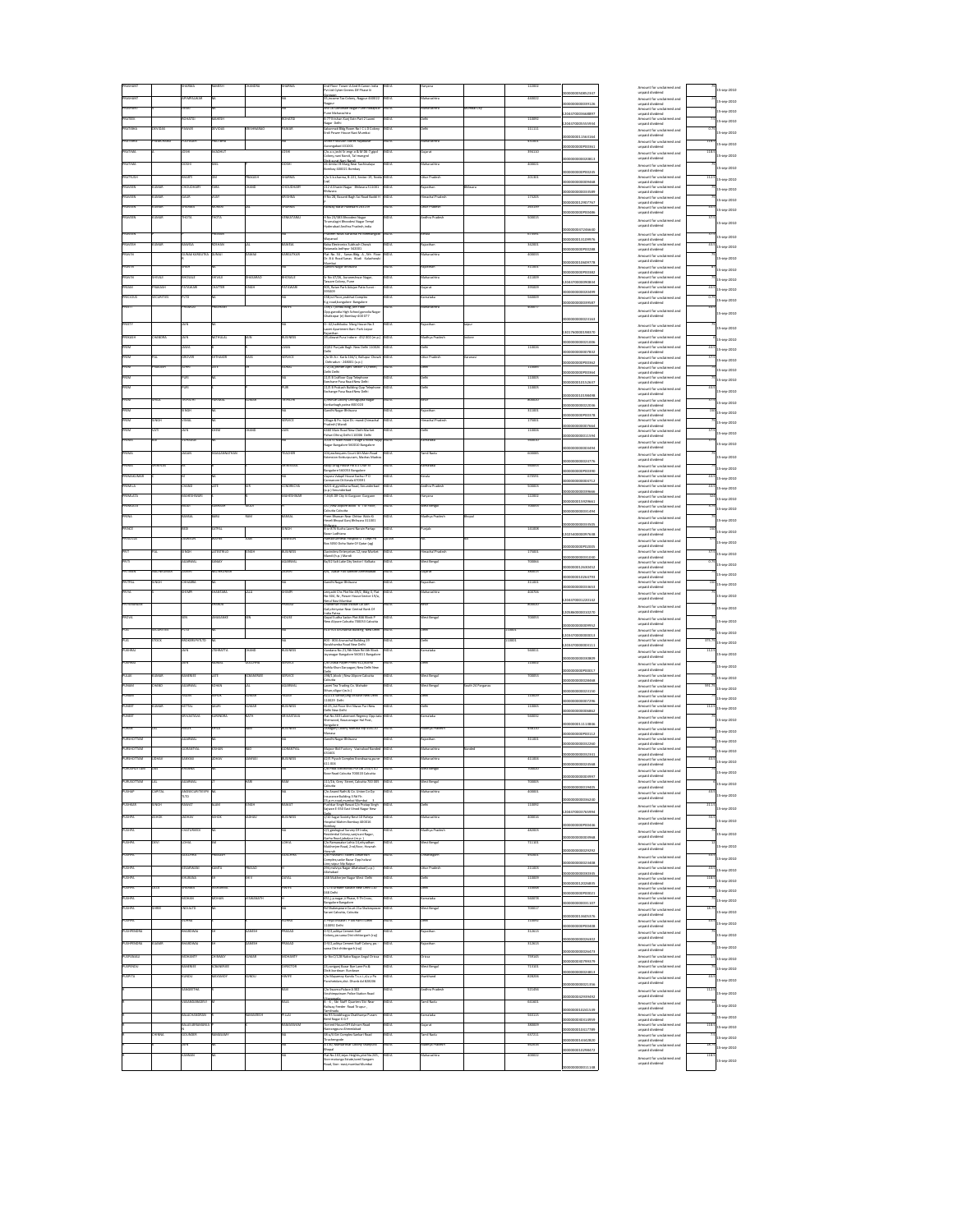|              |            |             |             |                         |               | ,bishop Road,puti<br>0017 (tamilradu)<br>C Officers Flat B. Darya Gani New                   |          |                      |                 |                  | 15698                            | Amount for unclaimed and<br>unpaid dividend                                                 |                 | S-sep-2010                    |
|--------------|------------|-------------|-------------|-------------------------|---------------|----------------------------------------------------------------------------------------------|----------|----------------------|-----------------|------------------|----------------------------------|---------------------------------------------------------------------------------------------|-----------------|-------------------------------|
|              |            | .<br>urcan  |             |                         |               | hi Dehi<br><b>Cita Am Con Daon</b>                                                           |          |                      |                 | 11000<br>626188  | 17443                            | Amount for unclaimed and<br>unpaid dividend                                                 | 118             | irp-2010                      |
|              |            |             |             |                         |               |                                                                                              |          |                      |                 |                  |                                  | Amount for unclaimed and<br>unpaid dividend                                                 |                 | sep-2010                      |
|              |            | unwa        |             |                         | TO:           | arter No II Regional College Of<br>cation Campus Mysore 570006                               |          |                      |                 | 570000           |                                  | Amount for unclaimed and<br>unpaid dividend                                                 |                 | 5-sep-2010                    |
|              |            |             |             |                         |               | 2 13 205 St No 18 Taranaka<br>ecunderabad 500017 Secunderabad                                |          |                      |                 | 500017           |                                  | Amount for unclaimed and<br>unpaid dividend                                                 |                 | 5-sep-2010                    |
|              |            |             |             |                         |               |                                                                                              |          |                      |                 | 4110             |                                  | Amount for unclaimed and<br>unpaid dividend                                                 |                 | $-$ sep $-2010$               |
|              |            |             |             |                         | saraj         | .<br>48 /28, Lig Colony - II,<br>Ashalingspuram, Venayagar Temple,                           | XA       | nil Nac              |                 | 642002           | 1710048                          | Amount for unclaimed and<br>unpaid dividend                                                 | 187             | sep-2010                      |
|              |            |             |             |                         |               | ort Pala<br>erabad 500-483 Hyderabas                                                         |          |                      |                 |                  | 10741                            | Amount for unclaimed and<br>unpaid dividend                                                 |                 | <b>S-sep-2010</b>             |
|              |            | ALLI        |             |                         |               | 19 G<br>rinda Rao Street  K P West E<br>1560020  Bangalore<br>sgalore                        |          |                      |                 | 560020           |                                  | Amount for unclaimed and<br>unpaid dividend                                                 |                 | sep-2010                      |
|              |            |             |             |                         |               | North Eda Street Puthu<br>chirapalli 620017                                                  |          |                      |                 | 62001            | 008797                           | Amount for unclaimed and                                                                    | 118             | S-sep-2010                    |
|              |            |             |             |                         |               | 4-Luector-4, pushpa V                                                                        |          |                      |                 | 110017           | 6772                             | Ambarn na Museume<br>unpaid dividend<br>Amount for unclaimed and<br>unpaid dividend         |                 | <b>S-sep-2010</b>             |
|              |            |             |             |                         |               | ddhi Society. Adarsha Na<br>ne I 400601                                                      |          |                      |                 | 400607           | 08249                            | Amount for unclaimed and<br>unpaid dividend                                                 | $\overline{a}$  | 5-sep-2010                    |
|              |            |             |             |                         |               | te No.82,5th Main, jayaram P<br>yout, nandaram Col                                           |          |                      |                 | 560043           |                                  | Amount for unclaimed and                                                                    |                 | sep-2010                      |
|              |            |             |             |                         |               | mayu banealore Banı<br>idhi Nagar Bhilwara                                                   |          |                      |                 |                  |                                  | unpaid dividend<br>Amount for unclaimed and<br>unpaid dividend                              | 43              | sep-2010                      |
|              |            |             |             |                         | vict          | V41, Bhikara Bhawan, Community<br>entre, New Friends Colony, New Dell                        |          |                      |                 | 11000            |                                  | Amount for unclaimed and                                                                    |                 | <b>S-sep-2010</b>             |
|              |            |             |             |                         |               |                                                                                              |          |                      |                 | 641002           | 85412                            | unpaid dividend<br>-<br>Amount for unclaimed and                                            |                 | S-sep-2010                    |
|              |            |             |             |                         |               | na Co                                                                                        |          |                      |                 | 62               | 029117                           | unpaid dividend<br>Amount for unclaimed and                                                 | ¢               | $-$ sep $-2010$               |
|              |            |             |             |                         | <b>TURVED</b> | nabarrie Tea Co.hd. 28/1,                                                                    | XA       | nt Benga             |                 | 700017           | 15243                            | unpaid dividend<br>Amount for unclaimed and                                                 | 0.7             |                               |
|              |            |             |             |                         |               | kespeare Sarani, Ca<br>68.anand Vihar Dehl-110092 De                                         |          |                      |                 | 1100%            | 035458                           | unpaid dividend<br>Amount for unclaimed and                                                 |                 | sep-2010                      |
|              |            |             |             |                         |               | an Street, Gugai, Salem                                                                      |          |                      |                 | 636000           | 10641                            | unpaid dividend<br>Amount for unclaimed and                                                 | 43.             | S-sep-2010                    |
|              |            |             | σt          |                         | <b>GUPTA</b>  | Jo Vinod Kumar More 17, bal Mukun                                                            | DίA      | nt Geoga             |                 | 700007           |                                  | unpaid dividend<br>Amount for unclaimed and                                                 |                 | sep-2010                      |
|              |            |             |             |                         |               | skiar Road Calcutta Calcutta                                                                 |          |                      |                 |                  | 14974                            | unpaid dividend<br>Amount for unclaimed and                                                 |                 | $-$ sep $-2010$               |
|              |            |             |             |                         |               |                                                                                              |          | st Beng              |                 | 71110            | 47389                            | unpaid dividend                                                                             | $\overline{a}$  | <b>15-sep-2010</b>            |
|              |            |             |             |                         |               | ın Ganj,(İswaritala), Burdwan -717<br>2(w.h)<br>o Rashmikant & Company 55/97,                | XA<br>XA | st Benga<br>st Benga |                 | 700001           | 022934                           | Amount for unclaimed and<br>unpaid dividend<br>Amount for unclaimed and                     |                 | 5-sep-2010                    |
|              |            |             |             |                         |               | nning Street, Calcutta Calcutta<br>o T.c. jain 69, shanti Kunj Alwar (raj. )                 | χz       |                      |                 | 301001           | 29419                            | unpaid dividend<br>Amount for unclaimed and                                                 |                 | S-sep-2010                    |
|              |            |             |             |                         |               |                                                                                              |          |                      |                 | 110001           | 0035238                          | unpaid dividend<br>Amount for unclaimed and                                                 | 78.7            | -<br>sep-2010                 |
|              |            |             |             |                         |               | nwiz Financial Services Pvt Itd.<br>12, arunachal, 19 Joanakhamba Road                       |          |                      |                 |                  |                                  | unpaid divide                                                                               |                 | sep-2010                      |
|              |            |             |             |                         |               | : Dr Alok Nath Saxena Old Goods<br>10 Road Pratapgarh U P 230001                             |          |                      |                 | 230003           |                                  | Amount for unclaimed and<br>unpaid dividend                                                 |                 | 5-sep-2010                    |
|              |            |             |             |                         |               |                                                                                              |          |                      |                 |                  | 700                              | Amount for unclaimed and<br>unpaid dividend                                                 |                 | sep.2010                      |
|              |            | <b>ARWA</b> |             |                         |               | (229 Bhadada Mohalla Bhilwara<br>mutto                                                       | XA       | asthar               |                 |                  |                                  | Amount for unclaimed and<br>unpaid dividend<br>Amount for unclaimed and                     | 12.5            | 5-sep-2010                    |
|              |            |             |             |                         |               | ndhi Nagar Bhilwan                                                                           |          |                      |                 | 311001           | 08725                            | unpaid dividend                                                                             | $\overline{17}$ | sep-2010                      |
|              |            |             |             |                         |               | i5 Chitlergiya lihaw<br>ipur 302001<br>39/40 Dev Vihar Co                                    |          |                      |                 |                  | 032430                           | Amount for unclaimed and<br>unpaid dividend                                                 |                 | sep-2010                      |
|              |            |             |             |                         |               | tar Pradesh                                                                                  |          |                      |                 | 244001           | 20573                            | Amount for unclaimed and<br><b>hospitally</b> history                                       | 112             | S-sep-2010                    |
|              |            |             |             |                         |               | - 5/4 Sector - 7<br>10073  Bombay                                                            |          |                      |                 | <b>MOZ</b>       |                                  | Amount for unclaimed and<br>unpaid dividend                                                 |                 | Sarp 2010                     |
|              |            |             |             |                         |               | dapura wrusew<br>veslore Kernatsk                                                            |          |                      |                 |                  | 007133                           | Amount for unclaimed and<br>unpaid dividend                                                 |                 | sep-2010                      |
|              |            |             |             |                         |               | 110 Vikas Chs Nr Agrawal Hall<br>tenpada Rd Dombivali East Thana                             | XA       |                      |                 | 421204           |                                  | Amount for unclaimed and                                                                    |                 | sep-2010                      |
|              |            |             |             |                         |               | I - Mashila (west), Po - Mashila ; P<br><b>Azall</b> , Dist - Hoy                            |          |                      |                 | 711102           | 31724553                         | unpaid dividend<br>Amount for inclaimed and                                                 |                 | sep-2010                      |
|              |            |             |             |                         |               | i, Hastings Park Road, Alipore,<br>Icutta 700 027  Calcutta                                  |          | st Genga             |                 | 700027           | 00000010003012                   | unpaid dividend<br>Amount for unclaimed and                                                 | 118             | 5-sep-2010                    |
|              |            |             |             |                         |               | at No P 401 Jasmenium 4th Fi<br>sgarpatta City Hadapsar Next To No                           |          |                      |                 | 411028           | 000000000019274                  | unpaid dividend<br>Amount for unclaimed and                                                 |                 | sep.2010                      |
|              |            |             |             |                         |               | eu ruse<br>45/prabhuvir Co.op.soc.opp.s.b.i.<br>tustrial Corner neuslekhe Bunealo            |          |                      |                 |                  |                                  | unpaid dividend                                                                             |                 |                               |
|              |            |             |             |                         |               | i dan<br>sagar, Ahmedabad Ah                                                                 |          |                      |                 |                  |                                  | Amount for unclaimed and<br>unpaid dividend                                                 |                 | 5-sep-2010                    |
|              |            |             |             |                         |               |                                                                                              |          |                      |                 |                  | 0032880                          | Amount for unclaimed and                                                                    |                 |                               |
|              |            |             |             |                         |               | isys Technology Ltd<br>itech Park Phase 2,<br>rashtra india<br>103/6k/b-5 B-block' Banjara I |          |                      |                 |                  | 000000046885110                  | unpaid dividend                                                                             |                 | S-sep-2010                    |
|              |            |             |             |                         |               | (ara Hills Hyderabad<br>ra India Regional Office 9 Ne                                        |          |                      |                 | 500034<br>831001 | 015506494                        | Amount for unclaimed and<br>unpaid dividend                                                 | 187<br>75.      | sep-2010                      |
|              |            |             |             |                         |               | mati Road Sakchi Jamshedoun                                                                  |          |                      |                 |                  | 041785514                        | Amount for unclaimed and<br>unpaid dividend                                                 |                 | 5-sep-2010                    |
|              |            |             |             |                         |               | is R.k. Gupta & Co. Member U.p. Stoc<br>: ,4/214-d Vishnupuri Kanpur -20800                  | XA       |                      |                 | 208002           |                                  | Amount for unclaimed and<br>unpaid dividend                                                 |                 | S-sep-2010                    |
|              |            |             |             |                         |               | gupta & Co. Me<br>ber Up St<br>e 4/214 - D. Vishnu Puri, Kan                                 |          |                      |                 | 208002           |                                  | Amount for unclaimed and                                                                    |                 | 5-sep-2010                    |
|              |            |             |             |                         |               | 00000<br>No 581, Ward No- 5 Falsa Mohalla                                                    |          | yana                 |                 | 131001           | I0017058                         | unpaid dividend<br>Amount for unclaimed and                                                 |                 | sep-2010                      |
|              | MAR        | uwa         | <b>MITA</b> |                         | into          | 2/24 Indira Nagar Lucknow -226 016                                                           | DίA      | ar Prades            |                 | 226016           | 19486                            | unpaid dividend<br>Amount for unclaimed and                                                 |                 | Sarp 2010                     |
|              |            |             |             |                         |               | 5 Chak Madho Singh Lane Allahabi<br>1001                                                     |          |                      |                 | 211003           | 021303                           | unpaid dividend<br>Amount for unclaimed and<br>unpaid dividend                              |                 | $-$ sep $-2010$               |
|              |            |             |             |                         |               | Medical Store Hospita<br>wara(raj) Bhilwara - 1                                              |          |                      |                 |                  | 0008712                          | Amount for unclaimed and                                                                    |                 | sep-2010                      |
|              |            |             |             |                         |               | o Raj India Electronics 427,mint<br>vet, Madras-600 079 Madras                               | XA       | nil Nac              |                 | 600079           | 036637<br>0022784                | unpaid dividend<br>Amount for unclaimed and                                                 | $\overline{41}$ | S-sep-2010                    |
|              |            |             |             |                         |               | : Mahalaxeni Trading Agency 14:<br>Iaji Subhash Road Calcutta-01                             |          |                      |                 |                  |                                  | unpaid dividend<br>Amount for unclaimed and                                                 |                 | 5-sep-2010                    |
|              |            |             |             |                         |               | use No. 14, Sector-4, Trikula Nagar,<br>nmu Tawi (j&k) Jammu Tawi                            |          |                      |                 | 180004           | 00024240                         | unpaid dividend<br>Amount for unclaimed and<br>unpaid dividend                              | 15              |                               |
|              |            | w.          |             |                         |               | dhi Nazar Bhilwar.                                                                           |          |                      |                 | 311001           |                                  | Amount for unclaimed and                                                                    |                 | -<br>sep-2010                 |
|              |            |             |             |                         |               |                                                                                              |          |                      |                 |                  | 035994                           | unpaid dividend<br>Amount for unclaimed and                                                 | $\overline{a}$  | S-sep-2010                    |
|              |            |             |             |                         |               | .<br>13 Suman Tower Jrd Cross Lane<br>thandwala Complex Andheri West<br>unbal                |          |                      |                 |                  | 0815617                          | unpaid dividend                                                                             |                 | 5-sep-2010                    |
|              |            | MNG         |             |                         |               | ndus Court 1st Pasta Lane Colab<br>7 liha<br>hadm                                            | DίA      | harash               |                 | 400005           |                                  | Amount for unclaimed and<br>unpaid dividend<br>Amount for unclaimed and                     |                 | 5-sep-2010                    |
|              |            |             |             |                         |               | 11 Musicanandouri Old Bohtsk Boad                                                            |          |                      |                 | 110007           | 00000015005525                   | unpaid dividend                                                                             | $\overline{17}$ | iep-2010                      |
|              |            |             |             |                         |               |                                                                                              |          |                      |                 |                  | 0444                             | Amount for unclaimed and<br>unpaid dividend                                                 |                 | sep-2010                      |
|              |            | <b>ALLA</b> |             |                         |               | 19, Sector - SG, Noida                                                                       | XA       | ar Prad              |                 | 201101           | 20300<br>0029377                 | Amount for unclaimed and<br>unpaid dividend                                                 |                 | irp-2010                      |
|              |            |             |             |                         |               | 951 Sarolini Nazar New Delhi 1100                                                            |          |                      |                 |                  | 000000000032694                  | Amount for unclaimed and<br>unpaid dividend                                                 |                 | sep-2010                      |
|              |            |             |             |                         |               | : Shri Samunder Singh H.no.<br>1,shankar Garden Bahadur                                      |          |                      |                 |                  | 000000000017617                  | Amount for unclaimed and<br>unpaid dividend                                                 |                 | S-sep-2010                    |
|              |            |             |             |                         |               | Fraco It                                                                                     |          |                      |                 |                  |                                  | Amount for unclaimed and<br>unpaid dividend                                                 |                 |                               |
|              |            |             |             |                         |               | .<br>Iti Baratle Store Near Urvashi Talki<br>EDSERS bedans                                   |          |                      |                 |                  | 0000000032007                    | oripaid dividend<br>Amount for unclaimed and<br>unpaid dividend<br>Amount for unclaimed and |                 | sep-2010                      |
|              |            |             |             |                         |               | 35 Lig Colony Khandwa M                                                                      |          |                      |                 | 450001           | 000000014683280                  | unpaid dividend                                                                             |                 | 5-sep-2010                    |
|              |            |             |             |                         |               | 4-10 Begum Bazar Hyderabao                                                                   |          |                      |                 | 500012           | 0000031517                       | Amount for unclaimed and<br>unpaid dividend                                                 | $\alpha$        | S-sep-2010                    |
|              |            |             |             |                         |               | <b>Jonnes</b> Pe<br>$-2616/14 =$<br>rico                                                     |          |                      |                 | mont             |                                  | Amount for unclaimed and                                                                    |                 | 5-sep-2010                    |
|              |            |             |             |                         |               | et ground Floor, "mangal Deep<br>ikata Kolkataa<br>No 48 Ashok Rajpath B<br>Iza Patra Bihar  |          |                      |                 |                  | 00000000020151                   | unpaid dividend<br>Amount for unclaimed and                                                 |                 |                               |
| UED          |            |             |             |                         |               | 78 Sector D Pocket I Vasant Kunj N                                                           | XA       |                      |                 | 110070           | 000013029184                     | unpaid dividend<br>Amount for unclaimed and                                                 | 112             | sep-2010                      |
|              |            |             |             |                         |               | /SB-59, laipat Nagar - 1,                                                                    |          |                      |                 | 110024           | 014427223                        | unpaid dividend                                                                             | 27              | 5-sep-2010                    |
|              |            |             |             |                         |               | s<br>24 Delh<br>no. 255, Block - H, I<br>har, Delhi 110 052 I                                |          |                      |                 |                  | 0017478                          | Amount for unclaimed and<br>unpaid dividend<br>Amount for unclaimed and                     | 43              | 5-sep-2010<br>$-$ sep $-2010$ |
| urry         |            |             |             |                         | with          | L'A,amardeep Apatt., p.b. patel Park<br>Compound Nr. race Course                             | DίA      | qarat                |                 | 390007           | 319241                           | unpaid dividend<br>Amount for unclaimed and                                                 |                 |                               |
|              |            |             |             |                         |               | ers, towards Gotri Rd., race Cours                                                           |          |                      |                 |                  | 00757                            | unpaid dividend                                                                             |                 | 5-sep-2010                    |
|              |            |             |             |                         |               | arushi Baroda Banuda<br>53, Ring Road Lajpat Nagar III New D<br>14 Delhi                     |          |                      |                 |                  |                                  | Amount for unclaimed and                                                                    | 66.7            | S-sep-2010                    |
|              |            |             |             |                         |               | 26,Jajpat Nagar III New                                                                      |          |                      |                 |                  |                                  | Amount for uncleaned and<br>Amount for uncleaned and<br>unpaid dividend                     | $^{\circ}$      | S-sep-2010                    |
|              |            |             |             |                         |               | 68 Basement Lagrat Nagar 1 New Dy                                                            |          |                      |                 | 110024           | 7882                             | Amount for unclaimed and<br>unpaid dividend<br>Amount for unclaimed and                     |                 | 15-sep-2010                   |
| <b>UTMOE</b> | <b>MAN</b> | <b>ALLA</b> |             |                         | ША            | 380 Vikas Puri New Delhi 110018                                                              | v.       |                      |                 | 110018           |                                  | unpaid dividend<br>Amount for unclaimed and                                                 | 118.5           | 5-sep-2010                    |
|              |            |             |             |                         |               | No - 178 Block - 18 Trilok Puri Del                                                          |          |                      |                 | 110091           | 6002                             | unpaid dividend                                                                             | 17.             | $-$ sep $-2010$               |
| UENDR        |            |             |             |                         |               | 05/6, Premium Tower, Lokh<br>pmlex Andheri (w) Mumbai                                        | XA       |                      |                 |                  | 627178                           | Amount for unclaimed and<br>unpaid dividend                                                 | -52             | 5-sep-2010                    |
| <b>IFM?</b>  |            |             |             |                         | vice          | ls Sh Rajendra Prasad Agarwal<br>ommission Agent Po Kashipur Distt<br>eritel (u.e.) Celcutte |          | r Dras               |                 |                  |                                  | Amount for unclaimed and                                                                    | $\overline{15}$ | 15-sep-2010                   |
|              |            |             |             |                         | <b>INESS</b>  | o Multanmal Kishanlal 7/2, Babulal<br>1e Calcutta - 07 Calcutta                              | XA       | st Bengal            |                 |                  |                                  | unpaid dividend<br>Amount for unclaimed and                                                 | 43.5            |                               |
|              |            |             |             |                         |               | <b>Dysack Street Calcutta</b>                                                                |          | st Gener             |                 | 700007           | 84441000000000                   | unpaid dividend<br>Amount for unclaimed and                                                 | 11.2            | 5-sep-2010                    |
|              |            |             |             |                         |               |                                                                                              |          |                      |                 | 31100            | 1466300                          | unpaid dividend                                                                             | $\overline{z}$  | 5-sep-2010                    |
|              |            |             |             |                         |               | .<br>5/6 R.k.kabra 17/03,near Mahila<br>Ashram, Bhilwara ( Rajasthan ) Bhi                   |          |                      |                 |                  | 0012557                          | Amount for unclaimed and<br>unpaid dividend                                                 |                 | 5-sep-2010                    |
|              |            |             |             |                         |               | 501 Shubham D N Mhatre Rd<br>rmaji Park Sainath Nagar Esar                                   |          |                      |                 | 400091           | 301930000695469                  | Amount for unclaimed and<br>unpaid dividend                                                 |                 | 5-sep-2010                    |
|              |            |             |             | $\overline{\mathbf{r}}$ |               | rivali West Mumbai<br>2nd Floor Kolpukur Lane Shibp<br>erah                                  |          |                      |                 | 711102           | 000000011894887                  | Amount for unclaimed and<br>unpaid dividend                                                 | 42.5            | 5-sep-2010                    |
|              |            |             |             |                         |               |                                                                                              |          |                      |                 |                  |                                  | Amount for unclaimed and                                                                    |                 | 15-sep-2010                   |
|              |            |             |             |                         |               | ad Armavati<br>3,c-block Govind Nagar, Kanpur (u.p                                           |          | ar Prade             | <b>IDEF Nat</b> |                  | 000000016212664                  | unpaid dividend<br>Amount for unclaimed and                                                 |                 | 5-sep-2010                    |
|              |            |             |             |                         | nr            | .<br>Vb. Narendra Niwas, Kamzar Nazar<br>rla (e) Bombay Bomb                                 |          |                      |                 | 400024           | 00638                            | unpaid dividend<br>Amount for unclaimed and                                                 |                 | S-sep-2010                    |
|              |            |             |             |                         |               | ff Correspondent The Tribune<br>andigarh-160020 Chandigarh                                   |          | (ab                  |                 | 160020           | 00000000035464<br>00000000000502 | unpaid dividend<br>Amount for unclaimed and<br>unpaid dividend                              |                 | 5-sep-2010                    |
|              |            |             |             |                         |               | ), Savita Sadan, Subbash Lane, Dafi<br>Rd. Malad (east.) Bombay - 400097                     |          |                      |                 | 400097           |                                  | Amount for unclaimed and                                                                    |                 | Ssep-2010                     |
|              |            |             |             |                         |               | mbav<br>7/b/1 East Chandmari Road Jrd L<br>3 Norschandanpukur, Kokata                        |          |                      |                 | 00122            | 7932                             | unpaid dividend<br>Amount for unclaimed and                                                 |                 |                               |
|              |            |             |             |                         |               |                                                                                              |          |                      |                 |                  |                                  | unpaid dividend                                                                             |                 | 5-sep-2010                    |

| ount for unclaimed a<br>vid dividend<br>mour                                      |                              | sep-2010<br>īś |
|-----------------------------------------------------------------------------------|------------------------------|----------------|
| Amount for und<br>.<br>Imad and                                                   | 118                          |                |
| aid dividend                                                                      |                              | sep-2010       |
| Amount for unclaimed and<br>breakd dividend                                       |                              | sep-2010       |
| Amount for und<br>d and                                                           |                              |                |
| <b>Innability Pricess</b>                                                         |                              | sep-2010       |
| Amount for und<br>d and<br>unpaid dividend                                        |                              | sep-2010       |
| .<br>Amo<br>nt for und<br>d and                                                   |                              | p-2010         |
| unpaid dividend                                                                   | 11                           |                |
| unt for und<br>id dividend<br>ù<br>.<br><br>ima<br>d ar<br>ä<br>nş                |                              | p-2010         |
| t for und<br>Amour<br>å.                                                          | ī                            | p-2010         |
| d divis<br>nş<br>nd<br>Amount for und<br>.<br>Imad and                            | 3                            |                |
| aid divi<br>ų                                                                     |                              | p-2010         |
| <b>Amnuel for und</b><br>imed and                                                 | š                            | sep-2010       |
| aid dividend<br>ount for und<br>unpais<br>Amou<br>ă.<br>ä                         |                              |                |
| äd<br>nd<br>'np                                                                   |                              | sep-2010       |
| Amount for und<br>imed and<br>unpaid dividend                                     |                              | sep-2010<br>1Ś |
| mount for und<br>d and                                                            |                              | p-2010         |
| unpaid dividend<br>d and                                                          |                              |                |
| .<br>mount for und<br>npaid dividend<br>np                                        |                              | p-2010         |
| Amount for unclu<br>unpaid dividend<br>d ar<br>ä                                  |                              | p-2010         |
| .<br>Amount for uncl<br>unpaid dividend<br>ă.<br>ä                                | ŧ                            | p-2010         |
| Ama<br>unt for und<br>imed and                                                    |                              |                |
| unpaid dividend                                                                   |                              | p-2010         |
| un unsernu<br>unt for uncl<br>id dividend<br>ù<br>j.<br>.<br>Imari ar<br>ä        | ċ                            | ep-2010        |
| nş<br>t for undi<br>Amour<br>d ar<br>ä                                            | ī                            |                |
| emtern ve<br>unpaid dividend<br>Amount for uncl                                   |                              | ep-2010        |
| im<br>d and<br>unpaid dividend                                                    |                              | p-2010         |
| mount for und<br>npaid dividend<br>d and<br>im                                    |                              | ep-2010        |
| ă.<br>Amour<br>ä                                                                  |                              |                |
| t for und<br>dd<br>nş<br>nd                                                       |                              | sep-2010       |
| Amount for unclaimed and<br>unpaid dividend                                       | c                            | 15-sep-2010    |
| Amount for und<br>bns bemis                                                       |                              | sep-2010<br>ò, |
| aid dividend<br>aimed and<br>$\alpha$                                             |                              |                |
| u uwat<br>unt for u<br>id divide<br>und<br>nş<br>md                               |                              | sep-2010       |
| .<br>Amount for uncl<br>unpaid dividend<br>d a                                    | 78.75                        | $-2010$        |
|                                                                                   |                              |                |
| k<br>r und<br>d and<br>unpaid dividend                                            |                              | 5-sep-2010     |
| nt for und<br>mo<br>d and<br>im                                                   |                              | sep-2010<br>Ľ, |
| unpaid dividend<br>Amount for und<br>aimed and                                    |                              |                |
| npaid dividend                                                                    |                              | īś<br>sep-2010 |
| 'n<br>$\alpha$<br>t for<br>und<br><b>Imediand</b><br>aid dividend<br>nş           |                              | p-2010         |
| imed and<br>Amount for uncl<br>unpaid dividend                                    |                              | ep-2010        |
| Amount for unclaimed and                                                          | 5                            |                |
| unpaid dividend<br>.<br>An<br>ios<br>fer und<br>bns bemis                         | ī.                           | sep-2010       |
| id divide<br>.<br>ad                                                              |                              | sep-2010       |
| <b>Amnuel for und</b><br>imed and                                                 |                              | sep-2010       |
| aid dividend                                                                      |                              |                |
| mount for und<br>npaid dividend<br>imed and                                       |                              | ep-2010        |
| Amount for uncla<br>imed and                                                      |                              | p-2010         |
| unpaid dividend<br>Amount for uncl<br>unpaid dividend<br>ime<br>d and             |                              |                |
|                                                                                   | 118.5                        | sep-2010<br>ß  |
| t fa<br>r und<br>mo<br>d and                                                      |                              | p-2010         |
| unpaid dividend                                                                   |                              |                |
| Amount for unclaimed and                                                          |                              | ep-2010<br>1Ś  |
| unpaid dividend                                                                   |                              |                |
| mount for unclaims<br>d and                                                       |                              | sep-2010       |
| ano مهر<br>unpaid dividend                                                        |                              |                |
| Amount for unclaimed and<br>unpaid dividend                                       | $\overline{\mathbf{1}}$<br>š | irp-2010       |
| Amount for und<br>imed and                                                        | ŧ                            | sep-2010       |
| unpaid dividend                                                                   | 5                            |                |
| t for und<br><b>Longest</b><br>d a<br>d<br>id dividend<br>np                      |                              | p-2010         |
| Amount for unclaimed and                                                          |                              |                |
| unpaid dividend                                                                   |                              | sep-2010       |
| nt fo<br>r und<br>mo<br>d and<br>unpaid dividend                                  | 75                           | p-2010         |
| Amount for und<br><b>Imediand</b>                                                 | ю                            | 0-2010         |
| aid dividend<br>imed and                                                          |                              |                |
| ount for<br>Nid divis<br>en<br>Nj                                                 |                              | 2010           |
| d and<br>Amount for und<br>im<br>unpaid dividend                                  |                              | sep-2010       |
| aimed and<br>Amount for und<br>breakd dividend                                    | ś                            | sep-2010       |
| Amount for und<br>imed and                                                        | ī                            |                |
| mpaid dividend                                                                    |                              | 15-sep-2010    |
| nount for undi<br>spaid dividend<br>å.                                            | u<br>¢                       | $-2010$        |
| Amount for und<br>imed and                                                        |                              |                |
| aid divi<br>'n.<br>nş                                                             |                              | sep-2010       |
| Amount for uncl <mark>i</mark><br>unpaid dividend<br>imed and                     |                              | sep-2010       |
| Amount for unclaimed and                                                          |                              |                |
| <b>Innability Pricess</b>                                                         |                              | sep-2010<br>1Ś |
| 'n<br>$\alpha$<br>t for<br>und<br>bns bemis<br>aid dividend<br>m                  |                              | p-2010         |
| Amount for unclaimed and                                                          |                              | sep-2010       |
| .<br>Iddinis<br>'n.                                                               |                              |                |
| Amount for unclaimed and<br>aid dividend                                          |                              | 5-sep-2010     |
| unclaimed an<br>Iend<br>ount for<br>said divid<br>ä                               |                              | p.2010         |
| ij<br>Amount for unclaimed and                                                    |                              |                |
| .<br>add<br>ü<br>ü                                                                |                              | 5-sep-2010     |
| Amount for invitaimed and<br>aid dividend                                         |                              | 15-sep-2010    |
| aimed and                                                                         |                              | 15-sep-2010    |
| Amount for uncl<br>unpaid dividend<br>Amount for uncl<br>aimed and                |                              |                |
| noaid dividend<br>aimed and<br>h<br>iout                                          | 0.75                         |                |
| aunt for uncl<br>aid dividend                                                     |                              | 15-sep-2010    |
| Amour<br>for unclaimed and                                                        |                              | 5-sep-2010     |
| unpaid dividend                                                                   |                              |                |
| t for und<br>im<br>d and<br>mo                                                    |                              | sep-2010<br>١Ś |
| unpaid dividend<br>anywu unnamu<br>Amount for unclaimed and                       | 112.5                        |                |
| <b>Innability Pricess</b><br>in.<br>d and<br>ù                                    | ś                            | 15-sep-2010    |
| for und<br>Ixidend<br>pe.<br>Iount<br>naid d                                      |                              | 15-sep-2010    |
| e fo<br>imed and<br>mo<br>r und                                                   |                              | p-2010<br>LS   |
| unpaid dividend<br>t for undi<br><b>Longest</b><br>ie<br>d ar<br>d                |                              |                |
| id dividend<br>npi                                                                |                              | ıs<br>sep.2010 |
| Amount for unclaimed and                                                          | 75                           | 15-sep-2010    |
| aid dividend<br>nş<br>med and                                                     |                              |                |
| unpied awawru<br>Amount for uncl<br>unpaid dividend                               |                              | 15-sep-2010    |
| Amount for unclaimed and<br>brebivib bien                                         | 5                            | 5-sep-2010     |
| 'n<br>$\alpha$<br>for und<br>bns bemis                                            |                              | 15-sep-2010    |
| enoun to und<br>unpaid dividend<br>Amount for und<br>unpaid dividend<br>aimed and |                              |                |
|                                                                                   |                              | 5-sep-2010     |
| Amour<br>t for undi<br>d ar<br>d<br>d dividend<br>np                              | 5                            | 15-sep-2010    |
|                                                                                   |                              |                |
| Amount for unclaimed and<br>unpaid dividend                                       |                              | 15-sep-2010    |
| Amount for uncl<br>imed and                                                       | 15                           | 15-sep-2010    |
| aid dividend<br>inş<br>Amount for unclaimed and                                   | п<br>$\overline{25}$         |                |
| aid dividend                                                                      |                              | 15-sep-2010    |
| Amount for uncl <mark>i</mark><br>unpaid dividend<br>bns bemis                    |                              | 15-sep-2010    |
| <b>Lincor</b><br>ų                                                                | ¢                            |                |
| t for uncla<br>d and<br>id dividend<br>np                                         |                              | ú,<br>sep-2010 |
| unt for undi<br>unt for undi<br>id dividend<br>d ar<br>ı.<br>iour<br>ime<br>ä     | 5                            | sep-2010<br>ú, |
| ij<br>Amount for unclaimed and                                                    |                              |                |
| aid divide<br>.<br>1d<br>ų                                                        |                              | 15-sep-2010    |
| Amount for unclaimed and                                                          | 150                          | 15-sep-2010    |
| aid dividend<br>t for unclaimed and<br>$\alpha$                                   |                              |                |
| <br>id d<br>unpaid dividend<br>Amount for und                                     |                              | 15-sep-2010    |
| imed and<br>unpaid dividend                                                       | 75                           | 15-sep-2010    |
| t for und<br>mo<br>d and<br>im                                                    |                              | 15-sep-2010    |
| unpaid dividend                                                                   |                              |                |
| Amount for unclaimed and<br>unpaid dividend                                       |                              | 15-sep-2010    |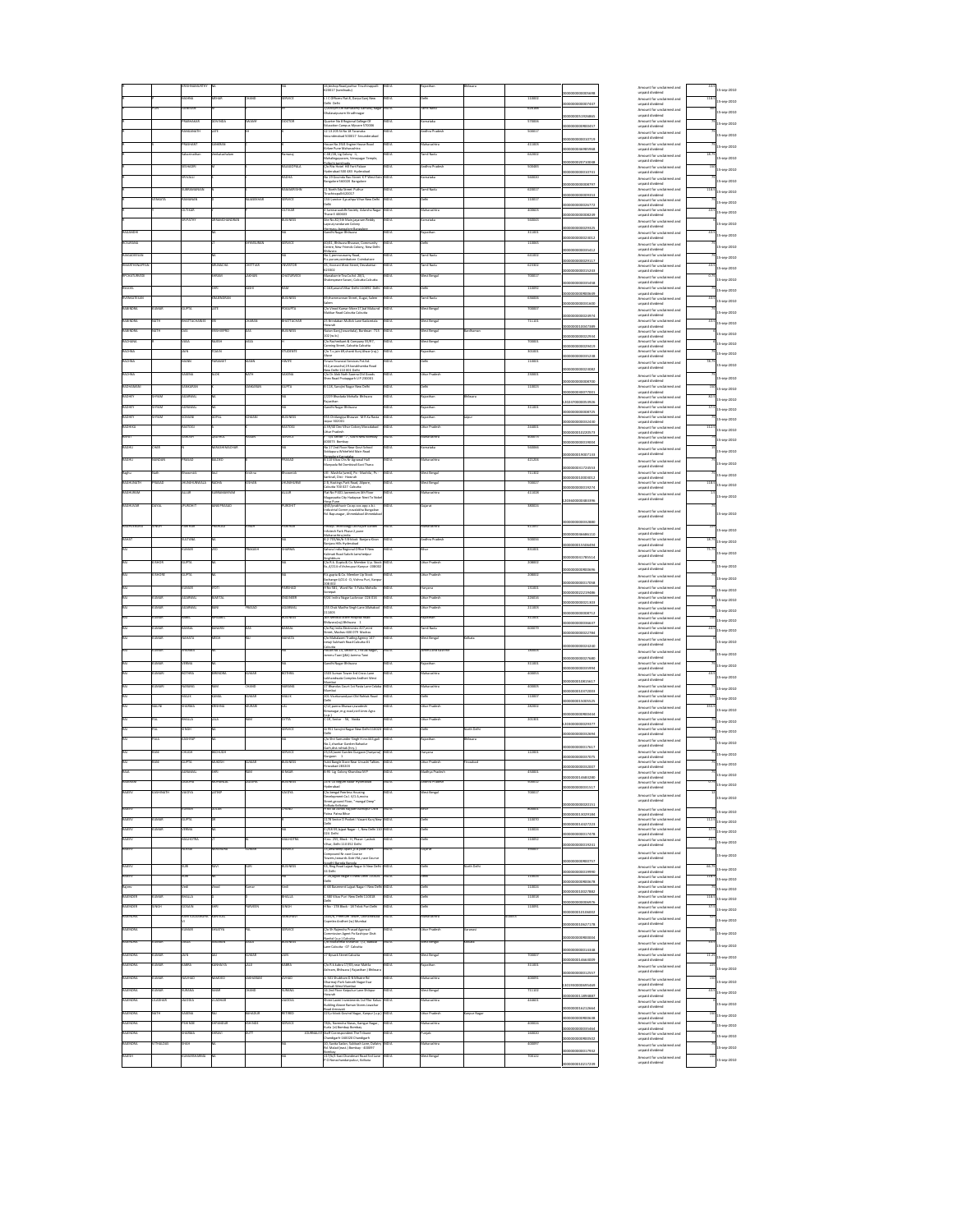|      |                 |        |                |                                                                                                             |     |          |               |        |                          | Amount for unclaimed and                                                              |                         |
|------|-----------------|--------|----------------|-------------------------------------------------------------------------------------------------------------|-----|----------|---------------|--------|--------------------------|---------------------------------------------------------------------------------------|-------------------------|
|      |                 |        |                |                                                                                                             |     |          |               |        |                          | Senson for undertring and<br>Amount for underred and<br>unpaid dividend               |                         |
|      | RAYIGA          |        |                | $2.5$ ubl                                                                                                   |     |          |               | 380013 |                          | Amount for unclaimed and                                                              |                         |
|      |                 |        | NLS            | ınpura Ahm<br>4502 Kuversing Street Begumpura                                                               |     |          |               | 395003 | 203320003383651          | unpaid dividend<br>Amount for unclaimed and                                           | 41                      |
|      |                 |        |                | rat 395003<br>nchiheel Apartment<br>12,493'p\1,g.t.road (                                                   |     |          |               | 711102 |                          | unpaid dividend<br>Amount for unclaimed and                                           |                         |
|      | <b>THAR</b>     | COTHAR |                | teur howrah Howrah<br>Vinod Textiles 48,elep<br>hant Gat                                                    | XA  | si Nad   |               | 600079 | 3617                     | unpaid dividend<br>Amount for unclaimed and                                           | ă                       |
|      | 10 <sup>2</sup> |        |                | eet, Madras Madras<br>b Vincol Textiles 48 electrant Gate                                                   |     | d Ned    |               | 600079 |                          | unpaid dividend<br>Amount for unclaimed and                                           | $\overline{0.7}$        |
|      |                 |        |                | eet, Madras Mad<br>Mataprasad Buaramal & S                                                                  |     |          |               | 22510  | 35867                    | unpaid dividend<br>Amount for unclaimed and                                           | 41                      |
|      |                 |        |                | stributer-ici India Ltd., indo G<br>Lfatehpur, barabanki ( U .p.)                                           |     |          |               |        |                          | unpaid dividend                                                                       |                         |
|      |                 |        |                | o Kothi Ram Niwas Near State Bank<br>la, Kurukshetra                                                        | XA  | yan      |               | 132118 | 00349                    | Amount for unclaimed and<br>unpaid dividend                                           |                         |
|      |                 |        |                | Ms Ashok Phoohwala 205 Ra<br>rani Shop No 15 Kolkata                                                        |     | st Gene. |               | 70000  | 138197                   | Amount for unclaimed and<br>unpaid dividend                                           | E.                      |
|      |                 |        |                |                                                                                                             |     |          |               |        |                          | Amount for unclaimed and<br>unpaid dividend                                           | 43                      |
|      |                 |        |                | 99 Manakahri Gram Manakahri Tel<br>mpur Baghelan Distt Satna Nr                                             |     |          |               | 485113 |                          | Amount for unclaimed and<br>unpaid dividend                                           | B                       |
|      |                 |        |                | un Mandir Satna<br>«>elow No : 13, 35<br>÷                                                                  |     |          |               | 34200  | KK81                     | Amount for unclaimed and<br>unpaid dividend                                           |                         |
|      |                 |        |                | s S. K. Singh,                                                                                              |     |          |               |        | 0007553                  | Amount for unclaimed and                                                              |                         |
|      |                 |        |                | wan Lane No. 8, Jayprak<br>inbad Jharkhand<br>h Nagar                                                       |     |          |               |        | 204470002154546          | unpaid dividend                                                                       |                         |
|      |                 |        |                | 704,rohan Garima Chs, Off.s.b<br>Ivaji Hsg Colony, Pune                                                     |     |          |               | 411010 | 0078875<br>20226         | Amount for unclaimed and<br>unpaid dividend                                           |                         |
|      |                 |        |                | të 1 Dulya Buldine Rm No 05 Wo<br>lage Worll Mumbai Maharashtra                                             |     |          |               |        |                          | Amount for unclaimed and<br>unpaid dividend                                           |                         |
|      |                 |        |                | Aansuri Park Co Op Hou Society Lt                                                                           |     |          |               | 380013 | 2672<br>0414             | Amount for unclaimed and                                                              |                         |
|      |                 |        |                | : Old Sindhi High Scho<br>sød, Ushmanpura Ahn                                                               |     |          |               |        | 000000010101370          | unpaid dividend                                                                       |                         |
|      |                 |        |                | a, Nidhiyan Near Holiday Inn Ur<br>wa Lines, Surat Gujarat                                                  |     |          |               |        | 203320000064631          | Amount for unclaimed and<br>unpaid dividend                                           | 129.                    |
|      |                 |        |                |                                                                                                             |     |          |               | 17100  | 010445848                | Amount for unclaimed and                                                              | v                       |
|      |                 |        |                | burtolla Street Calcutta-700 007                                                                            |     | st Genga |               | 700007 | 0022254                  | unpaid dividend<br>Amount for unclaimed and<br>unpaid dividend                        | 66.7                    |
|      |                 |        |                | Il Sci Co Op Housing Board Society<br>mi Nagar Nagpur Maharashtra                                           |     |          |               | 440022 |                          | Amount for unclaimed and<br>unpaid dividend                                           | 118                     |
|      |                 |        |                | dhi Nagar Bhi                                                                                               |     |          |               | 311001 |                          | Amount for unclaimed and                                                              | 41.                     |
|      | NA              |        |                | 22 D II Moti Bagh I New Delt                                                                                |     |          |               | 110023 | 123542<br>00000043591217 | unpaid dividend<br>Amount for unclaimed and<br>unpaid dividend                        | E                       |
|      |                 |        |                | t-404, Progressivis, Signature Plot<br>53, Sec-6, Ghansol, Navi Mumbai                                      |     |          |               |        |                          | Amount for unclaimed and                                                              |                         |
|      |                 |        |                | sharashtra<br>o Maruthi & S<br>> SO4106                                                                     |     |          |               |        |                          | unpaid dividend<br>Amount for unclaimed and                                           |                         |
|      |                 |        |                | lage Bankatwa Po Bagaha Dist                                                                                |     |          |               | 845101 | 34190                    | unpaid dividend<br>Amount for unclaimed and                                           | 118                     |
|      |                 |        |                | ur 845101<br>58 Sector 14 Faridabad Harv                                                                    |     |          |               | 121007 |                          | unpaid dividend<br>Amount for unclaimed and                                           | $\overline{\mathbf{R}}$ |
|      |                 |        |                | i,uganda Society, Gurukul<br>sad,memnagar, Ahmedabad<br>smedabad                                            |     |          |               |        | 1077246                  | unpaid dividend<br>Amount for unclaimed and                                           |                         |
|      | 17TA            |        | pτa            | no.21, behind Sumerchand & Sor                                                                              | DίA | ar Prade |               | 247667 | 63.                      | unpaid dividend                                                                       | -23                     |
|      |                 |        |                | ari Bazar,ro<br>(u.p)<br>H haridwar-247 667                                                                 |     |          |               |        |                          | Amount for unclaimed and<br>unpaid dividend                                           |                         |
|      |                 |        |                | harashir                                                                                                    |     |          |               |        | 655725                   | Amount for unclaimed and<br>unpaid dividend<br>Amount for unclaimed and               |                         |
|      |                 |        | лс             | 7/14 Sahakar Nagar Wadala Bombay<br>100031 Bombay                                                           |     |          |               | 400031 | 012182                   | unpaid dividend                                                                       |                         |
|      |                 |        |                | 12/378 Yamuna Vihar Delhi Delhi<br>Antawal & Tibrewal 1.british Inc.                                        |     |          |               | 110053 | 10226                    | Amount for unclaimed and<br>unpaid dividend                                           | 41<br>$\overline{a}$    |
|      |                 |        |                | et R.n.110d. Calcutta -- 700 069-                                                                           |     |          |               |        | 22118                    | Amount for unclaimed and<br>unpaid dividend                                           |                         |
|      | <b>IDSETI</b>   |        | NES            | rupat<br>Ingal Das Market H.m.t.ent.kashi<br>th Bidg. Ground Fir 389/91 Bombay                              |     |          |               |        |                          | Amount for unclaimed and                                                              |                         |
|      |                 |        |                | ector-16a Far                                                                                               |     |          |               | 121202 | 1577                     | unpaid dividend<br>Amount for unclaimed and                                           |                         |
|      |                 |        |                | unad Apartment, 24, Mukundi<br>: Datta Mandir, Flat No - 4, Pur                                             |     |          |               | 411    | w                        | mpaid dividend<br>Amount for unclaimed and                                            | 91                      |
|      |                 |        |                |                                                                                                             |     |          |               | 495681 |                          | unpaid dividend<br>Amount for unclaimed and                                           | 115                     |
|      |                 |        |                | 5,main Road, Kosabadi,korba<br>It.bilaspur (m.p.)                                                           |     |          |               | 283207 | 016811                   | unpaid dividend                                                                       |                         |
|      |                 |        |                | cabad 283203<br>: No 5023 Sector<br>I  New Delhi Del                                                        |     |          |               |        | 0028                     | www.awsena<br>Amount for unclaimed and<br>unpaid dividend<br>Amount for unclaimed and |                         |
|      | MAR.            | auw    | WKI            | io 8911 Nd Floor Mamulpet Bangalor                                                                          | DίA | nataka   | ngalore Urba  |        |                          | unpaid dividend<br>Amount for unclaimed and                                           |                         |
|      | <b>GIRTA</b>    | M TNO  | <b>EETEACH</b> | 10053 Bangalore<br>53/1, Fern Road, Calculta 700.019                                                        |     |          |               | 700019 | 132052                   | unpaid dividend<br>Amount for unclaimed and<br>unpaid dividend                        | $\overline{a}$          |
|      |                 |        |                |                                                                                                             |     |          |               |        | 0016579                  | Amount for unclaimed and                                                              |                         |
|      |                 |        |                | Ealcutta 700 016 Calc<br>111 Technology Apart                                                               |     |          |               |        | 116843                   | unpaid dividend<br>Amount for unclaimed and                                           | 828.7                   |
|      |                 |        |                | ension Patpar Ganj Delhi<br><b>b Bindeshwar Pd Singh N</b>                                                  |     |          |               | 800014 |                          | unpaid dividend<br>Amount for unclaimed and                                           | x                       |
|      |                 |        |                | ram Gall Shelkhpur Patna<br>o.3151, sector 46-c, Chandigarh                                                 |     |          |               | 160047 | 0035764736               | unpaid dividend<br>Amount for unclaimed and                                           | 0.7                     |
|      |                 |        |                | ura Mohalla Bassi Pathanan Dist.f/g                                                                         | DLA |          |               | 140412 | 0031800                  | unpaid dividend<br>Amount for unclaimed and                                           |                         |
|      |                 |        |                | od No 32 Mor<br>n tá far                                                                                    |     |          |               |        | 55.98                    | unpaid dividend                                                                       | $\overline{\mathbf{u}}$ |
|      |                 |        |                | th New Delh                                                                                                 |     |          |               |        | 0080923                  | Amount for unclaimed and<br>unpaid dividend                                           |                         |
|      |                 |        |                | hi Business School Plot F<br>Sector V Salt Lake Oly 1<br>/auto Stand Kolkata We                             |     |          |               |        |                          | Amount for unclaimed and<br>unpaid dividend                                           |                         |
|      |                 |        |                | s Akash Deep Cloth Store Crcular<br>ad Near Sitlamandir Jallandhar City                                     |     |          |               |        | 17367675                 | Amount for unclaimed and                                                              | x                       |
|      |                 |        |                | > State Bank Of Bikaner & Jalour I                                                                          |     |          |               |        |                          | unpaid dividend<br>Amount for unclaimed and                                           |                         |
|      |                 |        |                | es Dist bhiliana Milwara                                                                                    |     |          |               |        |                          | unpaid dividend                                                                       |                         |
|      |                 |        |                | at No.B, central Renwer Apartment 2<br>Nur Road Bombay-400                                                  |     |          |               |        |                          | Amount for unclaimed and<br>unpaid dividend                                           |                         |
|      |                 |        |                |                                                                                                             |     |          |               |        |                          | Amount for unclaimed and<br>npaid dividend                                            |                         |
|      |                 |        |                |                                                                                                             |     |          |               |        |                          | Amount for unclaimed and<br>unpaid dividend                                           |                         |
|      |                 |        |                | Lapat Nagar 3 New Dell                                                                                      |     |          |               | 110024 |                          | Amount for unclaimed and<br>unpaid dividend<br>Amount for unclaimed and               | $\overline{10}$         |
|      |                 |        |                | 8.patan Co<br>iene Pepsi) Karad Karad                                                                       |     |          |               | 415110 | 22218                    | unpaid dividend                                                                       |                         |
|      |                 |        |                | No 2   1 / 2 Sri Ananta Lakshm<br>cturers Colony Cheediga (via)<br>drapalem Kakinada                        |     |          |               | 5330   | 408566                   | Amount for unclaimed and<br>unpaid dividend                                           | B                       |
|      | VASTAV          |        |                | chi Nazar Bhil                                                                                              |     |          |               | 311001 | 9239                     | Amount for unclaimed and<br>unpaid dividend                                           | 112                     |
|      |                 |        |                | Bela C/o R M D Bombay 40000                                                                                 |     |          |               | socco  | 08251                    | Amount for unclaimed and<br>unpaid dividend                                           |                         |
|      |                 |        |                |                                                                                                             |     |          |               |        |                          | Amount for unclaimed and<br>unpaid dividend                                           |                         |
|      |                 |        |                |                                                                                                             |     |          |               |        | 1306547                  | Amount for unclaimed and                                                              |                         |
|      |                 |        |                | Гоиваћуа,<br>121. 301                                                                                       |     |          |               | 72110  |                          | unpaid dividend<br>Amount for unclaimed and                                           |                         |
|      |                 |        |                |                                                                                                             |     |          |               |        | 338                      | Amount for uncleaned and<br>Amount for uncleaned and<br>unpaid dividend               | 11                      |
| sw   |                 |        |                | (24 Indira Nagar Luck<br>-226010                                                                            |     |          |               | 226010 | <b>KSI</b>               | Amount for unclaimed and                                                              | s.                      |
| ipti |                 |        |                | s Ghara Mohalla S                                                                                           |     |          |               | 147101 | 06171                    | unpaid dividend<br>Amount for unclaimed and<br>unpaid dividend                        | 168.75                  |
|      |                 |        |                | 0.302h                                                                                                      |     |          |               |        |                          | Amount for unclaimed and<br>unpaid dividend                                           | 5-sep-2010              |
| W    | ARWAI           |        |                | 1 Sindhu Nagar Kanpur Road Luckni                                                                           | DίA | ar Prade |               | 226023 | 064485<br>0545456        | Amount for unclaimed and<br>unpaid dividend                                           | 15-sep-2010             |
|      |                 |        |                | 02 yılcın Narar Lucki                                                                                       |     |          |               | 226022 | 800462                   | Amount for unclaimed and<br>unpaid dividend                                           | $\frac{1}{27}$          |
|      |                 |        |                |                                                                                                             |     |          |               |        | 023041                   | Amount for unclaimed and<br>unpaid dividend                                           |                         |
|      |                 |        |                | ihapura Shir Modhupur Sikar 91 Ta<br>rce C / O 56 Apo Sikar Rajasthan                                       |     |          |               |        |                          | Amount for unclaimed and                                                              | 22                      |
|      |                 |        |                | t No 244/2d P K Road Riv Officer<br><b>Source Niews Chall</b>                                               |     |          |               | 110001 | 201910101447258          | unpaid dividend<br>Amount for unclaimed and                                           | 49.5                    |
|      |                 |        |                | : Sri Sai Engg & Electricals Station<br>ed Mahabubabad Ot Warangal                                          |     | ngana    | rangal        |        | 0000004338895            | unpaid dividend<br>Amount for unclaimed and                                           | 15                      |
|      |                 |        |                | 16101<br>i/2 C Y Chintamani Road Allahabad U                                                                |     | ar Prade |               | 211002 | 80023308                 | mpaid dividend<br>Amount for unclaimed and                                            | 112                     |
|      |                 |        |                | 1002<br>s East Plant P O Bu<br>rehednur                                                                     |     |          | <b>Market</b> | 831007 |                          | unpaid dividend<br>Amount for unclaimed and                                           |                         |
|      |                 |        |                |                                                                                                             |     |          |               | 411042 | 00000010587202           | unpaid dividend                                                                       |                         |
|      |                 |        |                | akti Apartment Gr Floor 402<br>Jorpade Peth S S Road Pune 411042                                            |     |          |               |        | 16410                    | Amount for unclaimed and<br>unpaid dividend                                           |                         |
|      |                 |        | $\overline{a}$ | lo Software Computer Comulta<br>rt.ltd. 606,xoftware Technology<br>rk,maitrivanam, S.r.nagar,hyderab.       |     |          |               | 500038 |                          | Amount for unclaimed and<br>unpaid dividend                                           |                         |
|      |                 |        |                | s<br>Sarkari Karamchari Gru<br>Sara Pua Near Jasleen H                                                      |     |          |               |        | 02637                    | Amount for unclaimed and                                                              |                         |
|      |                 |        |                |                                                                                                             |     |          |               |        |                          | unpaid dividend<br>Amount for unclaimed and                                           |                         |
|      |                 |        |                |                                                                                                             |     |          |               |        |                          |                                                                                       | ø                       |
|      |                 |        |                | reser<br>against Police Head Otrs Chawl No 9/1<br>- The Feathers Mumbai<br>ar Naigaon Police Station Mumbai | XA  |          |               | 400014 |                          |                                                                                       |                         |
|      |                 |        |                | sharashtra<br>I 414f E3 Sector Township<br>vakudi Third Grade                                               |     |          |               | 620014 | 1011847                  | unpaid dividend<br>Amount for unclaimed and                                           | 187                     |
|      |                 |        |                | inicipality Tiruchirappalli Tamil Nedu                                                                      |     |          |               |        | 14068375                 | unpaid dividend                                                                       |                         |
|      |                 |        |                | halaxni Trading Agency<br>taji Subhash Road 3rd Floor                                                       |     |          |               |        |                          | Amount for unclaimed and                                                              | 15-sep-2010             |
|      |                 |        |                | uma-700.001<br>o -32 -22 -9 Netaji Nagar Area                                                               |     |          |               | 530001 | 0000000024012            | unpaid dividend<br>Amount for unclaimed and                                           | 30                      |
|      |                 |        |                | wdara Road Visakh<br>11th Main 16th Cross Mal                                                               |     |          |               |        | 10088084                 | unpaid dividend<br>Amount for unclaimed and                                           | 111.                    |
|      |                 |        |                | ahar Road, Akot Maharashtra                                                                                 |     |          |               |        | 020833469                | unpaid dividend<br>Amount for unclaimed and                                           | 115                     |
|      |                 |        |                | No 16 Muthumariamman Street Ian<br>gar Annexe Valasarvakkam Chennai                                         |     | of Nady  |               | coccaz | 201000000103614          | unpaid dividend                                                                       | $\alpha$                |
|      |                 |        |                |                                                                                                             |     |          |               |        |                          | Amount for unclaimed and<br>unpaid dividend<br>Amount for unclaimed and               | ×                       |
|      |                 |        |                | un Dyng Chemical 41 A<br>pr Estate 5 V Road Fry<br>fon fin<br>lectrices 107, indra Mar                      |     |          |               | 311001 | 033544                   | unpaid dividend<br>Amount for unclaimed and                                           |                         |
|      |                 |        |                | wara (raj.) Ohilwara                                                                                        |     |          |               | 121004 | 126470                   | unpaid dividend<br>Amount for unclaimed and                                           | 41                      |
|      |                 |        |                | ri Chand Amar Nath June<br>Iony Ballabgarh 121004                                                           |     |          |               |        | 00222                    | unpaid dividend<br>Amount for unclaimed and                                           |                         |

| 16<br>å.                                                                                                                                                     |              |                |
|--------------------------------------------------------------------------------------------------------------------------------------------------------------|--------------|----------------|
|                                                                                                                                                              | ŧ            | sep.2010       |
| unpaid dividend<br>Amount for uncl<br>imed and                                                                                                               |              |                |
| unpaid dividend<br>Amount for unclaimed and                                                                                                                  |              | 15-sep-2010    |
| aid dividend                                                                                                                                                 |              | 5-sep-2010     |
| aimed and<br>$\alpha$<br>us unterna<br>unt for und<br>id dividend                                                                                            |              | p-2010         |
| np<br>Amount for unclaimed and                                                                                                                               | 12           | $-2010$        |
| id divide<br>á                                                                                                                                               |              |                |
| Amount for unclaimed and                                                                                                                                     | ī            | 15-sep-2010    |
| aid dividend<br>aid dividend<br>aid dividend<br>aid dividend<br>An<br>unpaid diw<br>Amount for<br>unpaid divid<br>aimed and                                  |              | p-2010         |
| mount for und<br>d and<br>im                                                                                                                                 |              |                |
| aid divide<br>'n.<br>u                                                                                                                                       |              | p-2010         |
| e for uncla<br>d and<br>Amour<br>im                                                                                                                          |              |                |
| npaid dividend                                                                                                                                               |              | 5-sep-2010     |
| Amount for unclaimed and<br>breakd dividend                                                                                                                  |              | sep-2010<br>1Ś |
| Amount for und<br>imed and                                                                                                                                   |              |                |
| unpaid dividend                                                                                                                                              |              | sep-2010<br>1Ś |
| mount for und<br>d and<br>unpaid dividend                                                                                                                    |              | p-2010         |
| .<br>mount for und<br>npaid dividend<br>d and<br>im                                                                                                          |              |                |
| np                                                                                                                                                           |              | p-2010         |
| nount for unclaim<br>ipaid dividend<br>d a<br>ï                                                                                                              |              | p-2010         |
|                                                                                                                                                              |              |                |
| nt for<br>d and<br>im                                                                                                                                        | ċ            | 15-sep-2010    |
| unpaid dividend<br>Amour<br>a few smells<br>imed and                                                                                                         |              |                |
| aid dividend<br>unp                                                                                                                                          |              | sep-2010<br>ò, |
| t for und<br>d a<br>ä                                                                                                                                        |              |                |
| id divis<br>lend<br>nti                                                                                                                                      |              | p-2010         |
| .<br>Amount for uncl<br>unpaid dividend<br>ă.<br>ä                                                                                                           | ś            | sep-2010       |
| imed and<br>Amount for und                                                                                                                                   |              |                |
| unpaid dividend                                                                                                                                              |              | sep-2010<br>ß  |
| Amount for und<br>imed and<br>mpaid dividend                                                                                                                 |              | 15-sep-2010    |
|                                                                                                                                                              |              |                |
| Amount for unclaimed and<br>unpaid dividend                                                                                                                  |              | 15-sep-2010    |
| nt for und<br>mo<br>d and<br>unpaid dividend                                                                                                                 | 5            | 15-sep-2010    |
| Amount for und<br><b>Imediand</b>                                                                                                                            | ć            | 5-sep-2010     |
| aid dividend<br>Amount for unclaimed and                                                                                                                     |              |                |
| breakd dividend                                                                                                                                              |              | 15-sep-2010    |
| Amount for unclaimed and                                                                                                                                     | S            | 15-sep-2010    |
| <b>unpaid dividend</b><br>Amount for und<br>bns bemis                                                                                                        | 118          | 5-sep-2010     |
| aimed and                                                                                                                                                    |              |                |
| r<br>unpaid diw<br>Amount for und<br>unpaid dividend                                                                                                         |              | sep-2010       |
| .<br>Amount for uncl<br>unpaid dividend<br>d a                                                                                                               | 75           | sep-2010       |
|                                                                                                                                                              |              |                |
| Amount for unclaimed and<br>unpaid dividend                                                                                                                  |              | 5-sep-2010     |
| nt for und<br>d and<br>mo                                                                                                                                    |              | sep-2010<br>Ľ, |
| unpaid dividend<br>Amount for unclaimed and                                                                                                                  |              |                |
| <b>Innability Pricess</b>                                                                                                                                    |              | 15-sep-2010    |
| imed and<br>ount for und<br>said dividend<br>i<br>mp                                                                                                         |              | p-2010         |
| Amount for unclaim<br>unpaid dividend<br>d and                                                                                                               |              | sep-2010<br>ò, |
|                                                                                                                                                              |              |                |
| t fa<br>r und<br>Amou<br>d and<br>im<br>unpaid dividend                                                                                                      |              | sep-2010       |
| .<br>An<br>.<br>10ar<br>t for und<br>d a<br>í.<br>ä                                                                                                          |              |                |
| id diwi<br>np<br>nd                                                                                                                                          |              | sep-2010       |
| .<br>Iount for und<br>paid dividend<br>ı.<br>d and                                                                                                           |              | p-2010         |
| np<br>Amount for unclaimed and                                                                                                                               | ī            | p-2010         |
| aid dividend<br>d and                                                                                                                                        |              |                |
| unpeu unne<br>Amount for und<br>unpaid dividend                                                                                                              |              | iep-2010       |
| Amount for unclaimed and<br>brebivib bien                                                                                                                    |              | 15-sep-2010    |
| 'n<br>$\alpha$<br>for und<br><b>Imediand</b>                                                                                                                 |              | 5-sep-2010     |
| unpaid dividend<br>Amount for uncl<br>unpaid dividend<br>imed and                                                                                            |              |                |
|                                                                                                                                                              |              | sep-2010       |
| Amount for unclaimed and<br>unpaid dividend                                                                                                                  | 5            | 15-sep-2010    |
| Amour<br>for und<br>imed and<br>aid divi<br>'n.                                                                                                              | i2l          | 5-sep-2010     |
| Amount for und<br>imed and                                                                                                                                   |              |                |
|                                                                                                                                                              |              | sep-2010<br>ò, |
| aid dividend                                                                                                                                                 |              |                |
| Amount for unclaimed and                                                                                                                                     | ö.<br>7<br>ś | is<br>sep-2010 |
| .<br>An<br>bns bemis                                                                                                                                         | n            |                |
| inpaid dividend<br>Amount for uncla<br>inpaid dividend                                                                                                       |              | ep-2010        |
| imed and                                                                                                                                                     |              | p-2010         |
| Amount for und<br>unpaid dividend<br>d a<br>ä                                                                                                                |              |                |
| nount<br>•paid d<br>for uncla<br>Existent                                                                                                                    |              | ep-2010        |
| e for<br>d and<br>im                                                                                                                                         |              |                |
| unpaid dividend                                                                                                                                              |              | 15-sep-2010    |
| Amour<br>for unclaimed and<br>aid dividend<br>inş                                                                                                            |              | sep-2010<br>ò, |
| d and                                                                                                                                                        |              |                |
| mount for und<br>unpaid dividend                                                                                                                             |              | p-2010         |
| t for und<br>ı.<br><b>TOUT</b><br>å.<br>ä                                                                                                                    |              | p-2010         |
| d diws<br>nş<br>nd<br>Amount for unclaimed and                                                                                                               | 3            | sep-2010       |
| <b>unpaid dividend</b><br>Amount for und<br>bns bemis                                                                                                        | ä            |                |
|                                                                                                                                                              |              | sep-2010       |
| imed and                                                                                                                                                     |              | p-2010         |
| enoun to und<br>unpaid dividend<br>Amount for und<br>unpaid dividend<br>d a<br>Amour<br>ä                                                                    | s<br>17      | sep.2010       |
| int for und<br>id dividend<br><b>Amount for unde</b><br>.<br>Imad and                                                                                        | m            |                |
| ia a<br>ü<br>'n.<br>nş                                                                                                                                       |              | sep-2010<br>ò, |
| imed and                                                                                                                                                     |              | sep-2010       |
| <i>Amount for und</i><br>unpaid dividend                                                                                                                     | 150          | 15-sep-2010    |
| Amount for unclaimed and<br>unpaid dividend<br>bns bemis                                                                                                     | 150          |                |
| imed and                                                                                                                                                     | ī            | 15-sep-2010    |
| Amount for unclu<br>unpaid dividend<br>Amount for unclu<br>äd<br>nd<br>ń,                                                                                    |              | 15-sep-2010    |
| for und<br>Amour<br>unpaid dividend                                                                                                                          |              | ó<br>2010      |
| Amount for und<br>.<br>Imad and                                                                                                                              |              | 15-sep-2010    |
| imed and                                                                                                                                                     |              |                |
| aan oo aa<br>aid divider<br>xant for ur<br>unpaid dividend<br>Amount for uncl<br>unpaid dividend                                                             |              | 15-sep-2010    |
| d a<br>ä                                                                                                                                                     | g)           | ıs<br>sep-2010 |
| <i><b>Amount for uncl</b></i><br>unpaid dividend<br>Amount for unclaimed and                                                                                 |              |                |
|                                                                                                                                                              |              | 15-sep-2010    |
| imed and                                                                                                                                                     |              | sep-2010       |
| unpaid dividend<br>Amount for uncl<br>unpaid dividend                                                                                                        | 5            | 15-sep-2010    |
| Amount for unclaimed and<br>unpaid dividend<br>e fo<br>r und<br>mo<br>d and<br>im                                                                            | z<br>š       |                |
| unpaid dividend                                                                                                                                              |              | 15-sep-2010    |
| Amour<br>t for und<br>imed and                                                                                                                               |              | 5-sep-2010     |
| unpaid dividend<br>.<br>1031<br>t for und<br>d ar<br>.<br>An<br>ù<br>ä                                                                                       | 150          |                |
| id diwi<br>np<br>md                                                                                                                                          |              | 5-sep-2010     |
| Amount for uncli<br>imed and                                                                                                                                 | ŧ            | sep.2010       |
| imed and                                                                                                                                                     | 75           | sep-2010<br>ß  |
| unpaid dividend<br>Amount for uncl<br>unpaid dividend                                                                                                        | D            |                |
| .<br>mount for und<br>npaid dividend<br>d and<br>im                                                                                                          |              | 15-sep-2010    |
| Amount for unclaimed and                                                                                                                                     |              |                |
| unpaid dividend                                                                                                                                              |              | 5-sep-2010     |
| irr<br>d a<br>d                                                                                                                                              | 75           |                |
| Amount for uncla<br>unpaid dividend                                                                                                                          |              | sep-2010       |
| nt for und<br>mo<br>d and<br>im                                                                                                                              |              | 5-sep-2010     |
| unpaid dividend                                                                                                                                              |              |                |
| t for unclaimed and<br>j                                                                                                                                     |              | 15-sep-2010    |
| unpaid dividend                                                                                                                                              |              |                |
| mour<br>d                                                                                                                                                    | ¢            | sep-2010       |
| unt for unclaimed ar<br>id dividend<br>npi<br>d and                                                                                                          | ë            |                |
| .<br>Amount for unclaims<br>unpaid dividend                                                                                                                  |              | sep-2010       |
| imed and<br>ant for und<br>mo<br>unpaid dividend                                                                                                             |              | sep-2010<br>LS |
| Amount for unclaimed and                                                                                                                                     | 118<br>ś     | 15-sep-2010    |
| mpaid dividend                                                                                                                                               |              |                |
| Amount for unclaimed and<br>unpaid dividend                                                                                                                  |              | 15-sep-2010    |
| ed and                                                                                                                                                       | 375          | 15-sep-2010    |
| nount fo<br>Ipaid div<br>for und<br>Mdend                                                                                                                    |              |                |
|                                                                                                                                                              |              | 15-sep-2010    |
| Amount for unclaimed and<br>unpaid dividend<br>Amount for unclaimed and<br>unpaid dividend<br>unpaid dividenu<br>Amount for unclaimed and<br>Amount Contract |              | 15-sep-2010    |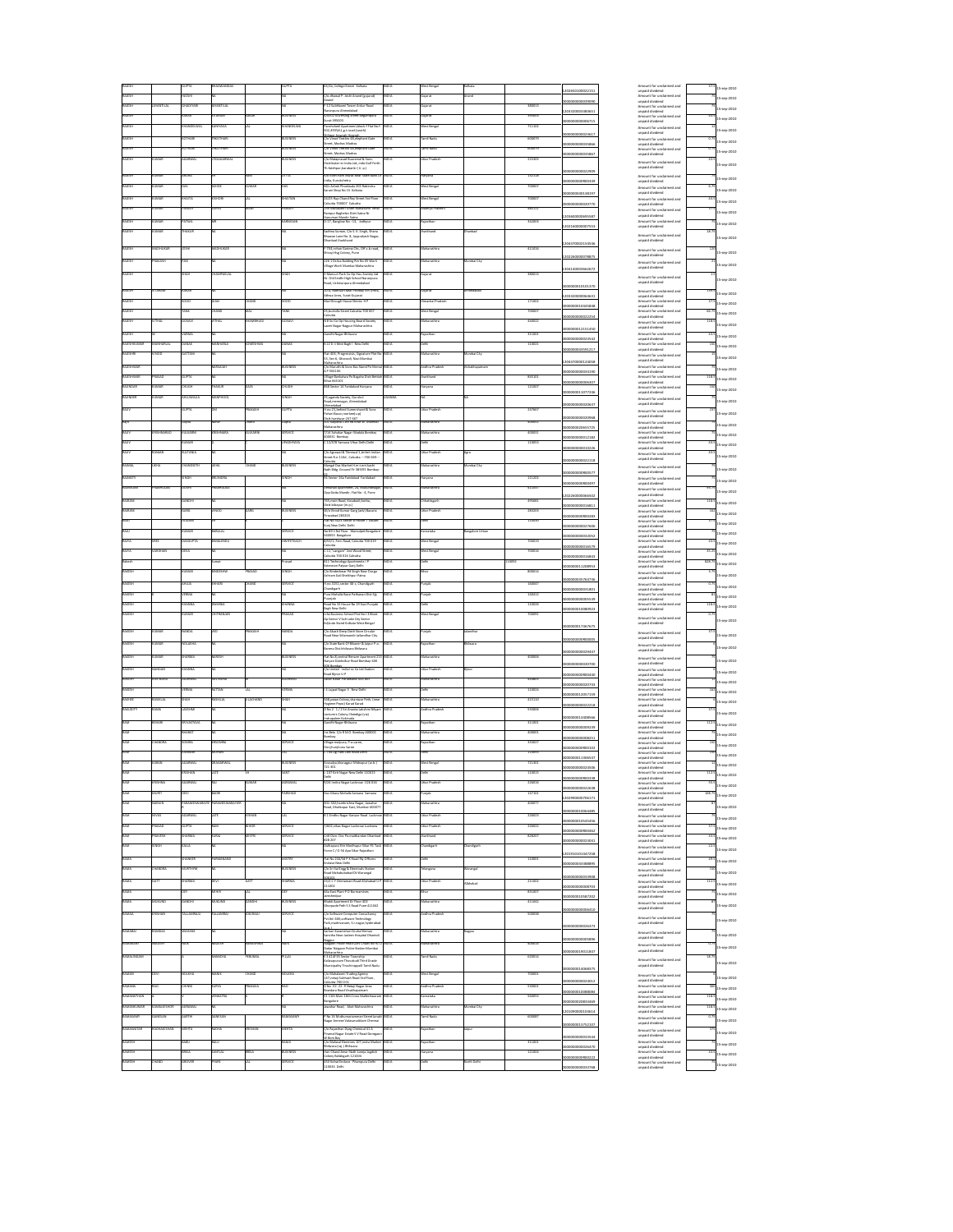|  |            |             |    | <b>Di New Delhi</b>                                                                                                      |            |           |        |                 | Amount for unclaimed and<br>unpaid dividend                                                                  |                | 5-sep-2010                                                                                                                                                                                                                                        |
|--|------------|-------------|----|--------------------------------------------------------------------------------------------------------------------------|------------|-----------|--------|-----------------|--------------------------------------------------------------------------------------------------------------|----------------|---------------------------------------------------------------------------------------------------------------------------------------------------------------------------------------------------------------------------------------------------|
|  |            |             |    | edsbad                                                                                                                   |            |           |        | 331             | Amount for unclaimed and<br>unpaid dividend                                                                  |                | ep-2010                                                                                                                                                                                                                                           |
|  |            |             |    | ata Cal                                                                                                                  |            |           |        |                 | Amount for unclaimed and<br>unpaid dividend<br>Amount for unclaimed and                                      |                | 5-sep-2010                                                                                                                                                                                                                                        |
|  |            |             |    | Surajmall Manoha<br>ar,namchi (sikkim)                                                                                   |            |           |        | 122249          | unpaid dividend                                                                                              | 114.           | ep-2010                                                                                                                                                                                                                                           |
|  |            |             |    | Aluminium Udyog, 174, Mahatn                                                                                             |            |           |        |                 | Amount for unclaimed and<br>unpaid dividend<br>Amount for unclaimed and                                      | 118            | sep-2010                                                                                                                                                                                                                                          |
|  |            |             |    | dhi Road, Calcutta 007 Calcutta                                                                                          |            |           |        | 16070           | unpaid dividend                                                                                              |                | $-$ sep $-2010$                                                                                                                                                                                                                                   |
|  |            |             |    |                                                                                                                          |            |           |        |                 | -<br>Amount for unclaimed and<br>npaid d                                                                     | B              | S-sep-2010                                                                                                                                                                                                                                        |
|  |            |             |    | ighla Ki Patti House No 151<br>rana Dt Faridkot Pb 142031                                                                |            |           |        | 0005311         | Amount for unclaimed and<br>unpaid dividend                                                                  | $^{4}$         | Sarp 2010                                                                                                                                                                                                                                         |
|  |            |             |    | ss, Mdg 42, Naval Dockyard                                                                                               |            |           | 530014 |                 | Amount for unclaimed and<br>unpaid dividend                                                                  |                | S-sep-2010                                                                                                                                                                                                                                        |
|  |            |             |    | 265 Govern<br><b>bhoi Ring Road Vadodara</b>                                                                             |            |           |        |                 | Amount for unclaimed and<br>unpaid dividend                                                                  |                | 5-sep-2010                                                                                                                                                                                                                                        |
|  |            |             |    | hsi Bazar Kadi Mahesanar<br>38273                                                                                        |            |           |        | 019447181       | Amount for unclaimed and                                                                                     |                | 5-sep-2010                                                                                                                                                                                                                                        |
|  |            |             |    | - Anandorei Gorine Canal B                                                                                               |            |           |        | 0000000032837   | unpaid dividend<br>Amount for unclaimed and                                                                  | 1725.          | S-sep-2010                                                                                                                                                                                                                                        |
|  |            |             |    |                                                                                                                          |            |           |        |                 | unpaid dividend<br>unpaid dividend<br>Amount for unclaimed and                                               | 506            | sep-2010                                                                                                                                                                                                                                          |
|  |            |             |    | o. 6 VII. - Atampur P.o- Shivraj Pu                                                                                      |            |           | 825103 | 2580770         | unpaid dividend<br>Amount for unclaimed and                                                                  |                | 5-sep-2010                                                                                                                                                                                                                                        |
|  |            |             |    | tt. Chatra Jharkh<br>4/1 ShivnBatan 14 M K Road<br>rchgate Bombay 400020 Bombay                                          |            |           | 10002  | 10813293        | unpaid dividend<br>Amount for unclaimed and                                                                  | 118            | sep-2010                                                                                                                                                                                                                                          |
|  |            |             |    | Mg 39                                                                                                                    |            |           |        |                 | unpaid dividend                                                                                              |                |                                                                                                                                                                                                                                                   |
|  |            |             |    | ned Fabrics A-11 Textile Market In                                                                                       |            |           |        | \$82157         | Amount for unclaimed and<br>unpaid dividend<br>Amount for unclaimed and                                      |                | sep-2010                                                                                                                                                                                                                                          |
|  |            |             |    | or Pur Road Bhilwara 311001<br>hears<br>er Mail Jaard                                                                    |            |           | 31100  | 333552          | unpaid dividend                                                                                              |                | S-sep-2010                                                                                                                                                                                                                                        |
|  |            |             |    | palganj Bhilwara Raj 311001                                                                                              |            |           |        | 0012301         | Amount for unclaimed and<br>unpaid dividend                                                                  |                | 5-sep-2010                                                                                                                                                                                                                                        |
|  |            |             |    | 193 R K Colony Bhilwara Raj Bhi                                                                                          |            |           | 311001 | 000000026516    | Amount for unclaimed and<br>unpaid dividend                                                                  |                | 5-sep-2010                                                                                                                                                                                                                                        |
|  |            |             |    | 2, sanjay Colony Nr. sanjay Col<br>$1/224$ R.K.s                                                                         |            |           | 311001 | 00375758        | Amount for unclaimed and<br>unpaid dividend                                                                  |                | sep-2010                                                                                                                                                                                                                                          |
|  |            |             |    |                                                                                                                          |            |           | 110022 | 6925            | Amount for unclaimed and<br>unpaid dividend<br>Amount for unclaimed and                                      | $\overline{a}$ | S-sep-2010                                                                                                                                                                                                                                        |
|  |            |             |    | hi No 422 37 A Chandigarh 160031                                                                                         |            | (ab       | 160030 | 0449            | unpaid dividend                                                                                              | 112            | sep-2010                                                                                                                                                                                                                                          |
|  |            |             |    | rbica Kunj Buildings, flat No. 21 2nd<br>or,194/d,manicktalla Main Road<br>rachi kolkata K                               |            | st Bene   | 700054 |                 | Amount for unclaimed and<br>unpaid dividend                                                                  | $\alpha$       | $-$ sep $-2010$                                                                                                                                                                                                                                   |
|  |            |             |    | lo Diamond Chemical Ini<br>Id At Po Januganj Via Rer                                                                     |            |           | 75601  |                 | Amount for unclaimed and<br>unpaid dividend                                                                  |                | sep-2010                                                                                                                                                                                                                                          |
|  |            |             |    | uore Orissa 7560 19<br>! Thiny wh                                                                                        |            |           | 000118 |                 | Amount for unclaimed and                                                                                     | x              |                                                                                                                                                                                                                                                   |
|  |            |             |    | 4-1013/17.rh.colony 1st                                                                                                  |            |           | 100027 | 4021240         | unpaid dividend<br>Amount for unclaimed and                                                                  | $\overline{a}$ | sep-2010                                                                                                                                                                                                                                          |
|  |            |             |    | a Modernhart (a.m.) 500<br>or bark<br>7<br>1 Hederabad<br>1 II. goyal, 2,beni Madhav Mukher                              |            |           |        | 3921            | unpaid dividend                                                                                              |                | 5-sep-2010                                                                                                                                                                                                                                        |
|  |            |             |    |                                                                                                                          |            | st De     | 711101 | 124566          | Amount for unclaimed and<br>unpaid dividend                                                                  | s              | 5-sep-2010                                                                                                                                                                                                                                        |
|  |            |             |    | 54 Loha Mandi ,naraina Delhi - 28                                                                                        |            |           |        |                 | Amount for unclaimed and<br>unpaid dividend<br>Amount for unclaimed and                                      | 118            | Sarp 2010                                                                                                                                                                                                                                         |
|  |            |             |    | ras Market P.o.bar<br>r.b.) Barakar                                                                                      |            |           | 713324 | 1035589         | unpaid dividend                                                                                              | $\alpha$       | sep-2010                                                                                                                                                                                                                                          |
|  |            |             |    | <b>Ghari Paswan Ralway Der</b><br>wer House P.o.madhupur 815 353<br>og Har (bihar)                                       |            |           |        |                 | Amount for unclaimed and<br>unpaid dividend                                                                  |                | sep-2010                                                                                                                                                                                                                                          |
|  |            |             |    | o Jagdish Swaroop Kalwar, Indira                                                                                         |            |           | 305406 | 00021164        |                                                                                                              |                |                                                                                                                                                                                                                                                   |
|  |            |             |    | ny, (junia Gate)po-kekri Dist-ajme                                                                                       |            |           |        |                 | Amount for unclaimed and<br>unpaid dividend<br>Amount for unclaimed and                                      |                | sep-2010                                                                                                                                                                                                                                          |
|  |            |             |    | .<br>G/S Raihawy Colony Nr Su<br>hi 110007 Delhi                                                                         |            |           | 11000  |                 | unpaid dividend                                                                                              |                | sep.2010                                                                                                                                                                                                                                          |
|  | mew        |             |    | x-205 Harichandra To<br>japuram Tanuku W G Dist                                                                          |            | hra Pn    | 534213 | 011019582       | Amount for unclaimed and<br>unpaid dividend                                                                  |                | 5-sep-2010                                                                                                                                                                                                                                        |
|  |            |             |    | a/cGandhi Nagar Jammu J & K<br>acos                                                                                      |            | ma and Ka | 180001 | ssa             | Amount for unclaimed and<br>unpaid dividend<br>Amount for unclaimed and                                      |                | Sarp 2010                                                                                                                                                                                                                                         |
|  |            |             |    | 122,lok Vihar Delhi D                                                                                                    |            |           | 11003  | 0038797         | unpaid dividend<br>Amount for unclaimed and                                                                  | $^{\rm 1D}$    | -sep-2010                                                                                                                                                                                                                                         |
|  | п          |             |    | o S.K Sachdeva 5478 Sohra Kothi<br>harganj New Delhi Delhi                                                               |            |           | 110055 | 000026791       | unpaid dividend                                                                                              |                | 5-sep-2010                                                                                                                                                                                                                                        |
|  |            |             |    | njan Sureka 117 V I P Road (op)<br>dram) Kolkat                                                                          |            |           | 700055 | 8588298         | Amount for unclaimed and<br>unpaid dividend                                                                  |                | 5-sep-2010                                                                                                                                                                                                                                        |
|  |            |             |    | 5/1,ballygung Place I St                                                                                                 |            |           | noott  | 0031256         | Amount for unclaimed and<br>unpaid dividend<br>Amount for unclaimed and                                      |                | S-sep-2010                                                                                                                                                                                                                                        |
|  |            |             |    | 7,new Alpore Block "k" i St Floor,<br>Icutta Calcutta                                                                    |            | st Benga  | 700053 | 0031487         | unpaid dividend                                                                                              | 0.7            | sep.2010                                                                                                                                                                                                                                          |
|  |            |             |    | o Arun Kumar Nagory & Sons C 28<br>nki Industrial Estate Kanpur 208022                                                   |            |           | 208022 |                 | Amount for unclaimed and<br>unpaid dividend                                                                  | 118            | sep-2010                                                                                                                                                                                                                                          |
|  |            |             |    | .<br>/7 Seci Dhelwadi<br>Ohighora Korba                                                                                  |            |           | 495445 |                 | Amount for unclaimed and<br>unpaid dividend                                                                  | 562            | iep-2010                                                                                                                                                                                                                                          |
|  |            |             |    | A/s Mahavir Tea Co. Dari Mohalla<br>bad (bhar)\$26 001                                                                   | XA         | khar      | 826001 | 023355          | Amount for unclaimed and<br>unpaid dividend                                                                  | 118            | 5-sep-2010                                                                                                                                                                                                                                        |
|  | <b>INA</b> |             |    | 5 Dr T N Saxena 21/215 Shant<br>ketan Brijrajpura Kota 324006                                                            |            |           |        | 19932           | Amount for unclaimed and                                                                                     |                | sep-2010                                                                                                                                                                                                                                          |
|  |            |             |    | .<br>Si Nagar Shi                                                                                                        |            |           | 31100  | 019554          | unpaid dividend<br>Amount for unclaimed and                                                                  | щ              | $-$ sep $-2010$                                                                                                                                                                                                                                   |
|  |            |             |    | 1, raniammiyar Street Periyar Nagar<br>nnai Chennai                                                                      |            |           | 600039 | 00037984        | unpaid dividend<br>Amount for unclaimed and<br>unpaid dividend                                               |                | 5-sep-2010                                                                                                                                                                                                                                        |
|  |            |             |    | A, Tijala Road I Floor, Calcutta                                                                                         |            |           |        | 015570          | Amount for unclaimed and<br>unpaid dividend                                                                  | 118            | Sarp 2010                                                                                                                                                                                                                                         |
|  |            |             |    | <b>A</b> Title                                                                                                           |            |           |        | 08241           | Amount for unclaimed and                                                                                     | 115            | S-sep-2010                                                                                                                                                                                                                                        |
|  |            |             |    | s G.d Singhania P.o Akaltara<br>st.bilaspur-495 552                                                                      |            | ttisga    | 495552 | 20805           | unpaid dividend<br>Amount for unclaimed and<br>unpaid dividend                                               | $\rightarrow$  | sep.2010                                                                                                                                                                                                                                          |
|  |            |             |    | 604 Gokul Heaven Thakur Complex<br>dival I Mumbai                                                                        |            |           | 400101 | 1160144         | Amount for unclaimed and<br>unpaid dividend                                                                  | 118            | sep-2010                                                                                                                                                                                                                                          |
|  |            |             |    | $v$ hual 27a<br><b>Ata Calcutt</b>                                                                                       |            |           | 700017 |                 | Amount for unclaimed and<br>unpaid dividend                                                                  |                |                                                                                                                                                                                                                                                   |
|  |            |             |    |                                                                                                                          |            |           |        |                 | Amount for unclaimed and<br>unpaid dividend                                                                  |                |                                                                                                                                                                                                                                                   |
|  |            |             |    | erullappan Street S<br>1079 Madras                                                                                       |            |           | 60007  | 0036523         |                                                                                                              | 43.            |                                                                                                                                                                                                                                                   |
|  |            |             |    | ns Market Alhari Sao Lane Pab                                                                                            |            |           |        | 1334367         | Amount for unclaimed and<br>unpaid dividend                                                                  | B              |                                                                                                                                                                                                                                                   |
|  |            |             |    | the Made                                                                                                                 |            |           | 31140  | 026169          |                                                                                                              |                |                                                                                                                                                                                                                                                   |
|  |            |             |    |                                                                                                                          |            |           |        | 33475           | anyana Ohtoeno<br>Amount for unclaimed and<br>unpaid dividend<br>Amount for unclaimed and<br>unpaid dividend |                |                                                                                                                                                                                                                                                   |
|  |            |             |    | nghi & Associates 46,b.b.ganguly<br>reet, R.no.209,calcutta Calcutta                                                     | DίA        | est Benga | 700012 | 031377          | Amount for unclaimed and<br>unpaid dividend                                                                  |                |                                                                                                                                                                                                                                                   |
|  | <b>HTA</b> |             |    | Mix Arvind Enterprises, 23.eq<br>eet, Madras Madra                                                                       |            |           | 600001 | 0800012         | Amount for unclaimed and<br>unpaid dividend                                                                  |                |                                                                                                                                                                                                                                                   |
|  |            |             |    | .<br>11-12 Jalaram Ashish Devi Dayal<br>sed,mulund (w.) Bombay Bombay                                                    |            |           |        |                 | Amount for unclaimed and                                                                                     |                |                                                                                                                                                                                                                                                   |
|  |            |             |    | INO 601 SHARIAH, UA                                                                                                      | TID        |           |        | 100017          | mpaid dividend<br>Amount for unclaimed and                                                                   | 163            |                                                                                                                                                                                                                                                   |
|  |            |             |    | <b>6 Airest Darchan Anar</b><br>12, Patparnani Delhi - 110092 Dell                                                       |            |           | 110092 |                 | unpaid dividend<br>Amount for unclaimed and                                                                  |                |                                                                                                                                                                                                                                                   |
|  |            |             |    | (4/1/1/1 Seal S Garden Lane Calcult                                                                                      |            | st Benga  | 700002 |                 | unpaid dividend<br>Amount for unclaimed and                                                                  | щ              |                                                                                                                                                                                                                                                   |
|  |            |             |    | 02 Calcutta<br>is Maj Gen Bijon Roye 45f/1a,flat 'o                                                                      |            | st Gener  |        | 04197           | unpaid dividend<br>Amount for unclaimed and                                                                  | $\overline{a}$ |                                                                                                                                                                                                                                                   |
|  |            |             |    | moore Avenue, Calcutta Calcutta                                                                                          |            |           |        |                 | unpaid dividend                                                                                              |                | sep-2010<br>iep-2010<br>sep-2010<br>S-sep-2010<br>sep-2010<br>5-sep-2010<br>sep-2010<br>5-sep-2010<br>sep-2010<br>5-sep-2010<br>5-sep-2010<br>sep-2010                                                                                            |
|  |            |             |    | t No.c-11 & C-12 2 Nd Floor, She                                                                                         |            |           |        |                 | Amount for unclaimed and<br>unpaid d                                                                         | ¢              |                                                                                                                                                                                                                                                   |
|  |            |             |    | mplex, lanka Varanasi Varanasi                                                                                           |            |           |        | 01384           | Amount for unclaimed and<br>unpaid dividend                                                                  |                |                                                                                                                                                                                                                                                   |
|  |            |             |    | 9 Amar Colony Laipat Nasar-Iv                                                                                            |            |           | 11002  | 0011073322      | Amount for unclaimed and<br>unpaid divide                                                                    |                |                                                                                                                                                                                                                                                   |
|  |            |             |    | ',chandranager .opp Vrindavan B<br>p Vaghodia Road Baroda 350 015                                                        |            |           |        | 0000000024457   | Amount for unclaimed and<br>unpaid dividend                                                                  | 112            | sep-2010<br>5-sep-2010<br>5-sep-2010                                                                                                                                                                                                              |
|  |            |             |    | 164 Dayanand Colony Lajpat Nag<br>(h) 110024 Delta                                                                       |            |           | 110024 | 000418          | Amount for unclaimed and<br>unpaid dividend                                                                  | $\overline{x}$ | S-sep-2010                                                                                                                                                                                                                                        |
|  |            |             |    | Mahnya Nagar, 9                                                                                                          |            |           |        | 0017771         |                                                                                                              | 27             | 5-sep-2010                                                                                                                                                                                                                                        |
|  |            |             |    | 401, Purva Riviera Varthur Maii<br>Iratha Hall Bangalore                                                                 |            |           | 560037 |                 | Amount for unclaimed and<br>unpaid dividend                                                                  |                |                                                                                                                                                                                                                                                   |
|  |            |             |    | g Road,Iajpat Nagar New Deb                                                                                              |            |           | 110002 | 000000016622994 | Amount for unclaimed and<br>unpaid dividend<br>Amount for unclaimed and                                      |                |                                                                                                                                                                                                                                                   |
|  |            |             |    | <b>CC2 Debi</b><br>r Grindlays Bank<br>1, 15,kasturba Ga                                                                 |            |           | 1100   | 001281          | unpaid dividend<br>Amount for unclaimed and                                                                  |                |                                                                                                                                                                                                                                                   |
|  |            |             |    | r.mercantlehouse New Debi 110                                                                                            |            |           |        | 00000000019385  | unpaid dividend                                                                                              |                |                                                                                                                                                                                                                                                   |
|  |            |             |    | amkripa Lt. dilip Gupte Marg,<br>im,bombay Scmbay                                                                        |            |           |        | 800000000028048 | Amount for unclaimed and<br>unpaid dividend                                                                  | 75             |                                                                                                                                                                                                                                                   |
|  |            |             |    | ndhi Nagar Bhilwara                                                                                                      |            |           | 311001 | 00033770        | Amount for unclaimed and<br>unpaid dividend                                                                  |                |                                                                                                                                                                                                                                                   |
|  |            |             |    | t No 867, Excel Co Op Hug S<br>the 48 A Chandigan                                                                        |            |           | 160047 | 00010316446     | Amount for unclaimed and                                                                                     | 117            |                                                                                                                                                                                                                                                   |
|  | ИΤΑ        |             |    | And P Baroda Aspur Dungarpur                                                                                             |            |           |        | 204470004056372 | unpaid dividend<br>Amount for unclaimed and<br>unpaid dividend                                               | $-450$         |                                                                                                                                                                                                                                                   |
|  | øø         |             | œ  | 102,rosewood Apartments Mayu<br>har, extension-i, Delhi Delhi                                                            |            |           | 110091 |                 |                                                                                                              |                |                                                                                                                                                                                                                                                   |
|  |            |             |    |                                                                                                                          |            |           |        |                 | Amount for unclaimed and<br>unpaid dividend<br>Amount for unclaimed and                                      |                |                                                                                                                                                                                                                                                   |
|  |            |             |    | s 58 Strt Dugalakhola Town<br>****khola Police Stri Almora: Dist<br>ora Almora Uttaranchal<br>, College Street - Kolkata |            |           | 700073 | 204470005677370 | unpaid dividend<br>Amount for unclaimed and                                                                  | IJ             |                                                                                                                                                                                                                                                   |
|  |            |             |    | hi Nagar Bhibas                                                                                                          |            |           | 311001 | 00536           | unpaid dividend<br>Amount for unclaimed and                                                                  |                |                                                                                                                                                                                                                                                   |
|  |            |             |    | , Agrasen                                                                                                                |            |           |        | 09449           | unpaid dividend                                                                                              |                |                                                                                                                                                                                                                                                   |
|  |            |             |    | k block Sriganganaga                                                                                                     |            |           | 11500  | 4639            | Amount for unclaimed and<br>unpaid dividend<br>Amount for unclaimed and                                      |                |                                                                                                                                                                                                                                                   |
|  |            |             |    | thutheloudy H<br>use Keezhillam P O                                                                                      |            |           | 613541 | ees:            | unpaid dividend<br>Amount for unclaimed and                                                                  | 112.5          |                                                                                                                                                                                                                                                   |
|  |            |             |    | <b>Imbavocr Kerala</b><br>MM Feeder Road Belgho                                                                          |            |           |        |                 | unpaid dividend                                                                                              | щ              |                                                                                                                                                                                                                                                   |
|  | NON        |             | ла | اس.<br>2003ء تع<br>ttar Mantar Road New Delhi                                                                            | XA         |           | 110003 | 0004216         | Amount for unclaimed and<br>unpaid dividend<br>Amount for unclaimed and                                      |                |                                                                                                                                                                                                                                                   |
|  |            |             |    | /117, sector-il Rohini, Delhi Delhi                                                                                      |            |           | 110008 | 00000000027333  | unpaid dividend<br>Amount for unclaimed and                                                                  |                |                                                                                                                                                                                                                                                   |
|  |            |             |    |                                                                                                                          |            |           |        |                 | unpaid dividend                                                                                              |                | 5-sep-2010<br>5-sep-2010<br>5-sep-2010<br>5-sep-2010<br>5-sep-2010<br>15-sep-2010<br>S-sep-2010<br>5-sep-2010<br>5-sep-2010<br>5-sep-2010<br>5-sep-2010<br>5-sep-2010<br>15-sep-2010<br>5-sep-2010<br>$-$ sep $-2010$<br>5-sep-2010<br>S-sep-2010 |
|  |            |             |    | .<br>Maya Prakash Tyagi I/1/1<br>dinance Factory Morad                                                                   |            |           |        | 022575          | Amount for unclaimed and<br>unpaid dividend                                                                  | $\overline{a}$ | 5-sep-2010                                                                                                                                                                                                                                        |
|  |            |             |    | ear dist ehazieba D<br>o Haren Trading Co., C-46, Marketin                                                               |            |           | 360003 |                 | Amount for unclaimed and                                                                                     | 43             | S-sep-2010                                                                                                                                                                                                                                        |
|  |            | <b>SHOT</b> |    | lard, Near Uma Traders,c-47, Pedak<br>Ioad , Rajkot -160 003                                                             |            |           | 331023 |                 | unpaid dividend<br>Amount for unclaimed and                                                                  |                |                                                                                                                                                                                                                                                   |
|  |            |             |    | .<br>o V.k gupta (Jecturer) Mohta C<br>a sadulpur (churu) Sadulpur                                                       |            |           |        | 0035708         | unpaid dividend                                                                                              |                | 15-sep-2010                                                                                                                                                                                                                                       |
|  |            |             |    | No 42, Sector-1<br>109 Anarkali Bazar Jhandewalan Extri<br>Yew Delhi                                                     | <b>DIA</b> |           | 110055 | 04383           | Amount for unclaimed and<br>unpaid dividend<br>Amount for unclaimed and                                      | 112            | 5-sep-2010<br>15-sep-2010                                                                                                                                                                                                                         |

| da<br>e for v<br>im<br>mou<br>unpaid dividend                                                                          |                              | $-2010$        |
|------------------------------------------------------------------------------------------------------------------------|------------------------------|----------------|
| .<br>mount for und<br>npaid dividend<br>d and                                                                          |                              | ep-2010        |
| ount for und<br>i and                                                                                                  |                              |                |
| Amburn na 200<br>unpaid dividend<br>Amburn for und                                                                     |                              | 2010           |
| d and<br>unpaid dividend                                                                                               | 13<br>4.25                   | sep-2010       |
| <b>Amount for uncl</b><br>unpaid dividend<br>d and                                                                     | 22.5                         | sep-2010       |
| Amount for und<br>d and                                                                                                |                              | p-2010         |
| breakd dividend<br>Amount for unclaimed and                                                                            | 5                            |                |
| unpaid dividend                                                                                                        |                              | sep-2010<br>ŕ. |
| e fo<br>mo<br>r und<br>d and<br>unpaid dividend                                                                        |                              | p-2010         |
| .<br>mount for und<br>npaid dividend<br>d and                                                                          |                              | 2010           |
| nş<br>t for und<br>Amour<br>á.                                                                                         |                              |                |
| d divi<br>nş<br>nd                                                                                                     |                              | $-2010$        |
| unt fa<br>id div<br>.<br><br>r und<br>d a<br>ä                                                                         |                              | 2010           |
| Amount for und<br>d and                                                                                                |                              | 2010<br>ip     |
| unpaid dividend<br>imed and<br>Amount for und                                                                          |                              | sep-2010       |
| npaid dividend<br>for und<br>Hydend<br>Á<br>i.<br>å.<br>ä                                                              | $\overline{a}$               |                |
| irit<br>di<br><b>Amnuel for und</b>                                                                                    |                              | 2010           |
| imed and<br>aid divis                                                                                                  |                              | sep-2010<br>ú  |
| Amount for unclaim<br>unpaid dividend<br>d and                                                                         | 15                           | sep-2010       |
| Amount for und<br>imed and                                                                                             |                              |                |
| mpaid dividend                                                                                                         |                              | 15-sep-2010    |
| t for und<br>neur<br>å.<br>ä<br>id diwd<br>np<br>nd                                                                    | 5                            | $-2010$        |
| Amount for und<br>imed and                                                                                             |                              | p-2010         |
| a.<br>Historia<br>i.<br>ų<br>im<br>d and                                                                               |                              |                |
| mount for und<br>npaid dividend<br>Amount for unclaimed and                                                            | 5                            | 2010           |
| hreaid dividend                                                                                                        |                              | sep-2010       |
| Amou<br>for und<br>aimed and<br>id divide<br>'n.                                                                       |                              | sep-2010       |
| mount for und<br>imed and<br>ź                                                                                         |                              | 0-2010         |
| aid dividend                                                                                                           | 12                           |                |
| mount for und<br>npaid dividend<br>d and                                                                               |                              | p-2010         |
| Amount for unclaimed and                                                                                               |                              | sep-2010       |
| hmbivib bison<br>t fo<br>r und<br>d a<br>ä                                                                             |                              |                |
| id dividend<br>np                                                                                                      |                              | 2010           |
| unt for und<br>id dividend<br>Amour<br>å.<br>ä                                                                         |                              | 2010           |
| med and<br>ant fo<br>mo<br>r und                                                                                       |                              | ep-2010<br>Ľ,  |
| unpaid dividend<br>Amount for unclaimed and                                                                            |                              | 5-sep-2010     |
| npaid dividend                                                                                                         |                              |                |
| d and<br>im<br>unpaid dividend                                                                                         |                              | 15-sep-2010    |
|                                                                                                                        |                              |                |
| Amount for unclaimed and<br>unpaid dividend                                                                            |                              | sep-2010<br>ò, |
| Amount for unclaimed and<br>brebivib bison                                                                             | 7<br>ś                       | sep-2010       |
| unt for und<br>id dividend<br>j,<br>$\alpha$<br>i ar<br>ä                                                              | ter                          | ep-2010        |
| nt fo<br>mo<br>nd                                                                                                      |                              |                |
| unpaid dividend                                                                                                        |                              | p-2010         |
| Amount for und<br>aimed and<br>npaid dividend                                                                          | 112.5                        | sep-2010       |
| 'n<br>$\alpha$<br>for und<br>imed and<br>aid dividend<br>nş                                                            |                              | 2010           |
| imi<br>d and<br>Amount for und<br>unpaid dividend                                                                      |                              | 2010<br>ėρ     |
| Amount for unclaimed and                                                                                               | 5                            | sep-2010<br>ß  |
| brebivib bison<br>.<br>An<br>iour<br>for und<br><b>Imediand</b>                                                        | h<br>75                      | 5-sep-2010     |
| .<br>aid di<br>ì<br>'n.<br>Amount for und<br>imed and                                                                  |                              |                |
| aid dividend                                                                                                           |                              | sep-2010<br>ú  |
| Amount for unclaimed and<br>brebivib bison                                                                             | 25                           | sep-2010       |
| unt for und<br>ad dividend<br>j,<br>$\alpha$<br>á.                                                                     | $\overline{\mathbf{u}}$<br>ŧ | sep 2010       |
| ant fo<br>mo<br>nd                                                                                                     |                              | p-2010         |
| unpaid dividend<br>Amount for und<br>aimed and                                                                         | 11                           |                |
| npaid dividend<br>'n<br>$\alpha$<br>for und<br>imed and                                                                |                              | sep-2010       |
| aid dividend<br>nş                                                                                                     |                              | 2010           |
| d and<br>Amount for und<br>unpaid dividend<br>im                                                                       |                              | 2010<br>κp     |
| Amount for unclaimed and<br>hreaid dividend                                                                            |                              | sep-2010<br>í. |
| .<br>An<br>.<br>1011<br>for und<br><b>Imediand</b><br>.<br>aid d<br>ì<br>'n.                                           | $\overline{\mathbf{r}}$      | sep-2010<br>ú  |
| d and<br>mount for v<br>npaid divid<br>nd<br>me                                                                        |                              | $-2010$<br>ip  |
| end<br>Amount for unclaimed and                                                                                        |                              | sep-2010<br>ß  |
| npaid dividend<br>.<br>An<br>$\alpha$<br>for und<br><b>Imediand</b>                                                    |                              |                |
| aid divide<br>lend<br>und<br>lend<br>lend<br>Am.<br>unpaid .<br>Amount for .<br>Youid divid:<br>Your .<br>aimed and    |                              | sep-2010<br>ú  |
|                                                                                                                        |                              | 010            |
| Amount for unclaimed and<br>unpaid dividend                                                                            | 75                           | sep-2010       |
| Amount for und<br><b>Imediand</b><br>aid divide                                                                        | $\overline{15}$              | sep-2010       |
| nd<br>nd<br>.<br>npa<br>nou<br>ï.<br>å.                                                                                |                              | 2010           |
| d divid<br>nd<br>'nş<br>Amount for und<br>imed and                                                                     | 5                            |                |
| unpaid dividend                                                                                                        |                              | sep-2010       |
| Amount for und<br>d and<br>unpaid dividend                                                                             |                              | ep-2010        |
| .<br>Amount for und<br>unpaid dividend<br>d and                                                                        |                              | p-2010         |
| ount for und<br>d ar                                                                                                   |                              | 2010           |
| d divid<br>nş<br>nd<br>å.                                                                                              |                              |                |
| unt for uncl<br>id dividend<br>Amour                                                                                   |                              | 2010           |
| mount for und<br>imed and<br>ź<br>aid divis                                                                            |                              | 5-sep-2010     |
| Amour<br>aunt for uncl<br>aid dividend<br>.<br>Imad and                                                                | š                            | 15-sep-2010    |
| Amount for unclaimed and                                                                                               |                              |                |
| brebivib bisqn                                                                                                         |                              | 5-sep-2010     |
| Amount for unclaimed and<br>d dividend                                                                                 |                              |                |
| med and                                                                                                                | n<br>š                       | p-2010         |
| unpaid dividend<br>mount for und<br>npaid dividend<br>imed and                                                         |                              | sep-2010       |
| Amount for unclaimed and                                                                                               | 5                            | ß              |
| hreaid dividend                                                                                                        |                              | 15-sep-2010    |
| Amount for unclaimed and<br>brebivib bisons                                                                            |                              | 5-sep-2010     |
| .<br>mount for und<br>im<br>d and                                                                                      |                              | sep-2010<br>LS |
| unpaid dividend<br>mour<br>t for und<br>d ar<br>ä                                                                      | Þ                            |                |
| npaid dividend                                                                                                         |                              | sep-2010<br>ß  |
| Amount for unclaimed and                                                                                               |                              | 15-sep-2010    |
| unpaid dividend<br>Amount for uncl<br>unpaid dividend<br>imed and                                                      |                              |                |
| Amount for unclaimed and                                                                                               | 7.5                          | sep-2010<br>ß  |
| impaid dividend<br>Ymount for unclaimed and<br>impaid dividend<br>Amoun                                                | kb.                          | 15-sep-2010    |
|                                                                                                                        |                              | 15-sep-2010    |
| Amount for unclaimed and<br>unpaid dividend                                                                            |                              | 15-sep-2010    |
| imed and                                                                                                               | 75                           |                |
| Amount for uncl<br>unpaid dividend                                                                                     |                              | 5-sep-2010     |
| -<br>Amount for unclaimed and<br>Amount for und<br>unpaid dividend<br>Amount for und                                   | ŧ                            | 15-sep-2010    |
| imed and<br>unpaid dividend                                                                                            | 75                           | 5-sep-2010     |
| Amount for unclaimed and<br>unpaid dividend                                                                            | c                            | 15-sep-2010    |
| Amou<br>t for und<br>aimed ar<br>ä                                                                                     | 75                           | 15-sep-2010    |
| emtern ve<br>unpaid dividend<br>Amount for uncl<br>imed and                                                            | 112.5                        |                |
| unpaid dividend<br>Amount for unclaimed and                                                                            | 118.5                        | 15-sep-2010    |
| aid dividend                                                                                                           |                              | 15-sep-2010    |
|                                                                                                                        |                              | 15-sep-2010    |
| Amount for unclaimed and<br>unpaid dividend<br>Amount for unclaimed and<br>unpaid dividend                             |                              | 5-sep-2010     |
| .<br>mount for und<br>npaid dividend<br>d and<br>im                                                                    | 43.5                         | 15-sep-2010    |
| np                                                                                                                     |                              |                |
| Amount for unclaime<br>dand<br>unpaid dividend                                                                         |                              | 15-sep-2010    |
|                                                                                                                        |                              |                |
|                                                                                                                        |                              |                |
|                                                                                                                        | 75                           | 15-sep-2010    |
| Amount for unclaimed and<br>unpaid dividend<br>Amount for unclaimed and<br>unpaid dividend<br>Amount for unclaimed and | 112.5                        | 15-sep-2010    |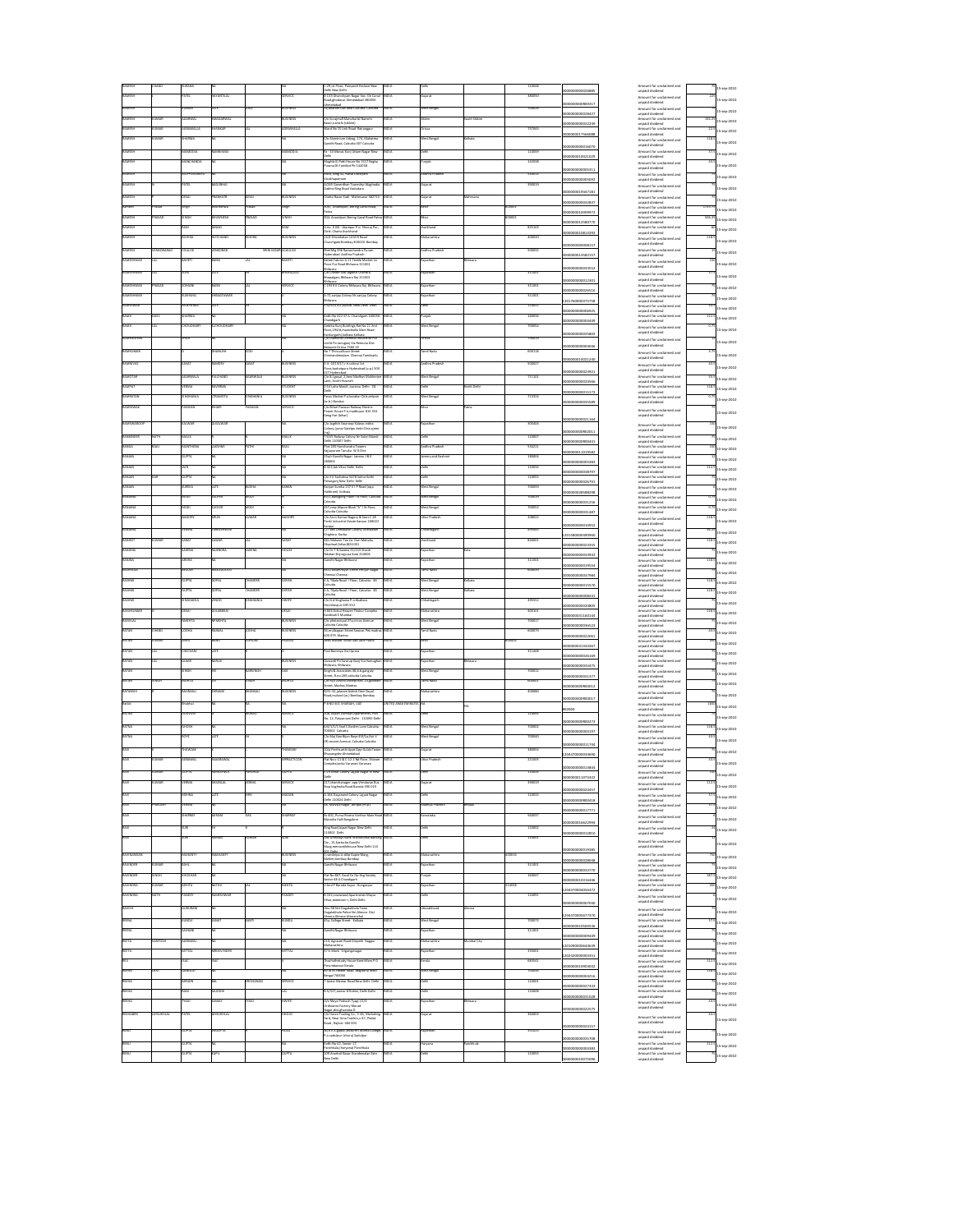|                |                   |               |                 | sen vimai unano zain Advocate<br>rea Shah Sadan Naya Darwaja Ro                                |    |           |          |                  | 026139          | Amount for unclaimed and<br>unpaid dividend                                                 |                               | 5-sep-2010                                                                      |
|----------------|-------------------|---------------|-----------------|------------------------------------------------------------------------------------------------|----|-----------|----------|------------------|-----------------|---------------------------------------------------------------------------------------------|-------------------------------|---------------------------------------------------------------------------------|
|                |                   |               |                 | eaur Hankvour<br>/170 <sub>-</sub> govind Nagar Kanpur 208 001<br>9. Sth Main Janadhi          |    |           |          | 208001<br>560070 | 122621          | Amount for unclaimed and<br>unpaid dividend                                                 | $-41$                         | $-2010$                                                                         |
|                |                   |               |                 | andra Post Banzal                                                                              |    |           |          |                  | 00000011394285  | Amount for unclaimed and<br>unpaid dividend                                                 |                               | iep-2010                                                                        |
|                |                   |               |                 | o.12/11/1278 Boudha<br>țar,warisguda Secundrabad (a.p.)-<br>.                                  |    |           |          | 500161           |                 | Amount for unclaimed and<br>.<br>Impaid di                                                  |                               | sep-2010                                                                        |
|                | <b>INADIDATTA</b> | <b>COATTA</b> | nrM             | Knolk Wood shimla-171 002                                                                      |    |           |          | 171002           | 122392          | Amount for unclaimed and<br>unpaid dividend<br>Amount for unclaimed and                     | 115                           | sep-2010                                                                        |
|                |                   |               |                 | ver General Store I/s Ram Bagh<br>Pro                                                          |    |           |          | 14300            | 012257999       | unpaid dividend                                                                             |                               | sep-2010                                                                        |
|                |                   |               | z               | eepak Radio Hing Ki Mandi - Agra<br>82003<br>ii Sellecti<br><sub>V</sub> oanak Tower Sanat     |    |           |          | 305901           | 000032006       | Amount for unclaimed and<br>unpaid dividend                                                 |                               | 5-sep-2010                                                                      |
|                |                   |               |                 | aram School Marg Beawar (raj.)                                                                 |    |           |          |                  | 012840          | Amount for unclaimed and<br>unpaid dividend                                                 |                               | sep.2010                                                                        |
|                |                   |               |                 |                                                                                                |    |           |          |                  | 011866756       | Amount for unclaimed and<br>unpaid dividend                                                 |                               | sep-2010                                                                        |
|                |                   |               |                 | I.+p.o.- Madarat<br>ulpur Kolkata                                                              |    |           |          | 743610           | 276388          | Amount for unclaimed and<br>unpaid dividend                                                 |                               | 5-sep-2010                                                                      |
|                |                   |               |                 | Subash Mare                                                                                    |    |           |          | 24800            | 0011546         | Amount for unclaimed and<br>unpaid dividend                                                 |                               | Sarp 2010                                                                       |
|                |                   |               |                 | rpally Hyder                                                                                   |    |           |          |                  | 013926414       | Amount for unclaimed and<br>unpaid dividend                                                 | x                             | sep-2010                                                                        |
|                |                   |               |                 | la 3 Residential Inderpuri New Delhi<br>10012: Delhi                                           |    |           |          | 110012           | mozons          | Amount for unclaimed and<br>unnaid distributed                                              | 118.                          | S-sep-2010                                                                      |
|                |                   |               |                 | ä,                                                                                             |    |           |          |                  | 10166955        | Amount for unclaimed and<br>unpaid dividend                                                 | 115                           | 5-sep-2010                                                                      |
|                |                   |               |                 |                                                                                                |    |           |          |                  | 43807644        | Amount for unclaimed and<br>unpaid dividend                                                 |                               | sep-2010                                                                        |
| VISTMEN        |                   |               |                 | 34,m.g.road, Calcutta Calcutta                                                                 |    | est Benga |          | 700007           |                 | Amount for unclaimed and<br>unpaid dividend                                                 | 0.75                          | 5-sep-2010                                                                      |
|                |                   |               |                 | all' Near Calico D<br>edabed - 380001 Ahmedabed                                                |    |           |          | 380003           |                 | Amount for unclaimed and<br>unpaid dividend                                                 | $\overline{41}$               | 5-sep-2010                                                                      |
|                |                   |               |                 | o.12/11/1278,boudha Nagar,<br>riuguda,secundrabad (a.p.)-500 363                               |    |           |          | 500161           | 001980          | Amount for unclaimed and                                                                    |                               | sep-2010                                                                        |
|                |                   |               |                 | Street No 12 New Pawan                                                                         |    |           |          | 143001           | 00022927        | unpaid dividend<br>Amount for unclaimed and                                                 | $\alpha$                      | 5-sep-2010                                                                      |
|                |                   |               |                 | <b>Duan</b><br>ha Court' 266, S. K. Dev Road 1st<br>r. Room No.- 4 Kolkata                     |    |           |          | 70004            | 2634497         | unpaid dividend<br>Amount for unclaimed and<br>unpaid dividend                              |                               | S-sep-2010                                                                      |
|                |                   |               |                 | ipital Road Wardha Wardhi                                                                      |    |           |          |                  | 144675          | Amount for unclaimed and                                                                    | IJ                            | 5-sep-2010                                                                      |
|                |                   |               |                 | urashtra<br>/5334 Gall No - 5 East Rohtas Nagar,                                               |    |           |          | 110032           | 29463           | unpaid dividend<br>Amount for unclaimed and                                                 |                               | Sarp 2010                                                                       |
|                |                   |               |                 | ahdara Dehi<br>115 G-1 Ramprastha Ghaziabad                                                    |    |           |          | 201011           | 002061          | unpaid dividend<br>Amount for unclaimed and                                                 |                               | sep-2010                                                                        |
|                |                   |               |                 | rajnarayan Roy, Choudhary Ghat<br>ad <sub>i</sub> shimpur, Howrah -711 102                     |    |           |          | 711102           | 00034103453     | unpaid dividend<br>Amount for unclaimed and<br>unpaid dividend                              |                               | sep-2010                                                                        |
|                | <b>UW</b>         |               | <b>AM</b>       | use No 11 Block No 4 W E A                                                                     |    |           |          | 110005           |                 | unpaid div<br>Amount for unclaimed and                                                      |                               |                                                                                 |
|                |                   |               |                 | rolbagh New Delhi<br>Adults (1)                                                                |    |           |          | 452001           | 16886710        | unpaid dividend<br>Amount for unclaimed and                                                 | 187                           | sep-2010                                                                        |
|                |                   |               |                 |                                                                                                |    |           |          | 615592           | 12155949        | unpaid dividend<br>Amount for unclaimed and                                                 |                               | sep-2010                                                                        |
|                |                   |               |                 | iat, Udumbannor P.o.<br>Idupuzha,idikki District Kerala Keral                                  |    |           |          |                  | 2753            | unpaid dividend                                                                             |                               | s.sep.2010                                                                      |
|                |                   |               |                 | enes Village Block No-b1 Flat No 401<br>nistha Guwahati                                        |    |           |          | 781029           | 0017507756      | Amount for unclaimed and<br>unpaid dividend                                                 |                               | iep-2010                                                                        |
|                |                   |               |                 | i/S/3, ilaliygunge Pla                                                                         |    |           |          |                  | 319078          | Amount for unclaimed and<br>unpaid dividend                                                 |                               | sep-2010                                                                        |
|                |                   |               |                 | tr.11,type-v,vejalpur P & T<br>lite Road, Ahmedabad                                            |    |           |          | 380015           | 29871           | Amount for unclaimed and<br>unpaid dividend                                                 |                               | $5$ sep $-2010$                                                                 |
|                |                   |               |                 | undu Brock Cantar Na<br>at Office Old Tehnil Guari.<br>seerut                                  |    |           |          |                  |                 | Amount for unclaimed and                                                                    | 11E                           | 5-sep-2010                                                                      |
|                |                   |               |                 | s Sentinadha Dagriya M-70, ana Saga                                                            |    |           |          |                  |                 | unpaid dividend<br>Amount for unclaimed and                                                 | 43                            | 5-sep-2010                                                                      |
|                |                   |               | INESS           | k Road, Ajmer (raj.) Ajme<br>-111, borivil Shopping Centri                                     |    |           |          | 400093           | 035793          | unpaid dividend<br>Amount for unclaimed and                                                 |                               |                                                                                 |
|                |                   |               |                 | davurkar Road, borivli (w) Bombay<br>0.092 Bombay                                              |    |           |          |                  |                 | unpaid dividend<br>Amount for unclaimed and                                                 |                               | sep-2010                                                                        |
|                |                   |               |                 | nya<br>J. 2082, tq:athar<br>winsum.a/tain                                                      |    |           |          |                  | 274618          | unpaid dividend                                                                             |                               | Sarp 2010                                                                       |
|                |                   |               | <b>NYANA3</b>   | 5 Yamuna Flats 15 Thangav<br>d Puzhudhivakkam Chennai<br>rlu Stree                             |    | nil Nad   |          | 600091           | 34252505        | Amount for unclaimed and<br>unpaid dividend                                                 | $\alpha$                      | sep.2010                                                                        |
|                |                   |               |                 | 25/29011 Main Road Trinb<br>.<br>Inte Temilitado India                                         |    |           |          | 632513           |                 | Amount for unclaimed and                                                                    | v                             | Sarp 2010                                                                       |
|                |                   |               | <b>JNDER</b>    | Subramaniam Palayam Gan<br>Ils Post Coimbatore 641029                                          |    |           |          | 641029           | 7328617         | unpaid dividend<br>Amount for unclaimed and                                                 |                               |                                                                                 |
|                |                   |               |                 | ls Past Co<br>225                                                                              |    |           |          | 513101           | оù              | unpaid dividend<br>Amount for unclaimed and                                                 | $\overline{a}$                | S-sep-2010                                                                      |
|                |                   |               |                 |                                                                                                |    |           |          |                  | 0292732         | npaid d<br>Amount for unclaimed and                                                         |                               | S-sep-2010                                                                      |
|                |                   |               |                 | M G R Street Vallalar Nagar Ranipet                                                            |    | mil Nad   |          | 632402           | 67670           | unpaid dividend<br>Amount for unclaimed and                                                 | 37.5                          | sep.2010                                                                        |
| <b>HIGESAN</b> |                   |               |                 | 26 Erattai Street Cuddalore Dist                                                               |    |           |          | 606001           | 201714          | unpaid dividend<br>Amount for unclaimed and                                                 | 27.7                          | 5-sep-2010                                                                      |
|                |                   |               |                 | charloten                                                                                      |    |           |          |                  | 201320000535036 | unpaid dividend                                                                             |                               | sep-2010                                                                        |
|                |                   |               |                 | Narendra Kumar Jain A-49, Opp                                                                  |    |           |          | 302017           | 0012246         | Amount for unclaimed and<br>unpaid dividend                                                 |                               | sep-2010                                                                        |
|                |                   |               |                 | giri Hospital Malvia Nagar, Jaipur (ra                                                         |    |           |          |                  | 6554            | Amount for unclaimed and<br>unpaid dividend                                                 |                               | $5$ sep $-2010$                                                                 |
|                |                   |               |                 | Narendra Kumar Jain A-49, Opp<br>Igiri Hospital, Malvia Nagar, Jaipur (I                       |    |           |          | 302017           |                 | Amount for unclaimed and<br>unpaid dividend                                                 |                               | 5-sep-2010                                                                      |
|                |                   |               |                 | 4 8 S, Melur Road, Sivagangal                                                                  |    |           |          | 623560           | 104470000340078 | Amount for unclaimed and<br>unpaid dividend                                                 |                               | 5-sep-2010                                                                      |
|                |                   |               |                 | /s Sri Chamundi Enterprises No 34<br>ana Singhpet Police Road Bangalore                        |    |           |          | 560053           |                 | Amount for unclaimed and                                                                    | $\overline{v}$                | sep-2010                                                                        |
|                |                   |               |                 |                                                                                                |    |           |          |                  |                 | unpaid dividend<br>Amount for unclaimed and                                                 |                               | sep-2010                                                                        |
|                |                   |               |                 | 104,rishi Apts. Alak<br>nda New Delh                                                           |    |           |          |                  |                 | unpaid dividend<br>Amount for unclaimed and                                                 | 118                           | 5-sep-2010                                                                      |
|                |                   |               |                 | io 6 2nd Cross St United India Colony<br>odambakkam Madras 600024 Madra                        |    |           |          | 600024           |                 | unpaid dividend<br>Amount for unclaimed and                                                 |                               |                                                                                 |
|                |                   |               |                 |                                                                                                |    |           |          |                  | 011228          | unpaid dividend<br>Amount for unclaimed and                                                 |                               | 5-sep-2010                                                                      |
|                |                   |               |                 |                                                                                                |    |           |          |                  | 00000012869218  | unpaid dividend                                                                             |                               | S-sep-2010                                                                      |
|                |                   |               |                 | hin Kerala<br>No-3/184 New No-554 P T Usha St<br>heyyar Tk Thinuvannamalal-dist                |    |           |          | 604407           |                 | Amount for unclaimed and<br>unpaid dividend                                                 |                               | sep-2010                                                                        |
|                |                   |               |                 | . No. 1 Mari Street Thirunaga<br>durai 625006                                                  |    |           |          | 62500            | 013696          | Amount for unclaimed and<br>unpaid dividend                                                 | щ                             | sep-2010                                                                        |
|                |                   |               |                 | 6, Sindhu Sharda, Gram Sion Tram<br>I, Chuna Bhatti, Bombay 400 022                            |    |           |          | 400022           |                 | Amount for unclaimed and                                                                    | $\overline{a}$                | sep-2010                                                                        |
|                |                   |               |                 | o P.a.subramanian Corporation III<br>ochu Road, Talaivasal Salam (dk)                          |    |           |          | 616112           |                 | unpaid dividend<br>Amount for unclaimed and                                                 |                               |                                                                                 |
|                |                   |               |                 |                                                                                                |    |           |          |                  |                 | unpaid dividend<br>Amount for unclaimed and                                                 |                               | 5-sep-2010                                                                      |
|                |                   |               | лс              | 6a/24b, Janakpuri, New Delhi Delhi<br>s.r. kumar Finance & Investments                         |    |           |          | 110058           |                 | unpaid dividend                                                                             |                               | sep-2010                                                                        |
|                |                   |               | antss           | ponmeni Narayanan Street,<br>colony.madurai Madurai                                            |    | mil Nad   |          | 625010           |                 | Amount for unclaimed and<br>unpaid dividend                                                 |                               | $-$ sep $-2010$                                                                 |
|                |                   |               |                 | ck 6 Flat No.2 Anand Vihar LJ R<br>ad, Durgapur-713204,dist.burd                               |    |           |          |                  |                 | Amount for unclaimed and<br>unpaid dividend                                                 |                               | sep-2010                                                                        |
|                |                   |               | m               | es,<br>anke bl<br>Lpolnaicken Pettal Tuticorin (t.n.) 621                                      |    |           |          | 628002           | 10798<br>123382 | Amount for unclaimed and<br>unnaid distributed                                              | Ħ                             | S-sep-2010                                                                      |
|                |                   |               |                 | Yuvraj 255 A,9th Extension<br>schipuram, coimbatore Coimbatore                                 |    |           |          | 642012           |                 | Amount for unclaimed and                                                                    |                               | 5-sep-2010                                                                      |
|                |                   |               |                 |                                                                                                |    |           |          |                  | 0024838         | unpaid dividend<br>Amount for unclaimed and                                                 |                               | sep-2010                                                                        |
|                |                   |               |                 | ar, Delhi<br>, Strand Road 4th Floor R<br>allib, Calcutta-1 Calcutta                           |    |           |          |                  |                 | unpaid dividend<br>Amount for unclaimed and                                                 | 15                            | 5-sep-2010                                                                      |
|                |                   |               |                 | t No. 201-b, ms-60, Sa                                                                         |    |           |          | 134110           | 01101           | unpaid dividend<br>Amount for unclaimed and                                                 |                               |                                                                                 |
|                |                   |               |                 | ts sector-20<br>nchioda (harvana                                                               | XA |           |          | 673002           | 0036263         | unpaid dividend<br>Amount for unclaimed and                                                 | 43.                           | 5-sep-2010                                                                      |
|                |                   |               |                 | asanth" 19/1475 K.k.lane Chalag<br>écut 673002<br>anchi Nagar Dhilwari                         |    |           |          | 311001           | 000501098       | unpaid dividend<br>Amount for unclaimed and                                                 | -21                           | 5-sep-2010                                                                      |
|                |                   |               |                 | od Road, 2nd F                                                                                 |    |           |          |                  | 0501139         | unpaid dividend                                                                             | 59.2                          | Sarp 2010                                                                       |
|                |                   |               |                 | eta.200.001 Calcula<br>124, sector 14, Noida -201 10                                           |    | ar Prad   |          | 201101           | 022323          | Amount for unclaimed and<br>unpaid dividend<br>Amount for unclaimed and                     | - 12                          | S-sep-2010                                                                      |
|                |                   |               | stin            | -53, Mill View Apartments, Sfs Flats                                                           | XA |           | rth Delt |                  | 4295            | unpaid dividend                                                                             | 41.                           | sep-2010                                                                        |
|                |                   |               |                 | sant Vihar, New Delhi - 57 Delhi                                                               |    |           |          |                  | 15388           | Amount for unclaimed and<br>unpaid dividend                                                 |                               | $-$ sep $-2010$                                                                 |
|                |                   |               |                 | ,sarojini Street<br>Avlinasouram, pollachi (t.n.) 642 002                                      |    |           |          | 64200            | 023955          | Amount for unclaimed and<br>unpaid dividend                                                 | IJ                            | S-sep-2010                                                                      |
|                |                   |               | <b>IFESSION</b> | 5th Main Road R.a.pu<br>dras                                                                   |    |           |          | 600028           | 024119          | Amount for unclaimed and<br>unpaid dividend                                                 |                               | 5-sep-2010                                                                      |
|                |                   |               |                 | <b>Erakh</b><br>ukhmani Nagar Ram<br>Ibatore Coimbatore                                        |    |           |          | 641045           | motosos         | Amount for unclaimed and<br>unpaid dividend                                                 |                               | 15-sep-2010                                                                     |
|                |                   |               |                 | it Hoor, "malles Manor", 8,pe<br>sd.t.ragar, Chennal Chennal                                   |    |           |          |                  |                 | Amount for unclaimed and                                                                    |                               | 5-sep-2010                                                                      |
|                |                   |               | antsi           | 1/11 Shastri Nazar Meerut -250                                                                 |    | er Prad   |          |                  | 1023968         | unpaid dividend<br>Amount for unclaimed and                                                 | 41                            | 5-sep-2010                                                                      |
|                |                   | TARAMAN       |                 | $2(\omega p)$<br>14. oliver Road, Mylsoore, Made                                               |    |           |          | 600004           | 024369          | unpaid dividend<br>Amount for unclaimed and                                                 |                               | .<br>S-sep-2010                                                                 |
|                |                   |               |                 |                                                                                                |    |           |          | 560011           | 0028542         | unpaid dividend                                                                             | $\overline{1}$                |                                                                                 |
|                |                   |               |                 | . 134,7th Main Road, 4th<br>ck,jayanagar, Bangalore Bangalore                                  |    |           |          |                  | 5487            | Amount for unclaimed and<br>unpaid dividend<br>Amount for unclaimed and                     |                               | s<br>sep 2010                                                                   |
|                |                   |               | VYER            | 15/1.7 Th Main H.a.Lii Staee, Ganea<br>n <sub>1</sub>                                          |    |           |          | 560008           | 36317           | unpaid dividend<br>Amount for unclaimed and                                                 | 225                           | S-sep-2010                                                                      |
|                |                   |               |                 | deep Street Vai<br>I -425002 (t.n.)                                                            |    |           |          | 700078           | 0021481         | unpaid dividend                                                                             | $^{41}$                       | $-$ sep $-2010$                                                                 |
|                |                   |               |                 | t No.c/11/3 Ectp Pf<br>utta<br>67 Sulaumi Ramnagar                                             |    |           |          | 440010           | 0000000020555   | Amount for unclaimed and<br>unpaid dividend<br>Amount for unclaimed and                     | 41<br>$\overline{\mathbf{z}}$ | 5-sep-2010                                                                      |
|                |                   |               |                 | harashtra, india                                                                               |    |           |          |                  | 15711506        | Amount for uncularmed and<br>unpaid dividend<br>Amount for unclaimed and<br>unpaid dividend |                               | 5-sep-2010                                                                      |
|                |                   |               |                 | .<br>2 Shivshakti V 5 Marg Virar Eas<br>Iuka Vasai Thane Maharashiza                           |    |           |          | 401107           | 627424          |                                                                                             |                               | 15-sep-2010                                                                     |
|                |                   |               |                 |                                                                                                |    |           |          |                  |                 |                                                                                             |                               |                                                                                 |
|                |                   |               |                 | it No. 606 Urna Building Sector 662/<br>Mahalaxmi Nagar Biby<br>adi Pune                       |    |           |          | 411037           | 0481357         | $A {monot} \ for \ undaimed \ and \ an paid \ divided \ and$                                |                               |                                                                                 |
|                |                   |               |                 | i Prasad Sub - Impector Cisf Unit Li<br>eb Junction Chakkai Trivandrum                         |    |           |          | 695008           |                 | Amount for unclaimed and                                                                    | E                             |                                                                                 |
|                |                   |               |                 |                                                                                                |    |           |          |                  | 0000041433852   | unpaid dividend<br>Amount for unclaimed and                                                 |                               |                                                                                 |
|                |                   |               |                 | t/po Sagar Society Tal Pen Raigad                                                              |    |           |          |                  | 03330000202672  | unpaid dividend<br>Amount for unclaimed and                                                 | s.                            |                                                                                 |
|                |                   |               |                 |                                                                                                |    |           |          |                  | 96642           | unpaid dividend                                                                             |                               |                                                                                 |
|                |                   |               |                 |                                                                                                |    |           |          |                  | 032838          | Amount for unclaimed and<br>unpaid dividend<br>Amount for unclaimed and                     |                               |                                                                                 |
|                |                   |               |                 | i Academy Post<br>i Bangalore Kar<br>primary School A/p Kanodar, Ta                            |    |           |          |                  | 00000018649747  | unpaid dividend                                                                             | $\overline{a}$                | s.sep.2010<br>15-sep-2010<br>sep-2010<br>5-sep-2010<br>5-sep-2010<br>5-sep-2010 |
|                |                   |               |                 | anpur Dist banaskantha (gujarat )                                                              |    |           |          |                  | 021487          | Amount for unclaimed and<br>unpaid dividend                                                 |                               | sep-2010                                                                        |
|                |                   |               |                 | 6 Ceeri Pilani Raj 331031<br>10, Thiruvalluvar Street 2nd Lane<br>ambakkam  Chennai, Tamiinadu |    |           |          | 333031           | 6958            | Amount for unclaimed and<br>unpaid dividend<br>Amount for unclaimed and                     | $^{41}$<br>x                  | $-$ sep $-2010$                                                                 |

| imed a<br>nount for und<br>spaid dividend                                         |                         | 0-2010                       |
|-----------------------------------------------------------------------------------|-------------------------|------------------------------|
| Amount for und<br>.<br>Imad and                                                   |                         |                              |
| id dividend                                                                       |                         | sep-2010                     |
| $\alpha$<br>t for<br>imed and<br>d dividend<br>nş                                 |                         | 2010                         |
| .<br>I ount for und<br>paid dividend<br>d a                                       | ¢                       |                              |
|                                                                                   |                         | 2010                         |
| Amount for und<br>imed and                                                        | 3                       | 0.2010                       |
| paid dividend<br>nount for und<br>paid dividend<br>ed a<br>w                      |                         | 1010                         |
| nş<br>imed and                                                                    | 75                      |                              |
| Amount for uncl<br>unpaid dividend                                                |                         | p-2010                       |
| t fo<br>n<br>d and<br>mo                                                          |                         | p-2010                       |
| unpaid dividend<br>imed and                                                       |                         |                              |
| .<br>mount for und<br>npaid dividend<br>nş                                        |                         | p-2010                       |
| imed and<br>Amount for und                                                        | 75                      | ep-2010                      |
| npaid dividend<br>'n<br>nou<br>for und<br>in<br>ed and                            | $\overline{\mathbf{r}}$ | 0.2010                       |
| ed divid<br>'n.                                                                   |                         |                              |
| mount for und<br>ed and<br>aid dividend                                           |                         | 0-2010                       |
| Amount for uncli<br>imed and                                                      | 11<br>ś                 |                              |
| mpaid dividend                                                                    |                         | sep-2010                     |
| r<br>iou<br>unt for und<br>ad dividend<br>á.<br>ä                                 | ŧ                       | p-2010                       |
| ant for a<br>d and<br>mo<br>nd                                                    |                         | p-2010                       |
| unpaid dividend<br>Amount for und<br>imed and                                     |                         |                              |
| npaid dividend                                                                    |                         | sep-2010                     |
| Amount for uncl<br>unpaid dividend<br>imed and                                    |                         | sep-2010                     |
|                                                                                   |                         |                              |
| $m\omega$<br>a few says<br>d and<br>aid divide<br>'n.<br>u                        | ¢                       | p-2010                       |
| Amount for und<br>imed and                                                        | š                       |                              |
| unpaid dividend<br>Amount for und<br>á.<br>ä                                      |                         | ep-2010                      |
| äd<br>nd<br>ń,                                                                    |                         | p-2010                       |
| Amount for und<br>imed and                                                        |                         | sep-2010                     |
| unpaid dividend<br>Amount for und<br>imed and                                     |                         |                              |
| aid dividend                                                                      |                         | 0-2010                       |
| ount for und<br>said dividend<br>in<br>ed and<br>nş                               |                         | 2010                         |
| int for und<br>id dividend<br>nour<br>å.                                          | 75                      |                              |
|                                                                                   |                         | 2010                         |
| Amount for und<br>imed and                                                        |                         | 0-2010                       |
| .An.<br>unpaid a<br>Amount for un.<br>- The shideed<br>- The und -<br>ed a<br>ä   |                         |                              |
|                                                                                   |                         | 2010                         |
| å.<br>d divis<br>nd                                                               |                         | 2010                         |
| ń,<br>Amount for und<br>ed and                                                    |                         |                              |
| .<br>add<br>i.                                                                    |                         | -2010                        |
| Amount for und<br>unpaid dividend<br>d and                                        |                         | 2010                         |
| t for und<br>ù<br>nour<br>d a                                                     |                         | 2010                         |
| d divis<br>nd<br>'n,                                                              |                         |                              |
| Amount for und<br>d and                                                           |                         | p-2010                       |
| nnaid distinged                                                                   |                         |                              |
| Amount for und<br>ed and<br>unpaid dividend                                       |                         | p-2010                       |
| mount for und<br>d and                                                            |                         | 2010                         |
| mpaid dividend                                                                    |                         |                              |
| l<br>mount for und<br>mpaid dividend<br>d and                                     |                         | 0.2010                       |
|                                                                                   |                         |                              |
| mount for und<br>npaid dividend<br>d and                                          |                         | p-2010                       |
| Imount for unclaimed and                                                          |                         | 0.2010                       |
| mount click funnel                                                                |                         |                              |
| t for und<br>d a<br>ä                                                             |                         | 2010                         |
| d dividend<br>nş<br>å.<br>ä                                                       |                         |                              |
| .<br>I ount for und<br>paid dividend                                              |                         | 2010                         |
| ant fo<br>d and<br>mo<br>nd                                                       |                         | p-2010                       |
| unpaid dividend<br>Amount for und<br>imed and                                     |                         | sep-2010                     |
| npaid dividend<br>our<br>for und<br>imed and<br>ı                                 |                         |                              |
| aid divide<br>١d<br>nş                                                            |                         | 2010                         |
| Amount for und<br>unpaid dividend<br>d and                                        |                         | $-2010$<br>ip                |
|                                                                                   |                         |                              |
|                                                                                   |                         | 2010                         |
| t for und<br>ù<br>.<br>Vers<br>d a<br>d divis<br>nd<br>'n,                        |                         |                              |
| Amount for und<br>d and                                                           |                         |                              |
| npaid dividend                                                                    |                         | p-2010                       |
| Amount for und<br>d and                                                           | 5                       | p-2010                       |
| unpaid dividend                                                                   |                         |                              |
| mount for und<br>d and<br>unpaid dividend                                         |                         | 2010                         |
| mo<br>d and                                                                       |                         | p-2010                       |
| unt for und<br>id dividend<br>np<br>Amount for und<br>ed and                      | 5                       |                              |
| npaid dividend                                                                    |                         | p-2010                       |
| Amount for und<br>d and                                                           |                         | ep-2010                      |
| unpaid dividend<br>e for und<br>d and<br>mrus                                     |                         |                              |
| aid divide<br>ü                                                                   |                         | 0-2010                       |
| t fe<br>n<br>d and                                                                |                         |                              |
| unpaid dividend                                                                   |                         | p-2010                       |
| t for und<br>iour<br>d a                                                          |                         | 2010                         |
| d dividend<br>np<br>w<br>d a                                                      | ì                       |                              |
| t for und<br>id diwd<br>nş<br>end                                                 |                         | $-2010$                      |
| imed and                                                                          |                         | 0-2010                       |
| Amount for uncl<br>unpaid dividend                                                |                         |                              |
| t fa<br>r und<br>ma<br>d.<br>npaid dividend                                       | 75                      | p-2010                       |
| d and                                                                             | 75                      | 2010                         |
| mount for und<br>npaid dividend<br>npi                                            |                         |                              |
| imed and                                                                          |                         | 0-2010                       |
| <b>Imount for und</b><br>Impaid dividend<br>Amount for unclaimed and              | 3                       |                              |
| hmbivib bison                                                                     |                         | ep-2010                      |
| Amount for und<br>ed and<br>unpaid dividend                                       |                         | sep-2010                     |
| e fo<br>d and<br>mour<br>nd                                                       |                         |                              |
| unpaid dividend                                                                   |                         | sep-2010                     |
| imed and<br>Amount for und<br><b>Innahörite History</b>                           | s.                      | 15-sep-2010                  |
| mount for und<br>d and                                                            | ŧ                       |                              |
|                                                                                   |                         | 15-sep-2010                  |
| nt fa<br>nd<br>d and<br>mo<br>unpaid dividend                                     | 41.5                    | 15-sep-2010                  |
| imed and                                                                          | 237                     | 15-sep-2010                  |
| <b>Amount for und</b><br>unpaid dividend<br>즚<br>for und<br>d ar<br>ä             | 25                      |                              |
|                                                                                   |                         | sep-2010                     |
| an<br>id dividend<br>ant for und<br>unpaid<br>Amoun<br>med and<br>unpaid dividend | 12                      | p-2010<br>ß                  |
| d and<br>in                                                                       | 15                      | p-2010                       |
| .<br>mount for und<br>npaid dividend                                              |                         |                              |
|                                                                                   |                         | sep-2010<br>ò,               |
| Amount for unclaimed and<br>unpaid dividend<br>Amount for unclaimed and           | 75                      |                              |
| unpaid dividend                                                                   | ī.                      | sep-2010<br>1Ś               |
| Amount for uncl<br>unpaid dividend<br>imed and                                    |                         | 15-sep-2010                  |
| Amount for unclaimed and                                                          |                         |                              |
| aid disadand<br>ų                                                                 |                         | sep-2010<br>is               |
| Amount for unclaimed and                                                          | 15                      | 15-sep-2010                  |
| aid dividend<br>άü<br>aimed and                                                   |                         |                              |
| wwwena<br>unt for und<br>id dividend<br>np                                        |                         | sep-2010                     |
| Amour<br>d a<br>ä                                                                 | 150                     | p.2010                       |
| unt for uncl<br>id dividend<br>Amount for unclaimed and                           | y.                      |                              |
|                                                                                   |                         | 15-sep-2010                  |
| aimed and                                                                         |                         | sep-2010                     |
| unpaid dividend<br>Amount for und<br>unpaid dividend<br>aimed and                 | 5                       | 15-sep-2010                  |
| <b>Amount for uncl</b><br>unpaid dividend<br>Amount for und<br><b>Imediand</b>    | 22.5                    |                              |
|                                                                                   |                         | 15-sep-2010                  |
| aid dividend<br>sunt for und<br>unpais<br>Amou<br>d ar<br>ä                       |                         | 15-sep-2010                  |
| d dividend<br>nş<br>in<br>d and                                                   |                         |                              |
| .<br>Iount for und<br>paid dividend<br>ų                                          |                         | p.2010                       |
| Amount for unclaim<br>ed and                                                      |                         | 15-sep-2010                  |
| unpaid dividend                                                                   |                         |                              |
| mount for und<br>imed and<br>unpaid dividend                                      |                         | 5-sep-2010                   |
| aimed and<br>Amount for und                                                       | ś                       |                              |
| mpaid dividend<br>d ar<br>ä                                                       | 75                      | 15-sep-2010                  |
| .<br>Iou<br>waweind<br>unt for und<br>id dividend                                 |                         | sep-2010                     |
| Amount for und<br>imed and                                                        |                         | 15-sep-2010                  |
| aid dividend<br>nş                                                                |                         |                              |
| t fe<br>nd<br>d and<br>im<br>unpaid dividend                                      |                         | 15-sep-2010                  |
| .<br>10ur<br>k                                                                    |                         |                              |
| np<br>iour<br>t for und<br>d ar<br>ù<br>d                                         | S                       | sep-2010<br>ß<br>15-sep-2010 |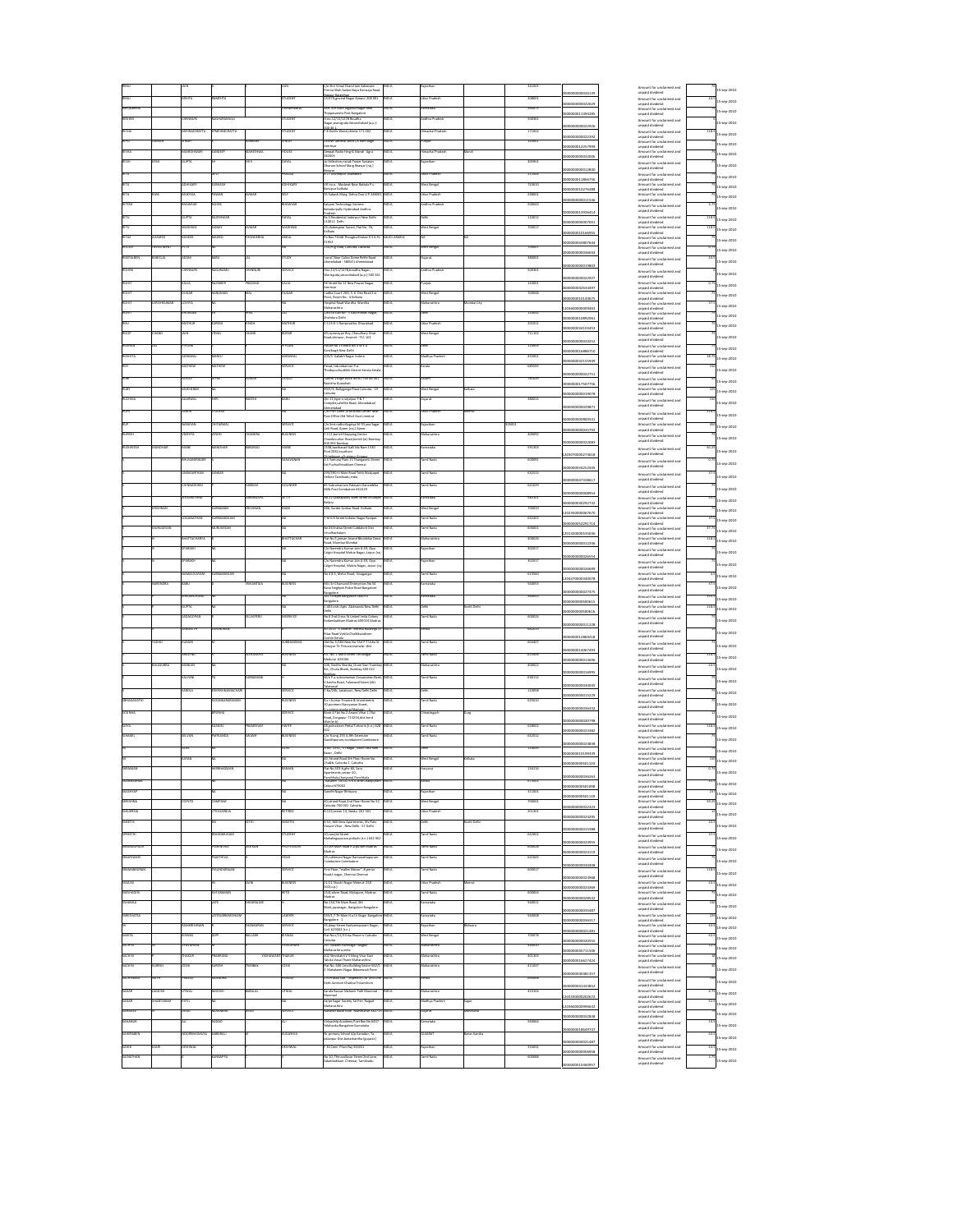|              |               |             |         |       | rthala                                                                                                                    |                         |            | 14462            |                              | Amount for unclaimed and                                                                                               |                  | Sarp 2010                                                                                                                                                                                                                                                                                                                                                                                                                                                               |
|--------------|---------------|-------------|---------|-------|---------------------------------------------------------------------------------------------------------------------------|-------------------------|------------|------------------|------------------------------|------------------------------------------------------------------------------------------------------------------------|------------------|-------------------------------------------------------------------------------------------------------------------------------------------------------------------------------------------------------------------------------------------------------------------------------------------------------------------------------------------------------------------------------------------------------------------------------------------------------------------------|
|              |               |             |         |       | op 3 Abad Cloth Market Kapda ila                                                                                          |                         |            | 1100             |                              | Amount for uncommodiate<br>Amount for unclaimed and<br>unpaid dividend<br>Amount for unclaimed and                     |                  | ep-2010                                                                                                                                                                                                                                                                                                                                                                                                                                                                 |
|              |               |             |         |       | and 380000                                                                                                                |                         |            |                  |                              | unpaid dividend                                                                                                        |                  | ep-2010                                                                                                                                                                                                                                                                                                                                                                                                                                                                 |
|              |               |             |         |       | است.<br>Soc Ltd Fa<br>Sura Ahmedabar                                                                                      |                         |            |                  | 2469713                      | Amount for unclaimed and<br>unpaid dividend                                                                            | IJ               | sep-2010                                                                                                                                                                                                                                                                                                                                                                                                                                                                |
|              |               |             |         |       |                                                                                                                           |                         |            |                  | 043598                       | Amount for unclaimed and<br>unpaid dividend                                                                            |                  | sep-2010                                                                                                                                                                                                                                                                                                                                                                                                                                                                |
|              |               |             |         |       | ot No 81/2 Sada Shiyoarar Civil Line                                                                                      | XA                      |            | 455001           | 1099488                      | Amount for unclaimed and<br>unnaid distributed                                                                         | 0.7              | S-sep-2010                                                                                                                                                                                                                                                                                                                                                                                                                                                              |
|              |               |             |         |       |                                                                                                                           |                         |            |                  | 136184                       | known<br>Imount for unclaimed and<br>impaid dividend                                                                   |                  | S-sep-2010                                                                                                                                                                                                                                                                                                                                                                                                                                                              |
|              |               |             |         |       | (.) Khen                                                                                                                  | XA                      | иħ         | 311028           | 35779                        | Amount for unclaimed and<br>unpaid dividend<br>Amount for unclaimed and                                                | \$0.2            | sep-2010                                                                                                                                                                                                                                                                                                                                                                                                                                                                |
|              |               |             |         |       | un Mandir, P.o.mangrop<br>itt.bhilwara,rajasthan Bhili<br>vara<br>10/e.russian Complex, Secti                             |                         |            | ascon            | 0042                         | unpaid dividend                                                                                                        |                  | 5-sep-2010                                                                                                                                                                                                                                                                                                                                                                                                                                                              |
|              |               |             |         |       | bhilai Durg-490 006                                                                                                       |                         |            |                  | 000022935                    | Amount for unclaimed and<br>unpaid dividend                                                                            |                  | sep-2010                                                                                                                                                                                                                                                                                                                                                                                                                                                                |
|              |               |             |         |       | sop Shree, 17, dr Abani Dutta Road,<br>igaranchal Shopping Complex, shop<br>is 19 Howrah Howrah                           |                         |            |                  |                              | Amount for unclaimed and<br>unpaid dividend                                                                            |                  | Sarp 2010                                                                                                                                                                                                                                                                                                                                                                                                                                                               |
|              |               |             |         |       | /a Jaibhavani Nagar Kothnud Pune<br>sarashtra India                                                                       |                         |            | 411029           | 31488                        | Amount for unclaimed and                                                                                               | 52               | 5-sep-2010                                                                                                                                                                                                                                                                                                                                                                                                                                                              |
|              |               |             |         |       | -1/62. Il Nd Floor Sector 15 Rohini                                                                                       |                         |            | 110082           | 1621943                      | unpaid dividend<br>Amount for unclaimed and<br>unpaid dividend                                                         |                  | Sarp 2010                                                                                                                                                                                                                                                                                                                                                                                                                                                               |
|              |               |             |         |       | t I 1816                                                                                                                  |                         |            | 11008            | 204190000161819              | Amount for unclaimed and<br>unpaid dividend                                                                            |                  | sep-2010                                                                                                                                                                                                                                                                                                                                                                                                                                                                |
|              |               |             |         |       | 1/20 Mohai                                                                                                                |                         |            |                  | 0000000033764                | Amount for unclaimed and<br>unpaid dividend                                                                            |                  | 5-sep-2010                                                                                                                                                                                                                                                                                                                                                                                                                                                              |
|              |               |             |         |       | 5 AV 18 Bengal Arribuj                                                                                                    |                         |            |                  |                              | Amount for unclaimed and                                                                                               | 19               | sep-2010                                                                                                                                                                                                                                                                                                                                                                                                                                                                |
|              |               |             |         |       | o. 58-a Bo                                                                                                                |                         |            | 11008            | 682535                       | Amount for uncularmed and<br>unpaid dividend<br>Amount for unclaimed and<br>unpaid dividend                            |                  | sep-2010                                                                                                                                                                                                                                                                                                                                                                                                                                                                |
|              | <b>IMCHAN</b> |             |         |       | 34, Marav Apt., Sector-5, Charkop,<br>dival (w) Mumba                                                                     |                         |            | 400067           | 20121<br>60109               | Amount for unclaimed and<br>unpaid dividend                                                                            | B                | 5-sep-2010                                                                                                                                                                                                                                                                                                                                                                                                                                                              |
|              | NIVASA        |             |         |       | rantia Po Guntur Mandal District                                                                                          |                         |            | 522035           |                              | Amount for unclaimed and<br>unpaid dividend<br>Amount for unclaimed and                                                | 118              | Sarp 2010                                                                                                                                                                                                                                                                                                                                                                                                                                                               |
|              |               |             |         |       | ni Nagar B                                                                                                                |                         |            | 31100            | 09063                        | unpaid dividend<br>Amount for unclaimed and                                                                            |                  | -<br>sep-2010                                                                                                                                                                                                                                                                                                                                                                                                                                                           |
|              |               |             |         |       | Vidhya Vihar Colony North<br>derwas . Udalpur                                                                             |                         |            | 313002           | 202570000138113              | unpaid dividend                                                                                                        | 43.              | 5-sep-2010                                                                                                                                                                                                                                                                                                                                                                                                                                                              |
|              |               |             |         |       | 36 7 Governent Colony B<br>29/202 Pla                                                                                     |                         |            | 40005<br>40110   | 011322371                    | Amount for unclaimed and<br>unpaid dividend                                                                            | π                | Sarp 2010                                                                                                                                                                                                                                                                                                                                                                                                                                                               |
|              |               |             |         |       | ra Rd Th                                                                                                                  |                         |            |                  | 204470004028072              | Amount for unclaimed and<br>unpaid dividend<br>Amount for unclaimed and                                                |                  | S-sep-2010                                                                                                                                                                                                                                                                                                                                                                                                                                                              |
|              |               |             |         |       | 1 Station Plot Road No. 26 Dhoraji-<br>3 410<br>7-c, lenin Sarani 3rd Floor, Calcutta                                     |                         |            | 360410           | 0024594                      | unpaid dividend<br>Amount for unclaimed and                                                                            | 43.<br>187       | sep.2010                                                                                                                                                                                                                                                                                                                                                                                                                                                                |
|              |               |             |         |       | Calcutta<br>.<br>Recharam Chatterii                                                                                       |                         |            | 700063           | 019703                       | unpaid dividend<br>Amount for unclaimed and                                                                            | $\overline{a}$   | Sarp 2010                                                                                                                                                                                                                                                                                                                                                                                                                                                               |
|              |               |             |         |       | 0051 Calcum                                                                                                               |                         |            | 38002            | 0024662                      | unpaid dividend                                                                                                        | 41               | sep 2010                                                                                                                                                                                                                                                                                                                                                                                                                                                                |
|              |               |             |         |       | 77, Utkarsh Reserve Bank Staff C<br>sar Subhash Pul Ashram Road<br>smedabad - 380027 Ahmedabad                            |                         |            |                  |                              | Amount for unclaimed and<br>unpaid dividend                                                                            |                  | sep-2010                                                                                                                                                                                                                                                                                                                                                                                                                                                                |
|              |               |             |         |       | ndhi Nagar Bhilwara                                                                                                       |                         |            | 311001           | 017362                       | Amount for unclaimed and                                                                                               | 17.              | 5-sep-2010                                                                                                                                                                                                                                                                                                                                                                                                                                                              |
|              |               |             |         |       | 2-777 aunfoundry H<br>tederated                                                                                           |                         |            | sacco            | 00023972                     | unpaid dividend<br>Amount for unclaimed and<br>unpaid dividend                                                         | $\overline{a}$   | sep 2010                                                                                                                                                                                                                                                                                                                                                                                                                                                                |
|              |               |             |         |       | a report success<br>New Road Desbandhu Nagar Near<br>paiati Ac Market Baguiati Calcutta                                   |                         |            |                  |                              | Amount for unclaimed and                                                                                               |                  | sep-2010                                                                                                                                                                                                                                                                                                                                                                                                                                                                |
|              |               |             |         |       | 198 lind Floor Sector 43 B Chandigan                                                                                      |                         | ist        | 160022           | 10778123                     | unpaid dividend<br>Amount for unclaimed and                                                                            | 187              | sep-2010                                                                                                                                                                                                                                                                                                                                                                                                                                                                |
|              |               |             |         |       | -12 karan                                                                                                                 |                         |            | 282005           | 1569782                      | unpaid dividend<br>Amount for unclaimed and                                                                            | $\overline{a}$   | sep-2010                                                                                                                                                                                                                                                                                                                                                                                                                                                                |
|              |               |             |         |       | ra Agra<br>Kan Chamber 14/113 Ou                                                                                          |                         |            | 208001           | 900218                       | unpaid dividend<br>Amount for unclaimed and                                                                            | $_{17}$          | sep-2010                                                                                                                                                                                                                                                                                                                                                                                                                                                                |
|              |               |             |         |       | 2/24, anantwadi, R. J. building 3rd<br>loor, room No. 71 Bhuleshwar Bomb.                                                 | XA                      |            | 400002           | 0734742                      | unpaid dividend<br>Amount for unclaimed and                                                                            | 41               |                                                                                                                                                                                                                                                                                                                                                                                                                                                                         |
|              |               |             |         |       | 0028<br>ar uuz wombav<br>almohar Co Op Hug Soc 209/8 Secto<br>> 2  Charkop Kandivali (w) Mumbai                           |                         |            |                  |                              | unpaid dividend<br>Amount for unclaimed and                                                                            |                  | sep-2010                                                                                                                                                                                                                                                                                                                                                                                                                                                                |
|              |               |             |         |       | rashtra                                                                                                                   |                         |            |                  |                              | unpaid dividend                                                                                                        |                  | sep-2010                                                                                                                                                                                                                                                                                                                                                                                                                                                                |
|              |               | <b>LATA</b> |         | AKASI | is Ltd., 1/10 Asaf Ali Ro<br>v Delhi 110 002 Delhi<br>ur Kamala Niwas Nand Bha                                            |                         |            | 110002<br>311001 |                              | Amount for unclaimed and<br>unpaid dividend<br>Amount for unclaimed and                                                | $\overline{a}$   | 5-sep-2010                                                                                                                                                                                                                                                                                                                                                                                                                                                              |
|              |               |             |         |       | er Karana Kwas Kana Mareka<br>at Madran Made                                                                              |                         |            |                  |                              | unpaid dividend                                                                                                        |                  | sep-2010                                                                                                                                                                                                                                                                                                                                                                                                                                                                |
|              |               |             |         |       |                                                                                                                           |                         |            | 700013           | 81273                        | Amount for unclaimed and<br>unpaid dividend                                                                            |                  | sep-2010                                                                                                                                                                                                                                                                                                                                                                                                                                                                |
|              |               |             |         |       | ctrading Co.(p) Ltd., Za,ganesh<br>andra Avenue,9th FL, Calcutta                                                          |                         |            |                  | 135455                       | Amount for unclaimed and<br>unpaid dividend                                                                            |                  | <b>S-sep-2010</b>                                                                                                                                                                                                                                                                                                                                                                                                                                                       |
|              |               |             |         |       | utta<br>Lai Brothers Ambala City -134002                                                                                  |                         |            | 114002           | 00468                        | Amount for unclaimed and<br>unpaid dividend                                                                            |                  | sep-2010                                                                                                                                                                                                                                                                                                                                                                                                                                                                |
|              |               |             |         |       |                                                                                                                           |                         |            |                  |                              | Amount for unclaimed and<br>unpaid dividend                                                                            |                  | sep-2010                                                                                                                                                                                                                                                                                                                                                                                                                                                                |
|              |               |             |         |       | i Floor, P-35, India Exch<br>rutta Calcutta<br>io-m/114 Bar                                                               |                         |            | 70000            |                              | Amount for unclaimed and<br>unpaid dividend<br>Amount for unclaimed and                                                | x                | S-sep-2010                                                                                                                                                                                                                                                                                                                                                                                                                                                              |
|              |               |             |         |       |                                                                                                                           |                         |            |                  | 583615                       | unpaid dividend                                                                                                        | IJ               | sep-2010                                                                                                                                                                                                                                                                                                                                                                                                                                                                |
|              |               |             |         |       |                                                                                                                           |                         |            | 416002           | 22320                        | Amount for unclaimed and<br>unpaid dividend                                                                            | Ħ<br>112         | sep-2010                                                                                                                                                                                                                                                                                                                                                                                                                                                                |
|              |               |             |         |       | 457/c Shree Apart<br>hapur 416002<br>Satish Patil Real D                                                                  |                         |            | 416002           |                              | Amount for unclaimed and<br>unpaid dividend                                                                            |                  | 5-sep-2010                                                                                                                                                                                                                                                                                                                                                                                                                                                              |
|              |               |             |         |       | 383,"c",laxmi Chember,laxmipuri<br>hapur Kolhapur                                                                         |                         |            |                  |                              | Amount for unclaimed and<br>unpaid dividend                                                                            |                  | sep-2010                                                                                                                                                                                                                                                                                                                                                                                                                                                                |
|              |               |             |         |       | 5 Rama Park Uttam Ng                                                                                                      |                         |            | 11000            |                              | Amount for unclaimed and                                                                                               |                  | sep-2010                                                                                                                                                                                                                                                                                                                                                                                                                                                                |
|              |               | uw          |         |       | 17/10 golmohor Avenue Railway<br>rty, Howrah (w.b.) Howrah                                                                | XA                      | st Benga   | 711102           | 359434<br>0031252            | unpaid dividend<br>Amount for unclaimed and<br>unpaid dividend                                                         | ă                | 5-sep-2010                                                                                                                                                                                                                                                                                                                                                                                                                                                              |
|              |               |             |         |       | II- Gurmishama Po- Chakskandar E<br><b>Inches Helpur</b>                                                                  |                         |            | 844115           |                              | Amount for unclaimed and                                                                                               | 112              |                                                                                                                                                                                                                                                                                                                                                                                                                                                                         |
|              |               |             |         |       |                                                                                                                           |                         |            |                  |                              | unpaid dividend                                                                                                        |                  |                                                                                                                                                                                                                                                                                                                                                                                                                                                                         |
|              |               |             |         |       |                                                                                                                           |                         |            |                  | 531378                       |                                                                                                                        | 43               | $-$ sep $-2010$                                                                                                                                                                                                                                                                                                                                                                                                                                                         |
|              |               |             |         |       | t - 502, Sagar Appartment 33, Abha                                                                                        |                         | st Beng    | 71120            | 22158                        | Amount for unclaimed and<br>unpaid dividend<br>Amount for unclaimed and                                                | E                | sep.2010                                                                                                                                                                                                                                                                                                                                                                                                                                                                |
|              |               |             |         |       | ha Road Liluah Howrah<br>179 Chogasni Housing Board Jodh                                                                  |                         |            | 342008           |                              | unpaid dividend<br>Amount for unclaimed and                                                                            |                  | 5-sep-2010<br>sep-2010                                                                                                                                                                                                                                                                                                                                                                                                                                                  |
|              |               |             |         |       | asthan India<br>n 255 Block-                                                                                              |                         |            | 11005            | 352158                       | unpaid dividend                                                                                                        | $\overline{a}$   |                                                                                                                                                                                                                                                                                                                                                                                                                                                                         |
|              |               |             |         |       | hi 110 052 D<br>reet Nagar Pos                                                                                            |                         |            | 768038           | 019242                       | Amount for unclaimed and<br>unpaid dividend<br>Amount for unclaimed and                                                |                  |                                                                                                                                                                                                                                                                                                                                                                                                                                                                         |
|              |               |             |         |       | rgarh Orissa<br>o Mr. b. b. prasad A                                                                                      |                         |            | 826001           | 00000011826617               | unpaid dividend<br>Amount for unclaimed and                                                                            | z                |                                                                                                                                                                                                                                                                                                                                                                                                                                                                         |
|              |               |             |         |       | rancra p.o.& Dist. Dhanbad Dhanb<br>wra Gu                                                                                |                         |            |                  | 0031058                      | unpaid dividend                                                                                                        |                  |                                                                                                                                                                                                                                                                                                                                                                                                                                                                         |
|              |               |             |         |       | -<br>- No 2185 54,04                                                                                                      |                         |            | 82700            | 01746688                     | Amount for unclaimed and<br>unpaid dividend<br>Amount for unclaimed and                                                | x                |                                                                                                                                                                                                                                                                                                                                                                                                                                                                         |
|              |               |             |         |       | el City Bokaro                                                                                                            |                         |            |                  | <b><i>ISSIGEN</i></b>        | <b>hospitally</b> history<br>Amount for unclaimed and                                                                  | 115              |                                                                                                                                                                                                                                                                                                                                                                                                                                                                         |
|              |               |             |         |       | 11,upper Crculi<br>sicutta Calcutta<br>$3.6 - 1 - 141$                                                                    |                         |            |                  |                              |                                                                                                                        |                  |                                                                                                                                                                                                                                                                                                                                                                                                                                                                         |
|              |               |             |         |       | 12/1,karun<br>rroyee Housing Estab                                                                                        |                         |            |                  |                              | Amount for uncommodiate<br>Amount for unclaimed and<br>unpaid dividend<br>Amount for unclaimed and                     | 42               |                                                                                                                                                                                                                                                                                                                                                                                                                                                                         |
|              |               |             |         |       | It Lake City Calcutta [w.b.] Calcutt<br>Min 117 Block E This G                                                            |                         |            |                  | 04541                        | unpaid dividend<br>Amount for unclaimed and                                                                            | $\overline{112}$ |                                                                                                                                                                                                                                                                                                                                                                                                                                                                         |
|              |               |             |         |       | ar East Of                                                                                                                |                         |            |                  | 12078332                     |                                                                                                                        |                  |                                                                                                                                                                                                                                                                                                                                                                                                                                                                         |
|              | <b>SAHO</b>   | ATTA        | Œ       | INASH | 3/3 Deshbandhunagar Bagulati                                                                                              | <b>NDLA</b>             | est Bengal | 700059           | 13851                        | Amount for uncurried and<br>unpaid dividend<br>Amount for unclaimed and<br>unpaid dividend<br>Amount for unclaimed and | 43.5             |                                                                                                                                                                                                                                                                                                                                                                                                                                                                         |
|              |               | nmen        | meraire |       | sta<br>to. Garcha 1st Lane Gro<br>avi Cou                                                                                 | $\overline{\mathbf{z}}$ | it Santa   | 700019           | 028365582                    |                                                                                                                        | 299.2            |                                                                                                                                                                                                                                                                                                                                                                                                                                                                         |
|              |               |             |         |       | dygunge Kolkata<br>178, Lok Nihar, Pr                                                                                     |                         |            |                  | 00000040150312               | unpaid dividend<br>Amount for unclaimed and<br>unpaid dividend<br>Amount for unclaimed and                             |                  |                                                                                                                                                                                                                                                                                                                                                                                                                                                                         |
|              |               |             |         |       | uwala Building Bhilwara - 311 001                                                                                         | XA                      |            | 311001           | 0011563                      | unpaid dividend<br>Amount for unclaimed and                                                                            |                  |                                                                                                                                                                                                                                                                                                                                                                                                                                                                         |
|              |               |             |         |       | huara<br>33 Shree G                                                                                                       |                         |            | 313001           |                              | unpaid dividend<br>Amount for unclaimed and                                                                            |                  |                                                                                                                                                                                                                                                                                                                                                                                                                                                                         |
|              |               |             |         |       | 1 Shree Gopal Nagar Gopal Pura<br>sass Road Near Somani Hospital Rou                                                      |                         | st Bengal  |                  | 00000011291372               | unpaid dividend<br>Amount for unclaimed and                                                                            |                  |                                                                                                                                                                                                                                                                                                                                                                                                                                                                         |
|              |               |             |         |       | o Sarda Commercial Company 150/1<br>tten Street Calcutta - 07 Calcutta                                                    |                         |            |                  | 00019833                     | unpaid dividend                                                                                                        |                  |                                                                                                                                                                                                                                                                                                                                                                                                                                                                         |
|              |               |             |         |       | nd Medical Store Hanuman Mensio<br>tras Dhanbad 828113                                                                    |                         | rkhand     |                  | 033862                       | Amount for unclaimed and                                                                                               |                  |                                                                                                                                                                                                                                                                                                                                                                                                                                                                         |
|              |               |             |         |       | e 676, sector-i Salt Lake, Cali<br>14  Calcutta                                                                           |                         |            |                  | 00024524                     | unpaid dividend<br>Amount for unclaimed and                                                                            | щ                |                                                                                                                                                                                                                                                                                                                                                                                                                                                                         |
|              |               |             |         |       | d Main 2nd Cross Opp G<br>inic K R Extension Tiptur<br>3/76 Trilokpuri Charshila H                                        |                         |            | 572201<br>110091 | 00000010741338               | unpaid dividend<br>Amount for unclaimed and<br>unpaid dividend<br>Amount for unclaimed and                             | 15               |                                                                                                                                                                                                                                                                                                                                                                                                                                                                         |
|              |               |             |         |       | <b>M13 Ram Narain Muk</b>                                                                                                 |                         |            |                  | 0018450709                   | unpaid dividend<br>Amount for unclaimed and                                                                            |                  |                                                                                                                                                                                                                                                                                                                                                                                                                                                                         |
|              |               |             |         |       | d Floor, Calcutta Calcutta                                                                                                |                         |            |                  | 010542                       | unpaid dividend                                                                                                        |                  |                                                                                                                                                                                                                                                                                                                                                                                                                                                                         |
|              |               |             |         |       | itructor Zonal Training Sch<br>uli Dist Dhanbad 826001                                                                    |                         |            | 826001           | 04361                        | Amount for unclaimed and<br>unpaid dividend                                                                            |                  |                                                                                                                                                                                                                                                                                                                                                                                                                                                                         |
|              |               |             |         |       | 4/8 Shradda Society Shivai f<br>ne Maharashtr                                                                             |                         |            | 400606           | 00000041894885               | Amount for unclaimed and<br>unpaid dividend                                                                            |                  |                                                                                                                                                                                                                                                                                                                                                                                                                                                                         |
|              |               |             |         |       | are wat<br>.t. Chawl No.-1, Room No.-7<br>oti Shah Lane, mazgaon Mum<br>stal                                              |                         |            |                  |                              | Amount for unclaimed and                                                                                               |                  |                                                                                                                                                                                                                                                                                                                                                                                                                                                                         |
|              |               |             |         |       | - B Shricam Colony Godhra Roa                                                                                             |                         |            | 389151           | 301380000266248<br>0543632   | unpaid dividend<br>Amount for unclaimed and                                                                            |                  |                                                                                                                                                                                                                                                                                                                                                                                                                                                                         |
|              |               |             | roi     |       | 12/145 Chetan Villa Gan<br>par (e) Mumbai                                                                                 |                         |            | 400077           |                              | unpaid dividend<br>Amount for unclaimed and                                                                            | $\frac{1}{27}$   |                                                                                                                                                                                                                                                                                                                                                                                                                                                                         |
|              |               |             |         |       | : Maj.u.k.pathak O.c.97 (i)arty.<br>e.sig.coy C/o 56 A.p.o.                                                               |                         |            |                  | 00000010233096<br>0022014    | unpaid dividend<br>Amount for unclaimed and<br>unpaid dividend                                                         |                  |                                                                                                                                                                                                                                                                                                                                                                                                                                                                         |
|              |               |             |         |       | 23 New Market West Patel Nagar Ne<br>delhi 110008 Delhi                                                                   | ЗÅ                      |            | 110008           | 00408                        | Amount for unclaimed and<br>unpaid dividend                                                                            | 112              |                                                                                                                                                                                                                                                                                                                                                                                                                                                                         |
|              |               |             |         |       | .<br>Wo Sh arjun Lal Chechani House<br>io. 337, moti Nikunj Vakil Volony                                                  |                         |            |                  |                              | Amount for unclaimed and                                                                                               | 1053             |                                                                                                                                                                                                                                                                                                                                                                                                                                                                         |
|              |               |             |         |       | <b>Ware Ralastha</b><br>ubari Udaypur Bye Lane No 6                                                                       | XA                      |            | 781016           | 301760000454654              | unpaid dividend<br>Amount for unclaimed and                                                                            | 12               |                                                                                                                                                                                                                                                                                                                                                                                                                                                                         |
|              |               |             |         |       | wahati Assam<br>C 32 Old Railway Road Jalandha<br>4001                                                                    |                         |            | 144001           | 000000028408482<br>05298     | unpaid dividend<br>Amount for unclaimed and                                                                            | 118              |                                                                                                                                                                                                                                                                                                                                                                                                                                                                         |
|              |               |             |         |       | Shanti Apt No 1 Math<br>dival West Ner Atul Tower Mumb                                                                    |                         |            |                  |                              | unpaid dividend<br>Amount for unclaimed and                                                                            | $\overline{z}$   |                                                                                                                                                                                                                                                                                                                                                                                                                                                                         |
|              |               |             |         |       | aharashtra<br>anchi Nagar Dhibwatt                                                                                        | XA                      |            | 311001           | 0018620796                   | unpaid dividend<br>Amount for unclaimed and                                                                            | $\overline{a}$   |                                                                                                                                                                                                                                                                                                                                                                                                                                                                         |
|              |               |             |         |       | , canal Street, flat No. 3a, Mock-c, Inc                                                                                  |                         |            | 700048           | 00000000500236               | unpaid dividend<br>Amount for unclaimed and                                                                            | 1413             |                                                                                                                                                                                                                                                                                                                                                                                                                                                                         |
|              |               |             |         |       | or, shree Bhurri Kolkata (west Benga                                                                                      |                         |            |                  | 000023664                    | unpaid dividend<br>Amount for unclaimed and                                                                            |                  | sep-2010<br>5-sep-2010<br>sep-2010<br>sep-2010<br>5-sep-2010<br>S-sep-2010<br>sep-2010<br>ep-2010<br>sep-2010<br>iep-2010<br>15-sep-2010<br>-<br>sep-2010<br>sep-2010<br>5-sep-2010<br>5-sep-2010<br>S-sep-2010<br>5-sep-2010<br>5-sep-2010<br>5-sep-2010<br>5-sep-2010<br>5-sep-2010<br>S-sep-2010<br>5-sep-2010<br>S-sep-2010<br>5-sep-2010<br>5-sep-2010<br>sep-2010<br>5-sep-2010<br>5-sep-2010<br>5-sep-2010<br>5-sep-2010<br>5-sep-2010<br>5-sep-2010<br>sep-2010 |
|              |               |             |         |       | skata<br>s 6 Jed Floor Viratragar Main Road<br>sove Joy N Bake Bakery Bornanahal                                          |                         |            |                  | 203600000556301              | unpaid dividend                                                                                                        |                  | S-sep-2010                                                                                                                                                                                                                                                                                                                                                                                                                                                              |
|              |               |             |         |       | unga Colony Po Chirimiri Colliery                                                                                         |                         | fria i     | 110017           | 0032374                      | Amount for unclaimed and                                                                                               |                  | S-sep-2010                                                                                                                                                                                                                                                                                                                                                                                                                                                              |
| RABIL<br>au. |               |             |         |       | st Sarguja M P 497449<br>6-d Sfs Flats New Delhi 110017 New<br>/82 L N Mandir Road Near Patika<br>fice Bhilwara  Bhilwara |                         |            | 311001           | 00000000039040<br>0000027187 | unpaid dividend<br>Amount for unclaimed and<br>unpaid dividend<br>Amount for unclaimed and<br>unpaid dividend          |                  | -sep-2010<br>sep-2010                                                                                                                                                                                                                                                                                                                                                                                                                                                   |

| imed and<br>a fe<br>unpaid dividend                                                     |                         | sep-2010       |
|-----------------------------------------------------------------------------------------|-------------------------|----------------|
| imed and<br>Amount for und                                                              | ś                       | sep-2010       |
| hreaid dividend                                                                         |                         |                |
| Amount for und<br>imed and<br>hreaid dividend                                           |                         | sep-2010<br>ß  |
| mount for und<br>im<br>d and<br>unpaid dividend                                         | 7.5                     | sep-2010       |
| e fo<br>r und<br>ma<br>d and                                                            | E                       |                |
| unpaid dividend                                                                         |                         | p-2010         |
| ount for und<br>paid dividend<br>d ar<br>k<br>ä<br>np                                   |                         | 2010<br>ép     |
| Amount for unclaimed and<br>unpaid dividend                                             | 5                       | sep-2010       |
| Amour<br>for and<br><b>Imediand</b>                                                     |                         | sep-2010       |
| aid divide<br>i<br>Mdend<br>for und<br>unpai<br>Amou<br>i si<br>ä                       |                         |                |
| dd<br>nd<br>ń,<br>Amount for unclaimed and                                              |                         | sep-2010       |
| unpaid dividend                                                                         |                         | 5-sep-2010     |
| .<br>mount for und<br>npaid dividend<br>d and<br>im                                     |                         | p-2010         |
|                                                                                         |                         | ß              |
| t for undair<br><b>Longest</b><br>á.<br>ä                                               | $\overline{\mathbf{z}}$ | sep-2010       |
| unpaid dividend<br>Amount for und<br>med and                                            |                         | iep-2010<br>Ľ, |
| unpaid dividend<br>Amount for und<br>imed and                                           | i<br>s.                 | 0.0010         |
| aid divide<br>нÀ<br>aimed and                                                           |                         | ú              |
| Amount for und<br>unpaid dividend<br>Amount for und                                     |                         | 2010           |
| imed and<br>unpaid dividend                                                             |                         | ép<br>2010     |
| Amount for unclaimed and                                                                | 15                      | sep-2010       |
| brebivib bison<br>$A$ mou<br>unt for und<br>aid dividend<br>i ar<br>ä                   | ŧ                       | 2010           |
| d and<br>unt fa                                                                         |                         |                |
| mo<br>nd<br>unpaid dividend                                                             |                         | p-2010         |
| Amount for unclaimed and<br>npaid dividend                                              | 7                       | 5-sep-2010     |
| .<br>An<br>$\alpha$<br>for und<br>imed and<br>aid divide                                |                         | 2010           |
| ١d<br>nş<br>d and<br>unpeu unne<br>Amount for und<br>unpaid dividend<br>m               |                         | 2010<br>sep    |
| Amount for unclaimed and                                                                |                         |                |
| npaid dividend                                                                          |                         | sep-2010<br>ß  |
| .<br>An<br>.<br>1011<br>for und<br><b>Imediand</b><br>aid divide<br>.<br>1d             |                         | sep-2010<br>ú  |
| Amount for und<br>unpaid dividend<br>imed and                                           |                         | sep-2010<br>Ľ, |
| Amount for unclaimed and                                                                |                         |                |
| npaid dividend                                                                          |                         | 15-sep-2010    |
| t fe<br>d and<br>im                                                                     |                         | p-2010         |
| unpaid dividend<br><b>Linco</b><br>t for unda<br>á.<br>ä                                |                         |                |
| id diwd<br>np<br>kind                                                                   |                         | 2010           |
| Amount for unclaimed and<br>unpaid dividend                                             |                         | is<br>sep-2010 |
| .<br>mount for und<br>im<br>d and                                                       |                         |                |
| unpaid dividend                                                                         |                         | p-2010         |
| .<br>mount for und<br>npaid dividend<br>np                                              |                         | ep-2010        |
| Amount for unclaimed and                                                                |                         | 15-sep-2010    |
| hreaid dividend<br>'n<br>$\alpha$<br>for und<br>imed and                                |                         | sep-2010<br>ò, |
| aid divide<br>nd<br>nş                                                                  |                         |                |
| Amount for uncl<br>unpaid dividend<br>d and                                             |                         | sep-2010<br>ú  |
| e fr<br>r und<br>d ar<br>ä                                                              | i                       |                |
| d dividend<br>np                                                                        |                         | ep-2010        |
| Amount for und<br>å.                                                                    |                         | ep-2010        |
| emtern ve<br>unpaid dividend<br>Amount for uncl<br>d and                                |                         | p-2010         |
| unpaid dividend<br>Amount for und<br>imed and                                           | ¢                       |                |
| aid dividend                                                                            |                         | sep-2010       |
| Amount for uncli<br>imed and<br>hreaid dividend                                         |                         | sep-2010<br>í. |
| Amount for und<br>imed and                                                              |                         | sep-2010<br>1Ś |
| unpaid dividend<br>sount for und<br>imed and<br>k                                       | 7                       |                |
| aid divide<br>nd                                                                        |                         | sep-2010<br>ú  |
| d and<br>$\alpha$<br>t for und<br>aime                                                  |                         | 2010           |
| Amourn for www<br>unpaid dividend<br>Amount for uncl<br>im<br>d and<br>unpaid dividend  | 17.5                    | sep-2010<br>ß  |
| <b>Amount for uncl</b><br>unpaid dividend<br>aimed and                                  | 115.5                   | 15-sep-2010    |
| j,<br>.<br>w<br>for und<br>d a                                                          | ś                       |                |
| id divid<br>np<br>lend                                                                  |                         | 15-sep-2010    |
| e for undi<br>d and<br>Amour<br>ime<br>unpaid dividend                                  |                         | sep-2010<br>ú  |
|                                                                                         |                         |                |
| Amount for unclaimed and<br>unpaid dividend                                             | 75                      | sep-2010       |
| Amou<br>unt for und<br>id dividend<br>å.                                                | 7                       | sep-2010       |
| Amount for und<br>d and                                                                 |                         | sep-2010<br>ú  |
| aid divis<br>nş                                                                         |                         |                |
| Amount for uncl<br>unpaid dividend<br>imed and                                          | 3                       | sep-2010<br>ú  |
| 즚<br>t for und<br>ù<br>å.<br>ä                                                          | ter                     | sep-2010       |
| emtern ve<br>unpaid dividend<br>Amount for uncl<br>med and                              |                         | ep-2010<br>Ľ,  |
| unpaid dividend<br>Amount for unclaimed and                                             |                         |                |
| aid dividend                                                                            |                         | sep-2010<br>ú  |
| aimed and<br>ia<br>Am<br>vnp<br>ount for und<br>said dividend                           |                         | 2010           |
| Amount for unclaim<br>d and                                                             |                         | sep-2010       |
| aid divide<br>ü<br>Amount for unclaimed and                                             |                         |                |
| aid dividend                                                                            |                         | sep-2010       |
| aimed and                                                                               |                         | 2010           |
| Amount for uncl<br>Amount for uncl<br>unpaid dividend<br>unpaid dividend<br>d and<br>im | is,                     | sep-2010<br>1Ś |
| Amour<br>aunt for uncl<br>aid dividend<br><b>Imediand</b>                               | 37<br>š                 | 15-sep-2010    |
| Amount for und<br>imed and                                                              |                         |                |
| breakd dividend                                                                         |                         | 5-sep-2010     |
| Amount for unclaimed and<br>unpaid dividend                                             | 12.5                    | 15-sep-2010    |
| imed and                                                                                | 375                     | 15-sep-2010    |
| Amount for uncl<br>unpaid dividend<br>Amount for uncl<br>d ar<br>ä                      |                         |                |
| id diwd<br>nş<br>nd<br>Amount for unclaimed and                                         |                         | 15-sep-2010    |
| unpaid dividend                                                                         | 0.25                    | 15-sep-2010    |
| $\sim$<br>for a<br><br>id di<br>i4<br>nd                                                |                         | 2010           |
| t for<br>.<br>An<br>$\alpha$<br>und<br>da                                               |                         | sep.2010       |
| in.<br>d divid<br>nş<br>nd<br>Amour<br>d a                                              | 75                      |                |
| unt for uncl<br>id divident<br>ų                                                        |                         | sep-2010       |
| it for und<br>d and<br>mour<br>im                                                       |                         | 5-sep-2010     |
| unpaid dividend<br>it for und<br>ma<br>d and<br>im                                      |                         |                |
| unpaid dividend                                                                         |                         | sep-2010<br>LS |
| Amount for unclaimed and<br>npaid dividend                                              | 118                     | 15-sep-2010    |
| 'n<br>$\alpha$<br>fer und<br><b>Imediand</b><br>aid dividend                            |                         | 15-sep-2010    |
| nş<br><i>Amount for und</i><br>unpaid dividend<br>im<br>d and                           |                         | 5-sep-2010     |
| Amour<br>d ar<br>ä                                                                      | 3                       |                |
| t for und<br>d dividend<br>np                                                           |                         | sep.2010       |
| Amount for unclaimed and                                                                |                         | 5-sep-2010     |
| unpaid dividend                                                                         |                         |                |
| Amount for und<br>imed and<br>unpaid dividend                                           | 5                       | 5-sep-2010     |
| it for und<br>mour<br>d and<br>im                                                       |                         | sep-2010<br>ß  |
| unpaid dividend<br>med and                                                              |                         |                |
| .<br>mount for und<br>npaid dividend<br>lend<br>np                                      |                         | 5-sep-2010     |
| Amount for unclaimed and<br>npaid dividend                                              |                         | 5-sep-2010     |
| .<br>An<br>$\alpha$<br>fer und<br>bns bemis                                             |                         | 15-sep-2010    |
| enturn for und<br>unpaid dividend<br>enpaid dividend<br>unpaid dividend<br>aimed and    |                         | sep-2010       |
| .<br>Emreur<br>t for und<br>d ar<br>ä                                                   | 3                       |                |
| d divis<br>nş<br>nd                                                                     |                         | 15-sep-2010    |
| Amount for unclaimed and                                                                |                         | 15-sep-2010    |
| aid dividend<br>nş<br>Amount for und<br>unpaid dividend<br>im<br>d and                  |                         | 5-sep-2010     |
| ä                                                                                       |                         |                |
| Amour<br>t for und<br>d ar<br>id divis<br>nş<br>nd                                      |                         | 15-sep-2010    |
| ount for undi<br>said dividend<br>ı.<br>d ar<br>ä                                       |                         | 15-sep-2010    |
| ų                                                                                       |                         |                |
| Amount for unclaimed and<br>unpaid dividend                                             |                         | 15-sep-2010    |
| t fe<br>knou<br>r und<br>d and<br>im                                                    |                         | 5-sep-2010     |
| unpaid dividend                                                                         |                         |                |
| .<br>mount for und<br>npaid dividend<br>med and                                         |                         | 5-sep-2010     |
| Amount for unclaimed and<br>npaid dividend                                              |                         | 15-sep-2010    |
| i.<br>iour<br>for unclaimed and                                                         |                         | 15-sep-2010    |
| am turent<br>aid dividend<br>aid dividend<br>unpais<br>Amou<br>aimed and                |                         |                |
|                                                                                         |                         | 15-sep-2010    |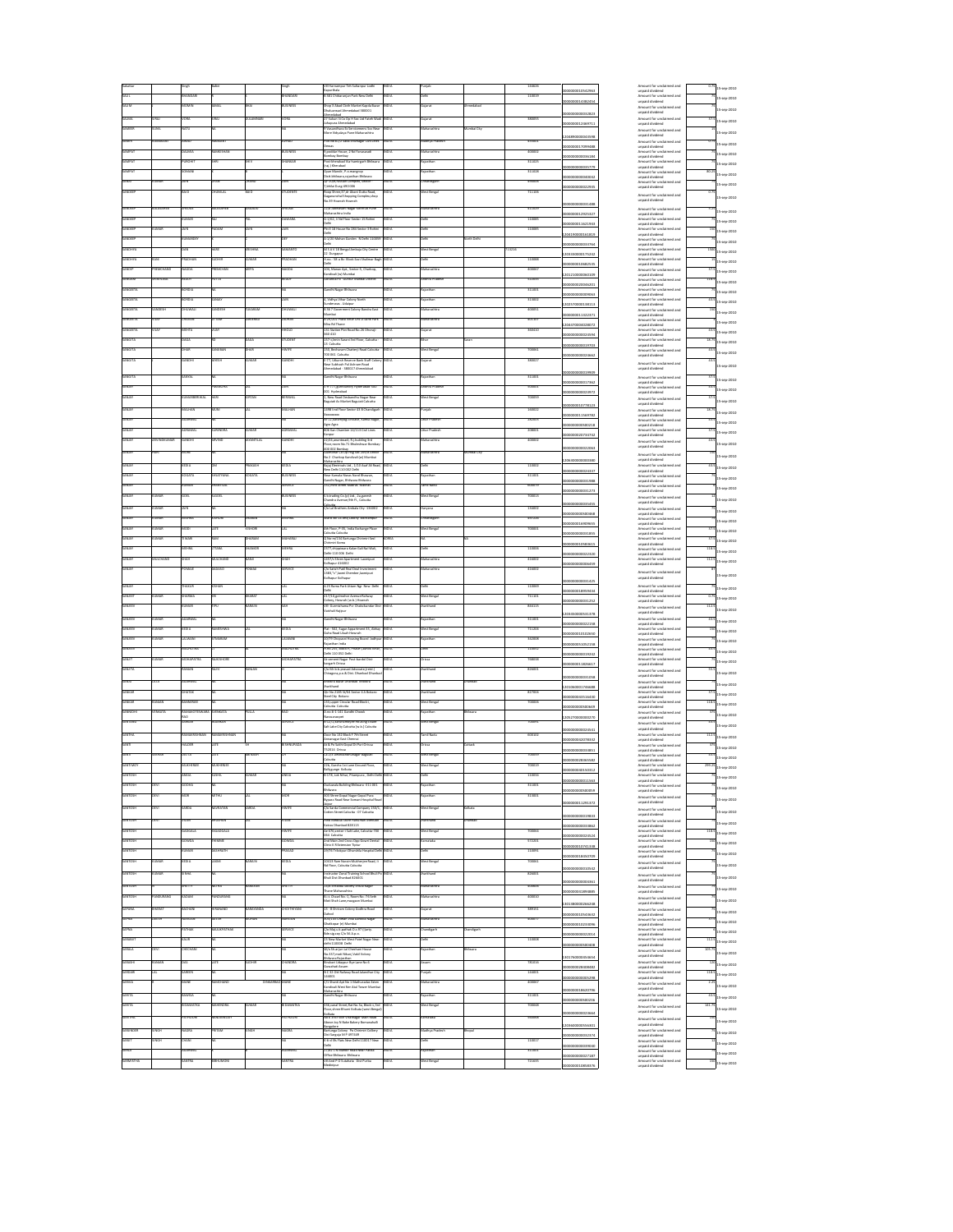|                              |            |                |         |              | : Jalvayu Vihar Afrib Colony Sect<br>da 201301 Dist Ghazlabad (up)                                                    |                |           |           |                  | 0982               | Amount for unclaimed and<br>unpaid dividend                                                                   |                         | 5-sep-2010                                                                                                                                                                                                 |
|------------------------------|------------|----------------|---------|--------------|-----------------------------------------------------------------------------------------------------------------------|----------------|-----------|-----------|------------------|--------------------|---------------------------------------------------------------------------------------------------------------|-------------------------|------------------------------------------------------------------------------------------------------------------------------------------------------------------------------------------------------------|
|                              |            |                |         |              | sktj Share Services 4/9, asaf Ali<br>and Jird Floor New Delhi New Delhi                                               |                |           |           | 11000            |                    | Amount for unclaimed and<br>unpaid dividend                                                                   |                         | iep-2010                                                                                                                                                                                                   |
|                              |            |                |         |              |                                                                                                                       |                |           |           |                  |                    | Amount for unclaimed and<br>unpaid dividend                                                                   |                         | sep-2010                                                                                                                                                                                                   |
|                              |            |                |         |              | nd P Nandram Pur Bas Rewar<br>ruhera Haryana                                                                          |                |           |           | 123100           |                    | Amount for unclaimed and<br>unpaid dividend                                                                   | IJ                      | 5-sep-2010                                                                                                                                                                                                 |
|                              |            |                |         |              | (o Akhya Kumar Sahu Bikram<br>agar,a/p Jeypore -764 001 Dt.koraput                                                    |                |           |           |                  | 021187             | Amount for unclaimed and<br>unpaid dividend                                                                   | 118                     | 5-sep-2010                                                                                                                                                                                                 |
|                              |            |                |         |              | arisse)<br>Afe Of Maj Gen Shamsher Singh-(reb<br>02/28 'd Park-Model Town Rohtak                                      |                |           |           |                  |                    | Amount for unclaimed and<br>unpaid dividend                                                                   |                         | S-sep-2010                                                                                                                                                                                                 |
|                              |            |                |         |              | vana: Honna<br>o.262.sector-6 Karnal Puniab Karn                                                                      |                |           |           | 132001           | 0014041            | Amount for unclaimed and<br>unpaid dividend                                                                   | 112                     | Sarp 2010                                                                                                                                                                                                  |
|                              |            |                |         |              | a C Mara Ward No 6 To<br>dest (Ral)                                                                                   |                |           |           | 587120           | 001803754          | Amount for unclaimed and<br>unpaid dividend                                                                   | u.                      | <b>S-sep-2010</b>                                                                                                                                                                                          |
|                              |            |                |         |              | : Surendra Kumar Sethi Andhra Bank<br>'po Balugaon Dist Khunda Orissa                                                 |                |           |           | 753007           |                    | Amount for unclaimed and<br>unpaid dividend                                                                   | 37                      | sep-2010                                                                                                                                                                                                   |
|                              |            |                |         |              | /76 Bengali Muhel, Kanp                                                                                               |                |           |           |                  | 00012994117        | Amount for unclaimed and                                                                                      | 112                     | S-sep-2010                                                                                                                                                                                                 |
|                              |            |                |         |              | No 203-c Abhinav Gol<br>6 1st Main Kagadasp<br>⊶en Palm Apt<br>ura Benerts                                            |                |           |           | 56009            |                    | unpaid dividend<br>Amount for unclaimed and                                                                   | IJ                      | sep-2010                                                                                                                                                                                                   |
|                              |            |                |         |              | 146, St. No. 6, Multani , Dhanda<br>skashan Road, Pahar Ganj, New Del                                                 |                |           |           | 110055           | 17438779           | unpaid dividend<br>Amount for unclaimed and                                                                   | Ħ                       | sep-2010                                                                                                                                                                                                   |
|                              |            |                |         |              | ó 055<br>Ians & Po Lalpur Via Ragar Dist                                                                              |                |           |           | 333023           | 319310             | unpaid dividend                                                                                               | $\overline{\mathbf{m}}$ |                                                                                                                                                                                                            |
|                              |            |                |         |              | nu Rai 333023<br>age & Po Laipu                                                                                       |                |           |           |                  | 00000000026288     | Amount for unclaimed and<br>unpaid dividend<br>Amount for unclaimed and                                       |                         | iep-2010                                                                                                                                                                                                   |
|                              |            |                |         |              |                                                                                                                       |                |           |           | 600079           | 0142               | unpaid dividend<br>Amount for unclaimed and                                                                   | 59.2                    | sep-2010                                                                                                                                                                                                   |
|                              |            |                |         |              | ild No.44, (new No.87) Mint Street, (n<br>Ioor) Backsude, chennai Chennai<br>.<br>14 Sri Rama Nilaya 1 St E Cross Eth |                |           |           |                  |                    | unpaid dividend                                                                                               |                         | sep-2010                                                                                                                                                                                                   |
|                              |            |                |         |              | vir Zeyl Ohasa Ban<br>karl 3rd Sta                                                                                    |                |           |           |                  | 1981476            | Amount for unclaimed and<br>unpaid dividend                                                                   |                         | sep-2010                                                                                                                                                                                                   |
|                              |            |                |         |              | salore<br>Des Raj Mahajan No 23/63 Salega<br>m Nagar Pathancot                                                        |                |           |           | 111111           |                    | Amount for unclaimed and<br>unpaid dividend                                                                   |                         | 5-sep-2010                                                                                                                                                                                                 |
|                              |            |                |         |              | .<br>10, Mulji Nagar Bidg, No. 3, S.v. road<br>orivali (w), Bornbay 400 092 Bombay                                    |                |           |           | Ancora:          | 317513             | Amount for unclaimed and<br>unpaid dividend                                                                   |                         | 5-sep-2010                                                                                                                                                                                                 |
|                              |            |                |         |              | Solden satt <i>ruur,</i> 111auan n<br>14 Gali Gandhi Nagar , Delhi                                                    |                |           |           |                  |                    | Amount for unclaimed and<br>unpaid dividend                                                                   |                         | S-sep-2010                                                                                                                                                                                                 |
|                              |            |                |         |              | 1727/2 Pb Housing Board Colony                                                                                        |                |           |           |                  | 0000000019194      | Amount for unclaimed and                                                                                      | $\overline{z}$          |                                                                                                                                                                                                            |
|                              |            |                |         |              | uru Teg Bahadur Nagar, Jalandhar<br>.<br>29 ll Mithapur Village Nr Agarwa<br>armshala Opp Atmarampanchal              |                |           |           |                  |                    | unpaid dividend                                                                                               | 26.                     | sep-2010                                                                                                                                                                                                   |
|                              |            |                |         |              | side Gali New Delhi Delhi                                                                                             |                |           |           |                  |                    | Amount for unclaimed and<br>unpaid dividend                                                                   |                         | sep-2010                                                                                                                                                                                                   |
|                              |            |                |         | NESS         | then Palace Oppricabuta                                                                                               |                |           |           | 400028           | 1041<br>9533       | Amount for unclaimed and<br>unpaid dividend                                                                   |                         | -sep-2010                                                                                                                                                                                                  |
|                              |            |                |         |              | ina, dr.m.c.javle Marg Dadar (w)<br>mbay Borrbay<br>III, Bhatto Ka Rasta, Tripola Ba                                  |                |           |           | 302001           |                    | Amount for unclaimed and                                                                                      | 17                      | S-sep-2010                                                                                                                                                                                                 |
|                              |            |                |         |              | stha Spg & Wig 1                                                                                                      |                |           |           |                  | 00627361           | unpaid dividend                                                                                               |                         |                                                                                                                                                                                                            |
|                              |            |                |         |              | wna 40-41 Community Centre Ne V<br>nds Colony New Delh I                                                              |                |           |           |                  |                    | Amount for unclaimed and<br>unpaid dividend                                                                   |                         | 5-sep-2010                                                                                                                                                                                                 |
|                              |            |                |         |              | 1,ashrya Park, be<br>,mhrya Park,behind Arihant Park<br>day Inn Road,parle Paint Surat<br>arati Surat                 |                |           |           | 335007           | 126780             | Amount for unclaimed and                                                                                      | Ħ                       | 5-sep-2010                                                                                                                                                                                                 |
|                              |            |                |         |              | van voe<br>sshrya Park,behind Arihant Par<br>fay Inn Road,parle Paint Surat                                           |                |           |           | 295007           |                    | unpaid dividend<br>Amount for unclaimed and                                                                   |                         |                                                                                                                                                                                                            |
|                              |            |                |         |              | darat) Surat                                                                                                          |                |           |           |                  | 026631             | unpaid dividend                                                                                               |                         | 5-sep-2010                                                                                                                                                                                                 |
|                              |            |                |         |              | 1, ashrya Park, behind Arihant Park<br>liday Inn Road, parle Paint Surat                                              |                |           |           | 395007           | 0027296            | Amount for unclaimed and<br>unpaid dividend                                                                   |                         | S-sep-2010                                                                                                                                                                                                 |
|                              |            |                |         |              | rati Suran<br>- 6177 Street No - 2 East Rohta<br>gar, Shahdara Delhi                                                  |                |           |           | 110032           | 125443             | Amount for unclaimed and                                                                                      | $\overline{17}$         | 5-sep-2010                                                                                                                                                                                                 |
|                              |            |                |         |              | :<br>1 Darbhanga House Ran<br>1 Ranchi  Raechi<br>chi G.m.u.g                                                         |                |           |           | 814001           | 236352             | Amount for uncularmed and<br>unpaid dividend<br>Amount for unclaimed and<br>unpaid dividend                   |                         | S-sep-2010                                                                                                                                                                                                 |
|                              |            |                |         |              | 2 Lord Sinha Road Kolkat                                                                                              |                | st Go     |           | 700073           | 0018407            | Amount for unclaimed and<br>unpaid dividend                                                                   | E                       | 5-sep-2010                                                                                                                                                                                                 |
|                              |            |                |         |              | 17 Sec 11 @ Chandigarh 160011                                                                                         |                |           |           | 160011           | 0243               | Amount for unclaimed and<br>unpaid dividend                                                                   | 41                      | S-sep-2010                                                                                                                                                                                                 |
|                              |            |                |         |              | .<br>K Kwyga Traders Bapu Nai<br>of Dt.bhilwara Revia Road                                                            |                |           |           |                  |                    | Amount for unclaimed and<br>unpaid dividend                                                                   |                         | 5-sep-2010                                                                                                                                                                                                 |
|                              |            |                |         |              | s Sapria Traders Bapu Nagar P.c<br>ad Bhilwara (raj) Rayla Road                                                       |                |           |           |                  | 11326              | Amount for unclaimed and                                                                                      |                         | S-sep-2010                                                                                                                                                                                                 |
|                              |            |                |         |              | $73383 + 5$                                                                                                           |                |           |           |                  | 031327             | unpaid dividend<br>Amount for unclaimed and                                                                   | v                       |                                                                                                                                                                                                            |
|                              |            |                |         |              |                                                                                                                       |                |           |           |                  | 806268             | npaid d<br>Amount for unclaimed and                                                                           |                         | S-sep-2010                                                                                                                                                                                                 |
|                              | <b>UGS</b> |                |         | VED          | ear Prabha Gas Gandhi Nagar Pur Roa                                                                                   |                |           |           | 311001           | 0223               | unpaid dividend<br>Amount for unclaimed and                                                                   |                         | $-$ sep $-2010$                                                                                                                                                                                            |
|                              |            |                |         |              | wara Raj Ahibwara<br>- Nagar Nigam Compound Meerut                                                                    | $\overline{a}$ |           |           | 250002           | 121                | unpaid dividend<br>Amount for unclaimed and                                                                   | 43.5                    | 5-sep-2010                                                                                                                                                                                                 |
|                              |            |                |         |              |                                                                                                                       |                |           |           |                  | 201911200007484    | unpaid dividend<br>Amount for unclaimed and                                                                   |                         | sep 2010                                                                                                                                                                                                   |
|                              |            |                |         |              | 149, Pand<br>eel Park, Nev                                                                                            |                |           |           | 110017           | 033235746          | unpaid dividend<br>Amount for unclaimed and                                                                   |                         | sep-2010                                                                                                                                                                                                   |
|                              |            |                |         |              | 17 Delhi                                                                                                              |                |           |           | 522420           | 124690             | unpaid dividend                                                                                               | 112                     | 5-sep-2010                                                                                                                                                                                                 |
|                              |            |                |         |              | . no. Udc - 2, Pwd Colony, Macl<br>Ist), Guntur (dt.) A.p. 522-426                                                    |                |           |           |                  | 00007950           | Amount for unclaimed and<br>unpaid dividend                                                                   |                         | 5-sep-2010                                                                                                                                                                                                 |
|                              |            |                |         |              | Jasaral Near III<br>Ni 110016 Delhi                                                                                   |                |           |           |                  | 0549               | Amount for unclaimed and<br>unpaid dividend                                                                   |                         | sep-2010                                                                                                                                                                                                   |
|                              |            |                |         |              | chitects,interior Designers Ad<br>a,pitam Pura Delhi Delhi                                                            |                |           |           | 034              | 036462             | Amount for unclaimed and<br>unpaid dividend                                                                   | 7                       | S-sep-2010                                                                                                                                                                                                 |
|                              |            |                |         |              | ain. 6/168. sector-2. Rail<br>ar, sahibabad, Dist ghaziabad                                                           |                |           |           | 20100            | 00031067           | Amount for unclaimed and<br>unpaid dividend                                                                   |                         | 5-sep-2010                                                                                                                                                                                                 |
|                              |            |                |         |              | ssia Road, (30/1), (windsor) Shipra<br>n City, Phase-ii, Indra Puram,                                                 |                |           |           | 201101           |                    | Amount for unclaimed and<br>unpaid dividend                                                                   |                         | S-sep-2010                                                                                                                                                                                                 |
|                              |            |                |         |              | .<br>Shyam Sundarpur Po Via Amarda<br>ad-Balasore                                                                     |                |           |           | 756030           | TORAL              | Amount for unclaimed and                                                                                      | $\overline{L}$          | sep-2010                                                                                                                                                                                                   |
|                              |            |                |         |              | s. 132 Bhaura Baz<br>chad Ibarkhard                                                                                   |                |           |           |                  | 12878916           | unpaid dividend<br>Amount for unclaimed and                                                                   |                         | sep-2010                                                                                                                                                                                                   |
|                              |            |                |         |              | laf, Bidhan Nagar B.a.r.c. Vec Ce<br>écuita - 700064 Calcutta                                                         |                |           |           | 700064           | 001542983          | unpaid dividend<br>Amount for unclaimed and                                                                   |                         | 5-sep-2010                                                                                                                                                                                                 |
|                              |            |                |         |              | ain Market 93/23 Ganesh Gar                                                                                           |                |           |           | 226018           | 00020395           | unpaid dividend<br>Amount for unclaimed and                                                                   | 27                      | S-sep-2010                                                                                                                                                                                                 |
|                              |            |                |         |              | 201 Pitampura Vis<br>si 110034 Delhi                                                                                  |                |           |           | 110034           |                    | unpaid dividend<br>Amount for unclaimed and                                                                   | 41.                     | 15-sep-2010                                                                                                                                                                                                |
|                              |            |                |         |              | (/183 Mhada (h.Lg.) Co                                                                                                |                |           |           | 400107           | 745                | unpaid dividend<br>Amount for unclaimed and                                                                   | x                       |                                                                                                                                                                                                            |
|                              |            |                |         |              | ad Near Shanti Ashram<br>.c.colony Borivil (w.) Box                                                                   |                |           |           |                  | 00000000015406     | unpaid dividend                                                                                               |                         |                                                                                                                                                                                                            |
|                              |            |                |         |              | 34 Sangirashan Street Pahar Gang<br>Ihi 110055 Delhi                                                                  |                |           |           | 110055           |                    | Amount for unclaimed and<br>unpaid dividend                                                                   |                         | $5$ sep $-2010$                                                                                                                                                                                            |
|                              |            |                |         |              |                                                                                                                       |                |           |           |                  | 10731              | Amount for unclaimed and<br>unpaid dividend                                                                   | 118                     | 5-sep-2010                                                                                                                                                                                                 |
|                              |            |                |         |              | iavita Sadan II FI N<br>r Road Andheri East Bombay                                                                    |                |           |           |                  |                    |                                                                                                               | $\overline{115}$        | 5-sep-2010                                                                                                                                                                                                 |
|                              |            |                |         |              | 009 Bomba                                                                                                             |                |           |           | 826001           | 008343             | Amount for unclaimed and                                                                                      | B                       | 5-sep-2010                                                                                                                                                                                                 |
|                              |            |                |         |              | 7 Madhavan I                                                                                                          |                |           |           | 110093           | 00000014851123     | unpaid dividend<br>Amount for unclaimed and                                                                   | 118                     | sep-2010                                                                                                                                                                                                   |
|                              |            |                |         |              | 092 Debi<br>ro/f1 Sri Sai                                                                                             |                |           |           | 500015           |                    | unpaid dividend<br>Amount for unclaimed and                                                                   | 22                      |                                                                                                                                                                                                            |
|                              |            |                |         |              | des Civ Trimuleherry                                                                                                  |                |           |           |                  | 0036302419         | unpaid dividend                                                                                               |                         | sep-2010                                                                                                                                                                                                   |
|                              |            |                |         |              | referabad<br>I M Ghufran Nadvi Staff Qi                                                                               |                |           |           | 226007           |                    |                                                                                                               |                         | sep-2010                                                                                                                                                                                                   |
|                              |            |                |         |              | iwa Campus Hydrabad Masan Ganj<br>know Uttar Pradesh                                                                  |                |           |           | 764001           | 3362324            | Amount for unclaimed and<br>unpaid dividend<br>Amount for unclaimed and                                       |                         | S-sep-2010                                                                                                                                                                                                 |
|                              |            |                |         |              | t.g.road.post.jeypore Distt.koraput<br>xissa). Jeypore                                                                |                |           |           |                  |                    | unpaid dividend<br>Amount for unclaimed and                                                                   |                         | sep-2010                                                                                                                                                                                                   |
|                              |            |                |         |              |                                                                                                                       |                |           |           |                  |                    | unpaid dividend<br>Amount for unclaimed and                                                                   |                         | 5-sep-2010                                                                                                                                                                                                 |
|                              |            |                |         |              | nbad<br>4/4 I Aruna Nagar Puthur Trich                                                                                |                |           |           | 620017           | 00011867350        | unpaid dividend<br>Amount for unclaimed and                                                                   |                         | S-sep-2010                                                                                                                                                                                                 |
|                              |            |                |         |              |                                                                                                                       |                |           |           |                  |                    |                                                                                                               | 41.                     | S-sep-2010                                                                                                                                                                                                 |
|                              |            | <b>RUGESAR</b> |         |              | aras Agro Products, shardi<br>Leaupr(dt.)-509-144(ap.)<br>33 Venkata Sai Nivas 28/39 Sri Ran                          |                |           |           | 500038           | 2923               | unpaid dividend<br>Amount for unclaimed and<br>unpaid dividend<br>Amount for unclaimed and                    | 187                     | 5-sep-2010                                                                                                                                                                                                 |
|                              |            |                |         |              | gar Bulkampet Hyderabad<br>/11 Ranga Aphi Vengeerwarar Naga                                                           |                |           |           | 600020           | 042724246          | unpaid dividend<br>Amount for unclaimed and                                                                   |                         |                                                                                                                                                                                                            |
|                              |            |                |         |              | nd Main Road Vadapalani Chennai<br>instrints                                                                          |                |           |           |                  | 782114             | unpaid dividend<br>Amount for unclaimed and                                                                   | 43                      | sep-2010                                                                                                                                                                                                   |
|                              |            |                |         |              | Av.agence<br>vr,71,cannis<br>ning Street, C                                                                           |                |           |           |                  | 022515             | unpaid dividend                                                                                               |                         | S-sep-2010                                                                                                                                                                                                 |
|                              |            |                |         | PTA          | 1/332 Ashok Narar Kanpur 208012                                                                                       |                | ar Prader | npur Naga |                  | 0032134            | Amount for unclaimed and<br><b>Institute Manager</b>                                                          |                         | S-sep-2010                                                                                                                                                                                                 |
|                              |            |                |         |              | otal Campu<br>dhya Pradesh Jndi                                                                                       |                |           |           |                  | 15907192           |                                                                                                               | $\frac{1}{112}$         | S-sep-2010                                                                                                                                                                                                 |
|                              |            |                |         |              | r,sour<br>delb                                                                                                        |                |           |           |                  | 0350               | Amount for unclaimed and<br>unpaid dividend<br>Amount for unclaimed and<br>unpaid dividend                    |                         |                                                                                                                                                                                                            |
|                              |            | AGATT          |         | <b>IGATT</b> | lot No. 16, rail Nagar, Sadashiv<br>lagar,belgaum, Karnataka                                                          |                | nataka    |           | 590001<br>410200 |                    | Amount for unclaimed and<br>unpaid dividend                                                                   |                         |                                                                                                                                                                                                            |
|                              |            |                |         |              | e-301, Plot-252/255, Sec-10 Sa<br>yan Baba Apt, New Pany D A V<br>col Navi Parryel                                    |                |           |           |                  | 003576086          | Amount for unclaimed and<br>unpaid dividend                                                                   |                         |                                                                                                                                                                                                            |
|                              |            |                |         |              | ndhi Nagar Bhilwara                                                                                                   |                |           |           | 311001           | 8710               | Amount for unclaimed and<br>unpaid dividend                                                                   | 37.                     |                                                                                                                                                                                                            |
|                              |            | HIUDDIN        |         |              | No 5-992/26/1 Siraj House Yadullah                                                                                    | XA             | nataka    |           | 585106           | 30784435           | Amount for unclaimed and                                                                                      |                         |                                                                                                                                                                                                            |
|                              |            |                |         |              | lony Roza Gulbarga<br>malviya Nagar, Bhopal (m.p.)                                                                    |                | us Dr     |           |                  | 00017772           |                                                                                                               | $\overline{v}$          |                                                                                                                                                                                                            |
|                              |            |                |         |              | C/Lec I Ukku                                                                                                          |                |           |           |                  | 12760966           | unpaid dividend<br>Amount for unclaimed and<br>unpaid dividend<br>Amount for unclaimed and<br>unpaid dividend |                         |                                                                                                                                                                                                            |
|                              |            |                |         |              | 03, Anita C.h.s. Ltd., Behind Neelyop<br>lagar, Ambernath (east), Dist Thane                                          |                |           |           | 421501           |                    | Amount for unclaimed and                                                                                      | 112                     |                                                                                                                                                                                                            |
|                              |            |                |         |              | 2/12 Onec Flats Reclamation Ba                                                                                        |                |           |           | 400050           | KODOR              | unpaid dividend<br>Amount for unclaimed and                                                                   |                         |                                                                                                                                                                                                            |
|                              |            |                |         |              | st Mumbai                                                                                                             |                |           |           | 400058           | 0000010593999      | unpaid dividend<br>Amount for unclaimed and                                                                   | 43.                     |                                                                                                                                                                                                            |
|                              | ANTI AL    | ū              | $^{48}$ |              | 1/308, bhagwati House A/19 Veera<br>sai Road, Andheri (w) Mumbai                                                      |                |           |           |                  |                    | unpaid div<br>Amount for unclaimed and                                                                        |                         |                                                                                                                                                                                                            |
|                              |            |                |         |              | in Deep 405/b 5th Carter Ro<br>Iwali (e), Bombay - 40 0066                                                            |                |           |           | uscou            |                    | unpaid dividend                                                                                               | 41.5                    |                                                                                                                                                                                                            |
|                              |            |                |         |              | rheau (6), massan,<br>18/c Model Town Behind Wardhma<br>gar, Poer House,ragpur (ms.) Naga                             |                |           |           | 44000            | 5885               | Amount for unclaimed and<br>unpaid dividend                                                                   | $^{41}$                 |                                                                                                                                                                                                            |
|                              |            | 177.4          |         |              | iz-930 (d-144) Sodh Nagar Palam<br>olony New Delhi-110045 Delhi                                                       |                |           |           | 110045           |                    | Amount for unclaimed and<br>unpaid dividend                                                                   | 41.5                    |                                                                                                                                                                                                            |
|                              |            |                |         |              | io Misambadas Ratensao kirani<br>chant, Kirana Oli, twari, nagpur-02                                                  |                |           |           |                  |                    | Amount for unclaimed and                                                                                      |                         |                                                                                                                                                                                                            |
|                              |            |                |         |              | t No 10 Hindustan Colony Wardha                                                                                       |                |           |           |                  | 0014312            | unpaid dividend<br>Amount for unclaimed and                                                                   | $-450$                  | $-$ sep $-2010$<br>5-sep-2010<br>15-sep-2010<br>sep-2010<br>5-sep-2010<br>S-sep-2010<br>sep-2010<br>sep-2010<br>-sep-2010<br>-sep-2010<br>S-sep-2010<br>S-sep-2010<br>5-sep-2010<br>5-sep-2010<br>sep-2010 |
| <b>AKINTAL</b>               |            |                |         |              | arwari Prathmik Vidyalay Papad Hat                                                                                    |                |           |           | 833102           | 304215<br>60101    | unpaid dividend<br>Amount for unclaimed and                                                                   | ×                       | 5-sep-2010                                                                                                                                                                                                 |
| univm a                      |            |                |         |              | ard No- 1 Chakradharpur<br>-ballavpur - Raniganj                                                                      |                |           |           | 713323           | 201092600164778    |                                                                                                               | $\overline{\mathbf{z}}$ |                                                                                                                                                                                                            |
|                              |            |                |         |              |                                                                                                                       |                |           |           |                  | 201890300007117    | unpaid dividend<br>Amount for unclaimed and<br>unpaid dividend<br>Amount for unclaimed and                    |                         | S-sep-2010<br>sep-2010                                                                                                                                                                                     |
|                              |            |                |         |              | ic Ltd Corporate<br>tor 33 Faridabad<br>1/91, B Priya Darshni Y                                                       |                | r Prade   |           |                  | 132943893          | unpaid dividend<br>Amount for unclaimed and                                                                   |                         | 5-sep-2010                                                                                                                                                                                                 |
| <b>LAXLINTAL</b><br>HAKUNTLA |            |                |         |              | w U.p.<br>Jorw Alpore, M<br><b>Atta Calcutte</b>                                                                      |                |           |           |                  | 00134049<br>031258 | unpaid dividend<br>Amount for unclaimed and<br>unpaid dividend<br>Amount for unclaimed and                    |                         | 15-sep-2010                                                                                                                                                                                                |

| d a<br>unt for und<br>id dividend<br>npi                                                                                           |                         | p-2010         |
|------------------------------------------------------------------------------------------------------------------------------------|-------------------------|----------------|
| mount for unclaimed and                                                                                                            |                         | p-2010         |
| npaid dividend<br>enount for und<br>d and                                                                                          |                         |                |
| unpaid dividend<br>ount for und<br>imed and<br>ь                                                                                   |                         | sep-2010       |
| ad dividend                                                                                                                        |                         | 0.2010         |
| Amount for und<br>ed and<br>npaid dividend                                                                                         |                         | ep-2010        |
| t for und<br>d ar<br>ä                                                                                                             |                         | -2010          |
| d dividend<br>nş<br>ų<br>å.<br>ä                                                                                                   | ŧ                       |                |
| vount for und<br>paid dividend                                                                                                     |                         | 2010           |
| nt fe<br>d and<br>nd<br>unpaid dividend                                                                                            |                         | p-2010         |
| t for und<br>our<br>d a<br>d dividend                                                                                              |                         | 2010           |
| nş<br>t for und<br>Amour<br>å.                                                                                                     | ŧ                       | $-2010$        |
| d divis<br>nd<br>ń,                                                                                                                |                         |                |
| onsend<br>unt for und<br>id divident<br>d ar<br>ij                                                                                 |                         | 2010           |
| e fe<br>nd<br>d and                                                                                                                |                         | p-2010         |
| unpaid dividend<br>d and                                                                                                           |                         |                |
| mount for und<br>npaid dividend<br>Amount for und<br>in<br>ed and                                                                  | 5                       | 2010           |
| <b>Innahörite History</b>                                                                                                          |                         | ep-2010        |
| Amount for und<br>med and<br>unpaid dividend                                                                                       |                         | sep-2010       |
| moure for unclaim<br>d and                                                                                                         |                         |                |
| aid divide<br>'n.                                                                                                                  |                         | 2010           |
| Amount for und<br>d and<br>aid dividend                                                                                            |                         | 2010           |
| Amount for und<br>ed and<br>mount click funnel                                                                                     |                         | 0.2010         |
| t fa<br>r und<br>d ar                                                                                                              |                         |                |
| id dividend<br>I<br>np                                                                                                             |                         | 2010           |
| Amount for und<br>d and<br>unpaid dividend                                                                                         |                         | p-2010         |
| nount for und<br>ed and                                                                                                            |                         |                |
| aid dividend                                                                                                                       |                         | p-2010         |
| mount for und<br>npaid dividend<br>d and<br>im                                                                                     |                         | p-2010         |
| nour<br>d a                                                                                                                        |                         |                |
| t for und<br>d dividend<br>np                                                                                                      |                         | p.2010         |
| mount for uncla<br>npaid dividend<br>d and                                                                                         |                         | 2010           |
|                                                                                                                                    |                         |                |
| t fo<br>d and<br>unpaid dividend                                                                                                   | t                       | p-2010         |
| ed and                                                                                                                             |                         |                |
| Amount for unclaim<br>unpaid dividend                                                                                              |                         | 0-2010         |
| e fo<br>,<br>rund<br>d a<br>ä<br>id dividend<br>np                                                                                 |                         | 2010           |
| t for und<br>Amour<br>å.<br>ä                                                                                                      | ŧ                       | 2010           |
| emtern ve<br>unpaid dividend<br>Amount for uncl<br>med and                                                                         | 5                       |                |
| unpaid dividend<br>Amount for und<br>imed and                                                                                      | s.                      | p-2010         |
| id distant                                                                                                                         |                         | 0.2010         |
| ount for und<br>said dividend<br>in<br>ed and<br>n,                                                                                |                         | 2010           |
| Amount for uncl<br>unpaid dividend<br>d and                                                                                        |                         | 2010           |
| t fe<br>nd<br>d and                                                                                                                |                         |                |
| unpaid dividend                                                                                                                    |                         | 0-2010         |
| .<br>mount for und<br>npaid dividend<br>med and<br>np                                                                              |                         | p-2010         |
| Amount for und<br>imed and<br>npaid dividend                                                                                       | 5                       | p-2010         |
| .<br>An<br>$\alpha$<br>for und<br>imed and                                                                                         |                         | 0.2010         |
| aan oo u<br>aid divide<br>aant for u<br>lend<br>und<br>An.<br>unpain .<br>Amount for .<br>Yoaid divid:<br>Ye for u<br>ed and<br>in |                         | 2010           |
| nd<br>aimed and                                                                                                                    | 3                       |                |
| Amount for uncl<br>unpaid dividend<br>Amount for und<br>.<br>Her<br>ed and                                                         | ż.                      | sep-2010       |
| aid divide<br>'n.                                                                                                                  |                         | ep-2010        |
| mount for und<br>ed and<br>aid dividend                                                                                            |                         | 0-2010         |
| Amount for unclaimed and                                                                                                           | 5                       | sep-2010       |
| unpaid dividend<br>Amount for uncl<br>'n<br>imed and                                                                               | ï                       | p-2010         |
| .<br>Hd dir<br>ï<br>ü<br>Amount for und<br>ed and                                                                                  |                         |                |
| aid divide<br>'n.<br>ij                                                                                                            |                         | 0-2010         |
| unt for<br>id divid<br>nd<br>ma<br>d and                                                                                           |                         | p-2010         |
| lend<br>npi<br>ount for und<br>d a<br>ä                                                                                            |                         | 2010           |
| unpaid dividend<br>Amount for und<br>d and                                                                                         | 75                      |                |
| unpaid dividend                                                                                                                    |                         | sep-2010       |
| Amour<br>mount for uncl<br>npaid dividend<br>imed and                                                                              | n                       | sep-2010       |
| .<br>w<br>for und<br>d ar<br>ä<br>dd<br>nd<br>nş                                                                                   | ś                       | sep-2010       |
| Amour<br>t for und<br>med and                                                                                                      | s                       | ep-2010        |
| unpaid dividend<br>d a                                                                                                             |                         |                |
| t for und<br>npaid dividend                                                                                                        |                         | p-2010         |
| ount for und<br>said dividend<br>d a<br>ä                                                                                          | ś                       | p-2010         |
| mount for und<br>imed and                                                                                                          |                         |                |
| aid divi<br>ü<br>ij                                                                                                                |                         | 0-2010         |
| Amount for uncl<br>unpaid dividend<br>.<br>Manazi anat                                                                             | š                       | ep-2010        |
| مبر<br>101<br>for und<br>d and<br>id diwd<br>np<br>nd                                                                              | ś                       | p-2010         |
| iount fo<br>paid div<br>for und<br>Mdend<br>d and                                                                                  | и                       | p.2010         |
| ij                                                                                                                                 |                         |                |
| Amount for uncl<br>unpaid dividend<br>im<br>d and                                                                                  |                         | 0.2010         |
| t for und<br>$m \sim$<br>d and                                                                                                     |                         |                |
| npaid dividend<br>mount for und                                                                                                    |                         | p.2010         |
| imed and<br>unpaid dividend                                                                                                        | 12                      | sep-2010<br>1Ś |
| Amour<br><b>Imount</b> for und<br>Impaid dividend<br>imed and                                                                      | $\overline{15}$         | 15-sep-2010    |
| iou<br>for und<br>d and<br>npaid divis<br>kind                                                                                     | $\overline{\mathbf{c}}$ | 15-sep-2010    |
| t                                                                                                                                  | 15                      | sep-2010<br>LS |
| unpaid dividend<br>Amount for uncl<br>unpaid dividend<br>imed and                                                                  | 18.75                   | 15-sep-2010    |
| Amount for und<br>imed and                                                                                                         |                         |                |
| npaid dividend                                                                                                                     |                         | sep-2010<br>1Ś |
| ount fo<br>said div<br>for und<br>Mdend<br>d a<br>ų                                                                                | 5                       | p.2010         |
| Amount for und<br>imed and                                                                                                         | 75                      | sep-2010       |
| cana مہر بہت<br>paid dividend<br>med and                                                                                           |                         |                |
| Amount for und<br>unpaid dividend<br>Amount for unclaimed and                                                                      | 5                       | 15-sep-2010    |
| <b>Innahörith History</b>                                                                                                          |                         | 15-sep-2010    |
| $\alpha$<br>for und<br>imed and<br>h<br>aid dividend<br>mp                                                                         | ,                       | 5-sep-2010     |
| Amount for uncl<br>unpaid dividend<br>ed and<br>sin                                                                                |                         | sep-2010       |
| Amount for unclaimed and                                                                                                           | ś                       | 15-sep-2010    |
| <b>Insald dividend</b><br>ed and                                                                                                   |                         |                |
| aid awwww.<br>ount for und<br>aid dividend<br>len<br>anş                                                                           |                         | sep-2010       |
| unpaid dividend<br>Amount for und<br>unpaid dividend<br>med and                                                                    |                         | sep-2010       |
| imed and<br>Amount for und<br>mpaid dividend                                                                                       | 5                       | 15-sep-2010    |
| Amount for uncl<br>unpaid dividend<br>imed and                                                                                     | m                       | 15-sep-2010    |
| .<br>mount for und<br>d and<br>im                                                                                                  |                         | ep-2010        |
| unpaid dividend                                                                                                                    |                         |                |
| ê<br>.<br>mount for und<br>npaid dividend<br>d and<br>m                                                                            |                         | 0.2010         |
| Amount for und<br>d and<br>id dividend                                                                                             |                         | p.2010         |
| np<br><i><b>Amount for uncl</b></i><br>unpaid dividend<br>d a<br>ä                                                                 | 41.5                    | p-2010         |
| Amount for und<br>imed and                                                                                                         |                         |                |
| aid dividend<br>inş                                                                                                                |                         | sep-2010       |
| Amount for uncl<br>unpaid dividend<br>ed and<br>úπ                                                                                 |                         | sep-2010       |
| Amount for und<br>imed and                                                                                                         | ċ                       | 15-sep-2010    |
| mpaid dividend<br>-<br>for<br>fivid<br>ed and<br>$\alpha$                                                                          |                         | sep-2010       |
| und<br>dend<br>unt<br>id d<br>.<br>N<br>d and                                                                                      |                         |                |
| my are emailed<br>Amount for und<br>unpaid dividend                                                                                |                         | sep-2010       |
| aimed and<br>Amount for und<br>unpaid dividend<br>Amount for uncli                                                                 | 5                       | sep-2010       |
| <b>Imediand</b><br>aid dividend                                                                                                    |                         | 15-sep-2010    |
| imed and<br>.<br>mount for und<br>npaid dividend                                                                                   |                         | 15-sep-2010    |
|                                                                                                                                    |                         | 15-sep-2010    |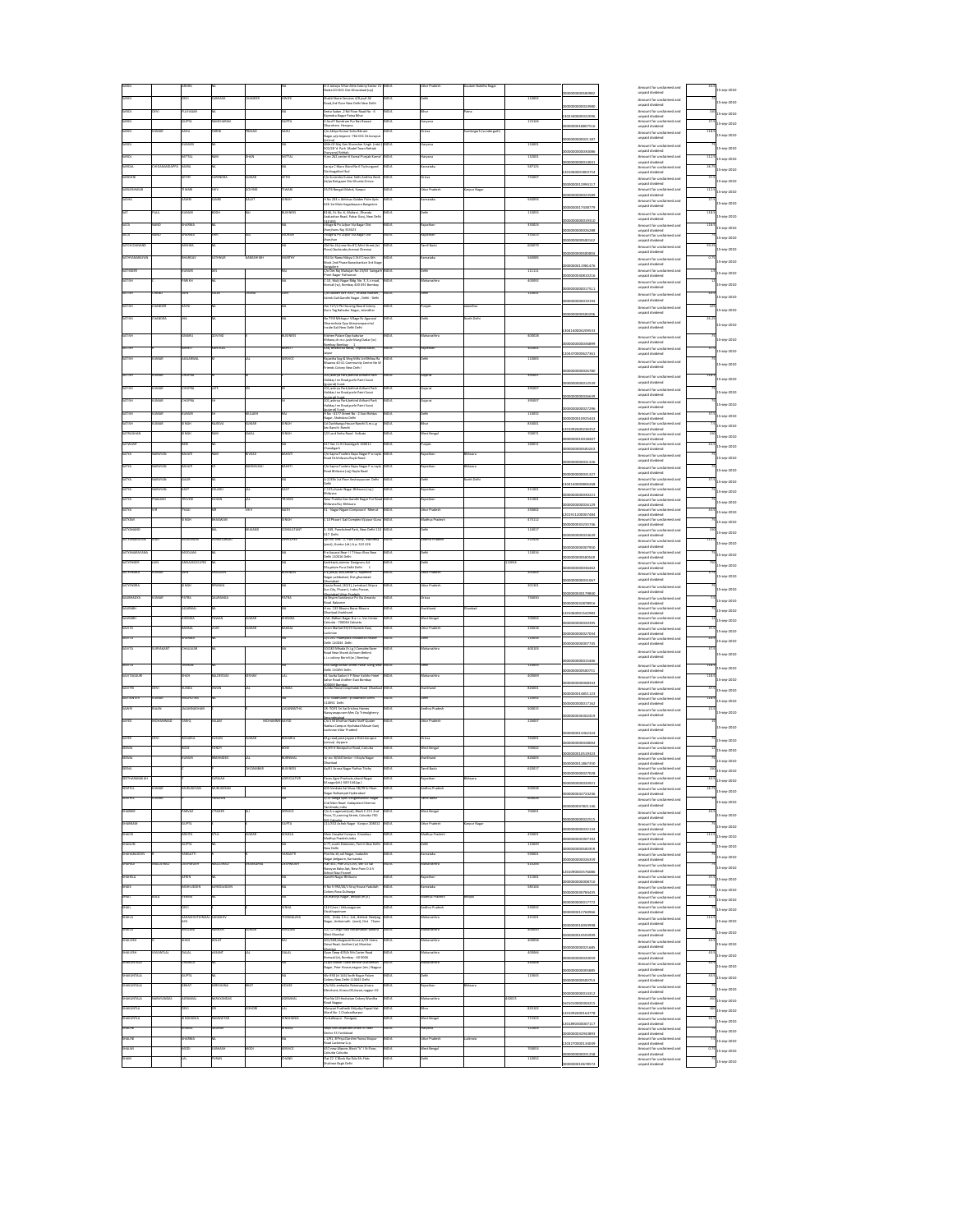|             |    |               |             |     |                                                                                                                                                            |     |          |      |                  |                           | Amount for unclaimed and                                                                            |                     |                                                                                                                                                                                                                                                                                                                                                                                                                                      |
|-------------|----|---------------|-------------|-----|------------------------------------------------------------------------------------------------------------------------------------------------------------|-----|----------|------|------------------|---------------------------|-----------------------------------------------------------------------------------------------------|---------------------|--------------------------------------------------------------------------------------------------------------------------------------------------------------------------------------------------------------------------------------------------------------------------------------------------------------------------------------------------------------------------------------------------------------------------------------|
|             |    |               |             |     | ur Olai Chandi Tala,first I<br>ta Calcutta Calcutta<br>rat Petroleum Corpn Ltd Hong Kor<br>se 31 B B D Bag Calcutta Calcutta                               |     |          |      |                  |                           | unpaid dividend<br>Amount for unclaimed and                                                         | 0.7<br>43           | 5-sep-2010                                                                                                                                                                                                                                                                                                                                                                                                                           |
|             |    |               |             |     | a Street Danda Bazar Bhuj 3700                                                                                                                             |     |          |      | 370001           |                           | unpaid dividend<br>Amount for unclaimed and                                                         |                     | irp-2010<br>5-sep-2010                                                                                                                                                                                                                                                                                                                                                                                                               |
|             |    |               |             |     |                                                                                                                                                            |     |          |      |                  |                           | unpaid dividend<br>Amount for unclaimed and<br>unpaid dividend                                      |                     | sep-2010                                                                                                                                                                                                                                                                                                                                                                                                                             |
|             |    |               |             |     |                                                                                                                                                            |     |          |      |                  |                           | Amount for unclaimed and<br>unpaid dividend                                                         |                     | Sarp 2010                                                                                                                                                                                                                                                                                                                                                                                                                            |
|             |    |               |             |     | odting Engineer A P Paper Mills Ltd<br>ahmundry A P 533105 Rajahmund                                                                                       | XA  |          |      | 533105           |                           | Amount for unclaimed and<br>unpaid dividend                                                         | $\overline{41}$     | $-$ sep $-2010$                                                                                                                                                                                                                                                                                                                                                                                                                      |
|             |    |               |             |     | / 5728 Raigar Pura Karol Bagh N<br>-                                                                                                                       |     |          |      | 11000            | 0500517                   | Amount for unclaimed and                                                                            | IJ                  | -<br>sep-2010                                                                                                                                                                                                                                                                                                                                                                                                                        |
|             |    |               |             |     | 18,chitteranjan Avenue Calcutta-700<br>26. Calcutta                                                                                                        |     |          |      | 700006           | 00000000022959            | unpaid dividend<br>Amount for unclaimed and<br>unpaid dividend                                      |                     | 5-sep-2010                                                                                                                                                                                                                                                                                                                                                                                                                           |
|             |    |               |             |     | 21 Mandar Housing St<br>anpada, mulund (east) Bombay-                                                                                                      |     |          |      | 400083           |                           | Amount for unclaimed and<br>unpaid dividend                                                         |                     | sep-2010                                                                                                                                                                                                                                                                                                                                                                                                                             |
|             |    |               |             |     | 0081 Bombav<br>/2 Doctor Larve Bhagat Singh Marg                                                                                                           |     |          |      | 11000            | 022352484                 | Amount for unclaimed and<br>unpaid dividend                                                         | 15.                 | sep-2010                                                                                                                                                                                                                                                                                                                                                                                                                             |
|             |    |               |             |     | o.k.e.s.& Company Kothi Ra<br>magar<br>11/13 Heeramani Ratan Bangur Nag                                                                                    |     |          |      | 505001<br>400000 | 202330300009912           | Amount for unclaimed and<br>unpaid dividend<br>Amount for unclaimed and                             | $\overline{a}$      | 5-sep-2010                                                                                                                                                                                                                                                                                                                                                                                                                           |
|             |    |               |             |     | bay 400090 Bombay<br>:9,neminath Apartme<br>ad,borivali (west) Bor                                                                                         |     |          |      |                  |                           | unpaid dividend<br>Amount for unclaimed and                                                         |                     | S-sep-2010                                                                                                                                                                                                                                                                                                                                                                                                                           |
|             |    |               |             |     |                                                                                                                                                            |     |          |      | roccos           | 127930                    | unpaid dividend<br>Amount for unclaimed and                                                         | x                   | sep-2010                                                                                                                                                                                                                                                                                                                                                                                                                             |
|             |    |               |             |     | 12, Balthak Khana Road Nea<br>treet Post Office Calcutta<br>aia Ram Mohan Roy Road                                                                         |     |          |      | 734001           | 383542                    | unpaid dividend<br>Amount for unclaimed and                                                         | ee:                 | sep-2010                                                                                                                                                                                                                                                                                                                                                                                                                             |
|             |    |               |             |     | kimpara, sliguri Dist darjeeling Siligu                                                                                                                    |     |          |      |                  | 21327                     | unpaid dividend                                                                                     |                     | 5-sep-2010                                                                                                                                                                                                                                                                                                                                                                                                                           |
|             |    |               |             |     | /o Ajay Kumar Sinha Nariyal Ghat<br>gha Danapur Patna 800012                                                                                               |     |          |      | 800012           |                           | Amount for unclaimed and<br>unpaid dividend<br>Amount for unclaimed and                             | 118                 | sep-2010                                                                                                                                                                                                                                                                                                                                                                                                                             |
|             |    |               |             |     | ntury Enka Ltd. 9, W<br>cutta - 69 Calcutta                                                                                                                |     |          |      |                  | 119762                    | unpaid dividend<br>Amount for unclaimed and                                                         |                     | S-sep-2010                                                                                                                                                                                                                                                                                                                                                                                                                           |
|             |    |               |             |     | ot No. 121, Nirman Nagar A B,aj                                                                                                                            | XA  |          |      | 302019           | 011337                    | unpaid dividend<br>Amount for unclaimed and                                                         | $\overline{17}$     | S-sep-2010                                                                                                                                                                                                                                                                                                                                                                                                                           |
|             |    |               |             |     | d Jalpu<br>n Drohat .                                                                                                                                      |     |          |      |                  | 10925                     | unpaid dividend<br>Amount for unclaimed and<br>unpaid dividend                                      |                     | 5-sep-2010<br>S-sep-2010                                                                                                                                                                                                                                                                                                                                                                                                             |
|             |    |               |             |     |                                                                                                                                                            |     |          |      |                  | 011059                    | Amount for unclaimed and                                                                            |                     | $-$ sep $-2010$                                                                                                                                                                                                                                                                                                                                                                                                                      |
|             |    |               |             |     | Ío Shree Shyam Textiles, 176,mahat<br>anchi Road, Calcutta -700007. Calcu                                                                                  | XA  | nt Benga | kata |                  | 1375889                   | unpaid dividend<br>Amount for unclaimed and                                                         |                     | sep-2010                                                                                                                                                                                                                                                                                                                                                                                                                             |
|             |    |               |             |     | atroy Fateh Ch<br>M24 T<br>et Sth Floor Kolkat                                                                                                             |     |          |      |                  | 021399                    | unpaid dividend<br>Amount for unclaimed and                                                         | z                   | S-sep-2010                                                                                                                                                                                                                                                                                                                                                                                                                           |
|             |    |               |             |     | sarsana Po. Khajad, H.no.131 Tel.<br>sriyasi, Dist. Surat -                                                                                                |     | arat     |      |                  | 10169163<br>021937        | unpaid dividend<br>Amount for unclaimed and<br>unpaid dividend                                      | 43.                 | sep-2010                                                                                                                                                                                                                                                                                                                                                                                                                             |
|             |    |               |             |     | sesh Timber Mart, New Timber<br>arket Fafadih,raipur-492 009<br>47, Madhuvan Vihar I. p.extn. Delhi                                                        |     |          |      | 492009           | 122519                    | Amount for unclaimed and<br>unpaid dividend                                                         | 41                  | S-sep-2010                                                                                                                                                                                                                                                                                                                                                                                                                           |
|             |    |               |             |     |                                                                                                                                                            |     | ttisgar? |      | 492009           | 0029303                   | Amount for unclaimed and<br>unpaid dividend<br>Amount for unclaimed and                             | 42.5                | $-$ sep $-2010$                                                                                                                                                                                                                                                                                                                                                                                                                      |
|             |    |               |             |     | patel & Co. New Timber Market,<br>'adih, Raipur ( M.p.) Raipur<br>lb/11-40 B, Kshetra Mahuli, Satara,<br>Ialiway Station, Satara Maharashtra               | XA  |          |      |                  | 028762                    | unpaid dividend<br>Amount for unclaimed and                                                         | IJ                  | sep-2010                                                                                                                                                                                                                                                                                                                                                                                                                             |
|             |    |               |             |     | ari Bagum, Nagur Bus Service, G<br>ka, Banda (up) 210 001                                                                                                  |     |          |      |                  | 01091900128417            | unpaid dividend<br>Amount for unclaimed and                                                         |                     | sep-2010                                                                                                                                                                                                                                                                                                                                                                                                                             |
|             |    |               |             |     | i.h.r.v.shenoy Flat No.904,abhimar<br>rden, Kadri, mangalore Mangalore                                                                                     |     |          |      | 575003           | 00000000019487            | unpaid dividend<br>Amount for unclaimed and<br>unpaid dividend                                      |                     | -<br>sep-2010                                                                                                                                                                                                                                                                                                                                                                                                                        |
|             |    |               |             |     | o Sh. sanju Mahajan Indra Niwas<br>szarat Road Jammu (tawi) J&k Jam                                                                                        |     |          |      | 180001           |                           | Amount for unclaimed and                                                                            | 41.                 | <b>S-sep-2010</b>                                                                                                                                                                                                                                                                                                                                                                                                                    |
|             |    |               |             |     |                                                                                                                                                            |     |          |      |                  | <b>SAS</b>                | unpaid dividend<br>Amount for unclaimed and                                                         |                     | 5-sep-2010                                                                                                                                                                                                                                                                                                                                                                                                                           |
|             |    |               |             |     | Ashraf Distributors Wallal Ahad<br>d Po Box 62 Manama Bahrain (ag)<br>8, Panchanantala Lane Chinsurah I                                                    |     |          |      | 712101           | 000502047                 | unpaid dividend<br>Amount for unclaimed and                                                         |                     | S-sep-2010                                                                                                                                                                                                                                                                                                                                                                                                                           |
|             |    |               |             |     | $\overline{\phantom{a}}$                                                                                                                                   |     |          |      | <b>Anno</b>      | 0042372                   | unpaid dividend<br>Amount for unclaimed and                                                         | $\overline{a}$      | S-sep-2010<br>S-sep-2010                                                                                                                                                                                                                                                                                                                                                                                                             |
|             |    |               |             |     | ect-360 002<br>o Pradip Saha Glen Classic Flat No<br>01 Hirananderi Conton                                                                                 |     |          |      | 400076           | 0022583                   | unpaid dividend<br>Amount for unclaimed and<br>unpaid dividend                                      |                     | $5 - 56p - 2010$                                                                                                                                                                                                                                                                                                                                                                                                                     |
|             |    |               |             |     | -- 84 P<br>an Aptts Plot No-36 Se                                                                                                                          |     |          |      | 110072           | 0011038925                | Amount for unclaimed and                                                                            |                     | 5-sep-2010                                                                                                                                                                                                                                                                                                                                                                                                                           |
|             |    |               |             |     | arka New Delt<br>Uttam Ch<br>ribers, Ga<br>and Puglia Puglia<br>- ^ Chrusk Chr                                                                             |     |          |      | 44240            |                           | mpaid dividend<br>Amount for unclaimed and                                                          | $\overline{a}$      | Sarp 2010                                                                                                                                                                                                                                                                                                                                                                                                                            |
|             |    |               |             |     | L)<br>NK Trading Company 14/a<br>Track Kolk<br>harshi Devendra Road Kolkata                                                                                |     |          |      |                  | 019499<br>42052008        | unpaid dividend<br>Amount for unclaimed and<br>unpaid dividend                                      | B                   | 5-sep-2010                                                                                                                                                                                                                                                                                                                                                                                                                           |
|             |    |               |             |     | ajaj-kunj", C-118, bangur Avens                                                                                                                            |     |          |      |                  | 0148155                   | Amount for unclaimed and<br>mpaid dividend                                                          | 152                 | -<br>sep-2010                                                                                                                                                                                                                                                                                                                                                                                                                        |
|             |    |               |             |     | 97.gr                                                                                                                                                      |     |          |      |                  |                           | Amount for unclaimed and<br>unpaid dividend                                                         |                     | sep-2010                                                                                                                                                                                                                                                                                                                                                                                                                             |
|             |    |               |             |     | Dysack Street Kolkata West Beng                                                                                                                            |     |          |      |                  | 2022                      | Amount for unclaimed and<br>unpaid dividend                                                         | 11.2                | 5-sep-2010                                                                                                                                                                                                                                                                                                                                                                                                                           |
|             |    |               |             |     | s, S. Charanjeet Singh Anandpuri,<br>1st Boring Cohel Road, Patria-800 00<br>har)<br>2 Ff P                                                                |     |          |      |                  | 123548                    | Amount for unclaimed and<br>unpaid dividend                                                         |                     | 5-sep-2010                                                                                                                                                                                                                                                                                                                                                                                                                           |
|             |    |               |             |     |                                                                                                                                                            | XA  | ar Prag  |      | 284003           | 037916                    | Amount for unclaimed and<br>unpaid dividend                                                         | 43                  | $-$ sep $-2010$                                                                                                                                                                                                                                                                                                                                                                                                                      |
|             |    |               |             |     | 1476/1  Dhingra Bhawan Premganj<br>Ohyan Chand Colony Sipri Bazar Jhar<br>n I (hans)<br>- - # (*ub Road Calcutta-<br>700033                                |     |          |      | mm               | 032450                    | Amount for unclaimed and<br>unpaid dividend<br>Amount for unclaimed and                             |                     | sep-2010                                                                                                                                                                                                                                                                                                                                                                                                                             |
|             |    |               |             |     | lo New Raja Stores 36,brabourne Ro<br>Jalcutta Calcutta                                                                                                    |     | st Genga |      | 700001           | 0022716                   | unpaid dividend<br>Amount for unclaimed and                                                         | 43.                 | S-sep-2010                                                                                                                                                                                                                                                                                                                                                                                                                           |
|             |    |               |             |     | 571,raja Park Shakur Basti, Delhi Del                                                                                                                      |     |          |      | 110034           | 022457                    | unpaid dividend<br>Amount for unclaimed and                                                         |                     | sep-2010<br>S-sep-2010                                                                                                                                                                                                                                                                                                                                                                                                               |
|             |    |               |             |     | 4. sector A Pocket-<br>d.a.flat, vasantkunį New Delhi New                                                                                                  |     |          |      | 110070           | 135528                    | unpaid dividend<br>Amount for unclaimed and<br>unpaid dividend                                      | $\overline{a}$      | 5-sep-2010                                                                                                                                                                                                                                                                                                                                                                                                                           |
|             |    |               |             |     | -th<br>- 1<br>- Shree Radhika Enterprises,<br>b. abdul Hamid Street, i St. floor Block<br>---                                                              |     |          |      | 700069           | 5455                      | Amount for unclaimed and                                                                            |                     | -sep-2010                                                                                                                                                                                                                                                                                                                                                                                                                            |
|             |    |               |             |     | b,abdul Hamid Street,i St.flo<br>.calcutta Calcutta<br>210,anand Vihar, Delhi Delh                                                                         |     |          |      | 1100%            | 024152                    | unpaid dividend<br>Amount for unclaimed and                                                         | IJ                  | -<br>sep-2010                                                                                                                                                                                                                                                                                                                                                                                                                        |
|             |    |               |             |     |                                                                                                                                                            |     |          |      |                  |                           | npaid dividend<br>Amount for unclaimed and<br>unpaid dividend                                       |                     | sep-2010                                                                                                                                                                                                                                                                                                                                                                                                                             |
|             |    |               |             |     | 20 Shankul L B S Marg Amrut Naga<br>tkopar W Mumba                                                                                                         |     |          |      | 400000           |                           | Amount for unclaimed and<br>unpaid dividend<br>Amount for unclaimed and                             | 63.7                | 5-sep-2010                                                                                                                                                                                                                                                                                                                                                                                                                           |
|             |    |               | <b>HES</b>  |     | o.dr. virendra Jain Hatt Road Guna                                                                                                                         |     |          |      | 473001           | 203160<br>0017231         | unpaid dividend                                                                                     |                     | sep-2010                                                                                                                                                                                                                                                                                                                                                                                                                             |
|             |    |               |             |     | ni Energy Ltd Plot No 434 Sector 2:<br>/165 Mira Society S S Road Pun                                                                                      | XA  |          |      | 121002<br>411037 | 304140002193025           | Amount for unclaimed and<br>unpaid dividend<br>Amount for unclaimed and                             | E<br>$\overline{a}$ | sep-2010                                                                                                                                                                                                                                                                                                                                                                                                                             |
|             |    |               |             |     | 1037<br>o Jm Financial Products Pvt Ltd 4d                                                                                                                 |     |          |      |                  | 00300000006400            | unpaid dividend                                                                                     | 27                  | 5-sep-2010                                                                                                                                                                                                                                                                                                                                                                                                                           |
|             |    |               |             |     | or Palm Court M Wine Link Road<br>ove D Mart Malad West Mumbai                                                                                             |     |          |      |                  | 1014187                   | Amount for unclaimed and<br>unpaid dividend                                                         |                     | sep-2010                                                                                                                                                                                                                                                                                                                                                                                                                             |
|             |    |               |             |     | .<br>1, Alipore Park Place Flat No. 62,<br>rrang Kolkata                                                                                                   |     |          |      |                  |                           | Amount for unclaimed and<br>unpaid dividend<br>Amount for unclaimed and                             | $\overline{2}$      |                                                                                                                                                                                                                                                                                                                                                                                                                                      |
|             |    |               |             | τ   | I 22 Sagapur Gall No S, New Delhi<br>0046 Delhi<br>No. 331, Mandalgarh Distt. Bhilws                                                                       |     |          |      |                  | 000000010023280           | unpaid dividend                                                                                     |                     |                                                                                                                                                                                                                                                                                                                                                                                                                                      |
|             |    |               |             |     |                                                                                                                                                            |     |          |      | 110040           | 00000000007500            |                                                                                                     | 17.                 |                                                                                                                                                                                                                                                                                                                                                                                                                                      |
|             |    |               |             |     |                                                                                                                                                            |     |          |      | 31100            | 0010114318                | Amount for unclaimed and<br>unpaid dividend<br>nount for unclaimed and                              | 118.                |                                                                                                                                                                                                                                                                                                                                                                                                                                      |
|             |    |               |             |     | 110006 Deh                                                                                                                                                 |     |          |      | 5721             | 00022319                  | unpaid dividend                                                                                     | 17.5                |                                                                                                                                                                                                                                                                                                                                                                                                                                      |
|             |    |               |             |     | Colkeball House Old Bus Stand                                                                                                                              |     |          |      | 576201           | 00000000027479            | Amount for unclaimed and<br>unpaid dividend<br>Amount for unclaimed and                             |                     |                                                                                                                                                                                                                                                                                                                                                                                                                                      |
|             |    |               |             |     | dapura Karnataka<br>.<br>8, Bhatton Ka Rasta in Front O<br>dhanxabha Jaipur Rajasthan                                                                      |     |          |      | 302              |                           | unpaid dividend<br>Amount for unclaimed and                                                         | p                   |                                                                                                                                                                                                                                                                                                                                                                                                                                      |
|             |    |               |             |     |                                                                                                                                                            | XA  |          |      | 844114           | 011140132                 | unpaid dividend<br>Amount for unclaimed and                                                         | 112                 |                                                                                                                                                                                                                                                                                                                                                                                                                                      |
|             |    |               |             |     | , VII-Adamapur Town-Ajampur,<br>chal- Goraul Dist-Vaishali Hajipur<br>23 Sth Cross A Block Vinavaka                                                        |     |          |      | 560017           | 0523694<br>nase           | unpaid dividend<br>Amount for unclaimed and                                                         | 157                 |                                                                                                                                                                                                                                                                                                                                                                                                                                      |
| m           |    |               |             |     | rna Agrahar Konena Agrahar                                                                                                                                 | XA  |          |      | 311001           | 1398775                   | unpaid dividend<br>Amount for unclaimed and                                                         | 118                 |                                                                                                                                                                                                                                                                                                                                                                                                                                      |
| moz         |    |               |             |     | neuro<br>nealore<br>o Bhibaara Textile Traders Patch Are<br>uara 311001 lihilwara<br>/o Shannukayya Swamy, Sri Devi Au<br>bile Shop, Koppal Road Gangwathi |     |          |      | 583227           | 600139                    | unpaid dividend<br>Amount for unclaimed and                                                         |                     |                                                                                                                                                                                                                                                                                                                                                                                                                                      |
|             |    |               |             |     |                                                                                                                                                            |     |          |      |                  | mazant                    | unpaid dividend<br>Amount for unclaimed and                                                         | $^{4}$              |                                                                                                                                                                                                                                                                                                                                                                                                                                      |
|             |    |               |             |     | ncet Generauthi<br>10. 11, takshila Bidg.no. 2 Mat<br>ves Road Andheri (east), mu                                                                          | XA  |          |      |                  | 0037688                   | unpaid dividend                                                                                     | 92                  |                                                                                                                                                                                                                                                                                                                                                                                                                                      |
| ote         |    |               |             |     | lo Raviendra Kr. Gupta Gerra Marke<br>har Saw Lane Langertoli Patria                                                                                       |     |          |      | 11009            |                           | Amount for unclaimed and<br>unpaid dividend<br>Amount for unclaimed and                             |                     |                                                                                                                                                                                                                                                                                                                                                                                                                                      |
|             |    |               |             |     | .<br>If/8 Basant Road Rly Colony Pa<br>Inj New Delhi 110055  Delhi<br>o J.k. sinha West Church Road Goys                                                   |     |          |      | 823001           | 5832                      | unpaid dividend<br>Amount for unclaimed and                                                         | 41                  |                                                                                                                                                                                                                                                                                                                                                                                                                                      |
|             |    | <b>LOWS</b>   |             |     | har) 823 001<br><b>Permanhanol Dass Estate Mode</b>                                                                                                        |     | ir Br    |      | 226001           |                           | unpaid dividend<br>Amount for unclaimed and                                                         | 112.5               |                                                                                                                                                                                                                                                                                                                                                                                                                                      |
|             |    |               |             |     | ses Lucknow 226001<br>tri Nagar Near Ashram Bhilwa                                                                                                         |     |          |      | 311001           |                           | unpaid dividend                                                                                     | $\overline{15}$     |                                                                                                                                                                                                                                                                                                                                                                                                                                      |
|             |    |               |             |     | 56, greater Kallash-i New Delhi Del                                                                                                                        |     |          |      | 110048           | 10257820<br>0000000029876 | Amount for unclaimed and<br>unpaid dividend<br>Amount for unclaimed and<br>unpaid dividend          |                     |                                                                                                                                                                                                                                                                                                                                                                                                                                      |
|             |    |               |             |     | se No-11 Patria 800001 Patri                                                                                                                               |     |          |      | socco:           |                           | Amount for unclaimed and<br>unpaid dividend                                                         |                     |                                                                                                                                                                                                                                                                                                                                                                                                                                      |
|             |    |               |             |     | 63 gulita Khan Abdul Gaffar Khan<br>Road worli Seaface, Worll mumba                                                                                        |     |          |      | 40001            | 023880                    | Amount for unclaimed and<br>unpaid dividend                                                         |                     |                                                                                                                                                                                                                                                                                                                                                                                                                                      |
|             |    |               |             |     | erbai<br>it & Vilage Shak<br>wara                                                                                                                          |     |          |      |                  | <b>CODA</b>               | Amount for unclaimed and<br>unpaid dividend                                                         | $\overline{17}$     |                                                                                                                                                                                                                                                                                                                                                                                                                                      |
|             |    |               |             |     | 53 D E S U Calony<br>ehi 110007 Delhi                                                                                                                      |     |          |      | 11000            |                           | Amount for unclaimed and                                                                            | 22                  |                                                                                                                                                                                                                                                                                                                                                                                                                                      |
|             |    |               |             |     |                                                                                                                                                            |     |          |      | 400072           | 02149                     | Amount for uncleaned and<br>Amount for uncleaned and<br>unpaid dividend<br>Amount for unclaimed and |                     |                                                                                                                                                                                                                                                                                                                                                                                                                                      |
|             |    | <b>IDOM</b>   |             |     | .<br>2/5 Best Quarters Ghat<br>sbay 400075 Bombay                                                                                                          |     |          |      | 244001           |                           | unpaid dividend<br>Amount for unclaimed and                                                         | 37.5                |                                                                                                                                                                                                                                                                                                                                                                                                                                      |
|             |    |               |             |     | arkali Saree Shop Town Ha<br>radabad 244001                                                                                                                |     |          |      |                  | 01152                     | unpaid dividend<br>Amount for unclaimed and                                                         | 17                  |                                                                                                                                                                                                                                                                                                                                                                                                                                      |
| <b>USHA</b> |    | <b>LICRAL</b> | <b>JESH</b> |     | et 131 13th Floor Best Officers Orts<br>nt Marg Off S. B. Rd. Colaba Mumbi<br>lock-h,flat-8-d S.f.s. Saket, New Delhi                                      | DίA |          |      | 110017           | 547636                    | unpaid dividend<br>Amount for unclaimed and                                                         |                     |                                                                                                                                                                                                                                                                                                                                                                                                                                      |
| mer d       |    |               |             |     | 41 & B-82 kinds Sheds Bon                                                                                                                                  |     |          |      | 562158           | 339595                    | unpaid dividend<br>Amount for unclaimed and                                                         | 112                 |                                                                                                                                                                                                                                                                                                                                                                                                                                      |
| <b>UKLA</b> |    |               |             | uku | ustrial Estate Bangalore Bangalore                                                                                                                         |     | arat     |      | 390021           | 0019681                   | unpaid dividend<br>Amount for unclaimed and                                                         |                     |                                                                                                                                                                                                                                                                                                                                                                                                                                      |
|             |    |               |             |     | 8 Shilp Bunglows Near Rameshwar<br>hool Behind Nav Nath Nager Soc Go<br>ad Vadod                                                                           |     |          |      |                  | 010713739                 | unpaid dividend                                                                                     |                     |                                                                                                                                                                                                                                                                                                                                                                                                                                      |
|             | MA | ICHAM         |             |     | 14, Everard Co Op Hug Soc Ltd Easts<br>sress Highway, Sion, Mumbai,                                                                                        | XA  | harashtr |      |                  | 10079274                  | Amount for unclaimed and<br>unpaid dividend                                                         |                     |                                                                                                                                                                                                                                                                                                                                                                                                                                      |
| HUNL        |    |               |             |     | .<br>11 Priyadarshini Nilyam Tilak Nagar I<br>Extension: Ehopal Madhya Pradesh<br>ola Bazar, P.o.bishripur -722 122                                        |     |          |      | 46201            |                           | Amount for unclaimed and<br>unpaid dividend<br>Amount for unclaimed and                             | 41                  | sep-2010<br>5-sep-2010<br>S-sep-2010<br>S-sep-2010<br>Sarp 2010<br>S-sep-2010<br>$-$ sep $-2010$<br>5-sep-2010<br>5-sep-2010<br>S-sep-2010<br>5-sep-2010<br>Ssep-2010<br>15-sep-2010<br>15-sep-2010<br>5-sep-2010<br>sep-2010<br>5-sep-2010<br>S-sep-2010<br>5-sep-2010<br>15-sep-2010<br>5-sep-2010<br>5-sep-2010<br>15-sep-2010<br>5-sep-2010<br>S-sep-2010<br>15-sep-2010<br>15-sep-2010<br>5-sep-2010<br>Ssep-2010<br>S-sep-2010 |

| d a<br>unt for<br>id divid<br>md<br>np                                               |                     | p-2010         |
|--------------------------------------------------------------------------------------|---------------------|----------------|
| Amour<br>ent for und<br>id divident<br>d a                                           | LS                  | ep-2010        |
| ij<br>Amount for unclaimed and                                                       |                     |                |
| aid diad<br>ü<br>aimed and<br>.<br>Cu                                                |                     | ep-2010        |
| unt for und<br>id dividend<br>np                                                     |                     | 2010           |
| Amount for und<br>d a<br>id dividend<br>nş                                           | 3                   | $-2010$        |
| Amount for unclaimed and                                                             | ī                   | sep-2010       |
| unpaid dividend<br>t fe<br>r und<br>med and<br>mo                                    |                     |                |
| npaid dividend<br>Amount for und                                                     | 75                  | p-2010         |
| aimed and<br>brebivib bien                                                           | ¢                   | ep-2010        |
| Amount for unclaimed and<br>breakd dividend                                          |                     | sep-2010       |
| Amount for unclaimed and                                                             |                     | sep-2010<br>ß  |
| <b>unpaid dividend</b><br>k<br>ount for und<br>aimed and                             |                     | sep-2010<br>ú  |
| aid dividend<br>aimed and                                                            |                     |                |
| ount for und<br>said dividend<br>np                                                  |                     | p.2010         |
| unt for und<br>id dividend<br>Amour<br>d ar<br>ų                                     | 12                  | p-2010         |
| Amount for und<br>d and<br>im                                                        |                     | sep-2010<br>ß  |
| unpaid dividend<br>Amount for uncl<br>imed and                                       |                     |                |
| aid dividend<br>nş                                                                   |                     | sep-2010       |
| it for und<br>Amos<br>imed and                                                       |                     | p-2010         |
| unpaid dividend<br>ount for und<br>ù<br>aimed and                                    |                     |                |
| id divid<br>nş<br>md<br>i ar                                                         | 75                  | p-2010         |
| Amount for und<br>d divis<br>nş<br>nd                                                |                     | p-2010         |
| Amount for unclaimed and<br>aid divide<br>١d<br>nş                                   |                     | p-2010         |
| imed and<br>Amount for und<br>unpaid dividend                                        |                     | $-2010$<br>ép  |
| Amount for unclaimed and                                                             |                     | sep-2010       |
| unpaid dividend<br>Amount for und<br>imed and                                        |                     |                |
| unpaid dividend                                                                      |                     | īś<br>sep-2010 |
| mount for und<br>imed and<br>unpaid dividend                                         |                     | ep-2010        |
| imed and<br>Amount for und<br>npaid dividend                                         | 43.5                | sep-2010       |
| .<br>Iount for und<br>paid dividend<br>j,<br>i ar                                    |                     | ep-2010        |
| ų<br>med and<br>nt for u<br>mo<br>nd                                                 |                     | ep-2010        |
| unpaid dividend<br>Amount for und<br>imed and                                        | 75                  |                |
| npaid dividend                                                                       |                     | sep-2010<br>1Ś |
| Amount for unclaimed and<br>unpaid dividend                                          |                     | sep-2010<br>1Ś |
| t fe<br>r und<br>d and<br>mo                                                         |                     | p-2010         |
| unpaid dividend<br>.<br>mount for und<br>npaid dividend<br>d and<br>im               | ï                   |                |
|                                                                                      |                     | ep-2010        |
| Amount for unclaimed and<br>unpaid dividend                                          |                     | sep-2010       |
| t for und<br><b>Lincor</b><br>d a<br>ä                                               |                     | ep-2010        |
| id dividend<br>np<br>d and                                                           |                     |                |
| Amount for uncl<br>unpaid dividend<br>ij                                             |                     | 0.2010         |
| Amount for und<br>unpaid dividend<br>im<br>d and                                     |                     | $-2010$<br>ip  |
| unt for und<br>id dividend<br>$m\alpha$<br>d and<br>m                                |                     | p-2010         |
| np<br>Amount for uncla<br>da                                                         |                     | $-2010$        |
| id dividend<br>np<br>å.                                                              | 15                  |                |
| unt for uncl<br>id dividend<br>Amour<br>ų                                            |                     | ep-2010        |
| Amount for unclaimed and<br>aid diad<br>ü                                            |                     | ep-2010        |
| unpai<br>Amou<br>id diwdend<br>unt for und<br>id diwdend<br>aimed and                |                     | 2010           |
| nş<br>Amount for unclaimed and<br>unpaid dividend                                    | 75                  | sep-2010       |
| aimed and                                                                            | 11.25               | sep-2010       |
| Amount for uncl<br>unpaid dividend                                                   |                     |                |
| Amount for und<br>imed and<br>unpaid dividend                                        |                     | sep-2010       |
| Amount for unclaimed and<br>unpaid dividend                                          | 5                   | sep-2010<br>í. |
| Amount for und<br>imed and                                                           |                     | sep-2010<br>ß  |
| unpaid dividend<br>mount for und<br>im<br>d and                                      |                     |                |
| unpaid dividend<br>aimed and                                                         |                     | 2010           |
| Amount for und<br>unpaid dividend                                                    | 13.5                | sep-2010       |
| unt for und<br>unt for und<br>id dividend<br>.<br>Art<br>iou<br>i and<br>ų           | 7                   | $-2010$        |
| Amount for und<br>imed and                                                           |                     | sep-2010       |
| aid divi<br>'n.<br>nş<br>t for u<br>kmo<br>md<br>imed and                            |                     |                |
| unpaid dividend                                                                      |                     | ep-2010<br>Ľ,  |
| ount for und<br>h<br>aimed and<br>m.<br>ddiwd<br>nş<br>nd                            |                     | ep-2010        |
| Amount for unclaimed and<br>unpaid dividend                                          | 3                   | sep-2010       |
| imed and                                                                             | $\overline{15}$     | sep-2010       |
| Amount for uncl<br>unpaid dividend<br>Amount for uncl<br>a and                       |                     | ep-2010        |
| d divid<br>nş<br>nd                                                                  |                     |                |
| Amount for unclaimed and<br>unpaid dividend                                          |                     | īś<br>sep-2010 |
|                                                                                      |                     | sep-2010<br>ò, |
| Amount for unclaimed and<br>unpaid dividend                                          |                     | 15-sep-2010    |
| t fe<br>d and                                                                        |                     |                |
| im<br>unpaid dividend                                                                |                     | ep-2010        |
| Amount for unclaimed and<br><b>Innahörith History</b>                                |                     | sep-2010       |
| ount for und<br>baid dividend<br>aimed and<br>ų                                      |                     | p-2010         |
| d and<br>Amour<br>t for und<br>im                                                    |                     | sep-2010<br>ß  |
| unpaid dividend<br>imed and                                                          |                     |                |
| .<br>mount for und<br>npaid dividend<br>np<br>imed and                               |                     | 15-sep-2010    |
| ount for uncla<br>said dividend<br>'n,                                               |                     | 15-sep-2010    |
| th<br>ť,                                                                             |                     |                |
| t fe<br>d a<br>nd<br>mou<br>'n                                                       | ш                   | sep-2010<br>1Ś |
| unpaid dividend                                                                      |                     |                |
| e for und<br>imed and<br>ź<br>mour<br>id divide<br>ü<br>ų                            |                     | 15-sep-2010    |
| Amount for uncl<br>unpaid dividend<br>aimed and                                      | 118.5               | is<br>sep-2010 |
| Amount for und<br>imed and                                                           |                     | 5-sep-2010     |
| unpaid dividend                                                                      |                     |                |
| t for und<br><b>Bandon</b><br>d and<br>id dividend<br>npi                            | 5                   | p-2010         |
| Amount for unclaimed and<br>unpaid dividend                                          |                     | 15-sep-2010    |
| j<br>mount for und<br>imed and                                                       | 75                  |                |
| aid dividend<br>nş                                                                   |                     | sep-2010       |
| Amount for unclaimed and                                                             |                     | 5-sep-2010     |
| aid dividend<br>ount for und<br>unpais<br>Amou<br>d and<br><br>dd                    |                     | 15-sep-2010    |
| nş<br>nd<br>Amount for unclaimed and                                                 | ī.<br>¢             | 15-sep-2010    |
| unpaid dividend<br>Amount for unclaimed and                                          |                     | 15-sep-2010    |
| aid dividend<br>aimed and                                                            |                     |                |
| ount for und<br>said dividend<br>np                                                  |                     | sep-2010       |
| .<br>Amount for unclair<br>unpaid dividend<br>d and                                  | 75                  | sep-2010       |
| Amount for unclaimed and                                                             | $\overline{\cdots}$ | 15-sep-2010    |
| aid divi<br>id dividend<br>unt for uncl<br>id dividend<br>unpai<br>Amou<br>aimed and |                     | sep-2010<br>Ľ, |
| np                                                                                   | 75                  |                |
| Amount for unclaimed and<br>unpaid dividend<br>Amount for und<br>aiment and          | $\overline{15}$     | 15-sep-2010    |
| ann for unc<br>aid dividend<br>sunt for uncl<br>unpai<br>Amou                        |                     | 15-sep-2010    |
| d and<br>id divid<br>nş<br>nd                                                        |                     | 15-sep-2010    |
| ount for uncla<br>said dividend<br>imed and                                          | 17.5                | sep-2010<br>ú, |
| ų<br>Amount for unclaimed and<br>unpaid dividend                                     | 75                  | sep-2010<br>īś |
| nş                                                                                   |                     |                |
| Amount for unclaimed and<br>unpaid dividend                                          |                     | 5-sep-2010     |
| Amount for uncl<br>unpaid dividend<br>d a                                            | ï                   | ep-2010        |
|                                                                                      |                     | LS             |
| Amount for unclaimed and<br>unpaid dividend                                          |                     | 15-sep-2010    |
| Amount for unclaimed and                                                             | 75                  |                |
| unpaid dividend                                                                      |                     | sep-2010       |
| Amount for unclaimed and                                                             |                     | 15-sep-2010    |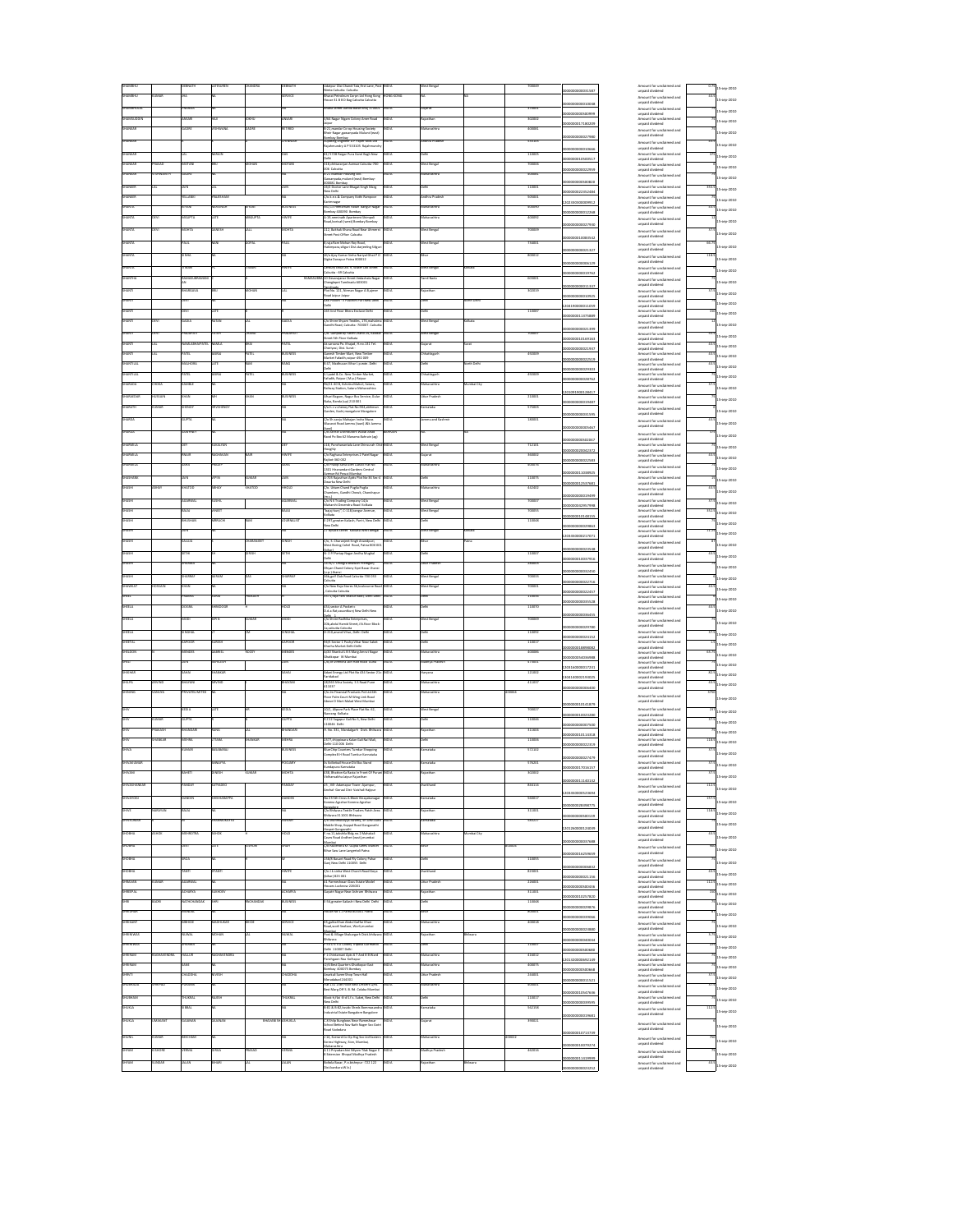|               |     |                  |             |             | Vitark Oharati A,sh<br>ela) Sikar (raj.) Sikar<br>s S G Traders 23/24 R<br>rutta 700001 Calcutt                                                                                                                                                                                                                                  |                  |                   | 33200            |                               | Amount for unclaimed and<br>Senson for understand and<br>Amount for underred and<br>unpaid dividend | 41                      | 5-sep-2010                                                                                                                                                                                                                                                                                                                                                                              |
|---------------|-----|------------------|-------------|-------------|----------------------------------------------------------------------------------------------------------------------------------------------------------------------------------------------------------------------------------------------------------------------------------------------------------------------------------|------------------|-------------------|------------------|-------------------------------|-----------------------------------------------------------------------------------------------------|-------------------------|-----------------------------------------------------------------------------------------------------------------------------------------------------------------------------------------------------------------------------------------------------------------------------------------------------------------------------------------------------------------------------------------|
|               |     |                  |             | <b>INES</b> | oad East                                                                                                                                                                                                                                                                                                                         |                  | st Beng           |                  |                               | Amount for unclaimed and                                                                            |                         | ep-2010<br>5-sep-2010                                                                                                                                                                                                                                                                                                                                                                   |
|               |     |                  |             |             | utta 700035 Calc<br>tira Thevarakkavu Road Trip<br>sis                                                                                                                                                                                                                                                                           |                  |                   | 682301           | 032251                        | unpaid dividend<br>Amount for unclaimed and                                                         |                         | sep-2010                                                                                                                                                                                                                                                                                                                                                                                |
|               |     |                  |             |             | wara Processors Limited P<br>sdaoam,bhilwara Bhilwara                                                                                                                                                                                                                                                                            |                  |                   | 31100            |                               | unpaid dividend<br>Amount for unclaimed and<br>unpaid dividend                                      | x                       | Sarp 2010                                                                                                                                                                                                                                                                                                                                                                               |
|               |     |                  |             | RW AL       | o Mehra Brothers, 2-b,tara Cha<br>tta Street, Calcutta Calcutta                                                                                                                                                                                                                                                                  | XA               | st Geog           | 700073           |                               | Amount for unclaimed and                                                                            | ø                       | S-sep-2010                                                                                                                                                                                                                                                                                                                                                                              |
|               |     |                  |             |             | mo, bukketin<br>.<br>Ve frank                                                                                                                                                                                                                                                                                                    |                  |                   |                  | 035916                        | unpaid dividend<br>Amount for unclaimed and                                                         |                         | 5-sep-2010                                                                                                                                                                                                                                                                                                                                                                              |
|               |     |                  |             |             | o Rajeev Tandon & Co. I St Floor, Flat<br>s.2, 220/1,a.j.c.bose Road, Calcutta                                                                                                                                                                                                                                                   |                  | st Genga          | 700014           | 203280000098359               | unpaid dividend<br>Amount for unclaimed and<br>unpaid dividend                                      |                         | <b>S-sep-2010</b>                                                                                                                                                                                                                                                                                                                                                                       |
|               |     |                  |             |             | spur Avenue Calcutta-700 0                                                                                                                                                                                                                                                                                                       |                  | st Gener          | 700075           |                               | Amount for unclaimed and                                                                            | $\overline{41}$         | S-sep-2010                                                                                                                                                                                                                                                                                                                                                                              |
|               |     |                  |             |             | .<br>2 Haridham Society Nr Tulsidhar<br>deshwar Road Bharuch Gujarat                                                                                                                                                                                                                                                             |                  |                   | 292012           |                               | unpaid dividend<br>Amount for unclaimed and                                                         |                         | 5-sep-2010                                                                                                                                                                                                                                                                                                                                                                              |
|               |     |                  |             |             | idg 9 Flat Ug 4 Kamat Complex 11 To:                                                                                                                                                                                                                                                                                             | XA               |                   | 403002           | 12761129                      | unpaid dividend<br>Amount for unclaimed and                                                         |                         | 5-sep-2010                                                                                                                                                                                                                                                                                                                                                                              |
|               |     |                  |             |             | schi Nazar Bhily                                                                                                                                                                                                                                                                                                                 |                  |                   | 311001           | A1300343<br>00000000010430    | unpaid dividend<br>Amount for unclaimed and<br>unpaid dividend                                      | $\overline{a}$          | sep 2010                                                                                                                                                                                                                                                                                                                                                                                |
|               |     |                  |             |             | s Suresh Gentle 51 West Minister<br>can Causway Sion Bombay -400022                                                                                                                                                                                                                                                              |                  |                   |                  |                               | Amount for unclaimed and                                                                            |                         | Sarp 2010                                                                                                                                                                                                                                                                                                                                                                               |
|               |     |                  |             |             | 44 Shrenik Nagar Hug Society Arres<br>gar Ghatkopar West Mumbai                                                                                                                                                                                                                                                                  |                  |                   | 400000           | 00502039                      | unpaid dividend<br>Amount for unclaimed and                                                         |                         | $-$ sep $-2010$                                                                                                                                                                                                                                                                                                                                                                         |
|               |     |                  |             |             | l Shop No 7 And 8 2nd Flo                                                                                                                                                                                                                                                                                                        |                  |                   |                  |                               | unpaid dividend<br>Amount for unclaimed and                                                         | 215.2                   |                                                                                                                                                                                                                                                                                                                                                                                         |
|               |     | DIERJEE          |             |             | .<br>Nakhnasar Hyderabas                                                                                                                                                                                                                                                                                                         |                  |                   | 70002            | 104470005858471               | unpaid dividend<br>Amount for unclaimed and                                                         |                         | sep-2010                                                                                                                                                                                                                                                                                                                                                                                |
|               |     |                  |             |             | utta 700 027 Calcu<br>o Abhishek 3.b.b.ganguli :<br>Icutta-700 012 Calcutta                                                                                                                                                                                                                                                      |                  |                   | 0001             | 024291                        | <b>hospitally</b> history<br>Amount for unclaimed and                                               | 41                      | 5-sep-2010<br>iep-2010                                                                                                                                                                                                                                                                                                                                                                  |
|               |     |                  |             |             | (178 MHz                                                                                                                                                                                                                                                                                                                         |                  |                   |                  | 023203                        | mpaid dividend<br>Amount for unclaimed and<br>unpaid dividend                                       | $\alpha$                | sep-2010                                                                                                                                                                                                                                                                                                                                                                                |
|               |     | ESHV             |             |             | allok Street, 4th Floor, Kolkata<br>kata                                                                                                                                                                                                                                                                                         |                  |                   | 70000            | 0132                          | Amount for unclaimed and<br>unpaid dividend                                                         |                         | 5-sep-2010                                                                                                                                                                                                                                                                                                                                                                              |
|               |     |                  |             |             | onal M<br>tes Muzaffar Nagar - 251 001 (u.p.)                                                                                                                                                                                                                                                                                    |                  |                   |                  |                               | Amount for unclaimed and<br>unpaid dividend                                                         | $\overline{a}$          | 5-sep-2010                                                                                                                                                                                                                                                                                                                                                                              |
|               |     |                  |             |             | na.c-15,type Iv Spl., J<br>nsion New Delhi Delh                                                                                                                                                                                                                                                                                  |                  |                   |                  |                               | Amount for unclaimed and<br>unpaid dividend                                                         | 43                      | S-sep-2010                                                                                                                                                                                                                                                                                                                                                                              |
|               |     |                  |             |             | , Harihar Niwas Plot No 420, 15th<br>ad Khar West Mumbai                                                                                                                                                                                                                                                                         |                  |                   |                  | 00004847<br>012034843         | Amount for unclaimed and<br>unpaid dividend                                                         | π                       | Sarp 2010                                                                                                                                                                                                                                                                                                                                                                               |
|               |     |                  |             |             | thya Prashant Narar I<br>ne Near Malhar Theater Maharas                                                                                                                                                                                                                                                                          |                  |                   |                  |                               | Amount for unclaimed and<br>unpaid dividend                                                         | $\overline{\mathbf{H}}$ | 5-sep-2010                                                                                                                                                                                                                                                                                                                                                                              |
|               |     |                  |             |             | oni Park, Opp.g<br>urk, O/s Panigate, Baroda                                                                                                                                                                                                                                                                                     | XA               |                   | 390019           | 0015461504<br>000000000023077 | Amount for unclaimed and<br>unpaid dividend                                                         | $\overline{a}$          | 5-sep-2010                                                                                                                                                                                                                                                                                                                                                                              |
|               |     |                  |             |             | 5/205, Unique Towers 2nd Gals<br>ndl. Estate S.v. Road Nr. Kamat Club,                                                                                                                                                                                                                                                           |                  |                   |                  |                               | Amount for unclaimed and<br>unpaid dividend                                                         | 295.                    | sep-2010                                                                                                                                                                                                                                                                                                                                                                                |
|               |     |                  |             |             | regson West Mumbai<br>.<br>In Floor,pratisthan Compl<br>Ip:it.xavier's School,behis                                                                                                                                                                                                                                              |                  |                   |                  | 10003117                      |                                                                                                     | $\overline{a}$          |                                                                                                                                                                                                                                                                                                                                                                                         |
|               |     |                  |             |             | ikh,<br>Hd Ram<br>wk, Chikoowadi,ghoddod Road,                                                                                                                                                                                                                                                                                   |                  |                   |                  | 10100238                      | Amount for unclaimed and<br>unpaid dividend                                                         |                         | 5-sep-2010                                                                                                                                                                                                                                                                                                                                                                              |
|               |     |                  |             |             | <sup>9</sup> -4/2, irrigation Colony, Singh<br>Dwar, p.o. gurukul Kangri Hardwa                                                                                                                                                                                                                                                  |                  | ır Pra            | 249404           |                               | Amount for unclaimed and<br>unpaid dividend                                                         | 43.                     | -sep-2010                                                                                                                                                                                                                                                                                                                                                                               |
|               |     |                  |             |             | kul Kanari<br> Greens Flat No.101 , Tower-12<br>hna Road, sector-48 Gurgoan.                                                                                                                                                                                                                                                     |                  |                   | 122001           | 00000000023681                | Amount for unclaimed and                                                                            |                         | $-$ sep $-2010$                                                                                                                                                                                                                                                                                                                                                                         |
|               |     |                  |             |             | rvana<br>I-15, Zinc Colony Hi                                                                                                                                                                                                                                                                                                    |                  |                   |                  | 010017130                     | unpaid dividend<br>Amount for unclaimed and                                                         |                         | sep-2010                                                                                                                                                                                                                                                                                                                                                                                |
|               |     |                  |             |             | rara) Raj<br>Chineray Kumar M<br>inty C/128<br>Ico Nagar Angul                                                                                                                                                                                                                                                                   |                  |                   | 759145           | 301760000112530<br>1033464041 | unpaid dividend<br>Amount for unclaimed and<br>unpaid dividend                                      |                         | 5-sep-2010                                                                                                                                                                                                                                                                                                                                                                              |
|               |     |                  |             |             | no.632,kalyan Nagar Co-oprative<br>Iony P.o.kalyannagar,via-panshila                                                                                                                                                                                                                                                             |                  |                   | 100112           |                               | Amount for unclaimed and                                                                            |                         | 5-sep-2010                                                                                                                                                                                                                                                                                                                                                                              |
|               |     |                  |             |             | stt 24parganas (north) Kalyan Naga<br>:<br>Sh Bi Tiwari Shanit Miret                                                                                                                                                                                                                                                             |                  |                   |                  |                               | unpaid dividend<br>Amount for unclaimed and                                                         |                         |                                                                                                                                                                                                                                                                                                                                                                                         |
|               |     |                  |             |             | .<br>Jo.wh.r.g.devouth P.o. cha<br>Dt-24 Parganas South                                                                                                                                                                                                                                                                          |                  |                   | 741158           | 0027281                       | unpaid dividend<br>Amount for unclaimed and                                                         | 112                     | sep-2010                                                                                                                                                                                                                                                                                                                                                                                |
|               |     |                  |             |             | .<br>Markahar Pukur Road Desha Prix                                                                                                                                                                                                                                                                                              |                  |                   | 700029           | 20818                         | unpaid dividend                                                                                     | $\overline{2}$          | -sep-2010                                                                                                                                                                                                                                                                                                                                                                               |
|               |     |                  |             |             | .<br>Kabupaten<br>2038                                                                                                                                                                                                                                                                                                           |                  |                   |                  | 00000010012129                | Amount for unclaimed and<br>unpaid dividend<br>Amount for unclaimed and                             |                         | sep-2010                                                                                                                                                                                                                                                                                                                                                                                |
|               |     |                  |             |             | <i>aus newnoe uncure venuss.</i><br>una Colony Khiratabad Hyderaba<br>martalla Lane, Calcutta Calcutta                                                                                                                                                                                                                           |                  | ut ile            | 700001           | 00000011849488                | unpaid dividend<br>Amount for unclaimed and                                                         |                         | S-sep-2010                                                                                                                                                                                                                                                                                                                                                                              |
|               |     |                  |             |             | in Vibar: New Delhi: Delhi                                                                                                                                                                                                                                                                                                       |                  |                   | 110017           | 035546                        | unpaid dividend<br>Amount for unclaimed and                                                         | 192.                    | S-sep-2010<br>sep-2010                                                                                                                                                                                                                                                                                                                                                                  |
|               |     |                  |             |             | atandeep Society, Modasa 383 311                                                                                                                                                                                                                                                                                                 |                  |                   | 383315           | 00025117                      | unpaid dividend<br>Amount for unclaimed and                                                         | 43.                     | sep-2010                                                                                                                                                                                                                                                                                                                                                                                |
|               |     |                  |             |             | : Sarkari Griha Nirman Sansthan Neu<br>sine Haspital Dhantoli Nagpur                                                                                                                                                                                                                                                             | XA               |                   |                  | 016865                        | unpaid dividend<br>Amount for unclaimed and<br>unpaid dividend                                      | 112                     | sep-2010                                                                                                                                                                                                                                                                                                                                                                                |
|               |     |                  |             |             | 14 p                                                                                                                                                                                                                                                                                                                             |                  |                   |                  |                               | Amount for unclaimed and                                                                            | 17                      | sep-2010                                                                                                                                                                                                                                                                                                                                                                                |
|               |     |                  |             |             | endra Bhaban Station Pally<br>uddhipur Po And Ps Baruipur<br>ata Went Benasi                                                                                                                                                                                                                                                     |                  | t Bengal          | 700144           | 0027306                       | unpaid dividend<br>-<br>Amount for unclaimed and                                                    |                         | S-sep-2010                                                                                                                                                                                                                                                                                                                                                                              |
|               |     |                  |             |             |                                                                                                                                                                                                                                                                                                                                  |                  | hes Dr            |                  | 034497                        | Amount for unclaimed and                                                                            |                         | S-sep-2010                                                                                                                                                                                                                                                                                                                                                                              |
|               |     |                  |             |             | intapur Savera<br>io 6-2 99/3 list Floor Advocate<br>iony Mahabubabad Post, Waranga                                                                                                                                                                                                                                              |                  |                   | 50610            |                               | unpaid dividend<br>Amount for unclaimed and                                                         |                         | Sarp 2010                                                                                                                                                                                                                                                                                                                                                                               |
|               |     | DHIRAD           |             |             | o 5 Sri Balaji Building Akash Nagar B<br>arayana Pura Near Ken Public Schoo                                                                                                                                                                                                                                                      | XA               | nataka            | 560016           | 50733                         | unpaid dividend<br>Amount for unclaimed and                                                         | -22                     |                                                                                                                                                                                                                                                                                                                                                                                         |
|               |     |                  |             |             | exion<br>ce 27-20-40. I St Fl                                                                                                                                                                                                                                                                                                    |                  |                   | 520002           | 684110                        | unpaid dividend<br>Amount for unclaimed and                                                         |                         | $-$ sep $-2010$                                                                                                                                                                                                                                                                                                                                                                         |
|               |     | nzo              |             |             | seum Road, Gov<br>remenda<br>load, Cakutta Calcutta                                                                                                                                                                                                                                                                              |                  |                   | 700007           |                               | unpaid dividend<br>Amount for unclaimed and                                                         | ø                       | 5-sep-2010                                                                                                                                                                                                                                                                                                                                                                              |
|               |     |                  |             |             | ali Phukan Road, Rehabari                                                                                                                                                                                                                                                                                                        |                  |                   | 781008           | 00000000031410                | unpaid dividend<br>Amount for unclaimed and                                                         |                         | 5-sep-2010<br>Sarp 2010                                                                                                                                                                                                                                                                                                                                                                 |
|               |     |                  |             |             | wahati<br>ndra i rivestr<br>.83/b 1st Fiz                                                                                                                                                                                                                                                                                        |                  |                   |                  | 0197160                       | unpaid dividend<br>Amount for unclaimed and                                                         | 43                      |                                                                                                                                                                                                                                                                                                                                                                                         |
|               |     |                  |             |             | im Nagar 505 001 (a.p.)                                                                                                                                                                                                                                                                                                          |                  |                   |                  |                               | unpaid dividend                                                                                     |                         |                                                                                                                                                                                                                                                                                                                                                                                         |
|               |     |                  |             |             |                                                                                                                                                                                                                                                                                                                                  |                  |                   |                  | 00000000024403                |                                                                                                     |                         | 5-sep-2010                                                                                                                                                                                                                                                                                                                                                                              |
|               |     |                  |             |             | i 253 Rajarajeswari Nagar Bang 2nd<br>2ss 4th Main 4th Stage Berni Layout                                                                                                                                                                                                                                                        |                  |                   | 560098           | 204470<br>004803123           |                                                                                                     | 67                      | -<br>sep-2010                                                                                                                                                                                                                                                                                                                                                                           |
|               |     |                  |             | 104         | har Com<br>nagar Bangalon                                                                                                                                                                                                                                                                                                        |                  |                   | 560041           | 00048433                      | Amount for unclaimed and<br>unpaid dividend<br>Amount for unclaimed and<br>unpaid dividend          |                         |                                                                                                                                                                                                                                                                                                                                                                                         |
|               |     |                  |             |             | $\begin{array}{l} \underline{\mathsf{ran}}_{\mathsf{L}} \\ \mathsf{n}, \underline{\mathsf{qa}}, \underline{\mathsf{tan}}_{\mathsf{L}} \\ \underline{\mathsf{vec}}_{\mathsf{L}} \underline{\mathsf{large}} \\ \underline{\mathsf{vec}}_{\mathsf{L}} \end{array}$<br>gd Off 1 224 58 Rajeev Nagar<br>charam Hyderabad Andhra Prade |                  |                   |                  |                               | Amount for unclaimed and<br>unpaid dividend                                                         | B                       |                                                                                                                                                                                                                                                                                                                                                                                         |
|               |     |                  |             | wit         | .<br>(o G E Karanja Post N A D K Aranja De<br>Iaigad Bombay 400704 Bombay                                                                                                                                                                                                                                                        | XA               |                   | 400704           | 2382782<br>os e               | Amount for unclaimed and<br>unpaid dividend                                                         |                         | Sarp 2010<br>5-sep-2010<br>sep-2010                                                                                                                                                                                                                                                                                                                                                     |
|               |     |                  |             |             | st No 7 1st Cross Street Balail?                                                                                                                                                                                                                                                                                                 |                  |                   |                  | 040188243                     | Amount for unclaimed and                                                                            |                         | <b>S-sep-2010</b>                                                                                                                                                                                                                                                                                                                                                                       |
|               |     |                  |             |             | No.t-136 Market Kalyani Khani<br>.adilabad Dist Ap <i>Ad</i> ilabad                                                                                                                                                                                                                                                              |                  | hra Pi            | 509231           | 5022                          | unpaid dividend<br>Amount for unclaimed and<br>unpaid dividend                                      | 112.                    |                                                                                                                                                                                                                                                                                                                                                                                         |
|               |     |                  |             |             | 5 Sowbhagya Apartments Prasantl<br>o 24 Srinivasa Avenue R.a Puram                                                                                                                                                                                                                                                               |                  |                   | 600028           |                               | Amount for unclaimed and<br>unpaid dividend                                                         | $\overline{\mathbf{r}}$ |                                                                                                                                                                                                                                                                                                                                                                                         |
|               |     |                  |             |             | a<br>6 24/2 Mura<br>8  Visheken                                                                                                                                                                                                                                                                                                  |                  |                   | 53000            | 033419790                     | Amount for unclaimed and<br>unpaid dividend                                                         | $\alpha$                | sep-2010<br>sep-2010<br>sep-2010                                                                                                                                                                                                                                                                                                                                                        |
|               |     |                  |             |             | (5, G.t. Road (south) 2nd Floor,<br>pur Howrah                                                                                                                                                                                                                                                                                   |                  |                   | 711102           | 00000010491035                | Amount for unclaimed and<br>unpaid dividend                                                         | $\overline{a}$          | 5-sep-2010                                                                                                                                                                                                                                                                                                                                                                              |
|               |     |                  |             |             | inager Loan Centre (north) Personal<br>nking, 17 Sansad Marg New Delhi Ne                                                                                                                                                                                                                                                        |                  |                   |                  | 00000000037384                | Amount for unclair<br>d and<br>unpaid dividend                                                      |                         | sep-2010                                                                                                                                                                                                                                                                                                                                                                                |
|               |     |                  |             |             | rt, B-Wing, 2nd<br>nt, Bombay Bomi                                                                                                                                                                                                                                                                                               |                  |                   |                  | 0019061                       | Amount for unclaimed and<br>unpaid dividend                                                         |                         |                                                                                                                                                                                                                                                                                                                                                                                         |
|               |     | RPORAT<br>IIALTD |             |             | (c-Li.c.mutual Fund ) 44/1,kalichari<br>ehra Estate L.b.s.marg.near Vikhroli                                                                                                                                                                                                                                                     |                  |                   | 400079           |                               | Amount for unclaimed and                                                                            | $\mathbf{R}$            | sep-2010<br>$-$ sep $-2010$                                                                                                                                                                                                                                                                                                                                                             |
|               | OIM | <b>ZELLAY</b>    |             |             | tion Vikhroli (w) Bombay Bombay<br>90/a-20 College Road Arralas                                                                                                                                                                                                                                                                  |                  |                   | 523201           | 028323                        | unpaid dividend                                                                                     |                         |                                                                                                                                                                                                                                                                                                                                                                                         |
|               |     |                  |             |             |                                                                                                                                                                                                                                                                                                                                  |                  |                   |                  | 000000014710660               | Amount for unclaimed and<br>unpaid dividend<br>Amount for unclaimed and                             |                         |                                                                                                                                                                                                                                                                                                                                                                                         |
| m             |     |                  |             |             | ma Godown Road, twar turn<br>artment,gayatri Nagar, Vijaywada<br>ision Lane, Cuttack Orissa                                                                                                                                                                                                                                      |                  |                   | 753001           | 0005724                       | unpaid dividend<br>Amount for unclaimed and                                                         |                         |                                                                                                                                                                                                                                                                                                                                                                                         |
|               |     |                  |             |             | 2 Ashok Vihar Phase I Delhi 11005                                                                                                                                                                                                                                                                                                |                  |                   | 110052           | 027854                        | unpaid dividend<br>Amount for unclaimed and                                                         |                         |                                                                                                                                                                                                                                                                                                                                                                                         |
|               |     |                  |             |             |                                                                                                                                                                                                                                                                                                                                  |                  |                   | 710101           | 0500701<br>0027541            | unpaid dividend<br>Amount for unclaimed and<br>unpaid dividend                                      | 37.                     |                                                                                                                                                                                                                                                                                                                                                                                         |
|               |     |                  |             |             | ahamaya" Dharampur, po. Sdt.<br>oghly (wb.)<br>ndhi Nagar Bhilwara                                                                                                                                                                                                                                                               | XA               |                   | 311001           | 0017171                       | Amount for unclaimed and<br>unpaid dividend                                                         | 112                     |                                                                                                                                                                                                                                                                                                                                                                                         |
|               |     |                  |             |             | a ili Rasta Peth Utti<br>adey Mandir Pune                                                                                                                                                                                                                                                                                        |                  |                   | 411002           | 10249598                      |                                                                                                     | 118.                    |                                                                                                                                                                                                                                                                                                                                                                                         |
|               |     |                  |             |             | attad Bidg Sakkar<br>4601                                                                                                                                                                                                                                                                                                        |                  |                   |                  | 5891                          | Amount for unclaimed and<br>unpaid dividend<br>Amount for unclaimed and<br>unpaid dividend          | $\overline{a}$          |                                                                                                                                                                                                                                                                                                                                                                                         |
|               | AND |                  |             |             | ndhi Nazar Bhilwara<br>7.new Allpore, Block "k"   St Fi                                                                                                                                                                                                                                                                          | DίA<br><b>SE</b> | asthan<br>it Sana | 311001<br>700053 | 027647                        | Amount for unclaimed and<br>unpaid dividend                                                         | 112.<br>$\overline{17}$ |                                                                                                                                                                                                                                                                                                                                                                                         |
|               |     |                  |             |             | <b>Little Calcutte</b>                                                                                                                                                                                                                                                                                                           |                  |                   |                  | 0031495                       | Amount for unclaimed and<br>unpaid dividend                                                         |                         |                                                                                                                                                                                                                                                                                                                                                                                         |
|               |     |                  |             |             | ulla Chaki Sarani 30 Silig                                                                                                                                                                                                                                                                                                       | XA               |                   | 734404           | 1837                          | Amount for unclaimed and<br>unpaid dividend<br>Amount for unclaimed and                             |                         |                                                                                                                                                                                                                                                                                                                                                                                         |
| $\frac{1}{2}$ |     |                  |             |             | rjeeling Sliguri<br>apara Po. Giu                                                                                                                                                                                                                                                                                                |                  |                   | 722122           | 1684043                       | unpaid dividend<br>Amount for unclaimed and                                                         |                         |                                                                                                                                                                                                                                                                                                                                                                                         |
|               |     |                  |             |             |                                                                                                                                                                                                                                                                                                                                  |                  |                   |                  | 29342<br>4638                 |                                                                                                     | $\overline{a}$          |                                                                                                                                                                                                                                                                                                                                                                                         |
|               |     |                  |             |             | Sardar Si<br>  Calcutta<br>wifwi Close Post Box No 20784<br>sbla                                                                                                                                                                                                                                                                 |                  |                   |                  |                               | Amount for uncleaned and<br>Amount for uncleaned and<br>unpaid dividend<br>Amount for unclaimed and | -15                     |                                                                                                                                                                                                                                                                                                                                                                                         |
|               |     |                  |             |             | Aashi Bhusan Mukheriee<br>utta 34 Calcutta                                                                                                                                                                                                                                                                                       |                  | st Gener          |                  | 017329                        | unpaid dividend<br>Amount for unclaimed and<br>unpaid dividend                                      |                         |                                                                                                                                                                                                                                                                                                                                                                                         |
|               |     |                  |             |             | um Apartment Flat No D3 3b<br>kherjee Road: Kolkata                                                                                                                                                                                                                                                                              |                  | t Geogr           |                  | 031634989                     | Amount for unclaimed and<br>unpaid dividend                                                         |                         |                                                                                                                                                                                                                                                                                                                                                                                         |
|               |     |                  |             |             | 7, U.m. Road Ligh-1, Block-4 Flat-14<br>utta - 67 Calcutta<br>Aarvana Perumai Street                                                                                                                                                                                                                                             |                  | st Genga          | coccas           | 0000000020615                 | Amount for unclaimed and<br>unpaid dividend<br>Amount for unclaimed and                             | B<br>59.2               |                                                                                                                                                                                                                                                                                                                                                                                         |
|               |     |                  |             |             | shawaldiam, Chennai Ch                                                                                                                                                                                                                                                                                                           |                  |                   |                  |                               |                                                                                                     |                         |                                                                                                                                                                                                                                                                                                                                                                                         |
|               |     |                  |             |             | .<br>Pirai, Po- Pirai Gor<br>sk Of India Mumbai Nri Branch, 2n                                                                                                                                                                                                                                                                   | XA               |                   | 844114<br>400003 | 528498                        | unpaid dividend<br>Amount for unclaimed and<br>unpaid dividend<br>Amount for unclaimed and          | $112$<br>78.7           |                                                                                                                                                                                                                                                                                                                                                                                         |
| <b>IBHAS</b>  |     |                  |             |             | ., 70/80 M G Road, Fort Mu                                                                                                                                                                                                                                                                                                       |                  |                   | 712103           | 155406                        | unpaid dividend                                                                                     |                         |                                                                                                                                                                                                                                                                                                                                                                                         |
| roo           |     |                  |             |             | (o Amalendu Garupati 549,merr)<br>o.8 Distt.hooghly (wb)- 712103                                                                                                                                                                                                                                                                 |                  |                   |                  | 0000000018296                 | Amount for unclaimed and<br>unpaid dividend                                                         |                         |                                                                                                                                                                                                                                                                                                                                                                                         |
|               |     |                  |             |             | No 1 Ashtavinayak Nagar Hug Soc C F<br>Kagar Post Office Kolhapur                                                                                                                                                                                                                                                                |                  |                   | 416013           | 000000011740259               | Amount for unclaimed and<br>unpaid dividend                                                         |                         |                                                                                                                                                                                                                                                                                                                                                                                         |
|               | w   | <b>UTHAKUR</b>   | <b>PLAD</b> |             | -100 Market Street Bidhan Nagar<br>rgapar 713212<br>12, sector-12, R.k.pu                                                                                                                                                                                                                                                        |                  |                   |                  | 33876                         | Amount for unclaimed and                                                                            |                         |                                                                                                                                                                                                                                                                                                                                                                                         |
|               |     |                  |             |             | prasad Vihar,(a.w.h.o.colony) Villay<br>karpur,landhora Roorkee,uttrakhar                                                                                                                                                                                                                                                        |                  |                   | 110022<br>247056 | 00024247                      | unpaid dividend<br>Amount for unclaimed and<br>unpaid dividend<br>Amount for unclaimed and          |                         | 5-sep-2010<br>S-sep-2010<br>S-sep-2010<br>5-sep-2010<br>sep-2010<br>S-sep-2010<br>15-sep-2010<br>Ssep-2010<br>15-sep-2010<br>5-sep-2010<br>$-$ sep $-2010$<br>5-sep-2010<br>5-sep-2010<br>5-sep-2010<br>15-sep-2010<br>5-sep-2010<br>$-$ sep $-2010$<br>5-sep-2010<br>5-sep-2010<br>$-$ sep $-2010$<br>5-sep-2010<br>5-sep-2010<br>S-sep-2010<br>5-sep-2010<br>5-sep-2010<br>5-sep-2010 |

| i ar                                                                                       |       | p-2010         |
|--------------------------------------------------------------------------------------------|-------|----------------|
| paid dividend<br>1ount for uncla<br>imed and                                               |       | oso            |
| mount for uncl<br>mount for uncl<br>npaid dividend<br>med and                              |       |                |
|                                                                                            |       |                |
| imed and<br>Amount for und<br><b>Innahövän histori</b>                                     |       | 2010           |
| f<br>d and<br>nć<br>nd                                                                     |       |                |
| brebivib bison                                                                             |       | 2010           |
| t for unclaim<br>d and<br>nres                                                             |       |                |
| ad dive<br>ü                                                                               |       | 2010           |
| a fe<br>r und<br>d and<br>na                                                               |       | 010            |
| paid dividend                                                                              |       |                |
| nove<br>e for und<br>imed and                                                              |       | 2010<br>ú      |
| id dividend<br>nount for undi<br>d and                                                     |       |                |
| brebivib bison                                                                             | ś     | 2010           |
| nount fo<br>r und<br>d and                                                                 |       | 2010           |
| paid dividend                                                                              |       |                |
| nount fa<br>r und<br>d and<br>mpaid dividend                                               | 3     |                |
| <b>Imediand</b>                                                                            | 5     |                |
| <b>Amount for uncli</b><br>unpaid dividend                                                 |       | 010            |
| nount for und<br>imed and<br>npaid dividend                                                |       | 2010           |
| d a                                                                                        | ć     |                |
| .<br>Iount fa<br>paid div<br>arund<br>64:<br>ä                                             |       | 2010           |
|                                                                                            |       |                |
| Amount for unclaimed and<br>unpaid dividend                                                |       | $-2010$        |
| na<br>e fe<br>r und<br>d and                                                               |       |                |
| breakd dividend                                                                            |       |                |
| imed and<br>Amount for und<br>hreaid dividend                                              | ś     | ú<br>'nń       |
| imed and                                                                                   |       |                |
| Amount for uncl<br>Amount for uncl<br>unpaid dividend<br>unpaid dividend<br>med and        |       |                |
|                                                                                            |       |                |
| iou<br>t for und<br>d a<br>Á<br>ä                                                          |       |                |
| dd<br>nd<br>ij                                                                             |       |                |
| mount for unclaim<br>ed and                                                                |       | 2010           |
| brebivib bison                                                                             |       |                |
| mount for und<br>d and<br>unpaid dividend                                                  |       | 2010           |
| a fe<br>nour<br>r und<br>d and                                                             |       |                |
| unpaid dividend                                                                            |       |                |
| .<br>nount fo<br>spaid div<br>r und<br>idend<br>d and                                      |       | 2010           |
|                                                                                            |       |                |
| ount fo<br>paid div<br>ir unda<br>İdend<br>å.                                              |       | 2010           |
| ç                                                                                          |       |                |
| tk                                                                                         |       |                |
| Amount for und<br>unpaid dividend                                                          |       | 2010           |
| .<br>Gand                                                                                  |       |                |
| nount for und<br>Isaid dividend                                                            |       | 2010           |
| nour<br>,<br>rund                                                                          |       |                |
| unt for und<br>id dividend<br>۱p                                                           |       | 010            |
| iour<br>oveend<br>unt for und<br>id divide                                                 | ż     |                |
| d a<br>u<br>no<br>nd                                                                       |       |                |
| paid dividend                                                                              |       |                |
| t fo<br>ä<br>d i                                                                           |       |                |
| id dividend<br>۱p                                                                          |       | 2010           |
| .<br>ar und<br>d <sup>ar</sup><br>å.<br>ï                                                  | 75    |                |
| unt fo<br>id div<br>ij                                                                     |       | oso            |
| mount for unit<br>imed and                                                                 |       | 2010<br>ú      |
| .<br>id d<br>id<br>ış                                                                      |       |                |
| nount for unclai <mark>rr</mark><br>1paid dividend<br>d and                                | 17    | 2010           |
| nount fo<br>r und<br>d and                                                                 | ī     |                |
| <b>Innahörith History</b>                                                                  |       | 2010           |
| mount for undi<br>imed and                                                                 | 3     | 010            |
| moaid dividend<br>iour<br>for und<br>imed and<br>h                                         | 5     |                |
| aid divi                                                                                   |       | ú<br>oso       |
| dend<br>rund<br>pai<br>104<br>$\frac{1}{6}$<br>å.<br>ä                                     |       |                |
| d<br>nd<br>ij                                                                              |       |                |
| ب<br>unt fa<br>id div<br>ir undi<br>Mənd<br>d and                                          |       |                |
| mount for unclaim<br>ed and                                                                | ī     |                |
| aid divide<br>.<br>dr                                                                      |       | 2010           |
| nount for uncle<br>imed and                                                                |       | 010            |
|                                                                                            |       |                |
| ed divide<br>                                                                              |       |                |
| mount for undi<br>dand                                                                     | ś     | 2010           |
| brebivib bison                                                                             |       |                |
| nount for und<br>d and<br>mpaid dividend                                                   |       | $-2010$<br>ß   |
| å.                                                                                         | 25    |                |
| unt for und<br>id divident                                                                 |       | 010            |
| a fe<br>r und<br>nour<br>d and                                                             |       |                |
| npaid dividend                                                                             |       |                |
| d a                                                                                        |       | 2010<br>Ľ,     |
| space of the<br>mount for und<br>spaid dividend<br>Amount for und<br>imed and              |       | īś<br>$-2010$  |
| heald dividend                                                                             |       |                |
| ū<br>d d                                                                                   |       | 1Ś             |
| spaid dividend                                                                             |       | p-2010         |
|                                                                                            |       |                |
| nount for unclaimed and<br>paid dividend                                                   |       | 2010<br>ú      |
| nount for unclaim<br>ed and                                                                | ś     | 2010           |
| brebivib bison                                                                             |       |                |
| nount fa<br>und<br>d and<br>paid dividend                                                  |       | 2010           |
| d a<br>ä                                                                                   | 3     |                |
| end<br>ā<br>ij                                                                             |       |                |
| ۷۰<br>mt fa<br>id d <sup>y</sup><br>.<br>noure for inclaimed and                           |       | 010            |
| .<br>And els<br>ä<br>aimed and                                                             |       |                |
| r<br>1998<br>1994<br>ia awaiina<br>unt for und<br>id dividend<br>ų                         |       |                |
| ă.<br>iou<br>ä                                                                             |       |                |
| unt for unda<br>id dividend                                                                |       |                |
| nount for unclaimed and<br><b>Address</b><br>id                                            |       |                |
| imed and                                                                                   |       | 2010           |
| spied dividents<br>mount for und<br>spaid dividend                                         |       |                |
| t for und<br>d and<br>iou<br>ä<br>md<br>ų                                                  |       | p-2010         |
| nount for und<br>imed and                                                                  |       |                |
| npaid dividend                                                                             |       | sep-2010<br>1Ś |
| Á<br>Ġ<br>ò.                                                                               |       |                |
| d<br>á                                                                                     |       | sep-2010       |
| e fe<br>a and<br>mour<br>r und                                                             | ī     |                |
| inpaid dividend                                                                            |       | ep-2010        |
| Amount for uncl<br>imed and                                                                |       | sep-2010<br>1Ś |
| mpaid dividend                                                                             |       |                |
| Amount for uncli<br>imed and<br>unpaid dividend                                            | 3     | 15-sep-2010    |
| Amount for und<br>imed and                                                                 | ø     |                |
| ä                                                                                          |       | 5-sep-2010     |
| ant fo<br>paid divi<br>nour <sup>e</sup><br>dend<br>rund<br>in.<br>for<br>d ar<br>idd      |       | 15-sep-2010    |
| npaid dividend<br>mount for uncl<br>med and                                                | s     | 5-sep-2010     |
| unpaid dividend<br>Amount for unclaimed and                                                | š     |                |
| <b>Senderich Print</b><br>ü                                                                |       | Sam2010        |
| aimed and                                                                                  |       | p-2010         |
| imed and                                                                                   | 112.5 |                |
| unpura aiwawna<br>Amount for uncl<br>unpura for uncl<br>Amount for uncl<br>unpura dividend |       | p-2010         |
| -<br>Amount for unclaimed and<br>unpaid dividend                                           | 5     | sep-2010       |
| ä<br>d and<br>í.                                                                           | ŧ     |                |
| ount for und<br>paid dividend                                                              |       | sep-2010       |
| m<br>med and<br>r und<br>mo<br>unpaid dividend                                             |       | p-2010         |
| Amount for unclaimed and                                                                   |       | sep-2010<br>ò, |
| unpaid dividend                                                                            |       |                |
| ed and                                                                                     |       | p-2010         |
| med and                                                                                    |       |                |
| Amount for uncl<br>Amount for uncl<br>unpaid dividend<br>unpaid dividend                   | ś     | sep-2010       |
| imed and<br>Amount for unclu<br>unpaid dividend                                            |       | sep-2010       |
| d ar<br>Á<br>ä                                                                             | ī     | sep-2010       |
| ount for und<br>paid dividend<br>med and                                                   |       |                |
| mount for und<br>npaid dividend                                                            |       | sep-2010<br>ß  |
| Amount for unclu<br>imed and                                                               |       | 15-sep-2010    |
| mpaid dividend<br>ä<br>our<br>for und<br>imed and                                          |       |                |
| aid dividend<br>u                                                                          |       | -2010          |
| Amount for und<br>d and                                                                    |       | sep-2010       |
| aid dividend<br>ış                                                                         |       |                |
| d and                                                                                      |       | p-2010         |
| mount for uncl<br>npaid dividend<br>mount for und<br>ed and                                |       |                |
| hreaid dividend                                                                            |       | sep-2010<br>īś |
| Amount for unclu<br>imed and                                                               | ć     | īś<br>sep-2010 |
| unpaid dividend<br>Amount for uncli<br>aimed and                                           | ī     |                |
| aid divide<br>.<br>ە<br>mount for undi<br>imed and                                         |       | 15-sep-2010    |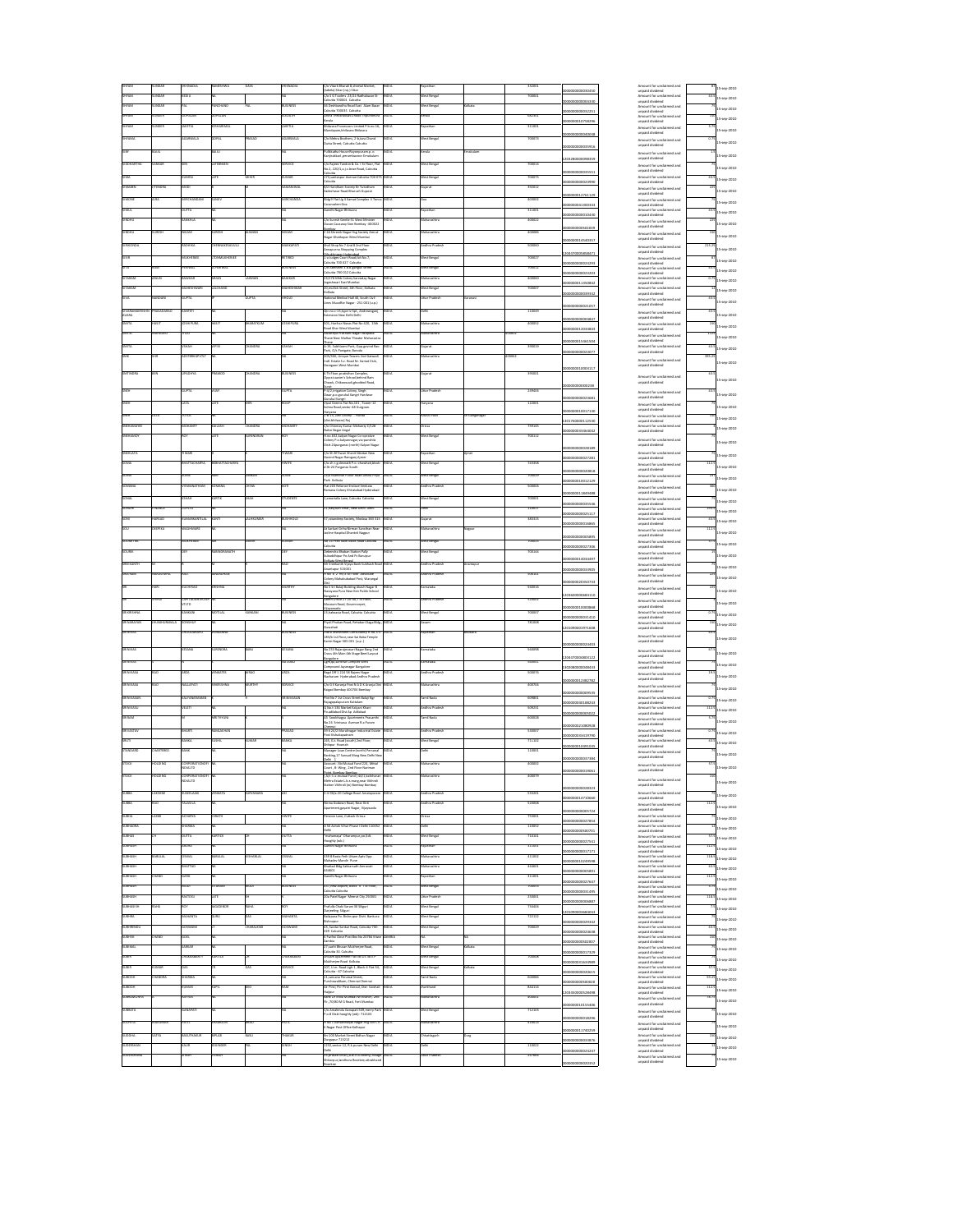|                    |      |       |        |    |             | 21 Prem Gall No.1-                                                                                                                                                              |    |            | 110033           |                                  | Amount for unclaimed and                                                                   |                       |                                 |
|--------------------|------|-------|--------|----|-------------|---------------------------------------------------------------------------------------------------------------------------------------------------------------------------------|----|------------|------------------|----------------------------------|--------------------------------------------------------------------------------------------|-----------------------|---------------------------------|
|                    |      |       |        |    |             | pr,delhi Delhi                                                                                                                                                                  |    |            | 1100             |                                  | Amount for uncommodiate<br>Amount for unclaimed and<br>unpaid dividend                     | 21.7                  | S-sep-2010<br>ep-2010           |
|                    |      |       |        |    |             | ntral Govt Staff Quarte<br>ck F 3 Flat 18 Kolkata                                                                                                                               |    | st Ben     | 700054           |                                  | Amount for unclaimed and                                                                   | B                     | ep-2010                         |
|                    |      |       |        |    |             | lat No De 1 St Floor II 2 618 /<br>Io 11 Nanjara Mih Hyderabad                                                                                                                  |    |            | 500034           |                                  | unpaid dividend<br>Amount for unclaimed and                                                | E                     | 5-sep-2010                      |
|                    |      |       |        |    |             | dhi Nagar Bh                                                                                                                                                                    |    |            | 311001           | 010685385<br>10373               | unpaid dividend<br>Amount for unclaimed and<br>unpaid dividend                             | - 22                  | sep-2010                        |
|                    |      |       |        |    |             | 107 St. john's Wood, Taxarekere Mair<br>194, Kormangala,bangalore Bangalor                                                                                                      |    |            | 560029           | 333178                           | Amount for unclaimed and<br>unpaid dividend                                                |                       | sep.2010                        |
|                    |      |       |        |    |             | .<br>Sabarigiri Anu Shakti N<br>I Bombay                                                                                                                                        |    |            |                  | 500373                           | Amount for unclaimed and<br>unpaid dividend<br>Amount for unclaimed and                    | 15.                   | sep-2010                        |
|                    |      |       |        |    |             | 1c.palm Avenue Cal<br>utta<br>71, bhawarsi Peth                                                                                                                                 |    |            | 700019<br>411042 | 000000023229                     | unpaid dividend<br>Amount for unclaimed and                                                | B                     | 5-sep-2010                      |
|                    |      |       |        |    |             | n. Pune Pune<br>the Darb 1                                                                                                                                                      |    |            | 22600            | 0030321                          | unpaid dividend<br>Amount for unclaimed and                                                | 27                    | sep-2010<br>S-sep-2010          |
|                    |      |       |        |    |             | 1/1, loc Colony G T Road A/cantt                                                                                                                                                |    | yana       | 133001           | 0017882<br>012607782             | unpaid dividend<br>Amount for unclaimed and<br>unpaid dividend                             | 112.                  | sep-2010                        |
|                    |      | WUR   |        |    |             | 10/6 Karunamoyee Housing Estate<br>tiake City Kolkata                                                                                                                           |    | st Denga   | 700091           | A2915799                         | Amount for unclaimed and<br>unpaid dividend                                                | -22                   | Sarp 2010                       |
|                    |      |       |        |    |             | enicant Technology Solutions Pip<br>ognizant i ecrivisiogy solutionii Miot<br>o. 26, Rajiv Gandhi Infotech- Park,<br>lidc. Hiiewadi Pune<br>.no. 2-7-110 S.p.m. New Colony-Sirg |    |            | 411057           | 12172387                         | Amount for unclaimed and<br>unpaid dividend                                                |                       | 5-sep-2010                      |
|                    |      |       | 835510 |    |             | ghaznagar<br>abhakar Prasad Shradcharund Roa                                                                                                                                    |    |            | 504290<br>421201 | 105140000015999                  | Amount for unclaimed and<br>unpaid dividend                                                | 37                    | 5-sep-2010                      |
|                    |      |       |        |    |             | mbivali East Dist Thane 421201                                                                                                                                                  |    |            |                  |                                  | Amount for unclaimed and<br>unpaid dividend                                                |                       | sep-2010                        |
|                    |      |       |        |    |             | : Sen Road<br>North Thakurpuku                                                                                                                                                  |    | it Ben     |                  | 623                              | Amount for unclaimed and<br>unpaid dividend<br>Amount for unclaimed and                    | B                     | sep-2010                        |
|                    |      |       |        |    |             | arpara 24 Pgujn) Po Agarpara Kolka<br>tt Geneal                                                                                                                                 |    |            | 143107           | nanssanss                        | unpaid dividend<br>Amount for unclaimed and                                                |                       | <b>S-sep-2010</b><br>S-sep-2010 |
|                    |      |       |        |    |             | abarta à<br>98,e-7,e                                                                                                                                                            |    |            |                  | 946482                           | unpaid dividend<br>Amount for unclaimed and<br>unpaid dividend                             | $\overline{a}$        | $-$ sep $-2010$                 |
|                    |      |       |        |    |             | ındhi Nagar ühibwara                                                                                                                                                            |    |            | 311001           | 38753                            | Amount for unclaimed and<br>unpaid dividend                                                | -15                   | 5-sep-2010                      |
|                    |      |       |        |    |             | x X deb Road Calcutta<br>                                                                                                                                                       |    |            | 200045           | 023005                           | Amount for unclaimed and<br>unpaid dividend                                                |                       | sep-2010                        |
|                    |      |       |        |    |             | (5 Corner, Rajk<br>1/112 Double S<br>able Storey Titak Nagar                                                                                                                    |    |            |                  | 08512                            | Amount for unclaimed and<br>unpaid dividend<br>Amount for unclaimed and                    | 1953                  | sep-2010                        |
|                    |      |       |        |    |             | hi New Delhi<br>0/112 Double St                                                                                                                                                 |    |            |                  | 011411<br>1005713                | unpaid dividend<br>Amount for unclaimed and                                                |                       | 5-sep-2010<br>-<br>sep-2010     |
|                    |      |       |        |    |             |                                                                                                                                                                                 |    |            |                  | 7532                             | unpaid dividend<br>Amount for unclaimed and<br>unpaid dividend                             |                       | sep-2010                        |
|                    |      |       |        |    |             | A 2 Opp Co.<br>anity Mall Dag<br>Nag<br>vara 311001 Bhily                                                                                                                       |    |            |                  |                                  | Amount for unclaimed and<br>unpaid dividend                                                |                       | 5-sep-2010                      |
|                    |      |       |        |    |             | /o M H J & Sons Katra Cho<br>howk Delhi-110006 Delhi                                                                                                                            |    |            |                  |                                  | Amount for unclaimed and<br>unpaid dividend                                                |                       | 5-sep-2010                      |
|                    |      |       |        |    |             | 904 Springfie<br>ed Bangalore                                                                                                                                                   |    |            |                  | 00000013800903                   | Amount for unclaimed and<br>unpaid dividend<br>Amount for unclaimed and                    |                       | 5-sep-2010                      |
|                    |      |       |        |    |             | /1 Arannath Pandit Street<br>an Poddopukur Calcutta<br>/23 Sec 16 Rohini Dell                                                                                                   |    |            | 110001           | 021630704                        | <b>Innehicle Nigero</b><br>Amount for unclaimed and                                        | 112                   | Sarp 2010                       |
|                    |      |       |        |    |             | irwad A.b.road, Jiwaji Ganj, O<br>p.) Gwallor                                                                                                                                   |    | dhya Pra   | 474001           | 011651649                        | unpaid dividend<br>Amount for unclaimed and                                                |                       | S-sep-2010<br>sep.2010          |
|                    |      |       |        |    |             | ındni Nagar ühilwarı                                                                                                                                                            |    |            | 311001           | 031199<br>015362                 | unpaid dividend<br>Amount for unclaimed and                                                | $\overline{15}$       | Sarp 2010                       |
|                    |      |       |        |    |             | lind Mock. 1                                                                                                                                                                    |    |            | 570012           | 0011765                          | unpaid dividend<br>Amount for unclaimed and<br>unpaid dividend<br>Amount for unclaimed and | 115.5                 | $5-$ sep $-2010$                |
|                    |      |       |        |    |             | G, Sec G, Ro<br>ergart<br>-14 Tit Colony No                                                                                                                                     |    | thia P     | 769002<br>458443 | 26388716                         | unpaid dividend<br>Amount for unclaimed and                                                | 14.2<br>-15           | sep-2010                        |
|                    |      |       |        |    |             | 131 Kallash Com<br>Kamrej Village kholvad Surat Surat                                                                                                                           |    |            | 294190           | 101330000297653                  | unpaid dividend<br>Amount for unclaimed and                                                | 103                   | Sarp 2010<br>5-sep-2010         |
|                    |      |       |        |    |             | s Shakespeare Sarani Shakespeare<br>ani Kolkata Kolkata                                                                                                                         |    | st Bengal  |                  | 204470002743337                  | unpaid dividend<br>Amount for unclaimed and<br>unpaid dividend                             | 50                    |                                 |
|                    |      |       |        |    |             | No 1 705/a 25 Ekasia Colony<br>namkonda Distt Warangal 506001                                                                                                                   |    |            | Shezon           |                                  | Amount for unclaimed and                                                                   |                       | -<br>sep-2010                   |
|                    |      |       |        |    |             |                                                                                                                                                                                 |    |            |                  | 4933                             | unpaid dividend<br>Amount for unclaimed and                                                |                       | 5-sep-2010<br>sep-2010          |
|                    |      |       |        |    |             | 22/552 Sindhi Colony Shastri Nagar                                                                                                                                              |    | tar Prades |                  | 32686<br>0025                    | unpaid dividend<br>Amount for unclaimed and<br>unpaid dividend                             | 17.                   | 5-sep-2010                      |
|                    |      |       |        |    |             | 135 Sector 29 Arun Vihar N                                                                                                                                                      |    |            | 201101           | 00000021876009                   | Amount for unclaimed and<br>unpaid dividend                                                | $\overline{v}$        | sep-2010                        |
|                    |      |       |        |    |             | inisys Global Services Sjri Park Le<br>4 And 15 Warp Tower Whitefield<br>5 Bangalore Karnataka<br>eld Opp                                                                       |    |            |                  |                                  | Amount for unclaimed and<br>unpaid dividend                                                |                       | sep-2010                        |
|                    |      |       |        |    |             | ite Bank Of India N.c.e.r.t<br>w Delhi New Delhi                                                                                                                                |    |            | 110010           | 8941387                          | Amount for unclaimed and                                                                   |                       | .<br>sep-2010                   |
|                    |      |       |        |    |             |                                                                                                                                                                                 |    |            |                  |                                  |                                                                                            |                       |                                 |
|                    |      |       |        |    |             | Sarat Bose Road 4 Th<br>ata 700020 Calcutt                                                                                                                                      |    |            |                  |                                  | unpaid dividend<br>Amount for unclaimed and                                                | 27                    | S-sep-2010                      |
|                    |      |       |        |    |             | le, Ferr                                                                                                                                                                        |    |            |                  | 500283<br>016                    | npaid di<br>Amount for unclaimed and<br>unpaid dividend                                    |                       | sep-2010                        |
|                    |      |       |        |    |             | use No 1205/sector 34c Chandigari<br>022 Chandigart                                                                                                                             |    | njab       | 160022           | 04525                            | Amount for unclaimed and<br>unpaid dividend                                                |                       | 5-sep-2010                      |
|                    |      |       |        |    |             | San 857 Aug Af Af St<br><b>Languina</b> Vados                                                                                                                                   |    |            | 290014           | 00000030044240                   | Amount for unclaimed and<br>unpaid dividend<br>Amount for unclaimed and                    |                       | $-$ sep $-2010$                 |
|                    |      |       |        |    |             | .<br>n.s.road,4th Floor, Kolkata Kolkata<br>to-4181, D.I. Road, Ambala Cantt                                                                                                    |    |            | 133001           | 1038334                          | unpaid dividend<br>Amount for unclaimed and                                                | $\overline{17}$       | S-sep-2010                      |
|                    |      |       |        |    |             | .<br>Liabar House Aera (u.p.)                                                                                                                                                   |    |            |                  | 277305                           | unpaid dividend<br>Amount for unclaimed and                                                | 66.73                 | S-sep-2010<br>sep-2010          |
|                    |      |       |        |    |             | 5/69 Sudia Bu                                                                                                                                                                   |    |            | 221001           | 022028                           | unpaid dividend<br>Amount for unclaimed and<br>unpaid dividend                             | 43.                   | iep-2010                        |
|                    |      |       |        |    |             | : Janta Hardware Store Tel<br>ed <sub>-B</sub> aya-823 001<br>io 1430 Sector 35 B C                                                                                             |    |            | 823001<br>16003  | 022285                           | Amount for unclaimed and<br>unpaid dividend                                                |                       | sep-2010                        |
|                    |      |       |        |    |             | 036 Chandle                                                                                                                                                                     |    |            |                  | 04425                            | www.awsena<br>Amount for unclaimed and<br>unpaid dividend<br>Amount for unclaimed and      | 111.                  | S-sep-2010                      |
|                    |      |       |        |    |             | rabhu Nivas Kaloor Kathrii<br>makulam Cochin 682017                                                                                                                             | XA |            | 682017           |                                  | unpaid dividend<br>Amount for unclaimed and                                                | 115                   | sep-2010<br>sep-2010            |
|                    |      |       |        |    |             | mbika Ngr A P Jalochi Nr Sudit Hot<br>m. 1 Phase Tal Baramati Dist Pune                                                                                                         |    |            |                  | 04713                            | unpaid dividend<br>Amount for unclaimed and                                                |                       | 5-sep-2010                      |
|                    |      |       |        |    |             | arnati Maharashtra<br>a, Block B, Pocket u & V. Mig Flats                                                                                                                       |    |            | 110052           | 104140001104236                  | unpaid dividend<br>Amount for unclaimed and                                                |                       |                                 |
|                    |      |       |        |    |             | mar Bagh, Delhi 110 052 Delhi<br>diraon Ry B.no.246/1 Pun                                                                                                                       |    |            | 411001           | 017316                           | unpaid dividend                                                                            | $\alpha$              | sep-2010<br>sep-2010            |
|                    |      |       |        |    |             | o Chana Villa VIII & P.o. Chala<br>rgonas (south) 24 Pargonas                                                                                                                   |    |            |                  | 00000012816633                   | -<br>Amount for unclaimed and<br>unpaid dividend<br>Amount for unclaimed and               |                       | 5-sep-2010                      |
|                    |      |       |        |    |             | 3-777 gurfoundry Hyderabad-500                                                                                                                                                  |    |            | 500001           | 00031491<br>023970               | unpaid dividend<br>Amount for unclaimed and<br>unpaid dividend                             | 41                    | S-sep-2010                      |
|                    |      |       |        |    |             | 31 Hyderabad<br>13 lirs Residential Colony Near Gu<br>n Rai Kalidas Road Dehradun                                                                                               |    |            | 24800            |                                  | Amount for unclaimed and<br>unnaid distributed                                             | $\overline{v}$        | 5-sep-2010                      |
|                    |      |       |        |    |             | ors Taxi Stand<br>sta<br>60 Dda Flat New Ranjit Nagar N Delh                                                                                                                    |    |            | 723101<br>110000 | 000000010019668                  | Amount for unclaimed and<br>unpaid dividend<br>Amount for unclaimed and                    | 112                   | 5-sep-2010                      |
|                    |      |       |        |    |             | <b>DOOS Dehi</b>                                                                                                                                                                |    |            | 11000            |                                  | unpaid dividend<br>Amount for unclaimed and                                                | 41.                   | S-sep-2010                      |
|                    |      |       |        |    |             | :k No. 10 H<br>r Delhi<br>chi Nagar Dh                                                                                                                                          |    |            | 311001           | 00000019605350<br>00000000022667 | unpaid dividend<br>Amount for unclaimed and<br>unpaid dividend                             | 16                    | 5-sep-2010<br>5-sep-2010        |
|                    |      |       |        |    |             | hi No 582, phase 1,dugri Un<br>Stana 141 002                                                                                                                                    |    |            | 141002           | 0017884                          | Amount for unclaimed and<br>unpaid dividend                                                | 112                   | S-sep-2010                      |
|                    |      |       |        |    |             | i.                                                                                                                                                                              |    |            |                  | 00012793<br>20396                | Amount for unclaimed and<br>unpaid dividend                                                |                       | S-sep-2010                      |
|                    |      |       |        |    |             | 302 B 1 Jalvauvihar Defence Enc<br>1 2 3 Plot 22 Sector 20 Kharghar                                                                                                             |    |            | 410210           | 048298278                        | Amount for unclaimed and<br>unpaid dividend                                                |                       | <b>S-sep-2010</b>               |
|                    |      |       |        |    | war         | t Bajrang Bali Chowk Nayagaon P.<br>smalpur Dist-Munger (bihar)                                                                                                                 |    |            | 811214           |                                  | Amount for unclaimed and<br>unpaid dividend                                                |                       | Ssep-2010                       |
|                    |      |       |        |    |             | -b,akash Ganga 89,w.<br>mbay Bombay                                                                                                                                             |    |            |                  | 013520331<br>00028438            | Amount for unclaimed and                                                                   |                       | <b>S-sep-2010</b>               |
|                    |      |       |        |    | ла          | 97,new Park Street, Flat No. 12 C.<br>30 017  Calcutta<br>/26 xhree Chaltanya Complex, Opp                                                                                      |    |            | 700017<br>411009 | 00000000022918                   | unpaid dividend<br>Amount for unclaimed and<br>unpaid dividend                             | 43.<br>118            | 5-sep-2010                      |
|                    |      |       |        |    |             | ktangan English School Parvati-pun                                                                                                                                              |    |            |                  |                                  | Amount for unclaimed and<br>unpaid dividend<br>Amount for unclaimed and                    |                       | sep-2010                        |
|                    |      | CSHIT |        | мų | <b>USAN</b> | ns : rune<br>at 4 Ajwani Apts 710/b 16 Bhai<br>eth Pune Maharashira 411002                                                                                                      |    | est Benga  | 411002<br>711202 | 16438                            | unpaid dividend<br>Amount for unclaimed and                                                | щ                     | S-sep-2010                      |
|                    |      |       |        |    | INESS       | /1, Karuna Pukur Road P.o: Belurma<br>rah Belur<br>acore A Mahabubnawy Dt 509131                                                                                                |    |            |                  | 0028560<br>102781                |                                                                                            |                       | 15-sep-2010                     |
|                    |      |       |        |    |             | t6,first Floor,                                                                                                                                                                 |    |            |                  | 00000000033893<br>30491          | unpaid dividend<br>Amount for unclaimed and<br>unpaid dividend<br>Amount for unclaimed and |                       | .<br>S-sep-2010<br>sep-2010     |
|                    |      |       |        |    |             | shi New Delhi<br>174 Greaterkaila                                                                                                                                               |    |            | 110048           | 0027                             | unpaid dividend<br>Amount for unclaimed and<br>unpaid dividend                             | B                     | 5-sep-2010                      |
|                    |      |       |        |    |             | a Raghunath Singh Dangi Village<br>Ians Via Uprera Dist Bhilwara Bhilwa                                                                                                         |    |            |                  | 100033066                        | Amount for unclaimed and<br>unpaid dividend                                                |                       | 15-sep-2010                     |
|                    |      |       |        |    |             | 11 Shakti Nagar Extn Delhi 11005                                                                                                                                                | ιA |            | 110052           | 00253                            | Amount for unclaimed and<br>unpaid dividend                                                | 22!                   | sep-2010                        |
|                    | MA   |       |        |    |             | ndhi Nagar Bhilwara                                                                                                                                                             |    |            | 311001<br>45800  | 039336                           | Amount for unclaimed and<br>unpaid dividend<br>Amount for unclaimed and                    |                       | 5-sep-2010                      |
|                    |      |       |        |    |             | gar Mandusunim.p.1-458 002                                                                                                                                                      |    |            | 834008           | 0023278                          | unpaid dividend<br>Amount for unclaimed and                                                |                       | 5-sep-2010                      |
|                    |      |       |        |    |             | Chief Engineer (a/m)cmpdi<br>ndwana Place Ranchi 834008<br>05 Vikas Apartment Janki Kutir Juh                                                                                   |    |            | 400049           | 00000500628                      | unpaid dividend<br>Amount for unclaimed and                                                | $\overline{z}$        | 5-sep-2010<br>S-sep-2010        |
|                    |      |       |        |    |             | bay 400049 Bombay<br><b>MS Kocha Challan Khari Babli D</b>                                                                                                                      |    |            | 110000           | 1008071<br>026811                | unpaid dividend<br>Amount for unclaimed and                                                |                       | S-sep-2010                      |
|                    |      |       |        |    |             | no.608, Ward No-7 Aalkala Kairan.                                                                                                                                               |    | ar Pradesh | 200662           | 065818                           | unpaid dividend<br>Amount for unclaimed and<br>unpaid dividend                             |                       | $-$ sep $-2010$                 |
| arsa<br>arse       |      |       |        |    |             | 5 Mukerjee Marg Jawad 458330<br>131 El Govind Park Colony S                                                                                                                     |    | thya Prade | 458330<br>202001 | 0105                             | Amount for unclaimed and<br>unpaid dividend<br>Amount for unclaimed and                    | 42.5                  | 5-sep-2010                      |
| ars                |      |       |        |    |             | ar Algarh 202001<br>Mukerjee Marg Jaw                                                                                                                                           | ιA | hya Prai   | 458330           | 007324                           | unpaid dividend<br>Amount for unclaimed and                                                | $\boldsymbol{17}$     | 5-sep-2010<br>sep-2010          |
| URESH<br><b>us</b> | ANDR |       |        |    |             | a-6 obra Colony Sonebhadra ( U.p.)<br>nebhadra<br>ahat Road 1st Fi                                                                                                              | XA | tar Prade  | 231219           | 027219<br>029230                 | unpaid dividend<br>Amount for unclaimed and<br>unpaid dividend<br>nount for unclaimed and  | -15<br>$\overline{a}$ | S-sep-2010                      |

| Amount for unclaimed and                                                                                                                               | 5                             | sep-2010<br>1Ś             |
|--------------------------------------------------------------------------------------------------------------------------------------------------------|-------------------------------|----------------------------|
| unpaid dividend<br>Amount for uncla<br>bns bemis<br>.<br>ad<br>ù<br>ü                                                                                  | 21<br>$\overline{\mathbf{r}}$ | sep-2010                   |
| mount for und<br>imed and<br>ź                                                                                                                         |                               | sep-2010<br>ú              |
| aid divis<br>id<br>ij                                                                                                                                  | ść                            |                            |
| mount for v<br>npaid dividi<br>nd<br>d and<br>im<br>lend<br>np                                                                                         |                               | p-2010                     |
| <b>Amount</b> for uncli<br>da<br>id dividend<br>id dividend<br>npi                                                                                     |                               | 2010                       |
| unt for uncl<br>id dividend<br>Amour<br>å.                                                                                                             | ¢                             | 2010                       |
| Amount for unclaimed and                                                                                                                               |                               | 0.2010                     |
| and else<br>ü<br>unpai<br>Amou<br>aimed and                                                                                                            |                               |                            |
| ia awaiina<br>unt for und<br>id dividend<br>nş                                                                                                         | 5                             |                            |
| Amount for unclaimed and<br>unpaid dividend<br>Amount for und<br>aiment and                                                                            |                               | (40.2010)                  |
| aid diuta<br>lend<br>und<br>unpai<br>Amou<br>$\frac{1}{6}$<br>å.                                                                                       |                               | sep-2010                   |
| d divi<br>nd<br>nş                                                                                                                                     |                               | 2010                       |
| Amount for unclaime<br>d and<br>unpaid dividend                                                                                                        |                               | sep-2010<br>1Ś             |
| Amount for und<br>d and                                                                                                                                |                               | 2010                       |
| unpaid dividend<br>.<br>Amount for und<br>unpaid dividend<br>d and                                                                                     |                               |                            |
| ı.<br>d ar                                                                                                                                             |                               | ep-2010                    |
| ount for und<br>seid dividend<br>nş                                                                                                                    |                               | 2010                       |
| unt for uncl<br>id dividend<br>Amour<br>unpaid<br>å.                                                                                                   |                               | 2010                       |
| Amount for und<br>imed and<br>aid divi<br>ü                                                                                                            |                               | 500.2010                   |
| nş<br>imad and                                                                                                                                         | $\overline{15}$               | sep-2010                   |
| Amount for uncl<br>unpaid dividend<br>즚<br>t for und<br>j,<br>å.                                                                                       | ŧ                             |                            |
| an<br>id dividend<br>ant for und<br>unpa<br>Amo<br>med and                                                                                             |                               | sep-2010                   |
| unpaid dividend                                                                                                                                        |                               | ep-2010<br>Ľ,              |
| Amount for unclaimed and<br>aid dividend                                                                                                               |                               | sep-2010<br>ú              |
| d ar<br>i<br>Am<br>unp<br>Amount for uncl<br>unpaid dividend<br>Amount for uncl<br>aime                                                                | ä                             | oso                        |
| im<br>d and                                                                                                                                            |                               | 010<br>ėρ                  |
| unpaid dividend<br>Amount for unclaimed and                                                                                                            | 75                            | sep-2010                   |
| breakd dividend<br>ù<br>iou<br>á.                                                                                                                      | $\frac{1}{2}$                 |                            |
| unt for und<br>aid dividend<br>med and<br>nt fo<br>mo<br>nd                                                                                            |                               | 2010                       |
| unpaid dividend                                                                                                                                        |                               | p-2010                     |
| Amount for uncl<br>unpaid dividend<br>d ar                                                                                                             |                               | ep-2010                    |
| Amount for unclaimed and                                                                                                                               |                               | 5-sep-2010                 |
| brebivib bisqn                                                                                                                                         | 7<br>3                        |                            |
| Amount for unclaimed and<br>unpaid dividend                                                                                                            |                               | sep-2010<br>ß              |
| Amount for und<br><b>Imediand</b><br>aid divide<br>ıd<br>id<br>unpai<br>Amos                                                                           | 112.5                         | sep-2010                   |
| ï.<br>i ar<br>d divi<br>nd<br>'nş                                                                                                                      |                               | 2010                       |
| Amount for unclaimed and<br><b>unpaid dividend</b>                                                                                                     |                               | sep-2010<br>1Ś             |
| Amount for und<br>imed and                                                                                                                             | m                             | 500.2010                   |
| aid divi<br>aid divi<br>xunt fo<br><b>Exampled dividend</b><br>Amount for und<br>Expaid dividend<br>Amount for und<br>d and                            |                               | 2010                       |
| d and                                                                                                                                                  | ĵ                             |                            |
| unpaid dividend                                                                                                                                        |                               | īś<br>sep-2010             |
| t for und<br>mo<br>d and<br>unpaid dividend                                                                                                            |                               | p-2010                     |
| Amount for unclaim<br>unpaid dividend<br>d and                                                                                                         |                               | sep-2010                   |
| t fa<br>r und<br>$m \sim$<br>d a                                                                                                                       | ä                             |                            |
| id dividend<br>npi                                                                                                                                     |                               | ep-2010                    |
| Amaw<br>t for und<br>å.<br>emtern ve<br>unpaid dividend<br>Amount for uncl                                                                             | ä                             | sep 2010                   |
| imed and<br>unpaid dividend                                                                                                                            | 5                             | p-2010<br>Ľ,               |
| Amount for unclaimed and                                                                                                                               |                               | sep-2010<br>ú              |
|                                                                                                                                                        |                               |                            |
| Amount for unclaimed and<br>unpaid dividend                                                                                                            |                               | 15-sep-2010                |
| ant for unclaimed and<br>j<br>$m\alpha$                                                                                                                |                               | sep-2010<br>ò,             |
| unpaid dividend                                                                                                                                        | 3                             |                            |
| Amount for unclaimed and<br>unpaid dividend<br>j,<br>즚<br>t for und<br>å.                                                                              | 7                             | sep-2010                   |
|                                                                                                                                                        |                               | p-2010                     |
|                                                                                                                                                        |                               |                            |
| emtern ve<br>unpaid dividend<br>Amount for uncl<br>d and<br>unpaid dividend                                                                            | 75                            | p-2010                     |
| Amount for und<br>imed and<br>aid dividend                                                                                                             |                               | sep-2010                   |
| Amount for unclaimed and                                                                                                                               |                               | sep-2010<br>ß              |
| breakd dividend<br>Amount for unclaimed and                                                                                                            |                               |                            |
| <b>unpaid dividend</b><br>Amount for und<br>imed and                                                                                                   |                               | sep-2010<br>ß              |
| aid divi<br>ü                                                                                                                                          |                               | sep-2010<br>ú              |
| unpai<br>4mou<br>aimed and                                                                                                                             |                               | <sub>10</sub>              |
| emtern ve<br>unpaid dividend<br>Amount for uncl<br>im<br>d and<br>unpaid dividend                                                                      | 12                            | sep-2010<br>ŕ.             |
| <b>Amount for uncl</b><br>unpaid dividend<br>imed and                                                                                                  | 118.5                         | sep-2010                   |
| ÷,<br>for und<br>ù<br>å.                                                                                                                               | 150                           | $-2010$                    |
| id divid<br>nd<br>nş<br>our<br>d a                                                                                                                     | is,<br>ï<br>11                |                            |
| unt for und<br>id dividend<br>ų                                                                                                                        |                               | p-2010                     |
| t fe<br>d and<br>m<br>unpaid dividend                                                                                                                  |                               | p-2010                     |
| <b><i><u>Ammunt</u></i></b> for unclaima<br>d and<br>aid divide<br>'n.                                                                                 |                               | ep-2010                    |
| <b>Amnuel for und</b><br>d and<br>ime                                                                                                                  |                               | 0-2010                     |
| aid dividend<br>Amount for unclaimed and                                                                                                               |                               |                            |
| breakd dividend                                                                                                                                        |                               | sep-2010<br>ß              |
| Amount for und<br>imed and<br>unpaid dividend                                                                                                          |                               | 15-sep-2010                |
| mount for und<br>im<br>d and                                                                                                                           |                               | ep-2010                    |
| unpaid dividend<br>imed and                                                                                                                            |                               |                            |
| .<br>mount for und<br>npaid dividend<br>nş<br>Amount for unclaimed and                                                                                 | 112.5                         | 15-sep-2010                |
| hreaid dividend<br>ò.<br>four                                                                                                                          |                               | 15-sep-2010                |
| iid dividi<br>unt for u<br>d ar                                                                                                                        | ä                             | 2010                       |
| lend<br>und<br>nd                                                                                                                                      |                               | sep-2010                   |
| As<br>unpain<br>Amount fo.<br>Youid divid<br>Your<br>Amount for unclaimed and<br>unpaid dividend                                                       | D<br>5                        | 5-sep-2010                 |
| k<br>sount for und<br>bns bemis<br>aid divide<br>'n.<br>ų                                                                                              | 245                           | 15-sep-2010                |
| Amount for unclaims<br>d and                                                                                                                           | 7                             | 5-sep-2010                 |
| unpaid dividend                                                                                                                                        |                               |                            |
| d ar                                                                                                                                                   | 75<br>ä                       | sep.2010                   |
| ount for unclaim<br>Niid dividend<br>Amount for unclaimed and                                                                                          | 75                            | 15-sep-2010                |
| aimed and                                                                                                                                              |                               |                            |
| enoun to und<br>unpaid dividend<br>Amount for und<br>unpaid dividend                                                                                   | 118.5<br>ä                    | sep-2010                   |
| Amount for uncli<br>d ar<br>id divid<br>nş<br>lend                                                                                                     |                               | S-sep-2010                 |
| Amount for unclaimed and<br>unpaid dividend                                                                                                            | 118.5                         | 15-sep-2010                |
| e fo<br>r und<br>ma<br>med and                                                                                                                         | 75                            | 15-sep-2010                |
| unpaid dividend<br>Amount for unclaimed and                                                                                                            | 7                             |                            |
| aid dividend                                                                                                                                           |                               | Sam2010                    |
| aimed and<br>a<br>Am<br>unp                                                                                                                            |                               | sep-2010<br>ú,             |
| Amount for uncl<br>unpaid dividend<br>Amount for uncl<br>unpaid dividend<br>imed and                                                                   |                               | sep-2010                   |
| -<br>Amount for und<br>unpaid dividend<br>d and<br>im<br>np                                                                                            | 75                            | sep-2010<br>ß              |
|                                                                                                                                                        |                               |                            |
| Amount for unclaimed and<br>unpaid dividend<br>Amount for unclaimed and                                                                                | g)                            | p-2010                     |
| unpaid dividend                                                                                                                                        | n                             | 15-sep-2010                |
| .<br>Amo<br>it for und<br>imed and<br>unpaid dividend                                                                                                  |                               | sep-2010<br>ß              |
| $_{\alpha}$<br>k<br>nş                                                                                                                                 | 7                             | sep-2010                   |
| ت سخته<br>unt for unclaimed and<br>id dividend                                                                                                         | 225                           | 15-sep-2010                |
| Amount for unclaimed and<br>unpaid dividend                                                                                                            | 75                            | 15-sep-2010                |
| Amount for unclaimed and<br>unpaid dividend<br>Amount for unclaimed and                                                                                | 7                             |                            |
| d divid<br>nş<br>nd<br>Amount for unclaimed and                                                                                                        | 7<br>5                        | S-sep-2010                 |
| <b>unpaid dividend</b><br>Amount for unclaimed and                                                                                                     | 0.5                           | 15-sep-2010                |
| aimed and                                                                                                                                              |                               | 15-sep-2010                |
|                                                                                                                                                        |                               | 15-sep-2010                |
| Amount for uncl<br>unpaid dividend<br>Amount for uncl<br>unpaid dividend<br>unpaid dividend<br>imed and<br>Amount for unclaimed and<br>immain dividend | 150<br>œ                      | 15-sep-2010<br>15-sep-2010 |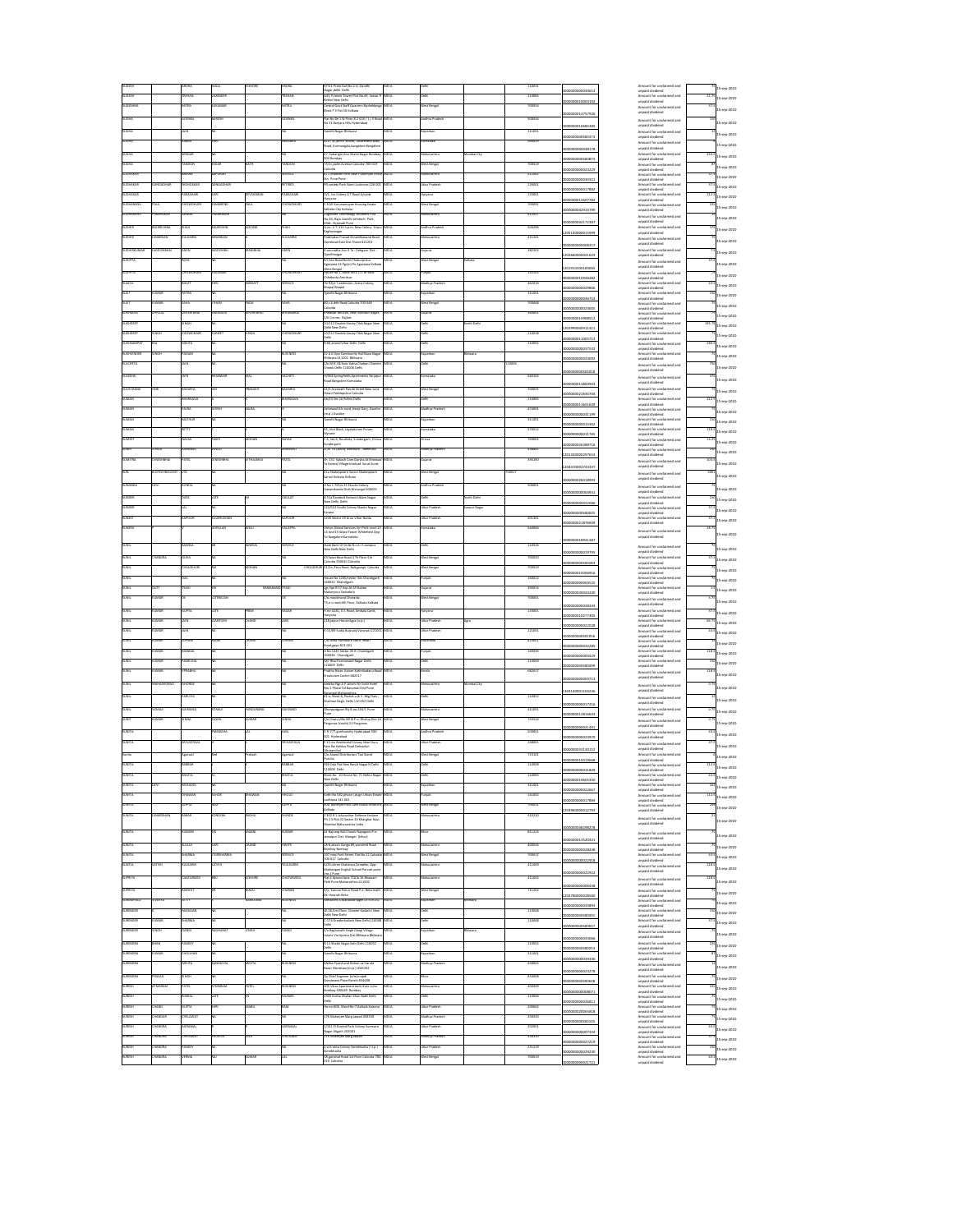|     |                   |      |      | i Kota Davti , Shakti<br>adra -231 222                                                                                                                       |    |           | 23122            |                           | Amount for unclaimed and<br>unpaid dividend<br>Amount for unclaimed and                    | 41<br>$\overline{a}$ | S-sep-2010                   |
|-----|-------------------|------|------|--------------------------------------------------------------------------------------------------------------------------------------------------------------|----|-----------|------------------|---------------------------|--------------------------------------------------------------------------------------------|----------------------|------------------------------|
|     |                   |      |      | lore-S&C<br>as sur<br>uku 534211 Tar                                                                                                                         |    |           | 534213           | 023188                    | unpaid dividend<br>Amount for unclaimed and                                                | 118                  | ep-2010<br>S-sep-2010        |
|     |                   |      |      | it No 5 2nd Floor R<br>sikeshwar Mumbai                                                                                                                      |    |           |                  | 163910                    | unpaid dividend<br>Amount for unclaimed and<br>unpaid dividend                             | 187                  | ep-2010                      |
|     |                   |      |      | Naga                                                                                                                                                         |    |           |                  |                           | Amount for unclaimed and<br>unpaid dividend                                                |                      | sep-2010                     |
|     |                   |      |      | (1745-a,street No. 10, Ruj Garl<br>ony, Delhi 110 031 Dalh<br>91 Sector 38-d Chandigari                                                                      |    |           | 110033<br>160030 | 6514                      | Amount for unclaimed and<br>unpaid dividend<br>Amount for unclaimed and                    | $^{22}$              | 5-sep-2010                   |
|     |                   |      |      | ndgarh<br>al Textiles, 2, M.g. Ro                                                                                                                            |    |           |                  |                           | unpaid dividend<br>Amount for unclaimed and<br>unpaid dividend                             | 41.                  | sep-2010<br>sep-2010         |
|     |                   |      |      | 17/4 Swardhara Gururaj So<br>ad, Pune Pune                                                                                                                   | XA |           | 411029           | 015706<br>0000000029562   | Amount for unclaimed and<br>unpaid dividend                                                | B                    | 5-sep-2010                   |
|     |                   |      |      | 6/806 Dda Flats Madangir                                                                                                                                     |    |           | 11006            |                           | Amount for unclaimed and<br>unpaid dividend<br>Amount for unclaimed and                    | $\alpha$             | S-sep-2010                   |
|     |                   |      |      | M S E B Colony Nea<br>. .<br>t Floor 7 Race Course Rd Co                                                                                                     |    |           | 452001           | 412410                    | unpaid dividend<br>Amount for unclaimed and                                                | $^{9}$               | sep.2010                     |
|     |                   |      |      | se Indore<br>No 50 Guru Narak Nagar Phase III                                                                                                                |    |           | 144003           | 4091695                   | unpaid dividend<br>Amount for unclaimed and                                                |                      | 5-sep-2010<br>S-sep-2010     |
|     |                   |      |      | urla Kingra Jalandhar City                                                                                                                                   |    |           | 14100            | 0005196                   | unpaid dividend<br>Amount for unclaimed and<br>unpaid dividend                             | $\overline{z}$       | -sep-2010                    |
|     |                   |      |      | 104, dharampura Col<br>ttt. Gurdaspur                                                                                                                        |    |           | 141505           | 0000019768                | Amount for unclaimed and<br>unpaid dividend                                                | 43.                  | 5-sep-2010                   |
|     |                   |      |      | 2, nirmal Tower Bara<br>ne Delhi New Delhi<br>x 41 devi Co Op H                                                                                              |    |           | 110019           | nsasse                    | Amount for unclaimed and<br>unpaid dividend                                                | Ð                    | sep-2010                     |
|     |                   |      |      | simohar Road No 1, j.v.p.d. Sch<br>se. Allahabad Bank bomba Y-4<br>-<br>hba Y-400 041                                                                        |    |           |                  | 0000000016430             | Amount for unclaimed and<br>unpaid dividend                                                |                      | 5-sep-2010                   |
|     |                   |      | wicz | -1187, Krishna Nagar Near Arti                                                                                                                               | XA |           | 400004           | 020317                    | Amount for unclaimed and<br>unpaid dividend                                                |                      | sep-2010                     |
|     |                   |      |      | o Pabrica Stores 522, gunukripa<br>r.p. road Opera House Bombay                                                                                              |    |           | 745613           |                           | Amount for unclaimed and<br>unpaid dividend<br>Amount for unclaimed and                    | $^{41}$              | sep-2010                     |
|     |                   |      |      | .<br>FRoad: Po Bokakhat Dist Golagi<br>sam 785612: Assam<br>path Aptt, samiran Roy Road, 2no                                                                 |    |           | 71330            | 10605                     | unpaid dividend                                                                            |                      | s.sep.2010                   |
|     |                   |      |      | ior, Flat No. 3, opp: aun telephone<br>chanes.p.o. Asansol.distt.burdwar<br>change, p.o.<br>b. Asareol                                                       |    |           |                  |                           | Amount for unclaimed and<br>unpaid dividend                                                |                      | S-sep-2010                   |
|     |                   |      |      | cement Agency Jawahar Bazar Tonk                                                                                                                             |    | sthan     | 304001           | 020636                    | Amount for unclaimed and                                                                   | 17.                  | sep-2010                     |
|     |                   |      |      | ha Manhipal EG/1 N.s. racd Behala,<br>cutta - 34 Calcu                                                                                                       |    | nt Benga  |                  | 30163716<br>os:           | unpaid dividend<br>Amount for unclaimed and<br>unpaid dividend                             |                      | Sarp 2010                    |
|     |                   |      |      | 19 Char<br>dan Bala M G Road Vile Pa<br>الا 15 m مست.<br>-- Smbay 400057 Bom                                                                                 | ×. |           | occs             | 2037                      | Amount for unclaimed and<br>unpaid dividend                                                |                      | 5-sep-2010                   |
|     |                   | ARW) |      | s Shri R.p.agarwal 56/12/5,p&t<br>ony, Arya Nagar, agra Agra<br>o.manish Fabricators 0-17/105-a                                                              | XA |           | 282001<br>221010 | 019842                    | Amount for unclaimed and<br>unpaid dividend                                                |                      | 5-sep-2010                   |
|     |                   |      |      | birdoour, Mahmooreani, yaramsal                                                                                                                              |    |           |                  |                           | Amount for unclaimed and<br>unpaid dividend                                                |                      | sep-2010                     |
|     |                   |      |      | 291 R.k.colony Opp. Love Garden                                                                                                                              |    |           |                  |                           | Amount for unclaimed and<br>unpaid dividend<br>Amount for unclaimed and                    | 43                   | sep.2010                     |
|     |                   |      |      | wara Raj<br>iational Tower 13 Loudon Stree<br>kata                                                                                                           |    | st Ger    | 700017           | <b>MAY</b>                | unpaid dividend<br>Amount for unclaimed and                                                | $^{22}$              | 5-sep-2010<br>S-sep-2010     |
|     |                   |      |      | <br>sor No. 1, 1029, near Master Mosic<br>sujali Paddu, puttur (d.k) 574 201<br>grantakal                                                                    |    |           |                  |                           | unpaid dividend<br>Amount for unclaimed and<br>unpaid dividend                             | 41                   | 5-sep-2010                   |
|     | <b>INA</b>        |      | na   | 163 Gali Madrea Mir Jumla Lal Kuan<br>ehi 110006 Delhi                                                                                                       | XA |           |                  | 16303<br>333780           | Amount for unclaimed and<br>unpaid dividend                                                | -15                  | 5-sep-2010                   |
|     |                   |      |      | 0 Room 2-3 Lower Anand Parbat<br>Cally 110005 Dalki<br>e No. 225-a, Vas                                                                                      |    |           | 110005           | 00396                     | Amount for unclaimed and<br>unpaid dividend<br>Amount for unclaimed and                    | $\overline{1}$       | sep-2010                     |
|     |                   |      |      | stwara,jaipur (raj.) Jaipur<br>;charu Avenue Calcutta-700 033                                                                                                |    |           |                  | 10302                     | unpaid dividend<br>Amount for unclaimed and                                                | 112                  | sep-2010<br>S-sep-2010       |
|     |                   |      |      | utta<br>-2. Esk Nikuni.                                                                                                                                      |    |           |                  | 337871<br>342222          | <b>Innabid distributed</b><br>Amount for unclaimed and<br>mpaid dividend                   |                      | -<br>sep-2010                |
|     |                   |      |      |                                                                                                                                                              |    |           |                  | 9571                      | Amount for unclaimed and<br>unpaid dividend                                                | 43                   | sep-2010                     |
|     |                   |      |      | Raghuabol PO Talcher Dist Argu<br>ir Up School Angul<br>. Netali Subhas Road 3rd F                                                                           |    | ut Ge     | 759100<br>monot  | tha                       | Amount for unclaimed and<br>unpaid dividend                                                | 667                  | 5-sep-2010                   |
|     |                   |      |      | o. 159 Calcutta - 700 001 Calcutta                                                                                                                           |    |           |                  |                           | Amount for unclaimed and<br>unpaid dividend<br>Amount for unclaimed and                    | 35.                  | 5-sep-2010                   |
|     |                   |      |      | ia a suprias koad ard Hoor<br>10.359, Calcutta 700 001 Calcu<br>/87 Kurswan Lane The Mall Kanp                                                               |    |           | 208001           | 000022677                 | unpaid dividend<br>Amount for unclaimed and                                                | $\overline{a}$       | sep-2010                     |
|     |                   |      |      | IDO1 Kanpur<br><b>Sindration</b>                                                                                                                             |    |           | 110019           |                           | unpaid dividend<br>Amount for unclaimed and                                                |                      | sep-2010<br>S-sep-2010       |
|     |                   |      |      | Gobindapur Po Gol<br>Sutahata Chaitanyi                                                                                                                      |    | st Genga  | 721645           | 503102                    | unpaid dividend<br>Amount for unclaimed and                                                | 26.2                 | 5-sep-2010                   |
|     |                   |      |      | berga                                                                                                                                                        |    |           | 110019           | 017059729                 | unpaid dividend<br>Amount for unclaimed and                                                |                      |                              |
|     |                   |      |      | i, deshbandhu Appartments<br>ikaji, new Delhi 110 019 New Delhi<br>ivekananda Nagar P.o. belgha<br>atta Calcutta                                             |    |           |                  |                           | unpaid dividend<br>Amount for unclaimed and                                                | 0.7                  | sep-2010<br>$5 - 56p - 2010$ |
|     |                   |      |      | Kunwar Baugh Chedda Road<br>mbivali (e) Mumbai Maharashtra                                                                                                   |    |           |                  | 031586                    | unpaid dividend<br>Amount for unclaimed and                                                | 17                   | <b>S-sep-2010</b>            |
|     |                   |      |      | 411 2nd Floor Greater Kallash 2 Del                                                                                                                          |    |           | 110048           | 2051                      | npaid d<br>Amount for unclaimed and                                                        | 187.                 | sep-2010                     |
|     |                   |      |      | 99 B Sector 38 B Cha                                                                                                                                         |    |           | 16003            | 34743946                  | unpaid dividend<br>Amount for unclaimed and<br>unpaid dividend                             | E                    | iep-2010                     |
|     |                   |      |      | 5 (b)akan<br>s įsįaikananda Opp. Shopping<br>npies New Delhi 110019 Delhi<br>5 Sultanpur Bhava Allahabad 21100                                               |    |           | 110019<br>211007 | 0000000014087             | Amount for unclaimed and<br>unpaid dividend<br>Amount for unclaimed and                    | 113                  | S-sep-2010                   |
|     |                   |      |      |                                                                                                                                                              |    |           |                  |                           |                                                                                            |                      |                              |
|     |                   |      |      |                                                                                                                                                              |    |           |                  |                           |                                                                                            | 15                   | sep-2010                     |
|     |                   |      |      | (o Syed Abid Ali B-104 )<br>Iwara (raj.) Bhilwara<br>r No 255/2 6th Div                                                                                      |    |           | 311001<br>577003 | 35274                     | unpaid dividend<br>Amount for unclaimed and<br>unpaid dividend<br>Amount for unclaimed and | E                    | sep-2010<br>5-sep-2010       |
|     | MAKRISHNA<br>TRAR |      |      | 69 Trichy Road Ram<br>mbatore 641046                                                                                                                         |    | of Nad    |                  | 0654397                   | unpaid dividend<br>Amount for unclaimed and                                                |                      | Sarp 2010                    |
|     |                   |      |      | $2$ Ath<br>kthiyamar<br>val Chenni                                                                                                                           |    |           |                  | 13029820                  | unpaid dividend<br>Amount for unclaimed and<br>unpaid dividend                             | 22                   | <b>S-sep-2010</b>            |
|     | VCENG             |      |      | mbe Nilaya 120/a Bori Palya 02 Mair<br>I Cross,m.1.pura, Bangalore Bangalor                                                                                  |    |           |                  |                           | Amount for unclaimed and<br>.<br>Impaid d<br>Amount for unclaimed and                      | $\overline{a}$       | <b>S-sep-2010</b>            |
|     |                   |      |      | V Main Road Kasturba Nazar Advar<br>Iras-20 Madras                                                                                                           |    |           |                  |                           | unpaid dividend                                                                            | $\overline{a}$       | Sarp 2010                    |
|     |                   |      |      | rear ist Floorjnehn<br>ad Adyar Madras N<br>rchant Tellar Karkala Tellar                                                                                     |    |           | 576117           | 017949                    | Amount for unclaimed and<br>unpaid dividend<br>Amount for unclaimed and                    |                      | sep-2010<br>5-sep-2010       |
|     |                   |      |      | Lakshmi Naray<br>35,m.g.c.market, Chirala (a.p.) Chiral                                                                                                      |    |           | 523150           | 00000000037457            | unpaid dividend<br>Amount for unclaimed and<br>unpaid dividend                             |                      | sep-2010                     |
|     |                   |      |      |                                                                                                                                                              |    |           |                  | 0029263<br>053343076      | Amount for unclaimed and<br>unpaid dividend                                                |                      | sep-2010                     |
|     |                   |      |      | Alankar Store Near Sbi<br>rbatpur Dibrugarh<br>15. Ni<br>modda (w)                                                                                           |    |           | 786627           |                           | Amount for unclaimed and<br>unpaid dividend<br>Amount for unclaimed and                    | B<br>$\overline{41}$ | 5-sep-2010                   |
|     |                   |      |      | 3. Debi                                                                                                                                                      |    |           |                  |                           | Amount for unclaimed and                                                                   | 71                   | ansi<br>sep-2010             |
|     |                   |      |      | 5/729 B Gandhi Nagar Kanpua                                                                                                                                  |    |           | 208001           | 118552                    | unpaid dividend<br>Amount for unclaimed and                                                |                      | S-sep-2010                   |
| PAN |                   |      |      | nd Service Sti<br>1.alipone Road, Calloutta Calcutta                                                                                                         |    |           | 100027           | 603755                    | <b>Innehicle History</b><br>Amount for unclaimed and                                       |                      | 5-sep-2010                   |
| олы |                   |      |      | s, haray Krishna Sett Lane, Calcutta<br>utta                                                                                                                 | ιA | st Bengal | 700050           | 00031106<br>0000000028529 | unpaid dividend<br>Amount for unclaimed and<br>unpaid dividend                             |                      | 15-sep-2010                  |
| PAI |                   |      |      | <b>B-nutargram</b><br>agaly<br>Contractory                                                                                                                   |    |           | 712148           | 031948                    | Amount for unclaimed and<br>unpaid dividend                                                | $\alpha$<br>B        | S-sep-2010                   |
|     |                   |      |      |                                                                                                                                                              |    | ar Prade  | 247001           | 015730                    | Amount for unclaimed and<br>unpaid dividend                                                | 15                   | 5-sep-2010                   |
|     |                   |      |      | aman Lal, 12 Ram Jiwan Nagar,<br>ikana Road, Saharanpur Saharanpi<br><b>Diamond Chemical Industries Pv</b>                                                   |    |           | 756019           | 0000036031                | -<br>Amount for unclaimed and<br>unpaid dividend<br>Amount for unclaimed and               | 118                  | 5-sep-2010                   |
|     |                   |      |      | Ltd At Po Januganj Via Remuna Dist                                                                                                                           |    |           |                  | mmanus                    | unpaid dividend<br>Amount for unclaimed and                                                |                      | $-$ sep $-2010$              |
|     |                   |      |      | Issore Orissa 7560 19<br>Ishanti Lal Ratifal Koradia<br>Ishram"bhatia Dharmash<br>.<br>hala Rd<br>sanudh-362 001(nuiarat)<br>27, Murilpura Scheme Sikar Roac |    |           | 302013           | T00285                    | unpaid dividend<br>Amount for unclaimed and                                                |                      | 5-sep-2010<br>S-sep-2010     |
|     |                   |      |      | 20 Shanti Bhayan Above With<br>hal Hotel Mulund (w.) Bombay                                                                                                  |    |           | Annos            | 021914                    | unpaid dividend<br>Amount for unclaimed and                                                |                      | 15-sep-2010                  |
| αы  |                   |      |      |                                                                                                                                                              | XA |           | 854105           | 14234                     | unpaid dividend<br>Amount for unclaimed and                                                | B                    | 5-sep-2010                   |
|     |                   |      |      | mbav<br>ur State Electric Board Binodpur<br>tihar M. G. Road Katihar Katihar                                                                                 |    |           | 110024           | 00274202                  | unpaid dividend<br>Amount for unclaimed and                                                | 118                  | 15-sep-2010                  |
|     |                   |      |      | : No 41 Type III Jalvhar Colony Lajp<br>Igar New Delhi 110024 Delhi<br>i3/6, Netaji Subhash Ch.basu Road<br>sktala Calcutta - 700047 Calcutta                |    |           | 700047           | 00007588                  | unpaid dividend<br>Amount for unclaimed and                                                |                      |                              |
| RUN |                   |      |      | Po Chakimskh Nazira Siyasanar                                                                                                                                |    |           | 785685           | 20399                     | unpaid dividend<br>Amount for unclaimed and                                                |                      | S-sep-2010<br>5-sep-2010     |
|     |                   |      |      | 'e-18, lajpat Naga<br>124 : Debi                                                                                                                             |    |           | 110024           | 703336<br>00021492        | unpaid dividend<br>Amount for unclaimed and                                                | $17.$                | 5-sep-2010                   |
| RUI |                   |      |      | ful Station Road P.o. Jhorehat Near<br>upuma Mandir Howrah<br>C 85 Nehru Nagar Ghazlabad 20100                                                               |    | st Bengal | 711102<br>201001 | 00000010030975            | unpaid dividend<br>Amount for unclaimed and<br>unpaid dividend<br>Amount for unclaimed and | -23                  | 5-sep-2010                   |
|     |                   |      |      | Golden Star Ind<br>tries 15                                                                                                                                  |    |           |                  | 100224                    | unpaid dividend<br>Amount for unclaimed and                                                | $\overline{a}$       | S-sep-2010                   |
|     |                   |      |      | tment Ram Ganesh Gadkari Path                                                                                                                                |    |           |                  | 0012413603                | unpaid dividend<br>Amount for unclaimed and                                                | Ŧ                    | 15-sep-2010<br>5-sep-2010    |
|     |                   |      |      | rin Moradabad 244303<br>195, Phase 3 02 Sector 60, Sas Na<br><b>IndoM</b> light                                                                              |    |           | 160056           | 0000000003316             | unpaid dividend<br>Amount for unclaimed and                                                | $\alpha$             | 5-sep-2010                   |
|     |                   |      |      | il Padinjattathil Ve<br>tarakara Kollam                                                                                                                      |    |           | 69150            | 5225366                   | unpaid dividend<br>Amount for unclaimed and<br>unpaid dividend                             | 27.7                 | $-$ sep $-2010$              |
|     |                   |      |      | at No.210 Gamesh Apts 3-6-60<br>rdkar Bagh Road No.5 H<br>derabad-29. Hyderabad                                                                              |    |           |                  |                           | Amount for unclaimed and<br>unpaid dividend                                                | x                    | 5-sep-2010                   |
|     |                   |      |      | /1123,y.m.r.juncti<br>ode, p.o.kaudiyar Triwandrus                                                                                                           |    |           |                  | 000000000700267           | Amount for unclaimed and<br>unpaid dividend                                                |                      | $-$ sep $-2010$              |
|     |                   |      |      | rala) Kaud<br>ram Anatovar<br>Awal Dectricals - 107 Indi<br>Neara 311001 - Dhilwara                                                                          |    |           |                  | 333128                    | Amount for unclaimed and<br>unpaid dividend                                                |                      | 5-sep-2010                   |

| unt for und<br>id dividend                                                          |   | 2010           |
|-------------------------------------------------------------------------------------|---|----------------|
| ۱p<br>å.<br>ä                                                                       |   |                |
| ount for und<br>said dividend<br>ij                                                 |   | 2010           |
| mount for und<br>d and                                                              |   | 2010           |
| aid dividend<br>sunt for und<br>,<br>1981<br>1941<br>å.                             |   |                |
| ä<br>nd<br>ij<br>mount for unclu<br>imed and                                        |   | 1010           |
| brebivib bisqn                                                                      |   | 2010           |
| sount for und<br>imed and<br>.<br>1d                                                |   | 2010           |
| said divide<br>ount for u<br>said divide<br>ama<br>und<br>Iend<br>imed ar<br>ä      |   |                |
| np                                                                                  | 5 | 2010           |
| Amount for unclaimed and<br>unpaid dividend<br>imed and                             |   |                |
| Amour<br>mount for und<br>noaid dividend                                            | š | 2010           |
| <br>for und<br>ă.                                                                   | ŧ | nin            |
| id divi<br>unt fo<br>nd<br>nd<br>npa<br>mo<br>idi<br>r<br>med and                   |   | 2010           |
| npaid dividend<br>imed and                                                          |   |                |
| <b>Amount for uncl</b><br>unpaid dividend                                           |   | ú<br>2010      |
| imed and                                                                            |   |                |
| mount for und<br>mount for und<br>mount for und<br>mount for und<br>med and         |   |                |
| npaid dividend<br>imed and<br>Amount for und                                        |   |                |
| <b>Innahörite History</b>                                                           |   | 2010           |
| iou<br>imter<br>for und<br>**idend<br>d a<br>an<br>id d                             | ŧ | 2010           |
| ed and                                                                              |   |                |
| nount for und<br>spaid dividend                                                     |   | 2010           |
| mount for unclair<br>d and                                                          | Þ | 0.2010         |
| npaid dividend                                                                      | ī |                |
| nount for und<br>d and<br>npaid dividend                                            |   | p-2010         |
| .<br>nount for und<br>spaid dividend<br>g,                                          | ś | 010            |
|                                                                                     | ī |                |
| nount for und<br>paid dividend<br>d i                                               |   |                |
|                                                                                     |   | 2010           |
|                                                                                     |   |                |
| ant for unclair<br>d and<br>١à                                                      | ś | p-2010         |
| enount for uncle<br>mount for uncle<br>mount for uncle<br>mpaid dividend<br>d a     |   | 010            |
| ų<br>mount for und<br>d ar<br>d<br>ź                                                |   |                |
| .<br>ad o<br>isisi<br>.<br>1d<br>ış                                                 |   | 010            |
| nount for und<br>imed and<br>ed divid<br>۱d                                         |   | 2010           |
| mount for undi<br>imed and                                                          |   |                |
| hreaid dividend                                                                     |   | 2010           |
| mount for und<br>imed and<br>brebivib bison                                         |   | 2010           |
| mount for und<br>imed and                                                           |   | 2010           |
| ourit ture<br>said dividend<br>ourit for und<br>said dividend<br>ed ar              |   |                |
| ۱p                                                                                  |   |                |
| .<br>1ount for und<br>paid dividend<br>ă.<br>ä                                      |   | 2010           |
| ij<br>mount for unit<br>imed and                                                    |   |                |
| ia a<br>.<br>ad<br>ų<br>ü                                                           |   | 2010           |
| npara announce<br>mount for uncl<br>npaid dividend<br>imed and                      |   |                |
|                                                                                     | 5 | 2010           |
| imed and<br>Amount for und                                                          | š |                |
| aid divi<br>ıd<br>1d<br>,<br>1981<br>1971<br>ï<br>ă.                                |   | 2010           |
| ä<br>nd<br>ų                                                                        |   | 1010           |
| mount for unclu<br>imed and<br>brebivib bison                                       |   | $-2010$        |
| mount for und<br>imed and                                                           |   | 2010           |
| .<br>Iddin<br>á<br>ış                                                               |   |                |
| mount for und<br>d and<br><b>Innahörite History</b>                                 |   | 2010           |
| d and                                                                               |   |                |
| unt for und<br>id dividend<br>۱p                                                    |   | 2010           |
| vount for und<br>paid dividend<br>å.<br>ų                                           |   | 2010           |
| $\frac{1}{16}$<br>d and<br>no<br>nd                                                 |   | 2010           |
| npaid dividend                                                                      |   |                |
| ior<br>t fo<br>r und<br>å.<br>id divi<br>end                                        |   | $-2010$        |
| npi                                                                                 |   |                |
|                                                                                     |   |                |
| nou<br>it for un<br>di<br>d and                                                     |   | p-2010         |
| npaid dividend<br>r und<br>g,                                                       | S |                |
| nount fo<br>npaid dividend                                                          |   | 010            |
| no<br>d and                                                                         |   | 1010           |
| یہ<br>mt fo<br>d div<br>r und<br>idend<br>np<br>d and                               |   | <sub>10</sub>  |
| nount for und<br>paid dividend<br>nş                                                |   |                |
| imed and<br>Amount for uncl<br>unpaid dividend                                      |   | 2010           |
| imed and<br><b>Amount for uncl</b><br>unpaid dividend                               | š | 2010           |
| iou<br>for und<br>å.                                                                | ŧ | nin            |
| an<br>id div<br>ant fo<br>idend<br>rund<br>ipa<br>no<br>ned and                     |   | 2010           |
| npaid dividend<br>mount for und<br>imed and                                         | ć |                |
| ed divide<br>۱d                                                                     |   | 2010           |
| ed ar<br>und<br>ä                                                                   |   |                |
| mount for und<br>mount for und<br>mount for und<br>mount for und<br>ed and          |   |                |
| npaid dividend<br>d and                                                             | ś |                |
| unt for<br>id divis<br>na<br>und<br>end<br>۱p                                       |   | 2010           |
| imed and                                                                            |   | nin            |
| nount for unclu<br>paid dividend<br>ų                                               | 5 | 2010           |
| Amount for unclaimed and<br>unpaid dividend<br>aimed and<br>.<br>Amour              | ī |                |
| unt for undi<br>aid dividend                                                        |   | 2010           |
| nount fo<br>r und<br>imed and<br><b>Innahövän histori</b>                           |   | 2010           |
| imed and                                                                            | 5 |                |
| .<br>mount for uncl<br>npaid dividend<br>imed and<br>iour                           |   | sep-2010       |
| for und<br><br>aid divi                                                             |   | 15.ces.2010    |
| ıd<br>ıd<br>pai<br>104<br>$\frac{1}{6}$<br>d ar<br><br>ddi<br>١d<br>ų               |   | ep-2010<br>ú   |
| ed and                                                                              |   |                |
| nount for und<br>paid dividend<br>ų                                                 |   | 15-sep-2010    |
| t fa<br>r und<br>d ar<br>d<br>our                                                   |   |                |
| t fe<br>und<br>imed ar<br>no<br>d                                                   |   | 0.2010<br>ò,   |
| <b>Address</b><br>ü<br>ış<br>mount for und<br>imed and                              |   |                |
| <b>Innahörite History</b>                                                           |   | sep.2010<br>ò, |
| iou<br>6 <sup>o</sup><br>und<br>d a<br>ä<br>u.                                      | ī | 15-sep-2010    |
| d and<br>u<br>nc<br>nd                                                              |   | p-2010         |
| npaid dividend                                                                      | ċ |                |
| nount for und<br>spaid dividend<br>d and<br>im                                      |   | p-2010         |
| mount for uncl<br>ed and                                                            |   | 15-sep-2010    |
| npaid dividend                                                                      |   |                |
| j.<br>t for und<br>d a<br>ä<br>id diwi<br>end<br>np                                 | S | p-2010         |
| d and                                                                               |   | 0.2010         |
| ount for und<br>paid dividend<br>ų                                                  |   |                |
| mount for uncl<br>npaid dividend<br>ed and<br>ź                                     |   | 0-2010<br>ú    |
| ç<br>e fo<br>mour<br>r und<br>d and                                                 | ī |                |
| npaid dividend                                                                      |   | p-2010         |
| e for und<br>imed and<br>mour                                                       |   | 0.2010<br>ú    |
| npaid dividend                                                                      |   |                |
| t for und<br>.<br>Waxa<br>d and<br>id dividend<br>np                                | ¢ | 0-2010         |
| nount for und<br>d an<br>ä                                                          | ŧ | p-2010         |
|                                                                                     | ś |                |
| un<br>id dividend<br>unt for und<br>npaid<br>mour<br>med and<br>mpaid dividend<br>ı |   | p-2010         |
| imed and<br>Amount for und<br><b>Innahörite History</b>                             | ś | sep-2010       |
| .<br>œ<br>d a<br>ä                                                                  | ٦ | 15-sep-2010    |
| imter<br>for und<br>**idend<br>ä<br>ij<br>mount for und<br>imed and                 |   |                |
| aid divide<br>ş<br>'n.                                                              |   | sep-2010<br>ò, |
| imed and<br>j                                                                       | ć | sep.2010       |
| mount for uncl<br>npaid dividend<br>즚<br>for und<br>d and                           | ś |                |
|                                                                                     |   | sep.2010       |
| an<br>id dividend<br>ant for und<br>npaid<br>mour<br>med and<br>npaid dividend      | š | sep-2010<br>1Ś |
| i lo<br>r und<br>d a<br>d                                                           |   |                |
| id dividend<br>npi                                                                  |   | p-2010<br>Ľ,   |
| nount for unclaim<br>ed and                                                         |   | 15-sep-2010    |
| npaid dividend                                                                      |   |                |
| nount for und<br>spaid dividend<br>d ar<br>ä<br>ų                                   |   | ep-2010        |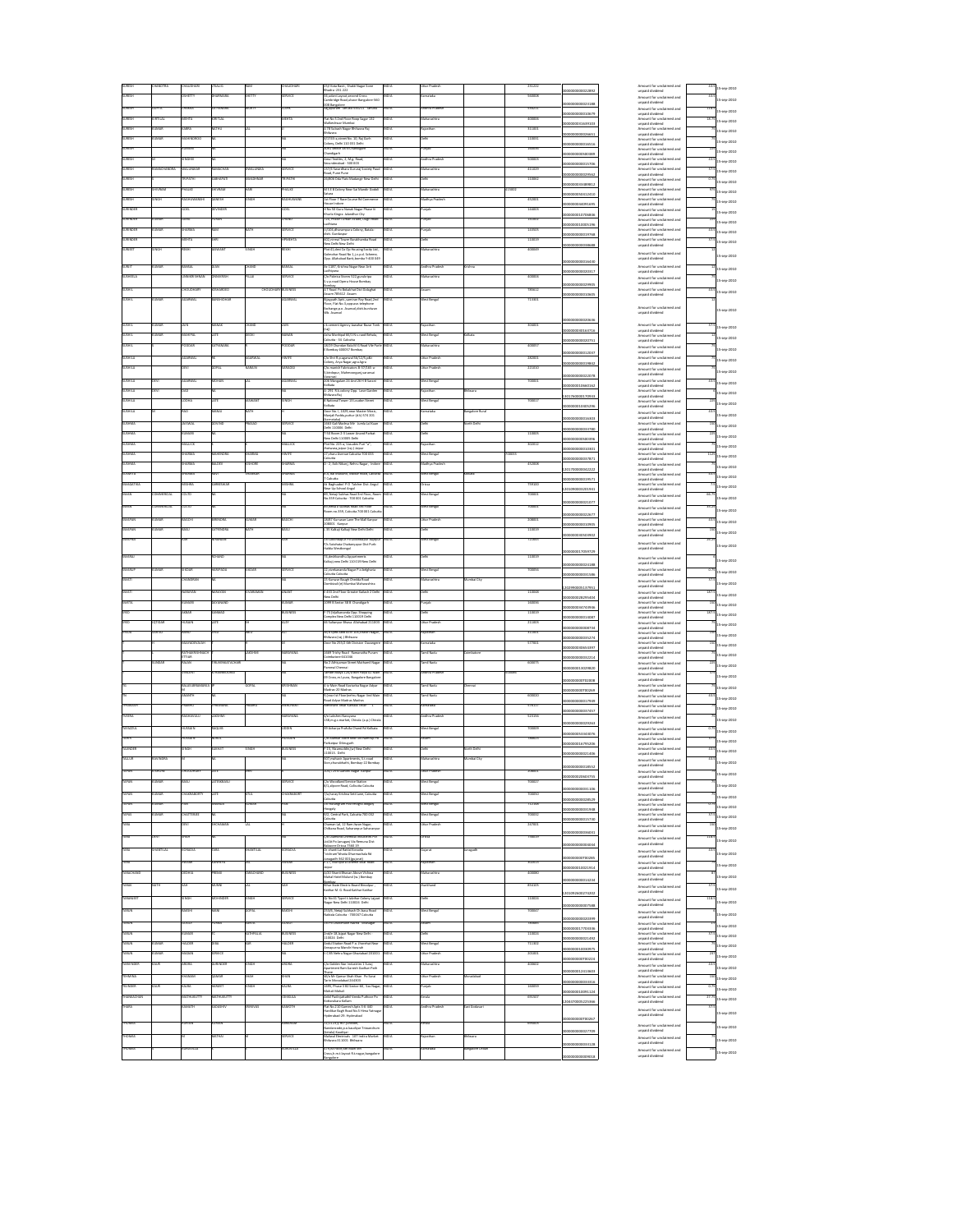|               |                |              |  | ie" (near Ters<br>heries) Po.v<br>dokara, thris s<br>skkara,                                                     |     |          |                  |                            | Amount for unclaimed and                                                                                                 |                         | 5-sep-2010                    |
|---------------|----------------|--------------|--|------------------------------------------------------------------------------------------------------------------|-----|----------|------------------|----------------------------|--------------------------------------------------------------------------------------------------------------------------|-------------------------|-------------------------------|
|               |                |              |  | a Villa P.O.                                                                                                     |     |          |                  | 12871                      | Amount for unclaimed and                                                                                                 |                         | sep-2010                      |
|               |                |              |  |                                                                                                                  |     |          | 48200            | 5181                       | Amount for uncularmed and<br>unpaid dividend<br>Amount for unclaimed and<br>unpaid dividend                              | $\overline{112}$        | iep-2010                      |
|               |                |              |  | o M/s Janta Soap Fa<br>3501                                                                                      |     | įκ       | 140501           | 5465                       | Amount for unclaimed and<br>unpaid dividend                                                                              |                         | 5-sep-2010                    |
|               |                |              |  | Vz 283/170, vishnu Garden Ext. Ne<br>hi Delt                                                                     |     |          | 110018           | 31442                      | Amount for unclaimed and<br>unpaid dividend<br>Amount for unclaimed and                                                  |                         | sep-2010                      |
|               |                |              |  | No 2-2-734/5 P<br>196, sector-1, slat Lake, Car                                                                  |     |          | 700064           | 0193<br>01895107           | unpaid dividend                                                                                                          |                         | <b>S-sep-2010</b>             |
|               |                |              |  | utta<br>i-c, hindustan Park                                                                                      |     |          | 700029           | 00000000028517             | Amount for unclaimed and<br>unpaid dividend<br>Amount for unclaimed and                                                  | Ð                       | 5-sep-2010                    |
|               |                |              |  |                                                                                                                  |     |          |                  |                            |                                                                                                                          | ×                       | S-sep-2010<br>S-sep-2010      |
|               |                |              |  | Ashok Nagar Agra 282002                                                                                          |     |          | 282002           | 29670                      | Amount for unculatined and<br>unpaid dividend<br>Amount for unclaimed and<br>unpaid dividend<br>Amount for unclaimed and | 112                     | 5-sep-2010                    |
|               |                |              |  | Va Hazra Road Ground Floor Kolkatı                                                                               |     | st Ben   | 700029           | 00237<br>749738            | unpaid dividend<br>Amount for unclaimed and<br>unpaid dividend                                                           | π                       | Sarp 2010                     |
|               |                |              |  | New Mile<br>tium Apartr<br>o 2 Sector 23 Dwarks New Delhi                                                        |     |          | 110070           |                            | Amount for unclaimed and<br><b>Innehicle History</b>                                                                     | $\overline{1}$          | 5-sep-2010                    |
|               | <b>LONA</b>    |              |  | ichi Nagar Ohilwari                                                                                              |     |          | 31100            | 032469                     | Amount for unclaimed and<br>unpaid dividend                                                                              | $\mathbf{r}$            | 5-sep-2010                    |
|               |                |              |  | 07 Greater Kallash Part II New Delh<br><b>DOMS</b> Debi                                                          |     |          |                  |                            | Amount for unclaimed and                                                                                                 | 562                     | S-sep-2010                    |
|               |                |              |  | ====<br>it No 4 D 45/49 46/49 Diamond<br>rbour Road Urmila Apts Kolkata                                          |     |          |                  | 11549279                   | unpaid dividend<br>Amount for unclaimed and<br>unpaid dividend                                                           | 118                     | S-sep-2010                    |
|               |                |              |  | 34/1 Criper Roa<br>oghly                                                                                         |     | t Benga  | 712235           | 00000011344478             | Amount for unclaimed and<br>unpaid dividend                                                                              |                         | 5-sep-2010                    |
|               |                |              |  | om No 6 Kisan Dhobi Chawl Chin<br>nder Road Malad West Mumbail                                                   |     |          | 400064           | 011798440                  | Amount for unclaimed and<br>unpaid dividend                                                                              |                         | sep.2010                      |
|               |                |              |  | 100<br>E. Chukhera Disti-Bhi                                                                                     |     |          |                  | 1000004                    | Amount for unclaimed and<br>unpaid dividend                                                                              |                         | sep-2010                      |
|               |                |              |  |                                                                                                                  |     |          | 311001           | 0000219522                 | Amount for unclaimed and<br>unpaid dividend<br>Amount for unclaimed and                                                  |                         | 5-sep-2010                    |
|               |                |              |  | ree Niwas House No. 5 10/49 2<br>akul Ganj Trimuhani Hukul Ganj                                                  |     |          |                  | 206140000005071            | unpaid dividend                                                                                                          |                         | 5-sep-2010                    |
|               |                |              |  | ranasi U.P.<br>th Linking Road, modi Villa Bidg. 1 S<br>sor, flat No. 3, Bandra (w) Bombay                       |     |          |                  | 0000035587                 | Amount for unclaimed and<br>unpaid dividend                                                                              |                         | S-sep-2010                    |
|               |                |              |  | maav<br>06 Iv Main Road II Stage D Block Ru<br>gar Bangalore 560010 Bangalore                                    |     |          | 56001            |                            | Amount for unclaimed and<br>unpaid dividend                                                                              |                         | sep-2010                      |
|               |                |              |  | ie No.600 Sector - 16 Par                                                                                        |     |          | 114111           | 1437615                    | Amount for unclaimed and<br>unpaid dividend                                                                              | $\frac{1}{2}$           | sep-2010                      |
|               |                |              |  | ichi Nagar Bhilwara<br>Sitarampur Dt. Burdwan - 713 559                                                          |     | st Gener | 311003<br>713555 | 011548                     | Amount for unclaimed and<br>unpaid dividend<br>Amount for unclaimed and                                                  | 118                     | 5-sep-2010                    |
|               |                |              |  | 9 33a Cr                                                                                                         |     |          | 56001            |                            | unpaid dividend<br>Amount for unclaimed and                                                                              |                         | sep-2010                      |
|               | wera           |              |  | 1 660 Marredpally                                                                                                |     |          | 500020           | 0044086                    | unpaid dividend<br>Amount for unclaimed and                                                                              |                         | .<br>sep 2010                 |
|               |                |              |  | nderabad<br>151 East End Main C Road 38th C                                                                      |     |          | 560000           | 00000017331415             | unpaid dividend<br>Amount for unclaimed and                                                                              | $\overline{112}$        | 5-sep-2010<br>sep-2010        |
|               |                |              |  | th Block Jaynagar Bangalore 560069<br>vealore<br>31 Mayfield Go                                                  |     |          |                  | 003589                     | unpaid dividend<br>Amount for unclaimed and<br>unpaid dividend                                                           |                         | sep-2010                      |
|               |                |              |  |                                                                                                                  |     |          | 500018           | 52392215                   |                                                                                                                          |                         |                               |
|               |                |              |  | p:post Office Plot178<br>inagar, hyderabad(a.p.) Hyderaba                                                        |     |          |                  | 00000000001138             | Amount for unclaimed and<br>unpaid dividend                                                                              |                         | -<br>sep-2010                 |
|               |                |              |  | 13,racha Bhavan, Ind Lane, Hindu<br>ony, dadar (east) Mumbai Mumbai                                              |     |          | 100014           |                            | Amount for unclaimed and<br>unpaid dividend                                                                              | $\overline{\mathbf{R}}$ | sep-2010                      |
|               |                |              |  | arg 2nd                                                                                                          |     |          |                  |                            | Amount for unclaimed and<br>unpaid dividend                                                                              |                         | 5-sep-2010                    |
|               |                |              |  | r and Dou<br>le Storey Lajpat                                                                                    |     |          |                  | 023140                     | Amount for unclaimed and                                                                                                 |                         | 5-sep-2010                    |
|               |                |              |  | w Delhi<br>6 Snehal A<br>ı sıvenai Adarın Duğonalaya Li<br>rve Road Malad West Mumbai                            |     |          |                  | 115348                     | unpaid dividend<br>Amount for unclaimed and                                                                              |                         | 5-sep-2010                    |
|               |                |              |  | (45 , 3 Rd Floor 90 Block)<br>nnaught Place New Delhi                                                            |     |          |                  | 0017194919                 | unpaid dividend<br>Amount for unclaimed and                                                                              |                         | sep-2010                      |
|               |                |              |  | 21 Saket New Delhi Delh                                                                                          |     |          | 110017           | 00023193                   | unpaid dividend<br>Amount for unclaimed and<br>unpaid dividend                                                           |                         | 5-sep-2010                    |
|               |                |              |  | io 35/142, Kalavathi Nagar, Ida<br>dimetla, Hyderabad, Andhra Prad                                               |     |          |                  | 043560634                  | Amount for unclaimed and                                                                                                 | $\overline{1}$          | 5-sep-2010                    |
|               |                |              |  | abhat Investment, Shri Niketan Flat<br>1221, Bund Stand Chowpaty, Bomb                                           |     |          | 400006           | 00000010071047             | unpaid dividend<br>Amount for unclaimed and<br>unpaid dividend                                                           |                         | -<br>sep-2010                 |
|               |                |              |  | No.1001-1002'c' Wing, Presiden                                                                                   |     |          | 400000           | 000018841                  | Amount for unclaimed and                                                                                                 |                         |                               |
|               |                |              |  | aers, L.b.s. Marg, Ghatkopar (w)<br>rba<br>tga                                                                   |     |          |                  |                            | unpaid dividend<br>Amount for unclaimed and                                                                              |                         | $-$ sep $-2010$               |
|               |                |              |  | idar" 94, Sangam Society,                                                                                        |     |          | 411037           |                            | unpaid dividend<br>Amount for unclaimed and                                                                              |                         | $-$ sep $-2010$<br>5-sep-2010 |
|               |                |              |  | mavati, pune Pune<br>.<br>189 New Nirmal Apartment Flat II And<br>Ind Floor Above Zamus Ohule Patil Rd           |     |          | 411001           |                            | unpaid dividend<br>Amount for unclaimed and                                                                              |                         |                               |
|               |                |              |  | at To Akshay Complex Pune                                                                                        |     |          |                  |                            | unpaid dividend                                                                                                          |                         | 5-sep-2010                    |
|               |                |              |  |                                                                                                                  |     |          | 712207           | 68200                      | Amount for unclaimed and<br>unpaid dividend                                                                              |                         | $-$ sep $-2010$               |
|               | <b>RALI</b>    |              |  | ichi Nagar Dhibaan<br>00/1, Aziz Ganj, Bahadur Garh Ros                                                          |     |          | 311001<br>110000 | 132064                     | Amount for unclaimed and<br>unpaid dividend<br>Amount for unclaimed and                                                  |                         | 5-sep-2010                    |
|               |                |              |  | <b>IN 110006 Delti</b><br>s, Ahera Enclave<br>schim Vihar Delh                                                   |     |          | 11008            |                            | unpaid dividend<br>Amount for unclaimed and                                                                              | 210.                    | Sarp 2010<br>sep-2010         |
|               |                |              |  | ,nhal Bhavan,                                                                                                    |     |          | 560038           | 033071                     | unpaid dividend<br>Amount for unclaimed and                                                                              | 112                     | sep-2010                      |
|               |                |              |  | pital, ist Stage, indira Nagar Bangal<br>am No. 669 6th Fig                                                      |     | st Gener | 700001           |                            | .<br>Impaid dir<br>Amount for unclaimed and                                                                              | $\overline{41}$         |                               |
|               |                |              |  | strand Road,room No.66<br>rutta-700 001 Calcutta<br>1s Shar                                                      |     |          |                  | 0022742                    | unpaid dividend<br>Amount for unclaimed and<br>unpaid dividend                                                           |                         | iep-2010<br>sep-2010          |
|               |                |              |  | 5.43.151<br>rma E-16, priyadar<br>reity Barelly                                                                  |     |          |                  | 033073<br>122736           | Amount for unclaimed and<br>unpaid dividend                                                                              | 118                     | 5-sep-2010                    |
|               |                |              |  | Ashok Kumar<br>State Sugarcorpn Ltd Unit A                                                                       |     |          | 244245           |                            | Amount for unclaimed and                                                                                                 | $\overline{41}$         | sep-2010                      |
|               |                |              |  | Itt Moradabad Up 244245                                                                                          |     |          | 22101            |                            | unpaid dividend<br>Amount for unclaimed and                                                                              | $\overline{a}$          |                               |
|               |                |              |  | ictricity Workshop Division<br>izishnapuri Sigra, Varanasi                                                       |     |          | 828200           |                            | unpaid dividend<br>Amount for unclaimed and                                                                              | 42                      | 5-sep-2010                    |
|               |                |              |  | io. F 11/a Dvc Panchet Dam P.o<br>nchet Dam Dist dhanbad 828 206                                                 |     |          |                  |                            | unpaid dividend                                                                                                          |                         | sep-2010                      |
|               |                |              |  | t06 113 N S C Boxe Road H<br>o da                                                                                |     |          |                  | 1577571                    | Amount for unclaimed and<br>npaid di<br>Amount for unclaimed and                                                         | 192                     | sep-2010                      |
|               | ema            | skan         |  | S/o Late<br>ic 88 Sector III Salt Lake City Kolkata                                                              | XA  | nt Geoga | 700106           |                            | unpaid dividend<br>Amount for unclaimed and                                                                              |                         | sep-2010                      |
|               |                |              |  | hinar P.o Hth                                                                                                    |     |          | 68550            | 0427801                    | unpaid dividend<br>Amount for unclaimed and                                                                              |                         | sep-2010                      |
|               |                |              |  | a - Elappara Dist - Idikki keral<br>: 2/134 Perumal Koll Street Mathu<br>Inali Post Chennai Tamil Nadu           |     |          |                  | 0026200                    | unpaid dividend<br>Amount for unclaimed and                                                                              | 22.                     | 5-sep-2010                    |
|               |                |              |  |                                                                                                                  |     |          |                  |                            | unpaid dividi<br>Amount for unclaimed and                                                                                | 22                      | sep-2010                      |
|               |                |              |  |                                                                                                                  |     |          |                  |                            | anpaid dividend<br>Amount for until                                                                                      | α                       | Sarp 2010                     |
|               |                |              |  | enagar Bangalor<br>IS East Colony Lakshmipuram Kovilpa                                                           | DΙA |          | 628502           | 010264527                  | unpaid dividend<br>Amount for unclaimed and                                                                              | 30.7                    | 5-sep-2010<br>5-sep-2010      |
|               | <b>RINARAN</b> |              |  | 204 Yamuna Apartments Alaknanda<br>w Delhi                                                                       | XA  |          | 110019           | 000000014937556<br>0832334 | unpaid dividend<br>Amount for unclaimed and                                                                              |                         | 5-sep-2010                    |
|               |                |              |  | chi 64                                                                                                           |     |          | 642001           | 0023101                    | unpaid dividend<br>Amount for unclaimed and<br>unpaid dividend                                                           | $^{41}$                 | 5-sep-2010                    |
|               |                |              |  | .<br>104,c & E Brokers Complex<br>Cacheripadu,cochin, Kerala Cochin                                              | XA  |          |                  |                            | Amount for unclaimed and<br>unpaid                                                                                       | $\overline{a}$          | 5-sep-2010                    |
| PARLIQUIT     |                |              |  | reevilas" Po. verganoor,<br>itt.thin.vananthapuram Venganoor                                                     |     |          | 695523           |                            | Amount for unclaimed and<br>unpaid dividend                                                                              |                         | 5-sep-2010                    |
|               |                |              |  | i. gupta (Jecturer) Mohta College<br>5.sadulpur Dist.churu (raj.) Sadulpu                                        |     |          | 33102            |                            | Amount for unclaimed and<br>unpaid dividend                                                                              |                         | 5-sep-2010                    |
| SHAR          |                |              |  | wara Synthetics Ltd Post Box No 17<br>hears 311001 Bhilwara                                                      |     |          | 311001           | 000036329                  | Amount for unclaimed and<br>mpaid dividend                                                                               | -27                     | 5-sep-2010                    |
|               |                |              |  | ath House P.o.pang Souht, via<br>thur. Distt.malapovram ikera                                                    |     |          | 679338           |                            | Amount for unclaimed and<br>unpaid dividend                                                                              |                         | S-sep-2010                    |
| RSAUNI<br>THY |                |              |  | dagos<br>Grana<br>lanovram<br>Granaraj Salai Samraj Nagar<br>nbakkam, madras-600 073 Madras                      |     |          | 600073           | 129214                     | Amount for unclaimed and                                                                                                 | B                       | 5-sep-2010                    |
| <b>AIDDI</b>  |                |              |  | d No. 12. New No. 27 Flat 5: Delv<br>ad Brunnettsh Chevrol                                                       |     |          |                  | 023765                     | unpaid dividend<br>Amount for unclaimed and                                                                              | $\overline{a}$          | 15-sep-2010                   |
| NDEN          |                |              |  | sinati<br>d No. 12, New No. 27 Flat No.5, De<br>jamani Road Royapettah Chennai                                   | XA  |          |                  | 009257                     | unpaid dividend                                                                                                          |                         |                               |
| <b>USHA</b>   |                |              |  | se<br>19, 1st Floor Kharlan Stre<br>shanara Road New Delhi                                                       |     |          | 110007           |                            | Amount for unclaimed and<br>unpaid dividend<br>Amount for unclaimed and                                                  | ı                       | 5-sep-2010<br>S-sep-2010      |
|               |                |              |  | 1/2 Bajaj Tempo Conony. Ak<br>11035                                                                              |     |          | 411035           |                            | unpaid dividend<br>Amount for unclaimed and<br>unpaid dividend                                                           |                         | 5-sep-2010                    |
| ALSALA        |                |              |  | nfin (i) Investment Pvt.ltd. Sho                                                                                 | XA  |          | 400705           |                            | Amount for unclaimed and                                                                                                 |                         | 5-sep-2010                    |
|               |                |              |  | s 5, Jai Jawan, Sector-17, Vashi, New<br>ambay New Rombay<br>1 595/55 Padmavathi Nagar<br>rabad 500004 Hyderabad |     |          | 500004           |                            | unpaid dividend<br>Amount for unclaimed and                                                                              |                         | 5-sep-2010                    |
|               |                |              |  | idras Chawl No 1 Room ?<br>ad Orlem Malad West Bo                                                                |     |          |                  | ito:                       | .<br>Impaid d<br>Amount for unclaimed and                                                                                |                         | S-sep-2010                    |
|               |                |              |  | dras<br>Hauz Khas (sfs) Aurobindo Marg<br>ne Delhi                                                               |     |          | 110016           | 100026034<br>10214221      | unpaid dividend<br>Amount for unclaimed and                                                                              |                         | 5-sep-2010                    |
|               |                |              |  | ids India 2/8, Sarat B<br>ed. 1st Floor Calcutta - 700020                                                        |     |          | 100020           |                            | unpaid dividend<br>Amount for unclaimed and                                                                              |                         | 15-sep-2010                   |
|               |                |              |  | dra Mehta & Ass                                                                                                  |     |          | 560002           | 019016                     | unpaid dividend<br>Amount for unclaimed and                                                                              | x                       |                               |
| WDAN          |                |              |  | a., sharti Complex, 894/895<br>agartapet, bangalore Bangalore - 1<br>124 S F S Mansarovar Colony Jalpus          |     |          |                  | 0037520                    | unpaid dividend                                                                                                          |                         | S-sep-2010                    |
| wish          | HNAN           | GWAN         |  | dhi Nazar Bhilwar.                                                                                               |     | נתוו     | 302020<br>311001 | 026730                     | Amount for unclaimed and<br>unpaid dividend<br>Amount for unclaimed and                                                  |                         | 5-sep-2010                    |
| изм           |                | <b>TILAL</b> |  | 57 01 01 New Saptashri Soc Sector C<br>rul New Bombay                                                            | XA  |          | 400701           | 00017863                   | unpaid dividend<br>Amount for unclaimed and                                                                              | 10                      | 5-sep-2010<br>$-$ sep $-2010$ |
|               |                |              |  | 307 Karria Nagar M G Road Kandiv<br>a). Mumbai Maharashtra                                                       |     |          |                  | 000000022870491            | unpaid dividend<br>Amount for unclaimed and                                                                              |                         | S-sep-2010                    |
|               |                |              |  | 37 Greater Ka<br>1048 Delhi                                                                                      |     |          |                  |                            | unpaid dividend<br>Amount for unclaimed and                                                                              | $50^{1}$                | S-sep-2010                    |
|               |                |              |  |                                                                                                                  |     |          |                  |                            |                                                                                                                          |                         |                               |
|               |                |              |  | Vinad V.raval, 128-1, dee A                                                                                      |     |          | 382007           | 0012803                    | unpaid dividend                                                                                                          | ¢                       |                               |
|               |                |              |  | tor-7/a,gandhinagar, Via Ahmeda<br>olb Bldg 2nd Floor Room No 33 2nd<br>(rapsle Lane C P Tank Mumbai             |     |          | 400004           | 015044                     | Amount for unclaimed and<br>renaid dividend<br>unpaid d<br>Amount for unclaimed and                                      | $\overline{v}$          | S-sep-2010<br>15-sep-2010     |

| nount for unclaimed ar<br>paid dividend<br>á                                            |                         | sep-2010<br>ú  |
|-----------------------------------------------------------------------------------------|-------------------------|----------------|
| Amount for unclaimed and                                                                | 102                     | sep-2010<br>ß  |
| brebivib bison<br>j,<br>$\alpha$<br>for und<br><b>Imediand</b>                          | $\overline{\mathbf{1}}$ |                |
| aid dividend<br>nş<br>imed and                                                          |                         | p-2010         |
| Amount for und<br>unpaid dividend                                                       |                         | ép             |
| Amount for unclaimed and<br><b>Innovation</b>                                           | 75                      | sep-2010       |
| t for unclaimed and<br>Amoun<br>aid divide<br>nd                                        | 75                      | sep-2010       |
| unt for und<br>id dividend<br>imed and<br>Amo                                           |                         | p-2010         |
| np<br>Amount for unclaimed and                                                          |                         | sep-2010       |
| brebivib bien<br>.<br>An<br>$\alpha$<br>for und<br>bns bemis                            |                         |                |
| Amourit for unci<br>unpaid dividend<br>Amourit for uncl<br>unpaid dividend<br>aimed and |                         | sep-2010       |
|                                                                                         |                         | 2010<br>κp     |
| Amount for unclaimed and<br>unpaid dividend                                             |                         | sep-2010<br>ß  |
| e fo<br>r und<br>d and<br>mo                                                            |                         | p-2010<br>Ľ,   |
| unpaid dividend<br>imed and                                                             |                         |                |
| mount for und<br>npaid dividend<br>nş<br>Amount for unclaimed and                       | 5                       | ep-2010        |
| hreaid dividend                                                                         |                         | sep-2010<br>í. |
| Amoun<br>for und<br>bns bemis<br>aid divide<br>.<br>1d                                  | 118<br>ī.               | sep-2010       |
| unt for u<br>id dividi<br>med and<br>Amo<br>nd<br>np<br>end                             |                         | p-2010         |
| .<br>Amount for undi<br>da                                                              |                         | 2010           |
| d dividend<br>np<br>å.                                                                  | $\overline{\mathbf{z}}$ |                |
| unt for uncl<br>id dividend<br>Amour                                                    |                         | $-2010$        |
| Amount for und<br>imed and<br>unpaid dividend                                           |                         | p-2010         |
| t for und<br><br>imed and                                                               | Þ                       | 0.2010         |
| id dividend<br>I<br>np<br>Amount for unclaimed and                                      |                         |                |
| mpaid dividend                                                                          |                         | 15-sep-2010    |
| t for undi<br>d a<br>neur<br>ä                                                          | 3                       | sep-2010       |
| id diwd<br>nd<br>np<br>Amount for unclaimed and                                         | n                       | p-2010         |
| aid d<br>i.<br>nş<br>im<br>d and                                                        |                         |                |
| Amount for und<br>unpaid dividend<br>Amount for unclaimed and                           | 75                      | ep-2010        |
| hreaid dividend                                                                         |                         | sep-2010       |
| Amoun<br>for und<br>bns bemis<br>aid divide<br>nd                                       | 75                      | sep-2010       |
| unt for und<br>id dividend<br>d and<br>Amor<br>m                                        |                         | p-2010         |
| np<br><i>Amount for uncli</i><br>unpaid dividend<br>d ar                                | 3                       | p-2010         |
|                                                                                         |                         |                |
| .<br>Amount for uncl<br>unpaid dividend<br>d a                                          |                         | ep-2010        |
| Amount for unclaime<br>unpaid dividend<br>d and                                         |                         | sep-2010<br>ú  |
|                                                                                         |                         |                |
| t for undaim<br>d a<br>ä<br>id dividend<br>npi                                          | 5                       | $-2010$        |
| Amount for unclaimed and                                                                |                         |                |
| unpaid dividend                                                                         |                         | sep-2010<br>1Ś |
| t for und<br>imed and                                                                   |                         | p-2010         |
| unpaid dividend<br>ù<br>d ar                                                            | Ï                       |                |
| .<br>Iount for und<br>paid dividend<br>nş                                               |                         | 0-2010         |
| t for und<br>Amour<br>å.<br>emtern ve<br>unpaid dividend<br>Amount for uncl             |                         | 2010           |
| d and<br>ime<br>unpaid dividend                                                         |                         | p-2010         |
| Amount for uncl<br>unpaid dividend<br>d and<br>im                                       | ż.                      | ep-2010        |
|                                                                                         |                         |                |
| aunt for unclaimed and<br>aid dividend                                                  |                         | sep-2010<br>ú  |
| t for undi<br>d ar                                                                      |                         | $-2010$        |
| id divid<br>nş<br>lend<br>d ar<br>ä                                                     |                         |                |
| ount for und<br>Nid dividend<br>d and<br>im                                             |                         | p-2010         |
| Amount for und<br>unpaid dividend                                                       |                         | p-2010         |
| t for und<br>d ar<br>ä                                                                  |                         | ep-2010        |
| id dividend<br>np                                                                       |                         |                |
| Amount for unclaims<br>d and<br>aid dividend<br>nş                                      | 7                       | p-2010         |
| imed and<br><i>Amount for und</i><br>unpaid dividend                                    |                         | ep-2010        |
| Amount for unclaimed and<br>brebivib bison                                              | 12                      | sep-2010<br>Ĺ  |
| .<br>An<br>.<br>1011<br>for und<br><b>Imediand</b>                                      | 210<br>75               | sep-2010<br>ú  |
| .<br>Iddin<br>'n.<br>Amount for und<br>imed and                                         |                         |                |
| aid dividend                                                                            |                         | sep-2010<br>ú  |
| Amount for unclaimed and<br>hreaid dividend                                             | ś                       | sep-2010<br>ú  |
| unt for und<br>ad dividend<br>d ar<br>j,<br>$\alpha$<br>ä                               | 7                       | sep-2010       |
| imed and<br>f<br>mo<br>nd                                                               |                         | p-2010<br>ß    |
| unpaid dividend<br>men<br>e for undi<br>ä                                               |                         |                |
| d ar<br>ad dividend<br>npi                                                              |                         | ep-2010        |
| Amount for unclaimed and                                                                |                         |                |
| unpaid dividend                                                                         |                         | 15-sep-2010    |
| Amount for unclaimed and<br>aid dividend<br>unp                                         |                         | sep-2010<br>ú  |
| Amount for unclaimed and                                                                | 197                     | irp-2010<br>ú  |
| aid dividend<br>aimed and<br>$\alpha$<br>t for und                                      |                         | p-2010         |
| Amount for uncl<br>unpaid dividend<br>Amount for uncl<br>unpaid dividend<br>im<br>d and | 75                      |                |
|                                                                                         |                         | sep-2010<br>í. |
| e fo<br>ma<br>r und<br>d and<br>m<br>unpaid dividend                                    | $\overline{15}$         | ep-2010        |
| for unclaimed and<br>mour                                                               |                         | 5-sep-2010     |
| noaid dividend<br>Amount for unclaimed and                                              | 225                     |                |
| <b>hospitally</b> history                                                               |                         | 15-sep-2010    |
| $\alpha$<br>for und<br>bns bemis<br>ı.                                                  | 5                       | 15-sep-2010    |
| unpaid dividend<br>Amount for uncl<br>unpaid dividend<br>imed and                       |                         | 15-sep-2010    |
| Amount for unclaimed and<br>unpaid dividend                                             |                         |                |
| Amou<br>for und<br>imed and                                                             | āš                      | 15-sep-2010    |
| id divi<br>'n.<br>e for und<br>imed and<br>ź<br>mour                                    |                         |                |
| npaid dividend                                                                          |                         | 15-sep-2010    |
| unt for und<br>iid dividend<br>med and<br>mo<br>npi                                     | 75                      | 15-sep-2010    |
| Amount for unclaimed and                                                                |                         | 15-sep-2010    |
| brebivib bison                                                                          |                         |                |
| Amount for uncli<br>imed and<br>brebivib bison                                          | 7.5                     | 5-sep-2010     |
| Amount for und<br>imed and                                                              | ī                       | 5-sep-2010     |
| unpaid dividend<br>Amount for unclaimed and                                             |                         | 15-sep-2010    |
| aid dividend<br>m                                                                       |                         |                |
| th<br>d and<br>im<br>unpaid dividend                                                    | 15                      | 15-sep-2010    |
| Amour                                                                                   |                         |                |
| .<br>Imount for unclaimed and<br>inpaid dividend                                        |                         | 15-sep-2010    |
| Amount for unclaimed and<br><b>Innahörith History</b>                                   | 15                      | 15-sep-2010    |
| 'n<br>$\alpha$<br>fer und<br>bns bemis<br>aid dividend<br>nş                            | 75                      | 15-sep-2010    |
| Amount for unclaimed and                                                                |                         | 15-sep-2010    |
| aid divide<br>nd<br>Amount for unclaimed and                                            | 75                      |                |
| <b>Innehicity history</b>                                                               | 7                       | 15-sep-2010    |
| Amount for unclaimed and<br>unpaid dividend                                             |                         | 5-sep-2010     |
| Amount for unclaimed and                                                                |                         | 5-sep-2010     |
| brebivib bisons<br>Amount for und<br>ims<br>d and                                       | 7                       |                |
| unpaid dividend                                                                         |                         | 5-sep-2010     |
| Amount for unclaim<br>dand                                                              |                         | 15-sep-2010    |
| unpaid dividend                                                                         |                         |                |
| Amount for unclaimed and<br>unpaid dividend                                             | 75                      | 15-sep-2010    |
| Amount for uncl<br>unpaid dividend<br>Amount for uncl<br><b>Imediand</b>                | ī                       | 15-sep-2010    |
| d ar<br>ä                                                                               |                         | 15-sep-2010    |
| id diwd<br>np<br>nd<br>.<br>Art<br>our<br>d ar<br>ä                                     | 7<br>5                  |                |
| unt for undi<br>id dividend<br>ų                                                        |                         | 15-sep-2010    |
| Amount for unclaimed and<br>unpaid dividend                                             | 50.5                    | 15-sep-2010    |
| l<br>mount for unclaimed and<br>inpaid dividend<br>ź                                    |                         | 15-sep-2010    |
| imed and<br>mount for uncli<br>npaid dividend                                           | ĭ.                      | 15-sep-2010    |
|                                                                                         |                         |                |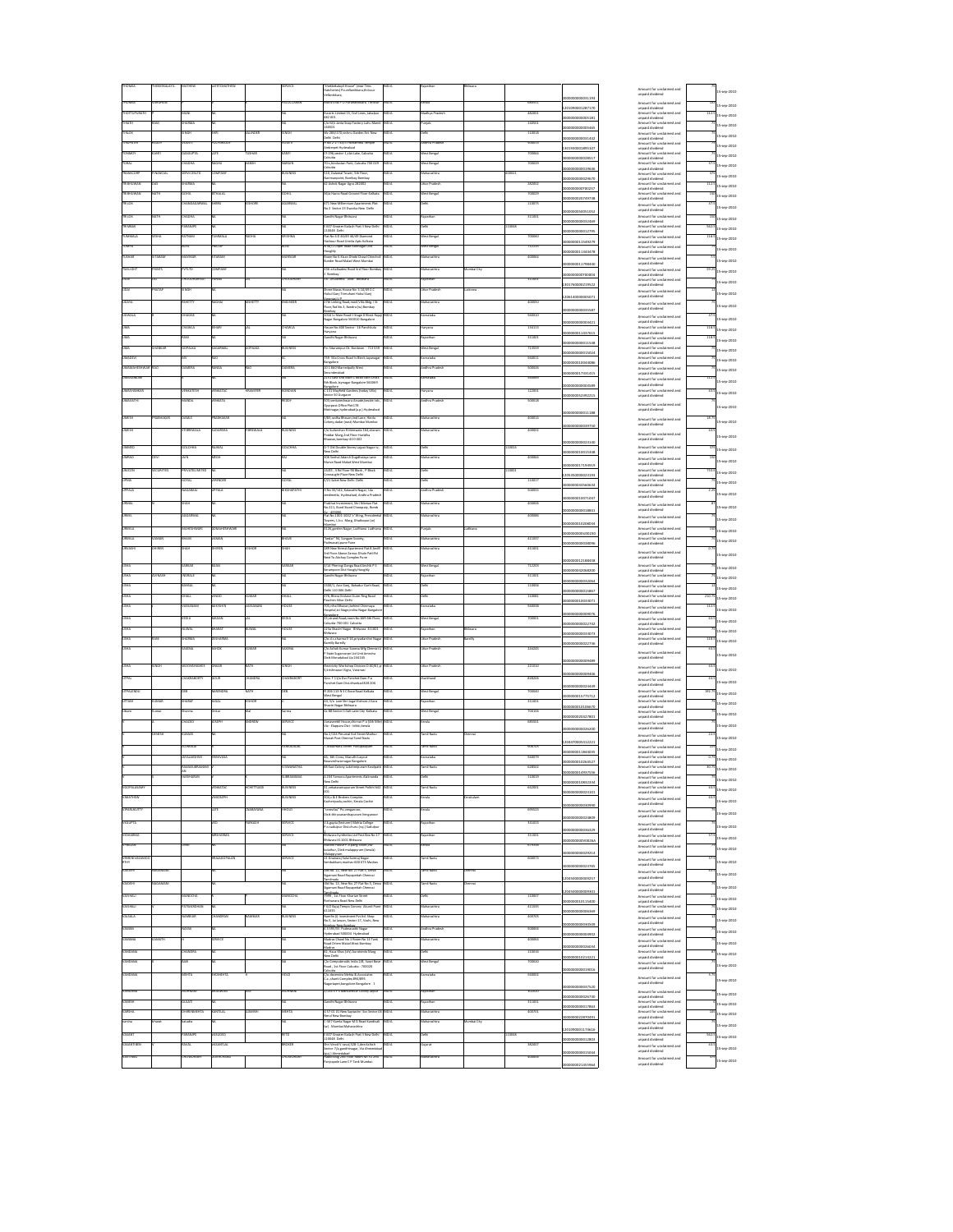|      |                  |  |            | 12 Talwandi                                                                                                   |     |              |          | 32400            |                                   | Amount for unclaimed and                                                                                               |                  |                                                                                                                                                                                                                                                                                                                                                                                                           |
|------|------------------|--|------------|---------------------------------------------------------------------------------------------------------------|-----|--------------|----------|------------------|-----------------------------------|------------------------------------------------------------------------------------------------------------------------|------------------|-----------------------------------------------------------------------------------------------------------------------------------------------------------------------------------------------------------------------------------------------------------------------------------------------------------------------------------------------------------------------------------------------------------|
|      |                  |  |            | ta Raiasthan<br>in Vijayanag                                                                                  |     |              |          |                  |                                   | Amount for uncommodiate<br>Amount for unclaimed and<br>unpaid dividend                                                 | $\overline{a}$   | S-sep-2010<br>ep-2010                                                                                                                                                                                                                                                                                                                                                                                     |
|      |                  |  |            | Vedprakash Naresh Kr.& Co. Clot<br>ket Attari Bazar Jali<br>than Citty                                        |     |              |          |                  |                                   | Amount for unclaimed and                                                                                               | B                | ep-2010                                                                                                                                                                                                                                                                                                                                                                                                   |
|      |                  |  |            | 2-a, Hastings Road, Ashok Nag<br>shabad                                                                       |     |              |          | 21100            | 2826                              | unpaid dividend<br>Amount for unclaimed and<br>npaid dividend                                                          | 41               | ep-2010                                                                                                                                                                                                                                                                                                                                                                                                   |
|      |                  |  |            |                                                                                                               |     |              |          |                  |                                   | Amount for unclaimed and<br>unpaid dividend                                                                            | 43               | iep-2010                                                                                                                                                                                                                                                                                                                                                                                                  |
|      |                  |  |            | d Floor, ramm<br>CO1 Baroda<br>167. Roshanara Ro                                                              |     |              |          | 39000            |                                   | Amount for unclaimed and<br>unpaid dividend<br>Amount for unclaimed and                                                | $\overline{21}$  | 5-sep-2010                                                                                                                                                                                                                                                                                                                                                                                                |
|      |                  |  |            | Plot No. 101/2                                                                                                |     |              |          |                  | 134344                            | unpaid dividend<br>Amount for unclaimed and<br>unpaid dividend                                                         |                  | sep-2010<br>sep-2010                                                                                                                                                                                                                                                                                                                                                                                      |
|      |                  |  |            | rampura Boroda 390002<br>o II Basappa And Sons Cloth<br>chants Sandur Sandur Karna                            |     |              |          |                  | 017393                            | Amount for unclaimed and                                                                                               | E                | sep-2010                                                                                                                                                                                                                                                                                                                                                                                                  |
|      |                  |  |            | 0/11 Western Raily<br>nga East Mumbai                                                                         |     |              |          | 400019           | 0224543<br>00000043365733         | unpaid dividend<br>Amount for unclaimed and<br>unpaid dividend                                                         | 162              | iep-2010                                                                                                                                                                                                                                                                                                                                                                                                  |
|      |                  |  |            | erintending Engineer Ltd Near<br>tea Nagar Park Guntur Ap 522006                                              |     |              |          |                  | 0005742                           | Amount for unclaimed and<br>unpaid dividend                                                                            |                  | Sarp 2010                                                                                                                                                                                                                                                                                                                                                                                                 |
|      |                  |  |            | 3. venkatesha<br>vara Arcade.bes<br>.<br>stragar,hyderabad(a.p.) Hyderaba<br>stragar,hyderabad(a.p.) Hyderaba |     |              |          | 500018           |                                   | Amount for unclaimed and<br>unpaid dividend                                                                            |                  | $-$ sep $-2010$                                                                                                                                                                                                                                                                                                                                                                                           |
|      |                  |  |            | Krishna Murthy, 36/10,industria<br>nny, Clutterbuckganj P.o.barellly                                          |     |              |          | 253502           | 0011187                           | Amount for unclaimed and                                                                                               | $\overline{115}$ | 5-sep-2010                                                                                                                                                                                                                                                                                                                                                                                                |
|      |                  |  |            | - 3 - 976 / 41, Vinwasanti Shalvahar<br>ıgar Srinagar Colony Hyderabad                                        |     |              |          | 500073           | 00007610                          | unpaid dividend<br>Amount for unclaimed and                                                                            | 3.7              | S-sep-2010                                                                                                                                                                                                                                                                                                                                                                                                |
|      |                  |  |            | 6 Goyal Nagar Kanadia Road Indon                                                                              |     | thia Po      |          | 452001           | 11635351                          | npaid d<br>Amount for unclaimed and<br>unpaid dividend                                                                 | 757              | sep-2010                                                                                                                                                                                                                                                                                                                                                                                                  |
|      |                  |  |            | o Jm Financial Products Pvt Ltd 4d<br>sor Palm Court M Wing Link Road<br>ove D Mart Malad West Mumbai         |     |              |          |                  |                                   | Amount for unclaimed and<br>unpaid dividend                                                                            |                  | sep-2010                                                                                                                                                                                                                                                                                                                                                                                                  |
|      |                  |  |            | o Ajanta Trophies Pvt.hd Chauraha<br>reet Moradabad 244001 Up Calcutti                                        |     |              |          |                  |                                   | Amount for unclaimed and                                                                                               | z                | sep-2010                                                                                                                                                                                                                                                                                                                                                                                                  |
|      |                  |  |            | mational Center 33a.j J.n. road 14th                                                                          |     |              |          | 100072           |                                   | unpaid dividend<br>Amount for unclaimed and                                                                            | $\overline{41}$  |                                                                                                                                                                                                                                                                                                                                                                                                           |
|      |                  |  |            | or, flat No A-2, Kolkata                                                                                      |     |              |          |                  |                                   | unpaid dividend                                                                                                        |                  | 5-sep-2010                                                                                                                                                                                                                                                                                                                                                                                                |
|      |                  |  |            | s Sagar Suiting & Shirting G/90                                                                               |     |              |          |                  |                                   | Amount for unclaimed and<br>unpaid dividend<br>Amount for unclaimed and                                                | B                | sep-2010<br>5-sep-2010                                                                                                                                                                                                                                                                                                                                                                                    |
|      |                  |  |            | N.e.a.karol Baug Delhi Delhi<br>7. I.n. a. colony, New Delhi Delhi                                            |     |              |          | 11002            | 000V00003                         | unpaid dividend<br>Amount for unclaimed and                                                                            |                  | sep-2010                                                                                                                                                                                                                                                                                                                                                                                                  |
|      |                  |  |            | .<br>5-6 ganga iyoti Co.op.hug.soc.<br>500 Nazar, Bronhau Bronhau                                             |     |              |          |                  |                                   | unpaid dividend<br>Amount for unclaimed and<br>unpaid dividend                                                         |                  | sep-2010                                                                                                                                                                                                                                                                                                                                                                                                  |
|      |                  |  |            | a Sandeep Agencies G.La.ashok Ma                                                                              |     |              |          |                  |                                   | Amount for unclaimed and<br>unpaid dividend                                                                            | 112              | 5-sep-2010                                                                                                                                                                                                                                                                                                                                                                                                |
|      |                  |  |            | 13/23, Grain Market, Ganesh Ganj<br>know (u.p.)<br>.<br>I, Shopping Ce                                        |     |              |          |                  |                                   | Amount for unclaimed and<br>unpaid dividend<br>Amount for unclaimed and                                                | 0.7              | Sarp 2010                                                                                                                                                                                                                                                                                                                                                                                                 |
|      |                  |  |            | ri Building 2nd Floor Block N 15 14th<br>Ioad Khar Bombay 400052 Bombay                                       |     |              |          | 400052           | 201210700000501                   | unpaid dividend<br>Amount for unclaimed and                                                                            |                  | -<br>sep-2010                                                                                                                                                                                                                                                                                                                                                                                             |
|      |                  |  |            | .<br>b. N.k.daga, Behind K.g. Tiles, Ward<br>s.37, Rani Bazar, Bikaner Bikaner                                |     |              |          | 334003           |                                   | unpaid d<br>Amount for unclaimed and                                                                                   |                  | <b>S-sep-2010</b>                                                                                                                                                                                                                                                                                                                                                                                         |
|      |                  |  |            |                                                                                                               |     |              |          |                  |                                   | unpaid dividend<br>Amount for unclaimed and                                                                            | щ                | 5-sep-2010<br>sep-2010                                                                                                                                                                                                                                                                                                                                                                                    |
|      | <b>SPAU</b>      |  | iPAL       | o Sanjay Gupta 2782 gali Arya Samaj<br>ram Bazar, delhi Delf                                                  | XA  |              |          | 110006           | (932)                             | unpaid dividend<br>Amount for unclaimed and                                                                            |                  | 5-sep-2010                                                                                                                                                                                                                                                                                                                                                                                                |
|      | cм               |  |            | use No 1270 Sector @ Pocket I Van<br>ni New Delt                                                              |     |              |          | 110070           | 28046<br>00000014767588           | unpaid dividend<br>Amount for unclaimed and<br>unpaid dividend                                                         | 115              | iep-2010                                                                                                                                                                                                                                                                                                                                                                                                  |
|      |                  |  |            | .<br>No 15/8 M E S Qri<br>that Cantt 14                                                                       |     |              |          |                  | 032791                            | Amount for unclaimed and<br>unpaid dividend                                                                            |                  | sep-2010                                                                                                                                                                                                                                                                                                                                                                                                  |
|      |                  |  |            | dryckaners, shop No.2, Xhar Pali<br>ad,khar,bombay Bombay<br>1/1 Old No 39 Fifth Cross Srin                   | XA  |              |          | 560021           | 027993                            | Amount for unclaimed and<br>unpaid dividend<br>Amount for unclaimed and                                                | Ŧ<br>118         | 5-sep-2010                                                                                                                                                                                                                                                                                                                                                                                                |
|      |                  |  |            | ram Bangalore 560021 Bangalore                                                                                |     |              |          | 400614           | 00003774                          | unpaid dividend<br>Amount for unclaimed and                                                                            | 15               | 5-sep-2010                                                                                                                                                                                                                                                                                                                                                                                                |
|      | œ                |  |            | Sai Niwas Rh No X/B Sector 9 Cbd<br>Iapur Navi Mumbai<br>916, Manipal Centre 47 Dick                          | XA  |              |          | 560042           | 011399216                         | unpaid dividend<br>Amount for unclaimed and                                                                            |                  | sep-2010<br>sep-2010                                                                                                                                                                                                                                                                                                                                                                                      |
|      |                  |  |            | ad Bangalore<br>rvan"17/11915abha Sc<br>ed. Callcut (kerala) Callcut                                          |     |              |          | 673006           | 0756447                           | unpaid dividend<br>Amount for unclaimed and                                                                            |                  | 5-sep-2010                                                                                                                                                                                                                                                                                                                                                                                                |
|      | ШΚ               |  |            | Malik House Raja-ji-ka Bag Ahvar                                                                              | ιA  |              |          | 301001           | 00027778                          | unpaid dividend<br>Amount for unclaimed and                                                                            |                  | 5-sep-2010                                                                                                                                                                                                                                                                                                                                                                                                |
|      |                  |  |            | aj.) Ahwar<br>I, Mahaveer Colony I V K Sampati<br>ad Vepery Cher                                              |     |              |          | cocca            | 00000029742<br>0000326            | unpaid dividend<br>Amount for unclaimed and<br>unpaid dividend                                                         | ø                | 5-sep-2010                                                                                                                                                                                                                                                                                                                                                                                                |
|      |                  |  |            | a an                                                                                                          |     |              |          | 11000            | 010378840                         | Amount for unclaimed and<br>unpaid dividend<br>Amount for unclaimed and                                                |                  | S-sep-2010                                                                                                                                                                                                                                                                                                                                                                                                |
|      | πм               |  |            | 202 Rashmi Apts Harsh Vibar<br>tampura New Delhi<br>S No 70 1 Patternhetti Hug Soc Eau                        |     |              |          | 110034<br>416410 | 032754006                         | unpaid dividend                                                                                                        |                  | $-$ sep $-2010$                                                                                                                                                                                                                                                                                                                                                                                           |
|      |                  |  |            | arnal Sangi Maharashtra<br>hi Nagar Bh                                                                        |     |              |          | 31100            |                                   | Amount for unclaimed and<br>unpaid dividend<br>Amount for unclaimed and                                                |                  | sep-2010                                                                                                                                                                                                                                                                                                                                                                                                  |
|      | ă                |  |            | : Nikatan Near Income Tex Office                                                                              |     |              |          | 311001           | 31378                             | unpaid dividend<br>Amount for unclaimed and                                                                            |                  | $-$ sep $-2010$                                                                                                                                                                                                                                                                                                                                                                                           |
|      |                  |  |            | dada Bagh Bhilwara Bhilwara<br>23 Sector 191                                                                  |     |              |          | 20110            |                                   | unpaid dividend<br>Amount for unclaimed and                                                                            |                  | S-sep-2010                                                                                                                                                                                                                                                                                                                                                                                                |
|      |                  |  |            |                                                                                                               |     |              |          |                  |                                   | Amount for uncleaned and<br>Amount for uncleaned and<br>unpaid dividend                                                | 441              | S-sep-2010<br>sep.2010                                                                                                                                                                                                                                                                                                                                                                                    |
|      |                  |  |            | 8-10 Opp. P N T Quarters Sha<br>gar Jaipu                                                                     |     |              |          | 30201            |                                   | Amount for unclaimed and<br>unpaid dividend                                                                            |                  | 5-sep-2010                                                                                                                                                                                                                                                                                                                                                                                                |
|      |                  |  |            | <b>C Prithi Toy</b><br>, estti i oweri Suffian Battery Roa<br>er Urwa Market Mangalore Karnata                |     |              |          |                  | 0004131                           | Amount for unclaimed and<br>unpaid dividend                                                                            | $\overline{v}$   | 5-sep-2010                                                                                                                                                                                                                                                                                                                                                                                                |
|      |                  |  |            |                                                                                                               |     |              |          |                  | 201000002079068                   | Amount for unclaimed and<br>unpaid dividend                                                                            | 112              | Sarp 2010                                                                                                                                                                                                                                                                                                                                                                                                 |
|      |                  |  |            | 9 Ferozguda Near R And D Bhf<br>and Andhra Pradesh                                                            |     |              |          | 500004           | 11826693                          | Amount for unclaimed and<br>unpaid dividend                                                                            | Ŧ                | 5-sep-2010                                                                                                                                                                                                                                                                                                                                                                                                |
|      |                  |  |            | <b>AA Creator XxD</b>                                                                                         |     |              |          | tons             | 126883                            | Amount for unclaimed and<br>unpaid dividend<br>Amount for unclaimed and                                                |                  | S-sep-2010                                                                                                                                                                                                                                                                                                                                                                                                |
|      |                  |  |            | dhi Nagar Bhilwara<br>und Floor Sambhar Apart                                                                 |     |              |          | 311001           | /00012                            | unpaid dividend<br>Amount for unclaimed and                                                                            | v                | S-sep-2010                                                                                                                                                                                                                                                                                                                                                                                                |
|      |                  |  |            | ony Shahpur Ahmedabad<br>23 S 460 Near O Post Office Sh<br>Guilerahad 500265 Hudershan                        |     |              |          | 50026            |                                   | unpaid dividend<br>Amount for unclaimed and                                                                            | $112$            | sep-2010                                                                                                                                                                                                                                                                                                                                                                                                  |
|      |                  |  |            | No 3513 Calc                                                                                                  | XA  |              |          | 151001           | 10736                             | unpaid dividend<br>Amount for unclaimed and                                                                            |                  | sep-2010                                                                                                                                                                                                                                                                                                                                                                                                  |
|      |                  |  |            | rda<br>dal Me<br>or, Calcutta -700 001 Calcutta                                                               |     |              |          |                  | 5629769                           | <b>Institute Manager</b><br>Amount for unclaimed and                                                                   |                  |                                                                                                                                                                                                                                                                                                                                                                                                           |
|      |                  |  |            | : Janta Talloring 32,kall Krishna<br>gore Street Calcutta-700 070 Calcutt                                     |     |              |          | noon             |                                   |                                                                                                                        | 12               | 5-sep-2010                                                                                                                                                                                                                                                                                                                                                                                                |
|      |                  |  |            |                                                                                                               |     | st Genga     |          | 700070           | 0022828                           | unpaid dividend<br>Amount for unclaimed and                                                                            |                  |                                                                                                                                                                                                                                                                                                                                                                                                           |
|      |                  |  |            | Gandhi Nagar Agra (2.9)                                                                                       |     | er Prade     |          |                  | 0023170                           | unpaid dividend<br>Amount for unclaimed and                                                                            | 3344.2           |                                                                                                                                                                                                                                                                                                                                                                                                           |
|      |                  |  |            | f Barrack A/w Colony Street No 43<br>Itaranian West Beneal India                                              |     |              |          | 71333            | 04183                             | unpaid dividend<br>Amount for unclaimed and                                                                            | T,               | 5-sep-2010<br>iep-2010<br>irp-2010<br>sep-2010                                                                                                                                                                                                                                                                                                                                                            |
|      |                  |  |            | g-621, shalimar Bagh Delhi Delhi                                                                              |     |              |          | 110052           | 00000012788621<br>00302000000000  | unpaid dividend<br>Amount for unclaimed and<br>unpaid dividend                                                         | 15               | 5-sep-2010                                                                                                                                                                                                                                                                                                                                                                                                |
|      |                  |  |            | our, Opp.bi<br>265.06<br>NIL NOWN 1105                                                                        |     |              |          | 11005<br>1004    |                                   | Amount for unclaimed and                                                                                               |                  |                                                                                                                                                                                                                                                                                                                                                                                                           |
|      |                  |  |            | ri Study Shneeji Complex Anjar Kuts                                                                           |     |              |          | 370110           |                                   |                                                                                                                        | $\overline{a}$   |                                                                                                                                                                                                                                                                                                                                                                                                           |
|      |                  |  |            | i Shree Darshan Co Op Hug Savad                                                                               |     |              |          |                  | 032810840                         | Amount for unclaimed and<br>unpaid dividend<br>Amount for unclaimed and<br>unpaid dividend<br>Amount for unclaimed and |                  |                                                                                                                                                                                                                                                                                                                                                                                                           |
|      |                  |  |            | ha Raigad Roha Maharashtra                                                                                    |     |              |          | 411001           |                                   | unpaid dividend<br>Amount for unclaimed and                                                                            |                  |                                                                                                                                                                                                                                                                                                                                                                                                           |
| NITA |                  |  |            | amadia Distributors Kumar Corne<br>86, Convent Street Pune<br>S P D Sadan Near Ram Krishna A                  |     | hra Po       |          |                  | 00027098                          | unpaid dividend<br>Amount for unclaimed and<br>unpaid dividend                                                         | 187              |                                                                                                                                                                                                                                                                                                                                                                                                           |
|      |                  |  |            | 13 Godavari Suchidham Filmcity R<br>dad C Mumbai Maharashtra                                                  |     |              |          |                  | 407104                            | Amount for unclaimed and<br>unpaid dividend                                                                            | 464.2            |                                                                                                                                                                                                                                                                                                                                                                                                           |
|      |                  |  |            | ehind Parsiwad At&po Amroli St.<br>/ R Ta Choriyansi Dist Surat( Gug)                                         |     |              |          |                  |                                   | Amount for unclaimed and                                                                                               |                  |                                                                                                                                                                                                                                                                                                                                                                                                           |
|      |                  |  |            | .<br>I/2 Shri Ramakrishna Society Ltd Ro<br>19 J V P D Scheme Bombay 400049                                   |     |              |          | 400049           | /00217                            | unpaid dividend                                                                                                        | $^{17}$          |                                                                                                                                                                                                                                                                                                                                                                                                           |
|      |                  |  |            | 4-11 Arvind Kunj Sth Floor 77 Ta<br>Road: Bombay Brenher                                                      |     |              |          |                  | 0372<br>00024118                  | Amount for unclaimed and<br>unpaid dividend<br>Amount for unclaimed and                                                | 41.              |                                                                                                                                                                                                                                                                                                                                                                                                           |
|      |                  |  |            | 11 Arvind Kunj 5th Floor 77 Ta<br>ad Bombay Bombay                                                            | XA  |              |          | 400034           | 00000000027553                    | unpaid dividend<br>Amount for unclaimed and<br>unpaid dividend                                                         | 15               |                                                                                                                                                                                                                                                                                                                                                                                                           |
|      |                  |  |            | No-106 Moholla-chhos Paha<br>drarbarh, Dist-patra Patra Bihar                                                 |     |              |          |                  |                                   | Amount for unclaimed and<br>unpaid dividend                                                                            |                  |                                                                                                                                                                                                                                                                                                                                                                                                           |
|      |                  |  |            | o Shree Shyam Taxtiles, 176,<br>ahatma Gandhi Road, Calcutta<br>10007. Calcutta                               |     |              |          |                  | 121403                            | Amount for unclaimed and<br>unpaid dividend                                                                            |                  |                                                                                                                                                                                                                                                                                                                                                                                                           |
|      | PTA              |  |            | iprasu Bhawan Near Kothi 120 North<br>Ijai Nagar Colony Agra 282004                                           | DίA | ar Prades    |          | 282004           | 003075                            | Amount for unclaimed and<br>unpaid dividend                                                                            | 118.             |                                                                                                                                                                                                                                                                                                                                                                                                           |
|      |                  |  |            | o.1046.xector-61.1p<br><b>March Chanda</b>                                                                    |     |              |          | 160061           | 029882                            | Amount for unclaimed and                                                                                               |                  |                                                                                                                                                                                                                                                                                                                                                                                                           |
|      | <b>TTAL</b><br>w |  | vict<br>nt | 1/c-2,rajgarh Colony Gall No.2<br>1.gandhi Nagar D E L H I-110 031<br>-112, Amar Colony, Lajpat Nagar-II      | XA  |              | rth Delt | 110031           | 0013240                           | unpaid dividend<br>Amount for unclaimed and<br>unpaid dividend<br>Amount for unclaimed and                             | 43.5             |                                                                                                                                                                                                                                                                                                                                                                                                           |
|      |                  |  |            | w Delhi - 24 Delhi<br>use No. 442/183 A Jamail Ganj ( N                                                       |     |              |          | 226001           |                                   | unpaid dividend<br>Amount for unclaimed and                                                                            |                  |                                                                                                                                                                                                                                                                                                                                                                                                           |
|      | avan             |  |            | mar Cold Storage) Lucknow (U.p.)<br>.<br>7/12 Acharya Nagar - Kanpur                                          | XA  |              |          | 208003           | 0112647                           | unpaid dividend<br>Amount for unclaimed and                                                                            |                  |                                                                                                                                                                                                                                                                                                                                                                                                           |
| NOC  |                  |  |            | 13/14 Malka Ganj Main Road Doub                                                                               |     |              |          | 110007           | 00000010827086                    | unpaid dividend<br>Amount for unclaimed and                                                                            |                  |                                                                                                                                                                                                                                                                                                                                                                                                           |
|      |                  |  |            | prey S M Delhi 110 007 Delhi                                                                                  |     |              |          |                  |                                   | unpaid dividend<br>Amount for unclaimed and                                                                            |                  |                                                                                                                                                                                                                                                                                                                                                                                                           |
|      | 10T              |  | юī         | Jpp.po<br>nese kastaurant<br>Loital work Bornb                                                                | XA  |              |          | 421101           | 0019661                           | unpaid dividend<br>Amount for unclaimed and                                                                            |                  |                                                                                                                                                                                                                                                                                                                                                                                                           |
|      |                  |  |            | 4, Sai Krupa Soc Murbad Road Kalya<br>west) Kalyan<br>h Karoor Medical St                                     |     |              |          | 262701           | 201750000162294                   | unpaid dividend<br>Amount for unclaimed and                                                                            | v                |                                                                                                                                                                                                                                                                                                                                                                                                           |
|      |                  |  |            | ad Lakhimpur-kheriju.p)-262 701<br>53 Sector-25 Panchkula                                                     | ιA  |              |          | 134112           | 00021043                          | unpaid dividend<br>Amount for unclaimed and                                                                            |                  |                                                                                                                                                                                                                                                                                                                                                                                                           |
|      |                  |  |            | : Po. Fatehnagar Teh Mavil Udai                                                                               |     |              |          | 313205           | 00000013057548<br>201330000150611 | unpaid dividend<br>Amount for unclaimed and<br>unpaid dividend                                                         | Ð                |                                                                                                                                                                                                                                                                                                                                                                                                           |
|      |                  |  |            | II.babubali Enclave N<br>kandooma Delhi 110092 Delhi                                                          |     |              |          | 11002            | 00000492                          | Amount for unclaimed and                                                                                               |                  |                                                                                                                                                                                                                                                                                                                                                                                                           |
|      |                  |  |            | dhi Nagar Bhilwara<br>12 E Oda Flats Municka New Delhi<br>067 Delhi                                           | XA  | <b>ISTER</b> |          | 311001<br>110067 | 00021523<br>07522                 | unpaid dividend<br>Amount for unclaimed and<br>unpaid dividend<br>Amount for unclaimed and<br>unpaid dividend          | 118.             | 5-sep-2010<br>S-sep-2010<br>$-$ sep $-2010$<br>sep-2010<br>Ssep-2010<br>5-sep-2010<br>Ssep-2010<br>5-sep-2010<br>$-$ sep $-2010$<br>5-sep-2010<br>5-sep-2010<br>Ssep-2010<br>S-sep-2010<br>Ssep-2010<br>S-sep-2010<br>Ssep-2010<br>S-sep-2010<br>15-sep-2010<br>15-sep-2010<br>S-sep-2010<br>5-sep-2010<br>S-sep-2010<br>5-sep-2010<br>15-sep-2010<br>5-sep-2010<br>5-sep-2010<br>Ssep-2010<br>S-sep-2010 |

| Amount for unclaimed and                                                                   |                 | 5                       | sep-2010<br>1Ś    |
|--------------------------------------------------------------------------------------------|-----------------|-------------------------|-------------------|
| unpaid dividend<br>Amount for uncli                                                        | <b>Imediand</b> |                         | sep-2010          |
| .<br>add<br>ï<br>ü<br>Amount for und                                                       | imed and        |                         |                   |
| aid divis<br>ų                                                                             |                 |                         | sep-2010<br>ò,    |
| Amount for unclaimed and                                                                   |                 |                         | sep-2010          |
| breakd dividend<br>iou<br><br>unt for und<br>id dividend                                   | ă.<br>ä         | ī                       | sep.2010          |
| nt fa                                                                                      | d and           |                         |                   |
| mo<br>ć,<br>md<br>unpaid dividend                                                          |                 |                         | p-2010            |
| Amount for und<br>hreaid dividend                                                          | imed and        | ż<br>17                 | 15-sep-2010       |
| ount for<br>baid divid<br>und<br>Iend                                                      | d i<br>ä        | ī                       | 2010              |
| ij<br>Amount for und                                                                       | d and           |                         |                   |
| aid diuta<br>.<br>1d                                                                       |                 |                         | sep-2010<br>ò,    |
| Amount for und<br>aid dividend                                                             | imed and        |                         | sep-2010<br>ò,    |
| Amount for unclu<br>im                                                                     | d and           |                         |                   |
| unpaid dividend                                                                            |                 |                         | sep-2010<br>1Ś    |
| for undi<br>Amour<br>in                                                                    | d ar<br>d       |                         | $-2010$           |
| com on one<br>unpaid dividend                                                              |                 |                         |                   |
| e fo                                                                                       | d and           |                         | p-2010            |
| unpaid dividend<br>Amour                                                                   | imed and        |                         |                   |
| <b>Imount</b> for uncl<br>Insaid dividend                                                  |                 |                         | sep-2010<br>ò,    |
| Amount for und<br>npaid dividend                                                           | imed and        |                         | sep-2010<br>1Ś    |
| t fe                                                                                       |                 |                         |                   |
| im<br>unpaid dividend                                                                      | d and           |                         | 15-sep-2010       |
| mount for unclaimed and                                                                    |                 |                         |                   |
| paid dividend                                                                              |                 |                         | sep-2010<br>ò,    |
| t for undi<br>mour<br>irr                                                                  | d a<br>ä        |                         |                   |
| id dividend<br>npi                                                                         |                 |                         | p-2010            |
| unt fo<br>iid div                                                                          | d a<br>ä        |                         | p-2010            |
| Amount for und<br>unpaid dividend<br>Amount for und<br>unpaid dividend                     | imed and        |                         |                   |
| Amount for unclaimed and                                                                   |                 |                         | p-2010            |
| <b>Innovation</b>                                                                          |                 | 5                       | sep-2010          |
| .<br>An<br>.<br>1011<br>for und<br>aid dividend                                            | bns bemis       |                         | 2010              |
| unt for und<br>id dividend<br>Amo                                                          | d and           |                         | p-2010            |
| np<br>Amount for unclaimed and                                                             |                 | S                       |                   |
| hreaid dividend                                                                            |                 |                         | 15-sep-2010       |
| 'n<br>$\alpha$<br>for und<br>aid dividend<br>nş                                            | imed and        |                         | sep-2010          |
| Amount for uncl<br>unpaid dividend                                                         | imed and        |                         | sep-2010<br>ò,    |
|                                                                                            |                 |                         |                   |
| t fo<br>r und<br>id dividend<br>nş                                                         | d ar<br>ä       |                         | ep-2010           |
| Amount for und                                                                             | ă.<br>ä         | ŧ                       | p.2010            |
| emtern ve<br>unpaid dividend<br>Amount for uncl                                            | d and           |                         |                   |
| unpaid dividend                                                                            |                 | 3                       | p-2010            |
| Amount for und<br>aid dividend                                                             | <b>Imediand</b> | ш<br>š                  | sep-2010          |
| in<br>Am<br>ung<br>ount for und<br>said dividend                                           | imed ar<br>ä    |                         | 2010              |
| Amount for und                                                                             | d and           |                         |                   |
| unpaid dividend                                                                            |                 |                         | 2010<br>ip        |
| .<br>Amount for und<br>unpaid dividend                                                     | d and           | i                       | p-2010            |
|                                                                                            | imed and        |                         | 2010              |
| Amount for unclu<br>unpaid dividend<br>Amount for unclu<br>im                              |                 |                         |                   |
| unpaid dividend                                                                            | d and           | 87                      | sep-2010          |
| re fo<br>r und<br>mo                                                                       | d and           | š                       | p-2010            |
| unpaid dividend<br>iour<br>k                                                               | d ar<br>ä       |                         |                   |
| u uwumu<br>unt for und<br>id dividend<br>np                                                |                 |                         | 2010<br>ėρ        |
| Amount for unclaimed and<br>unpaid dividend                                                |                 | 5                       | sep-2010          |
| Amour<br>for und                                                                           | <b>Imediand</b> | ć                       | sep-2010<br>ò,    |
| aid dividend<br>sunt for uncl<br>unpai<br>Amou                                             | d ar<br>ä       |                         |                   |
| id diwi<br>nd<br>'np                                                                       |                 |                         | sep.2010          |
| unt for und<br>unt for und<br>id dividend                                                  | d ar<br>ä       |                         | p-2010            |
| ij<br>Amount for unclaims                                                                  | d and           | $\overline{\mathbf{r}}$ |                   |
| aid dividend                                                                               |                 |                         | $-2010$           |
| Amount for und<br>aid divi<br>'n.<br>nş                                                    | imed and        |                         | sep-2010          |
| Amount for unclaimed and                                                                   |                 | ċ                       | sep-2010<br>í.    |
| breakd dividend                                                                            |                 |                         |                   |
|                                                                                            |                 |                         |                   |
| .<br>Iount for und<br>paid dividend                                                        | ă.<br>ä         | ÷,                      | sep-2010          |
| unt for und<br>kmo                                                                         | imed and        |                         | p-2010<br>ß       |
| unpaid dividend<br>our<br>in                                                               | ed and          |                         |                   |
| www.md<br>unt for und<br>id dividend<br>np                                                 |                 |                         | ep-2010           |
| Amount for und                                                                             | dand            |                         | 15-sep-2010       |
| mpaid dividend<br>Amount for unclaimed and                                                 |                 | ł                       |                   |
| unpaid dividend                                                                            |                 |                         | 15-sep-2010       |
| Amour<br>for und<br>.<br>aid d<br>ü                                                        | <b>Imediand</b> |                         | 5-sep-2010        |
| ad<br>ad<br>unpai<br>Amou<br>for u                                                         | d ar<br>ä       |                         | sep.2010          |
| id diwd<br>'np                                                                             | ed ar<br>ä      |                         |                   |
| dend<br>unt for und<br>id divider<br>ij                                                    |                 |                         | p-2010            |
| mount for undi                                                                             | d and           |                         | 15-sep-2010       |
| unpaid dividend                                                                            |                 |                         |                   |
| mount for und<br>im<br>unpaid dividend                                                     | d and           |                         | ep-2010           |
|                                                                                            | d and           |                         | p-2010            |
| .<br>mount for und<br>npaid dividend<br>npi<br>Amount for unclaimed and                    |                 |                         |                   |
| <b>Innahörith History</b>                                                                  |                 |                         | sep-2010          |
| Amount for uncla                                                                           | imed and        | S                       | 15-sep-2010       |
| npaid dividend<br>ù<br>iour<br>t for<br>$\sim$                                             | bns bemis       |                         | sep-2010          |
| aid divi<br>ü                                                                              | imed and        |                         |                   |
| inş<br>Ar<br>lens<br>und<br>lend<br>ń,                                                     |                 |                         | 2010<br>Ľ<br>sep. |
| an.<br>Lount fo.<br>Daid divid<br>Amount for unclaimed and<br>unpaid dividend              |                 | 5                       | 15-sep-2010       |
| Amour                                                                                      | bns bemis       | š                       | 15-sep-2010       |
| ount for und<br>aid dividend<br>ount for und<br>npai<br>mou<br>í.                          | d and           |                         |                   |
| npaid divi<br>md                                                                           | ä               |                         | 15-sep-2010       |
| ount for und<br>aid dividend<br>ij                                                         | d ar            |                         | sep-2010          |
|                                                                                            | aiment and      |                         |                   |
| Amount for uncl<br>unpaid dividend<br>nş<br>mo                                             | med and         |                         | sep-2010          |
| unt for und<br>id dividend<br>np                                                           |                 |                         | sep-2010<br>LS    |
| Amour                                                                                      | imed ar<br>ä    |                         | p.2010            |
| unt for undi<br>id dividend<br>npi<br>Amount for unclaimed and                             |                 |                         |                   |
| brebivib bisqn                                                                             |                 |                         | 5-sep-2010        |
|                                                                                            | d and           | 1.75                    | ú,                |
| int for unclaim<br>d dividend<br>nour<br>                                                  |                 |                         | sep.2010          |
| Amount for unclaimed and                                                                   |                 | š                       | 15-sep-2010       |
|                                                                                            | aimed and       |                         | sep-2010<br>LS    |
| unpaid dividend<br>Amount for uncl<br>unpaid dividend<br>Amour                             | da<br>d         | 5                       |                   |
| t for und<br>id divis<br>nş<br>end                                                         |                 |                         | sep-2010          |
|                                                                                            |                 | n                       | 15-sep-2010       |
| Amount for unclaimed and<br>unpaid dividend                                                | ä               | 118.5                   |                   |
| nount for und<br>spaid dividend<br>ų                                                       | d a             |                         | sep-2010          |
| Amount for unclaimed and                                                                   |                 | n                       | 5-sep-2010        |
| unpais<br>Amou<br>í.                                                                       | d ar<br>ä       |                         |                   |
| aid dividend<br>ount for und<br>i.<br>dd<br>nd<br>'np                                      |                 |                         | 15-sep-2010       |
| Amount for unclaimed and<br>unpaid dividend                                                |                 | Ð                       | 15-sep-2010       |
| mount for und                                                                              | imed and        | n                       | sep-2010<br>١Ś    |
| unpaid dividend                                                                            |                 |                         |                   |
| -<br>Amount for und<br>unpaid dividend<br>im<br>np                                         | d and           |                         | 15-sep-2010       |
| Amour                                                                                      | imed and        |                         | sep-2010          |
| unt for uncla<br>id dividend<br>npi                                                        |                 | n                       |                   |
| Amount for unclaimed and<br><b>unpaid dividend</b>                                         |                 |                         | 15-sep-2010       |
| Amount for und<br>im                                                                       | d and           | 75                      | 15-sep-2010       |
| unpaid dividend                                                                            |                 | 3                       |                   |
| e fo<br>r und<br>mo<br>m<br>unpaid dividend                                                | d and           |                         | sep-2010          |
| k<br>iour                                                                                  |                 |                         | sep-2010<br>ß     |
| un annound<br>id dividend<br>id dividend<br>np                                             |                 | 15                      |                   |
| Amount for unclaimed and<br>unpaid dividend                                                |                 |                         | 15-sep-2010       |
| Amour<br>for und                                                                           | bns bemis       | š                       | 15-sep-2010       |
| aid dividend<br>sunt for uncl<br>unpai<br>Amou<br>i.                                       | d ar<br>ä       |                         | 15-sep-2010       |
| dd<br>nd<br>nş                                                                             |                 | c                       | 15-sep-2010       |
| Amount for unclaimed and<br>unpaid dividend<br>Amount for unclaimed and<br>id é<br>i.<br>ü |                 |                         | 15-sep-2010       |